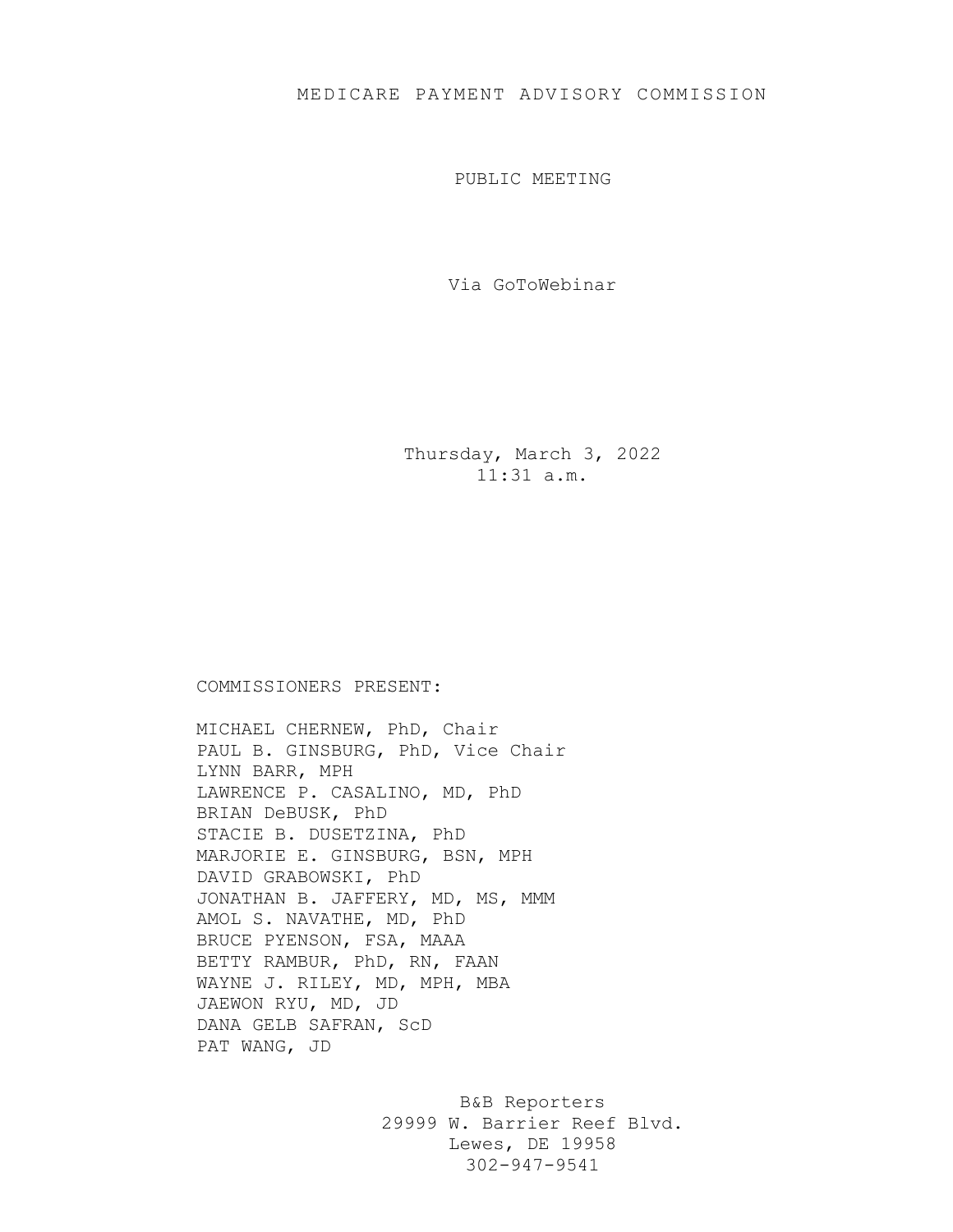## AGENDA PAGE

| Findings from MedPAC's annual beneficiary and clinician<br>focus groups                          |
|--------------------------------------------------------------------------------------------------|
|                                                                                                  |
|                                                                                                  |
| Medicare payment policies to support safety-net providers<br>- Jeff Stensland, Brian O'Donnell58 |
|                                                                                                  |
| Opportunities to strengthen the geriatric workforce<br>- Ariel Winter, Jamila Torain134          |
|                                                                                                  |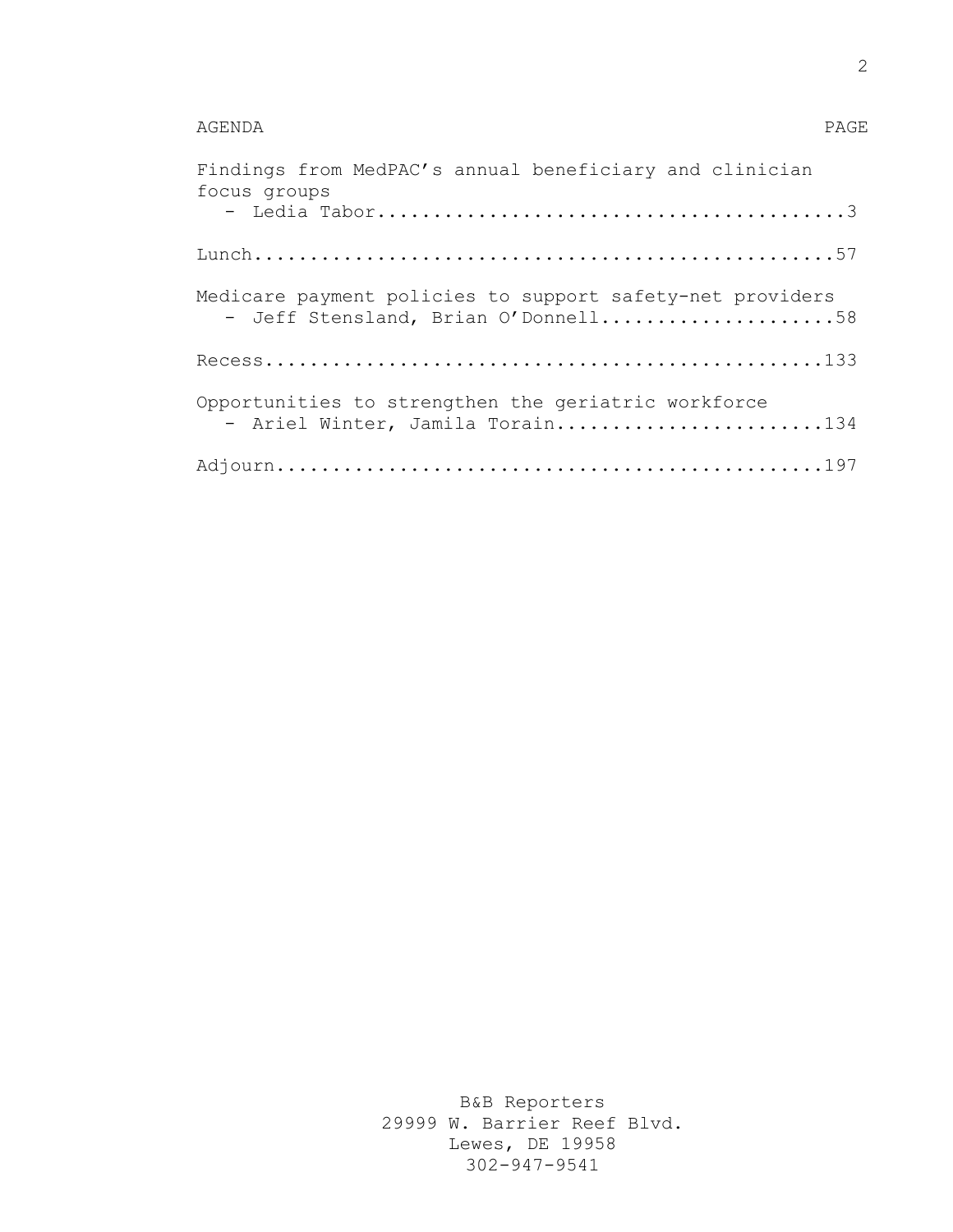| $\mathbf 1$  | P R O C E E D I N G S                                      |
|--------------|------------------------------------------------------------|
| $\mathbf{2}$ | [11:31 a.m.]                                               |
| 3            | DR. CHERNEW: Hi, everybody, and welcome to our             |
| 4            | March MedPAC meeting. We're excited to be here and excited |
| 5            | to have you here with us. We're going to jump right in.    |
| 6            | This first session is focused on our focus                 |
| 7            | groups, so we get a lot of material, some quantitative,    |
| 8            | some through focus groups, and we are going to hear a      |
| 9            | report from Ledia on those focus groups. So, Ledia, you    |
| 10           | are up.                                                    |
| 11           | MS. TABOR: Great. Good morning. The audience               |
| 12           | can download a PDF version of these slides in the handout  |
| 13           | section of the control panel on the right-hand side of the |
| 14           | screen.                                                    |
| 15           | Each year the Commission conducts focus groups in          |
| 16           | different locations around the country to hear firsthand   |
| 17           | beneficiary and clinician experiences with the Medicare    |
| 18           | program.                                                   |
| 19           | Given the Commission's interest in better                  |
| 20           | understanding access to care and general experiences with  |
| 21           | the program, we present these more detailed findings from  |
| 22           | our latest focus groups. After the presentation I can      |
|              |                                                            |

B&B Reporters 29999 W. Barrier Reef Blvd. Lewes, DE 19958 302-947-9541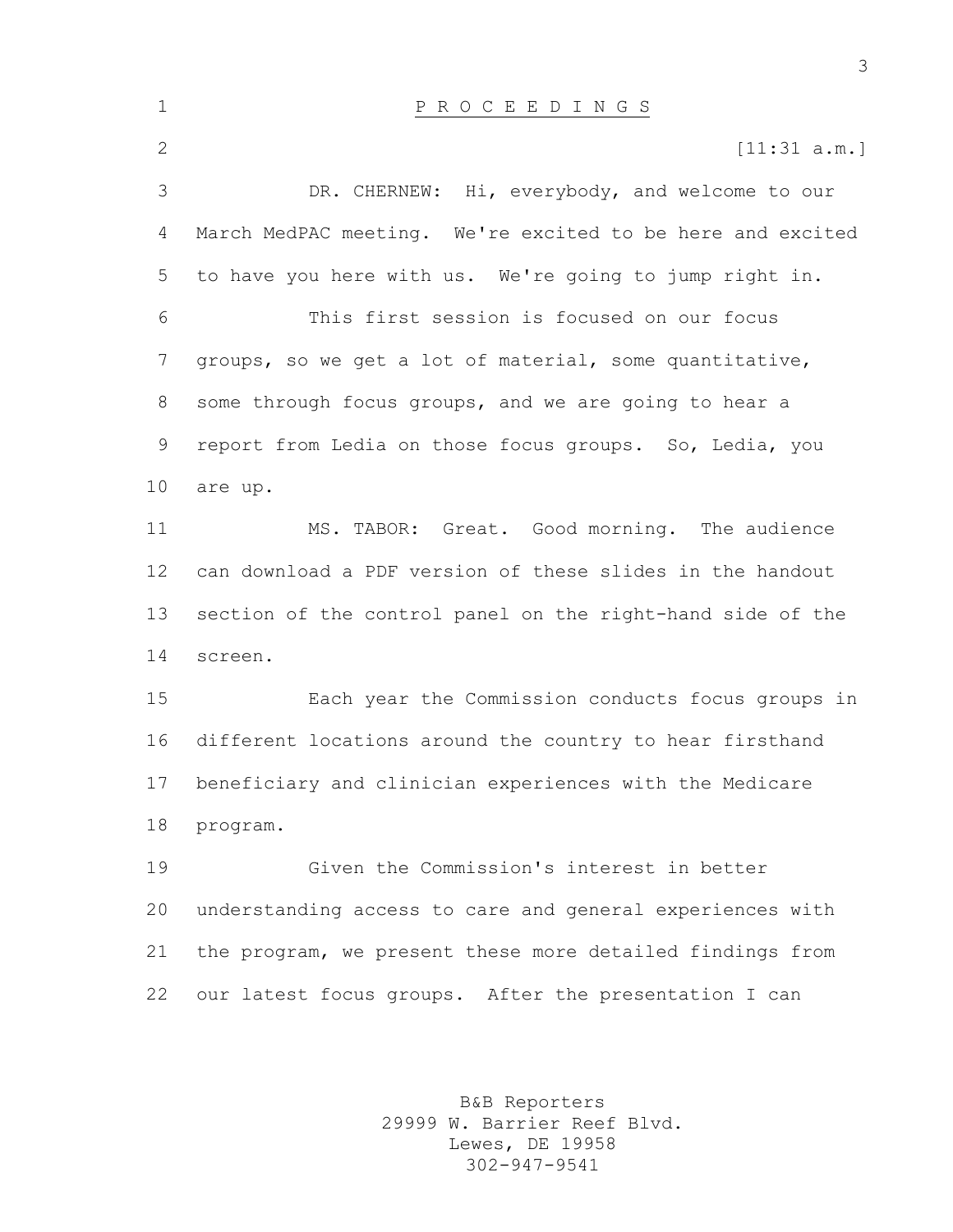answer questions you have about the groups, and we can consider any suggestions for future groups.

 I would like to thank our contractor team from NORC at the University of Chicago for their work on this project and Bhavya Sukhavasi for her help with this presentation.

 Understanding the experiences and perspectives of Medicare beneficiaries and providers is central to MedPAC's work.

 Although our focus group participants do not reflect a perfectly representative sample of beneficiaries or clinicians, what we hear from them can supplement our claims and survey analysis by providing information on how beneficiaries and clinicians are using the program.

 What we hear can also help us identify emerging trends in access to care and the organization of care that are not yet detectable through claims data.

 Hearing from the participants in these smaller groups allows us to gain real-time knowledge of Medicare beneficiary and clinician experiences and perspectives.

 Each year during our focus groups, we traditionally cover the following topics: Medicare

> B&B Reporters 29999 W. Barrier Reef Blvd. Lewes, DE 19958 302-947-9541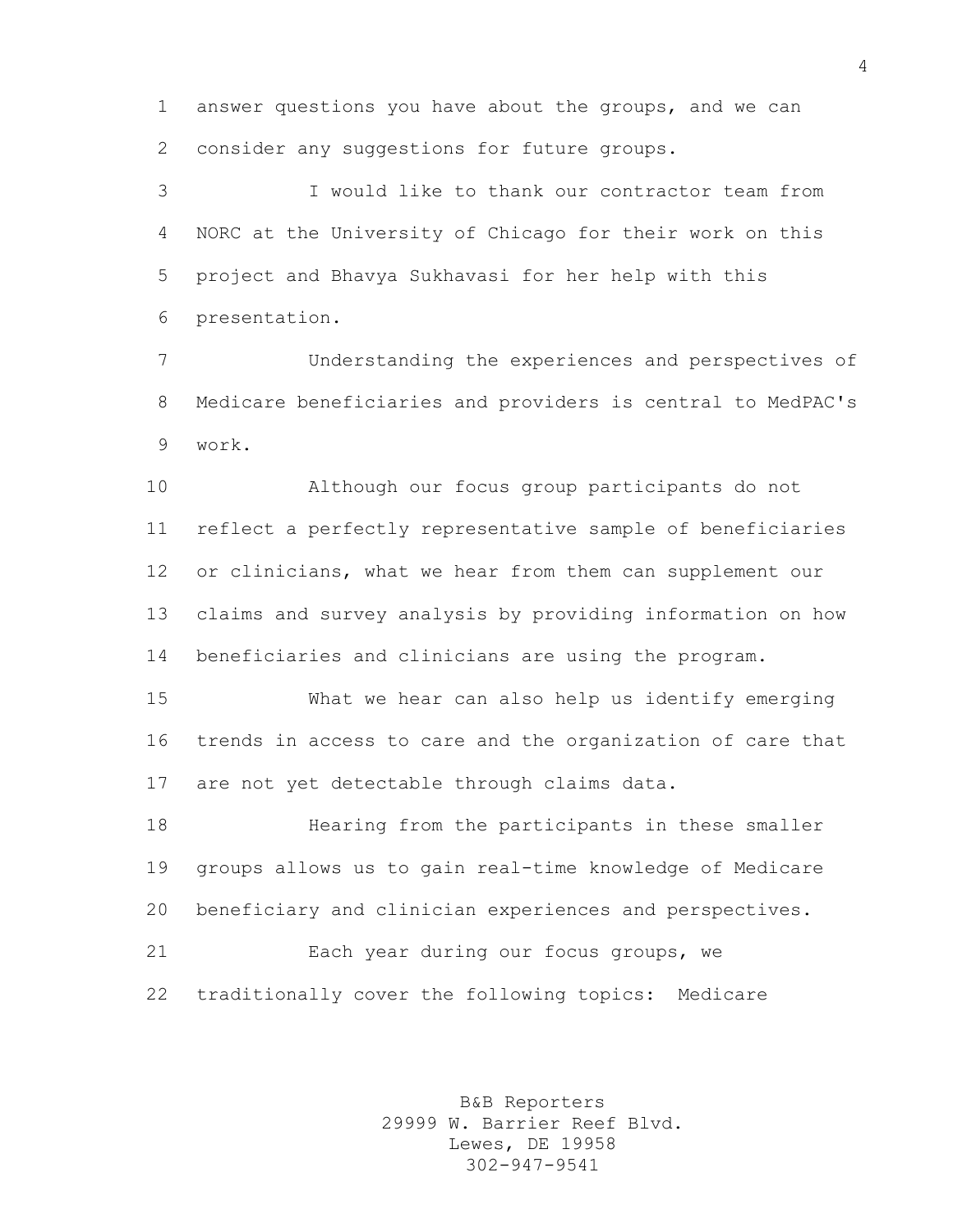coverage options, access to care, the changing organization of care, and prescription drugs. The specific questions we ask during the sessions may change year to year, but the topics are broadly the same. The structure of today's presentation will follow the list of topics in the blue box.

 Each year we also incorporate topics of interest to the Commissioners or emerging trends in health care. For example, the past two years we have asked both beneficiaries and clinicians about their use of and experiences with telehealth and whether patients have delayed care due to the COVID-19 pandemic. We have incorporated findings from these topics (in the green box) into various Commissioner presentations and reports to the Congress, so I will not cover them today.

 From May through July 2021, we conducted a total of 21 virtual focus groups with participants residing in or around San Francisco, Houston, New York City, and selected rural areas. Each year we select three new cities in different regions of the country.

 The groups are typically conducted in-person each year, but because of the coronavirus pandemic, they were

> B&B Reporters 29999 W. Barrier Reef Blvd. Lewes, DE 19958 302-947-9541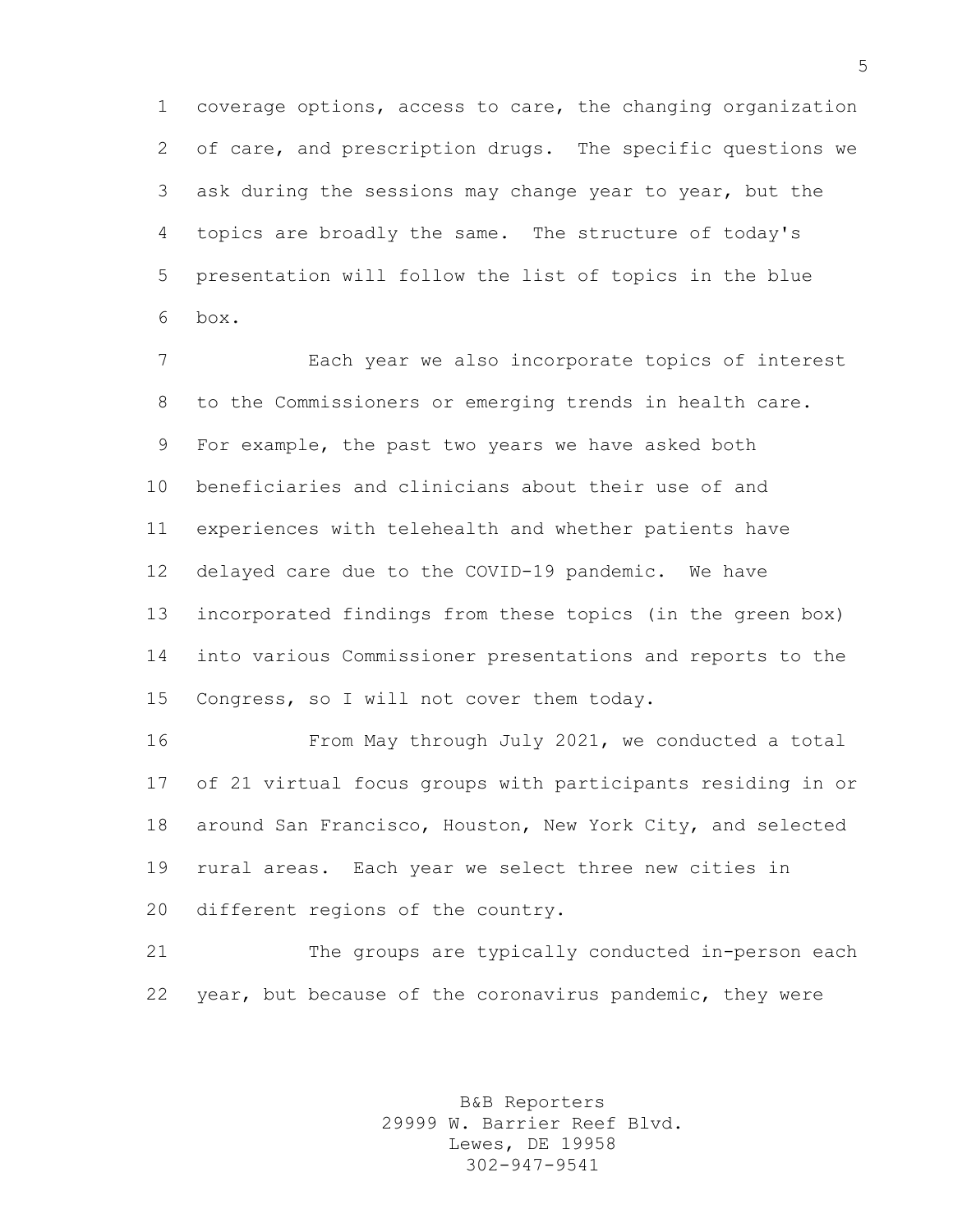conducted via virtual platforms. There were on average about five to six participants in each group.

 In each location, we conducted virtual discussions with different groups of participants. We held groups with Medicare beneficiaries age 65 years or older and separate groups with dual-eligible beneficiaries. We also spoke with clinicians that regularly see Medicare patients in an outpatient setting, including separate groups of primary care physicians, specialists, and nurse practitioners and physician assistants predominantly practicing primary care.

 Now I'll review key findings from the recent focus groups and highlight some trends we have seen over the years. First, I'll review findings around Medicare coverage options.

 We heard that almost all beneficiaries knew they needed to sign up for Medicare upon turning 65 years old. Beneficiaries received information in the mail, on television, by their employers, and learned from family or friends. Similar to previous years, beneficiaries said they sometimes felt overwhelmed by the information presented.

> B&B Reporters 29999 W. Barrier Reef Blvd. Lewes, DE 19958 302-947-9541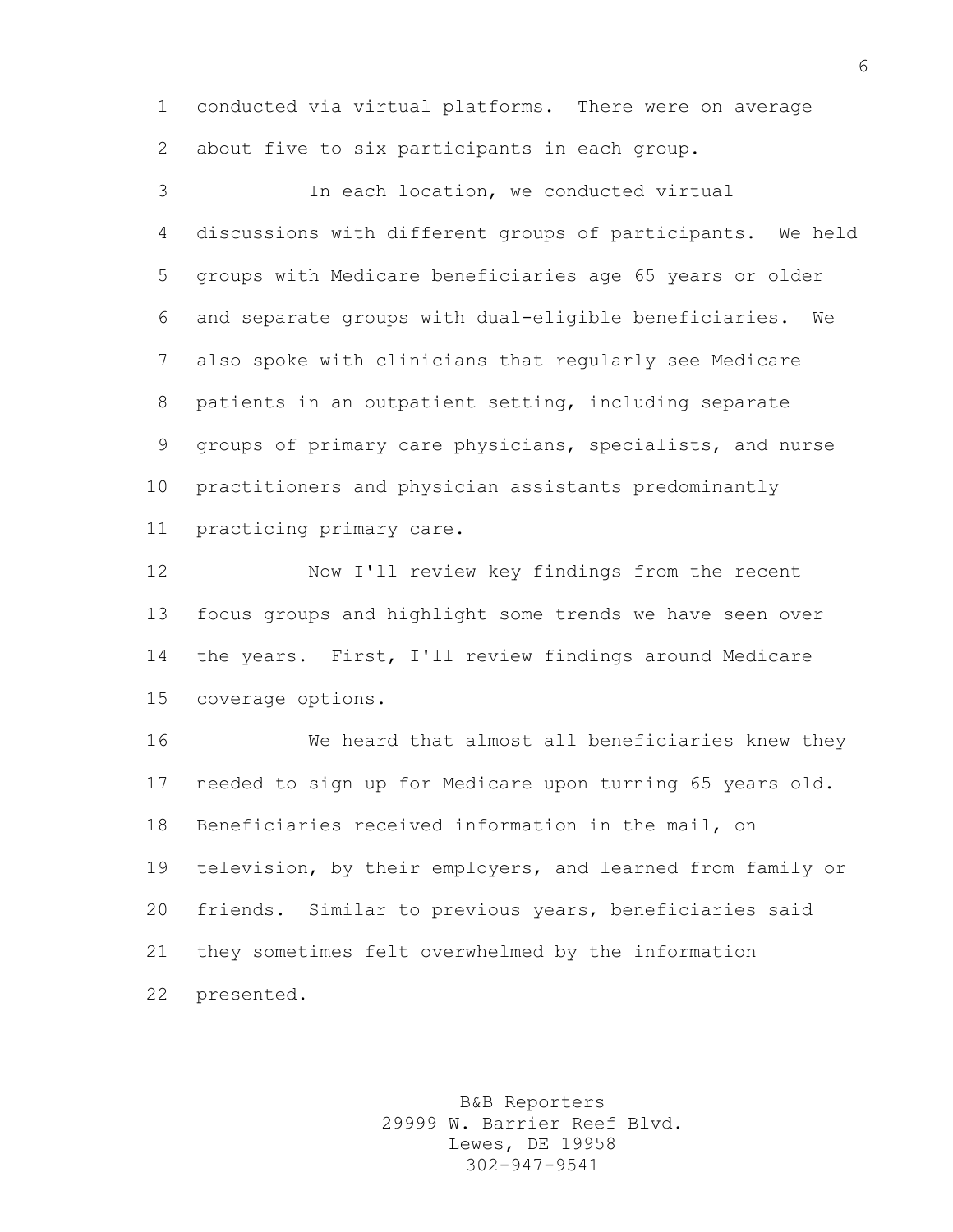We also heard that most beneficiaries signed up for Medicare at 65, except for those who were previously eligible due to disability or had other comparable coverage, for example through a spouse's employer. Most beneficiaries described having help signing up for Medicare either through brokers, family members, employers, online tools, calling 1-800-Medicare, or visiting their local Social Security office.

 Similar to previous years, while most focus group participants generally understood that MA and original Medicare were different, some beneficiaries expressed confusion or answered the question about their coverage inconsistently with their remarks in the discussion that followed.

 We also heard that some beneficiaries were confused about the different parts of Medicare, including the difference between Part D and supplemental coverage. When choosing between original Medicare and MA plans, beneficiaries considered cost, health status, and choice of doctors.

 The beneficiaries who selected MA cited reasons including cost, provider acceptance of the insurance, and

> B&B Reporters 29999 W. Barrier Reef Blvd. Lewes, DE 19958 302-947-9541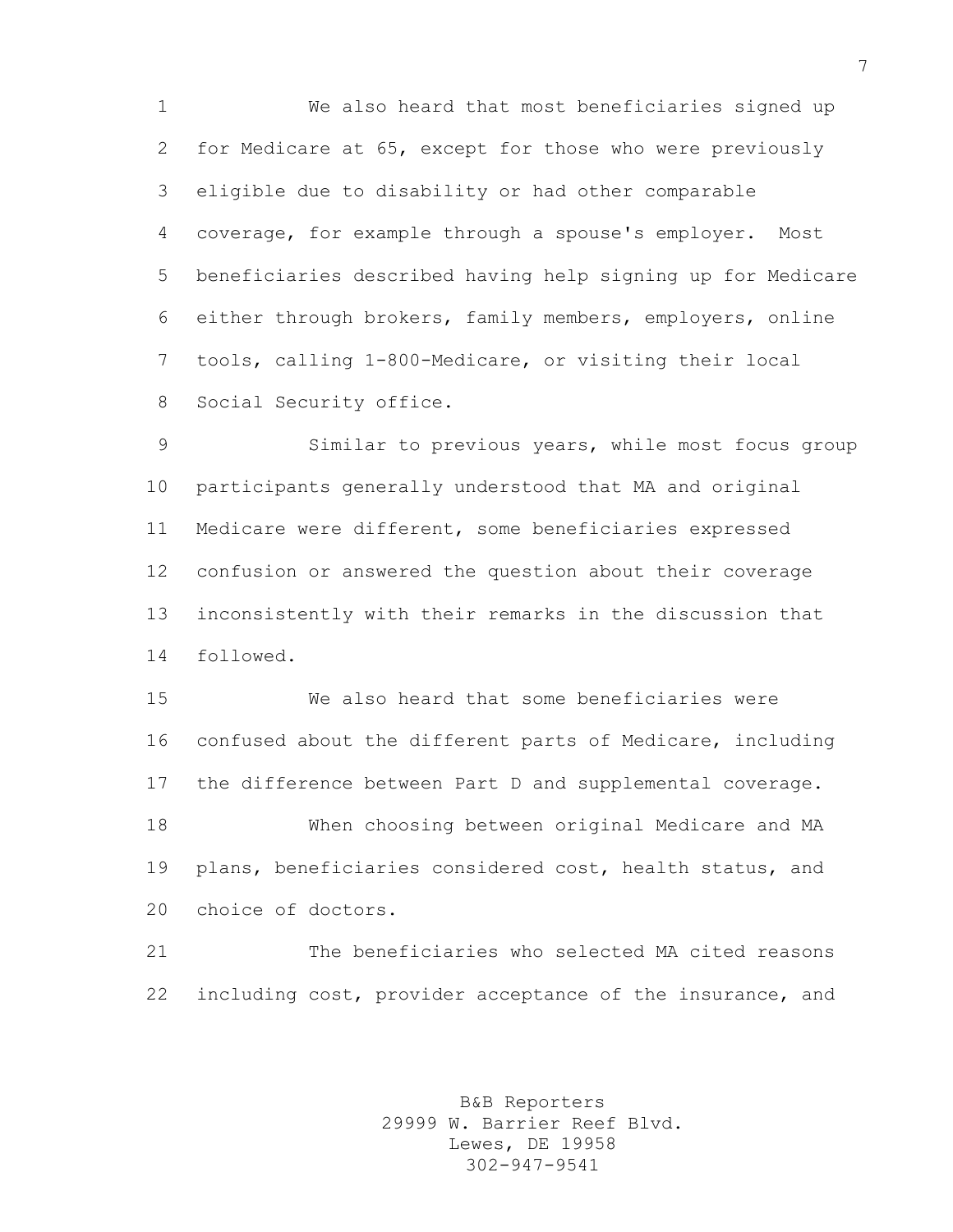inclusiveness. Some beneficiaries with MA explained that they felt relatively healthy and wanted to avoid a co-pay for their limited prescriptions and doctors' visits. When choosing between MA plans, access to providers and supplemental benefits were the biggest considerations for many beneficiaries.

 Beneficiaries who preferred original Medicare felt that it was more flexible, familiar, and that supplemental coverage fit their needs. Some explained that original Medicare felt more flexible and they are allowed to see any doctor that takes Medicare and avoid pre-approvals or referrals.

 We conducted a poll at the beginning of the focus groups in which we asked beneficiaries to rate their insurance coverage. Consistent with previous years, most beneficiaries 65 years or older were satisfied with their overall insurance coverage, rating it excellent or good. The percent of dual-eligible participants who reported excellent or good coverage was slightly lower than the over 65 years old beneficiaries.

 The majority of beneficiaries in the 65 years or older groups rated their prescription drug coverage as

> B&B Reporters 29999 W. Barrier Reef Blvd. Lewes, DE 19958 302-947-9541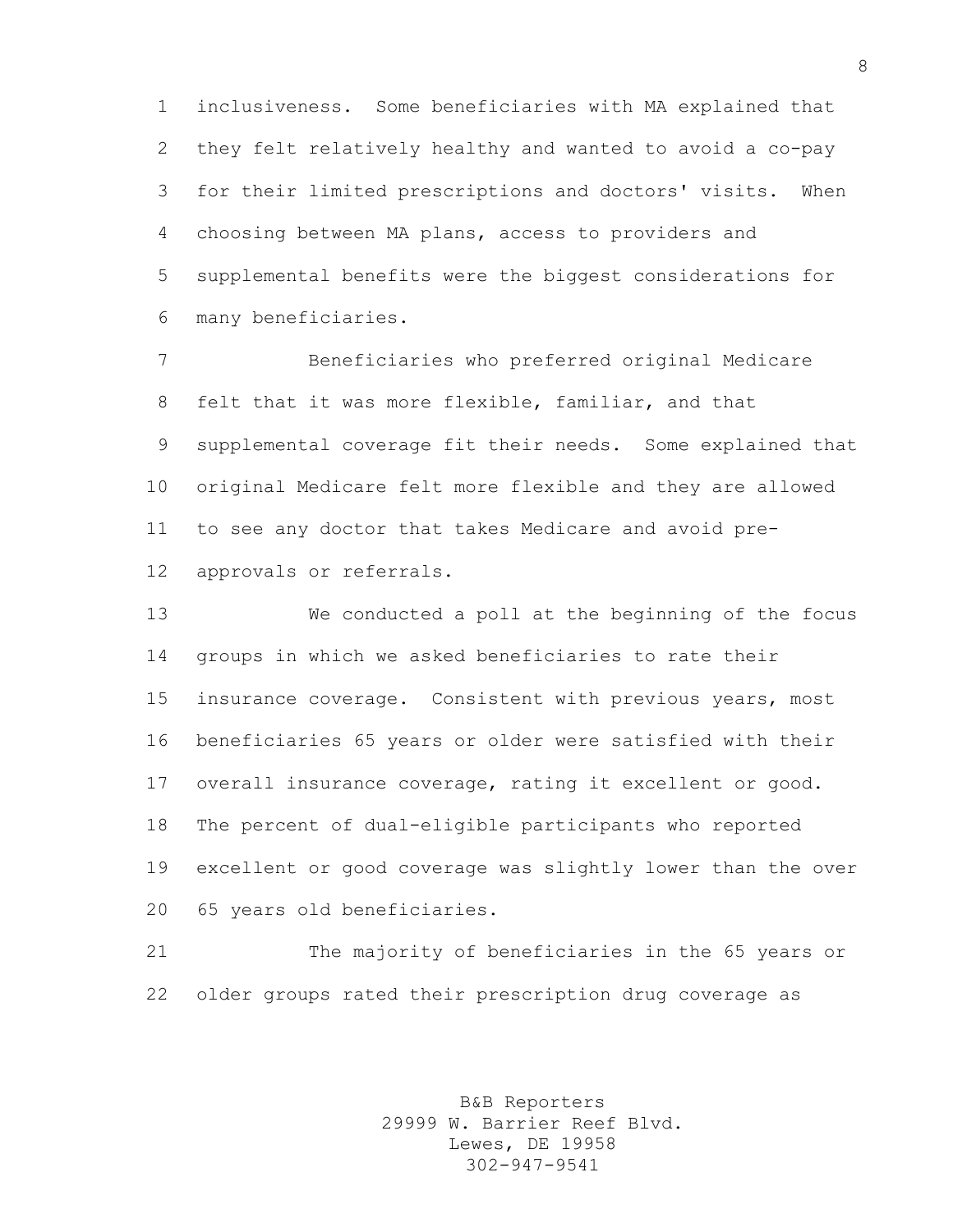excellent or good.

 I'll now switch to presenting findings around access to care starting with what we heard during clinician groups.

 We asked clinicians about their acceptance of new patients and specific types of insurance.

 Most clinicians were accepting new patients, including Medicare patients. Among those who were not, the reason was full patient panels, and generally their practices would open to new patients again when they had capacity.

 Several clinicians reported preferences in their practice for MA over original Medicare and in some cases were not accepting original Medicare patients. Clinicians' preference over MA varied by location. The clinicians primarily cited reimbursement for this preference, but also the ability to provide coordinated care under MA.

 Nearly all beneficiaries reported having a usual source of primary care. Most beneficiaries had a physician as their designated PCP, but a few had a nurse practitioner or a physician assistant.

```
22 Across focus groups, beneficiaries generally
```
B&B Reporters 29999 W. Barrier Reef Blvd. Lewes, DE 19958 302-947-9541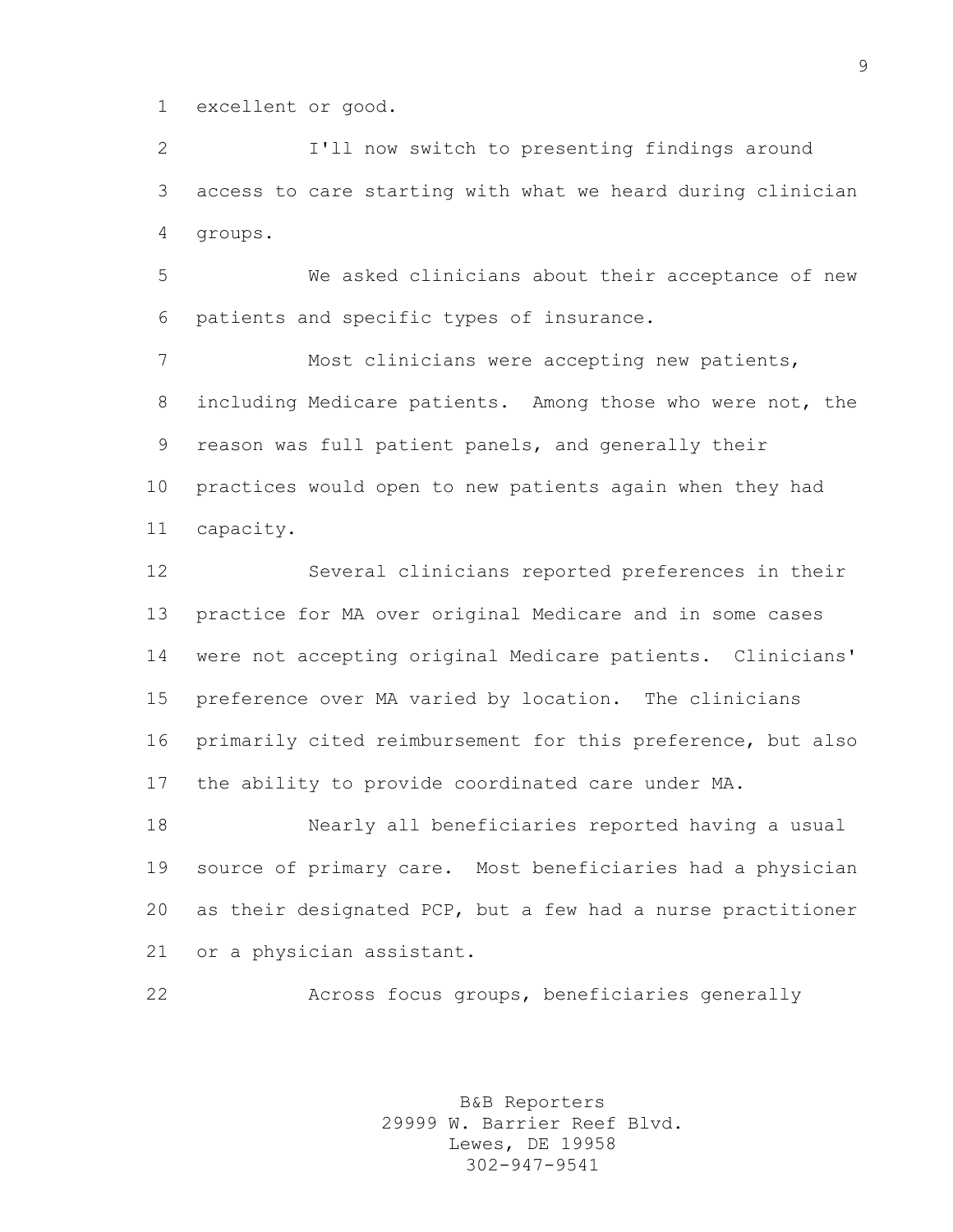reported having timely access to primary care.

 Beneficiaries said that for acute issues, they could usually be seen quickly, sometimes the same day, and usually within a few days. Several beneficiaries said they often saw an NP or PA in their doctor's practice when they had an emergent health issue and wanted to be seen quickly. These findings are consistent with what we hear in our annual beneficiary survey.

 Many beneficiaries in our focus groups had used urgent care or the ED. Some beneficiaries described the circumstances in which they had used these alternative sites of care because it was not feasible to see their PCP first. In some cases, however, beneficiaries went directly to urgent care or the ED because they found it easier, faster, or more convenient than making a primary care appointment.

 Several beneficiaries in the focus groups had sought a new source of primary care in recent years. They cited several techniques to identify a new PCP including looking online, calling new practices to try to make an appointment, asking a current provider for referrals, and asking their insurance company for their provider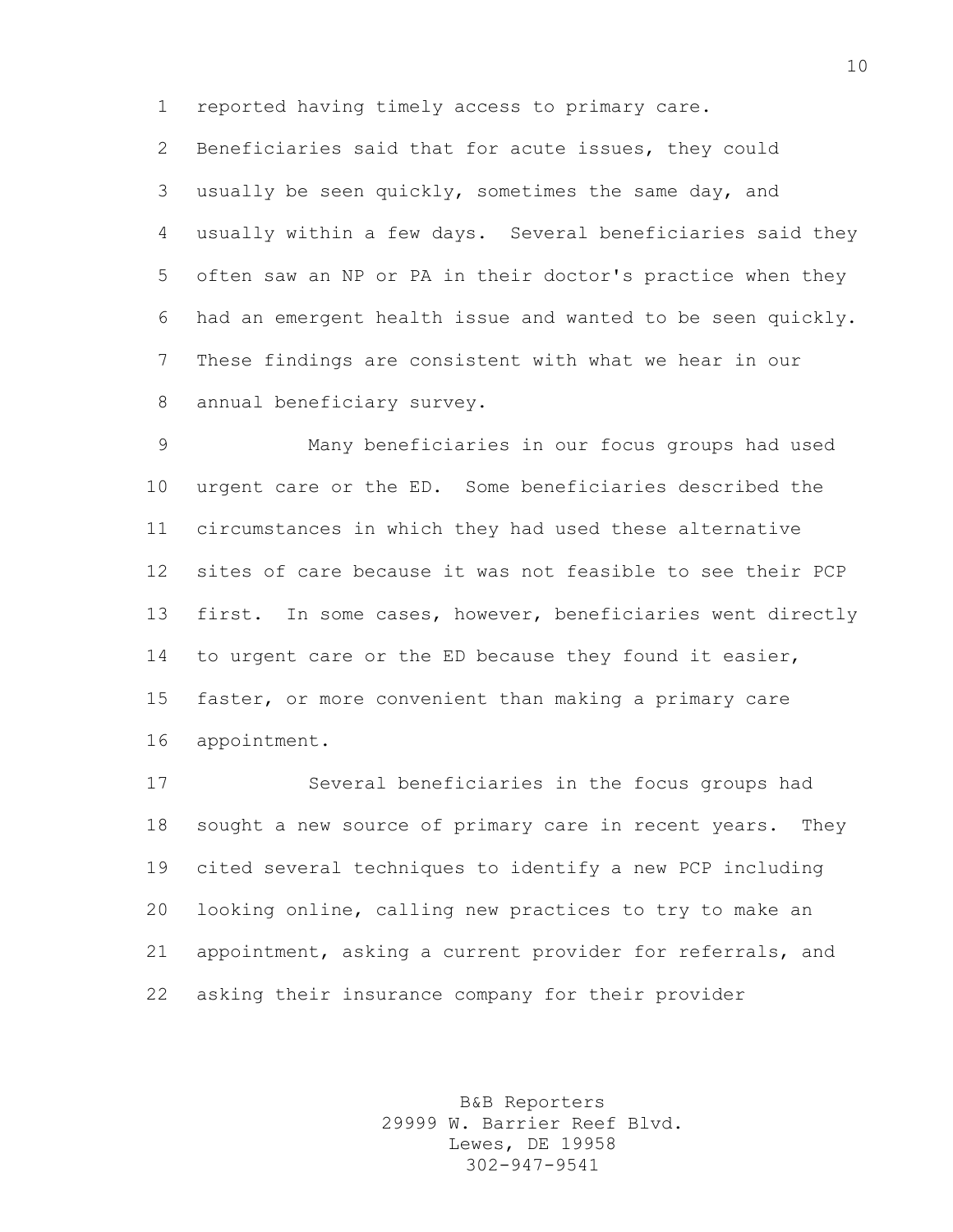directory. Beneficiary experiences varied when obtaining a new PCP with some reporting no challenges with the process. Several beneficiaries reported challenges finding providers who are accepting new patients and accept Medicare. This is different than what we heard from the clinicians in our groups, where most of them were accepting new patients.

 In addition to asking about beneficiaries' access to primary care, we also asked about their access to specialty care, including experiences getting in to see a new specialist. Beneficiaries' experiences varied, with wait times ranging from a few days to months. In some cases, a referral to a specialist was facilitated by the patient's primary care physician, though this did not guarantee quick access.

 I'll now turn to findings around changes in the organization of care.

 We asked physicians whether and how they worked with NPs and PAs, their roles, and what they thought of working with them.

 About half of physicians -- both primary care and specialty -- reported working with NPs and slightly fewer worked with PAs.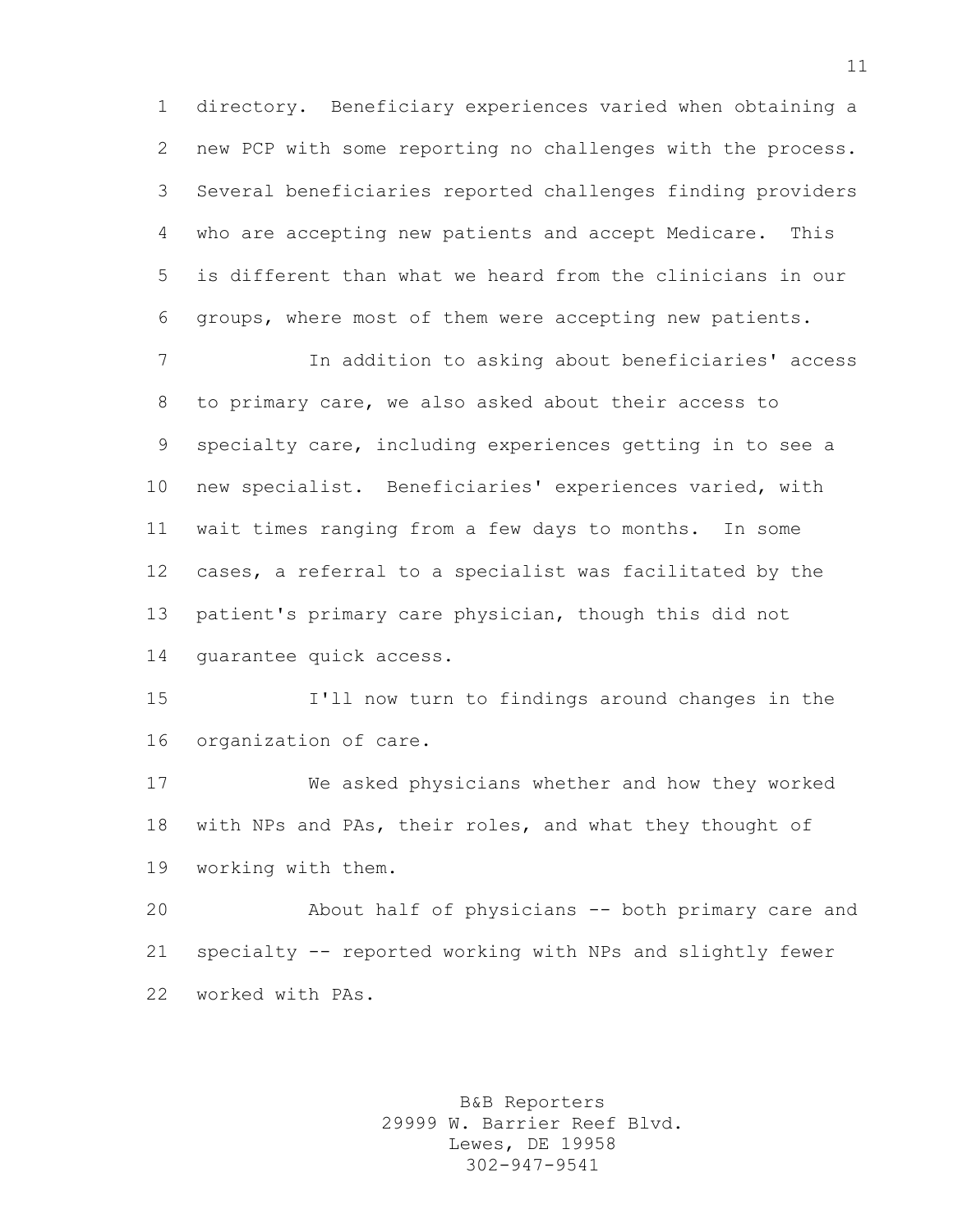Most physicians said the NPs or PAs they work with function fairly independently and in a variety of roles.

 As the Commission has previously discussed, investments into health care businesses, such as physician practices, has led to changes in the organization of care, as well as more physicians becoming employed by health systems.

 Several clinicians in each location reported situations in which they had been approached by various organizations to buy their practices.

 Hospital systems and private equity firms were among the organizations that wanted to acquire practices.

 The majority of these physicians that denied an offer expressed a desire to maintain a certain level of autonomy in making practice decisions about the structure and function of the office.

 In the groups where we asked about ACOs, more than half of physicians were aware of the concept. Some physicians indicated they were participating or had participated in an ACO. We also noted a slight increase in clinician awareness of ACOs over time.

> B&B Reporters 29999 W. Barrier Reef Blvd. Lewes, DE 19958 302-947-9541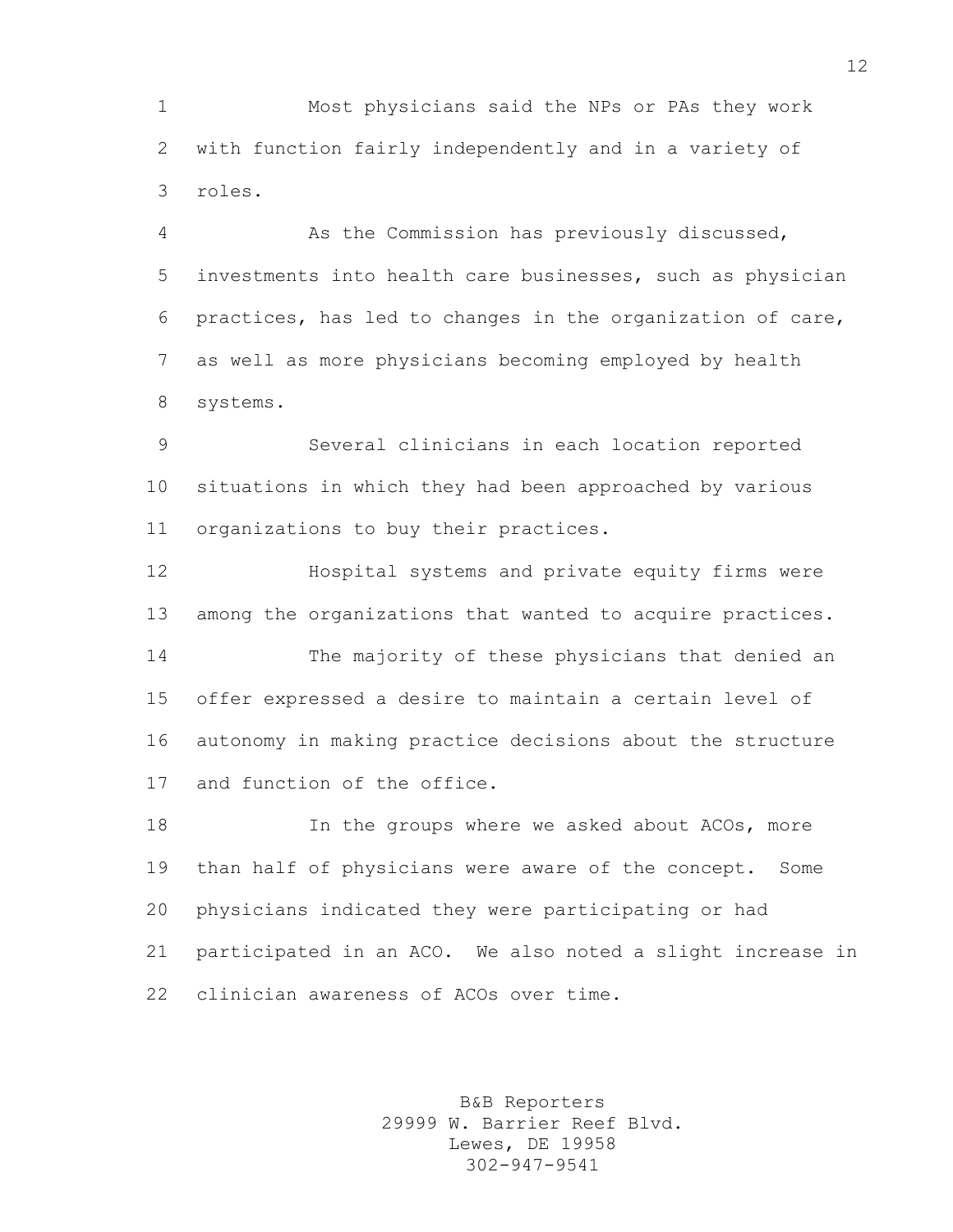Consistent with previous years, there was very limited to no awareness of ACOs among beneficiaries. This year no beneficiaries were familiar with the term.

 We asked clinicians about experiences reporting quality data and payment tied to that data. A small number of clinicians knew with confidence that they were participating in the Merit-based Incentive Payment System, or MIPS. In the groups where we asked, many clinicians were not sure which Medicare Quality Payment Program path they participated in. For most clinicians who knew they participated in MIPS, the extent of their knowledge of the program was an awareness of reporting specific quality measures in their EHR.

 A few clinicians who had a deeper understanding of their participation in MIPS described challenges. Several described the difficulties and challenges, especially for the smaller practices. One clinician noted that it was "impossible for a small private practice," due to the reporting requirements of all the different insurance companies. Another clinician spoke about a sense of broken promises regarding the potential financial upside.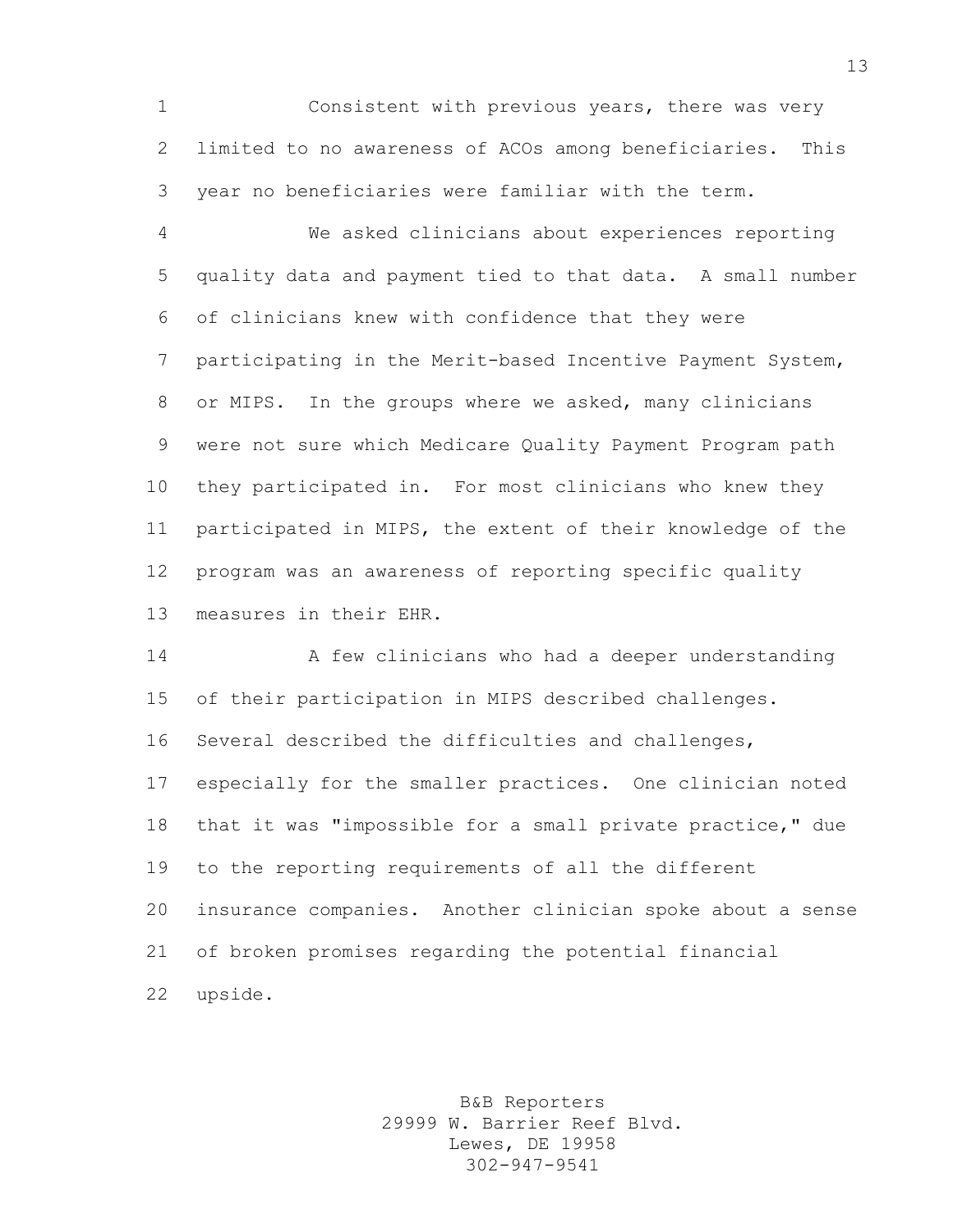I'll now switch to findings related to prescription drugs.

 Regarding prescription drug costs, few beneficiaries reported having conversations with their clinician about the cost of prescription drugs. The majority of beneficiaries' information about out-of-pocket medication costs came from their own research.

 Most beneficiaries knew what their prescriptions would cost before going to the pharmacy and reported that their drugs were affordable. However, a minority of beneficiaries, who likely did not have the low-income subsidy, reported facing high out-of-pocket drug costs and described how that affected them including relying on drug samples, leveraging patient assistance foundations, and not filling prescriptions when costs were too high.

 We also heard from both clinicians and beneficiaries that they use the website GoodRx to compare out-of-pocket prices for prescriptions drugs. If beneficiaries are using GoodRx to purchase their medicines with cash rather than through the Part D benefit, this implies that some unknown share of prescriptions is not being recorded within Part D claims data.

> B&B Reporters 29999 W. Barrier Reef Blvd. Lewes, DE 19958 302-947-9541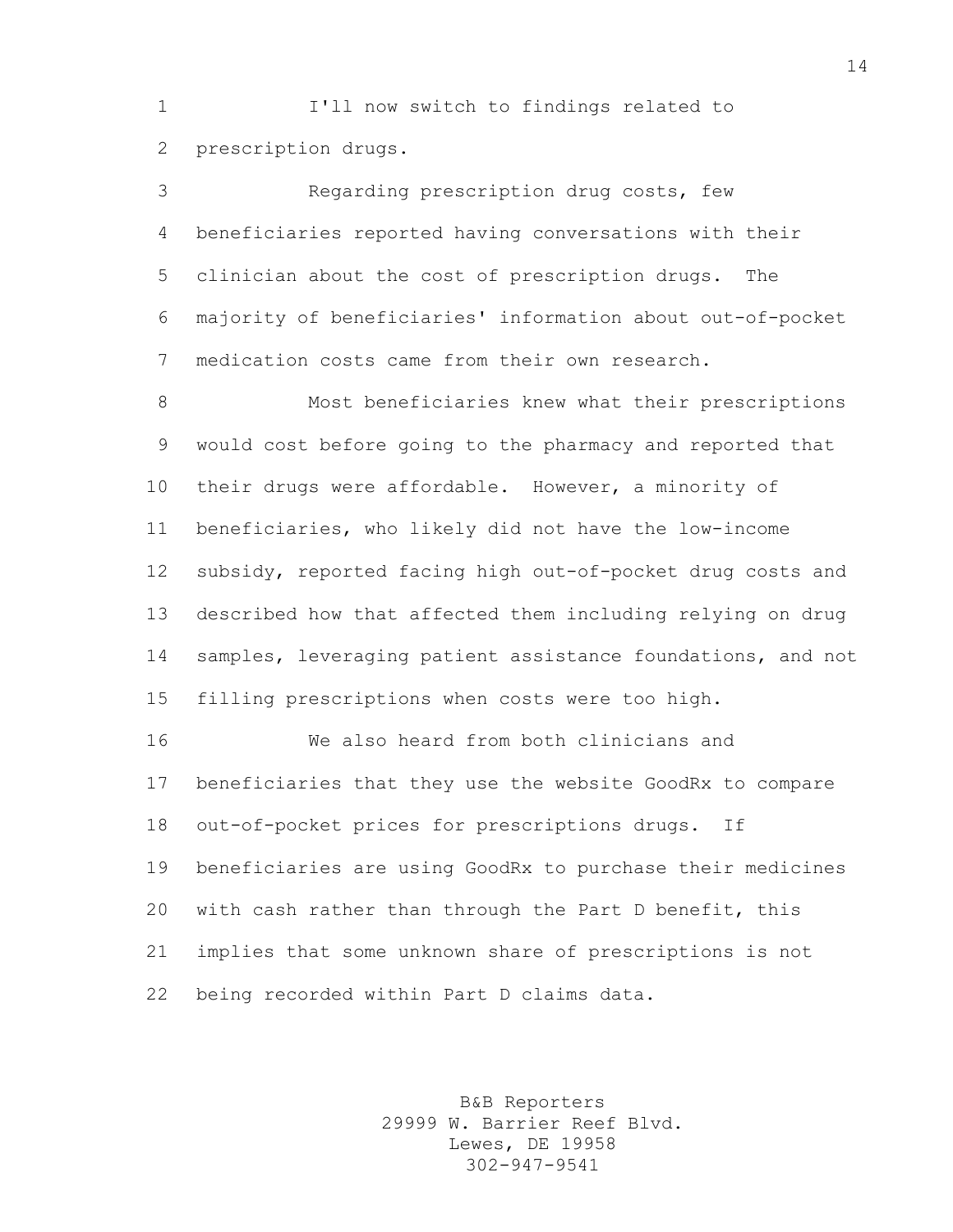Turning to clinicians' access to prescription drug information, clinicians reported unreliable access to comprehensive electronic medication lists for their patients. Most clinicians noted how siloed EHRs do not allow them to see what providers in other health systems using different EHRs have prescribed to their patients.

 When asked about their ability to access formularies and prescription drug costs when they are prescribing medication for a patient, most clinicians responded that they do not have access. A few clinicians also lamented the promise of specific EHR functionalities to provide cost information, saying that positive changes have not materialized. Across groups, several clinicians noted that the formulary content in the EHR is not accurate.

 That brings us to the end of our presentation. I can answer any questions that you have, and then we can discuss suggestions that we can consider for our future focus groups.

 Thank you and I'll turn it over to Mike. DR. CHERNEW: Great, Ledia. That was terrific. It is amazing to see how much work really gets done, and

> B&B Reporters 29999 W. Barrier Reef Blvd. Lewes, DE 19958 302-947-9541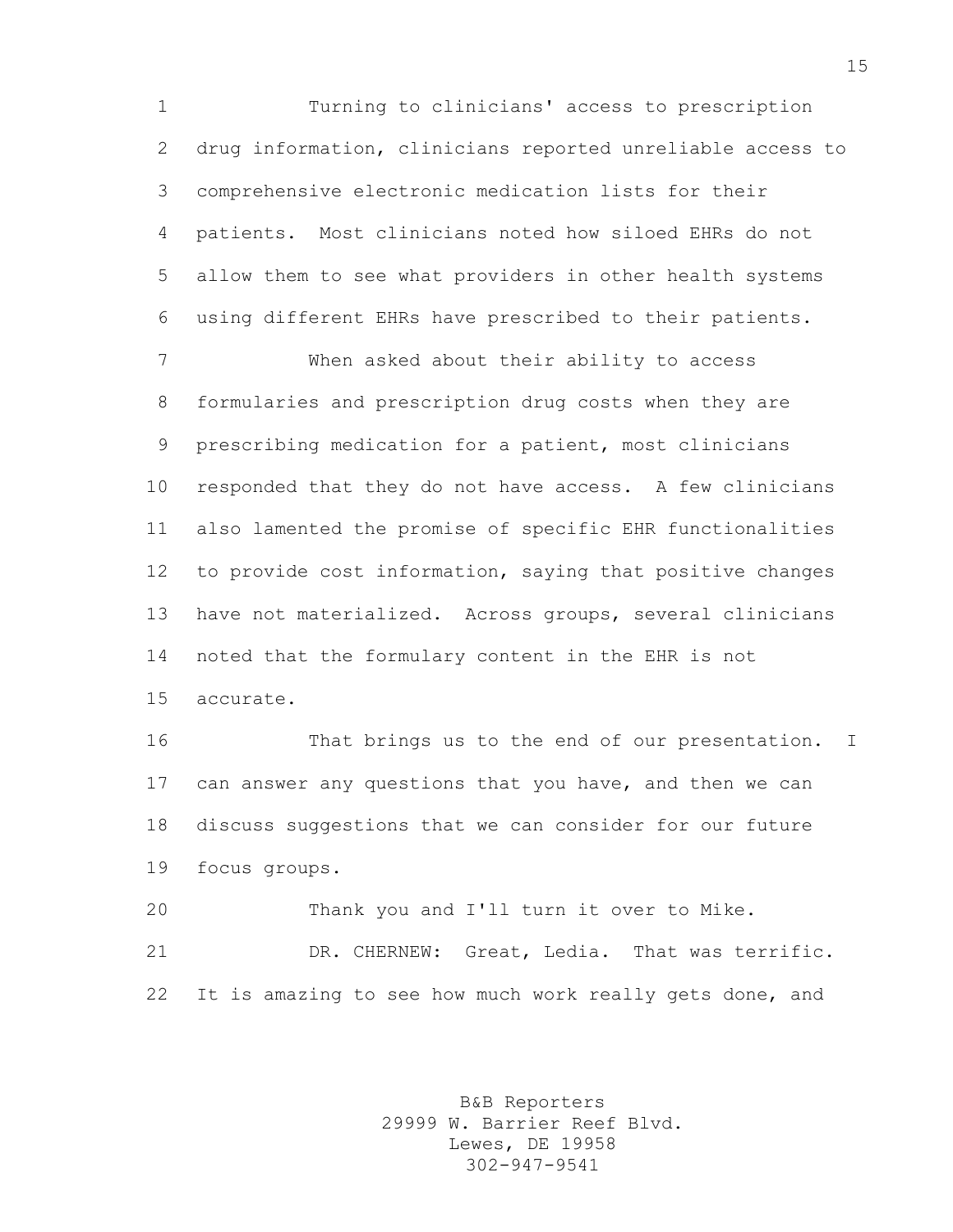doing this during the pandemic must have been unbelievably challenging. So kudos to you all.

 I'm going to turn it over to Dana to manage the queue. I know we have at least three people in the Round 1 queue, so, Dana?

 MS. KELLEY: Okay. We are going to start with Jonathan Jaffery.

8 DR. JAFFERY: Yeah, thanks, Dana, and thanks, Ledia. Great presentation. A ton of information, of course, in the chapter.

 One of the things that was in the report talked about some of the difficulties with access to psychiatric services, which, of course, is something that I think we're 14 all aware of in lots of different sectors. You know, I wondered if you know anything about the history of why licensed counselors, professional counselors, aren't eligible Medicare providers and if that's something that limits access. I don't know if that's a statutory thing or if that's something that CMS or Congress should think about 20 and if we have any information about what -- you know, you talked about the issues around people getting medications through GoodRx and us not being able to track it -- if we

> B&B Reporters 29999 W. Barrier Reef Blvd. Lewes, DE 19958 302-947-9541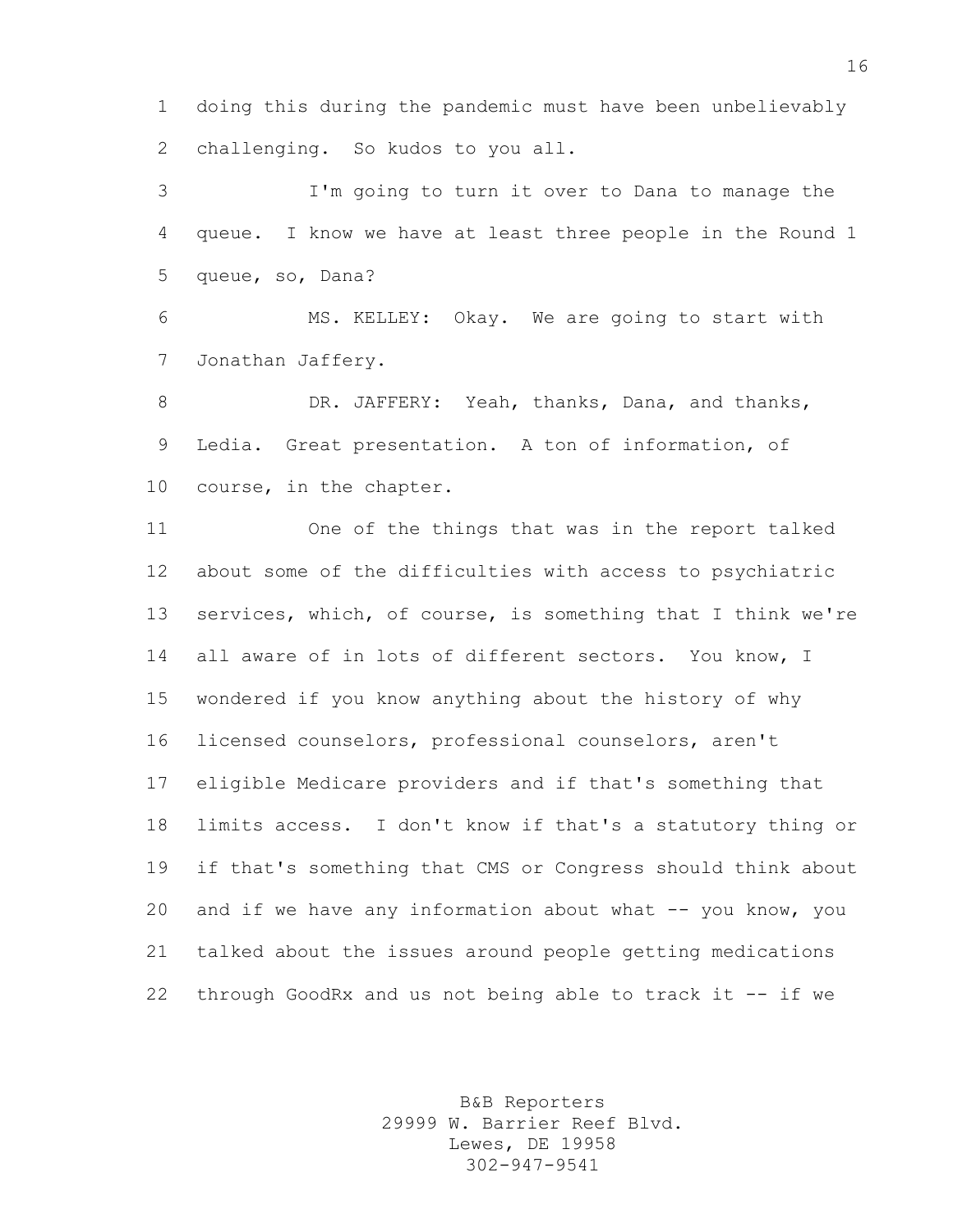have information about when people are -- beneficiaries are getting services outside of Medicare because of the shortage of eligible providers and that particular limitation.

 MS. TABOR: We haven't asked specifically about the licensed professional counselors, and I am personally not familiar with kind of the history regarding Medicare payment. I don't know if any of my colleagues are, but kind of thinking about being able to track their use, you know, kind of cash payments for mental health services. It would be difficult for us to do so because it's outside of claims data.

13 I will say that we have thought in the past about asking beneficiaries about mental health issues, and we have done so in the past, but it is a hard thing to talk about because of privacy concerns and wanting to make beneficiaries feel comfortable. So it's something that we unfortunately hear year after year about the shortage of psychiatrists and mental health providers, so it's not a new fact for this year. But I think how to solve that issue is a larger discussion for the Commission. DR. JAFFERY: Yeah, absolutely, and I appreciate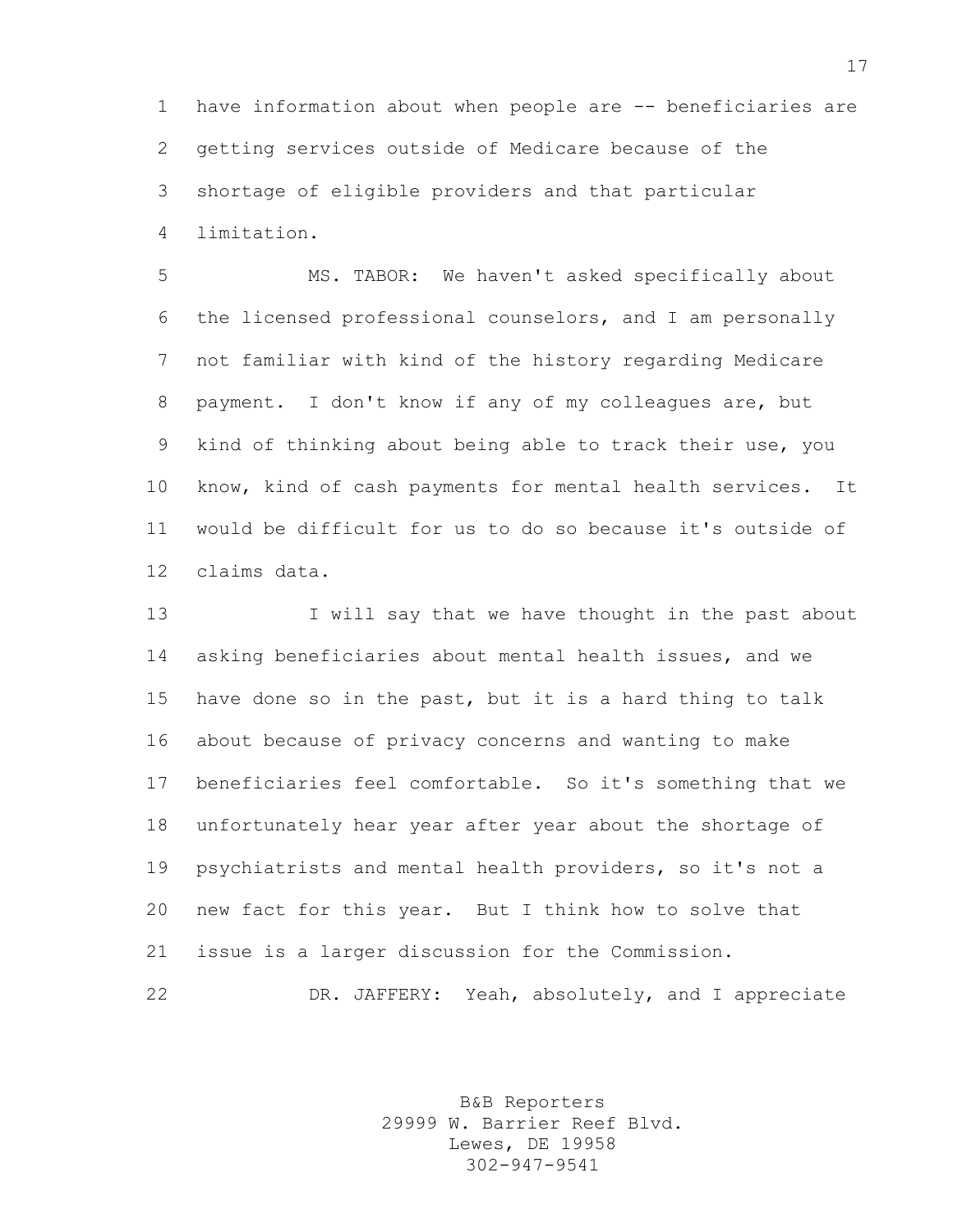you wouldn't have that history and that's a sensitive thing. But that's exactly why it seems striking that with such a shortage that that group of providers is excluded. I'm struggling with other examples of when we see that happening in the Medicare program. But thank you.

MS. KELLEY: Okay. Jaewon?

 DR. RYU: Yeah, thanks. I just had a quick process question. I know that we do these surveys every year, but year to year, does the survey instrument or, I should say, the conversation topics in the focus groups, do they stay pretty consistent? I was just wondering about that year-to-year consistency.

 MS. TABOR: Yeah, for the protocols, I would say 14 there are parts of them that stay pretty consistent; for example, signing up for Medicare and choosing between fee- for-service and MA and general access questions stay the same. I think because we've been more interested in access to care, we have tweaked those questions to kind of better 19 get at, you know, different fine points of how beneficiaries are accessing care, and other topics. Like over the past five years we've been asking about ACOs, for example, that's consistent. But then we have these new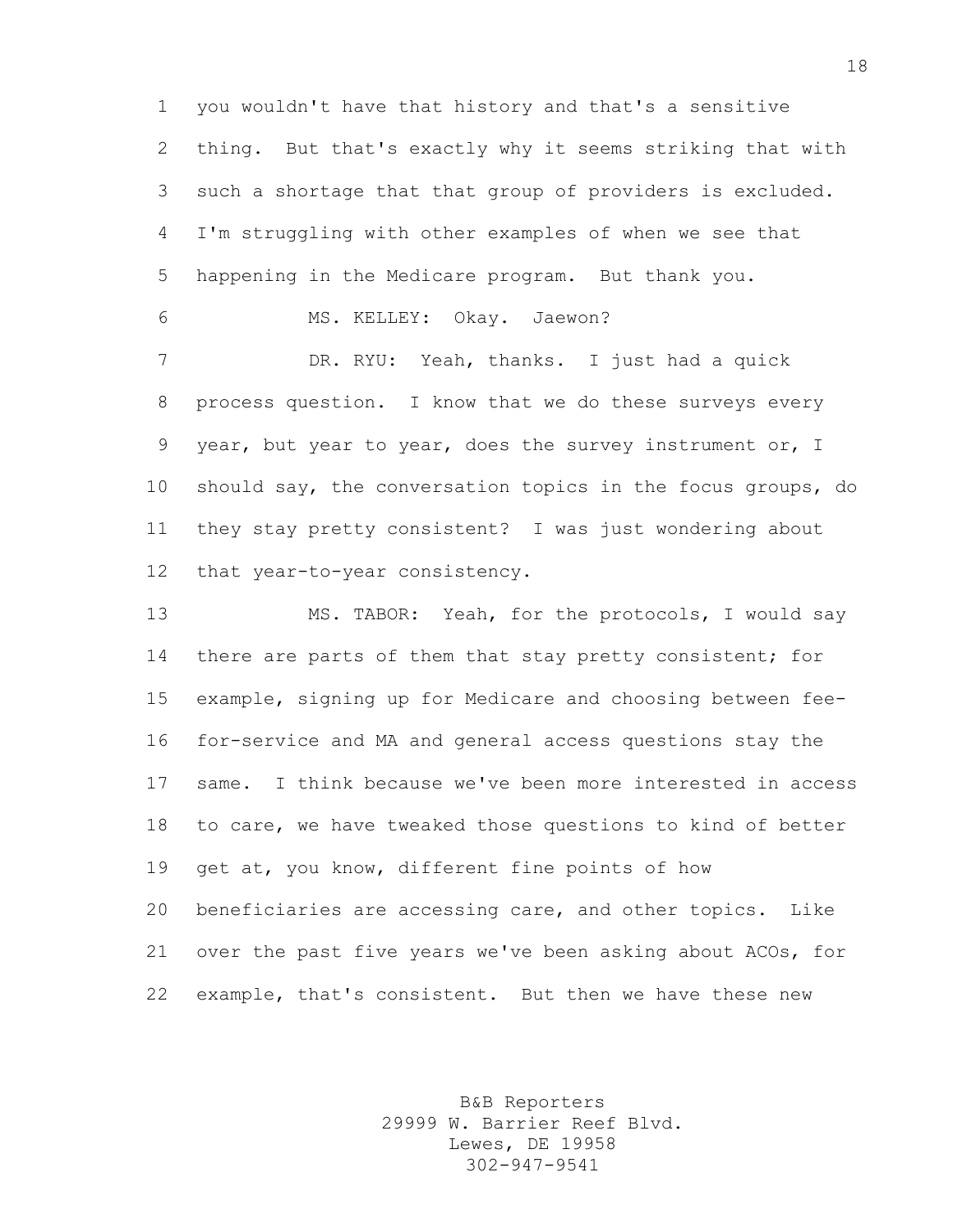topics like telehealth, which we just started asking about two years ago because of the expansions due to the public health emergency. So it's a mix.

MS. KELLEY: Bruce.

 MR. PYENSON: Thanks, Ledia. Terrific report. A question on Medigap. I know there was a little bit of reference to Medigap in the focus group discussion, and I'm wondering if you think this would be a useful instrument to identify the induced utilization of Medigap relative to what utilization would be without Medigap. Do you think that could be obtained from this kind of process?

 MS. TABOR: Off the cuff I would be hesitant to use it, because I will say that the majority of the beneficiaries who participate in our groups do have supplemental coverage, so we wouldn't really have much of a comparison group. And I think that's, you know, by nature of who chooses to participate in groups. So that's a question I can kind of take back to other analysts about looking into, but I don't think that the focus groups is probably the right place.

 DR. MATHEWS: Yeah, I would agree with that, Ledia. Spot-on, Bruce. Recall that, you know, this is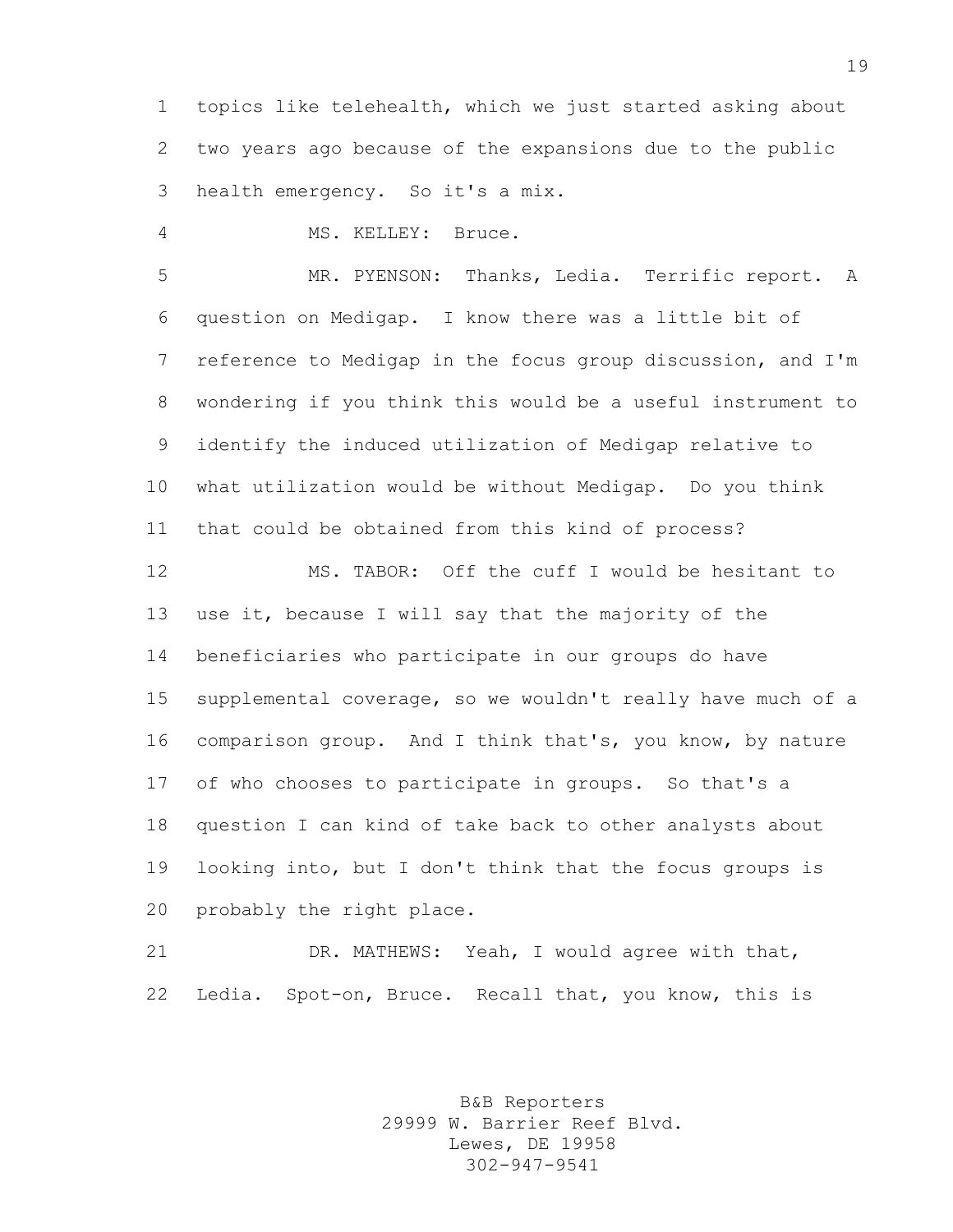more of a convenience sample. We are talking to beneficiaries to, you know, add some context, add some color around our quantitative analyses. But given the size of the focus groups, the limited number of people that we were are able to talk with, we would need to be very, very hesitant about, you know, reading too much into their responses as indicative of trends. And if we were to embark on another round of work on the inducement effect of Medigap and supplemental coverage, which we've done in the past, I think there are more robust quantitative ways of doing that rather than trying to tease that out of responses from a handful of focus group participants. 13 MS. KELLEY: Okay. Larry.

 DR. CASALINO: Yeah, two quick things. One is just to compliment Ledia. I love how, even on the slides and almost always when you were speaking, you gave a quantitative, quote-unquote, sense of was this one or two people who you heard from or was it everybody or was it almost everybody or a lot of people or nobody. That's very useful. You can read a lot of articles based on focus groups in the literature where you have no idea really. It will say, "Beneficiaries thought that..." and there's no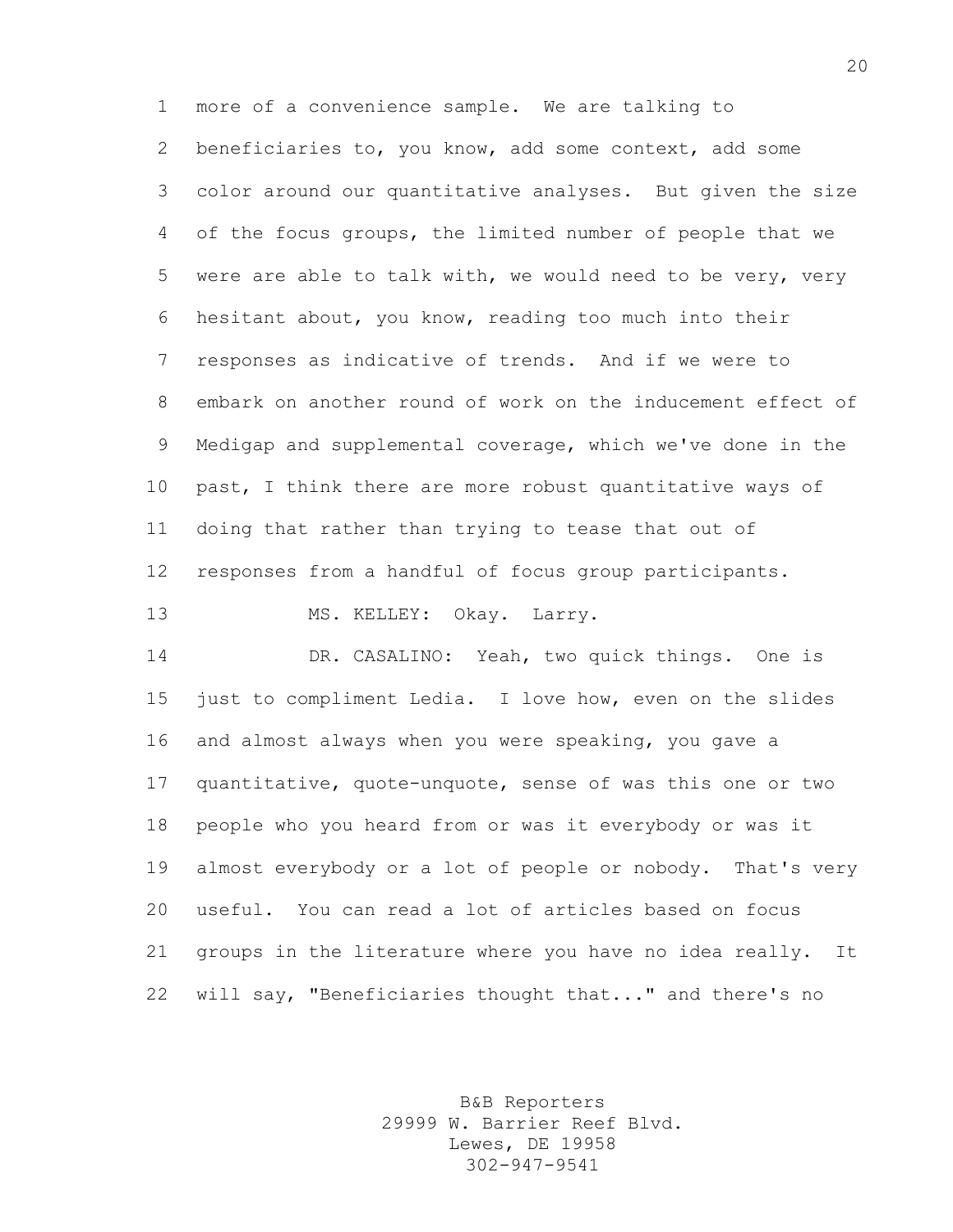sense of was it most, all, some, so you really don't know if it's the writers', the authors of the articles' opinion, or if it's the focus group people opinion. So I love that you did that, and I would encourage you to keep doing that on slides and when you discuss things.

 Then my suggestion is maybe to push a little -- maybe you already do, but if possible, push a little harder on the access question, too. Now, Jim, it may be that the survey is still the best place to get at this, but in terms 10 of access, when you have a problem, sometimes a few days, as it said on the slide, is no big deal. You know, "Gee, I think my blood pressure has gone up a bit. Could you check it?" Okay, three days is probably reasonable. The other 14 thing, if you have a fever and an abscess, you know, three days isn't reasonable; you really need to be seen the same day. So maybe pushing a little bit more on that and pushing maybe a little bit more, too, on what it took to get a new primary care physician. My sister lives near an academic medical center. She's trying to get a primary care physician there. She's on Medicare. And the first appointment available to her is August 15th, which doesn't speak well for the access there. It may be different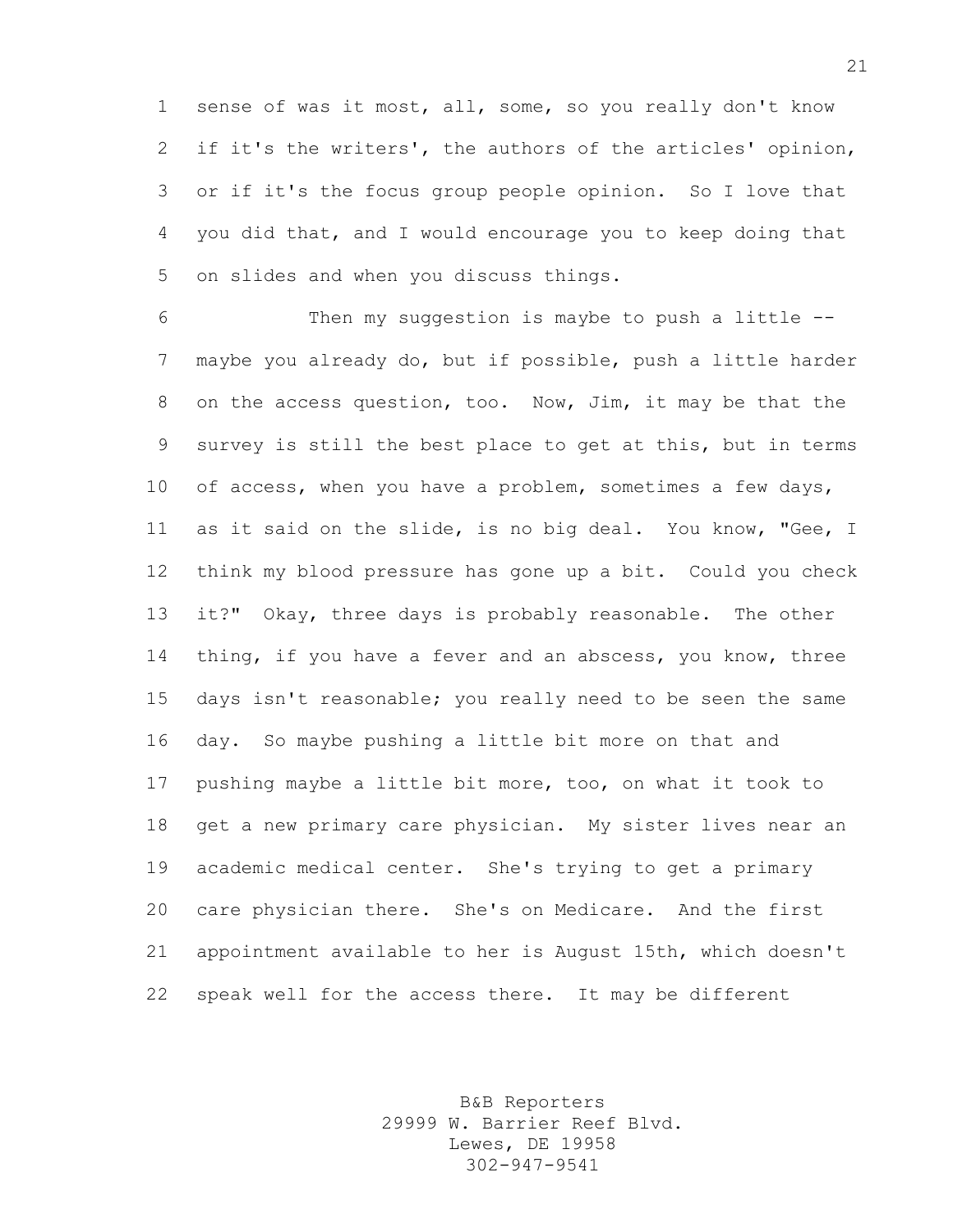because it's an academic center.

 Anyway, maybe push a little more on those things in the focus groups, but I love the way you did it, really. MS. KELLEY: All right. Amol? DR. NAVATHE: Thank you. So I think this was really very helpful to get a 7 chance to go through and read some of the quotes, Ledia, that you put in. I think they're just really revealing and give us a stronger connection to the beneficiaries that this whole program is obviously trying to benefit. 11 I wanted to ask a couple of questions, so -- actually really one main question here, which is I realize that there's a limited number of beneficiaries here, but in some cases, you were able to actually pull out some quotes and some differences and inferences about dual eligibles, for example, relative to other beneficiaries, and you talked about this and the report talked about it in the context of primary care quite well. There were some examples of quotes in general around specialty care that seemed to imply that there could be some issues with access, multiple weeks and months required. I was wondering if there is any additional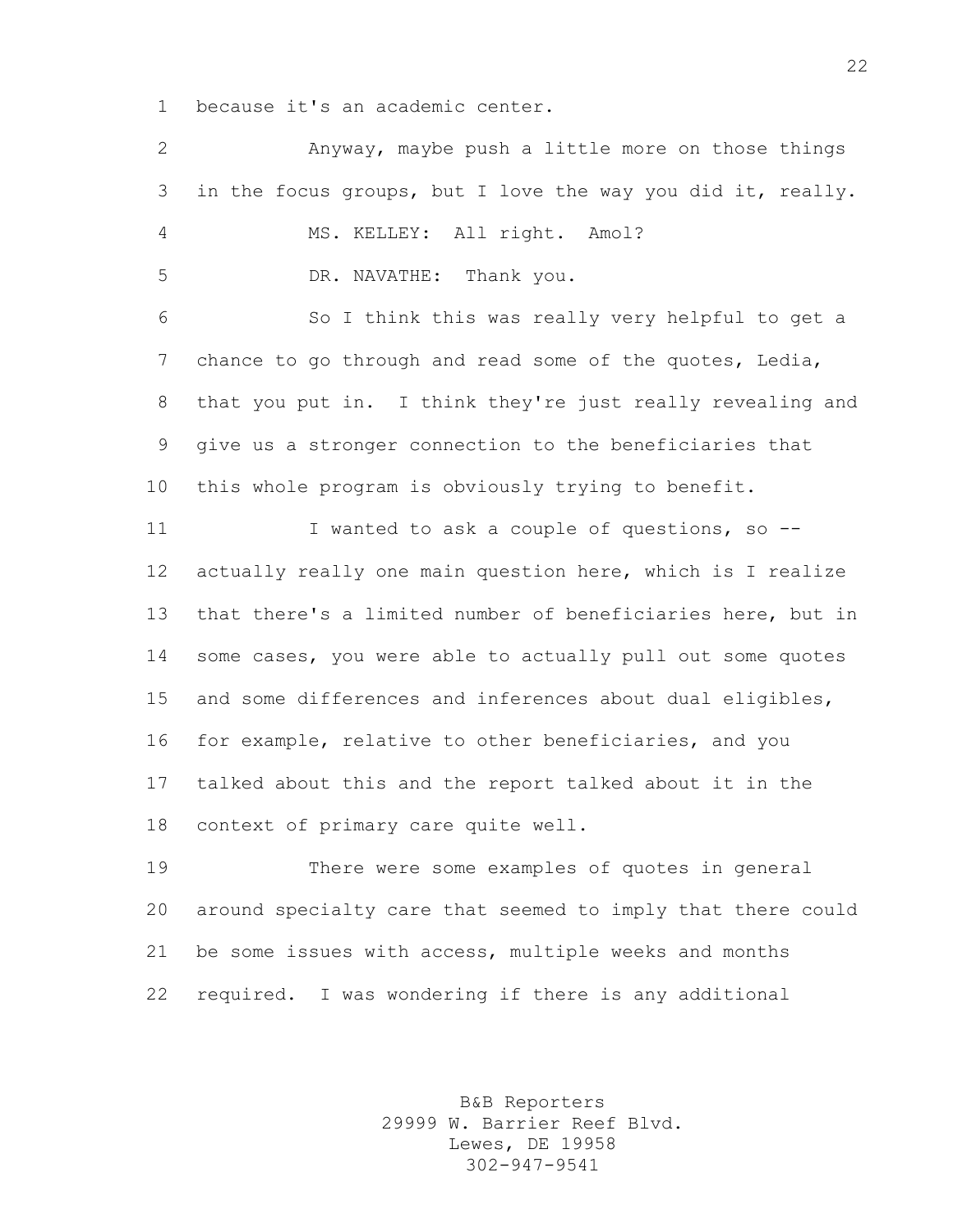information that you've discerned regarding the dual eligibles versus the other non-dual eligible beneficiaries with respect to specialty access.

 MS. TABOR: I will say, you know, as you had said at the beginning, there were kind of numbers issues we wouldn't be able to describe, but I think for specialists, we did hear the same kind of issues that we heard with the over-65 group, that waiting anywhere from a few days to a few months, the duals seem more able to talk about issues with primary care and finding a new primary care provider. But I will say the specialists kind of felt the same as the age 65.

DR. NAVATHE: Okay.

 MS. TABOR: We are planning for this summer to have duals groups, and we can kind of continue to differentiate if there is a difference between primary care versus specialty experience.

18 DR. NAVATHE: Just for some context for my question real quick, so the empirical literature is some 20 work that I've done, but others have done more of, suggests that when you look at duals access -- I shouldn't say access -- dual visits or utilization with primary care,

> B&B Reporters 29999 W. Barrier Reef Blvd. Lewes, DE 19958 302-947-9541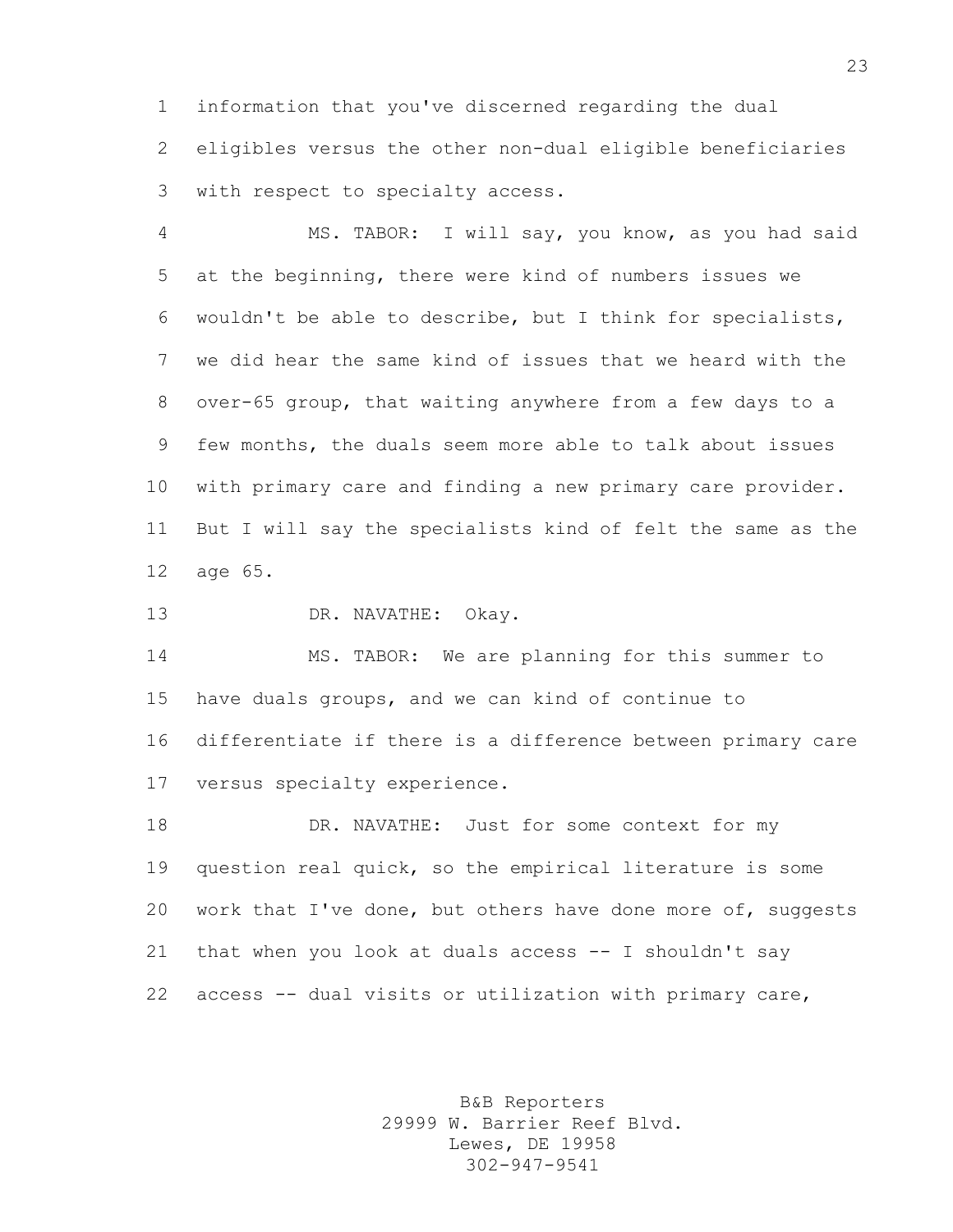they tend to actually be quite similar in quantity distribution as non-duals.

 You really see a huge gap when it comes to specialty care, and so that's one of the reasons I'm curious about this is because on the primary care side, I think the perceptions or our understanding what's happening to get to access might be harder to get those visits, although they may be successful at doing it. On the specialty side, there's actually objective information that suggests that there's less utilization, which is why I think it might be even more helpful to tease it out there if we can in follow-up work. MS. TABOR: That's a good point, and we'll definitely work on that this summer. DR. NAVATHE: Great. 16 MS. TABOR: Thanks. DR. NAVATHE: Thanks. MS. KELLEY: I have Dana with a Round 1 question. DR. SAFRAN: Thank you. Ledia, just adding my compliments for this. It's always such a valuable part of our work and so really appreciate it.

> B&B Reporters 29999 W. Barrier Reef Blvd. Lewes, DE 19958 302-947-9541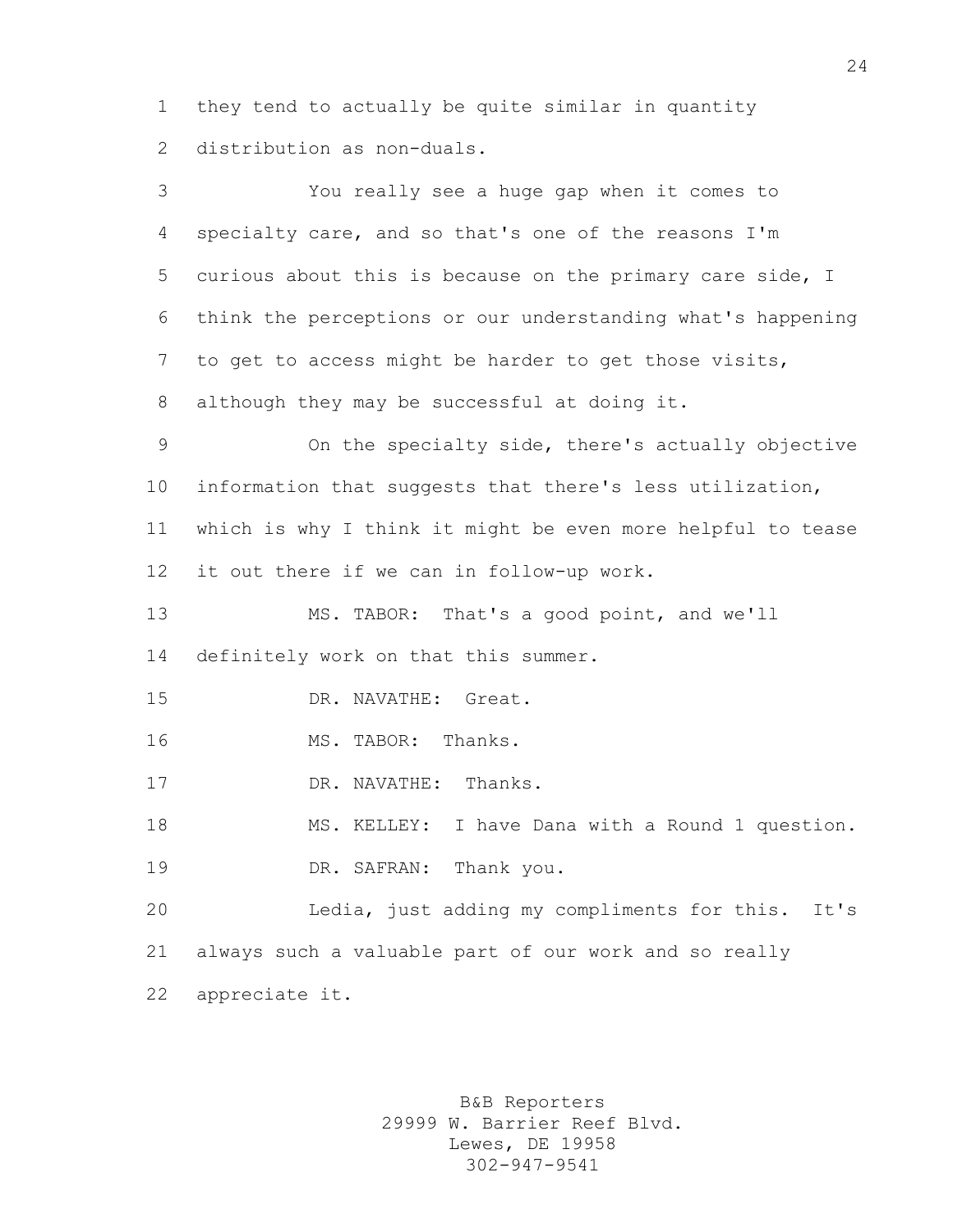I think my dog is excited about it too. You can hear her in the background.

 My question for you was about one of the findings related to the clinician focus group and in particular around the reported preference for MA over traditional Medicare, and I was just interested to know whether that represents a change, whether you have any recollection of the data and how that particular item has changed over time, if it has.

 MS. TABOR: Yeah. I will say that this finding was newer this year, and I think that there wasn't very much of a regional focus.

 We heard this predominantly in the San Francisco area where there's been kind of news clippings over the past of physicians taking Medicare Advantage over fee-for- service just because of reimbursement being the biggest cause. We did hear a few physicians in Texas also mention a preference, but I will say the strongest commentary definitely came from the California groups.

 So I think we'll kind of continue to track this, but I think the finding is there is a lot of variation across the country on this issue.

> B&B Reporters 29999 W. Barrier Reef Blvd. Lewes, DE 19958 302-947-9541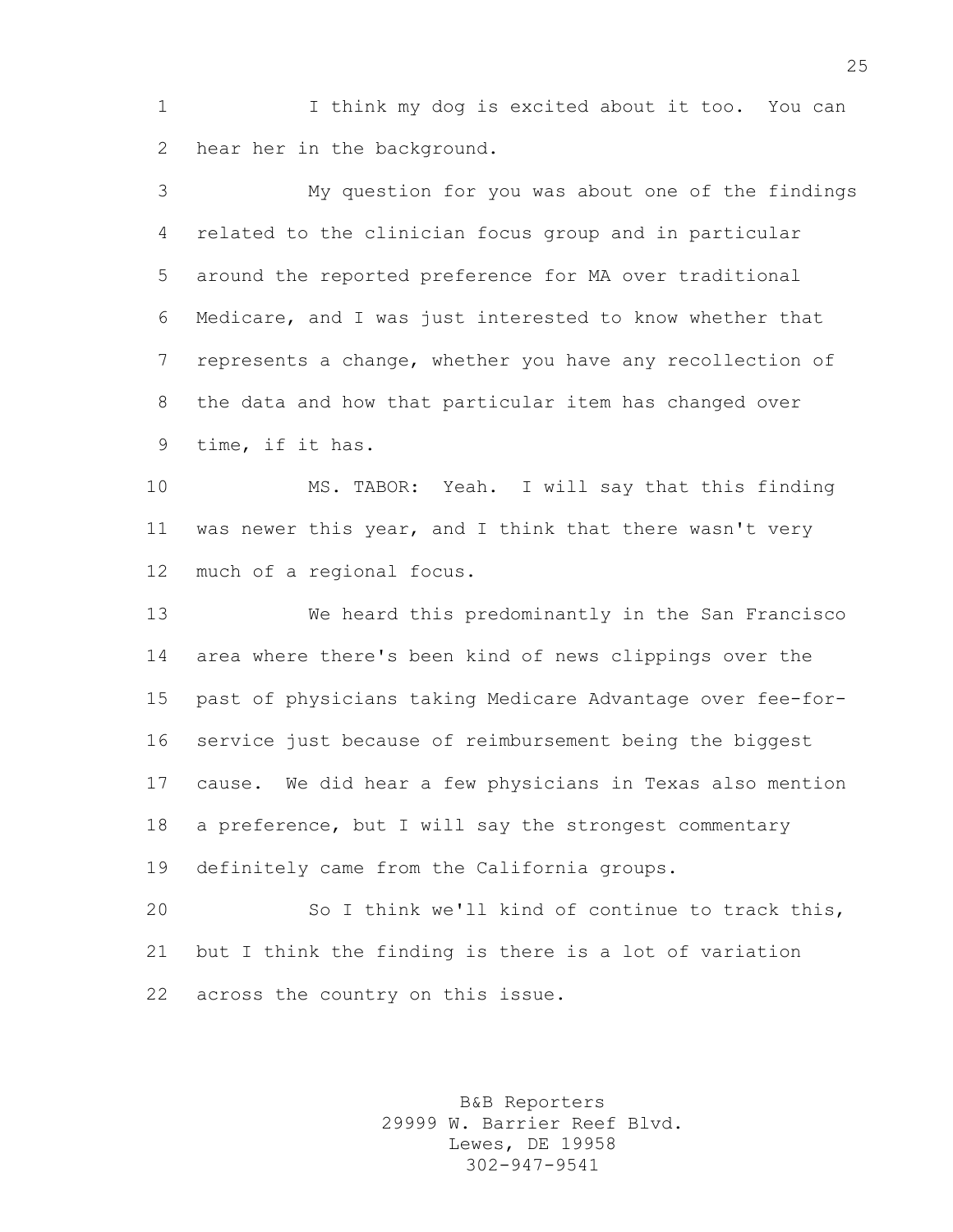DR. SAFRAN: Yeah. It does seem worth just keeping an eye on that, and I do -- you know, recognizing the limitations in a focus group setting, I do think the extent that we can find some ways to report trends that we see, I think that's really interesting and valuable. Thanks for the great work. MS. KELLEY: All right. That's the end of the queue for Round 1. I'll just pause in case anyone wants to jump in. 10 DR. CHERNEW: Well, now they're going to be transitioning to Round 2, anyway, and we have a pretty full Round 2 queue, if I've kept track of all of this. So we should jump into our Round 2, and if I have this right -- this is always fun for me -- I'm thinking Brian was first in the queue. How did I do, Dana? MS. KELLEY: Very well, Mike. Brian is first. 17 DR. CHERNEW: Brian, you're first. 18 DR. DeBUSK: All right. Well, thanks to staff. Thank you, Ledia. Really fascinating survey, and it is comforting to see that there's generally good access and satisfaction across the beneficiaries. But I do want to point something out. On the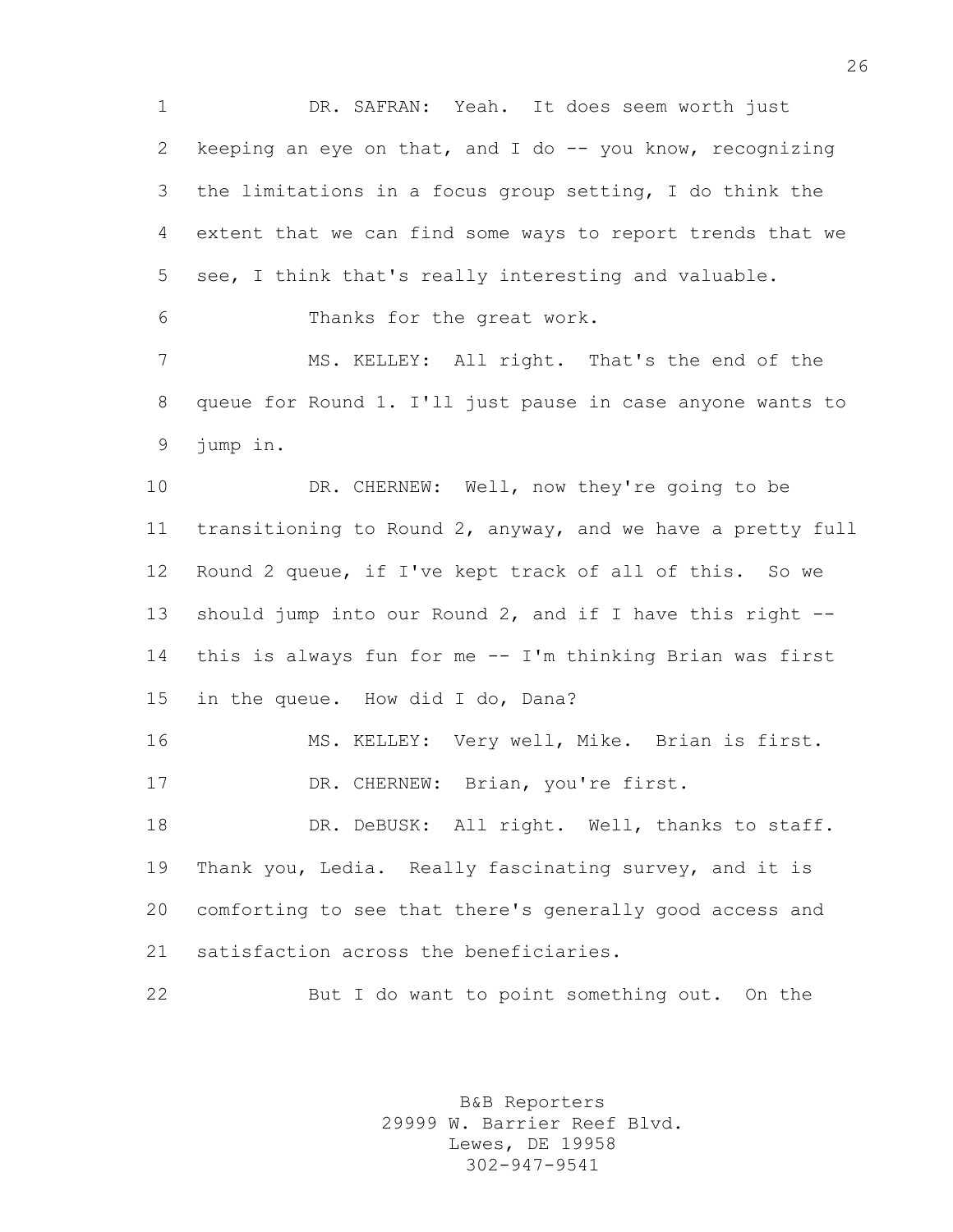table in Exhibit 1, on page 1 of the report, if I'm reading that correctly, all the clinicians, all the NPs, PAs, PCPs, specialists, everyone came from either San Francisco, Houston, or New York City. So just one recommendation, just a comment in passing, especially when these meetings are virtual, it would be nice to see some outreach to clinicians in non-metropolitan areas.

 Again, that just sort of jumped off the report that we really didn't talk to any rural clinicians here, and I realize this sample group is small. So I'm not being critical. This is more of a suggestion.

 The other thing that really stood out for me were the questions around ACOs. I mean, I know in the report, we said, well, a majority of the clinicians had heard of ACOs. Well, the thing that really jumped out at me is that 3 out of 30 had been in an ACO. With 10 percent, 3 out of 30 were still in -- were actively in an ACO, which is only 10 percent, and looking at that other statistic backwards, what that really means is that 11 out of 30 positions had never even heard of an ACO. And that's a program that's been around for 12 years.

22 And the only reason I point that out is I think -

B&B Reporters 29999 W. Barrier Reef Blvd. Lewes, DE 19958 302-947-9541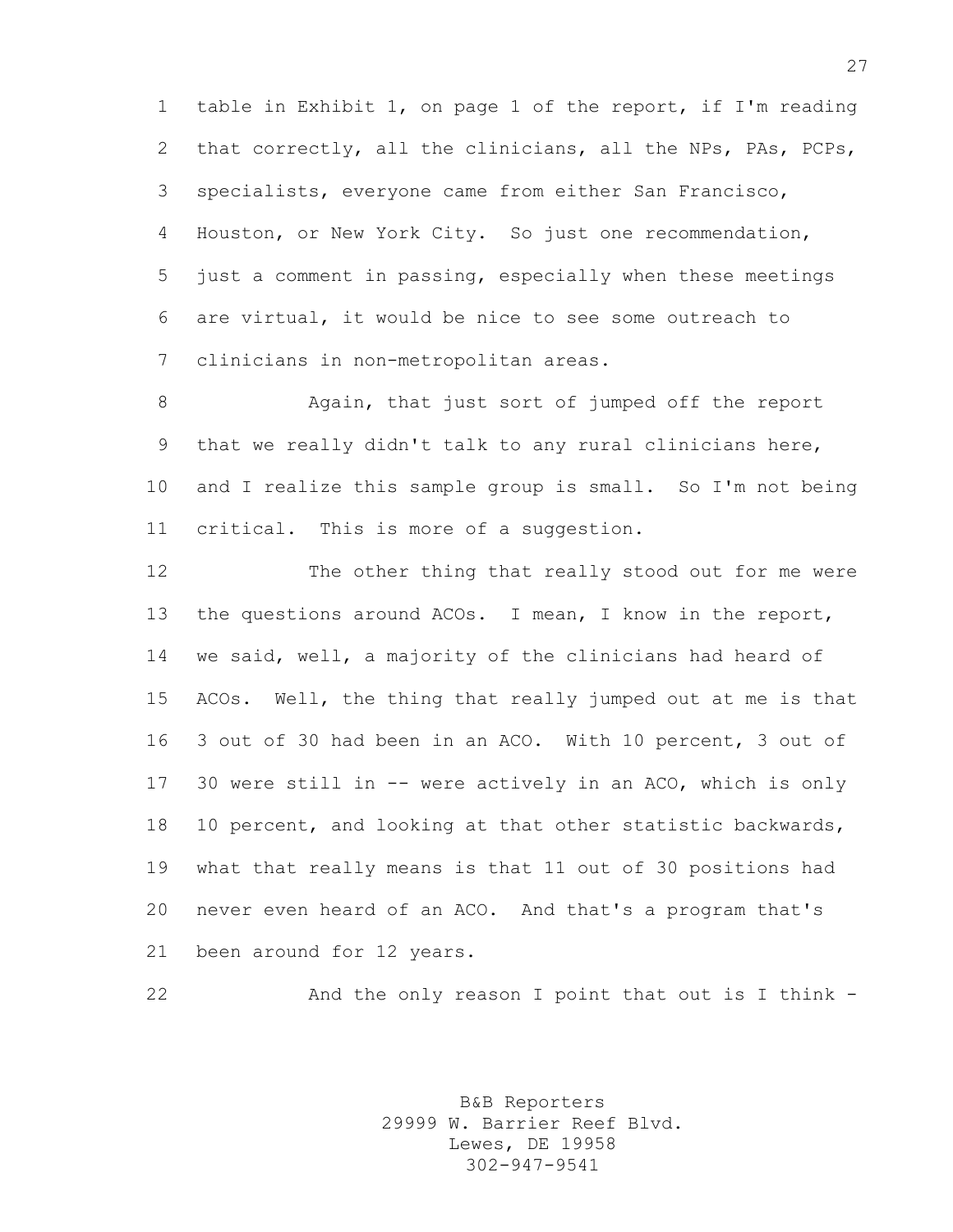- and sometimes in MedPAC, we collectively lose sight of this. I think there's a very significant number of people who are very, very passionate about ACOs and are contributing and trying to expand them and make them better, and I think all that works very laudable.

 But I think this is a bit of a reality check here in that physicians in general -- I mean, when 3 out of 30 are participating in ACOs -- and again, these aren't obscure markets. I mean, this is New York. This is Houston. This is San Francisco. These are not small Medicare markets.

 So I hope that grounds us a little bit on the need to really get ACOs more broadly accepted and develop models that are more appealing to a broader population.

 The other thing I was really fascinated with -- and Dana touched on it -- was that some clinicians cited a preference for MA based on reimbursement, yet other clinicians cited not wanting to participate in MA due to reimbursement.

 I have a working hypothesis here, Ledia, and maybe this would be interesting to ferret out in future surveys. I think when the MA plan is working purely off a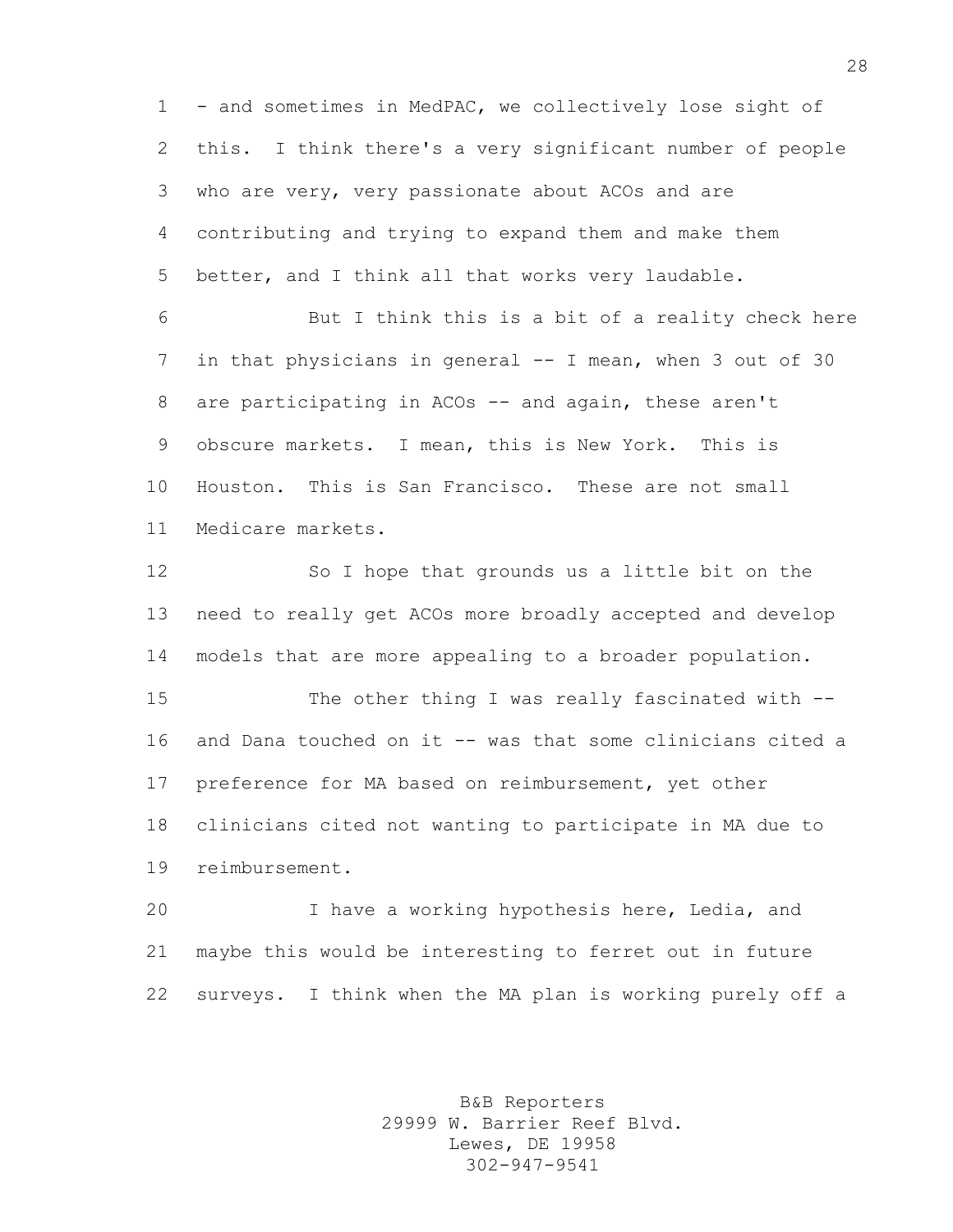discounted fee schedule, that's when you're going to see the dissatisfaction, the nonparticipation in MA.

 I think the ones who are citing reimbursement aren't citing reimbursement at the fee schedule level. I think what they're probably citing are some of the additional incentives that MA plans may be providing, and unfortunately, some of those incentives may be in the way of paying for coding or, you know, again, over-coding, upcoding, however you want to put it.

 So I think what we may have found there is a delineation between fee-for-service-based MA plans versus ones that are paying for more -- paying under more sophisticated models.

14 Those are my comments. Thank you. DR. CHERNEW: So let me just react quickly because I think we're going to go to Lynn next, if I'm right, Dana.

 I agree with that, Brian, although I'll say 19 something that struck me from your comment is, increasingly, physicians are working for large organizations, and I'm not 100 percent convinced that physicians that are in ACOs understand that they're in ACOs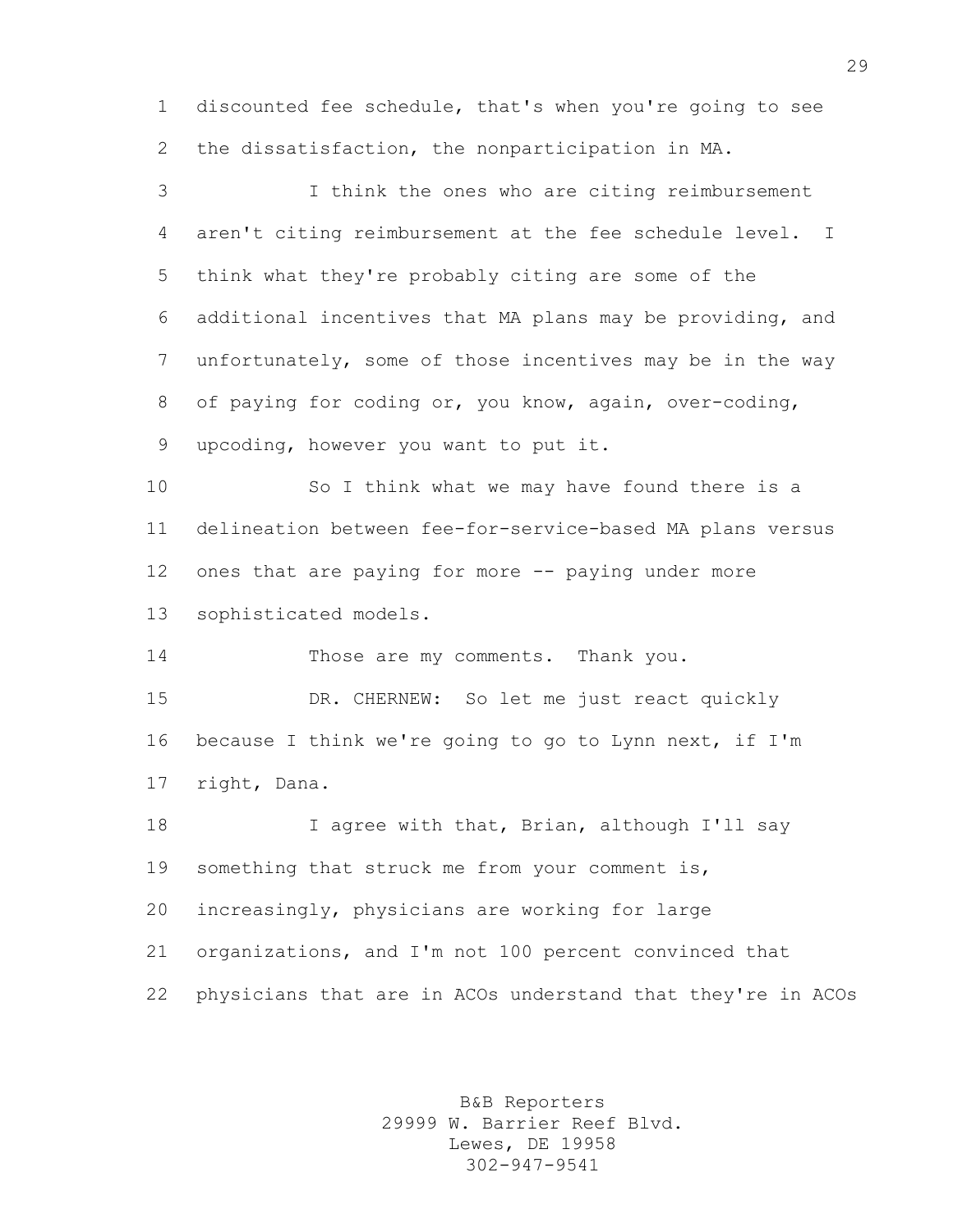for a whole bunch of reasons. And I've been thinking through how we survey and what we learn when we think about the broader organizational structures that the physicians are practicing in. These are important because often we have an orientation that physicians are sort of solo and doing what they're doing and engaging the way they're engaging, where increasingly, I think, what's happening with physicians is they're moving along where their organization is moving in a bunch of particular ways.

 I'm not sure that's true. I don't want to belabor it now, but --

12 DR. DeBUSK: Well, on that point, Michael -- on that point, in the reading materials too, I saw that JAMA article that looked at hospital-employed physicians, and 84 percent of the primary care docs, 93 percent of the specialists cited that their compensation was tied to productivity. And in both populations, it was about 70 percent of their total cost.

 And I do agree with you. I think a lot of physicians don't know that they're in ACOs. The problem is that 70 percent of the pay for the vast majority of those employed physicians are tied to sheer volume, not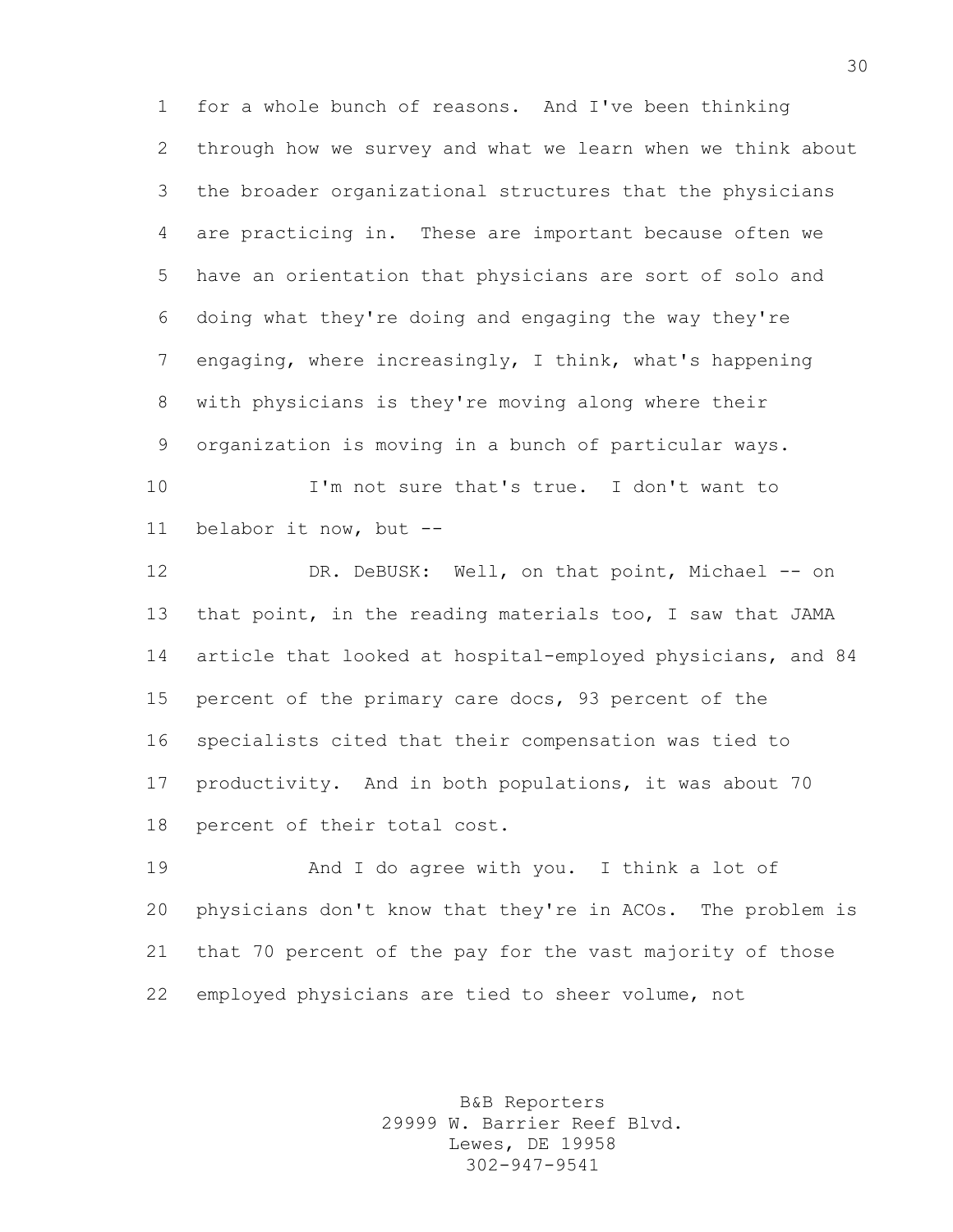necessarily to some of the things we would want to see from ACOs.

 DR. CHERNEW: So that's a longer conversation that we're just not going to have time to have now, but luckily, we'll be able to continue this discussion. But I agree in understanding the compensation and what it means in systems is a big deal. Just the role systems broadly, I think, is a big deal. But we should move on. I don't want to take up too much time. I did already. Lynn. MS. BARR: Oh, thank you, Michael. So, Ledia, wonderful, wonderful report. This is my favorite part of the year is looking at the beneficiaries and how they're reacting to the program. The big thing that jumped out at me was the Med supp issue, and I think there's a couple things going on. One of them is that Part D is such a big incentive for people to sign up for MA. They don't know or care about anything else.

 So the fact that if they enter into Medicare Advantage and then they want to get back out and their Med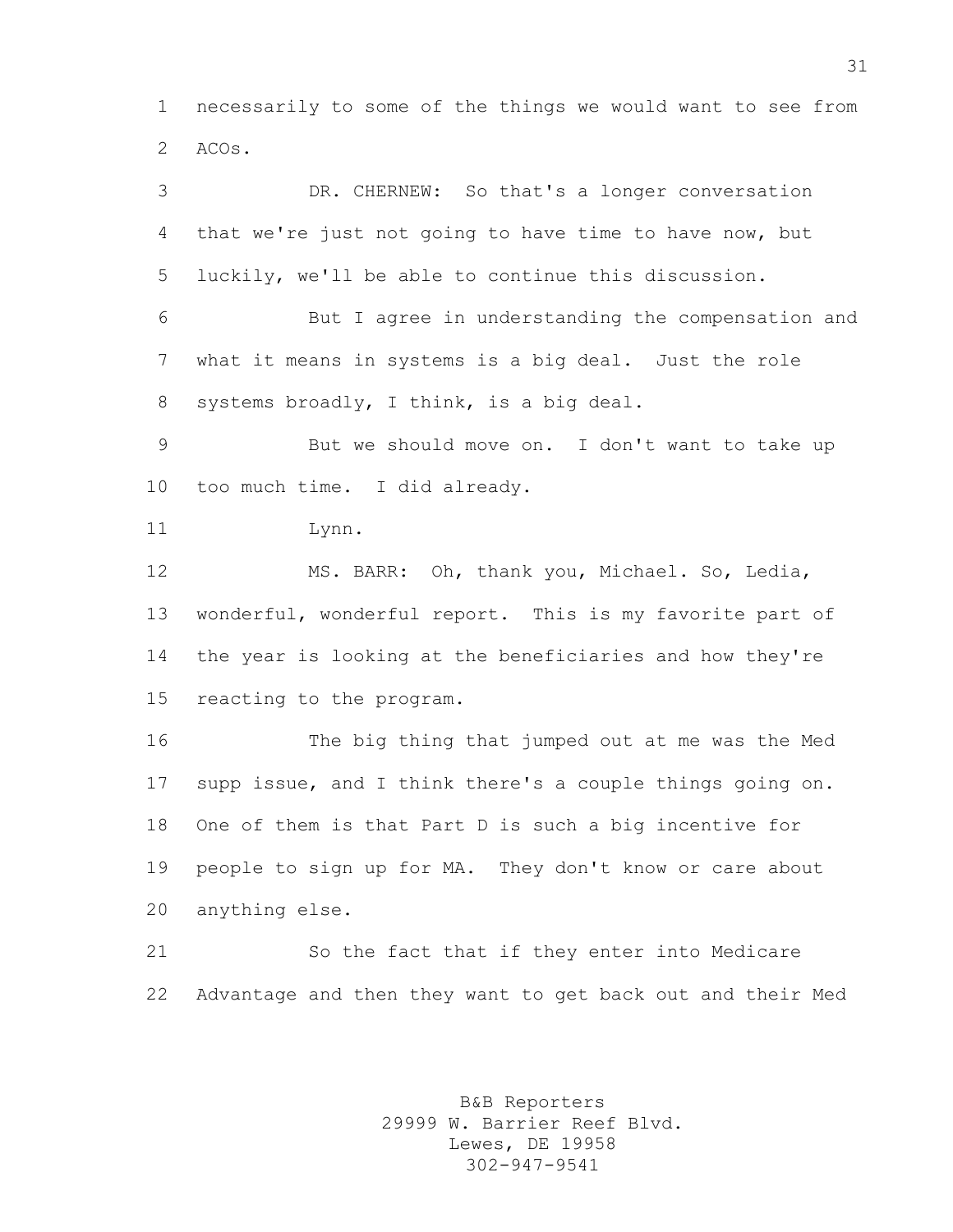supp costs can go way, way up and become completely unaffordable, I believe that that is not understood.

 And I don't know where you get towards recommendations here, but I think it would be important that CMS creates a plain language explanation of the Med supp issue and requires that it's signed by people, because I can't tell you -- like in rural communities, this is really a big deal. This is why we have more Med supp in rural communities. So a much higher percentage of patients have more Med supp in rural communities because they end up paying up to 50 percent of the fee schedule in coinsurance on outpatient. So they have to have Med supp or they cannot afford to use their rural community and then have to drive by if they ever get out of that MA plan.

 So I feel like this is a major issue that has not been addressed, and that your comments in this focus group said it beautifully. They don't understand the financial risk that they take, and we need to do a better job to make sure they do it.

- Thank you.
- 21 MS. KELLEY: Marge.

MS. MARJORIE GINSBURG: Lynn, just a quick

B&B Reporters 29999 W. Barrier Reef Blvd. Lewes, DE 19958 302-947-9541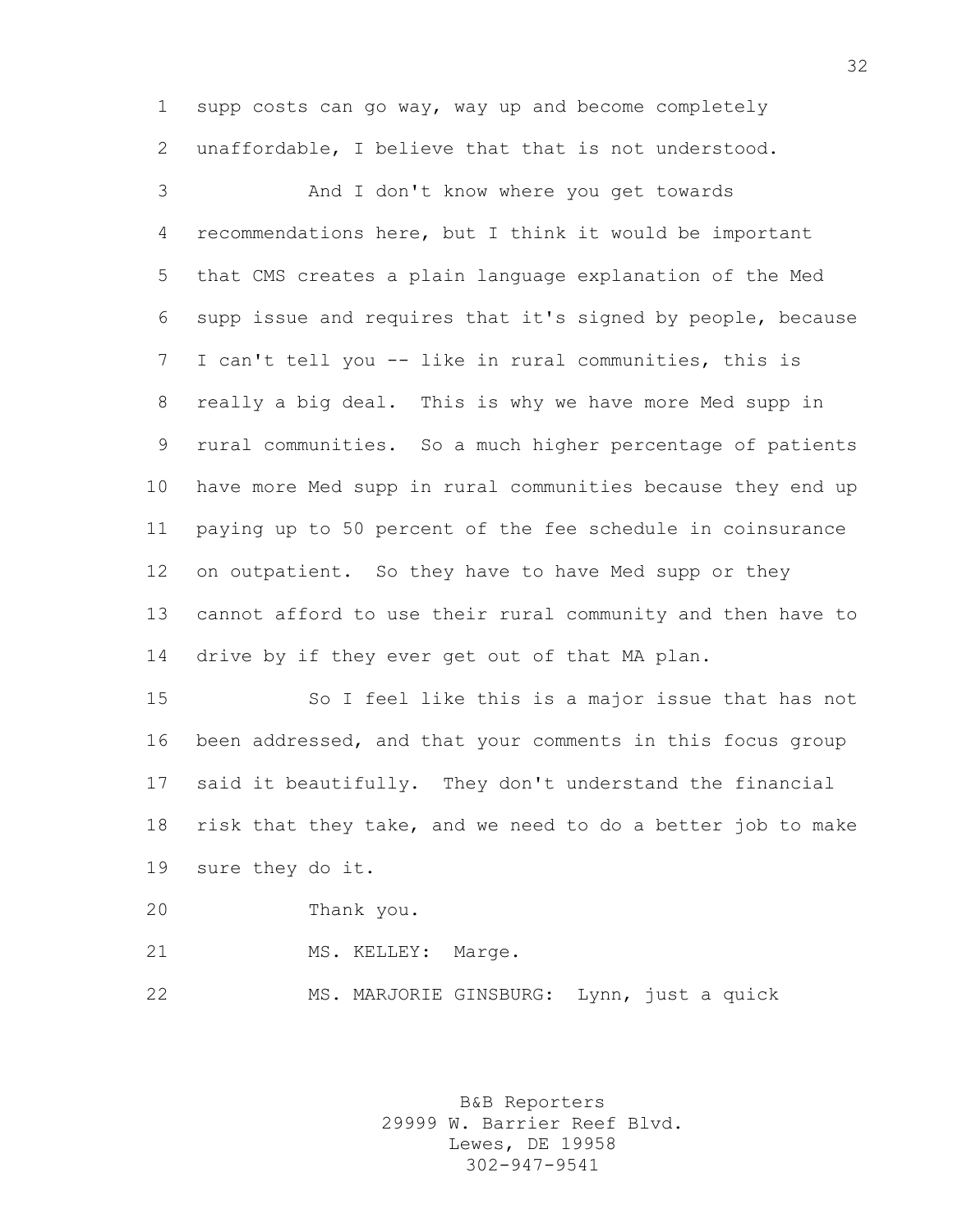comment to your suggestion. Of course, I think most of you know I'm a SHIP counselor, and my response to all the problems is to tell people to call their SHIP counseling in their area, because that's what we do -- we help them work through this. But, anyway, this was not a promotion for my volunteer work.

 Great job, Ledia. I always -- like Lynn, I always love reading about particularly what beneficiaries are saying.

 It occurred to me; I think for the first time in -- how many years? -- four years I've been on this to ask whether MedPAC has ever considered using its public input dollars to do deliberative discussion groups rather than focus groups. And I think many of you, maybe most of you, understand what a deliberative discussion is, and I'm not going to take our time to talk about it now.

 But it really feels like we may be at a time we're using public to get input into policy decisions, which, of course, is what we do, and it can be done with the public in a much narrower way on much more narrower subjects. But for any of you who have done any readings about the results of deliberative discussions, it can be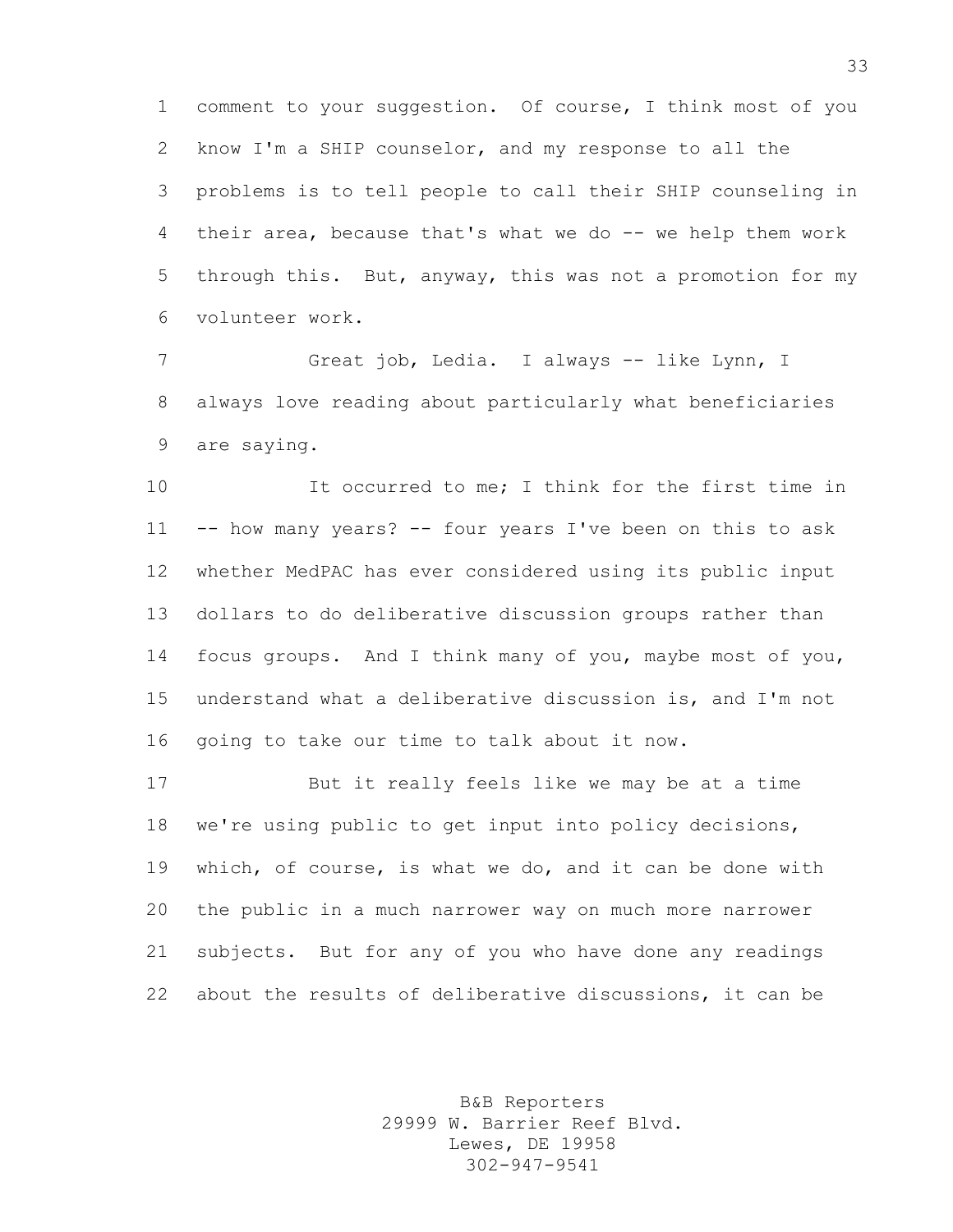incredibly helpful in understanding how the public responds to policy issues. For MedPAC, I would think it would be tremendous.

 This is a bit of an apology. I don't know why it took me this long to say, gee, maybe we ought to consider, and I also realize it's not our role to tell MedPAC how to spend its money -- well, maybe a little bit. But I hope this might be something that you'd consider in the future.

 So that's all. Just a suggestion. Obviously, Ledia, I'd welcome any comments or thoughts you have about this now, but this might end up being something that needs a much longer discussion.

Thank you.

 MS. TABOR: This was a new idea, and it's different than the focus groups, and I agree there could be value. But, you know, thinking about sort of how we can best produce work for the Congress, we can take this back and discuss it. It's a good idea. Thanks.

MS. KELLEY: David.

 DR. GRABOWSKI: Great. Thanks, Ledia, for this work. It's just super. I would start by saying these focus groups are important, and, Ledia, as you suggested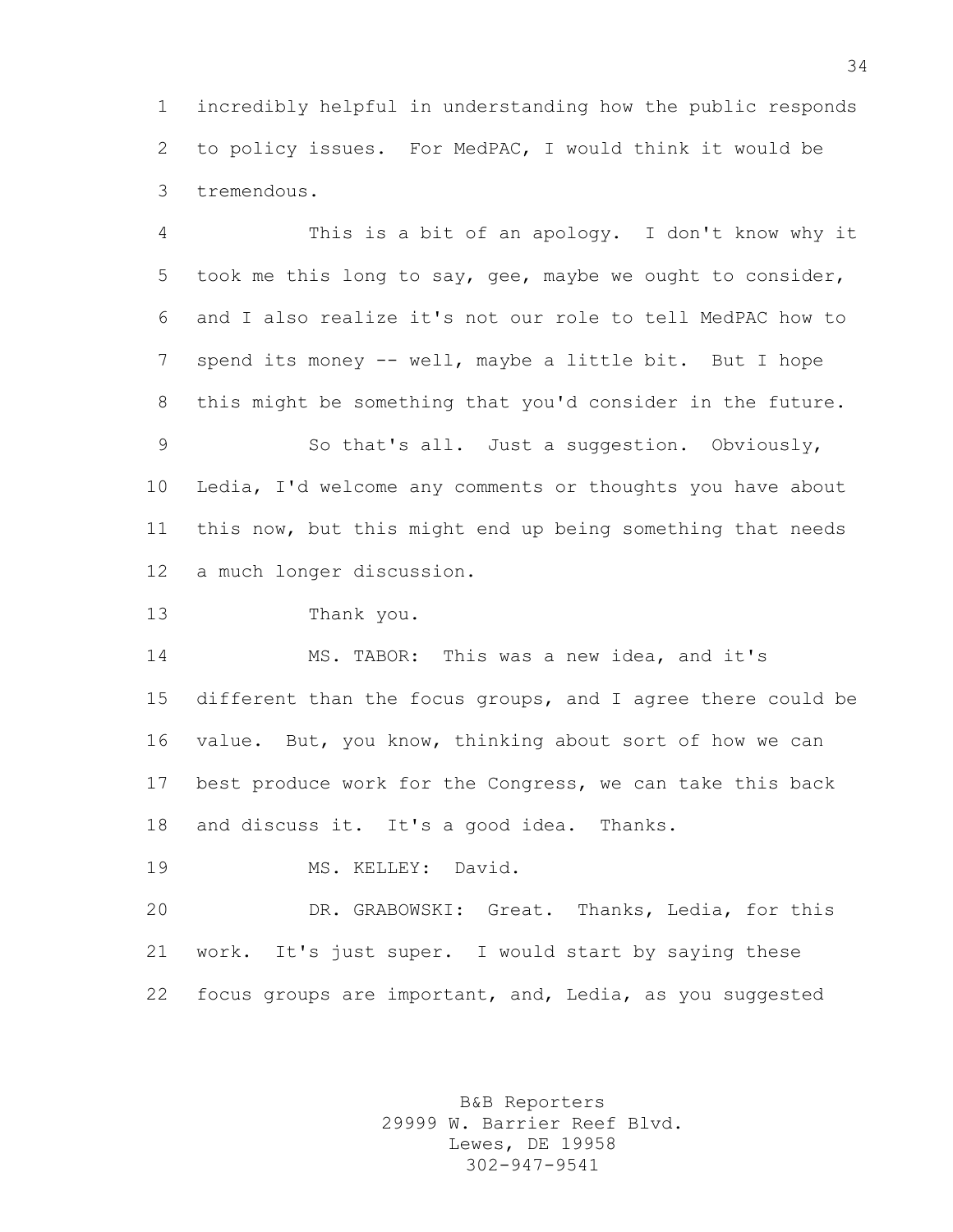during your presentation, they really allow us to learn about a set of issues that aren't observable or obtainable in claims.

 I just wanted to make kind of three brief comments. Let me start with one that's probably a bit picky and annoying. You have this great sort of line in the text on page 3 about due to the small sample size, we caution against drawing any general conclusions. And then it's always hard not to behave, given that constraint.

 But then even during the presentation -- once again, sorry for being picky and annoying, but I'd just caution us not to over-interpret differences. So you had something on Slide 8: duals slightly less satisfied. That may be true, but this is not the place to kind of draw those sorts of conclusions. That's the picky and annoying comment.

 Comment two and very much picking up on kind of the duals here, there were 64 beneficiaries total in the focus groups, 15 of whom were dually eligible. Given the vulnerability of this group and their high cost, I just wondered about larger sampling, and I know that's always an issue to recruit duals, but there's such, I think,

> B&B Reporters 29999 W. Barrier Reef Blvd. Lewes, DE 19958 302-947-9541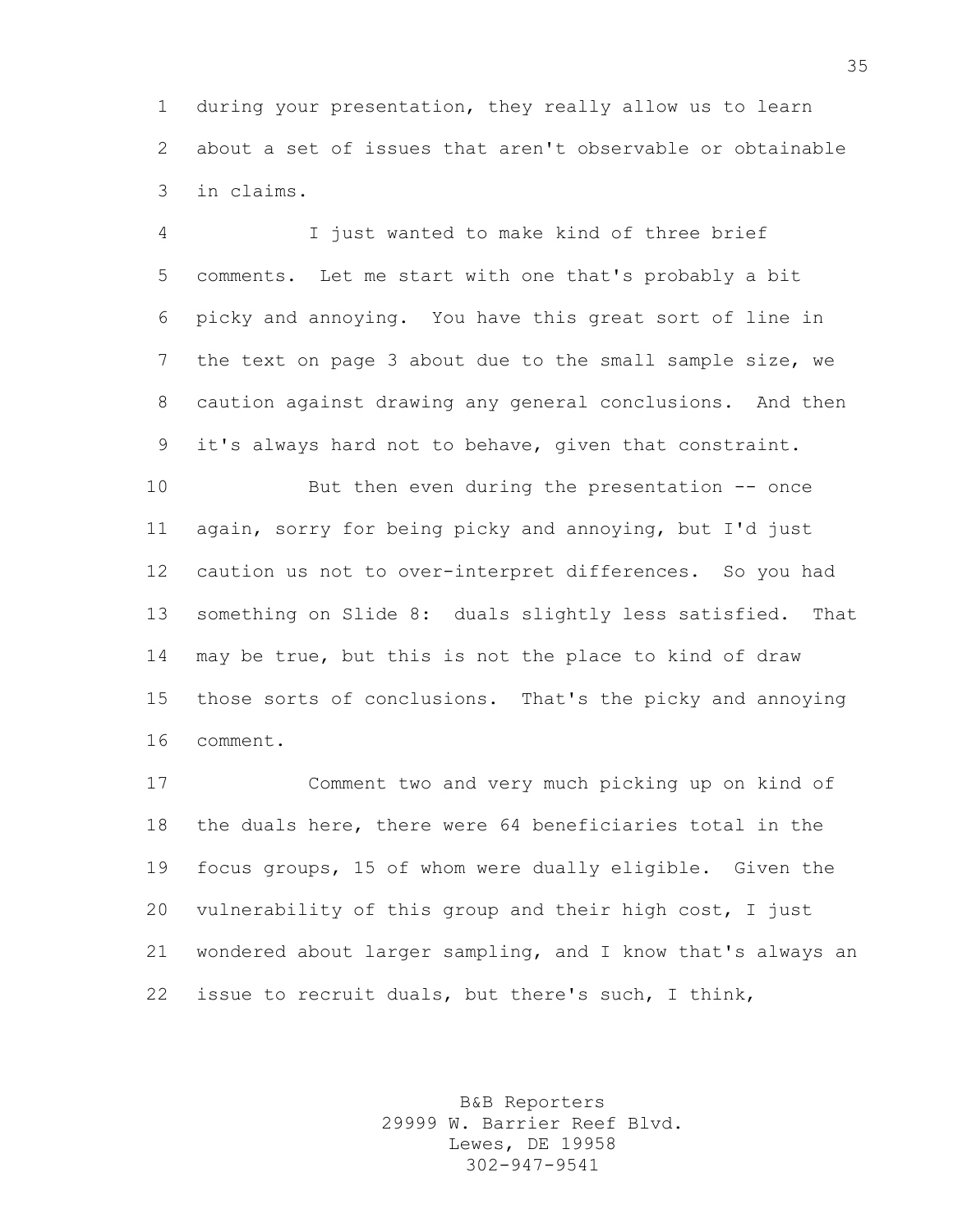importance to this group and a lot to be learned, and so that would be a comment.

 Final comment. I was really fascinated by this difference in what physicians and beneficiaries told us, about whether the doctors were accepting new patients. And no offense to Larry and the other clinicians in the group, but I trust the beneficiaries here. I think trying to unpack that a little bit more is kind of interesting about why physicians report this kind of difference. That disconnect is really interesting. It's something we've talked about as a Commission before. I know Jon Perlin and others have commented on this at prior meetings. How do we know that physicians are truly accepting new Medicare beneficiaries? So I'll stop there. Ledia, once again, really glad we do this work every year, and I learned a lot from this work. Thanks. 18 MS. KELLEY: Betty? 19 DR. RAMBUR: Thank you very much. I really enjoyed this as well. It was wonderful to hear the voices of the beneficiaries and also the providers. But I was struck by the comments about the ease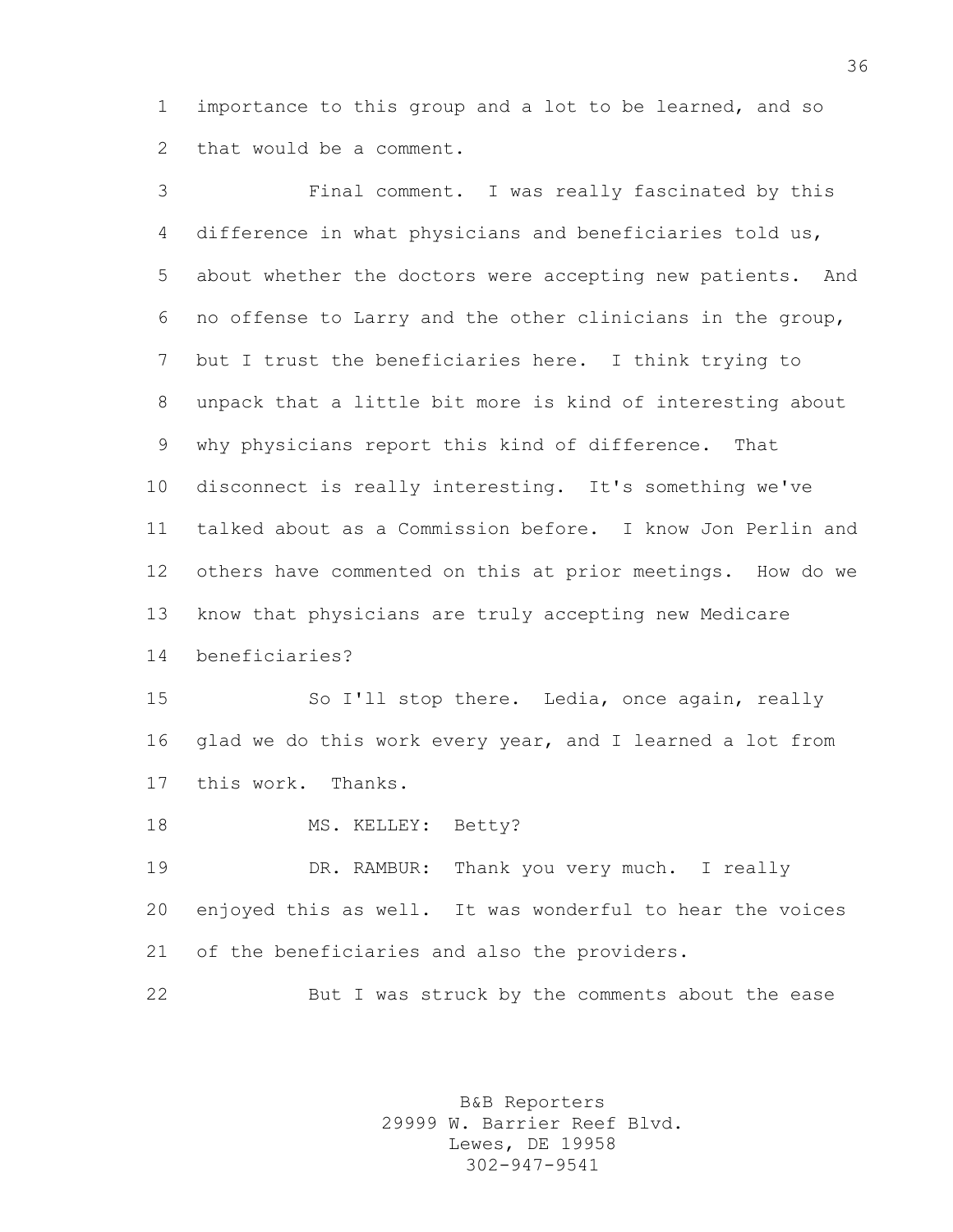of care coordination in MA, which was very interesting. I want to make a comment that I think builds a bit on Jonathan's comment about how we think about contemporizing who is a provider in Medicare payment. I notice on page 67, one physician noted that they have 60 providers and from whom six are nurse practitioners who basically see, according to what is reported here, she reported 50 percent of the patients. You can bet that they don't receive 50 percent of the revenue, and this has a lot of implications, I think, this type of situation, not only for our conversation that's coming up about the general workforce but also GME and other things.

 On the next page, I was also struck by the nurse practitioner who has to pay someone to be her supervisor, her or his, even though the contribution for that payment is dinner once a year or something like that.

18 And it was in, I think, 2014 that the Federal Trade Commission actually cautioned states against limiting scope of practice of providers, of nurse practitioners in particular.

And so it just seems like one of the pieces of

B&B Reporters 29999 W. Barrier Reef Blvd. Lewes, DE 19958 302-947-9541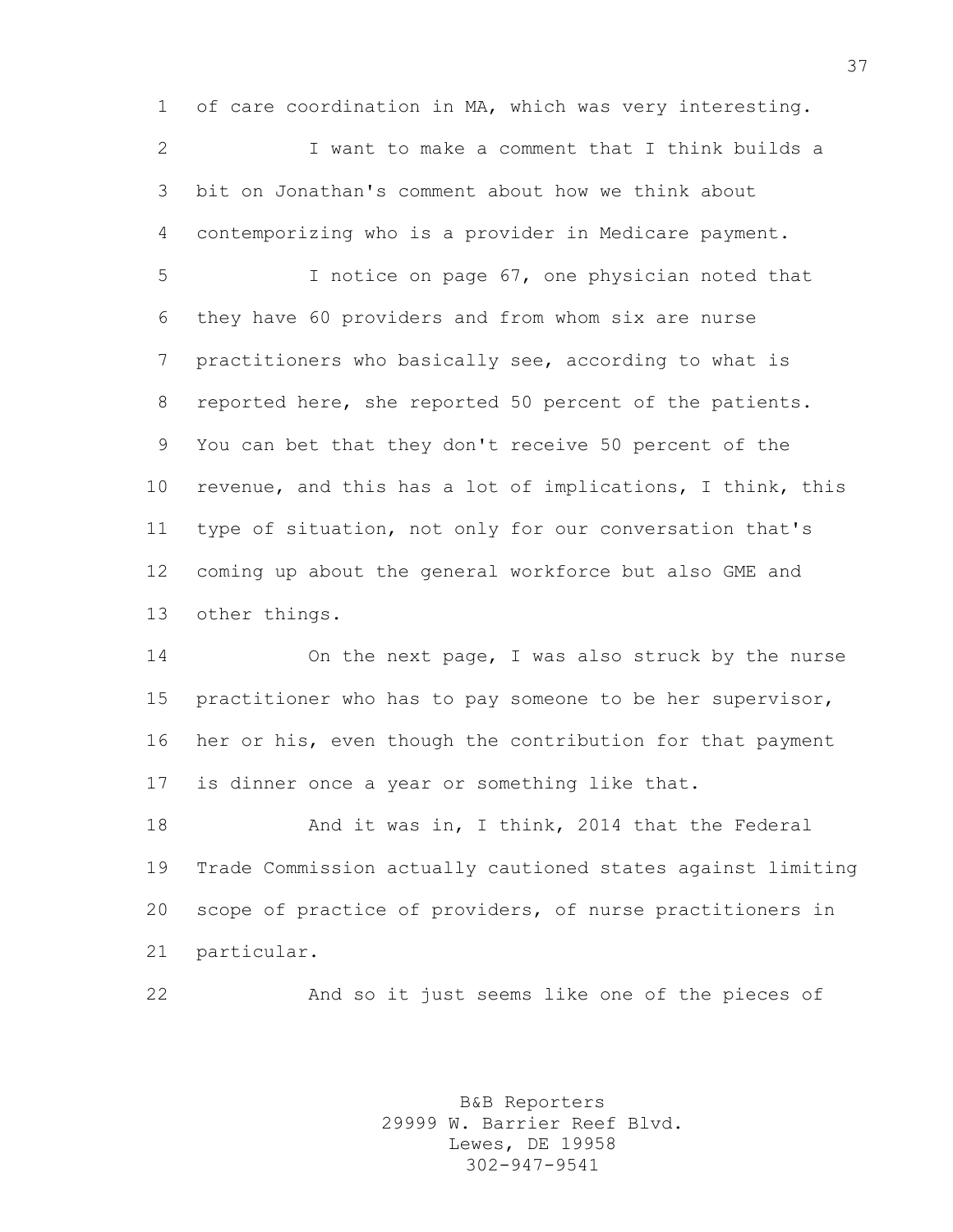work ahead might be to think about what it means to have a contemporary workforce, given that when Medicare started in 1965, I think the average life span was between 68 and 70, and so we're seeing a whole plethora of new kinds of additions where people have cognitive disorders or whatever.

 So that was my big takeaway here, and I think that's it. Thanks.

 MS. KELLEY: Larry and Paul, I did not get your notes until after Betty had started speaking. Both of you had something that you wanted to respond to that David had said. Do you want to go ahead, Larry?

 DR. CASALINO: Yeah. Thanks. Just very quickly on what David said about the contrast between what physicians say and what a patient says -- no, David, I wasn't offended at all, and I think it is worth paying some explicit attention when there's a contradiction.

 We published an article in JAMA years ago based on a pretty small survey of clinicians and patients, and I don't think JAMA would have really taken the article, publish an article using such a small survey. But I think the findings were so striking, that's why they published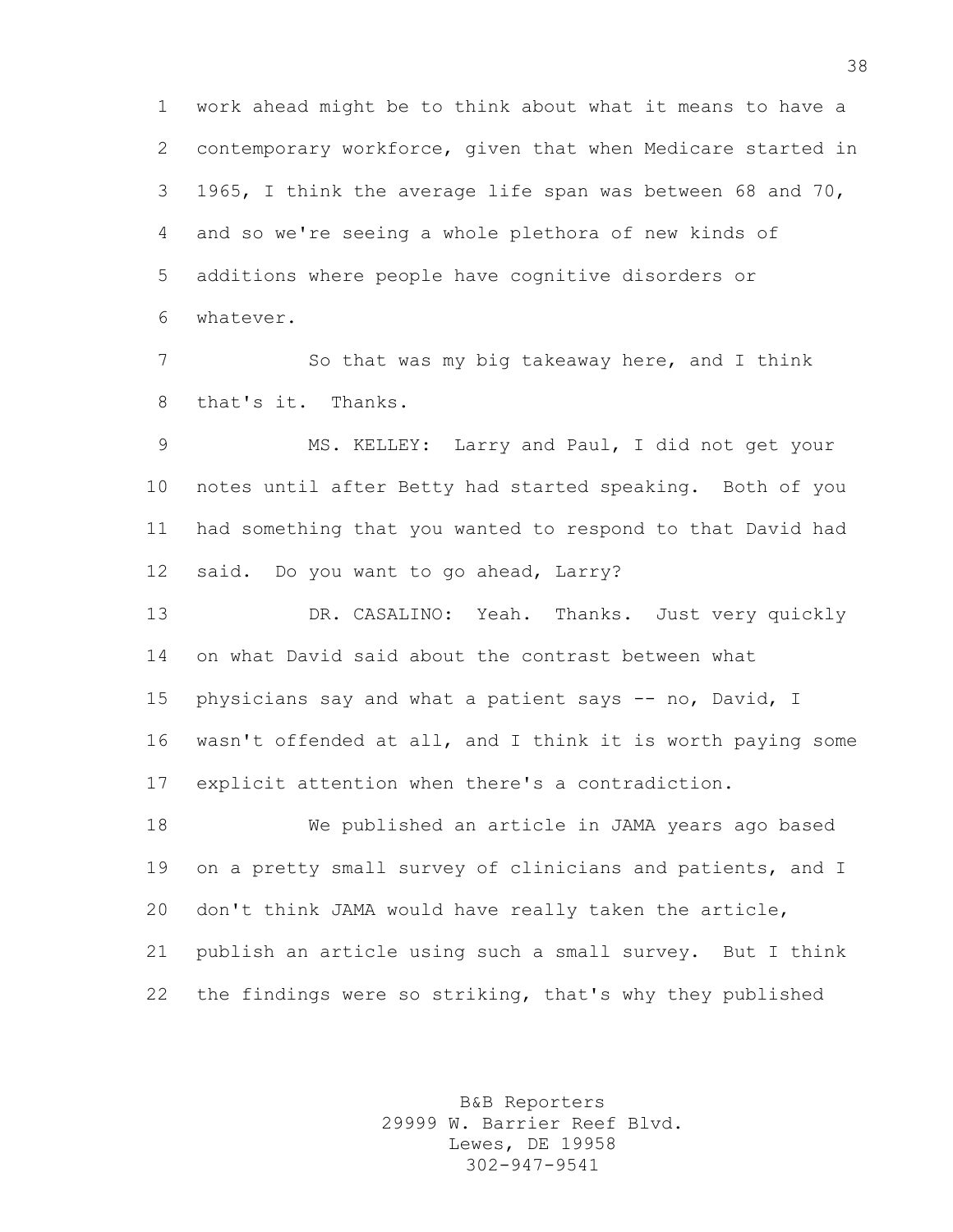it.

 We were asking about patient-physician communication, about out-of-pocket costs, and the patients almost universally said they would like to talk -- they would like their physician to talk to them about their likely out-of-pocket costs, and they mostly said their physician didn't talk to them about that. But the overwhelming majority of physicians said, "We do talk to our patients about their out-of-pocket costs." I don't think anybody is lying here, but there's a kind of self- serving perception. So it is worth it, definitely, keeping this line in probing, I think, during the focus groups and then also in thinking about what people have said to look for those kind of contradictions. That's it. 17 MS. KELLEY: Paul? 18 DR. PAUL GINSBURG: Sure. This may actually not be on David's point but on something that came up earlier. You know, as the Medicare Advantage share of Medicare beneficiaries keeps growing so rapidly -- and I guess we 22 know that it will be half nationally serving -- you know,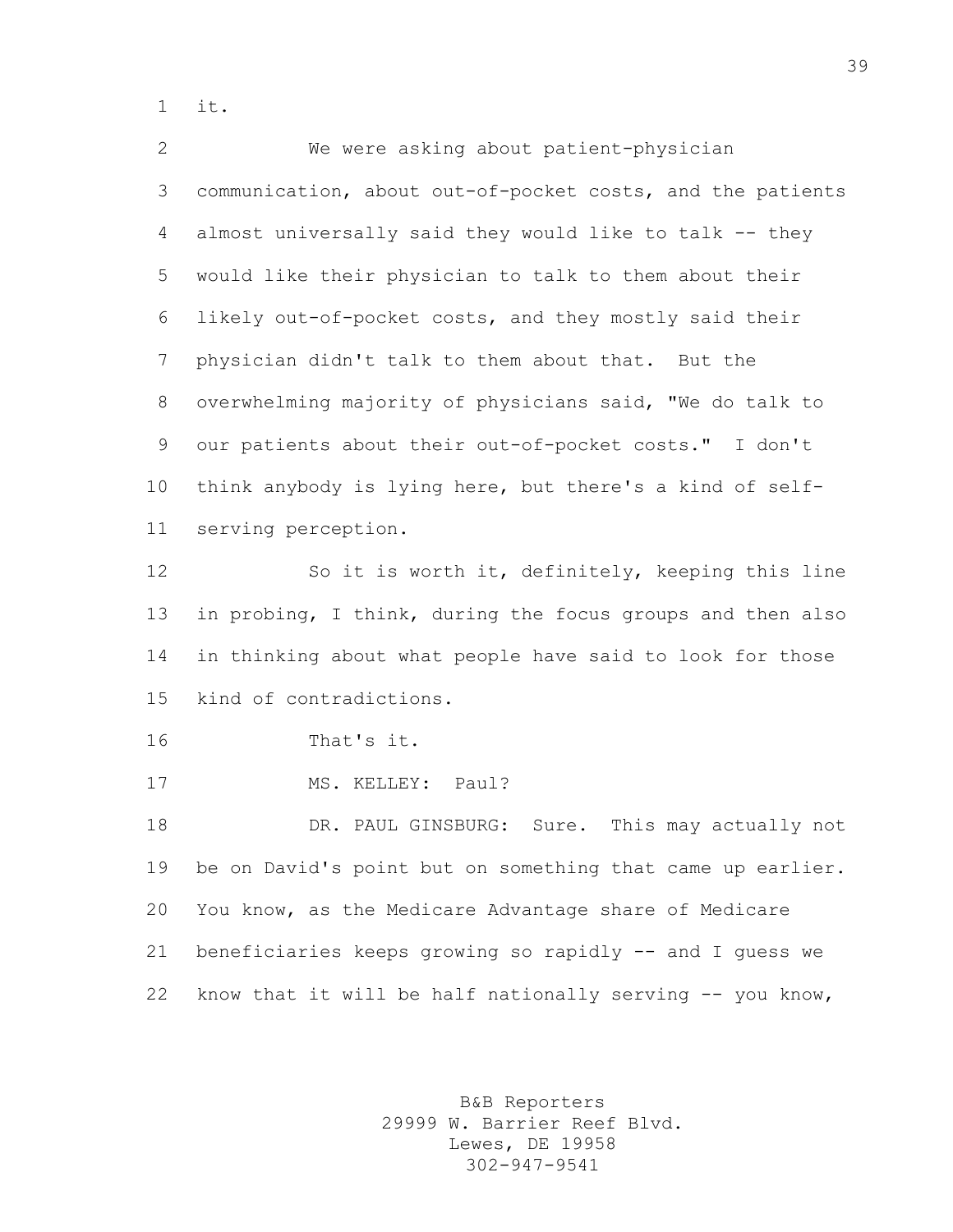this distinction between the access experiences of MA enrollees versus non-MA enrollees is probably pretty important. And I think for future surveys warrants some real -- I mean our focus groups warrants some real stratification and, you know, a separate cataloging of the responses to the access questions.

MS. KELLEY: Okay. Stacie.

8 DR. DUSETZINA: Thanks. Ledia, great report. I really enjoyed reading it. I have a couple of quick thoughts related to some of the other comments that were made in Round 1 and then also a thought about the prescription drug space.

 So one of them is about the question of asking more about the mental health services received, and I wonder -- you know, I realize that there tends to be stigma attached to this, and it can be a difficult question to ask. But I wonder if it would be worth considering an opportunity to ask about other cash pay services that beneficiaries are receiving it and including it along with things like physical therapy, occupational therapy, prescription drugs that might be paid in cash, and mental health or therapy being included among those.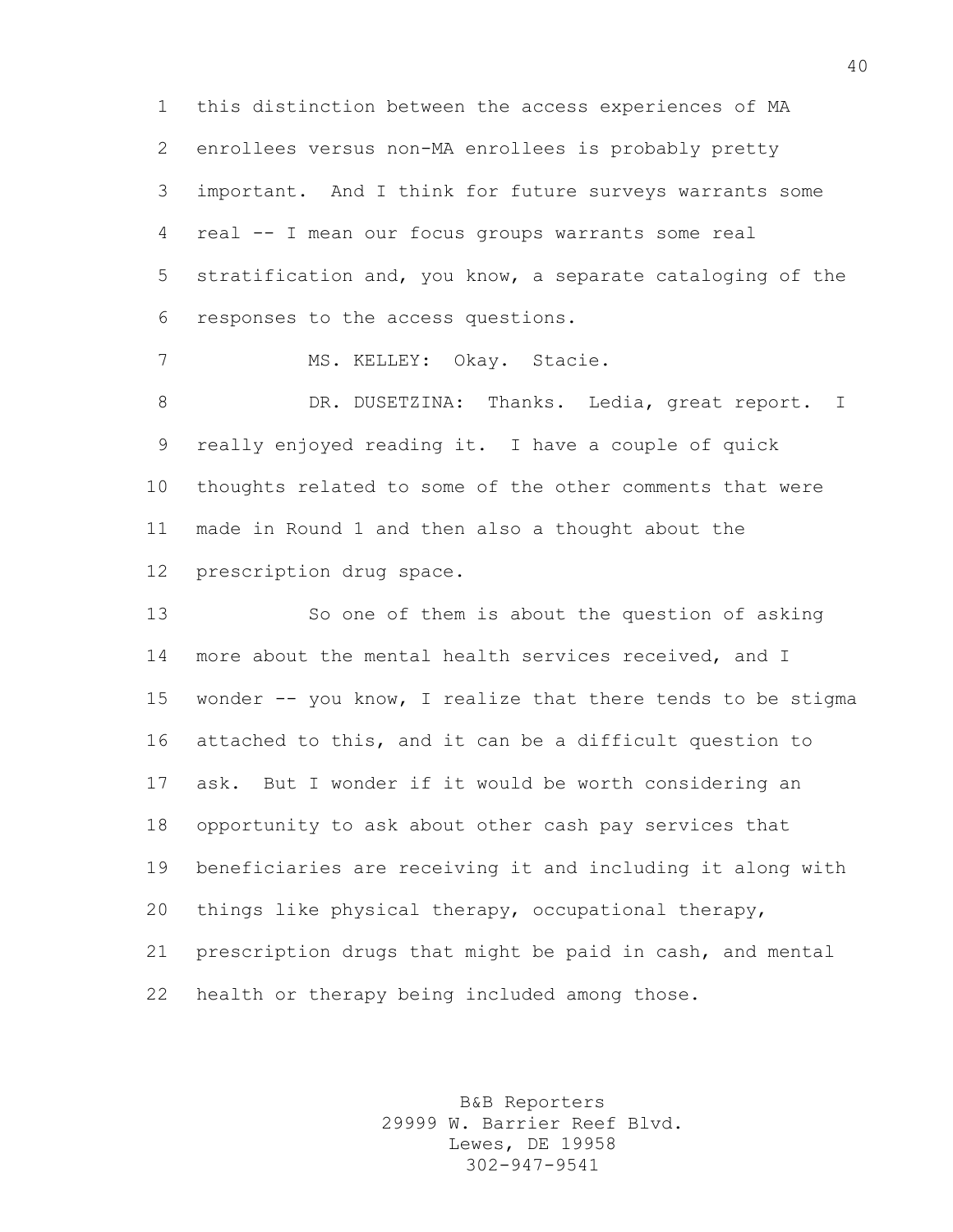I think we are really interested in a lot of things that beneficiaries are getting outside of the system and how that's changing, so that might be one way to do it. Another thing that I, like others -- I think Dana mentioned this one previously. I was really surprised by the MA patients having potentially greater access based on those physician reports and realized that it's hard to generalize what does that mean. Is it just, you know, based on who was answering? And I wonder if there's an opportunity to think about something like a secret shopper type of experiment to do -- where you get a little bit more geographic variation and just see, you know, do you have barriers to traditional Medicare relative to Medicare Advantage for getting appointments, especially for things like primary care?

 Along the drug part, you know, I think it's also really noteworthy the extent to which people are using coupon sites and things like that, so we do worry a little bit about missing information in the claims. But I think one of the things that was really, I would say, not surprising because I think I anticipated this to be the case, but physicians talking about not having access to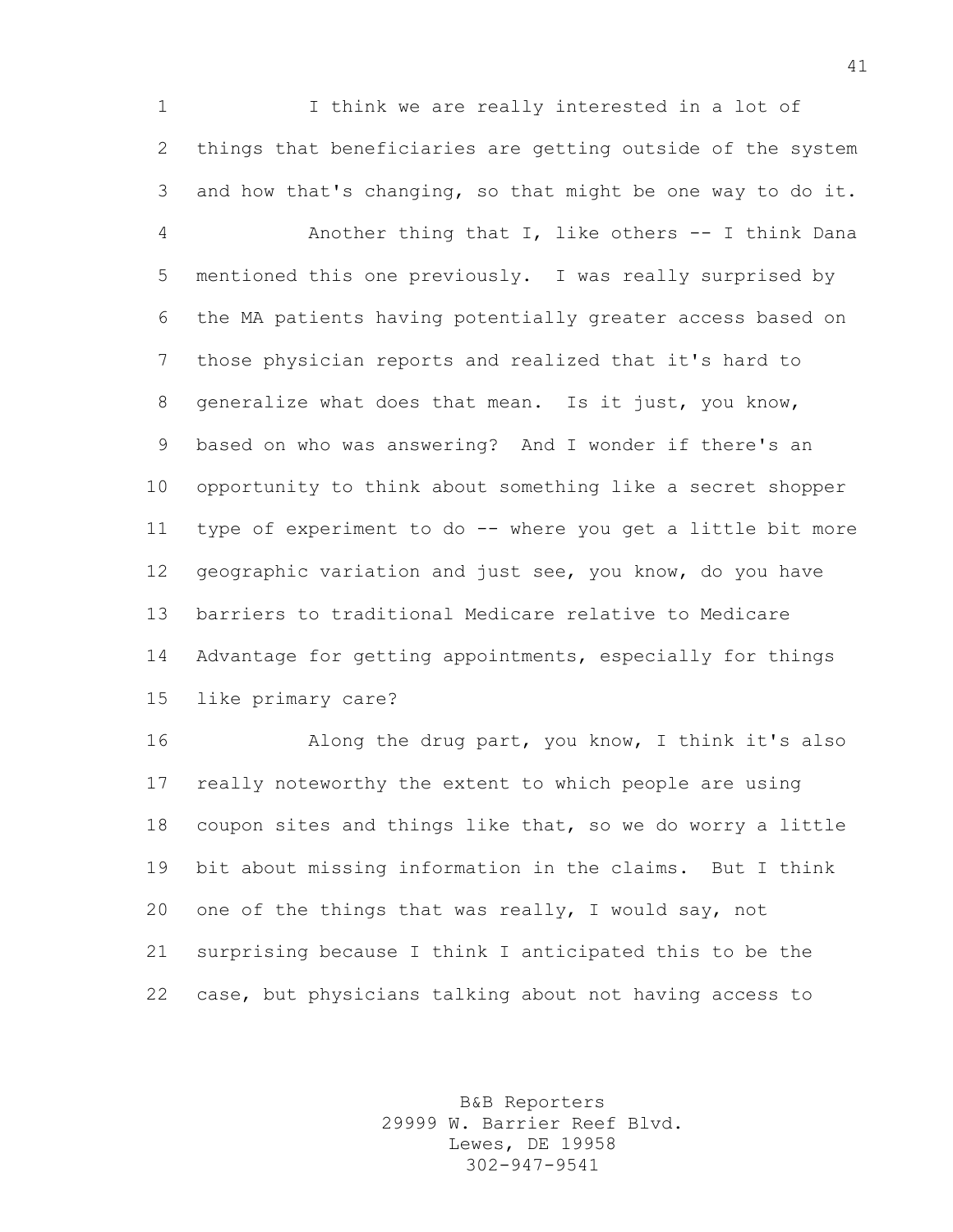information about the beneficiaries' costs, partly because by now they're supposed to have access to real-time benefit tools. It's a requirement that Part D plans have these available and partner with EHRs to make them accessible and available for Medicare beneficiaries by now. And so I think that maybe providing a little bit of context around, you know, these are not working well and not available despite the fact that they're, you know, supposed to be existing and working today.

 So I think that maybe couching that language a little bit along the lines of, you know, this isn't just functionality that is optional, that is should exist. And I think looking forward, there is an effort to make real- time benefit tools available to patients directly, Medicare beneficiaries directly. And so I think maybe keeping an eye on that for future surveys would be great.

 But, again, wonderful report. Thank you very much.

MS. KELLEY: Pat.

 MS. WANG: Thank you. You know, somebody mentioned that there are small numbers in the survey, which is absolutely true, but I do want to just compliment the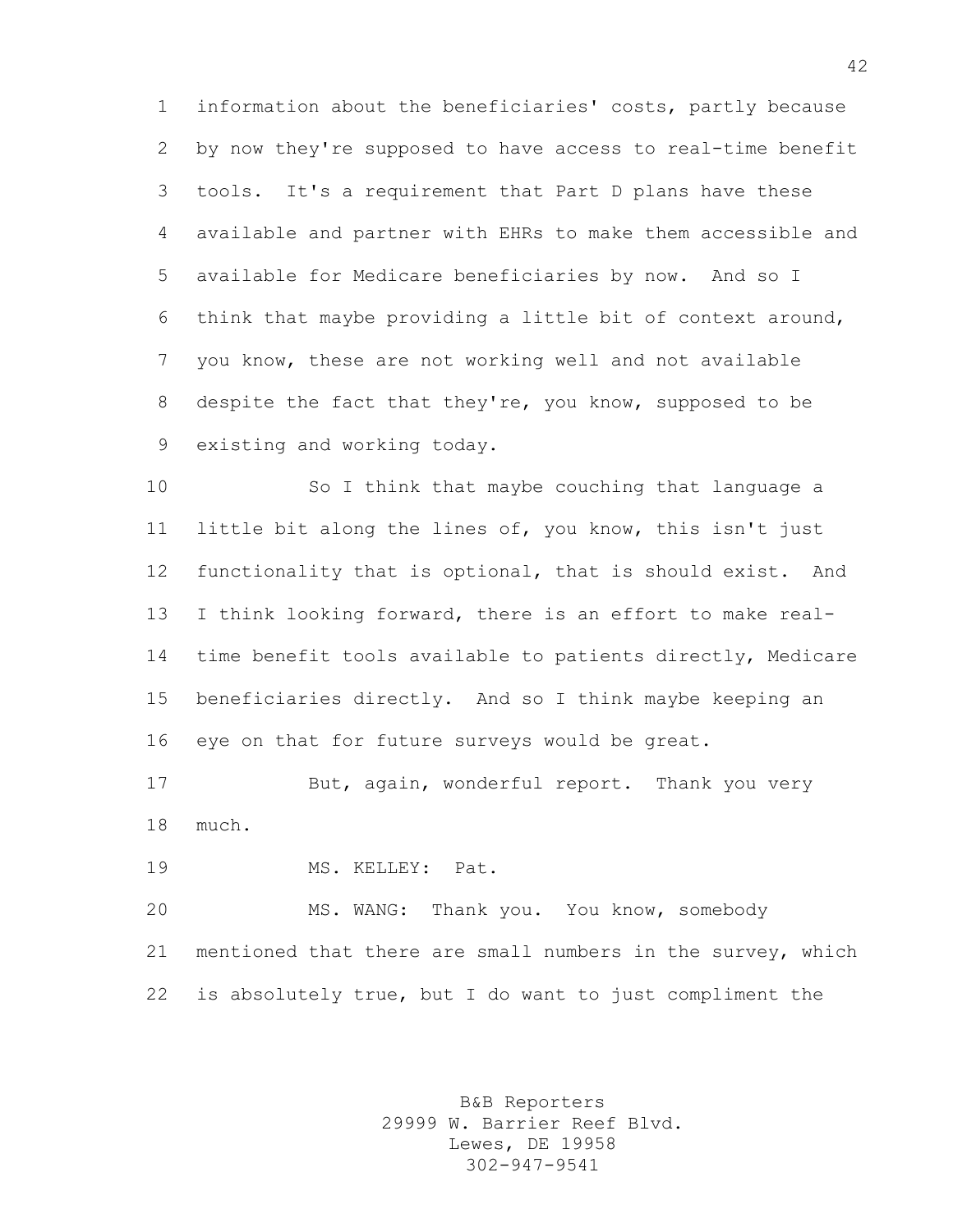sort of like the comprehensiveness of the structure and the layout of the description, and particularly the use of full quotations of folks' or participants' comments. I thought it was really, really interesting.

 There are a couple of things. So, you know, one is this issue about the docs in California preferring Medicare Advantage to traditional Medicare. I really think that that has to do with the form of payment that MA plans utilize in that part of the country, which I assume in this case includes capitation and risk sharing. And it might be an area -- when I read that, I thought, oh, that's got to be what it is. But there really wasn't any more information about that, and so I would suggest that when 14 folks in the future hear that kind of response, they dig in a little bit more to the nature of the payment. And it seems pretty -- it seems logical to me, but it would be good to get confirmation about that.

18 The other thing that struck me -- and, you know, David Grabowski's comment about, you know, being nitpicky, you can't generalize these results. On the other hand, I couldn't help but be struck by the geographic variation in 22 the responses. And so, you know, reporting them out as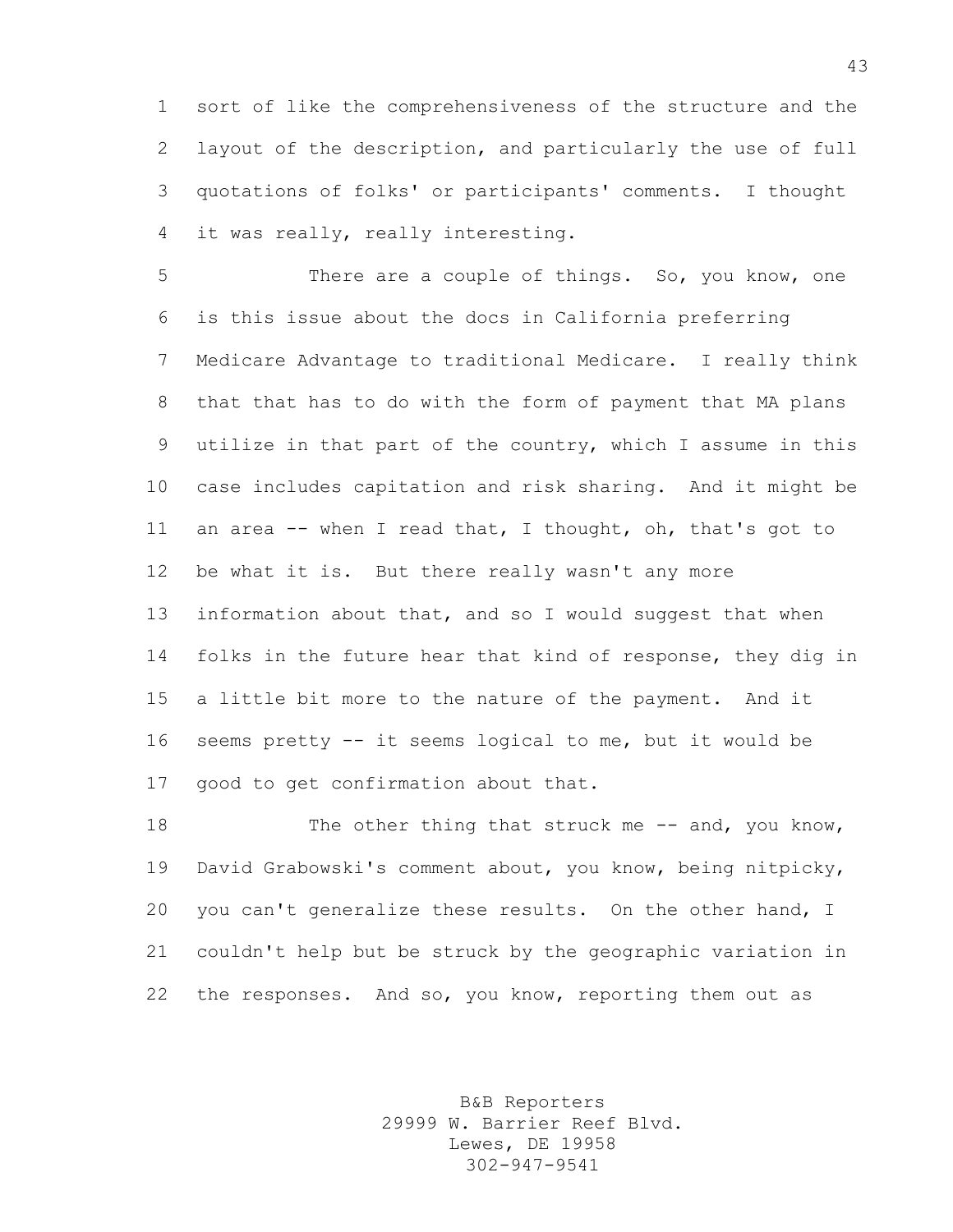this is what the focus group findings were I think obscures the richness of and the interesting fact that I really do think there were different responses in different areas of the country.

 On the issue of access, which I think is a key thing to come out of the discussion here, just going back to David Grabowski and Larry's discussion about docs saying that they're accepting new patients, but beneficiaries saying they're not, I do think -- I don't know if this is for a future focus group question, but I do think that one has to consider the role of the front office staff in turning potential new patients away simply because they manage -- a doctor may think that they are open to new 14 patients, but their front office staff, who sees their actual schedules, is telling folks, you know, "We're closed." And that has certainly been our experience. Sometimes, you know, the doctors are not in that level of detail, unsurprisingly so. I think you have to look a little further at who's actually talking to the beneficiary and what that experience is based on.

 The other things that I think were interesting about access, again, it's very different in different parts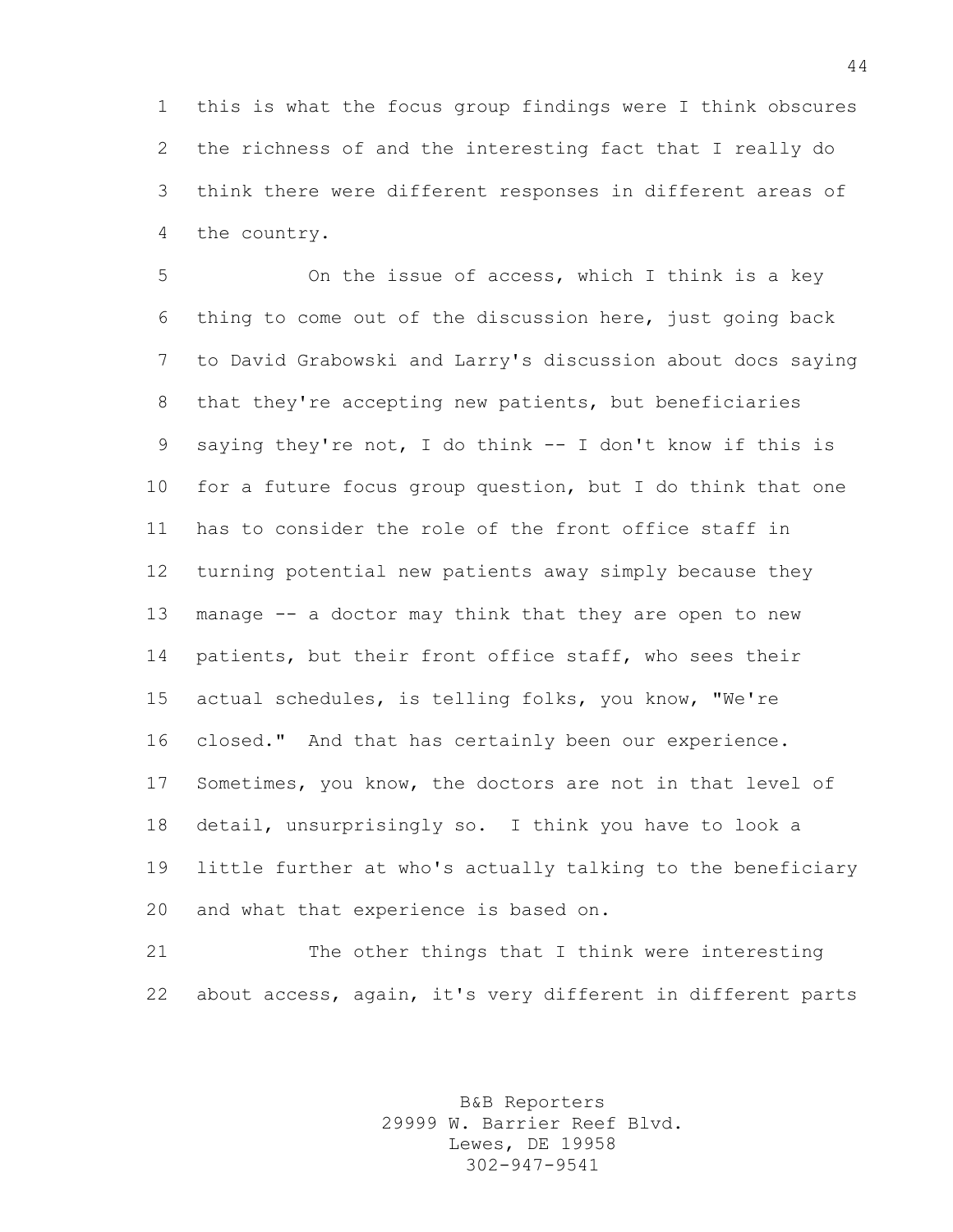of the country. I think it's very hard to generalize. The use of urgent care centers in some densely populated areas of the country where there's a lot of supply of urgent care, it reveals an access issue. People are going to urgent care because they don't want to wait for an appointment, especially something that might require a specialist. They just go into urgent care and get it done with when that supply exists. And in other areas, it's less of a problem.

 I want to just also give a caution to the conversation that folks were having about PCPs accepting -- or preferring Medicare Advantage as translating into that Medicare Advantage members have greater access. That could be true of primary care practices, which I think were the ones that were being discussed in the San Francisco area, and have absolutely nothing to do with specialist access. So I'd be very careful while sort of translating that observation into that means broader access for beneficiaries for all services. I don't think it does. The final thing that I'll say that just really struck me, again, about the regional differences in access, 22 some places saying, "Yes, we have full" -- you know, "We're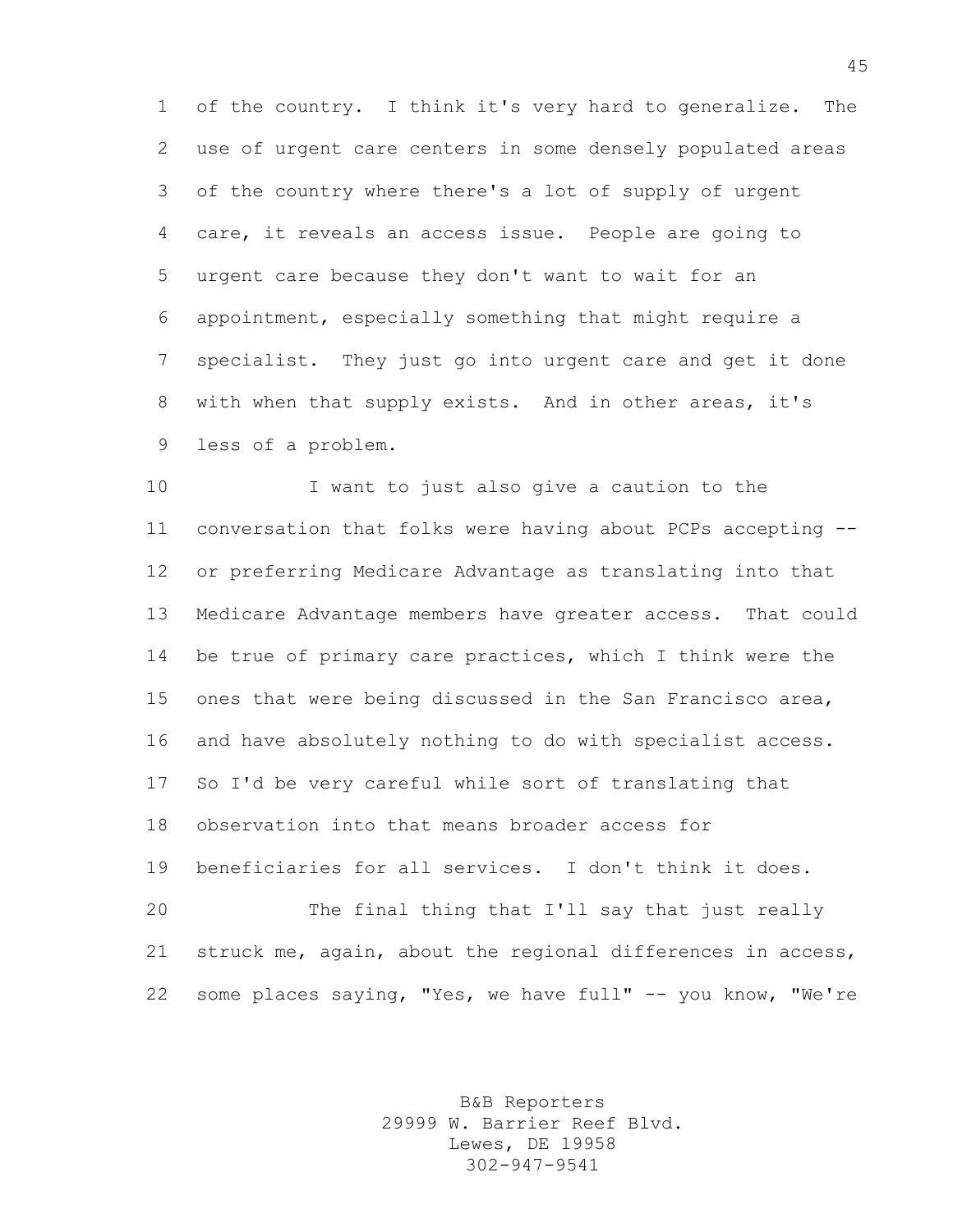taking Medicare and Medicaid"; other doctors saying, "I don't want to take any Medicare and Medicaid," and sort of, you know, those differences. The beneficiaries' experience of care is different, I think, on this issue in different parts of the country, which underscores to me sort of the validity of the MedPAC approach to measuring quality at one local level. And I think that that includes the beneficiary experience of care. I think it's very hard -- and I'm speaking as an MA plan -- to have like a national standard about how long it takes to schedule an appointment, how long you have to wait in the waiting room, and compare plans against each other where they may be located. When I read the results of these focus groups, I thought, wow, it just -- it to me speaks why that doesn't make a lot of sense. Thank you. 17 MS. KELLEY: Amol? DR. NAVATHE: Thank you. Ledia, great work. I wanted to pick up on a couple of threads, particularly pertaining to access, and I think Pat has touched on variability; I think others have kind of highlighted access

to care as obviously an important dimension. And these

B&B Reporters 29999 W. Barrier Reef Blvd. Lewes, DE 19958 302-947-9541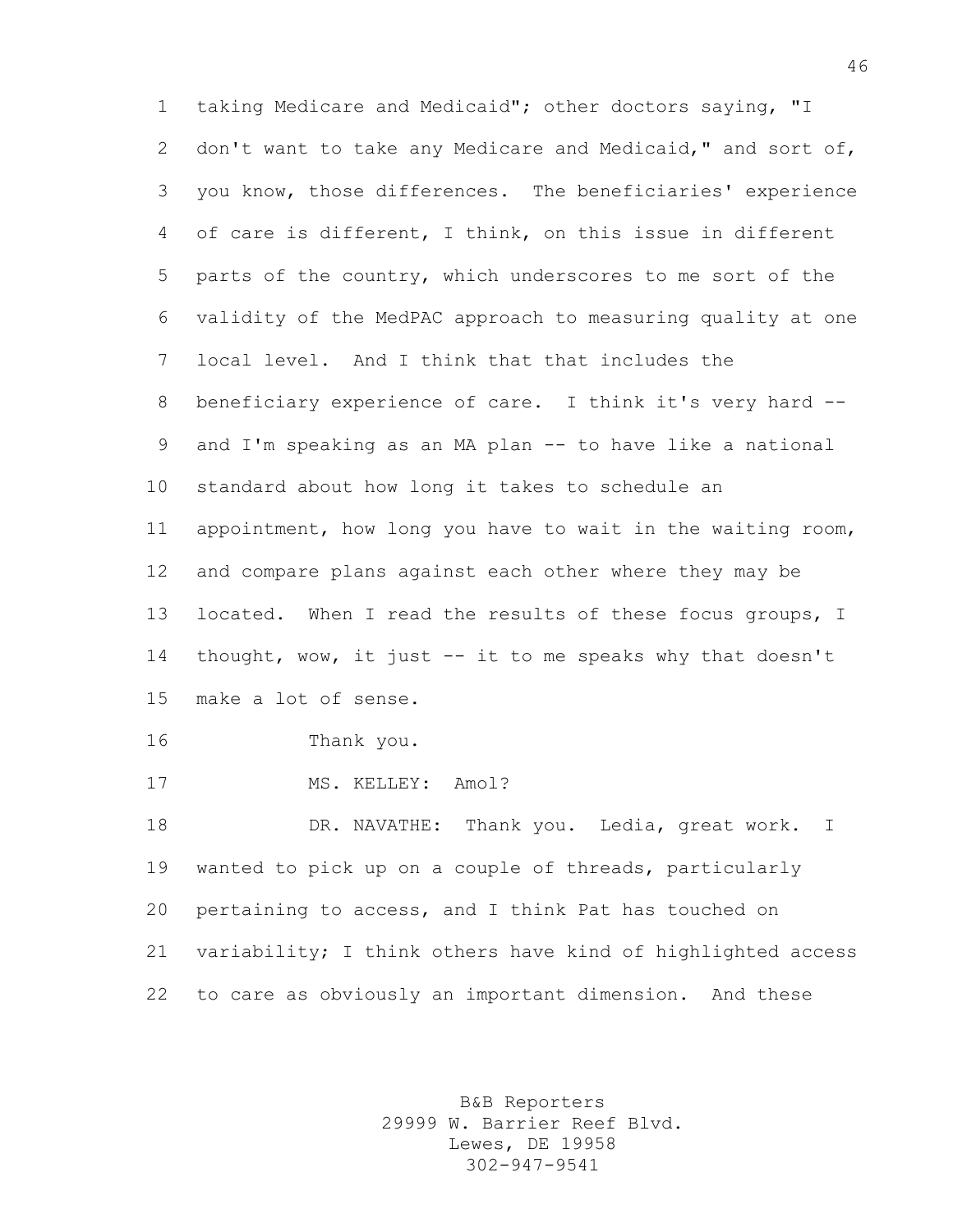focus groups give us a somewhat unique look under the hood, if you will. I think oftentimes we're using claims data as objective data, but it's really important if you actually look under the hood and see what might be driving -- or hidden underneath the averages, if you will.

 When I reflect upon the slides in the report and the presentation, it strikes me that there seems to be a number of different areas where it seems like what is underneath those averages may actually be an area of concern. What do I mean by that? So, for example, there was a quote about, you know, needing multiple weeks, three weeks plus to get access to a primary care doctor in Texas. We already talked a little bit in my Round 1 question about the large variability and large number of months it can take to get access to specialty care, and there were some pretty striking examples of quotations of having to go thousands of miles to get to an orthopedist or what have you. Some of those we don't want to overinterpret, as David said, but I think if you take them in totality across the specialists, across the urgent care pieces, I think Larry has mentioned that around urgent care being kind of an interesting -- there's so much urgent care that that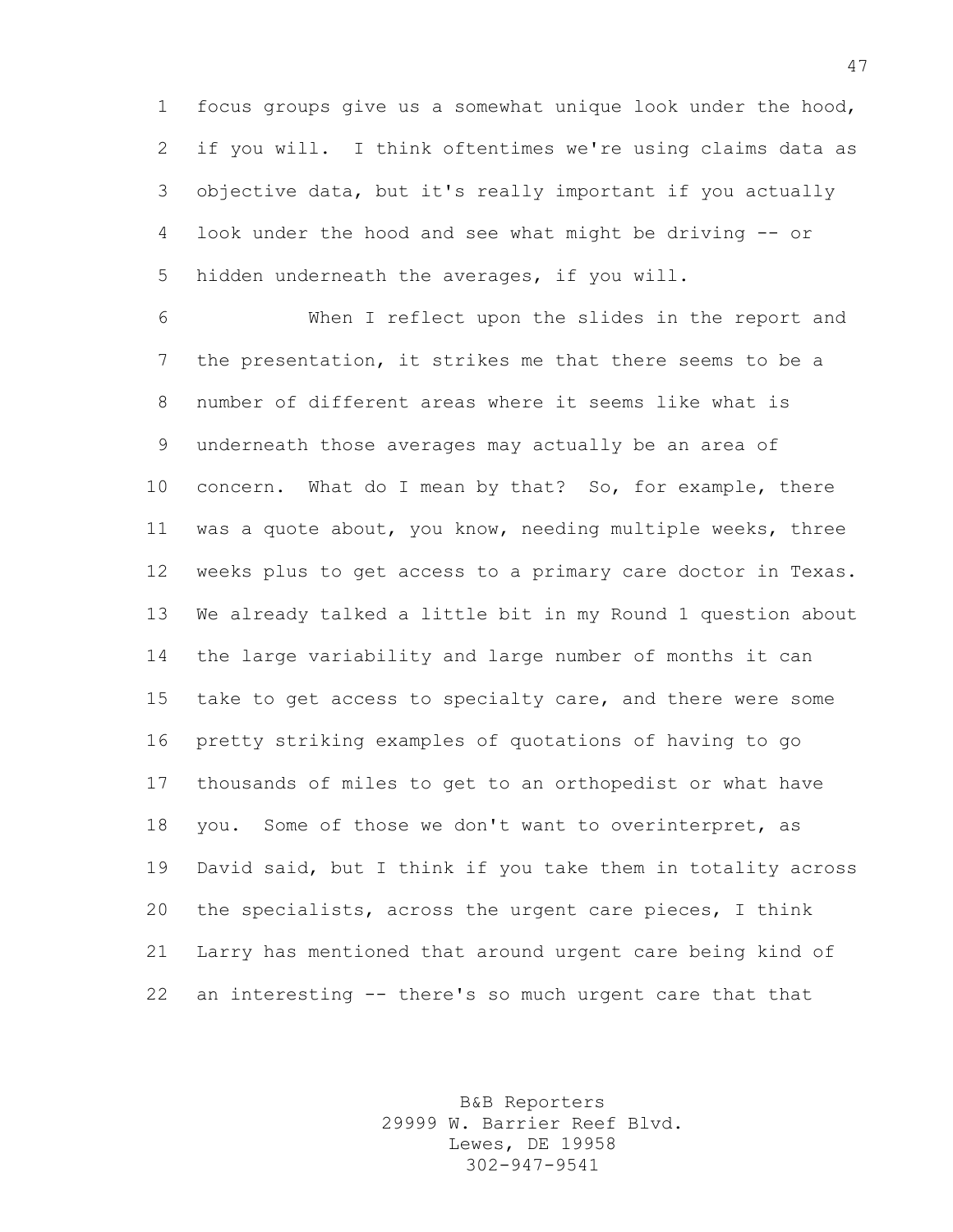implies something about our belief that beneficiaries get timely primary care access. There were several quotes, several observations around emergency department care as well and use.

 And so I think if we take that in totality, it should make us concerned about the access to care piece for beneficiaries, and also to reconcile -- I, in fact, went back when I read this -- it was really interesting because I remember in December when we had our payment adequacy conversation where we do a bunch of the beneficiary access to care under physician services, for example, you know, we were using largely I think the objective data and to some extent our telephone survey, coming to the conclusion that there weren't any differential challenges between fee-for- service benes and privately insured individuals. Yet here, as Pat is highlighting, there are some examples where we might be seeing differences in access between MA beneficiaries and fee-for-service beneficiaries. And that doesn't quite reconcile itself, and so I think that that to me feels like an area that we need to do some additional work.

I bring up to some extent the payment adequacy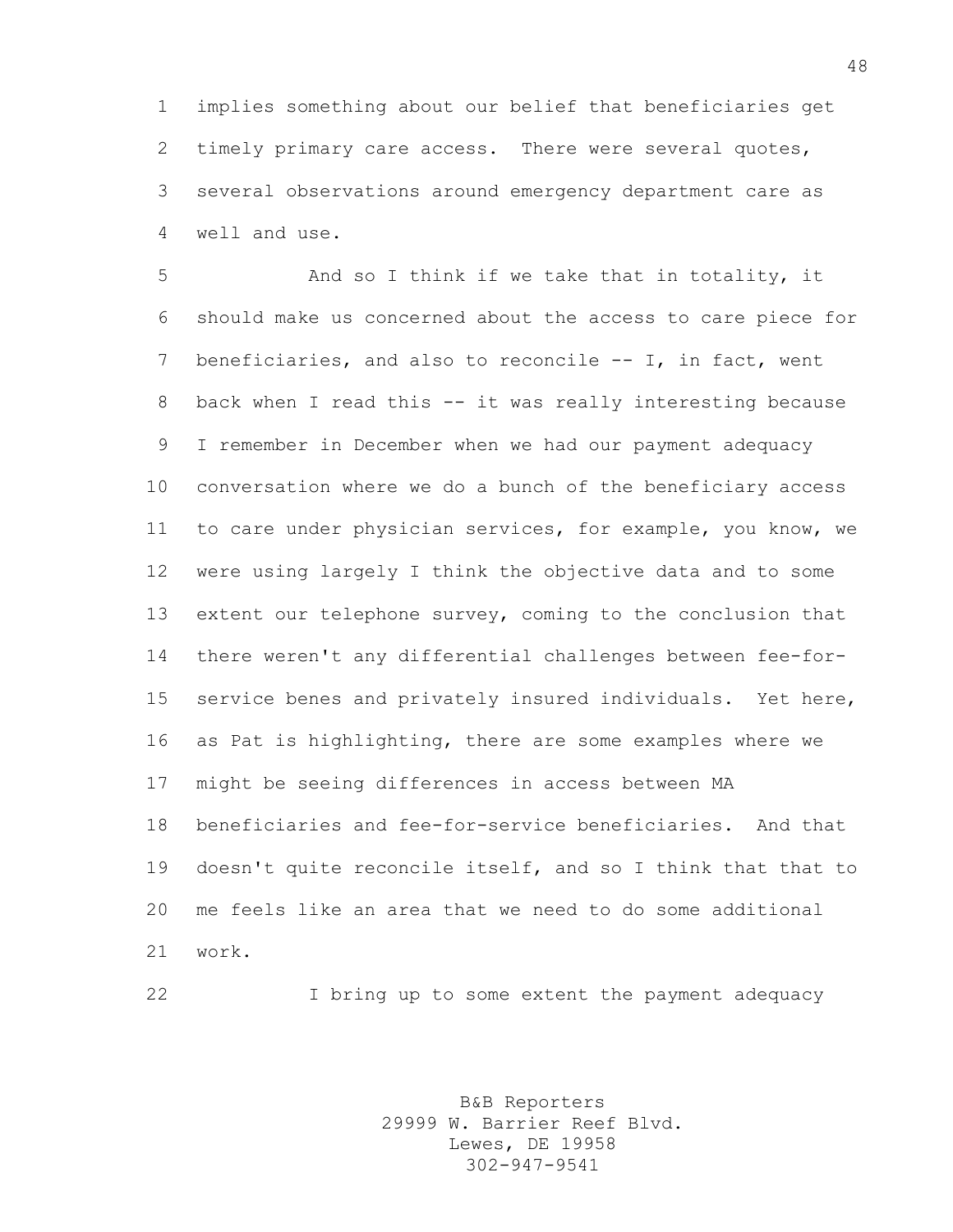piece also, just the chapter, not the concept, the chapter because we outline there that we do a telephone survey as one of the key sources of inputs. And I know over this entire year's cycle we have talked about that many times, and to I guess kind of borrow a page out of Marge's comments, I would say, you know, the Commission -- I would submit that the Commission should consider if we should actually direct more resources towards upsampling, increasing the sampling size basically for the telephone surveys to be able to look at specific groups like dual eligibles in as geographically a representative way as possible because of these concerns. I think there's multiple different areas that we worry about. We worry about dual eligibility. We might also worry about other things like priorities. But I think it's worth taking stock of whether we really need to do more, largely, again, because of the red flags, the seeming red flags that seem to be in this work, and the fact that it doesn't reconcile with the other inferences that we've made that have supported a wide variety of the work that we do at MedPAC. So I want to just submit that and see if other Commissioners might also support that, and that might be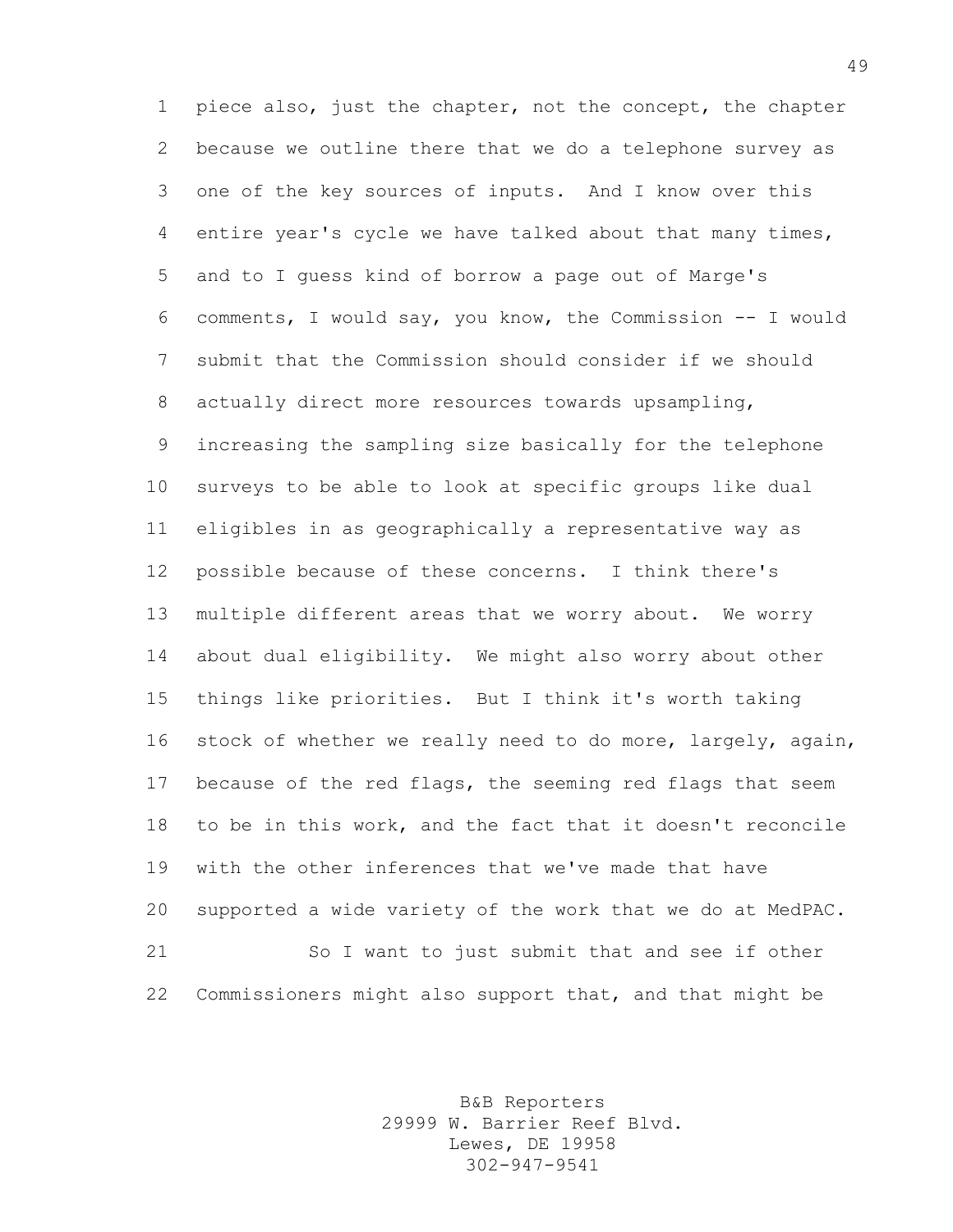something that we could do. Thank you.

2 MS. KELLEY: Jaewon?

 DR. RYU: Thanks, Dana. And thank you, Ledia. I really enjoyed the chapter as well. For whatever reason, I don't seem to recall in prior years, you know, the summary of the focus groups, but I thought this was really helpful for me.

8 It also just felt like -- you know, I think it's probably pretty obvious on its face, but I'll say it. I actually found it kind of refreshing to have sort of this qualitative view versus the things that we normally do, which is so quantitative. And so I felt like there was a lot here.

 I do wish -- and I understand that there's a striking the balance dynamic between making sure we can't draw definitive conclusions or wide-reaching kind of generalizations. But I do think calling out some of the thematic observations just around trends and what are the emerging things that maybe we didn't hear in years past that we are hearing now, I thought that might be kind of a helpful add to the chapter. I think two of the items that I think Pat and some others have spoken about were the

> B&B Reporters 29999 W. Barrier Reef Blvd. Lewes, DE 19958 302-947-9541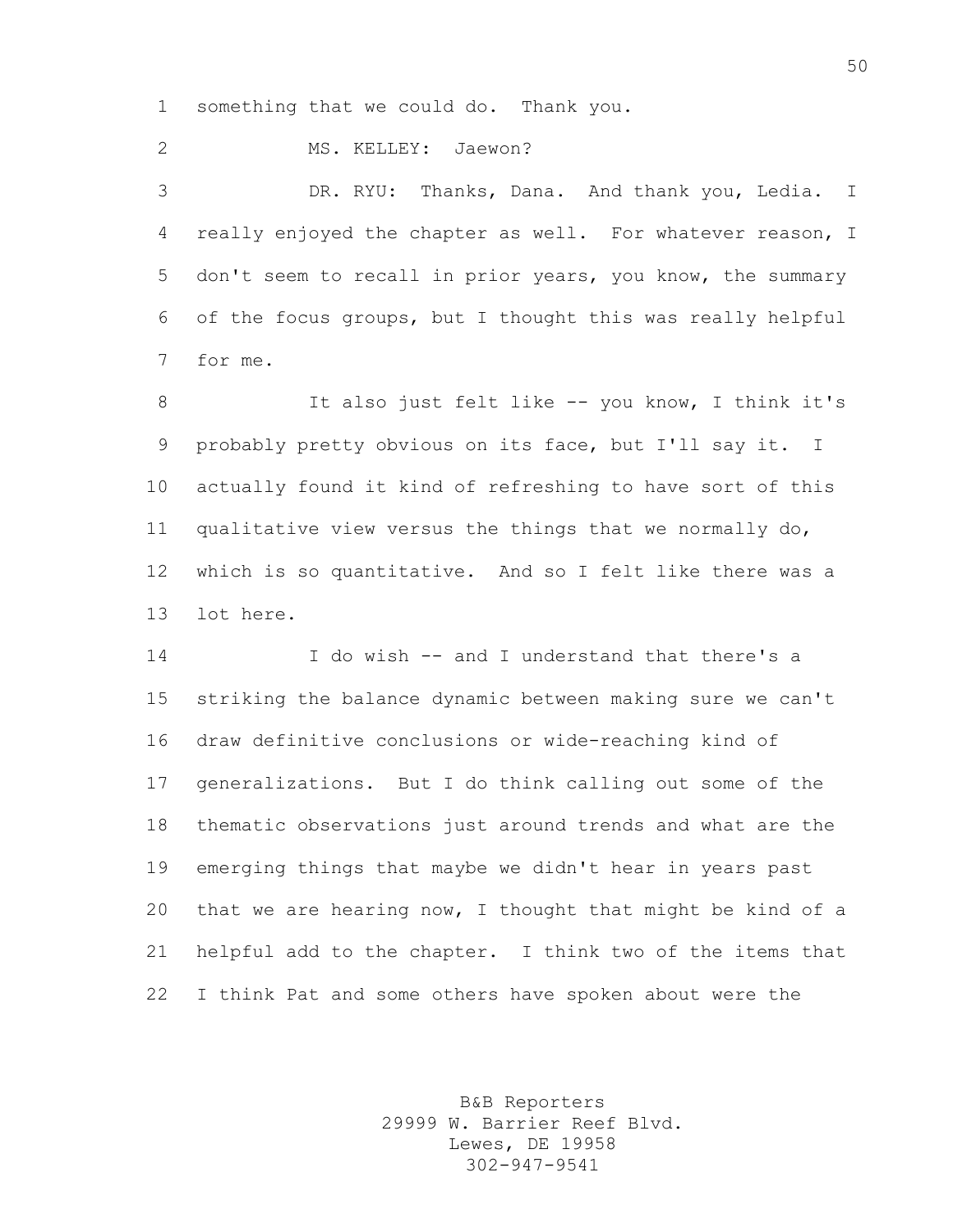things that kind of left me wanting to dig in a little more -- one around access, the other, it seems like there's this common theme around the lack of awareness or the lack of education on the various programs, the options, the process, whether it's on the provider side or on the beneficiary side. I think those were a couple of the areas where at least for me I was wondering, well, have we heard these things before? Is it kind of accelerating and gaining momentum? I thought that would really help round out the chapter.

11 MS. KELLEY: I have Dana last.

 DR. SAFRAN: Thank you very much, Dana. So really just two comments for me, other than re-emphasizing my appreciation for this work.

 On the issue around, I will call it, methods and generalizability that I think David was the first to bring up and a few have touched on, an idea comes back to me that I think we talked about last time -- but I'm not 100 percent sure -- of whether given that the focus groups are incredibly valuable and will always be limited in the numbers that we've got, we could triangulate our findings 22 with other findings that are out there and, in particular,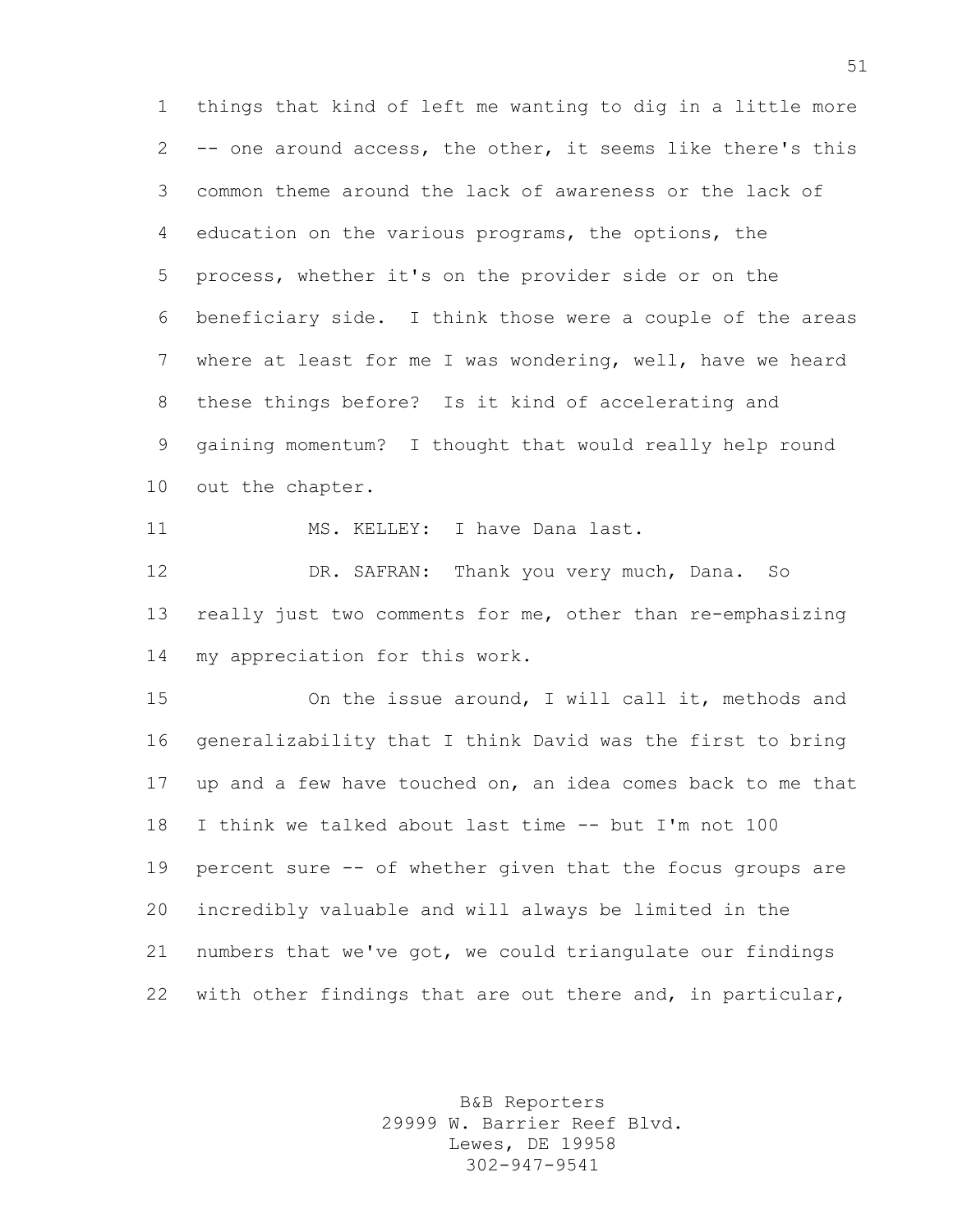with the Medicare Current Beneficiary Survey, MCBS, and, you know, all the better if MCBS data are available by market. I don't remember if they are, but, wow, wouldn't that be interesting if we could triangulate a little bit whether some of the differences we see by geography are more noise than signal or not.

 And then also I think that for the work that the team does annually to inform our own discussions about what to recommend for rate increases, that there are some claims-based indicators that could be used as well to help triangulate some of our findings. In particular, I'm thinking of some of the indicators around access.

 So that's just a thought that given we will always be limited, but it would be helpful to be able to 15 say something about how robust these are, and that maybe being able to say where they align or differ from other types of indicators like MCBS or claims-based would be helpful.

 And then my other quick comment was something I have on my notes for tomorrow's discussion around ACOs, but given this discussion, I thought I would throw it in here, you know, that the finding of physician unawareness, if

> B&B Reporters 29999 W. Barrier Reef Blvd. Lewes, DE 19958 302-947-9541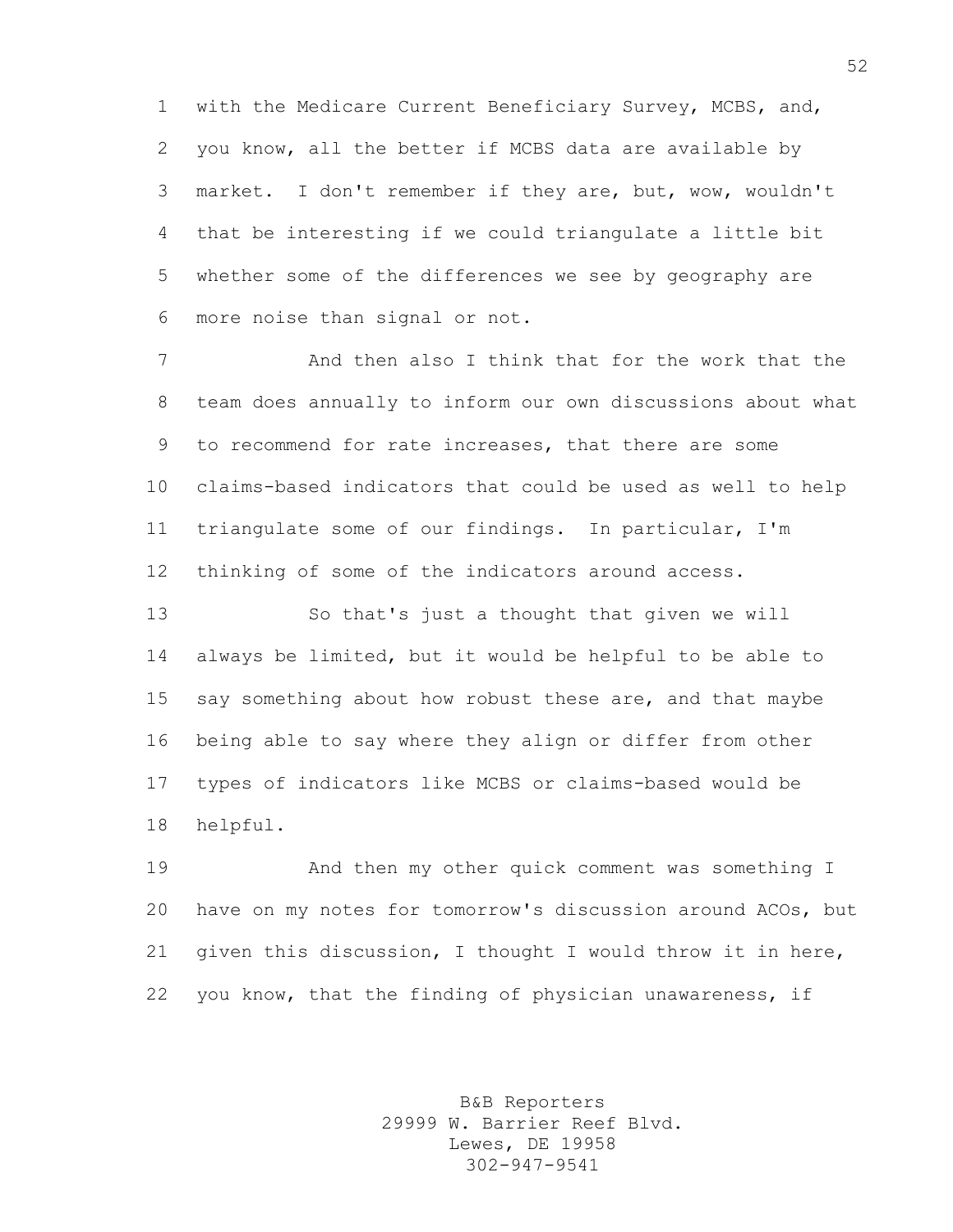that's a word, about ACOs was really interesting. I have had a thought, as I was reading the chapter we'll discuss tomorrow, about whether we would ever convene ACO leaders in particular to talk with them about some of the ideas, and specifically some of the options that we were looking at, I felt it would be really valuable to understand how ACO leaders might think about this.

8 So I just throw that idea on the table as something for us to think about. My idea for tomorrow is 10 really very targeted around, you know, the different optionality for how to incorporate episodes. But it could be very interesting to do a focus group with ACO leaders. Thank you very much.

14 DR. CHERNEW: Okay. I think, Dana, you were the last in the queue. I'm going to pause for a minute to see if anyone wants any last thoughts. Otherwise, I will have some wrap-up ones.

18 [No response.]

19 DR. CHERNEW: Okay. So this is a wonderful body of work and a really rich discussion of what it is. I'm just going to make a few quick bullets.

22 The first one, which I think is clear, is this

B&B Reporters 29999 W. Barrier Reef Blvd. Lewes, DE 19958 302-947-9541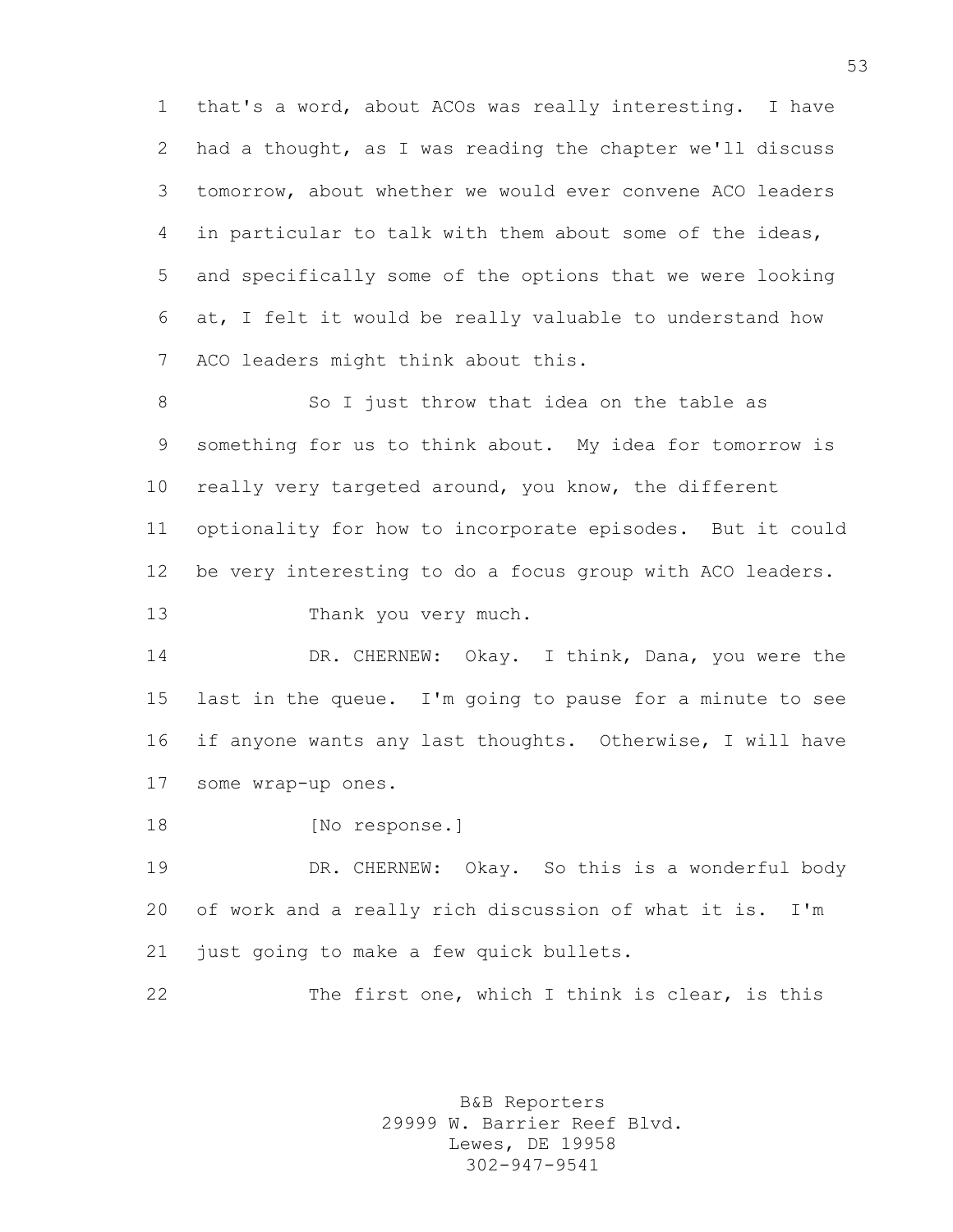analysis is intended to help us both know where to look and give some sense of reasonableness to things that we've found, but it's certainly not designed to tell us what to conclude. And comments like the one you just made, Dana, about finding other sources, or like Amol said about the survey and how we think about that, I think is actually very important. So we are balancing, as David said, really rich information but from a small, non-randomly selected group of folks. So that's Point 1.

 Point 2 -- and I think it's getting more and more clear every year -- we have a fee schedule and a system and things about like physicians and beneficiaries who I want to emphasize are really the crux of what goes on. I don't mean to imply otherwise, but there's an incredibly important role of systems, the policies that the systems put in place, the administrators that work in those systems, and insight that those people might have that may transcend what we can get from the people that we have traditionally talked to because of their important role. And I think through everything we do, including this broadly, we need to think about the organizations in which the physicians and other clinicians are working as well as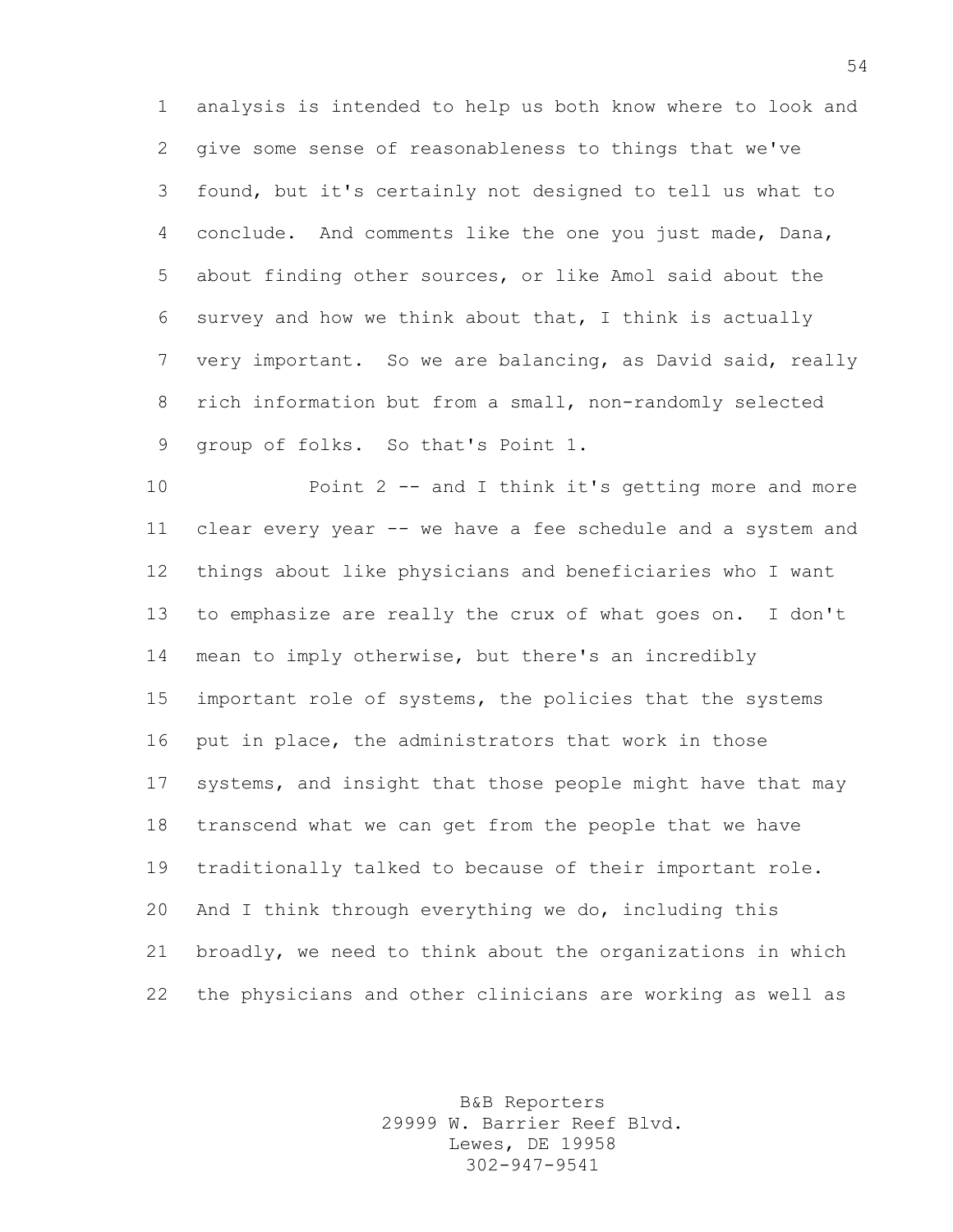the places where beneficiaries are getting care, and I think that matters.

 The third and sort of last thing I will say about a lot of these is -- I might say this in every meeting. I am really excited next year as we begin to do more work on workforce, because I don't think it's the case that, for example, you could solve any problems that are identified simply by a tweak one way or another to payment models or payment levels of anything like that. I think there's really broad issues that arise in the workforce that is fundamental to how the health care system functions, and 12 we're not quite there yet, but we are on the cusp, based in part to Betty's prodding, of doing even more workforce work than we do -- we've always done, just to be clear for those in the system, we've been interested in the workforce, we've also understood the importance of clinicians of all types in delivering care. But I think we're going to have even more of a focus on that as we go forward next cycle. So it is -- and someone has sent me this message

 separately. I won't name them. It is always useful to see this work to help remind us of the beneficiaries we serve and the providers that serve them and understand the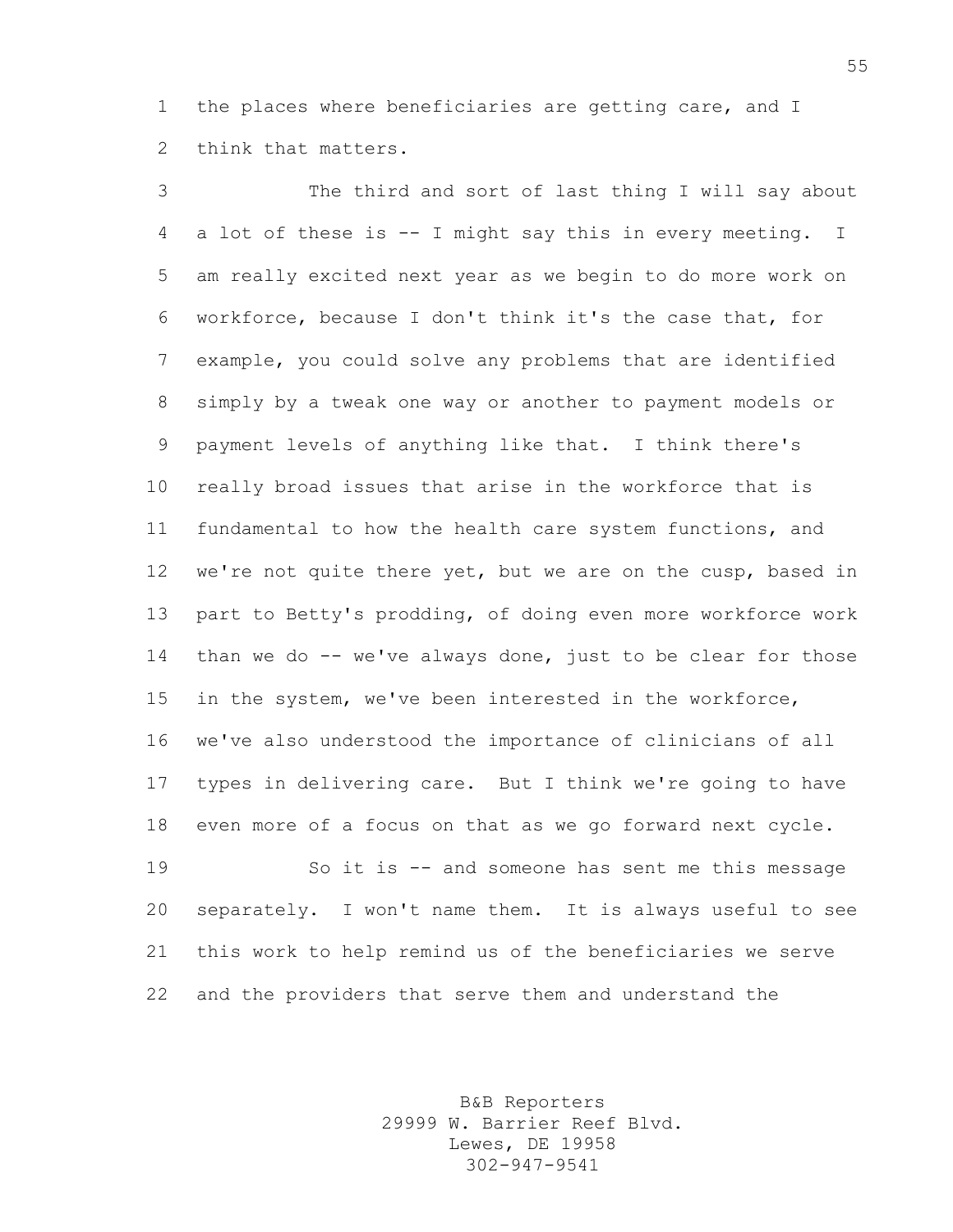environment that they're in. And just that touchstone I think is an important exercise, and I appreciate all the work we do to do that, and it's very useful to have that material sent out so we all see a snippet of the stuff that everybody has learned.

 So, with that, I will say thank you to everybody. Another pause to see if anyone wants to add anything. Jim, if you want to add anything about this going forward, please do.

10 DR. MATHEWS: No. All good.

11 DR. CHERNEW: Okay. So then to the public, I will remind you that we really do value your comments, so please, if you have any thoughts on this morning's session, reach out to us. There are many ways to do it. On the website you can find a link or you can send an email to meetingcomments@medpac.gov, and we will get those comments, and we look forward to hearing them. One way to get a bigger sample is to have people that listen to us at these meetings tell us what they think. So please do.

 With that, barring any other comments, I'm going to adjourn us for lunch and just say to those listening we will be reconvening after lunch at 1:45 to talk about an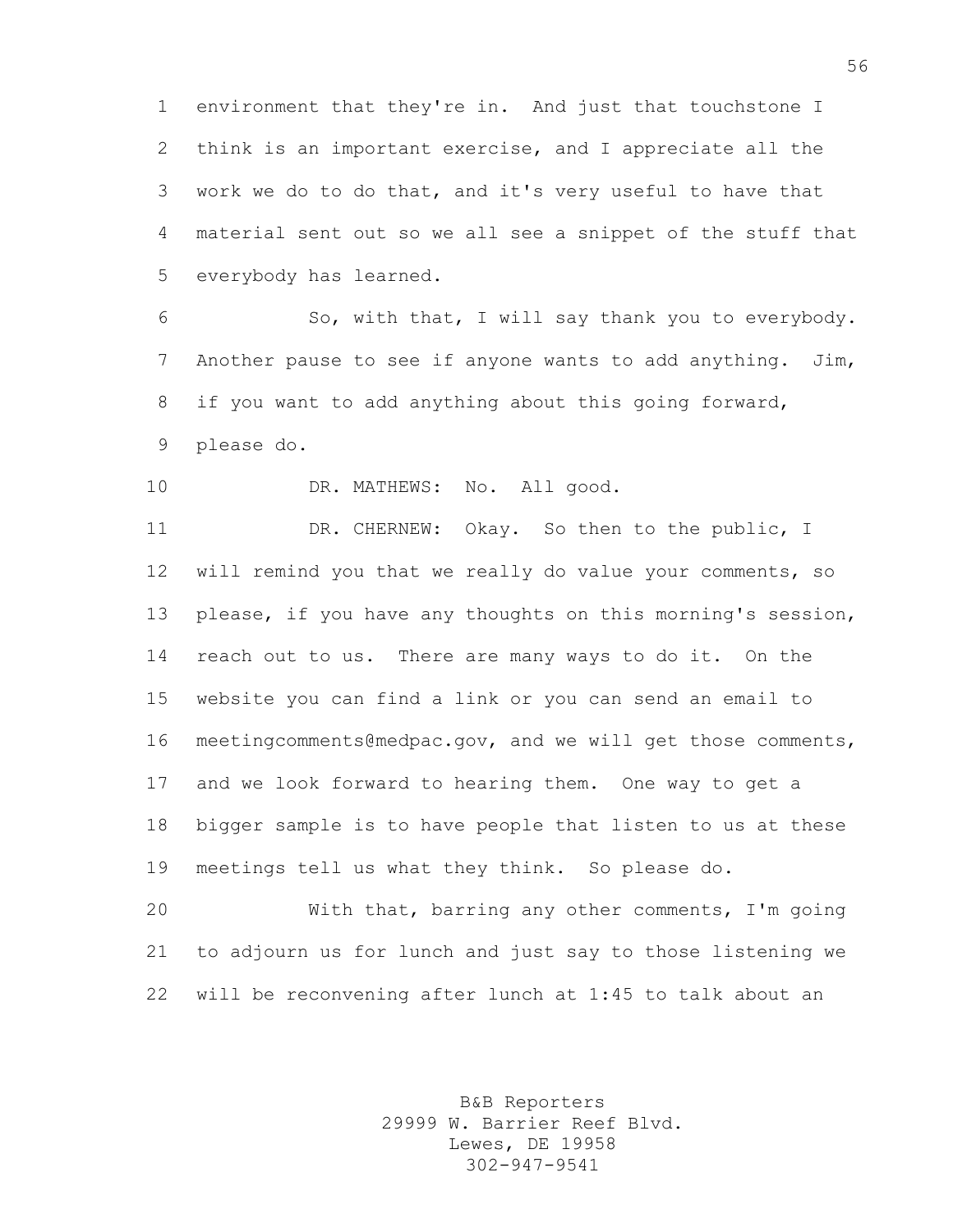issue that has been incredibly important to us and will continue to be for cycles to come, which is how we support safety net providers. And we are at the beginning of that important topic, so I really encourage those interested to please tune in after lunch at 1:45. So, with that, thank you. We will see you all soon. 8 [Whereupon, at 12:41 p.m., the meeting was recessed, to reconvene at 1:45 p.m. this same day.] 17 AFTERNOON SESSION [1:46 p.m.] DR. CHERNEW: Great. Hello, everybody. Welcome back. We're going to jump right into this next session, which is on a topic that is going to appear again and again over the next several cycles. This is the beginning of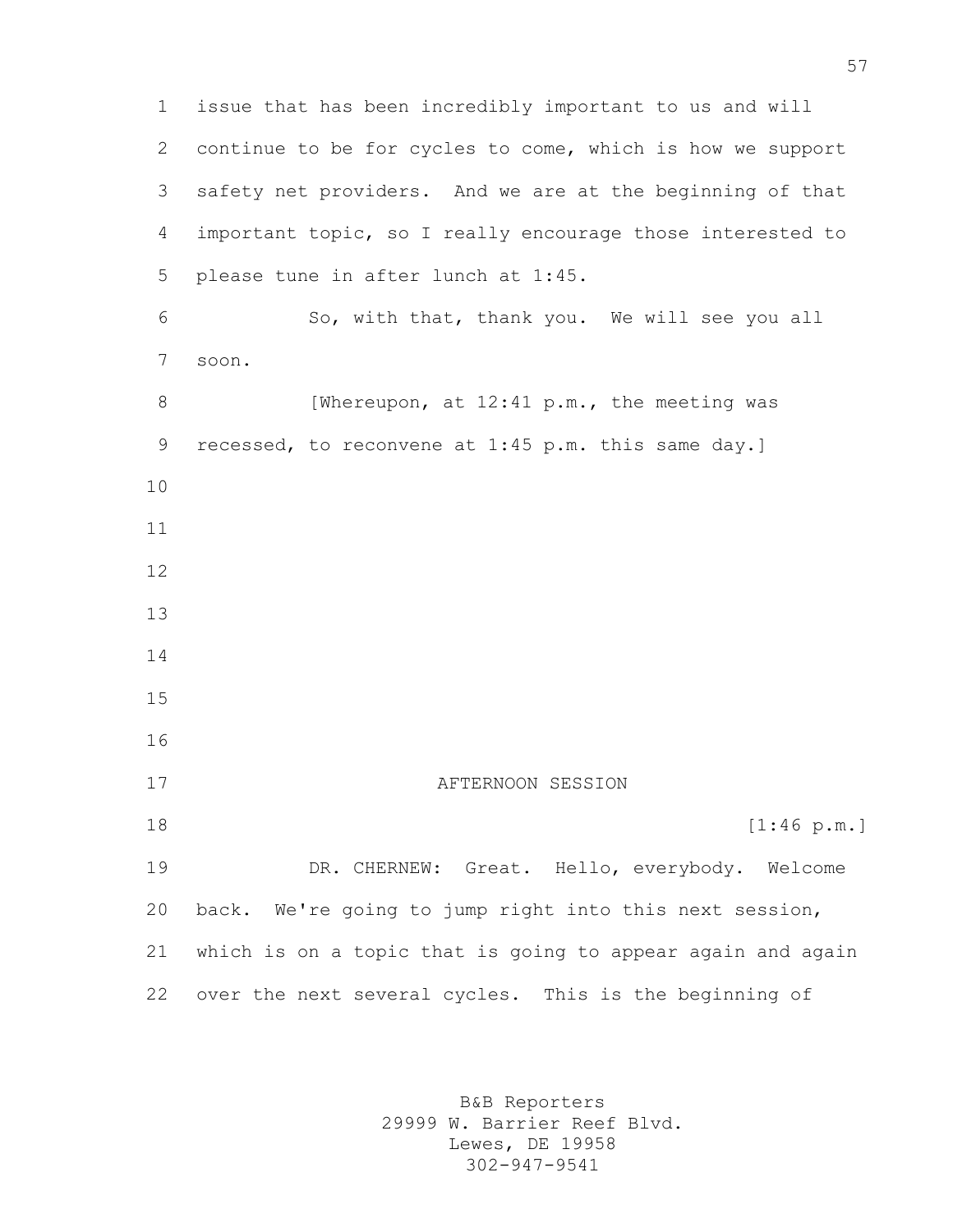what I think is a very important and I think multi-cycle set of analyses and actions, so that's how we're going to support safety-net providers, one of our generally big concerns. So I'm going to turn it over now. Brian, are you kicking it off? MR. O'DONNELL: I am indeed. DR. CHERNEW: Okay. Brian, you're up. MR. O'DONNELL: Good afternoon. In this presentation we'll discuss Medicare's payment policies to support safety-net providers. Before I begin, I'd like to remind the audience that they can download a PDF version of these slides in the handout section of the control panel on the right-hand side of the screen. Before we get into the substance of the presentation, I'd like to take a second to review the big- picture motivations for examining safety-net providers. First, the House Committee on Ways and Means submitted a bipartisan request for the Commission to examine access to care for vulnerable beneficiaries. We presented our preliminary results of this work to the Commission this past October. We concluded that some measures of vulnerability, such as living in a medically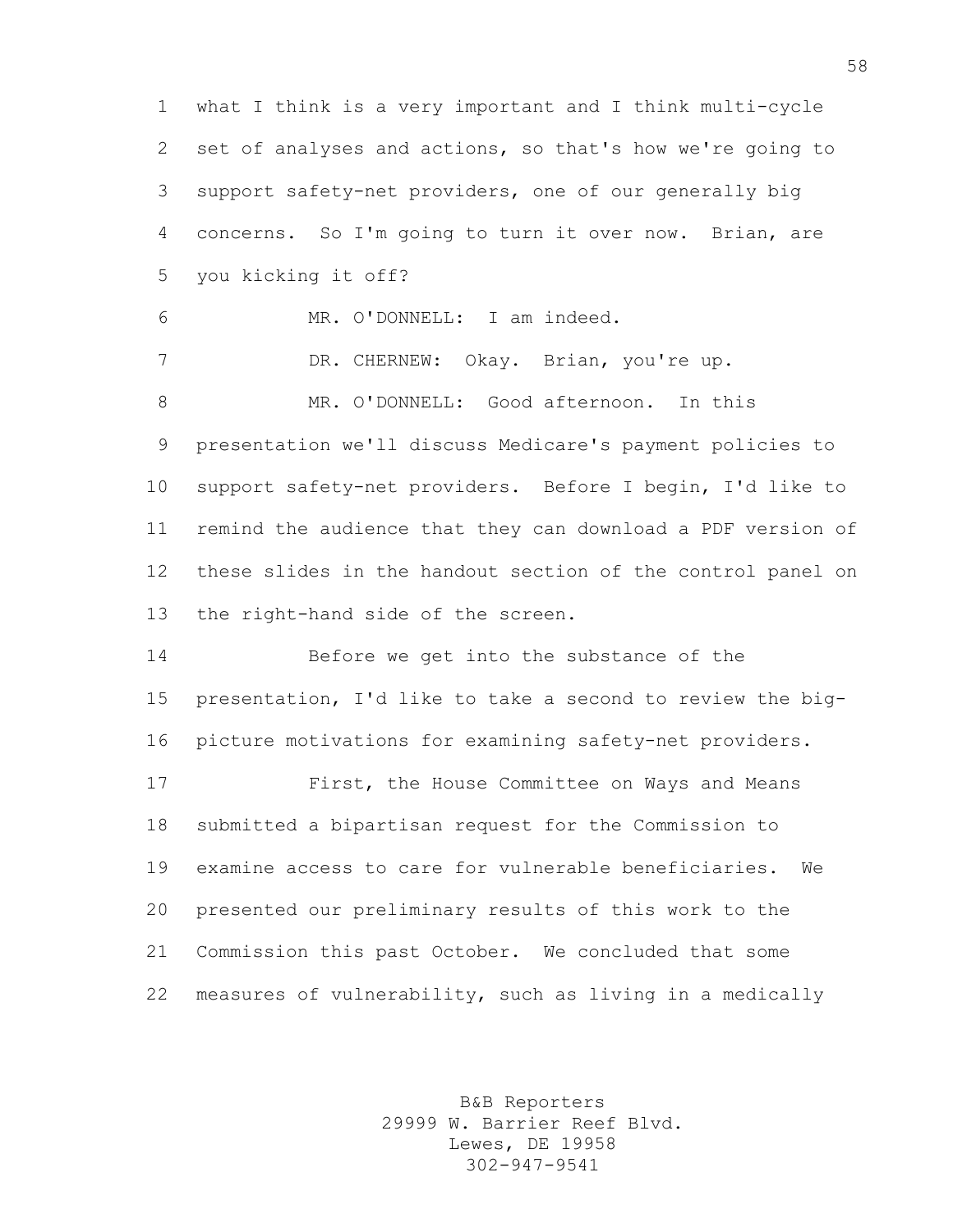underserved area, where not immediately useful for the Commission's work. However, for dual-eligible

 beneficiaries, we concluded that further work was needed to better understand potential access issues and the providers who care for them.

 Second, while some providers experienced record- high profits in the years before the pandemic, some stakeholders have had ongoing concerns about the financial stability of safety-net providers, suggesting a growing disparity between providers within a sector. When thinking about how to address this issue, the Commission strives to balance supporting providers with being a responsible fiscal steward of Medicare resources. Given these competing priorities, large, across-the-board payment updated would be costly and potentially poorly targeted. Instead, targeting new funding to safety-net providers may be a more efficient use of resources.

 Our presentation today focuses on three main topics.

 First, we discuss our revised framework for identifying safety-net providers and deciding whether new Medicare funding is warranted to support them.

> B&B Reporters 29999 W. Barrier Reef Blvd. Lewes, DE 19958 302-947-9541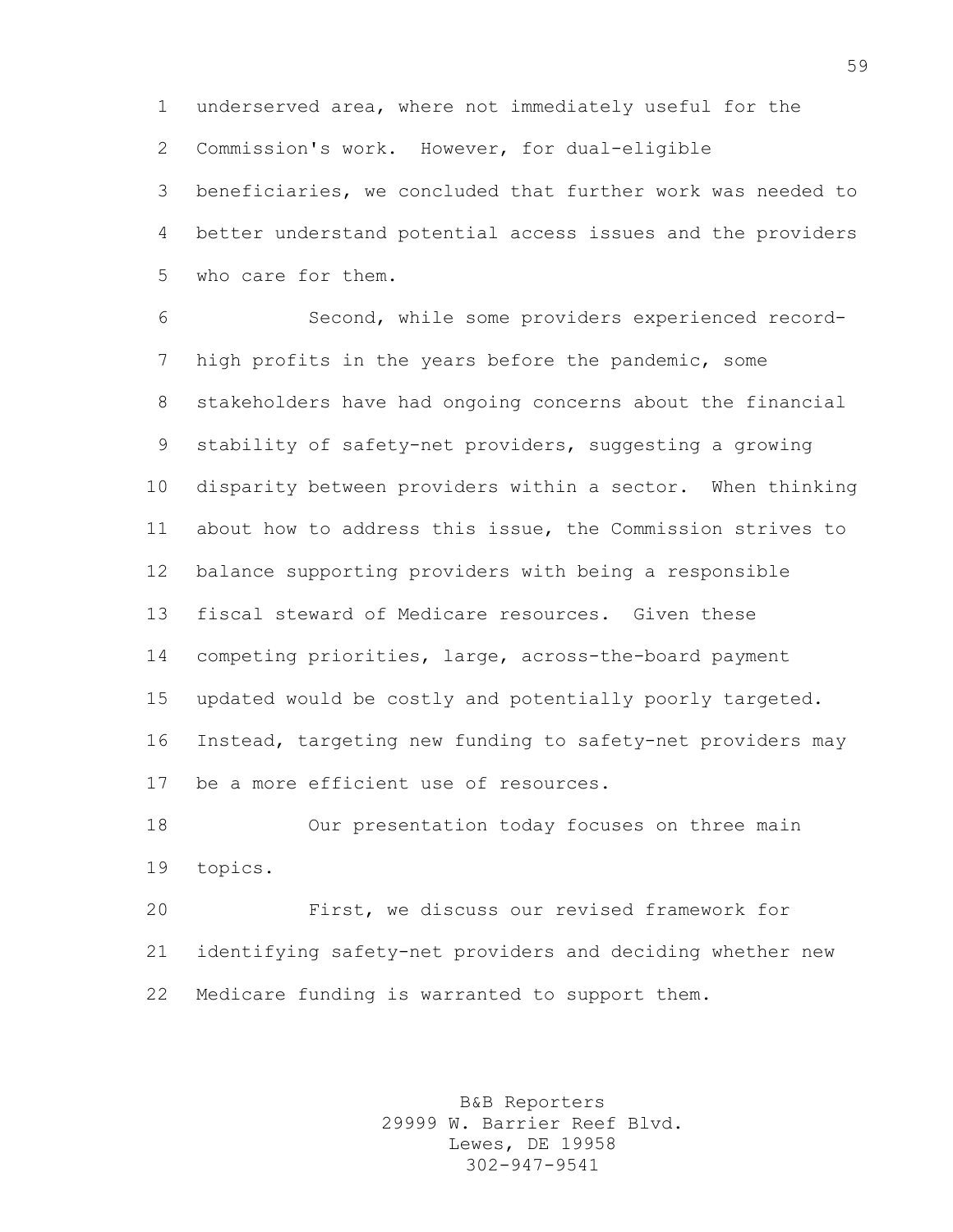Second, we'll discuss our expanded definition of low-income beneficiaries.

 Third, to demonstrate how our framework applies to one sector, we'll present updated analyses of safety-net hospitals and an illustrative example of how current supplemental safety-net payments could be redistributed. We'll wrap up this presentation by soliciting feedback from the Commission about next steps. As you can see in your mailing materials, our work has evolved based on feedback from the Commission, and we anticipate it will further evolve as the work continues into the 2022-2023 Commission cycle. Also, one last programming note for the audience. Safety-net clinicians are not covered in this presentation, but we plan on coming back to the Commission in April to discuss these providers. In this section of the presentation, I will discuss our revised framework for identifying safety-net providers and deciding whether new Medicare funding is warranted to support them. While today we only discuss how this framework applies to hospitals, our goal is to be able to apply this framework across multiple sectors in the

> B&B Reporters 29999 W. Barrier Reef Blvd. Lewes, DE 19958 302-947-9541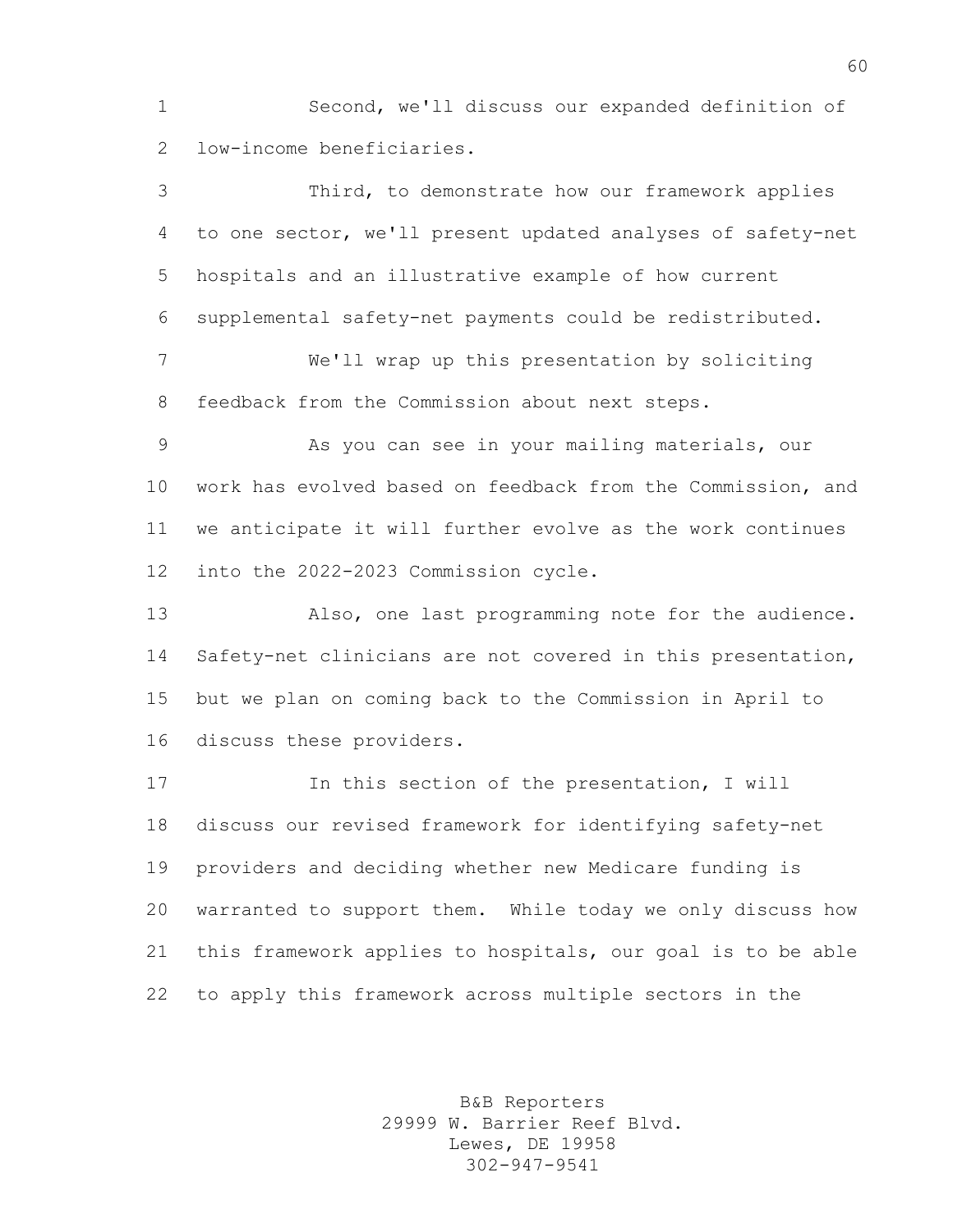future. And as you've seen in your mailing materials, our framework has evolved substantially since you've last seen it. Most notably, we've broken it up into a two-part test. Based on Commissioner feedback from our meetings last October and November, our framework is based on the premise that safety-net providers should be defined on the characteristics of their patients rather than the type of facility they are, where they are located, or other criteria.

 As I mentioned, our revised framework now has two distinct steps. In the first step, our goal is to identify safety-net providers. The second step is deciding whether new Medicare funding is warranted to support the safety-net providers identified in the first step. The goal of having a two-step framework is to allow us to broadly identify safety-net providers while recognizing that new Medicare funding is not warranted in all situations. This balances the desire to support safety-net providers with the reality that Medicare has limited financial resources.

 In the first step of our framework, we identify safety-net providers as those who treat a disproportionate share of Medicare beneficiaries who have low incomes and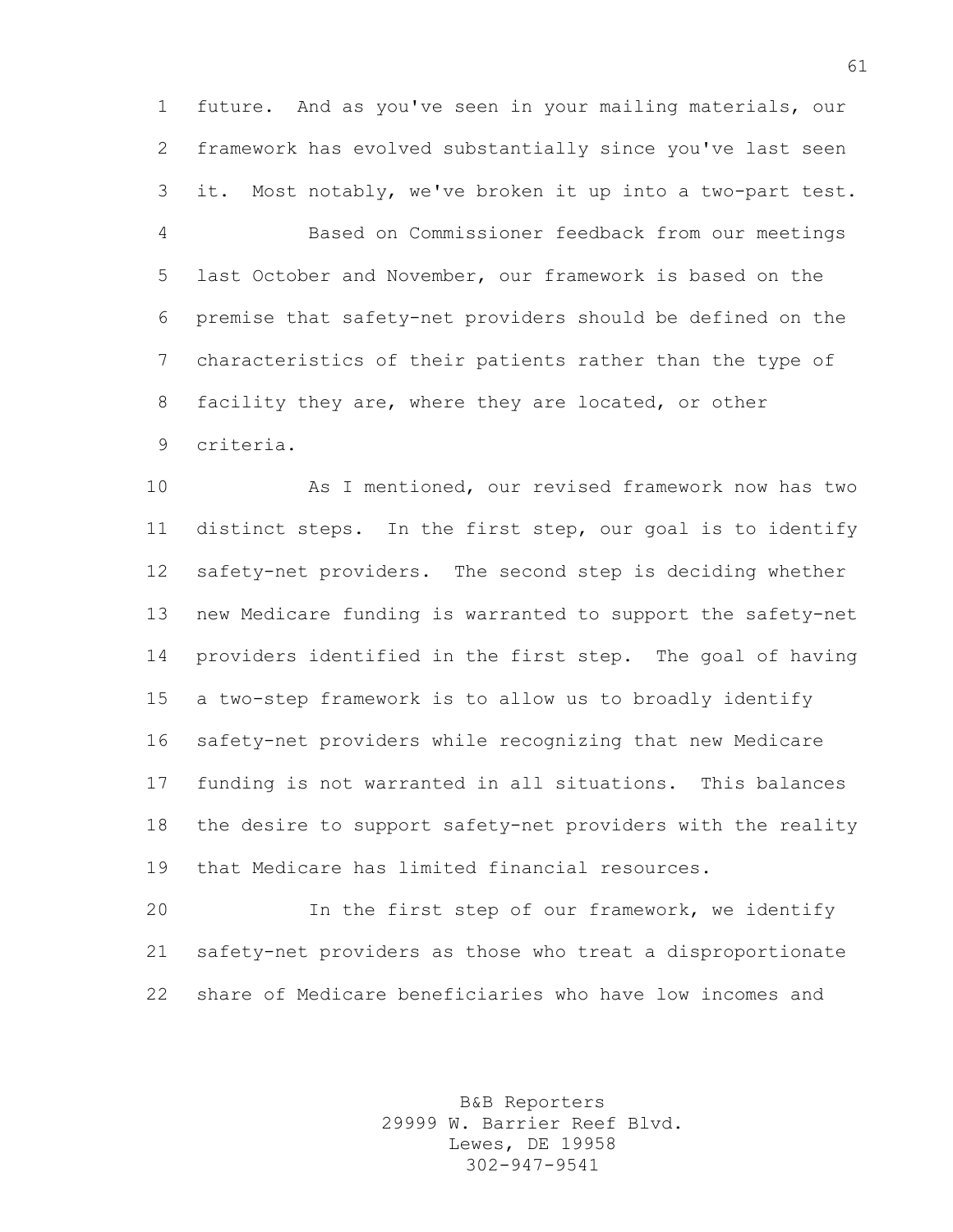are less profitable than the average beneficiary or the uninsured or those with public insurance that is not materially profitable. The underlying premise of defining safety-net providers this way is that providers who treat a disproportionate share of such patients could be financially challenged because their patients cost more to treat or they receive lower revenues for treating similar patients.

 In turn, the concern is that these financial challenges could lead to negative outcomes for beneficiaries, such as having difficultly accessing care if providers close or choose not to treat certain types of patients.

 Having identified safety-net providers, the second step of our framework is deciding whether new Medicare funding is warranted to support safety-net providers. Because Medicare faces substantial financial challenges, Medicare should only spend additional funds to support safety-net providers if three criteria are met: First, there is a risk of negative effects on beneficiaries without new funding, such as trouble accessing care.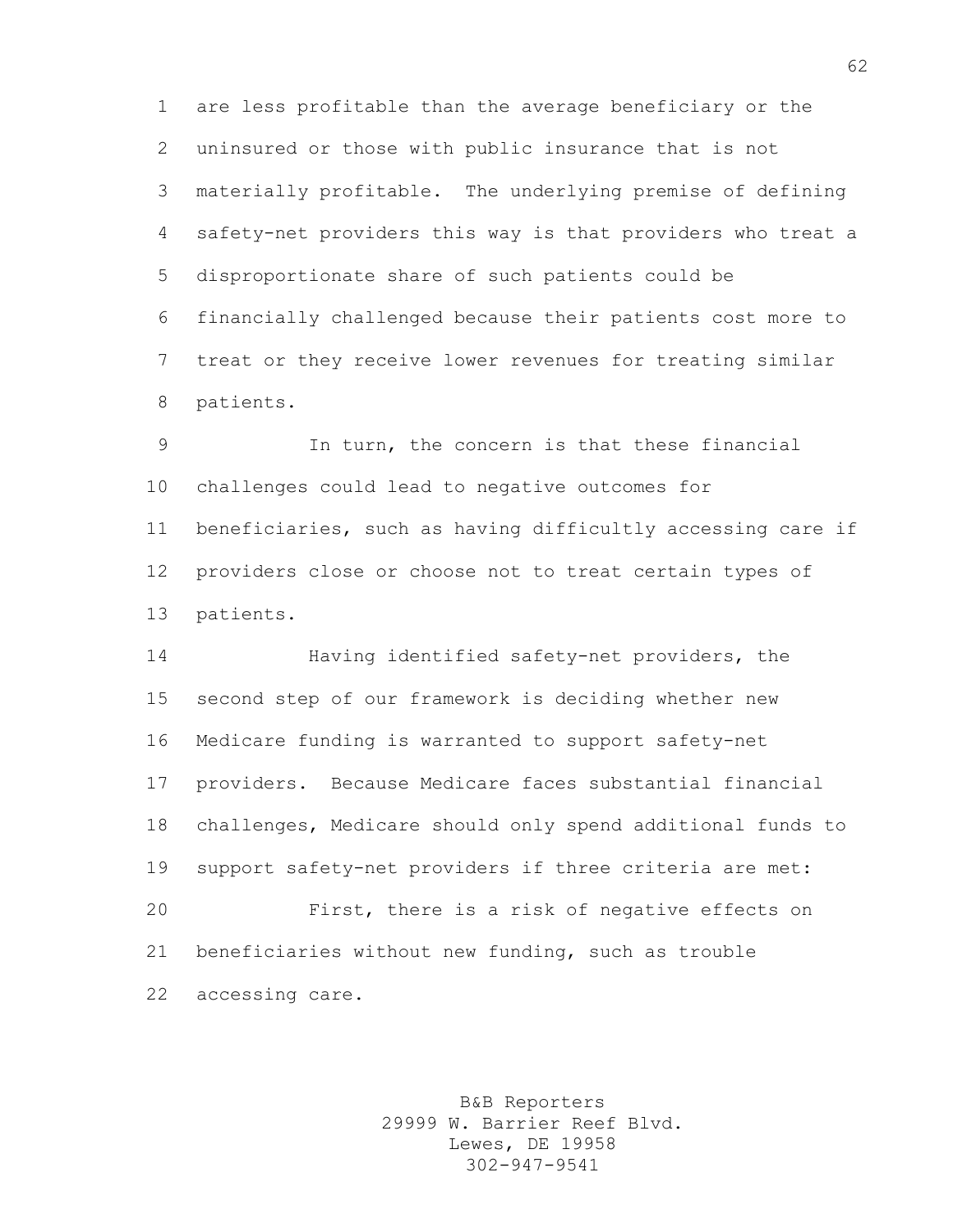Second, Medicare is not a materially profitable payer in the sector. If Medicare profit margins are already high in a given sector, it suggests other solutions beyond adding new Medicare funding are likely more appropriate.

 And, third, new Medicare funding is only warranted if current Medicare payment adjustments cannot be redesigned to better support safety-net providers.

 One key issue in terms of identifying, as Jeff will discuss later, paying safety-net providers is defining low-income beneficiaries. In this part of the presentation, we'll discuss how we expanded our definition of low-income beneficiaries in response to Commissioner feedback.

 In November, we defined low-income Medicare beneficiaries as those eligible for full Medicaid benefits in the state in which they live. In response to Commissioner feedback about this definition potentially being too narrow or creating variation across states, we expanded our definition to include beneficiaries eligible for full Medicaid benefits, partial Medicaid benefits -- meaning Medicaid pays for their Medicare premiums or cost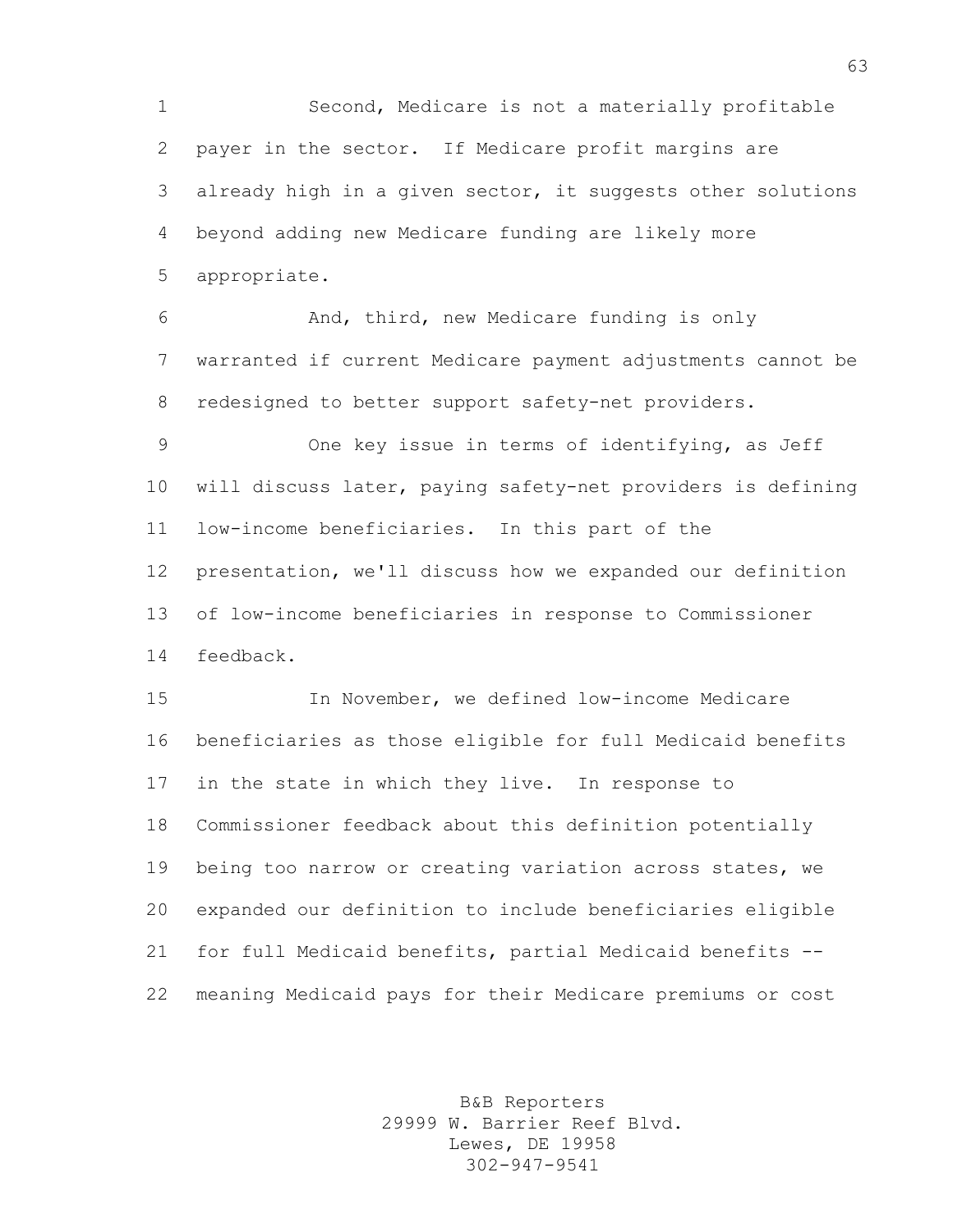sharing through one of the Medicare savings programs -- or those eligible for the Part D low-income subsidy, or LIS, which provides assistance with Part D premiums and cost sharing to beneficiaries who are eligible for full or partial Medicaid benefits or have incomes below 150 percent of the federal poverty level and have limited assets. Because both full and partial benefit dual-eligible beneficiaries automatically receive the LIS, we collectively refer to our full low-income population as "LIS beneficiaries."

 In addition to having relatively low incomes, LIS beneficiaries differed from the full Medicare fee-for- service population in other regards, including being three times as likely to be currently disabled; twice as likely to be Black or Hispanic; nearly three times as likely to have ESRD; and slightly more likely to be female or live in a rural area.

 These figures demonstrate that while safety-net providers are defined based on serving patients with low incomes or relatively unprofitable types of insurance, providers who disproportionately treat certain other types of beneficiaries will also likely benefit from the safety-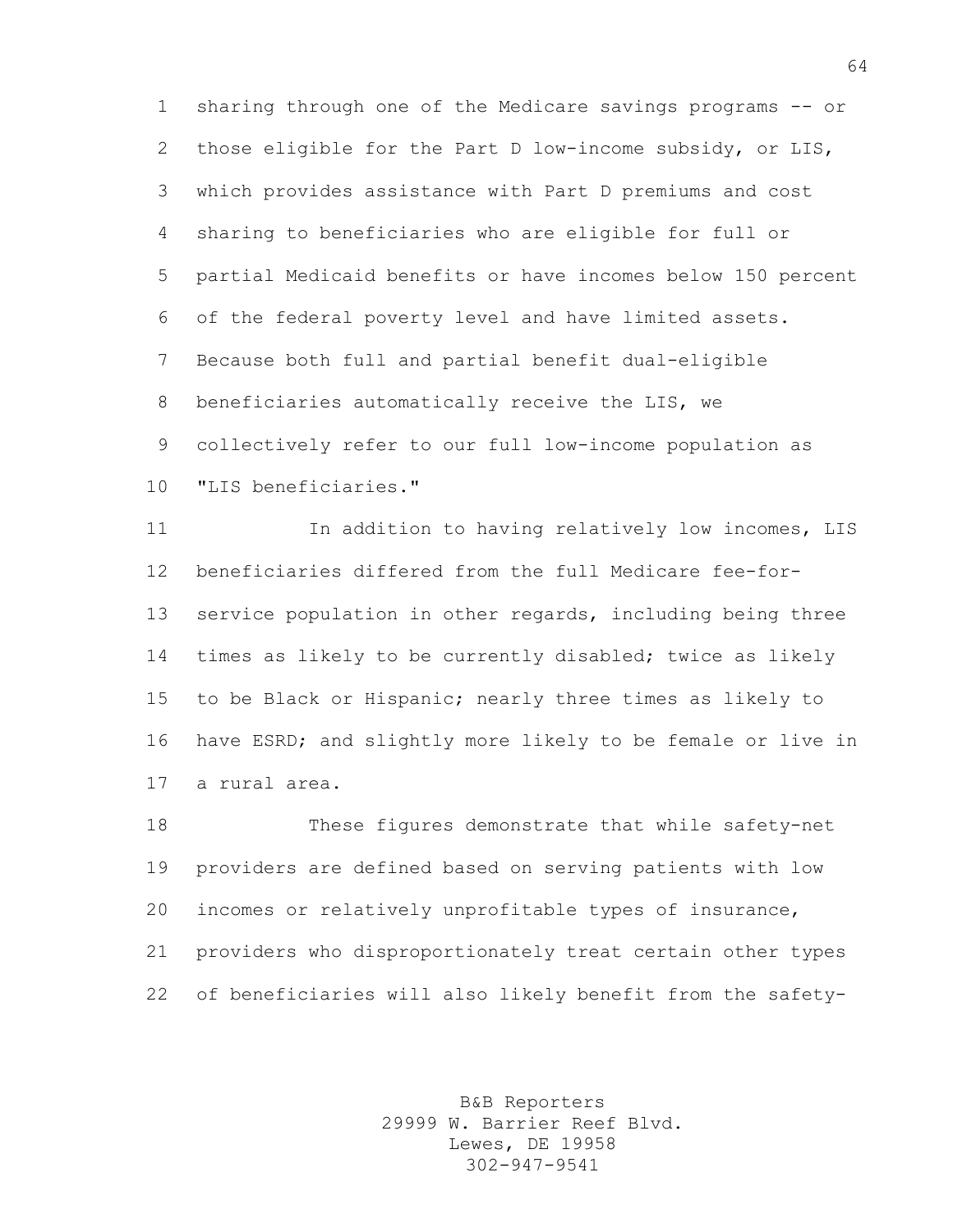net adjustment.

 Moving on to the issue of variation across states, we found that expanding our low-income definition reduced but did not eliminate variation across states. The exact magnitude of the changes are detailed in your mailing materials.

 While some variation across states remained, it is important to note that some variation across states is appropriate and driven by differences in the rates of beneficiaries living at or near the federal poverty level. For example, the poverty rate in New Hampshire is about 5 percent compared to more than 18 percent in Mississippi. So even if their Medicaid eligibility criteria were equally generous, we'd expect substantial variation across these two states.

 Beyond the benefits we've already discussed, identifying low-income beneficiaries using LIS eligibility has additional benefits. First, relying on this measure would be less administratively burdensome compared with creating new measures. In addition, if funds are allocated based on treating LIS beneficiaries, providers would have an incentive to make their patients aware of and help them

> B&B Reporters 29999 W. Barrier Reef Blvd. Lewes, DE 19958 302-947-9541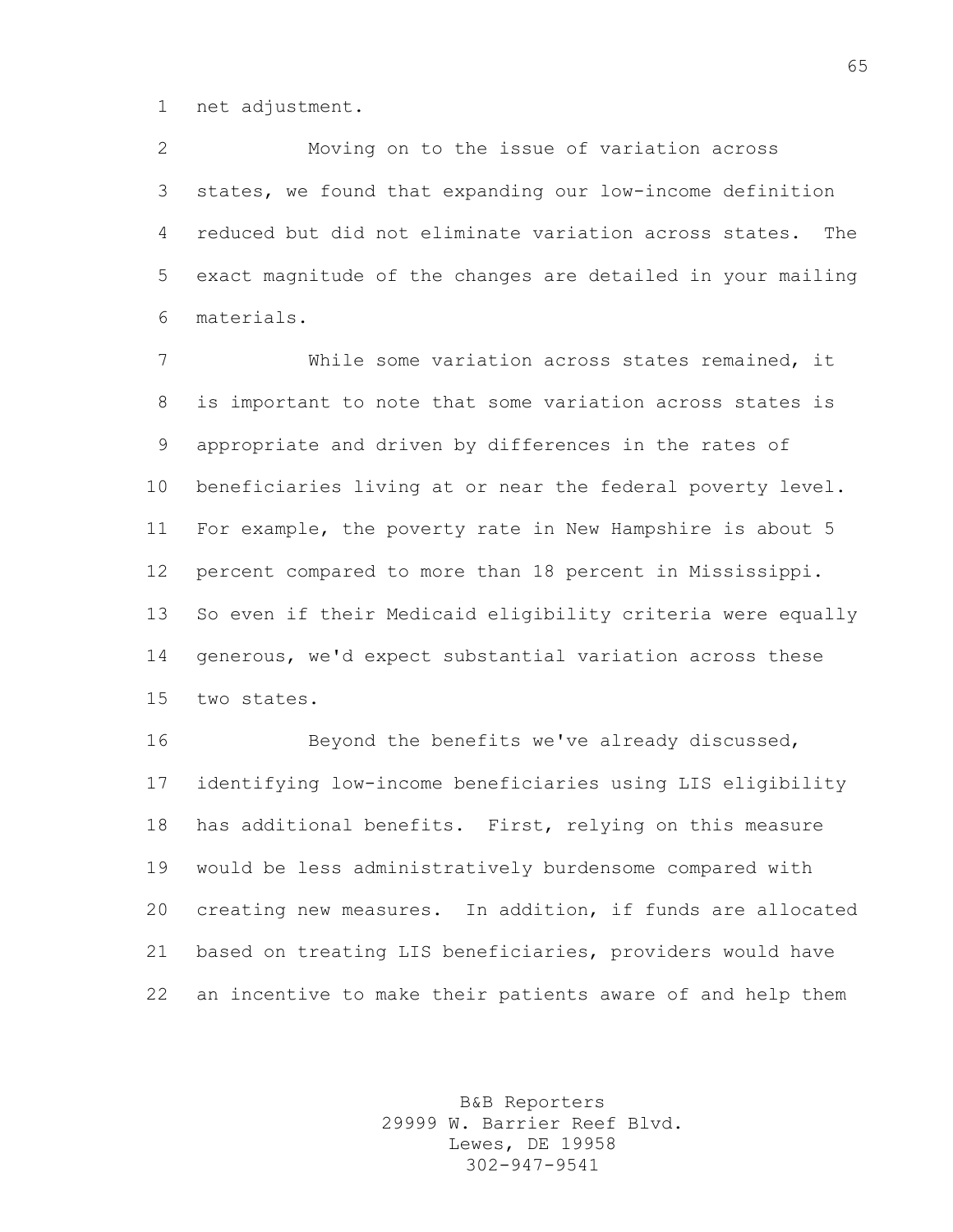enroll in Medicaid, the Medicare savings programs, and the LIS. Such a woodwork effect whereby previously eligible but unenrolled beneficiaries gain access to the benefits of these programs could improve access to care beyond any positive effects of financially supporting safety-net providers. This is especially true given that research has shown that enrollment in these programs is often low.

 I'll now hand it over to Jeff who will discuss how our expanded low-income definition and revised safety-net provider framework applies to hospitals.

 DR. STENSLAND: Brian just presented a framework for identifying and paying safety-net providers. I'll now provide an illustrative example of how this could be applied to IPPS hospitals, and this only applies to IPPS hospitals because critical access hospitals are paid on the basis of their costs.

 As Brian indicated, the safety-net framework has two steps. The first is to identify safety-net providers. In the case of hospitals, this means identifying hospitals with a disproportionate share of low-income Medicare beneficiaries or hospitals with a poor payer mix. In our prior work, we found that low-income beneficiaries tended

> B&B Reporters 29999 W. Barrier Reef Blvd. Lewes, DE 19958 302-947-9541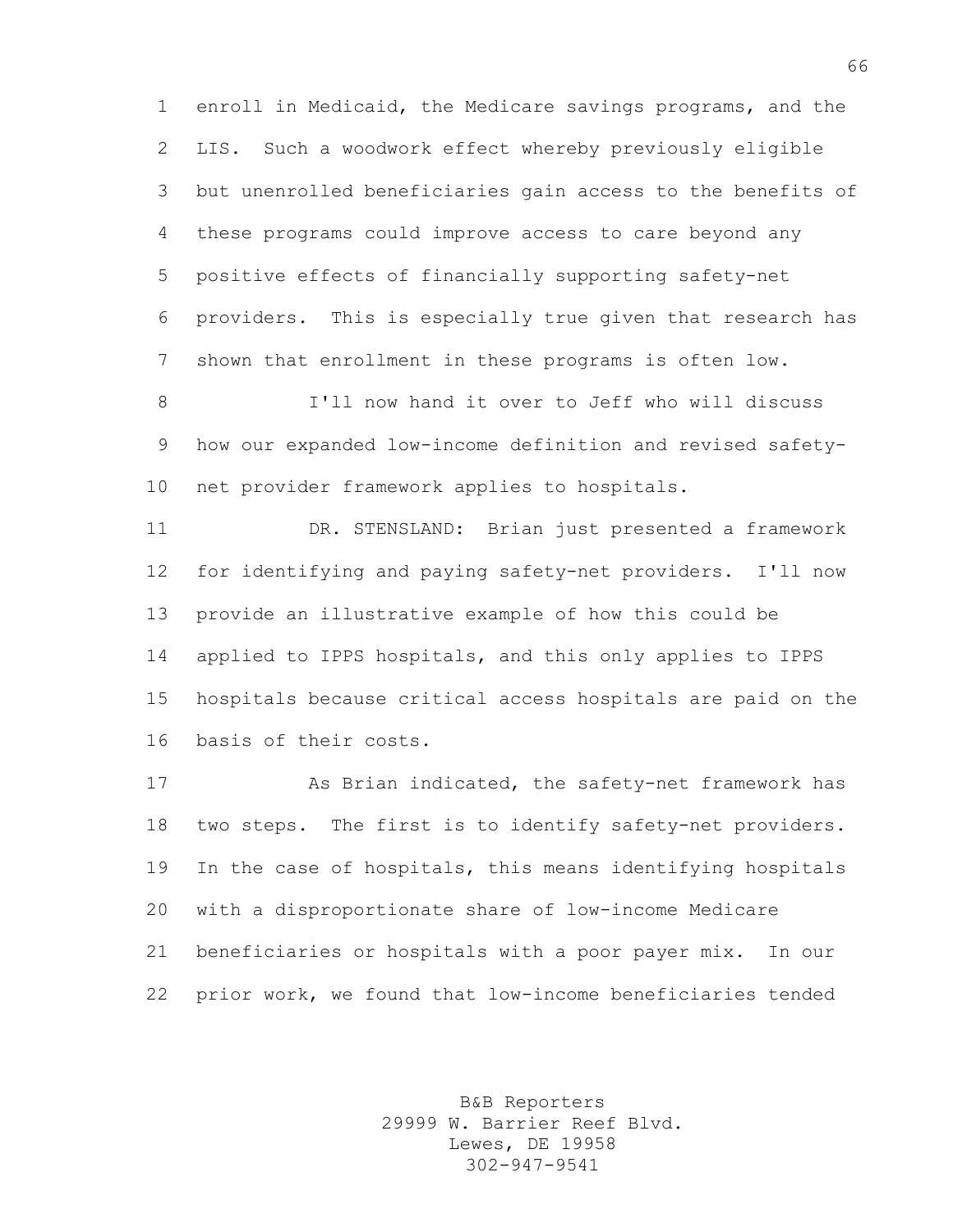to have higher risk-adjusted costs. Payer mix also matters. High uncompensated care shares and high Medicare shares are associated with lower non-Medicare and total margins. The details of all this are in your paper.

 Step 2 asks whether these hospitals serving a disproportionate share of low-income beneficiaries need assistance, and the answer is yes. We see that even with current safety-net payments, hospitals serving lower-income populations are more likely to close.

 In addition, Medicare patients are not materially profitable, suggesting Medicare is not currently overpaying for hospital services. This contrasts with post-acute sectors where Medicare may be overpaying.

 Therefore, some safety-net funds are justified under Step 2. A remaining question is whether existing safety-net funds are enough. One option is to simply redistribute existing funds. A second option is to redistribute existing safety-net funds and direct additional funds to safety-net hospitals.

 Before we talk about potential redistributions, I want to familiarize you with the current DSH and uncompensated care payments, which are Medicare's main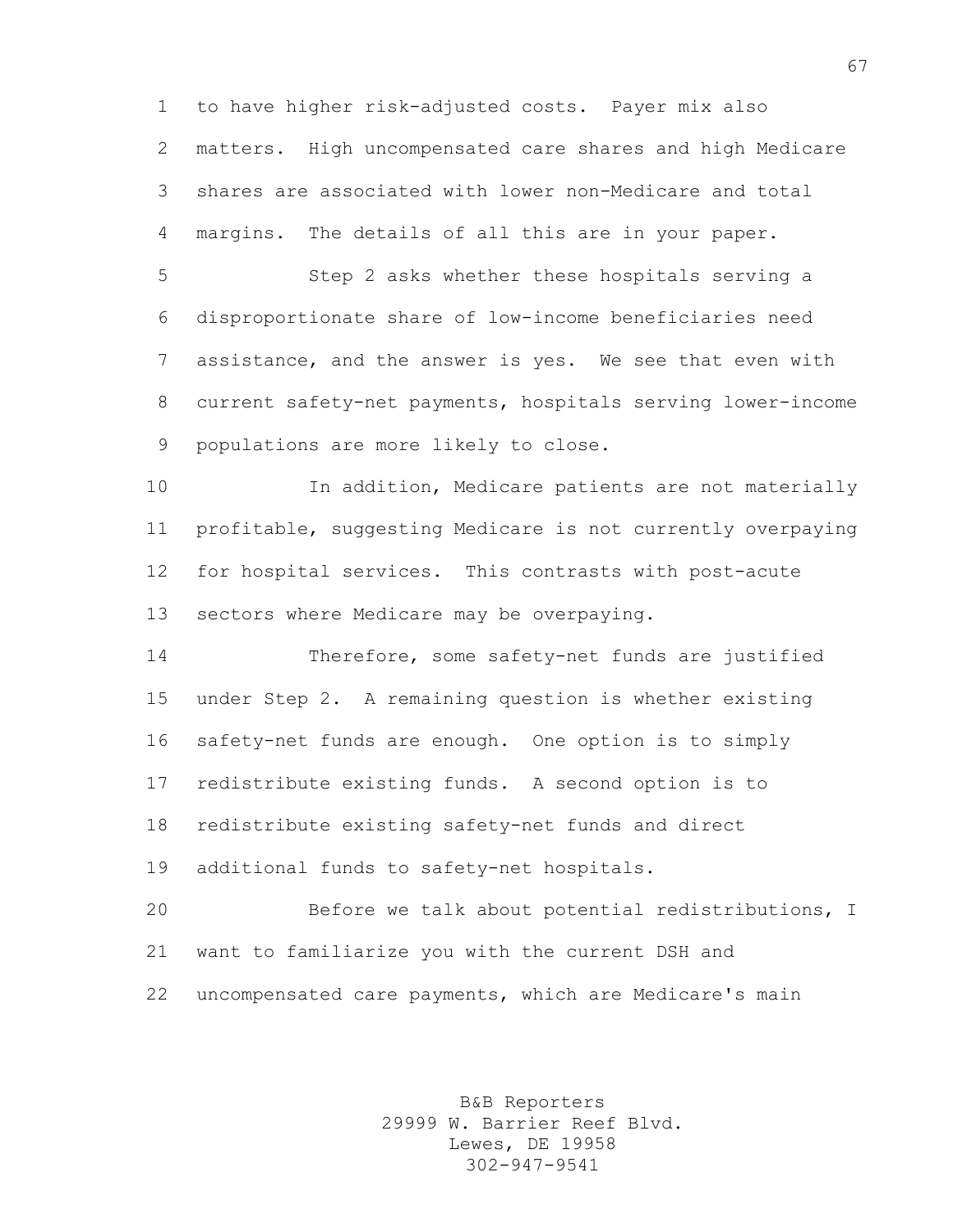mechanisms for supporting safety-net hospitals. To be eligible for the DSH program, the sum of the hospital's Medicaid share of patient days plus the hospital's share of Medicare patients who receive SSI must exceed 15 percent. This means the hospital must either serve at least a moderate share of Medicaid patients or serve at least a moderate share of low-income Medicare patients. About 80 percent of hospitals meet this threshold.

 In 2022, these hospitals will receive about \$3.5 billion of DSH add-on payments. They will also receive \$7.2 billion of payments to help cover their uncompensated care costs. In 2022, fee-for-service Medicare pays over 20 percent of hospitals' expected uncompensated care costs to each DSH hospital. The combination of fee-for-service Medicare and Medicare Advantage plans, which also make DSH and uncompensated care payments, together pay for about a third of DSH hospitals' uncompensated care costs.

 There are two main concerns with the way DSH funds are currently distributed.

 First, the DSH shares are primarily driven by hospitals' Medicaid share of inpatient days. That means that as Medicaid shares increase, the size of the DSH add-

> B&B Reporters 29999 W. Barrier Reef Blvd. Lewes, DE 19958 302-947-9541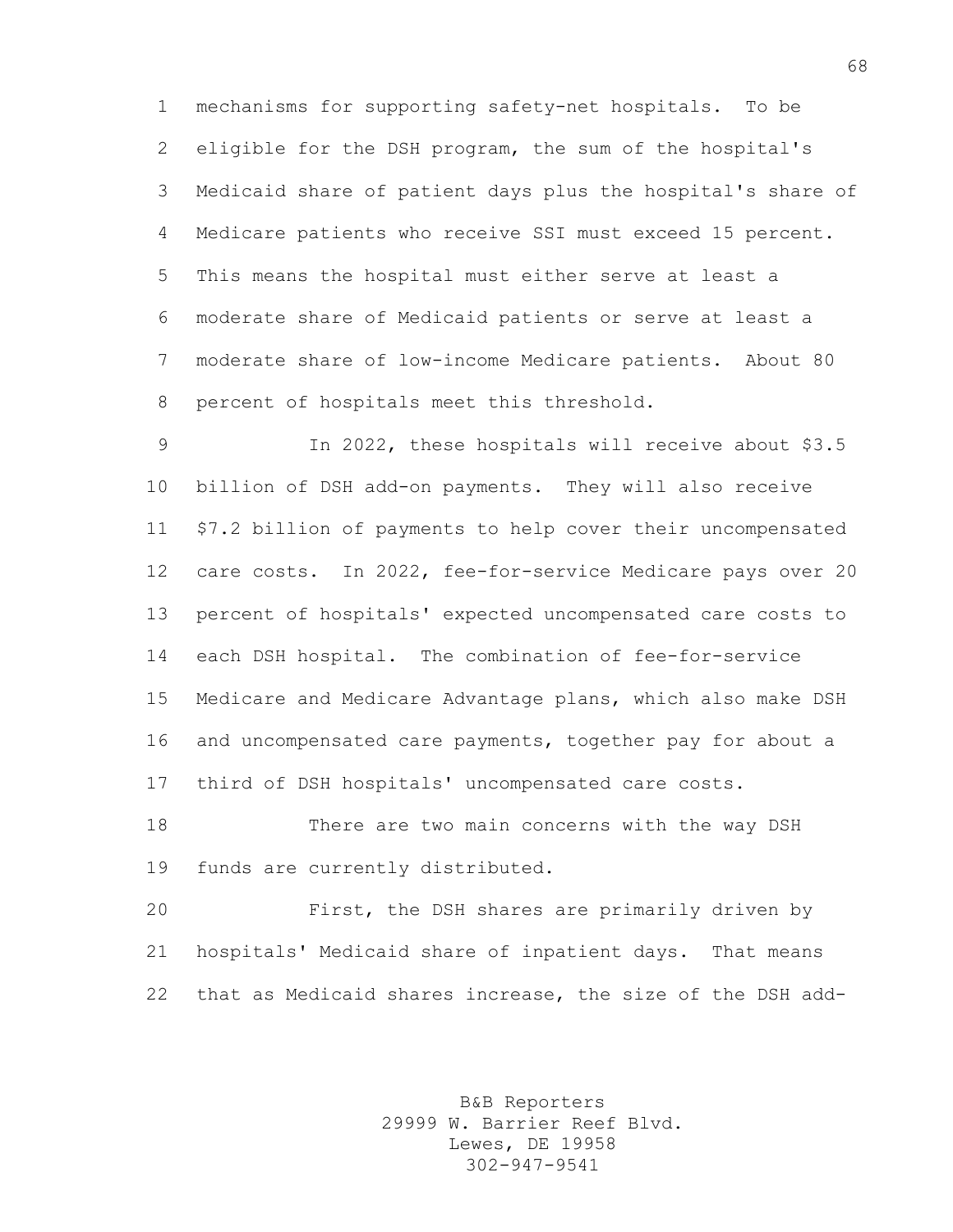on payment to Medicare rates increases. Medicare ends up indirectly subsidizing Medicaid. In addition, Medicare shares are inversely correlated with Medicaid shares. Therefore, hospitals with high Medicare shares tend to get less DSH payments per discharge.

 Second, DSH payments are driven by the share of inpatient days. Inpatient was the dominant site of care in 1985 when the program was started, but that is no longer the case.

 There may also be a concern with uncompensated care payments.

 You can see from this chart that hospitals do not qualify for any uncompensated care payments until their DSH patient percentage reaches 15 percent. At that point, and for all points to the right on the graphic, the hospitals receive Medicare payments equal to just over 20 percent of their uncompensated care costs. For the average hospital, this is about \$2.6 million and increases the hospital's total revenue by almost 1 percent. If a hospital has more uncompensated care costs, it get higher payments, but the share of those uncompensated care costs paid by fee-for-service Medicare is always just over 20 percent for all DSH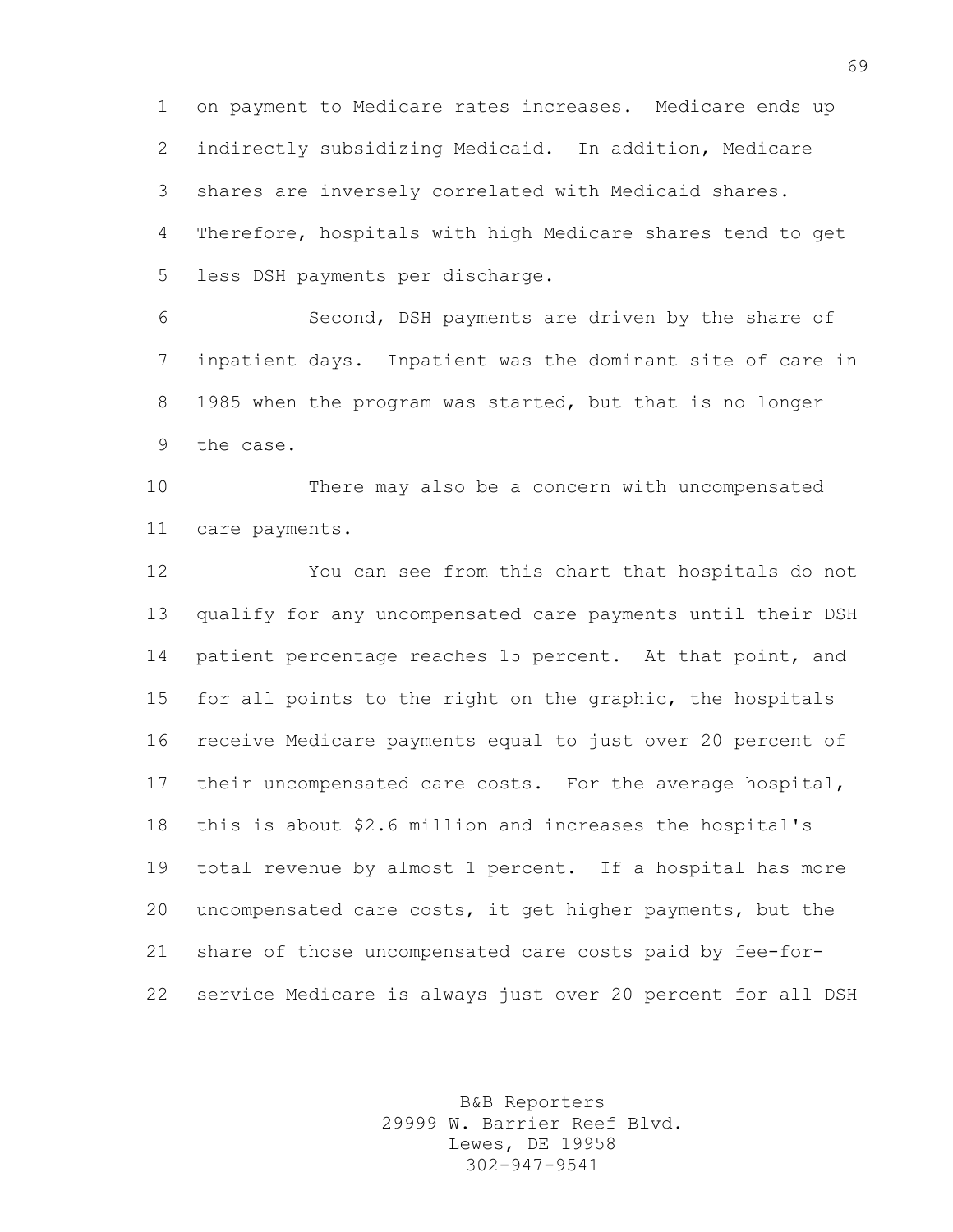hospitals.

 The point of the slide is that the uncompensated care payments are not highly focused on hospitals serving low-income patients.

 The alternative metric is called the Safety-net Index, which we continue to refine. It combines the hospital LIS share. It then adds in uncompensated care costs as a share of revenue and one-half of the Medicare share of inpatient days. The rationale for this particular formulation of the SNI is discussed in your mailing materials.

 The purpose of adding Medicare share days is to acknowledge that Medicare profit margins are substantially below where they were when the DSH program was enacted in 1985. So in 1985, high Medicare shares were not a concern. Today they may be.

 In this illustrative example, we allow 95 percent of hospitals to receive some SNI payments. However, as we show on our next slide, hospitals serving more low-income patient will receive a larger adjustment.

 This graphic illustrates an option for distributing support to safety-net hospitals. In this

> B&B Reporters 29999 W. Barrier Reef Blvd. Lewes, DE 19958 302-947-9541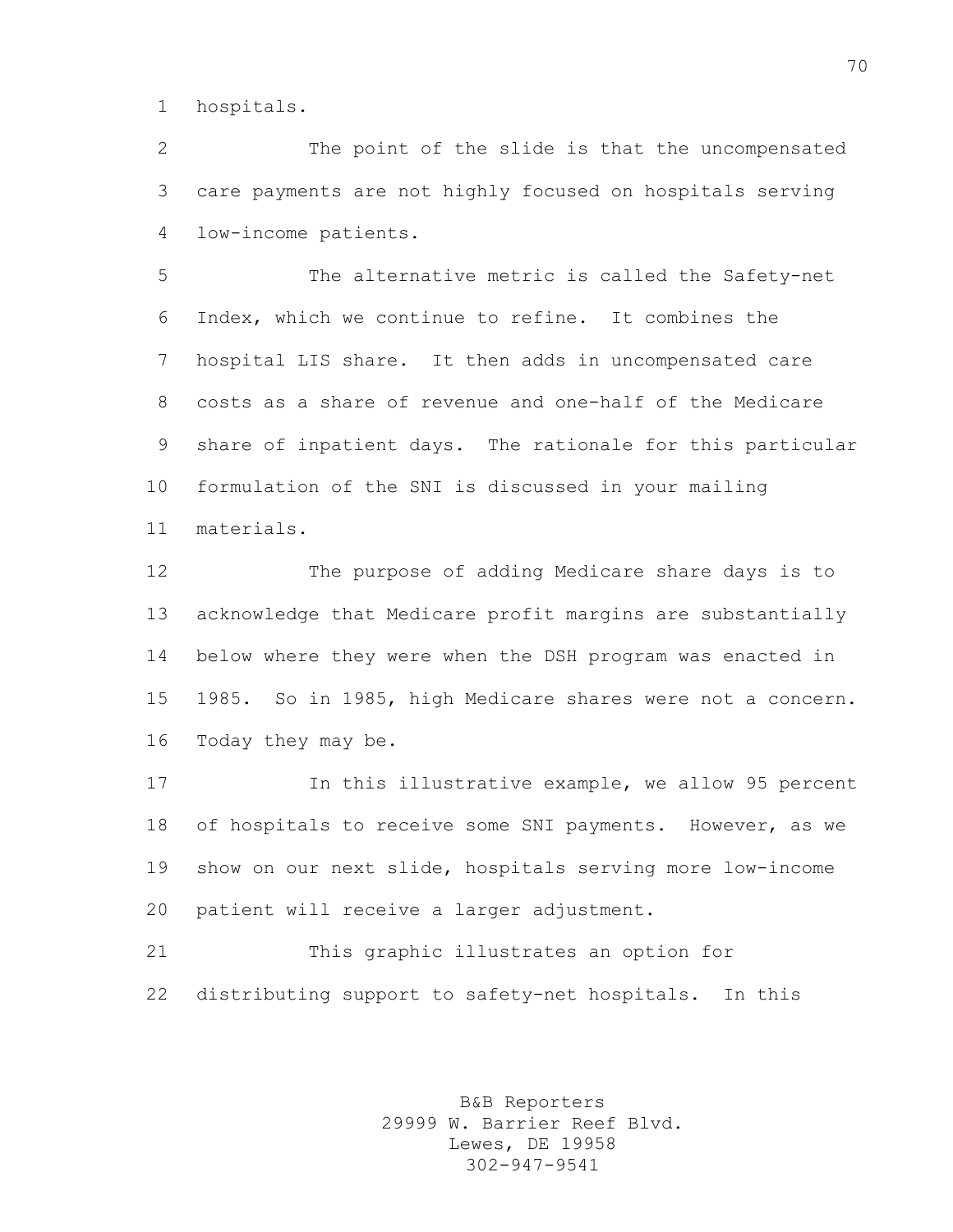illustrative example, 95 percent of hospitals would qualify for the add-on payment. But the amount of the add-on would increase as the SNI increases. The maximum SNI payment in the illustrative example is about 20 percent for hospitals with an SNI above the 95th percentile.

 The point of this graphic is to contrast it with the earlier slide showing the share of uncompensated care paid was flat and did not increase as the safety-net metric increased. The implication is that the SNI is more focused on safety-net providers than the uncompensated care metric.

 Now, this table provides kind of a high-level comparison of the current safety-net metrics and contrasts them with the alternative SNI metric.

 The first line shows that fee-for-service Medicare will spend about \$3.5 billion on DSH and about \$7.2 billion on uncompensated care in 2022. If we redistribute the money to an SNI metric, there would be about \$10.7 billion available for redistribution.

 The second row states that the driving factor behind DSH payments are the share of inpatient days where Medicaid is the primary payer. Uncompensated care payments, in contrast, are driven by uncompensated costs at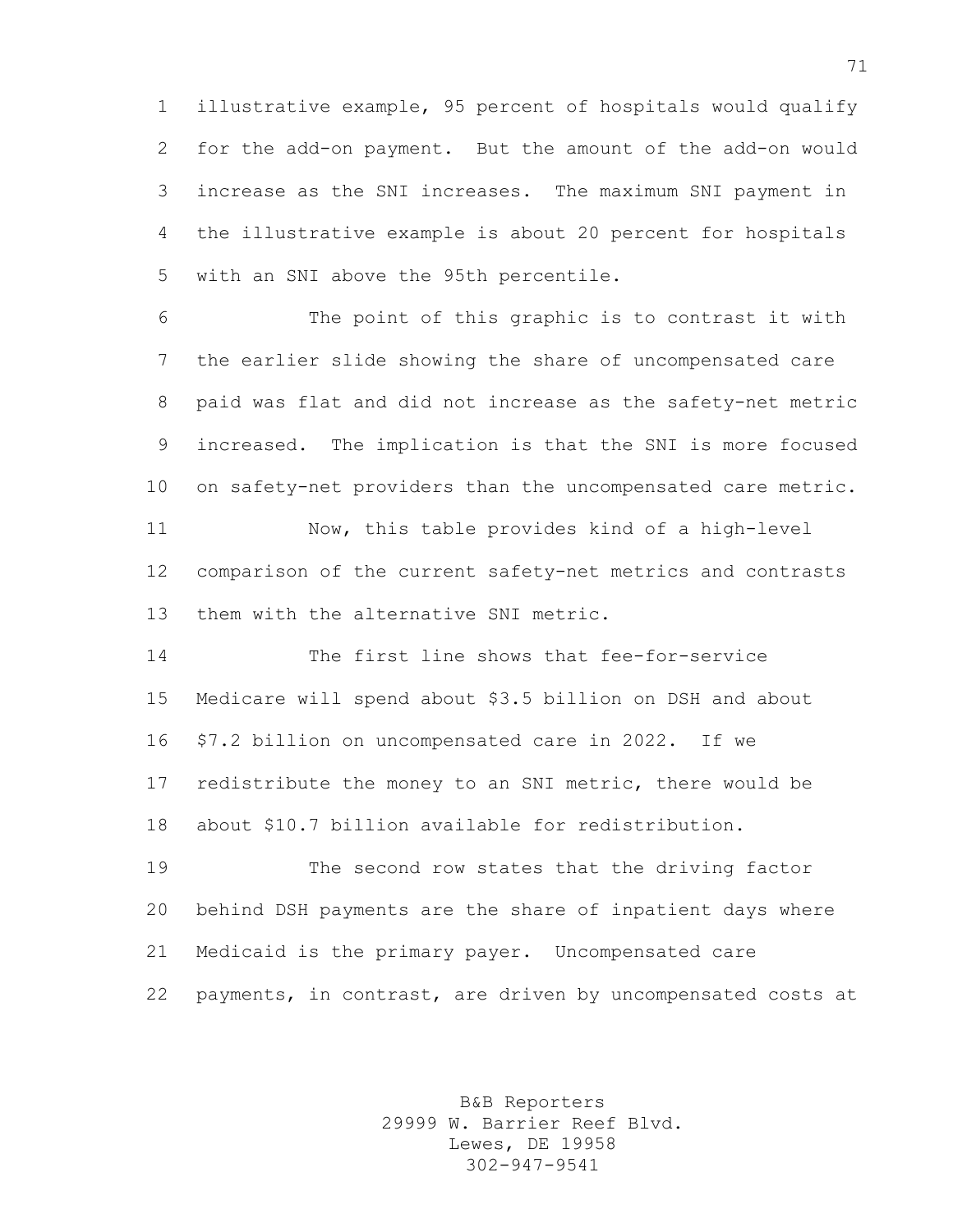each hospital. The SNI is a composite measure that increases when the hospital has a larger share of Medicare patients that qualify for LIS, a larger share of Medicare patients in general, and uncompensated care costs that are large relative to the hospital's total revenues.

 The DSH and SNI are distributed as add-on payments to Medicare claims. The uncompensated care payments are different. Hospitals with small Medicare revenues can still receive large uncompensated care payments from the Medicare program.

 The bottom row shows that uncompensated care is also different from DHS and SNI payments in that the magnitude of the uncompensated care adjustment does not change as the safety-net metric increases.

 So how well are these DSH and uncompensated care payments working? How focused on financially vulnerable hospitals are they compared to the new SNI metric? The first two rows in this slide divides hospitals into quartiles based on their DSH patient percentage. This is the current metric used to distribute DSH funds. We see that the low DSH hospitals tend to have a moderate rate of closures and relatively high Medicare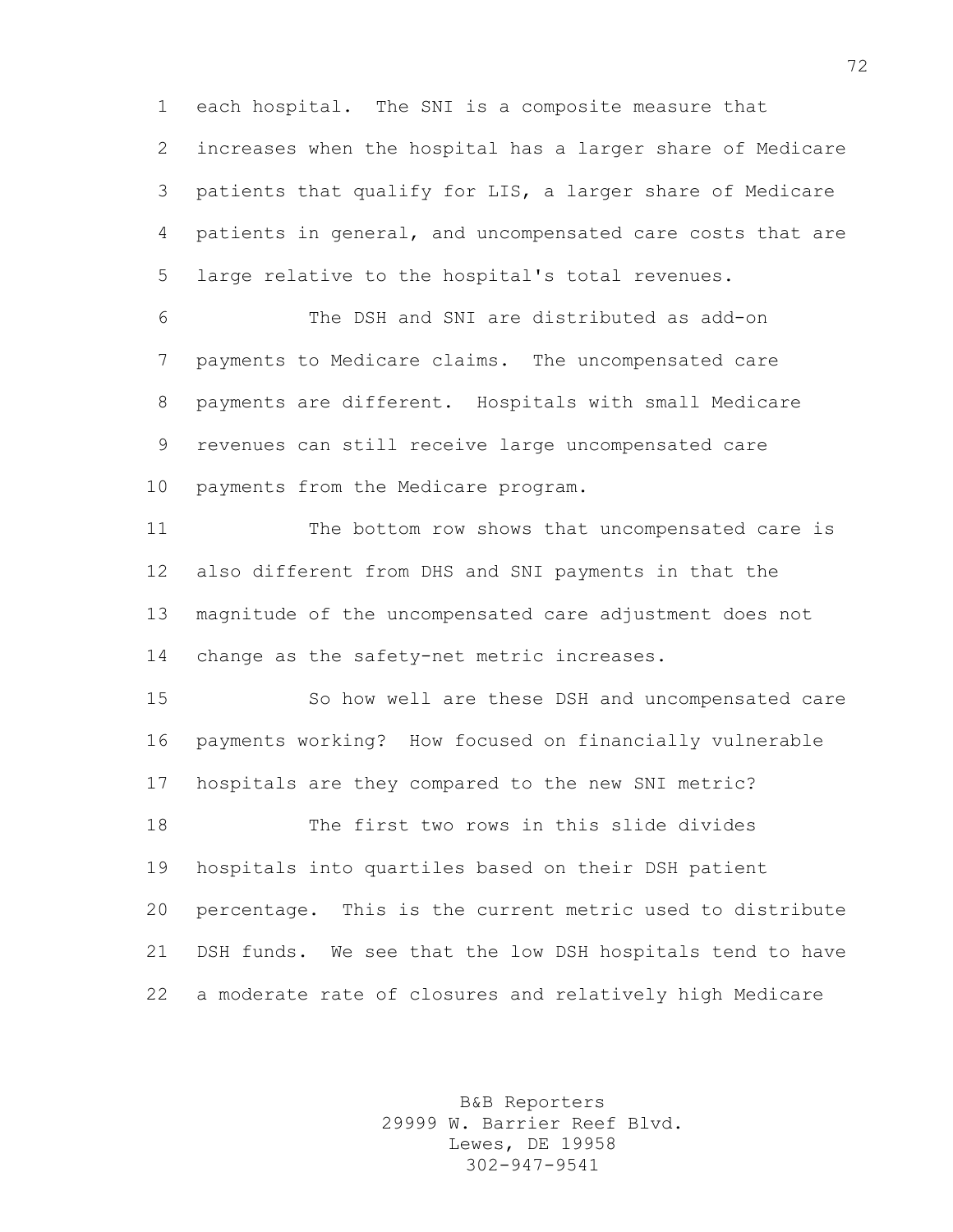shares. In contrast, high DSH hospitals tend to have slightly higher rates of closures and low Medicare shares. The DSH program appears to moderately target funds toward hospitals at risk of closure. But it may be of concern that hospitals with high Medicare shares are likely to receive lower DSH adjustments.

 In contrast, the bottom two rows look at characteristics of hospitals with low and high SNI shares. We see that low SNI hospitals are very unlikely to close and high SNI hospitals were historically more likely to close. And unlike the DSH example, Medicare shares do not decline as the SNI increases.

 Now, this slide looks at actual historical data, but next we'll shift to a simulation.

 In this slide, we simulate what would happen if DSH and uncompensated care payments were replaced with safety-net payments determined by the SNI.

 Look at the top row which shows Medicare margins. It shows that hospitals with the lowest SNI had a Medicare margin of negative 13 percent. The hospitals with the highest SNI had a Medicare margin of negative 2 percent. This difference is because the high SNI hospitals currently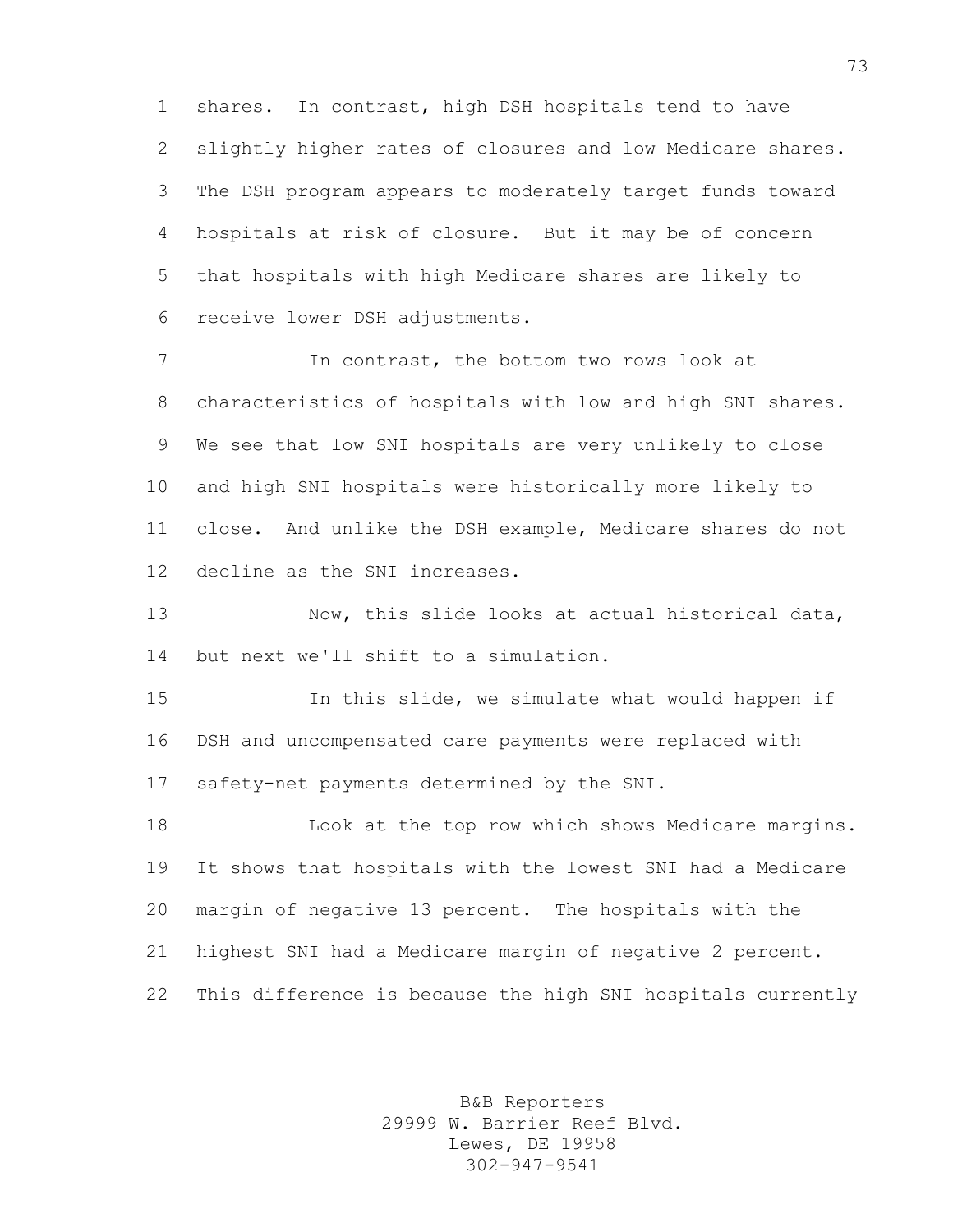get greater DSH and uncompensated care payments and have lower costs.

 But what if we redistributed those payments using the SNI? This simulation is shown in the second row. It shows that under the SNI, high SNI hospitals' Medicare margins would increase from an average of negative 2 percent to 0 percent.

8 The last row, we see that the SNI policy would have increased hospitals' all-payer margins by about 1 percent for that group of hospitals in the highest SNI quartile. Essentially, hospitals that are at higher risk of closure would have received a slight increase in their total profit margins.

 In conclusion, Brian illustrated how using LIS helps address variation across state Medicaid policies. The use of the LIS could also have the added benefit of encouraging providers to help Medicare beneficiaries enroll in programs that assist them with Medicare premiums and cost sharing.

 I illustrated how Medicare currently provides substantial support to DSH hospitals, but there are some aspects of the current DSH program that are less than

> B&B Reporters 29999 W. Barrier Reef Blvd. Lewes, DE 19958 302-947-9541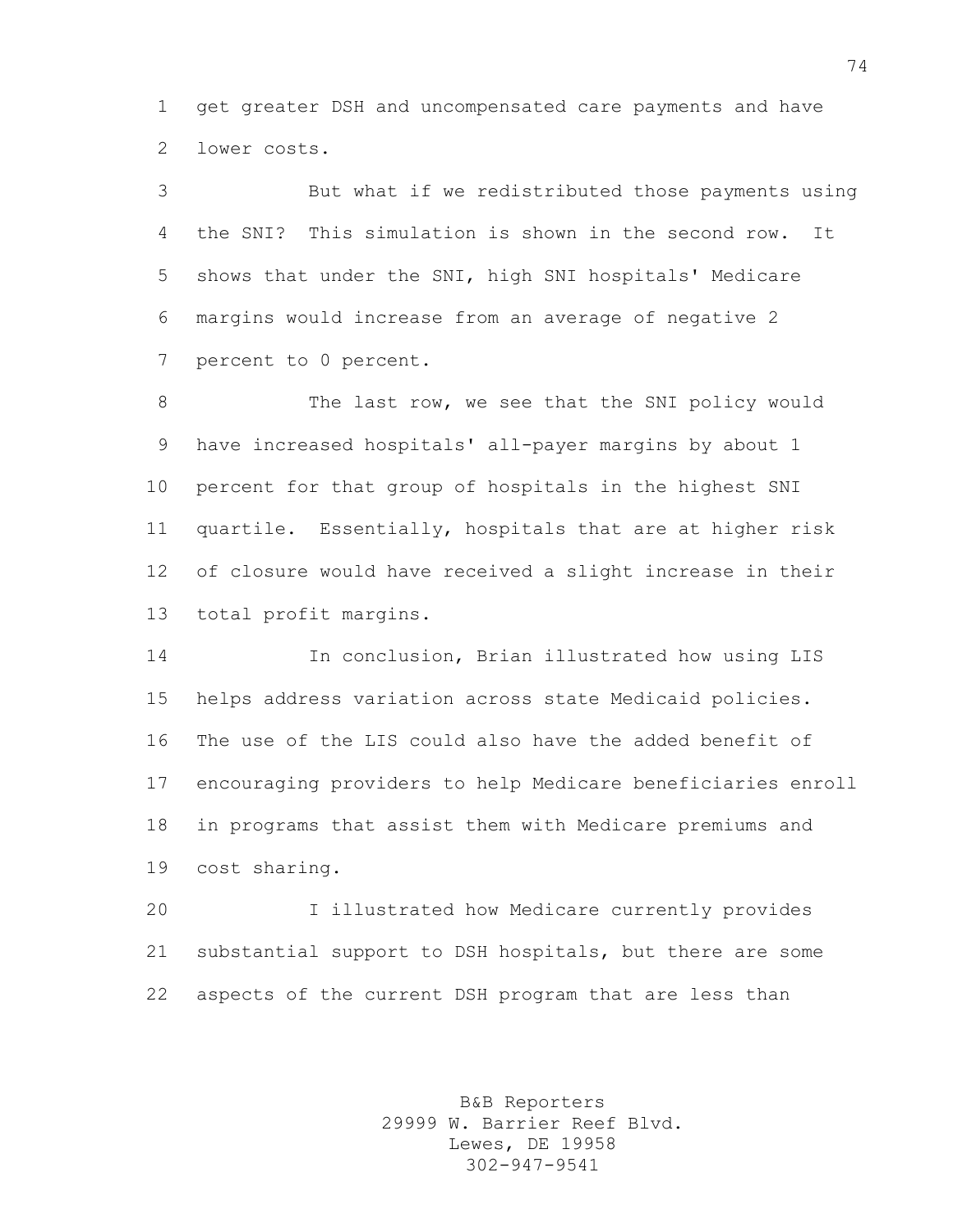ideal.

 DSH patient percentages are negatively correlated with Medicare shares, and that may have been okay when the DSH program was started and Medicare margins were 10 percent. But now that may be more troubling.

 DSH is also an inpatient-centric metric, which can be of concern as hospitals continue to move away from inpatient as a site of care. And we also noted the uncompensated care payments are not highly focused on safety-net hospitals.

 Now we shift to potential discussion questions. First, we'd like your feedback on the framework that Brian presented including Step 1, identifying safety net providers, and Step 2, deciding whether new funds are warranted for safety-net providers.

 Second, we'd like your feedback on applying the framework to safety-net hospitals. Specifically, do you agree with the ideas that Medicare shares should influence safety-net payments and that reforming or replacing the current safety-net policies should be explored further, and also that an SNI-type metric should be explored as a way to improve on the current DSH and uncompensated care payments?

> B&B Reporters 29999 W. Barrier Reef Blvd. Lewes, DE 19958 302-947-9541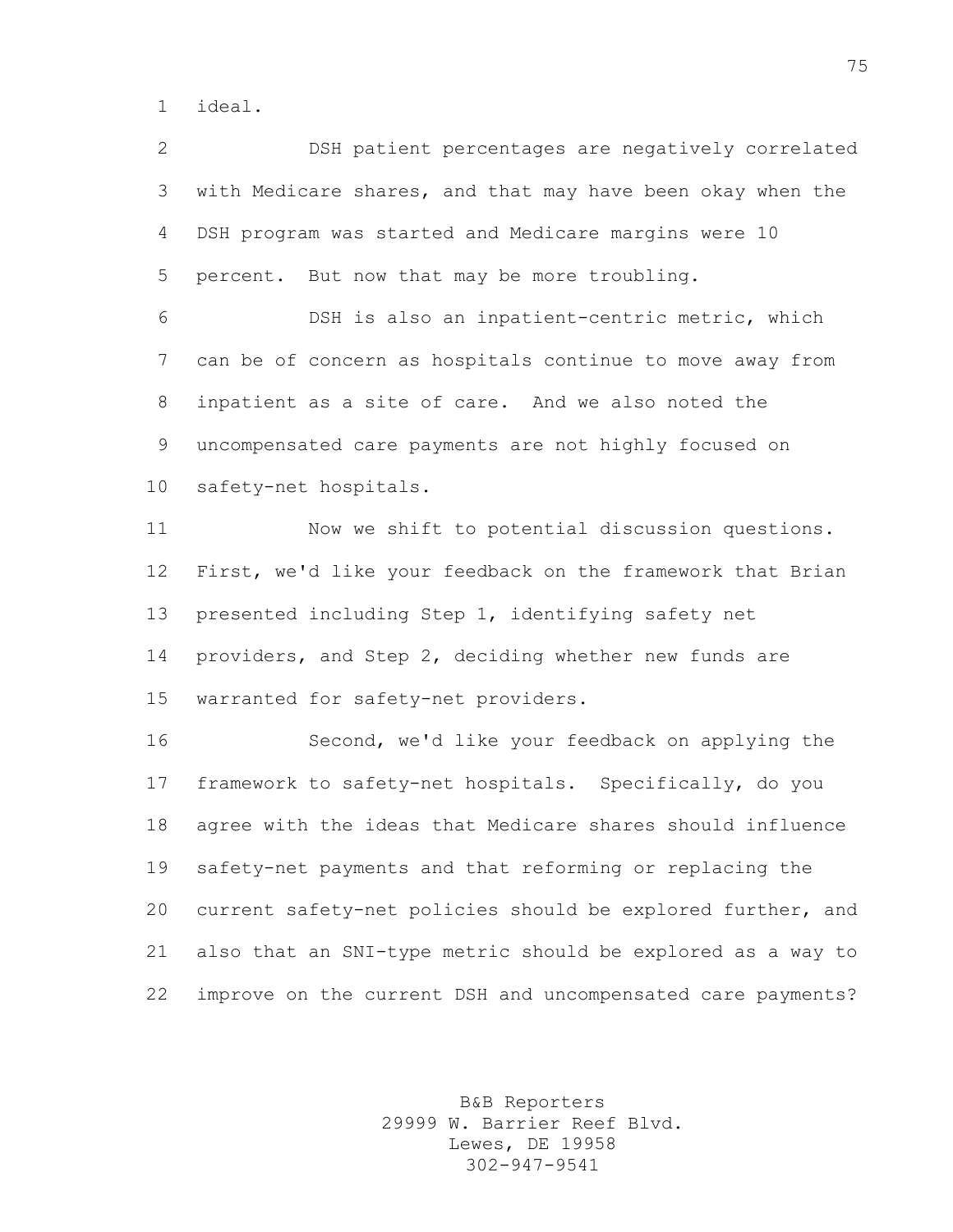1 As you can see, the SNI has evolved substantially since our last meeting, and we expect it to evolve further based on your discussion today.

I'll turn it back to Mike.

 DR. CHERNEW: Great. It is always impressive how much gets done at the beginning of this journey, so thank you for that.

8 I know we have some Round 1 questions. If I have this right, Bruce was the first one to ask for a Round 1 question. I'm not sure, but, Dana, I'm turning it over to you to make sure this goes smoothly.

MS. KELLEY: Yes, Bruce, go ahead.

 MR. PYENSON: Thank you very much. This is terrific work. I have a couple of questions on some of the metrics used and whether you've considered certain alternatives.

 In particular, the metric of hospital closing, is that -- that's independent of beds, like we don't know if that hospital had 20 beds or 1,000 beds. Is that right? DR. STENSLAND: That's correct. We could shift it to beds. The number or the percentage of IPPS hospitals closing is pretty similar in rural and urban areas, so I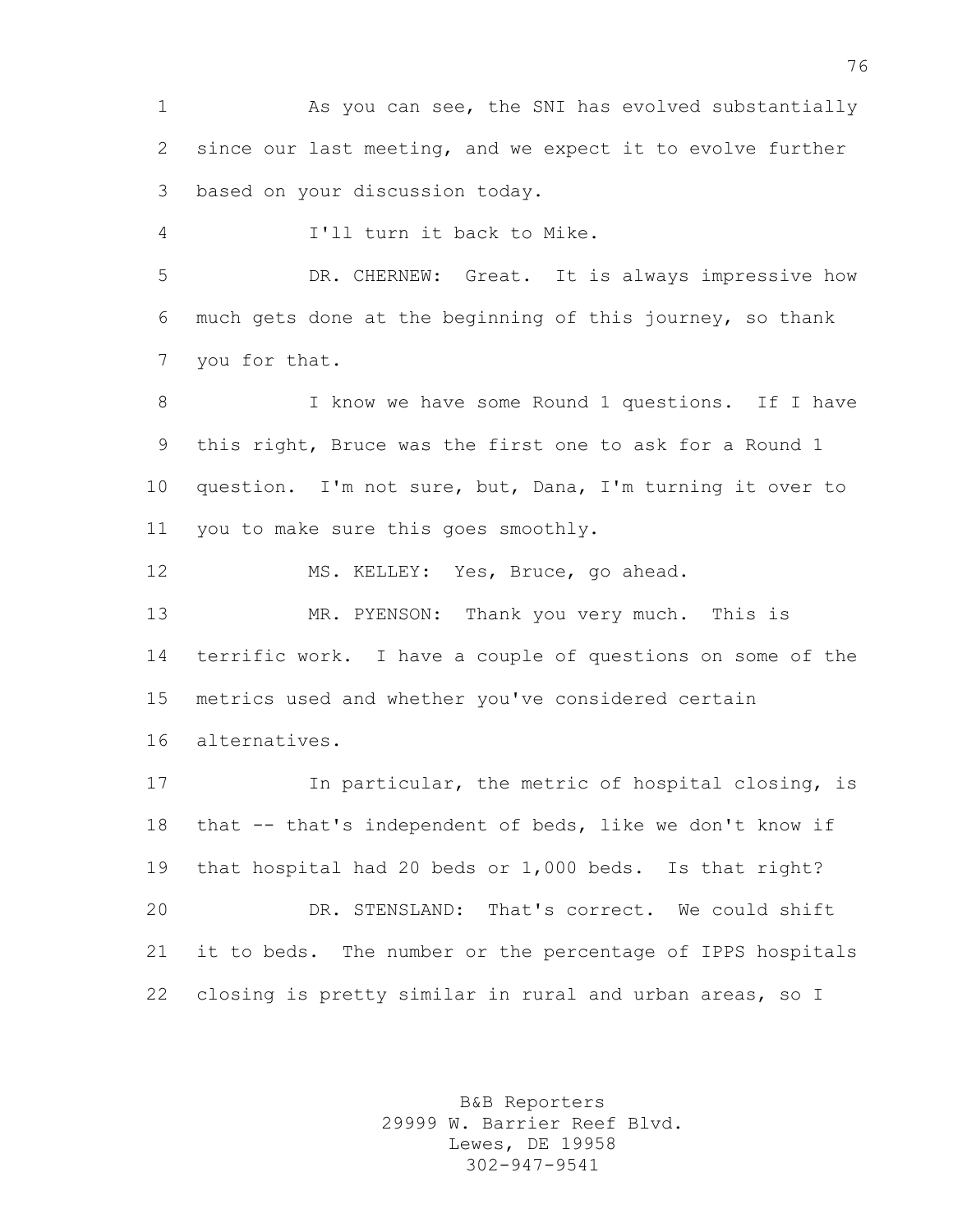think there's a fairly reasonable distribution of beds across that. But we can check on it.

 MR. PYENSON: Have you considered, is there a metric such as distressed hospitals or -- and what I'm thinking about is from the importance of stability and over a time frame of several years, that is, are hospitals -- is this an issue of cyclical stresses on a business? Or is it persistent stresses on business? So I think a metric of 9 this financial distress might be -- would show different things than closures.

 DR. STENSLAND: Yeah, we could do something like that, like the financial pressure metric we used to use, which had -- it looked at consistency of losses of the hospital over several years and also a lack of growth in equity at the hospital. So we could use that metric and see what it's going to say. I'm pretty sure it's going to say the same thing, but we can look.

18 DR. CHERNEW: I think one of the challenges, just to jump in, is there's a measure called the Altman index, which is used in the finance literature to measure financial distress. It has some of those things that Jeff just mentioned. I do think we have to be careful to avoid

> B&B Reporters 29999 W. Barrier Reef Blvd. Lewes, DE 19958 302-947-9541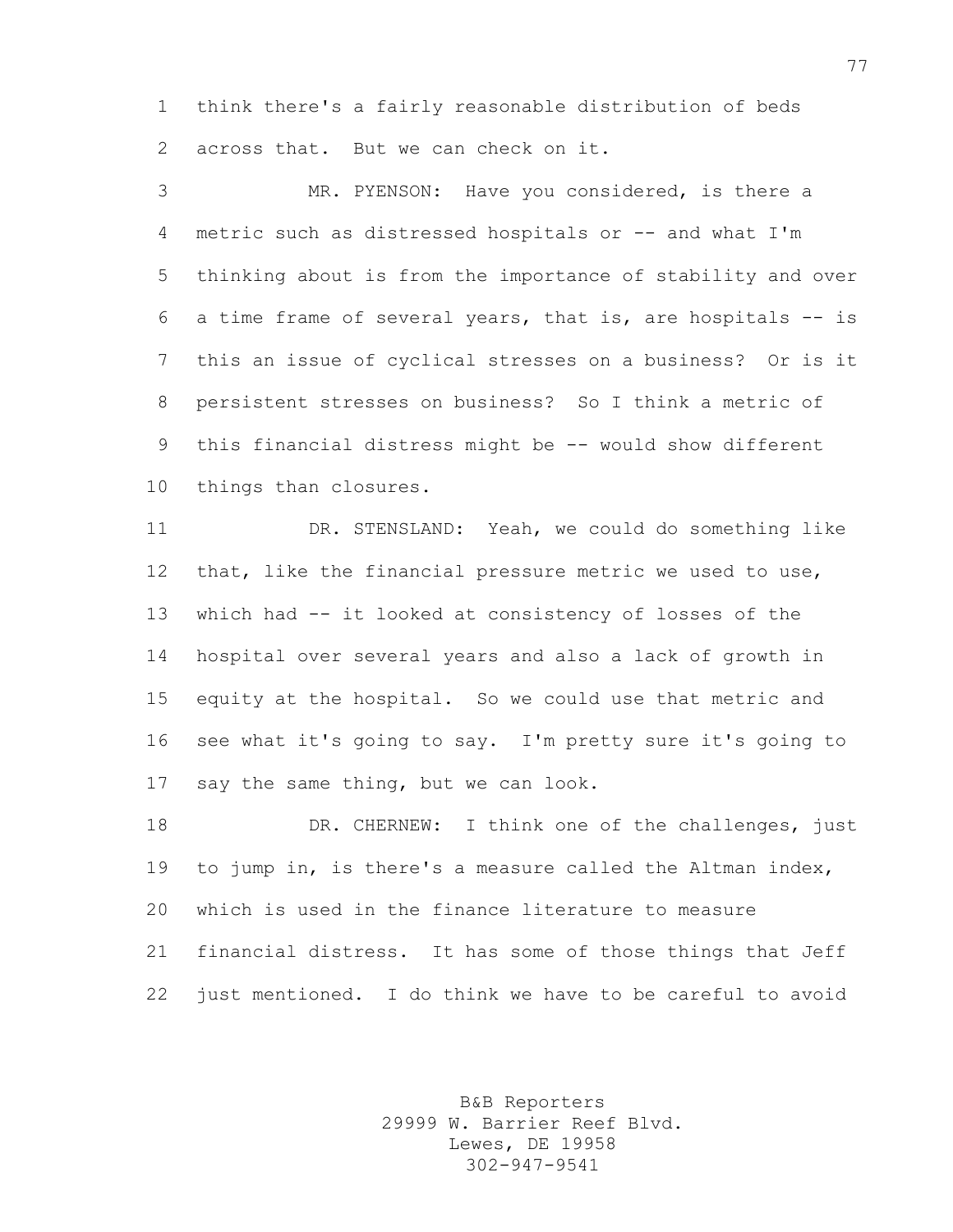getting into a situation where higher costs makes it look like you're distressed and, therefore, we have to give you more money or you should get more money in varying ways. We're trying to find sort of external things. But I do acknowledge that the relationship isn't always perfect. I don't know what you think about that, Jeff. DR. STENSLAND: No further comment. 8 MR. PYENSON: Along those lines, is it your sense that -- is there a cyclical issue? You know, in the Medicaid world, there's a concept that Medicaid is countercyclical for economies for states. And to what extent is this a cyclical issue where -- or is it a chronic issue? Do you have a feel for that? DR. STENSLAND: I'm pretty sure it's a chronic issue. I would lay heavy odds on that. But we can put some more data behind that. MR. PYENSON: Okay. I think that might have some bearing on some of the answers to the questions you posed about funding. Thank you very much. MS. KELLEY: Okay. I have Larry next. DR. CASALINO: Thanks, Dana. Brian and Jeff, I can't say enough about this work. The presentation was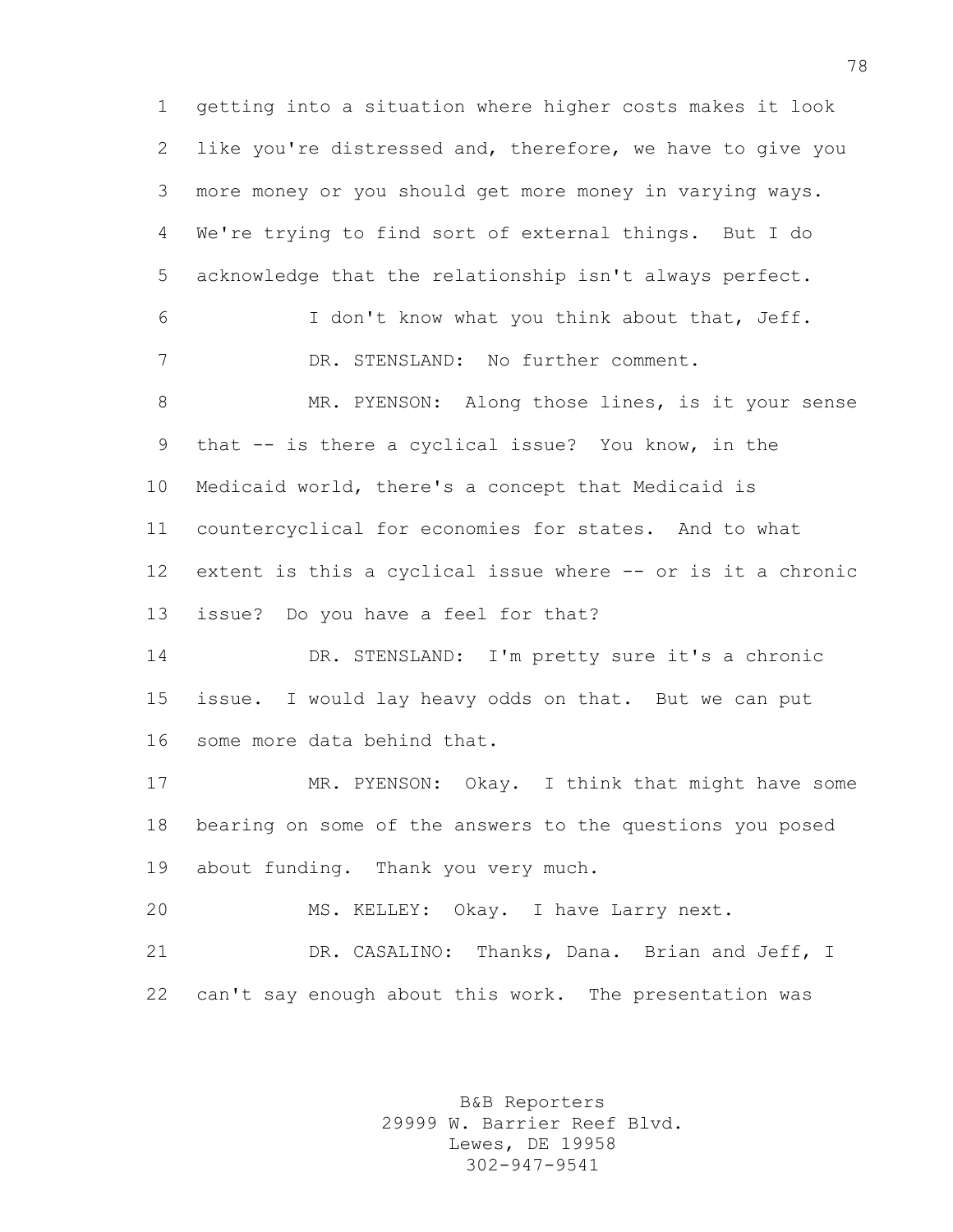beautifully done. The chapter and the written materials are very informative. The analyses are great. And at this point at least, I really like what I'll call your recommendations. And your questions on your last slide, at this point at least I would say yes to every one of them.

 What I'm going to bring up is just a quibble, really a definitional issue, but I think worth clarifying. It comes up repeatedly in the written materials and a bit on the slides as well, so I'll be quick, but I just want to give a couple of examples.

 On the written materials, on the second page, the first page of the executive summary, it says, "We identify safety-net providers as those that disproportionately serve, number 1, Medicare beneficiaries who have low incomes and are less profitable than the average beneficiary." So that sentence kind of made me stop. How can a Medicare beneficiary be less profitable than the average beneficiary? They're paid at the same rate. And how do low incomes come into that?

 So, again, I think what you mean is it takes more time to take good care of low-income beneficiaries and, therefore, since the payment rate is the same for all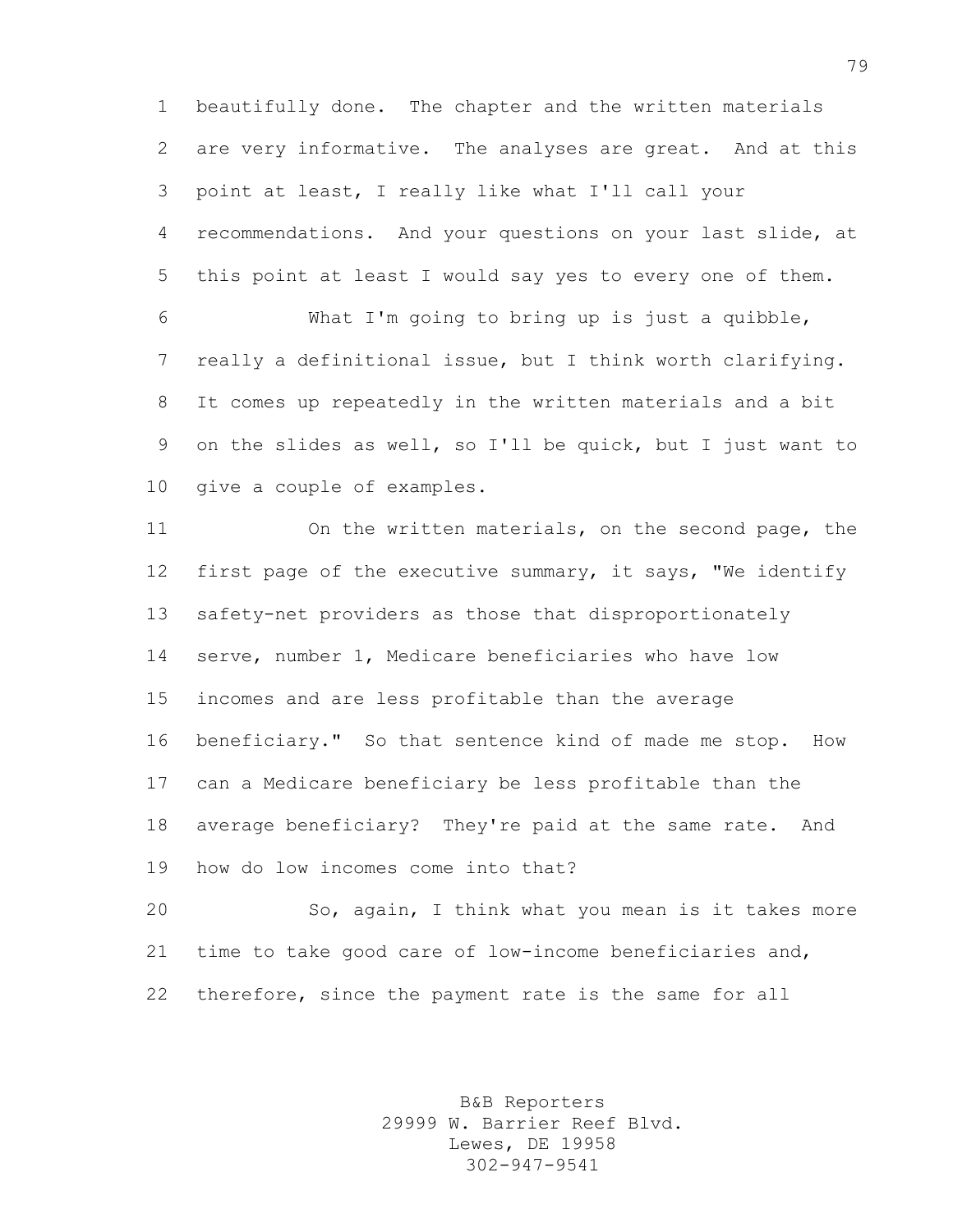Medicare beneficiaries, low-income beneficiaries are less profitable. Is that what that means, that sentence? I'll read it again: "Medicare beneficiaries who have low incomes and are less profitable than the average beneficiary."

 MR. O'DONNELL: So, Larry, that's right. Basically the payment rate's the same, but there might be higher costs for treating low-income beneficiaries. So in the hospital world, this might be, you know, longer length of stays. But, also, even though the payment rate is the same for all beneficiaries, the revenue realized by providers might be less for low-income folks. And so in the clinician world, there's a big issue with not being able to collect cost sharing. So even though the payment rate on paper is the same, the revenue realized might be lower.

 DR. CASALINO: Okay. So both harder to collect cost sharing and possibly take more time and effort to provide good care for low-income beneficiaries. Actually, an additional point I would say is that insofar as a provider isn't participating in a value-based payment program, he might be less likely to get bonuses and more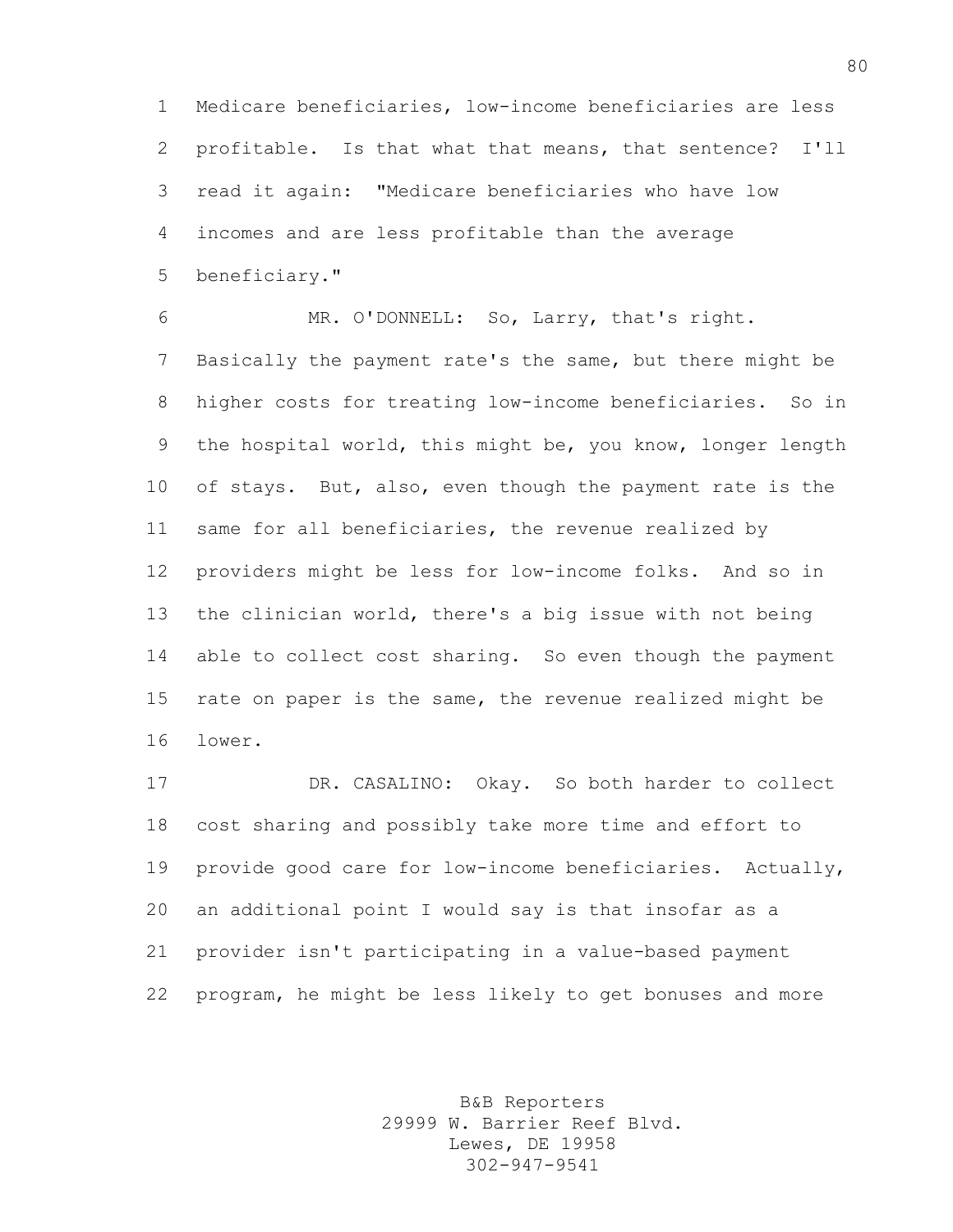likely to get penalties as well.

2 So I don't think -- at one point, at least, in the written materials, I think you do refer to it might take more effort to care for disadvantaged patients, lower- income patients. But I think that's the only place -- and the issue you just referred to about collecting and what I just said about value-based payment programs I don't think appear anywhere. But in any case, none of that appears here where you're talking about less profitable, and I think it might just be -- even though this is the executive summary, I think it might be -- wherever you think best to define once and for all very clearly why beneficiaries who 13 are paid at the same rate are "less profitable." Everybody knows Medicare beneficiaries are less profitable than commercially insured patients, generally speaking, but -- 16 so, anyway, I just think it would -- that kept making me stop, and it showed up in the presentation a bit, too. Then just the other point I have is the second 19 part of that sentence, "We identify safety-net providers as those that disproportionately serve" -- you know, B is "the uninsured or those with public insurance that is not materially profitable." And "materially profitable" shows

> B&B Reporters 29999 W. Barrier Reef Blvd. Lewes, DE 19958 302-947-9541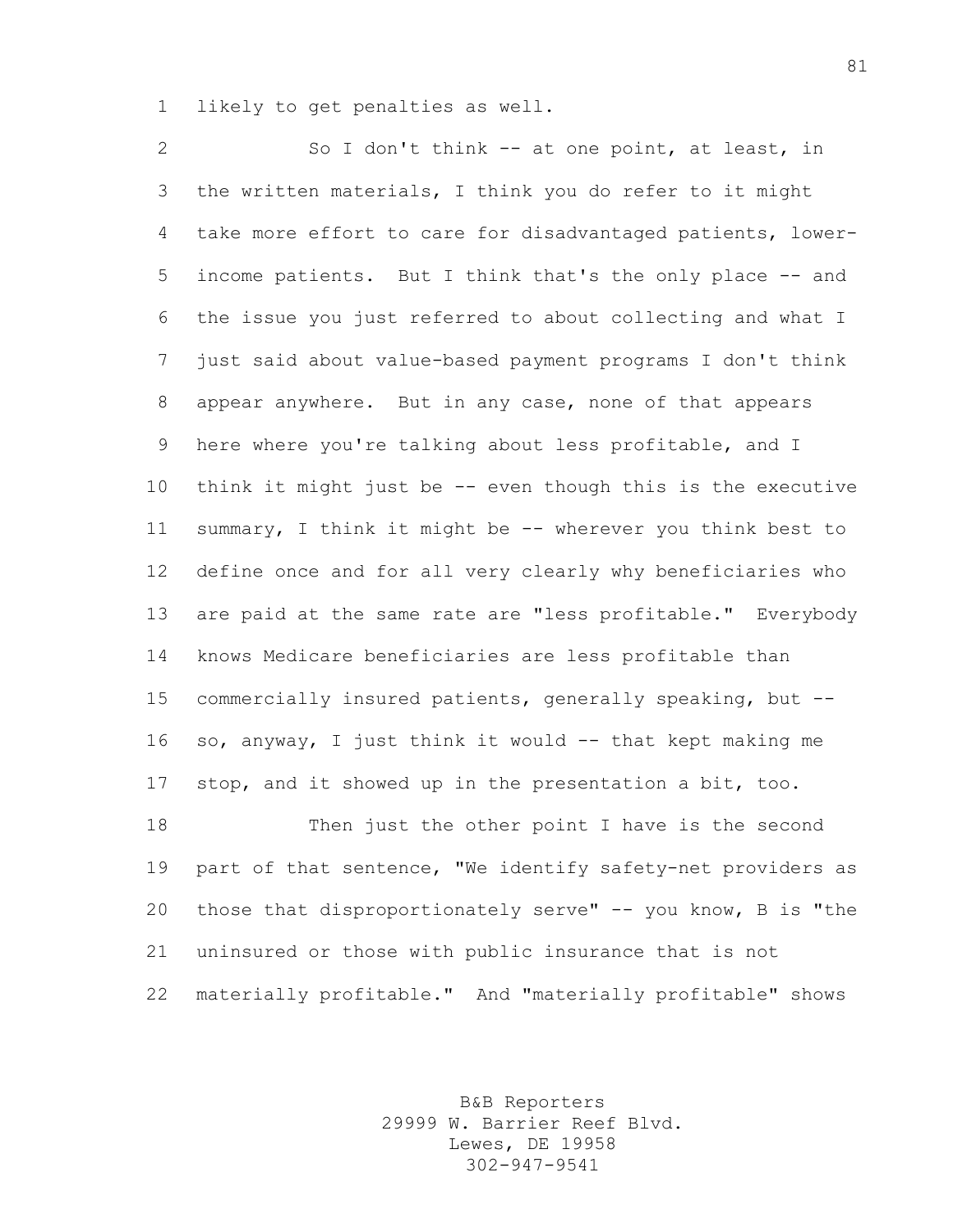up quite often in the written materials and also showed up in the presentation. By "materially profitable," do you just mean the net margin is negative for the public insurance patients?

 MR. O'DONNELL: Yes, so I'll say some things, and I'll let Jeff jump in if he wants to. I think we went back and forth on the wording of what "materially profitable" meant. So I think we're comfortable with, you know, if you have a Medicare margin of 15 percent, we're comfortable 10 sorting you on one side of the ledger; if you have negative 10 percent perhaps, we're comfortable sorting on the other side of the ledger. But there is some Commissioner judgment on some provider types in between, and so I think that's what that language conveys, is that the framework is trying to give an overall vibe of how to think about a sector. But there could be sectors where you have kind of judgment calls, I would say.

 DR. CASALINO: So I would just say, Brian, in the final product, it would be good to define that more clearly, I think. To me at least, it's kind of a nonstandard term. And I understand what you're saying and I don't particularly disagree with it, but, again, I think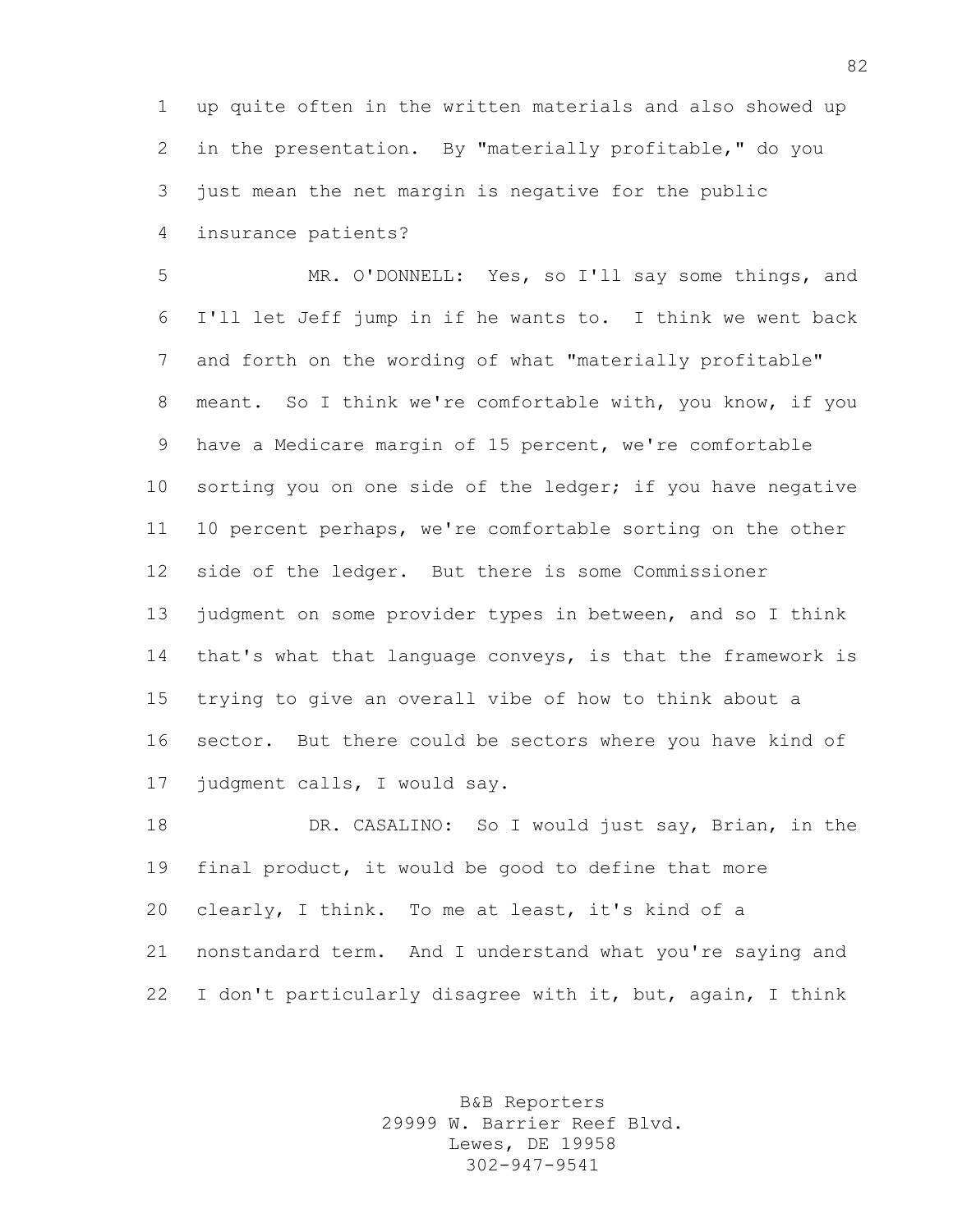defining it would be helpful. It may sound like I'm crowing, but it is important. It shows up pretty prominently in the algorithm that you have in the written materials in terms of deciding who's a safety-net provider and also, you know, what funds should be disbursed, if any, to them. So I'd just try to clarify the "less profitable" and the meaning of "materially profitable" points.

That's it.

 MS. KELLEY: Bruce, did you have something on this point?

 MR. PYENSON: I did. I'll perhaps -- I want to thank Paul for identifying -- recognizing that issue of less profitable, and I'm wondering if that is connected with -- if that's connected to issues in the DRG reimbursement where it's been identified that surgical patients are more profitable than medical patients, and so that hospitals without a large surgical service line may be less profitable.

19 Brian or Jeff, do you have thoughts on that? DR. STENSLAND: That may be the case in the commercial world. The last time we looked at it, you know, we went through this big DRGs refinement where we looked at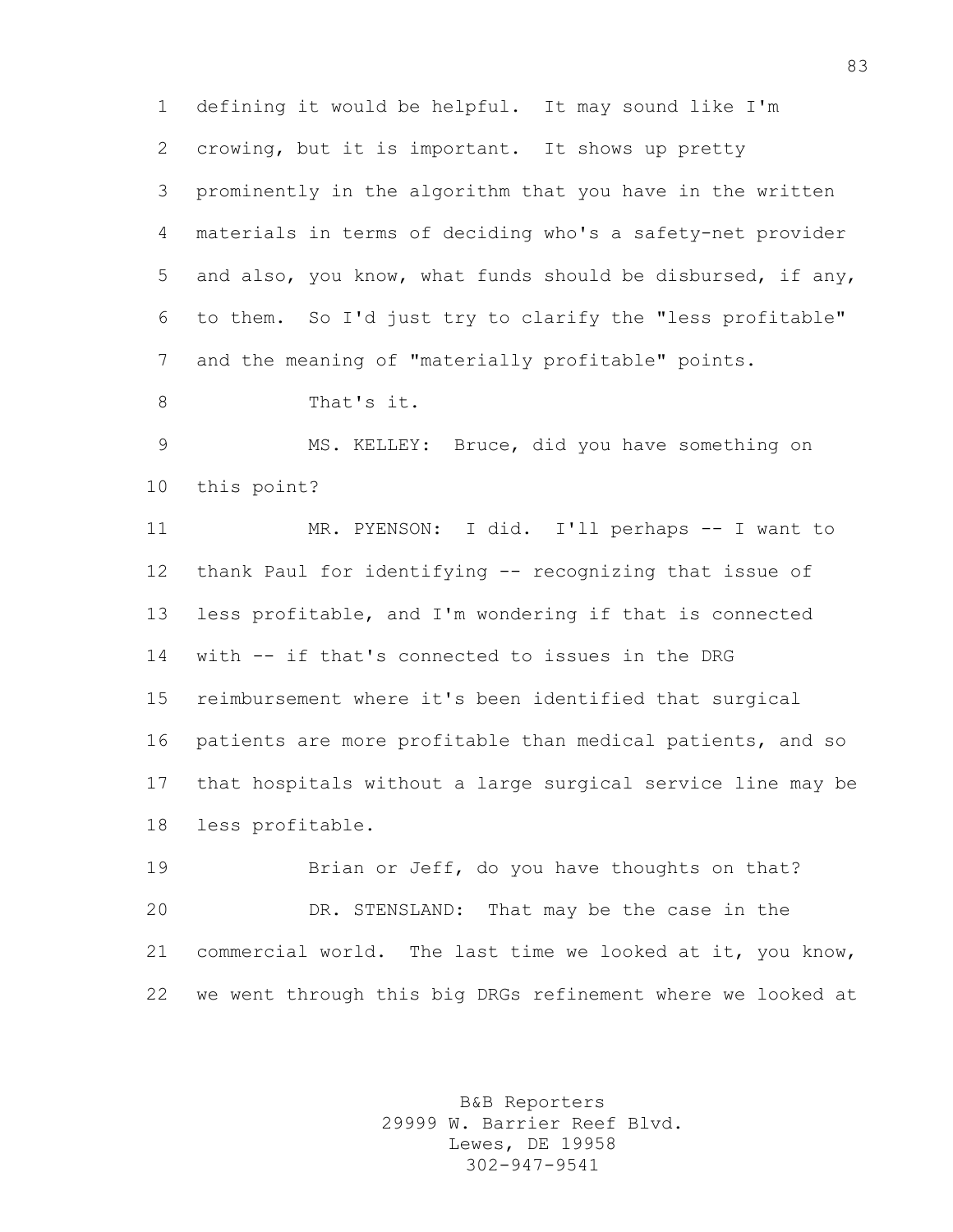the relative profitability of different DRGs, and we found that certain DRGs were more profitable back when the relative payment rates were based on charges and not costs. And we shifted it to based on costs, and I think, you know, it took some of the payments away from cardiac hospitals, cardiac DRGs. And I think the relative profitability on the Medicare side now I think is fairly similar between the surgical DRGs and the nonsurgical DRGs. And it may be that the commercial side hasn't shifted over to reflect that. I think that's what our analysis showed, but it also showed, I think, in the marketplace when you saw that after we made those changes in the relative payment rates for different DRGs, you saw not only a stop of the growth in heart hospitals; you saw actually a decline in the number of heart hospitals.

 MR. PYENSON: I'm wondering if you would consider that mix in the models that you build, whether that's a predictor of financial results.

 DR. STENSLAND: It could be, but I think it's probably not something -- it's certainly something we don't have data on. Like we could have the mix for the Medicare shares, but we don't have the mix for the commercial side.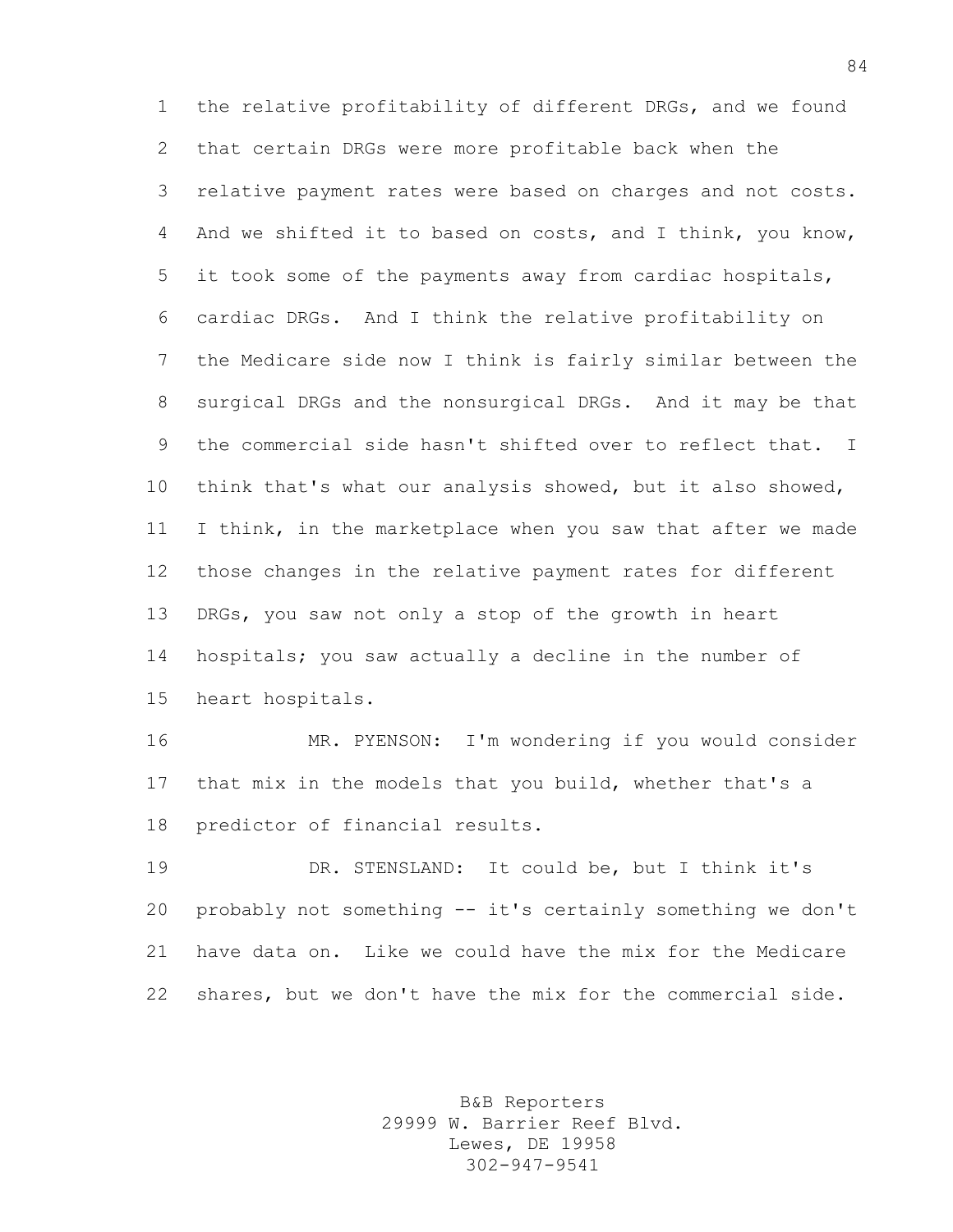And if it's really the commercial side that's driving it, I think we might be chasing something that we just wouldn't have enough data to make it any -- add any explanatory power to the model.

 DR. CHERNEW: So let's save some of this for Round 2 because it gets into what we should do. I'll say that we do have to be careful because adjustments in the 8 DRG rates could then change how this works out, and I think we have to be careful of trying to undo whatever is happening in the DRGs or redo it, you know, how we set it up. But that's a valid point of discussion, and I think we'll save it for Round 2.

13 I think, if I have this right, Amol is next. Is that right, Dana?

MS. KELLEY: That's right, Mike.

 DR. NAVATHE: Thank you. I wanted to certainly offer support for this line of work. It's incredibly important. I'm very, very happy that we're taking on some of the foundational pieces around safety-net provider definition, patient definition, and going forward, how to support a sector.

Two hopefully quick-ish questions. The first one

B&B Reporters 29999 W. Barrier Reef Blvd. Lewes, DE 19958 302-947-9541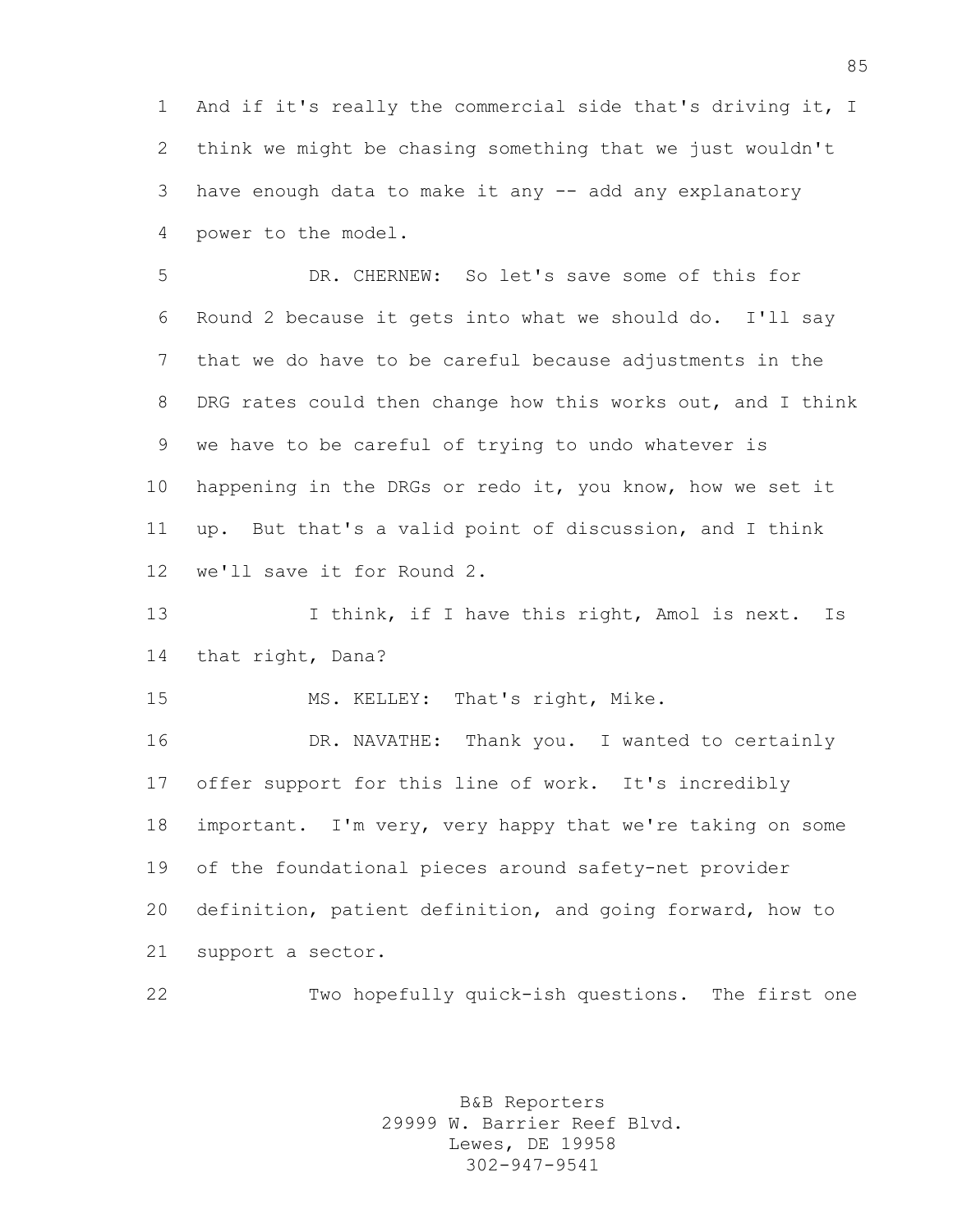is somewhat related to the conversation thus far regarding profitability. It struck me that we are -- we did some work as part of this looking at state-by-state variation based on the LIS -- the definitions, if you will, of Medicaid eligibility. And I thought that was very valuable work and will comment on that in Round 2.

7 What I was curious about is, is there any -- or what is and to what extent is there state-by-state variation on the payment rate side that would also affect profitability that here would get smoothed out across all of the averages in terms of looking at Medicare share, Medicaid share, and the other kind of associations that we're looking at? But what is -- intrinsically, on the payment side, what is the variability that exists for these beneficiaries through the Medicaid programs?

 DR. STENSLAND: There's lots of variation in the payment rates they have for the Medicaid patients, and there's also a lot of variation in how much of the cost sharing that they pay for dual eligibles. In some states they're paying for almost all of it, in some states less of it. The only thing conceptually, I think, we're trying to avoid doing is we're trying to avoid having a situation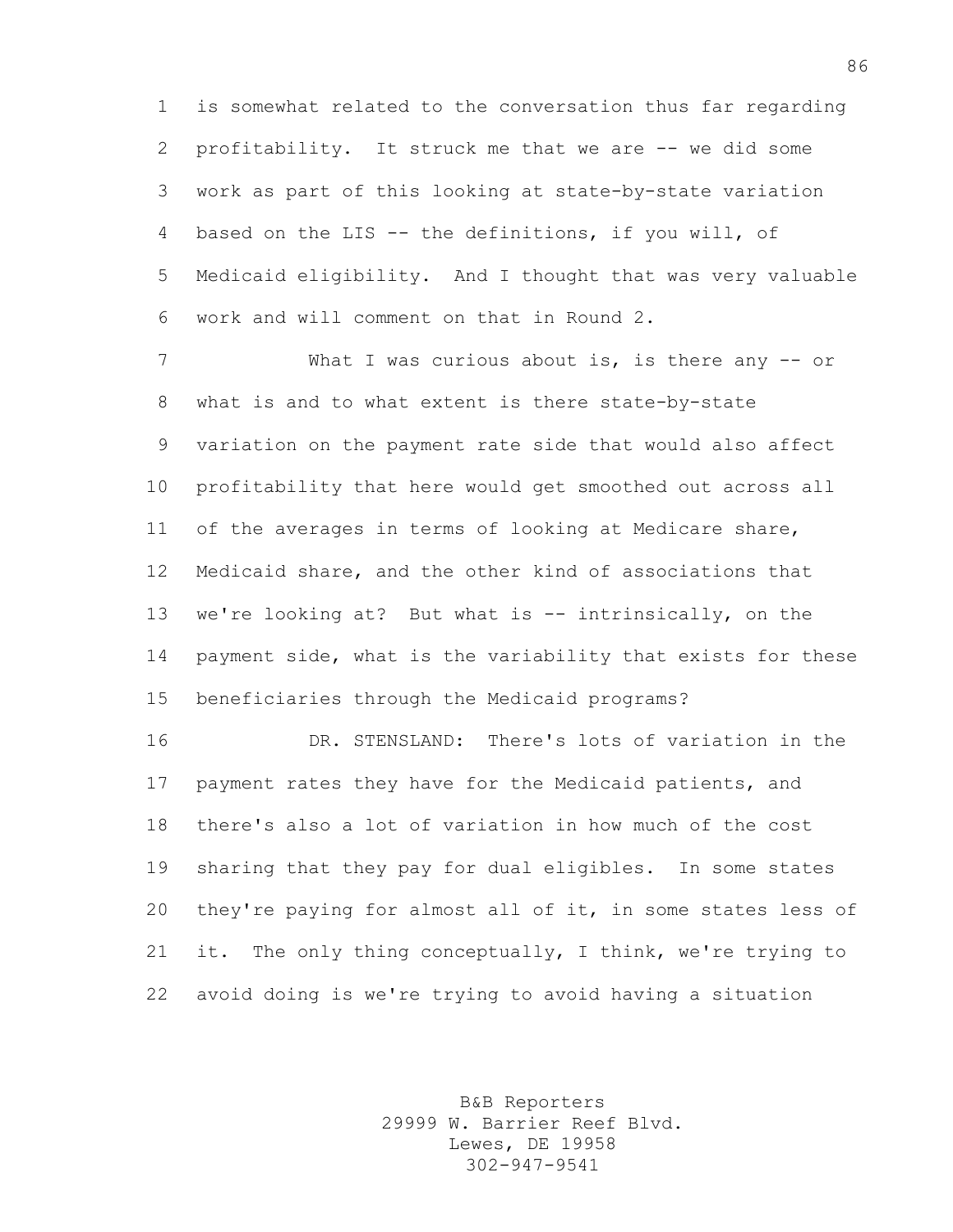where, if they lower Medicaid rates, we end up paying them more.

 DR. NAVATHE: I see. That's a good point. So it sounds like in some sense we want to get to get to aggregate profitability, if you will, but we're not trying to tune this at all toward what the Medicaid rate variation might be or even aggregate what it is. Is that correct? 8 DR. STENSLAND: Correct. DR. NAVATHE: That's a very good point. Thank you. MR. O'DONNELL: The thing that I would add to it, Amol, is it does vary by sector. So if you're concerned of losing some cost sharing for duals in hospitals, there's a little bit of a backstop because of the bad debt policies. In the clinician world, there's really not -- that really doesn't exist so much. So it does vary by sector, too, what the effects of actually payment rates are. DR. NAVATHE: Yeah, it's interesting. I mean, these issues are always deeper and more sophisticated, I think, as you dig more and more into them. So it creates

start to think -- if as a central planner hypothetically we

this interesting circularity problem to the logic if you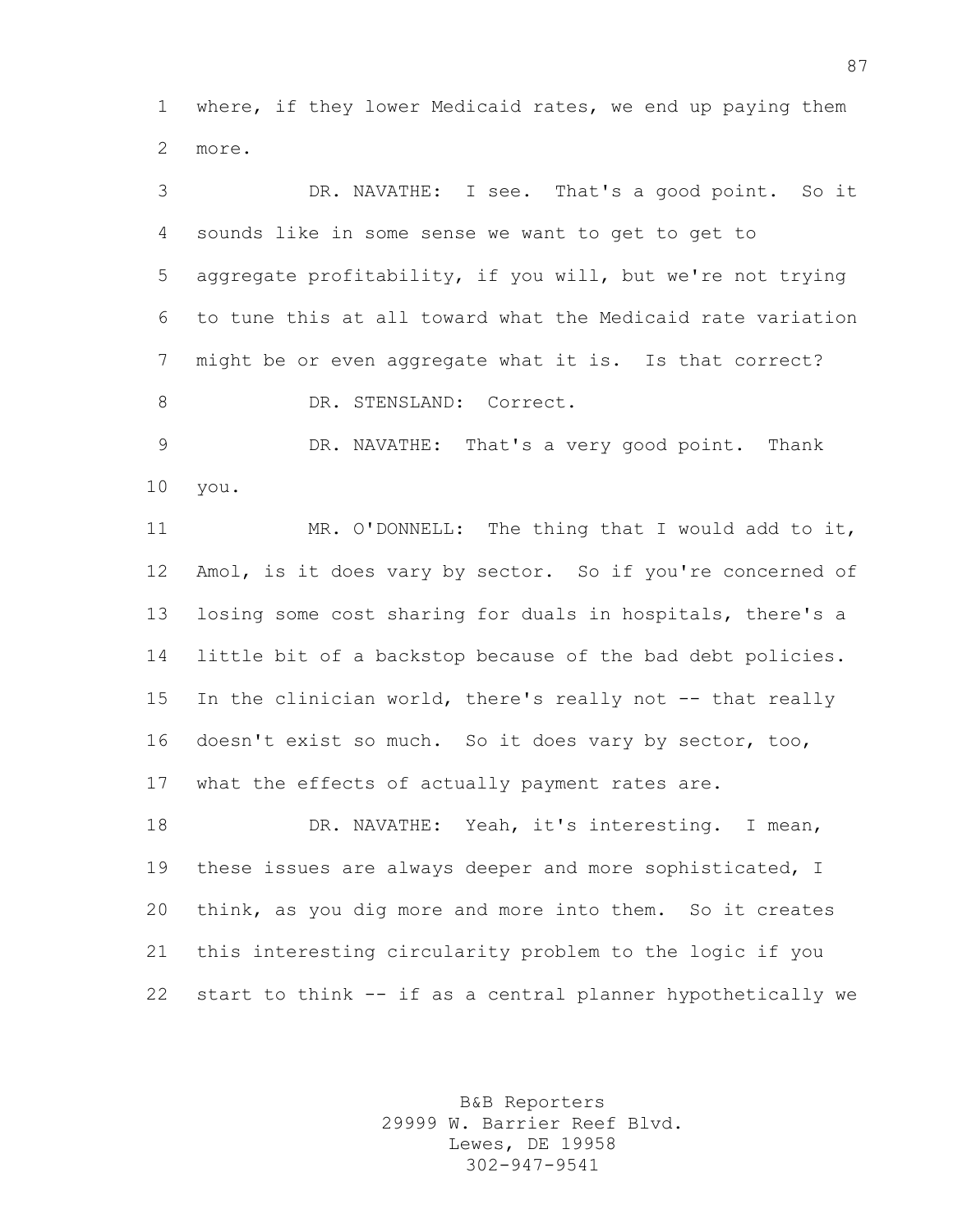could control all these different levers, we would run into this issue, which is if we wanted to increase Medicaid rates, we would increase their profitability, and does that mean that, you know, it changes the way that we would define safety-net providers or how we might reimburse them in a specific targeted way. But I think to the extent that we don't obviously have all those levers, I think it makes sense to understand that we don't want to solve for that specific piece, it's more of an aggregate point how we use it to identify safety net and then use that to design rational policy downstream of that. So that was very clarifying. Thank you.

 A second question I had is on page 31 of the reading material, I think it was Table 5, if I'm correct, when we're calculating Medicare share, in the footnote I notice that we say, "Medicare shares are presented as the share of adult and pediatric inpatient days..." And I was curious why we're including pediatric days here in the calculation. It seemed like potentially a tricky problem because some large hospitals will include pediatric -- will have pediatric units and wards inside them.

Idiosyncratically, you could end up a situation where a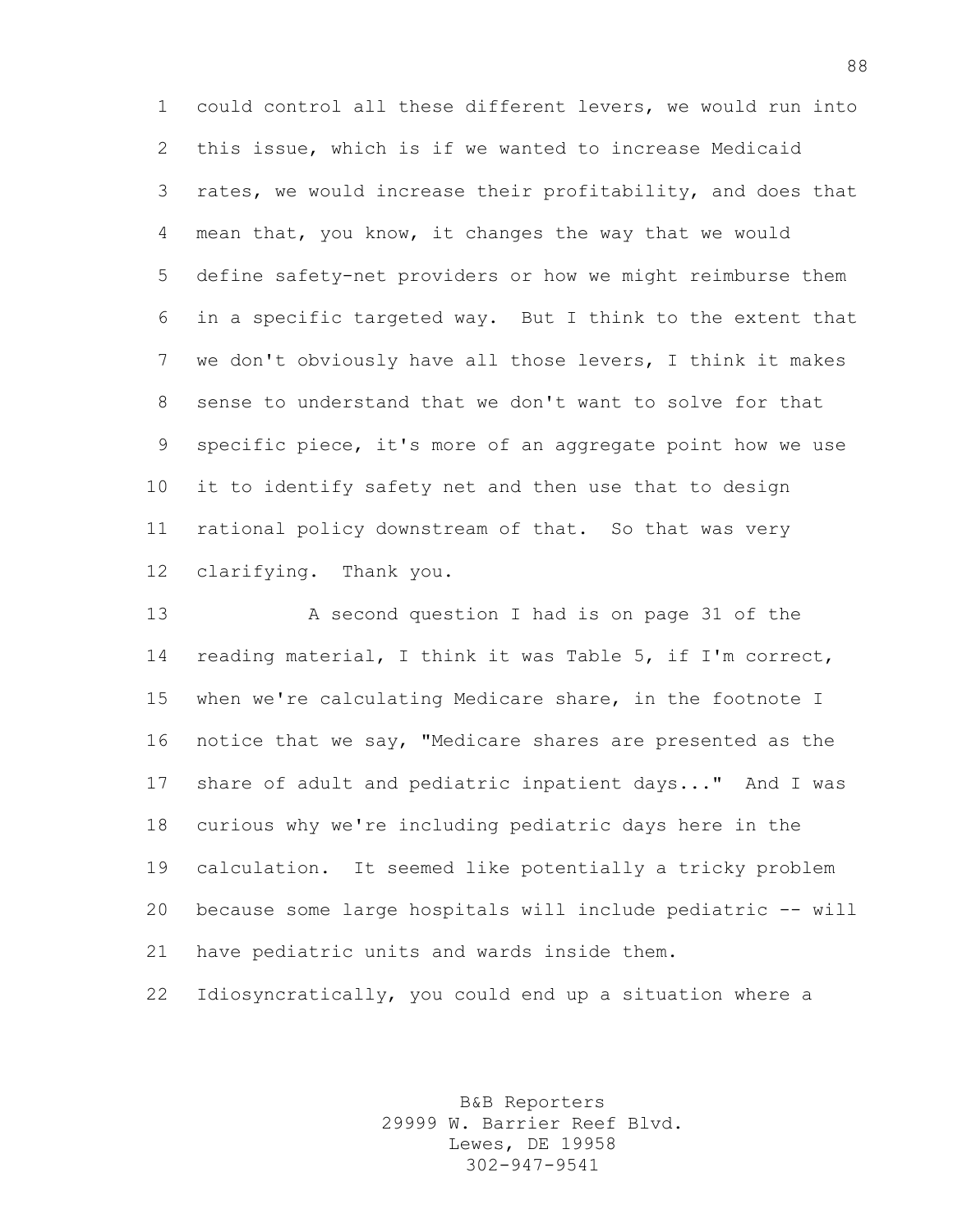hospital, brick and mortar right next door, is pediatric and obviously wouldn't then be included. So I was curious what the thinking was there in terms of including the pediatric piece and hypothetically if it would make sense to, in fact, test the sensitivity to that or pull that out and see if the definition of Medicare share would actually meaningfully change for any hospitals.

8 DR. STENSLAND: Yeah, I see what you're saying theoretically. I think just the way the data is shown, it just lists the line as adult and pediatric days. I don't know if we're able to pull the pediatric days out. We can look at that. But it might just be a data limitation. There's only certain columns where we have data for MA and fee-for-service, and we wanted to have both MA and fee-for-service volumes in that Medicare share.

 DR. NAVATHE: Right. Yeah, I did see that. It also includes Medicare Advantage days, which seemed very important, so I agree with you on that. And to the extent that there's a trade-off, I guess we make the trade-off that we have to make. But thanks. I think if we can look into it more, that would be helpful.

22 MS. KELLEY: Lynn?

B&B Reporters 29999 W. Barrier Reef Blvd. Lewes, DE 19958 302-947-9541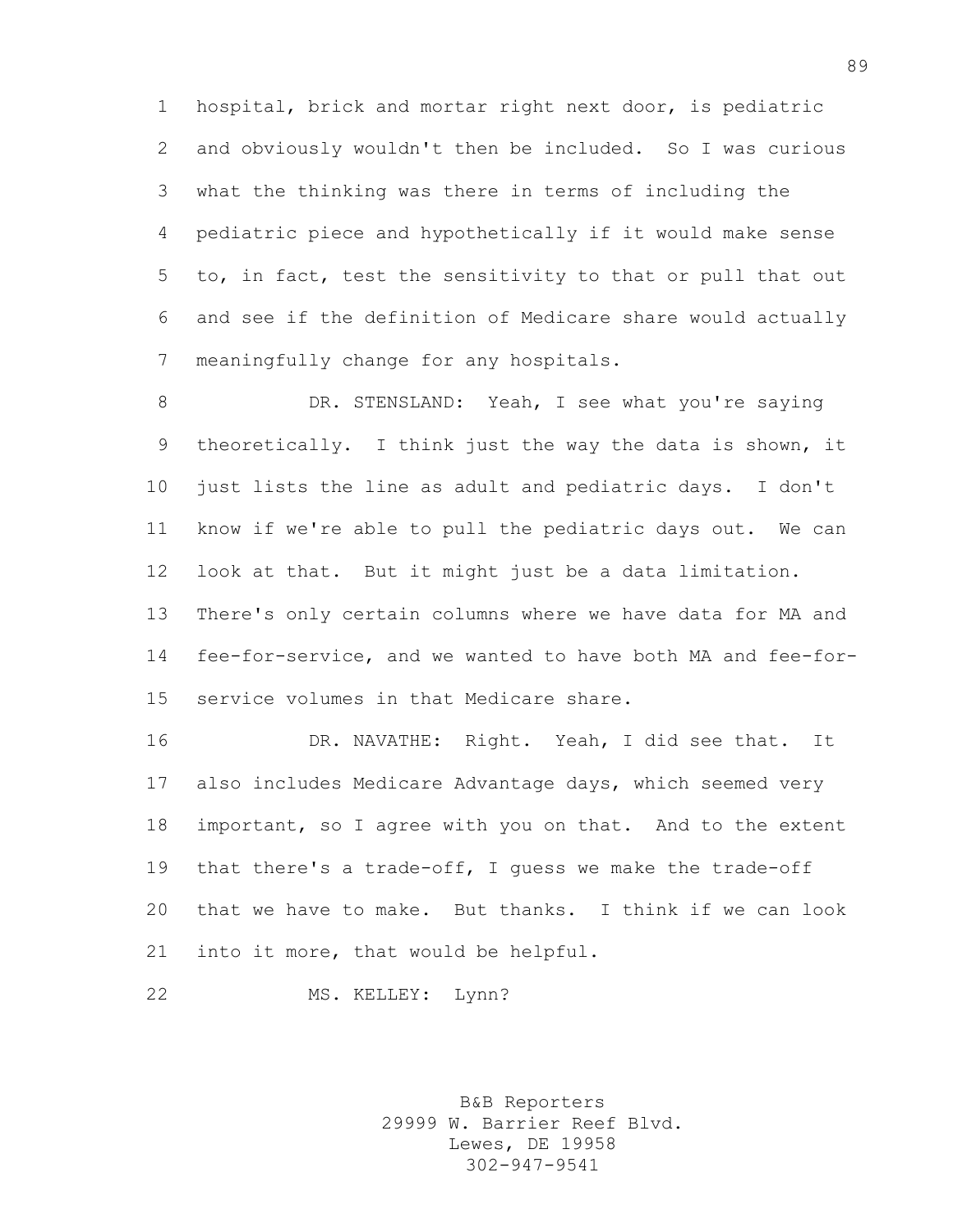MS. BARR: Thank you. Brian, Jeff, great chapter. I'm really excited about the progress in terms of identifying the underserved patients and love, you know, kind of the correlation of your Safety-net Index with closures. I have a couple of questions, though.

 One of them is, Jeff, did I understand this correctly that when you went to the Safety-net Index, that, you know, previously it was -- you know, once they got to the threshold, everybody got about 20 percent, and with your proposal only the top -- you know, 20 percent is still the top reimbursement that you're anticipating. So is this a net savings for the trust fund that you're proposing in that graph, or did I misunderstand?

 DR. STENSLAND: The way it was done for this illustrative example is it was all budget neutral, so we just took all the money that they currently are spending on DSH and uncompensated care and then redistributed it to everybody. So in that 20 --

 MS. BARR: But it seemed like the limit was still 20 percent, and I thought everybody got 20 percent. That was the part I couldn't figure out.

DR. STENSLAND: Yeah, so the limit on the

B&B Reporters 29999 W. Barrier Reef Blvd. Lewes, DE 19958 302-947-9541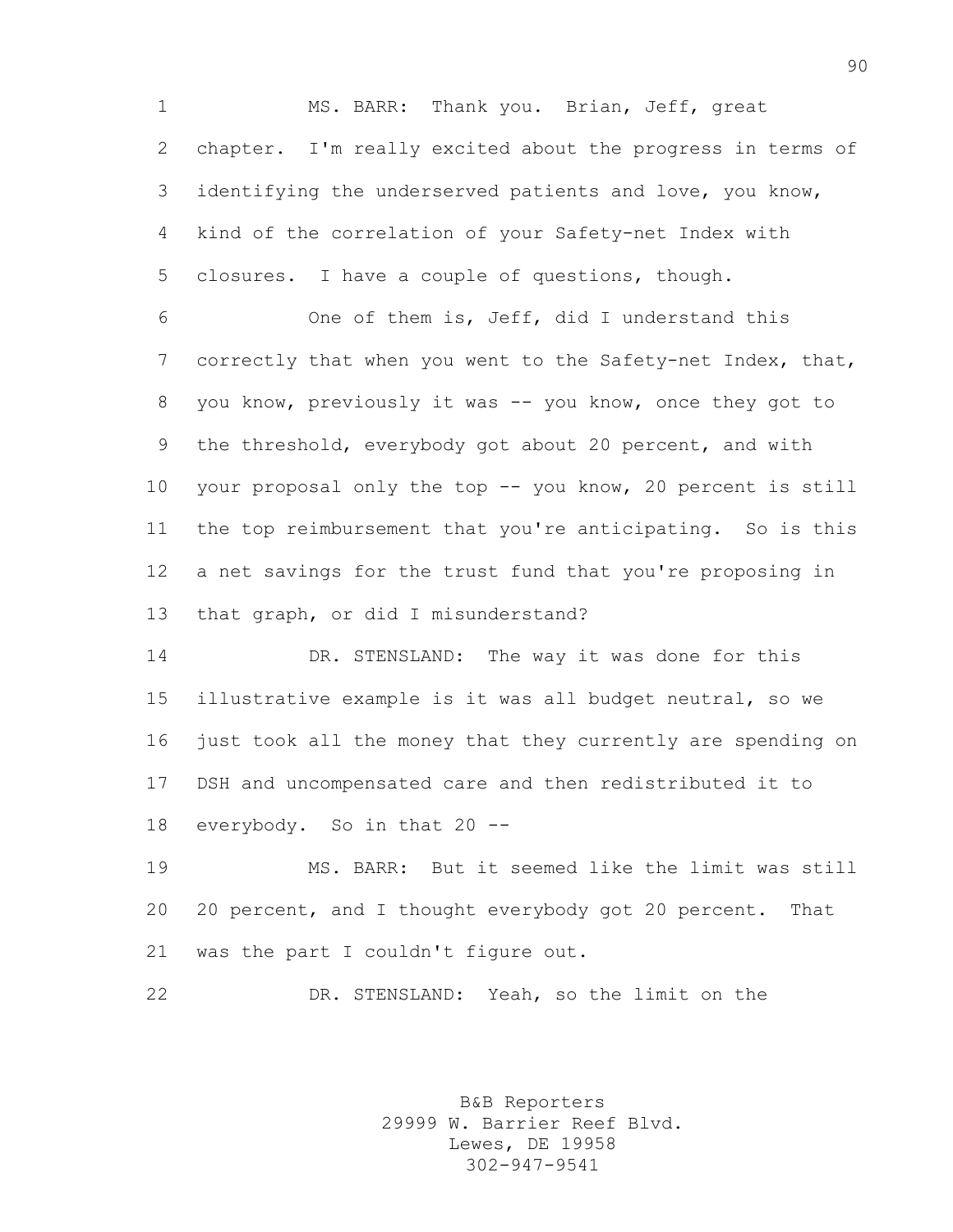uncompensated care is everybody who is a DSH hospital gets basically about 21 percent of your uncompensated care costs paid for. But that's 21 percent of uncompensated care. In this, what we're talking about is an add-on to both your inpatient and outpatient payments.

MS. BARR: Got it.

 DR. STENSLAND: So your inpatient and outpatient payments is a much bigger pool than your uncompensated care, so 20 percent of that becomes a much bigger number, and that's how we spend all the money.

 MS. BARR: Got it. Do you know roughly what that number is? Because you were saying on average it was about \$2.5 million, I believe. So like when somebody's up in the 95th percentile, what are we talking about there? Is that \$4 million, \$10 million?

 DR. STENSLAND: I don't know. It's going to depend on your overall Medicare revenue, so certainly it's going to be -- you know, if you're a big hospital and you have a big share, you know, it could be, you know, 20 percent of \$50 million? Or if you're a small hospital, it would be -- and you're at that upper level, it would be 20 percent of your \$2 million of Medicare revenue. The people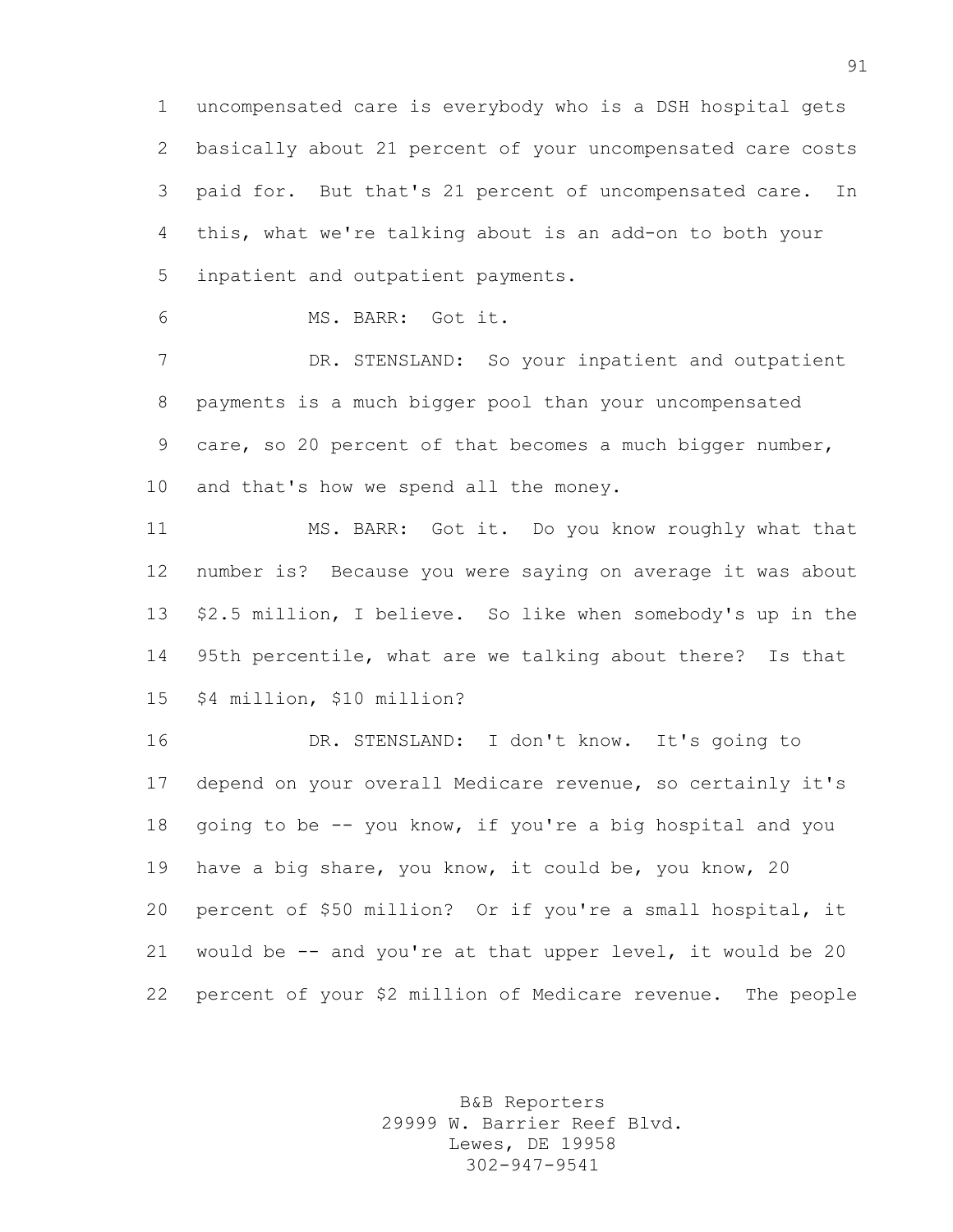that would not gain on this that are currently gaining a lot are the hospitals that don't have much Medicare business, but they maybe have uncompensated care from other kinds of business. And then we give them 20 percent of their costs on whatever their other kind of business is, even though they don't have much Medicare business. They would tend to get less money.

8 MS. BARR: Okay. So that could be concerning for, you know, our county hospitals that really have super-high Medicare shares.

 My other question is -- well, two more questions. Brian, in the text you mentioned that if their LIS was slightly more likely to be rural, but the numbers look bigger to me than slightly, so just kind of net there. I didn't really interpret that as "slightly," so maybe we differ on what "slightly" means. But I thought it was significant. And, of course, what we really don't know is about all those patients that should be on LIS that aren't 19 and how are they distributed. And that really -- I mean, I had no idea that half the patients basically that are eligible are not getting the LIS subsidy, and we really need to do something about that with our providers. So

> B&B Reporters 29999 W. Barrier Reef Blvd. Lewes, DE 19958 302-947-9541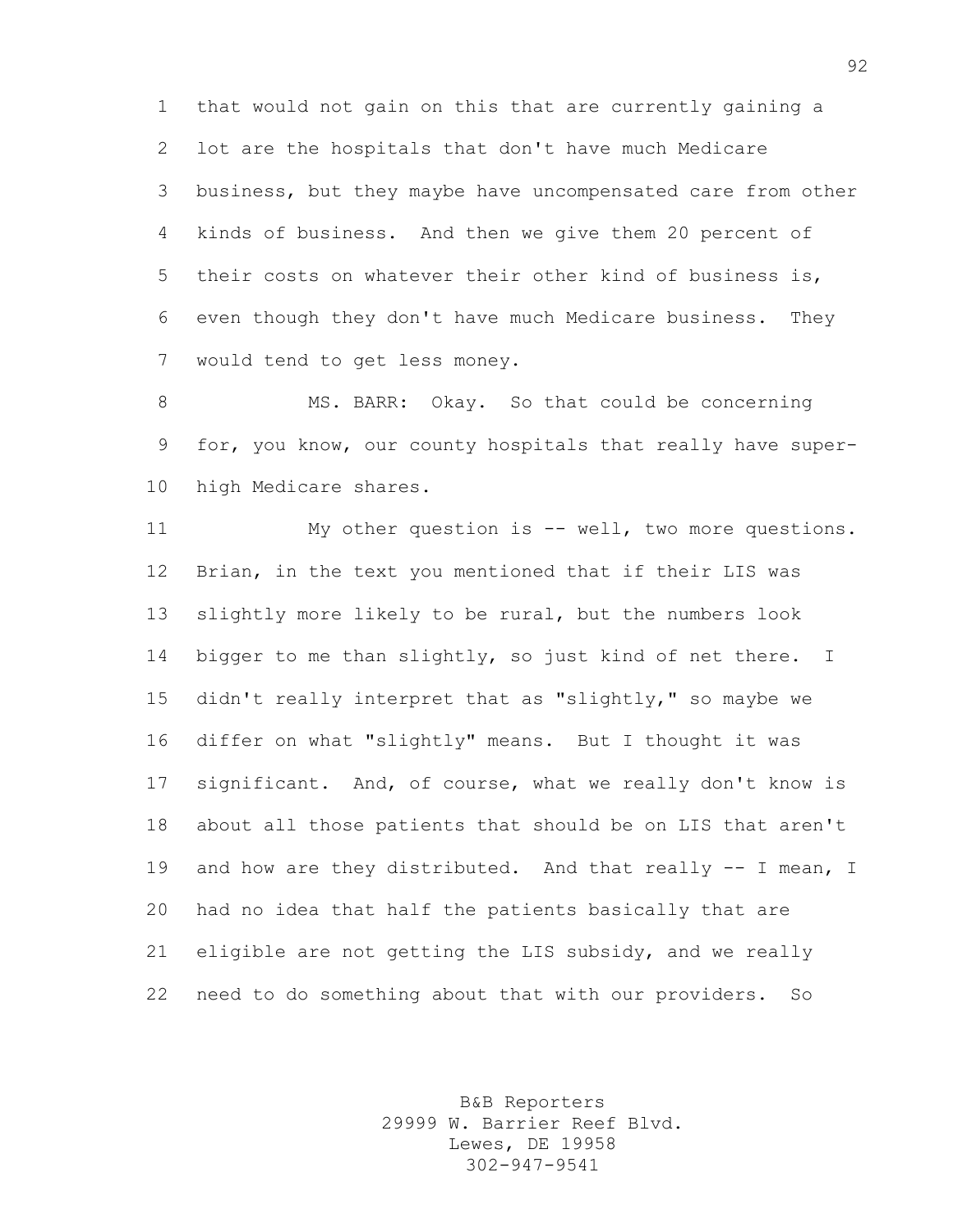thank you for bringing that up.

 I don't know if you have more -- if you can kind of -- will you be able to sort of tell us more about who's not getting that subsidy?

 MR. O'DONNELL: Yeah, I think it's going to be hard, but you're right that the LIS kind of builds a floor, but that floor has a lot of holes in it. I think we have some gut sentiment as to where there might be bigger holes than others, but I don't think we have any great data on it, to be honest.

 MS. BARR: Awesome. Well, maybe if we did a real push to get everybody enrolled in LIS, then we could plug the holes, and that seems like a really good recommendation. I mean, right off the top, I had no idea about that. I'm like, okay, we need to get with our providers because those are our patients, you know, that probably aren't getting the LIS and aren't taking their drugs, and that's very dangerous for them. So I really want to do something about that.

 My final comment and concern about this, I mean, I love where this is going, but my final concern about this -- and I'm sure you'll hear this from the industry -- is

> B&B Reporters 29999 W. Barrier Reef Blvd. Lewes, DE 19958 302-947-9541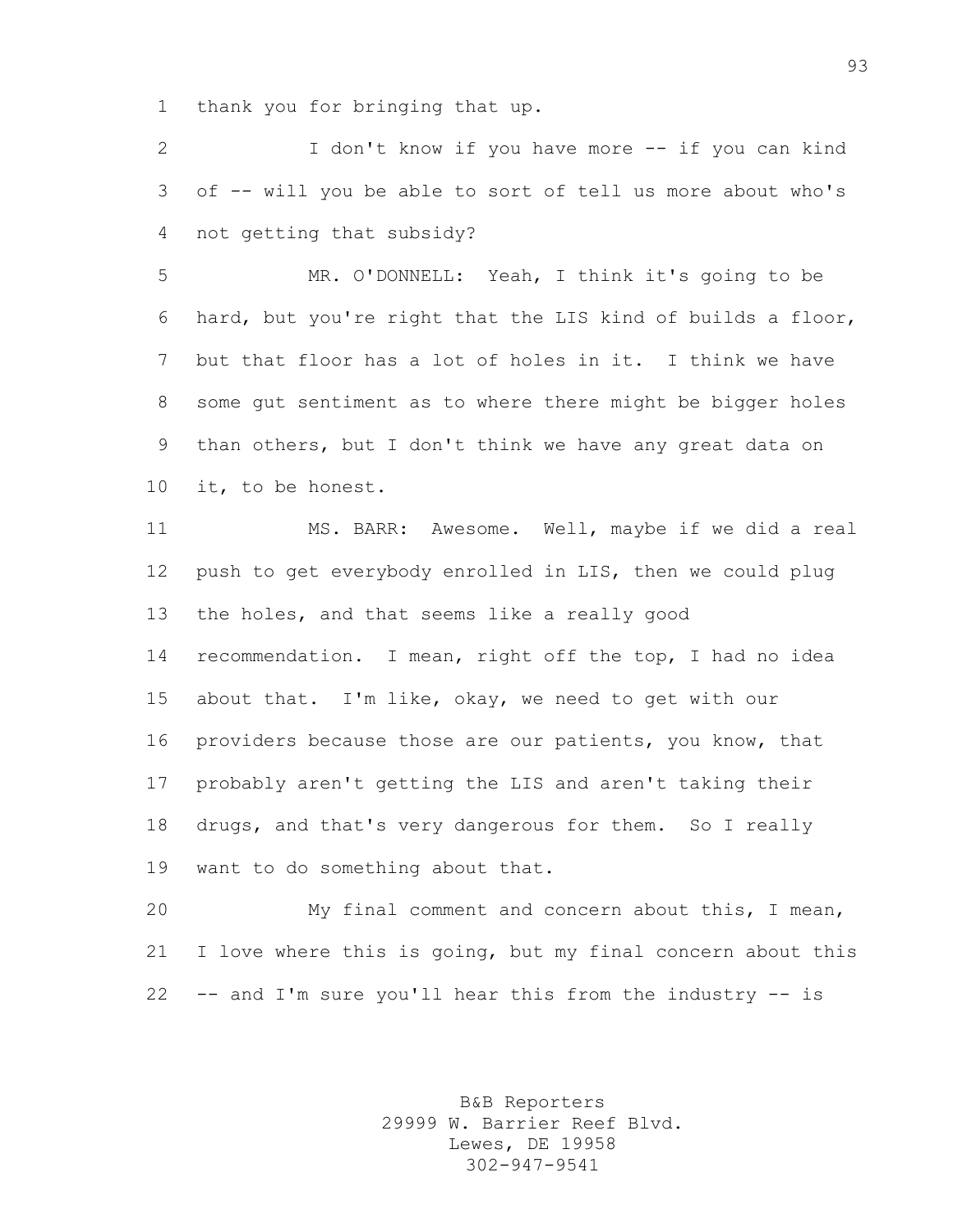what is going to be the effect of this on 340B. And so there's no kind of thinking about like what is the impact of 340B in these hospital closures and keeping these doors open. And the dollar amounts have grown tremendously since MedPAC last looked at the amount of 340B that's out there. And so I think it's much more substantial than it has been in the past and gets more and more so every day. And that's based on DSH percentages and things like that. So I'm worried that there's some unintended consequences of, A, not accounting for 340B in this analysis and, B, how this new metric could potentially affect 340B. And so I have no answers to that. That is just a concern and a question.

 DR. STENSLAND: I don't think -- we haven't done any modeling on 340B, and the working assumption in all our modeling is that nothing happens to 340B. Like even if you're not distributing DSH and uncompensated care payments, you can still compute your DSH percentage and see if you would qualify for 340B. And so to keep it manageable, we haven't integrated that at all into this, assuming that it can still run independently, even if the DSH and uncompensated care payments were changed.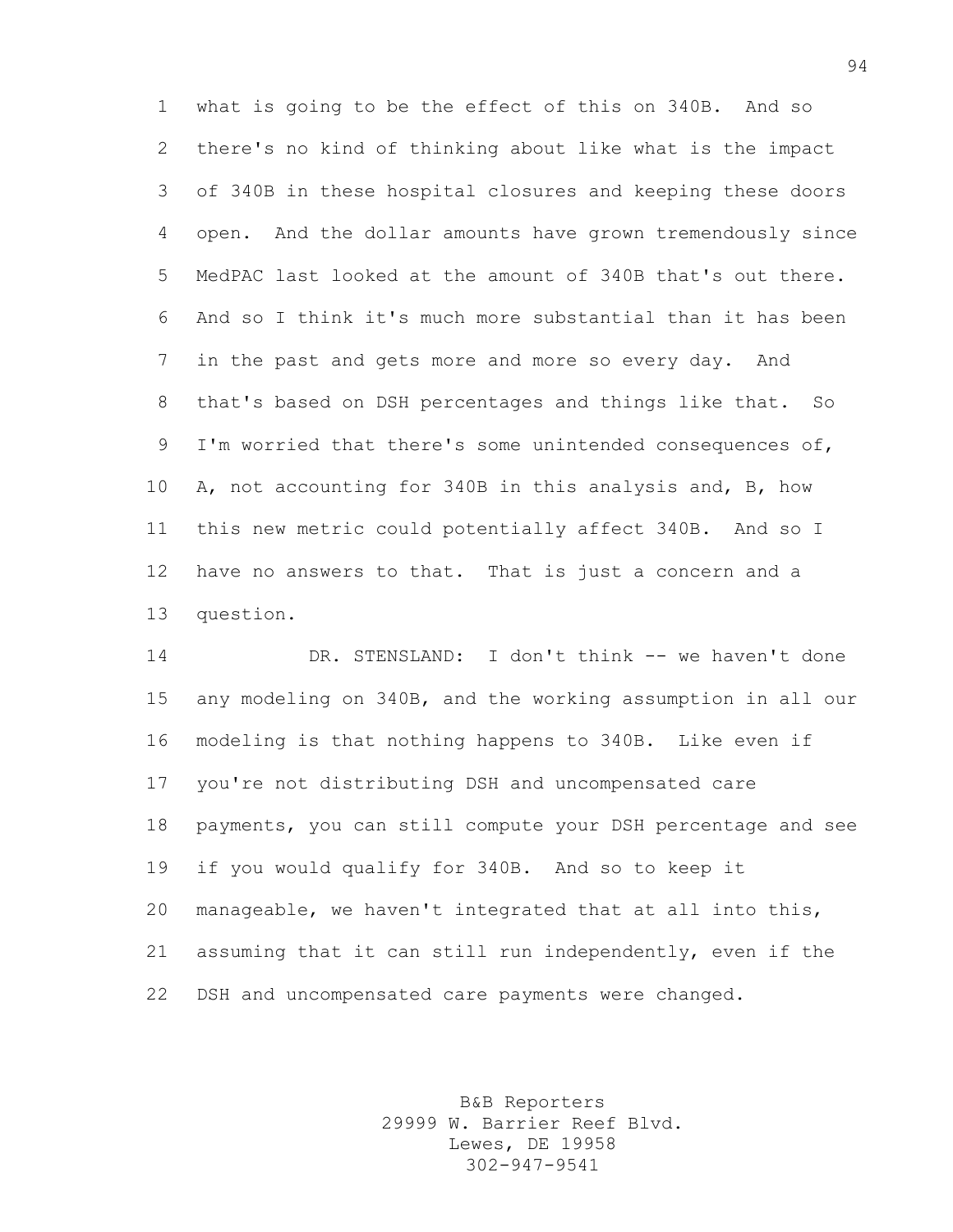MS. BARR: Okay. Thank you. That's it for me. MS. KELLEY: Paul, did you have something on this point?

 DR. PAUL GINSBURG: Yes. On Lynn's point about the low enrollment in LIS, I can't think of a more powerful tool to promote LIS enrollment than including it in the formula, as Jeff and Brian are proposing.

8 MS. KELLEY: Larry, did you have something on this?

10 [Pause.]

 MS. KELLEY: Larry, I'm sorry. We can't hear you.

 DR. CASALINO: Sorry. Thanks, Dana. Just to reiterate Lynn's point, this might be Round 2, but I'll be quick. I think in the final product probably 340B does have to -- we can't just kind of ignore it. Either there should be no more 340B and it should all come out of this pool of funds that we're talking about for safety-net providers, or we have to think about consequences for 340B and how that would interact with whatever proposal we make. 21 MS. KELLEY: All right. I have Marge next. MS. MARJORIE GINSBURG: My question actually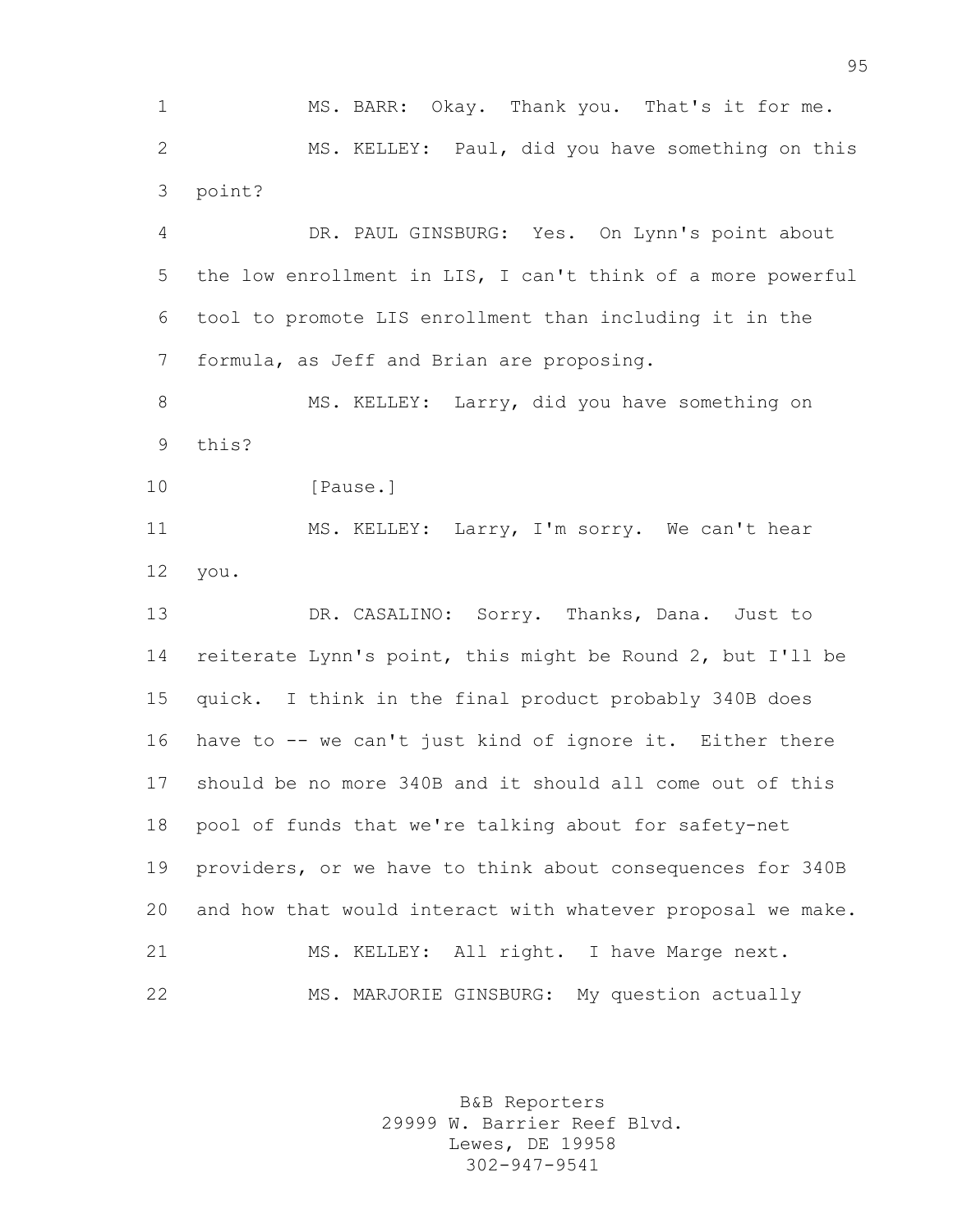probably was answered with Larry's question about what is it about the components of the low-income beneficiaries that make them low income, that it's not just that the reimbursement for Medicare is lower on admission, but they get far more services, and that means additional services that cost less than what the actual cost of the service is and that sort of thing.

8 So, yes, same question, and you answered it beautifully, and so I think more information about what is it about this population that has such a financial impact on hospitals.

 So the other part of that then has to do with the LIS folks, because I'm not sure, I couldn't tell whether staff have been able to dig deep into LIS admissions, LIS only not Medi-Medi, and the impact they have on the financial well-being of the hospital, or was it an assumption that because they are low-income, they are very likely to follow the same pattern of others who fit that criteria?

 The other piece is that since we're looking at LIS who are not part of Medicaid, then what do we know about the cost-sharing patterns for those folks? Do they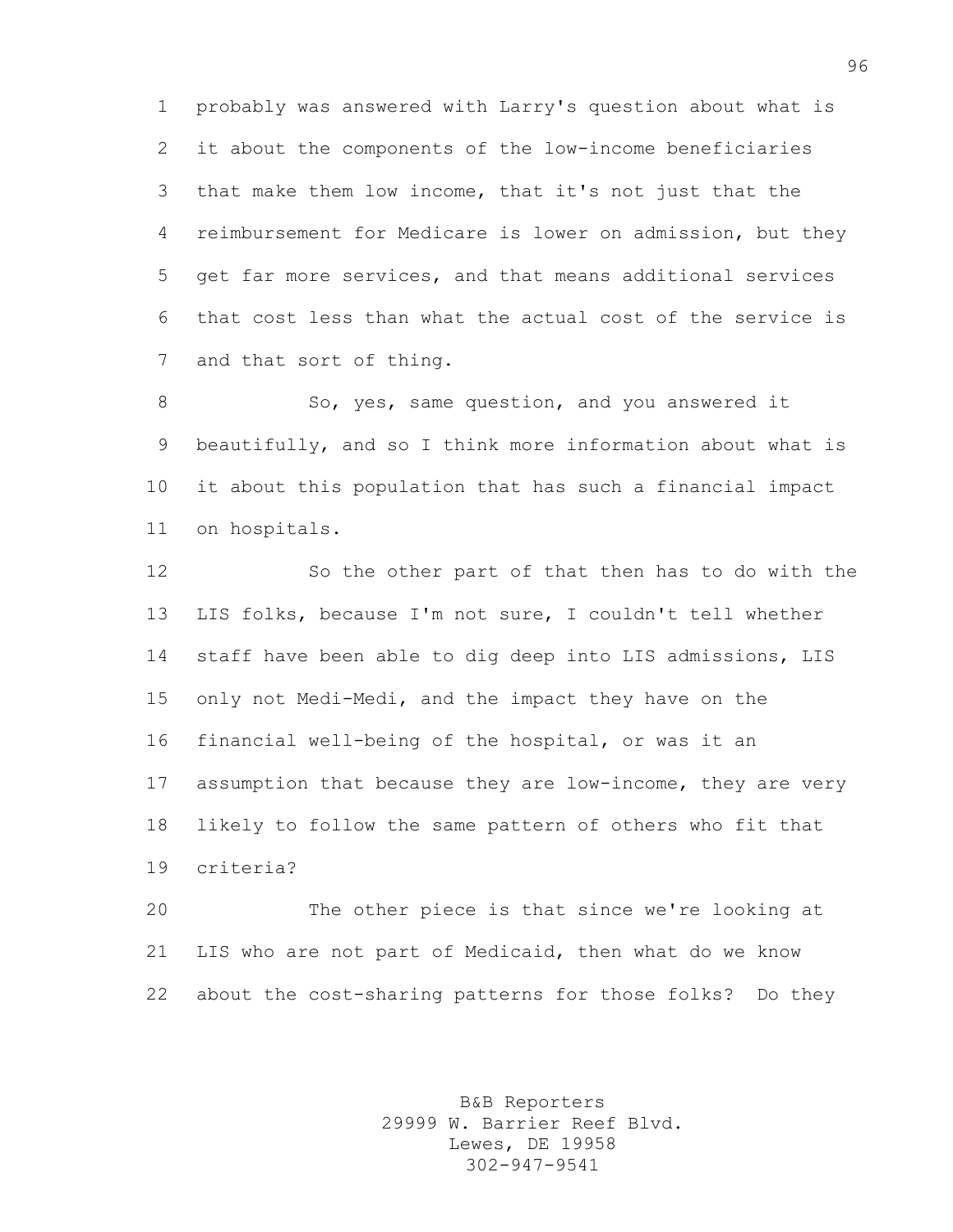simply not have Medigap plans? Is anybody filling in that 20 percent, or is that what makes them a challenge for the hospitals financially?

 So a little bit more information about what we know about the LIS admissions and, again, more information about understanding why they represent such a financial hardship for hospitals.

8 Great work, great report, and I'm really excited about it going forward.

 MR. O'DONNELL: Yeah, and, Marge, I agree with what you said, and you could see in the report, we did disaggregate our LIS beneficiaries a little bit, and I think your instinct is right that different kind of buckets within that population will have differential effects, although in our modeling we did kind of lump them together to look at the financial impacts. In our future work for clinicians, there certainly will be differential impact depending on whether you're a full dual or a part dual or even a QMB within the part dual. So we hear you, and I think you'll see some of that going forward.

21 MS. KELLEY: Pat, I have you next. MS. WANG: Thank you. Can you hear me? Okay.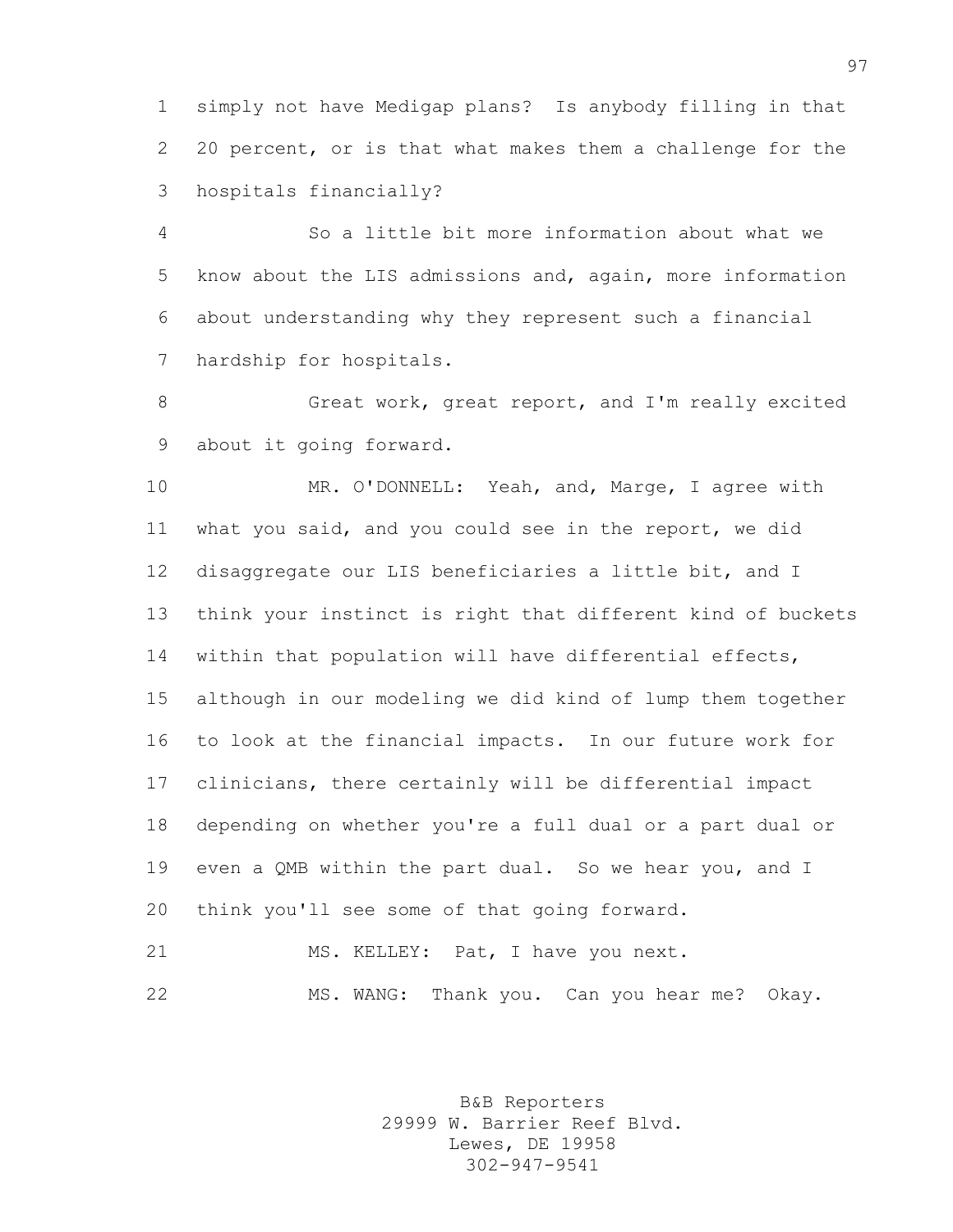I was wondering, on the data that is shown, for example, in Table 2 on page 16 is fee-for-service population, similar to Table 1. Do you all have access to all the Medicare population including those who are enrolled in MA plans? MR. O'DONNELL: So, absolutely, we do a table that is all beneficiaries, if you'd like that. 8 MS. WANG: Yeah, I think that would be more -- yeah, because MA plans are in this as well. And I may have missed it, but is there anything in here that actually has a count of hospitals that qualify, you know, currently under the DSH formula, perhaps you add on the additional hospitals who qualify as a result of the uncompensated care pool program compared to the numbers that might qualify under the SNI. And I realize it depends on where you set the levels, but just to get a sense of, like, are we expanding the number of hospitals eligible for the program? Shrinking the number of hospitals eligible? I wondered if that's feasible or if it makes sense to you. DR. STENSLAND: Yeah, right now somewhat over 80

 percent of hospitals qualify for DSH payments, and they all -- if you're a DSH hospital, you all get that uncompensated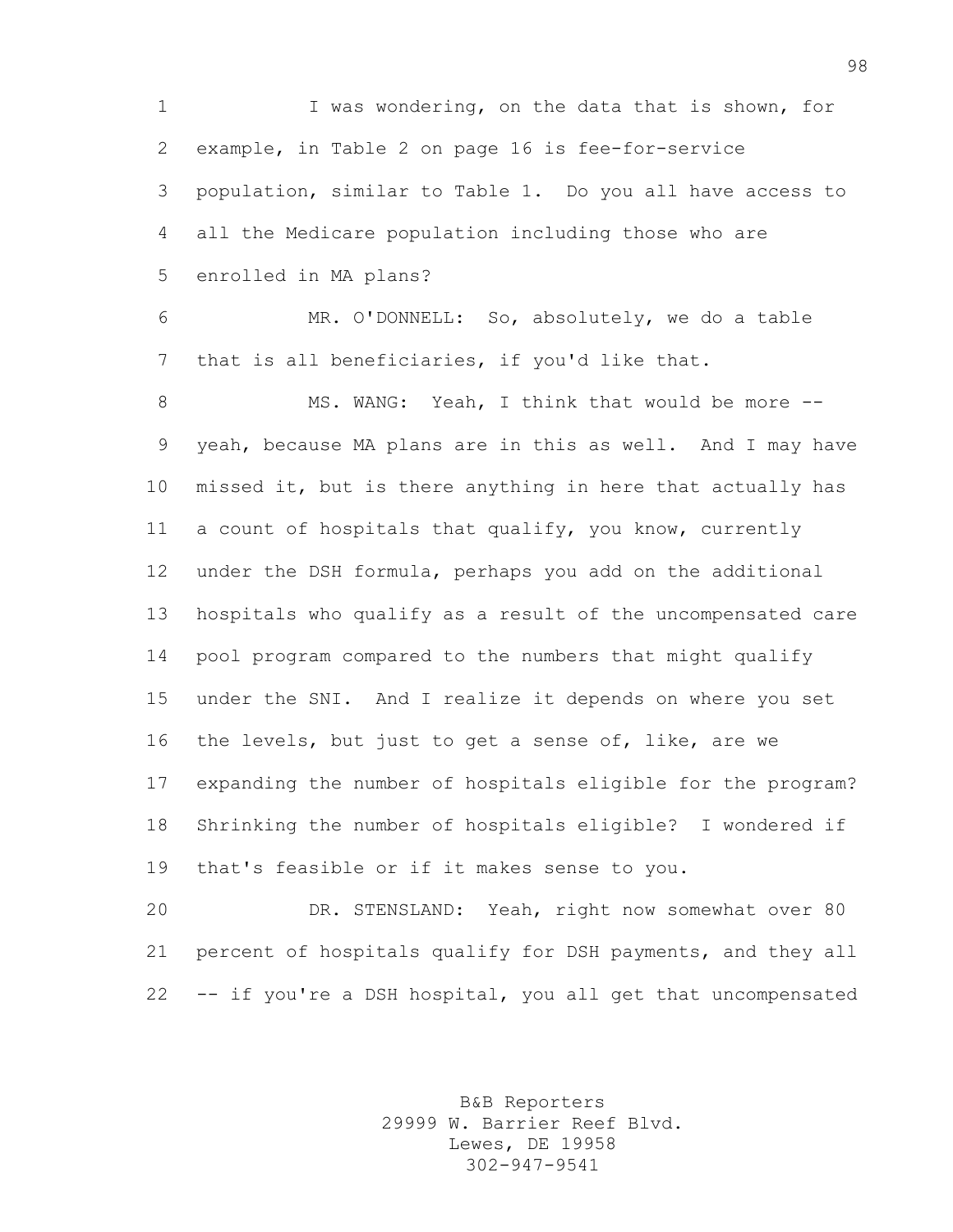care payment, too, that flat line, it applies to everybody.

2 MS. WANG: Okay.

 DR. STENSLAND: You know, it's actually a decision that could be made later, but when we modeled it, we had 95 percent of hospitals giving something. But if you just -- you know, if you have a very low SNI ratio, meaning you don't have a lot of low-income patients, you get a very small adjustment. But as you move up, having more and more poor folks, your adjustment goes up from, you know, half of 1 percent up to 21, 22 percent as you move up the line. So actually the SNI, the way we modeled it, has more hospitals in the pool, but the differential of how much you get grows more. So there's a greater differential in the amount of the add-on for those at the upper end versus the lower end than there was before.

 MS. WANG: Okay. The other question that I had was just can you help me at least understand how to think about GME revenue in these equations? You know, when I look at the table, Table 5 on page 30, I guess I'm struck, if I'm reading this correctly, that the percentage of teaching hospitals in the highest DSH quartile drops pretty significantly under the SNI quartile, similar for Medicaid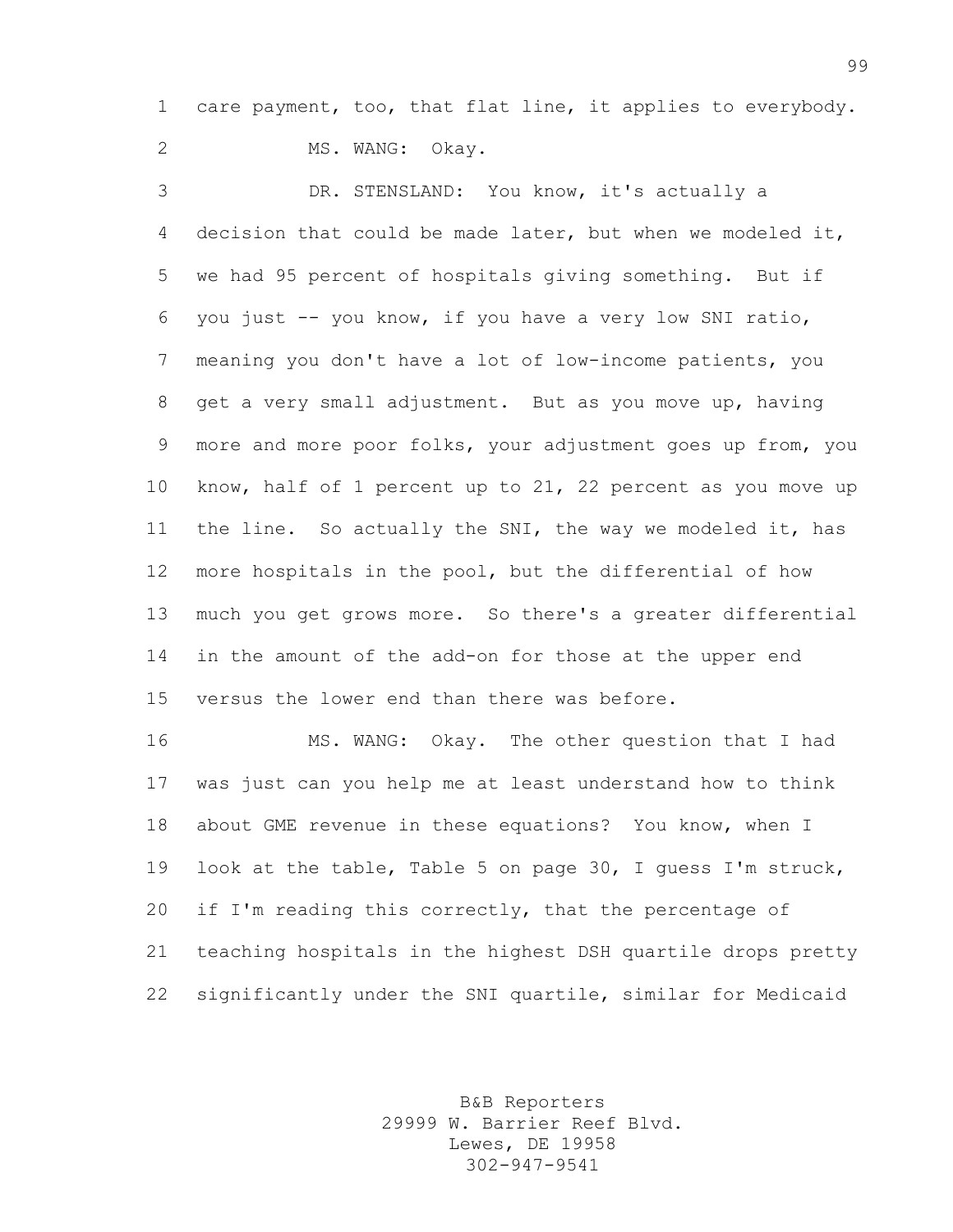share. I think I'm reading that correctly, Q4 being the highest quartile. Why would that be? Does it have to do with having more revenue? I don't know how to think about that.

 DR. STENSLAND: I think it has more to do with the Medicare share and the Medicaid share. Like under the current system, Medicaid plays a big role in your DSH percentage, so if you have a lot of Medicaid patients, you're more likely to be in the high DSH quartile. But under the current system, Medicare doesn't affect you at all. So maybe a lot of Medicare patients, but then you don't do obstetrics and so you don't have a lot of Medicaid patients, you are not going to do as well under the current DSH program where you would do better under the SNI.

 So you see in the SNI, the people in the top quartile are more likely to have more Medicare patients; actually, the teaching share there of hospitals across the four SNI quartiles is more flat, but it goes down a little at the end. And I think that's more a fact that they're not quite as Medicare dependent.

21 MS. WANG: Hmm.

DR. STENSLAND: And you see the opposite thing

B&B Reporters 29999 W. Barrier Reef Blvd. Lewes, DE 19958 302-947-9541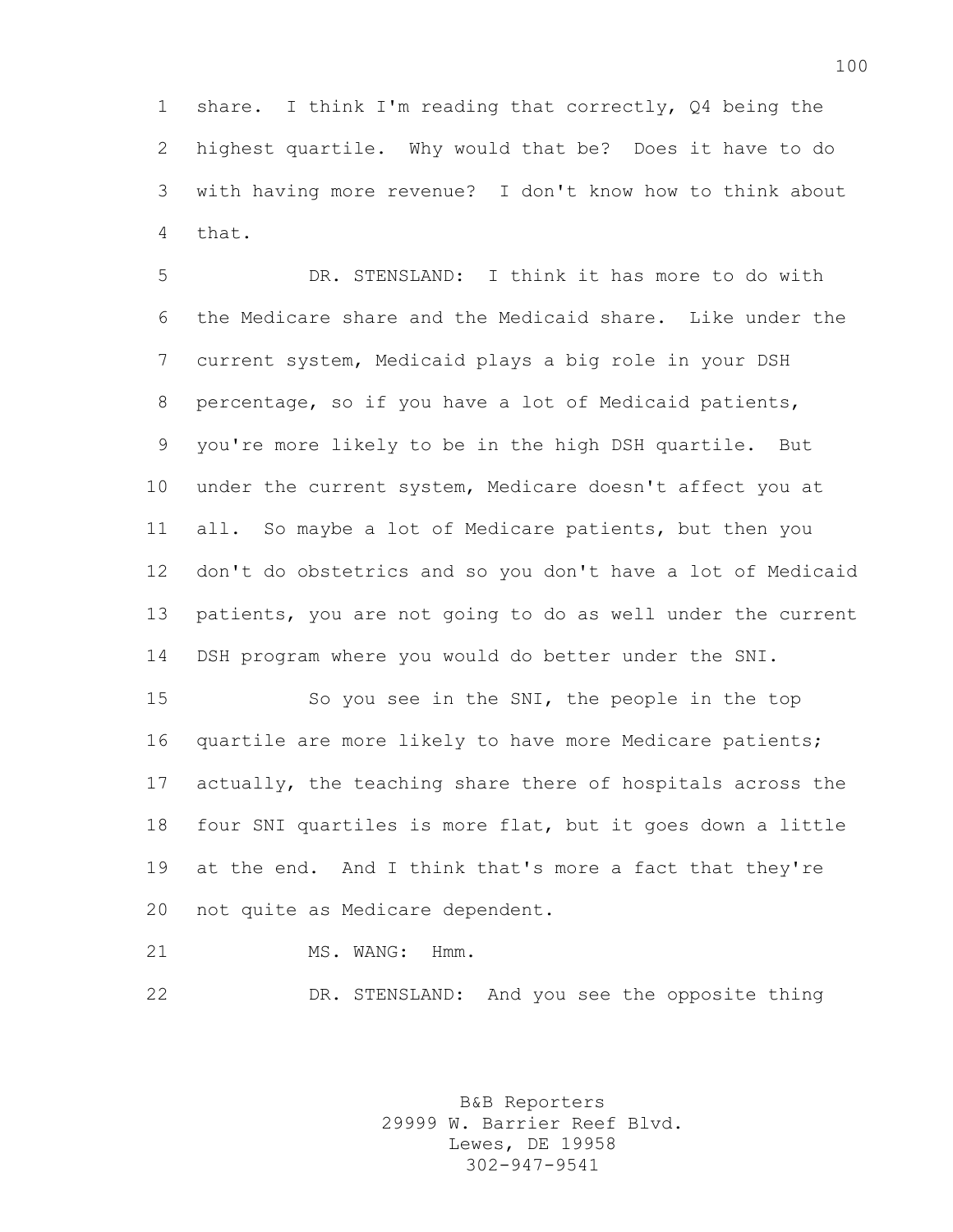happening with rural. So, you know, you have a lot of -- you kind of can think of a lot of the rural hospitals, small rural hospitals, maybe they don't do so much obstetrics; maybe they have a lot of old people. So for them, putting Medicaid -- Medicare as part of the equation moves them up. And as they move up, then somebody else is going to have to go down because we're just moving everybody in the quartiles, and that would be the other folks.

 MS. WANG: I see, okay. Last question. This has been clear throughout, and MedPAC's position on Medicare not subsidizing Medicaid is very clear and understandable. It's just a question, I guess. When you look at Table 16, for example, at least for the fee-for-service, and the difference in the proportion of beneficiaries who are full dual-eligible beneficiaries, which is an indication of Medicaid eligibility standards in the state, and then partial and LIS only, is there any concern that switching to sort of an all-LIS metric you maybe reduce the cross- subsidization of Medicaid but increase the cross- subsidization of localities that have very skinny eligibility criteria for Medicaid or perhaps have not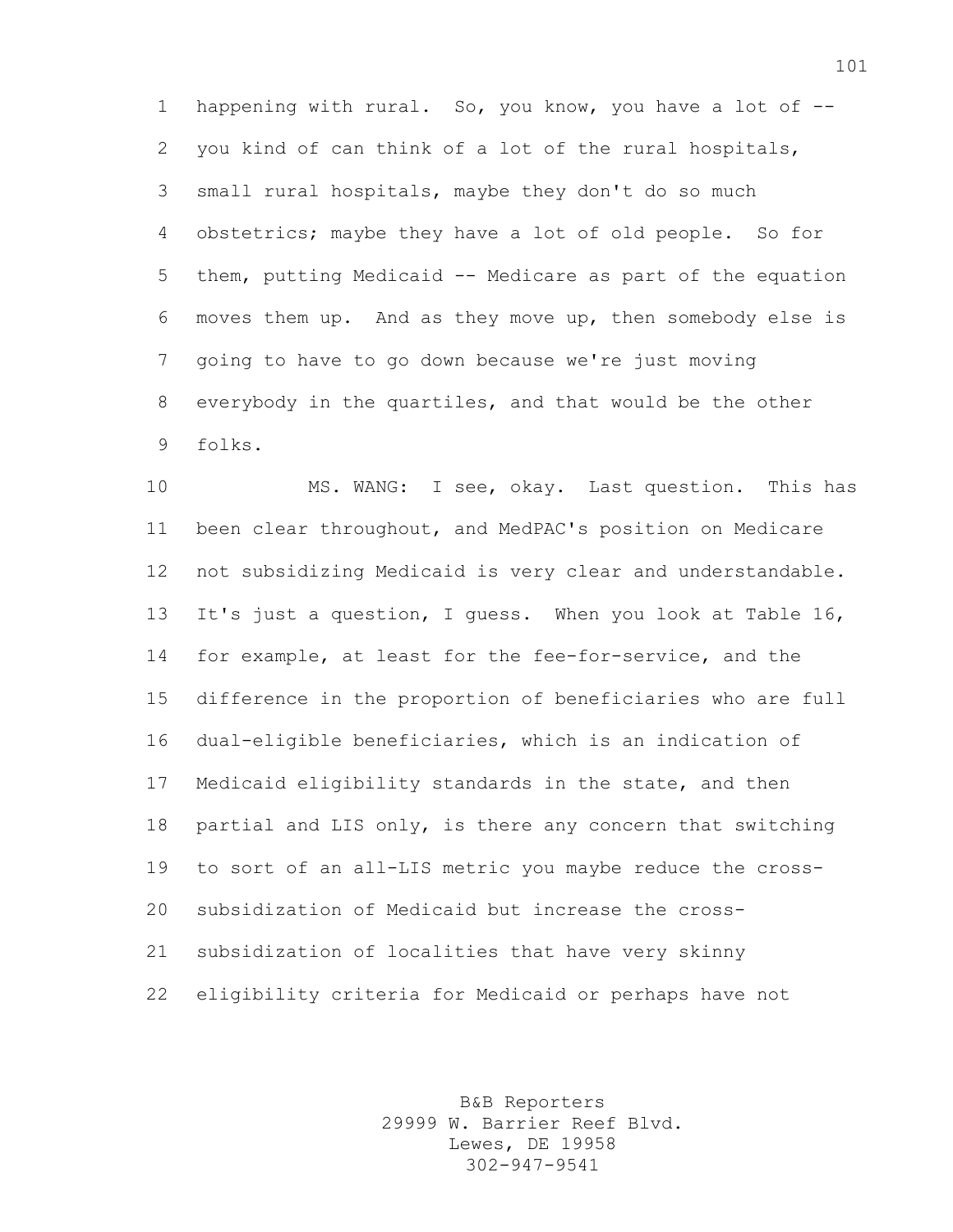expanded Medicaid. You're subsidizing -- Medicare's subsidizing something, and I just wonder if that's something to keep in mind from a policy perspective, who it is you're subsidizing.

 DR. STENSLAND: We can do that, and I should say just to be clear on the data, you know, we ran this without Medicaid explicitly being in the SNI formula. But what is in the SNI formula is the share of your patients that are LIS, meaning the share that -- because a lot of them that are those that qualify for Medicaid or basically when they're old. And so those hospitals that tend to have a lot of old people who are poor also tend to have a lot of young people who are poor. So there's a correlation coefficient between your Medicaid share and your LIS share is about 0.55. So we're not directly putting the Medicaid share in there, but there tends to be still some help for those places that have higher Medicaid shares because when you have a lot of poor old folks, you also tend to have a lot of poor young folks.

 MS. WANG: That makes sense, Jeff, and thank you for that explanation. It's less about the correlation and whether Medicaid is a good metric. I guess it's just sort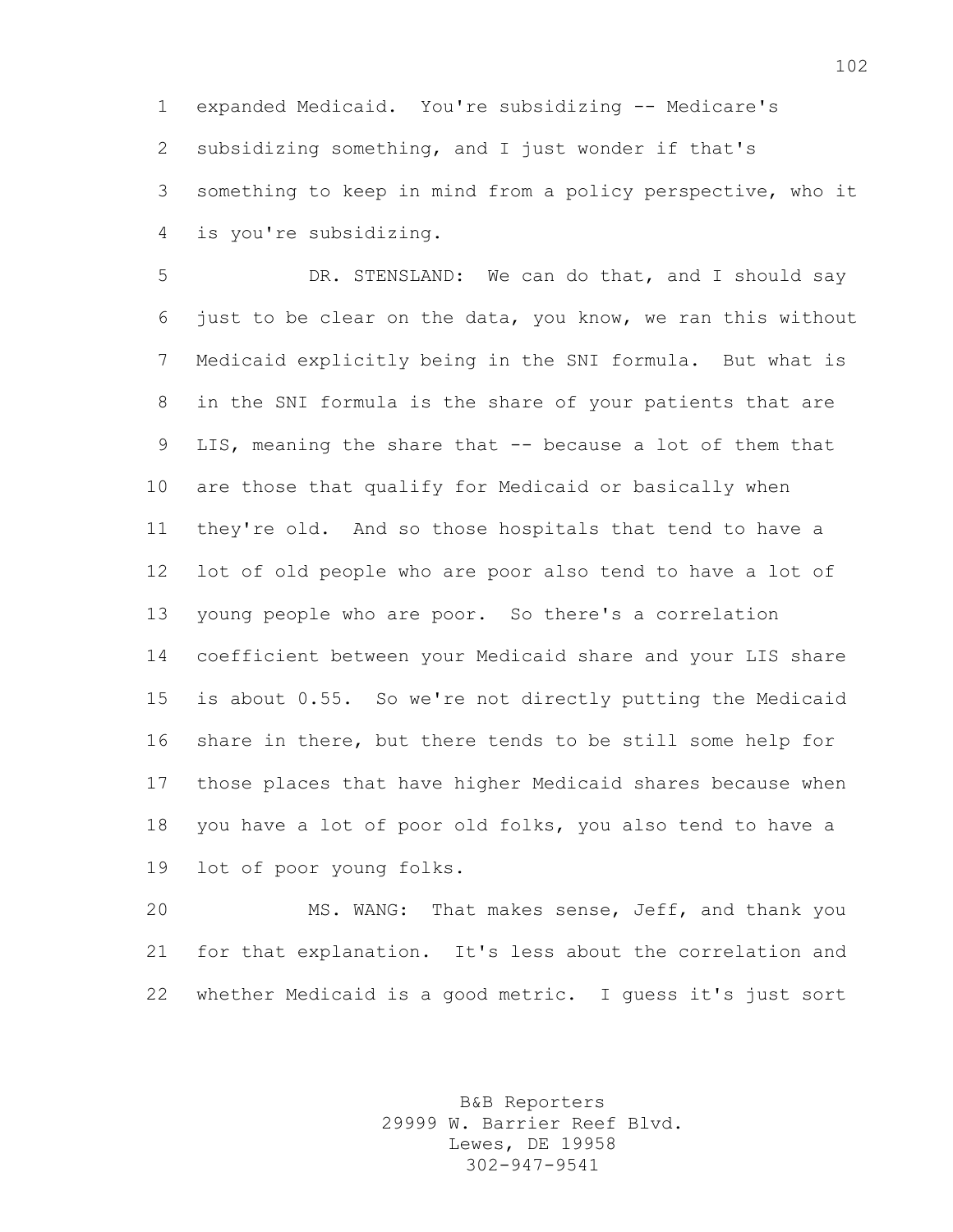of like something to keep in mind, that as we are determined to stop cross-subsidizing state Medicaid programs because they don't pay enough, by expanding the definition to include all LIS, which might be the right thing to do, that we are perhaps expanding our subsidy to states that are not paying anything for their low-income populations, which is it's just a different form of cross- subsidy that Medicare would be engaging in. Maybe it's the right thing to do, but I just -- it's kind of interesting. MR. O'DONNELL: So can I say a little bit there? And I think we ran into a couple of these issues as we were

 thinking through how to define things, and I think one thing to make clear is that whether a state has expanded Medicaid under the ACA or not does not affect the R metric at all. The LIS metric that we use on page 16 or 17, it 16 doesn't affect it. So because if you're in a state -- the expansion really applies to folks without insurance, and so what we're talking about are Medicare beneficiaries who have Medicaid as wrap-around. So that's one nugget.

 I think the other thing to think about is that, as we expanded from full dual to all LIS, we actually weakened the correlation of state Medicaid policies,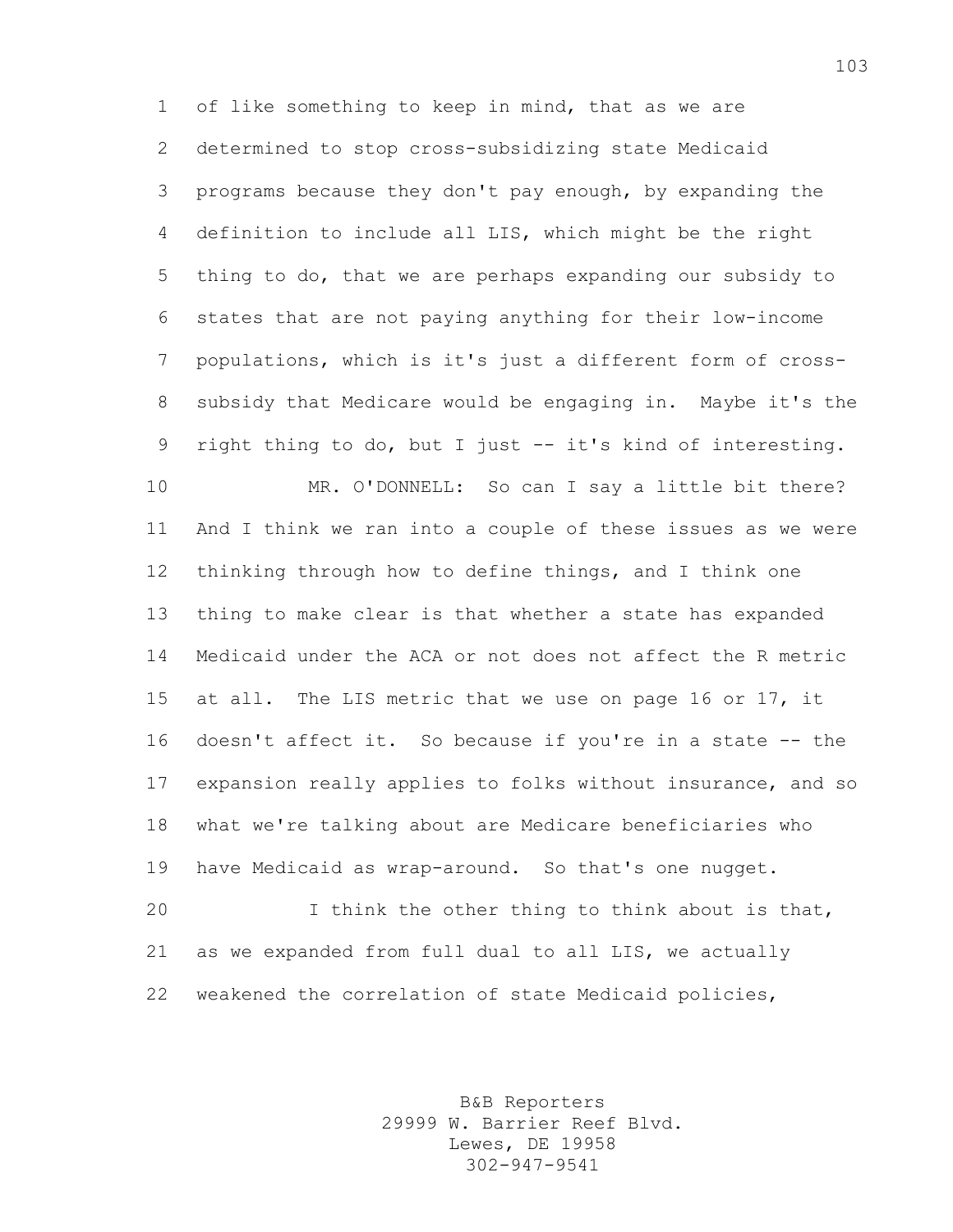because the LIS, the criteria, it creates a national floor, and this gets back to what Lynn was talking about. So we kind of went away from a purely state-based and went more towards a national floor. So still not quite a national ceiling so some states can, if they're more generous with their full or partial Medicaid benefits, some states might 7 get a little bit higher LIS share. But I do think -- and the evidence to this is you can see when you sort states based on having really high LIS beneficiaries as a share of their population, you see states like Mississippi and West Virginia and Kentucky and even D.C. So it's really -- it's correlated with state policies for sure, but it's really strongly correlated with how many poor folks you have in your state.

 MS. WANG: Okay. Thank you. That's very helpful.

 MS. KELLEY: Amol, did you have something on this point?

 DR. NAVATHE: Yeah, I think I wanted to add a comment to this point, and I think, Brian, your response actually was super helpful. But if I understand the way you're thinking about this correctly, it might be worth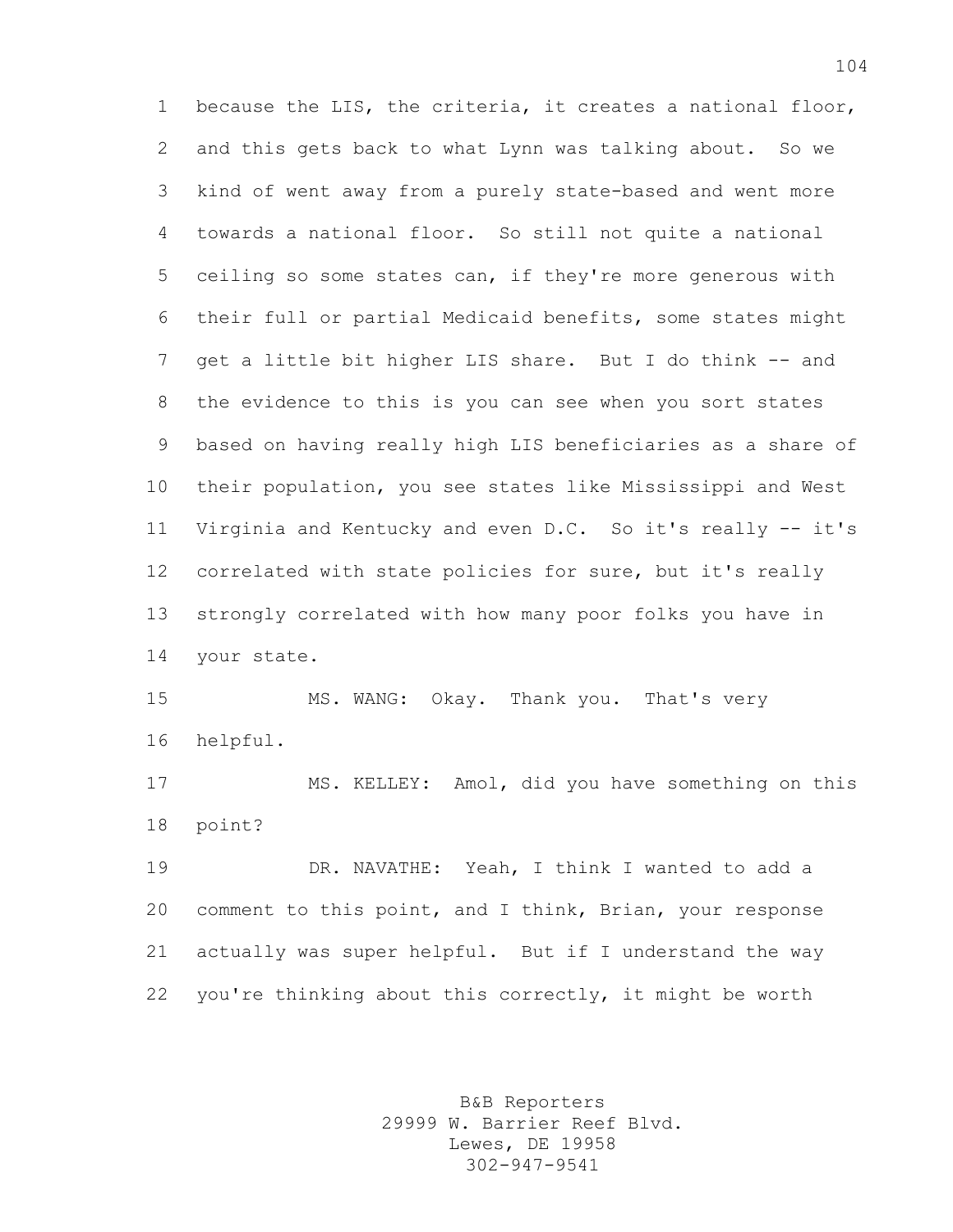just testing this out. The idea, to some extent, is that, sure, we're absolutely going to have correlation with Medicaid subsidization to some extent, because at the end of the day there's so much overlap between definitions of low income and what's -- the safety-net eligible populations or what have you are intrinsically overlapping with Medicaid. So it's going to be impossible to get a correlation to zero, because that's probably not what we want in the first place.

 But the metrics that you're picking here and the way we're structuring this is trying to actually create a conceptual and pragmatic disconnect between what a state chooses to do on its Medicaid policy, so whether I increase 14 eligibility, whether I increase or decrease payment rates, that should not affect whether hospitals in that state get paid more directly because of a result of the Medicaid 17 policy but, rather, we're taking a national view; there is going to be positive correlation, but we're trying to remove some of the direct link, if you will, between Medicaid policy and then the payments that might be covering it through the safety net. Is that a correct way to think about sort of the conceptual basis of what we're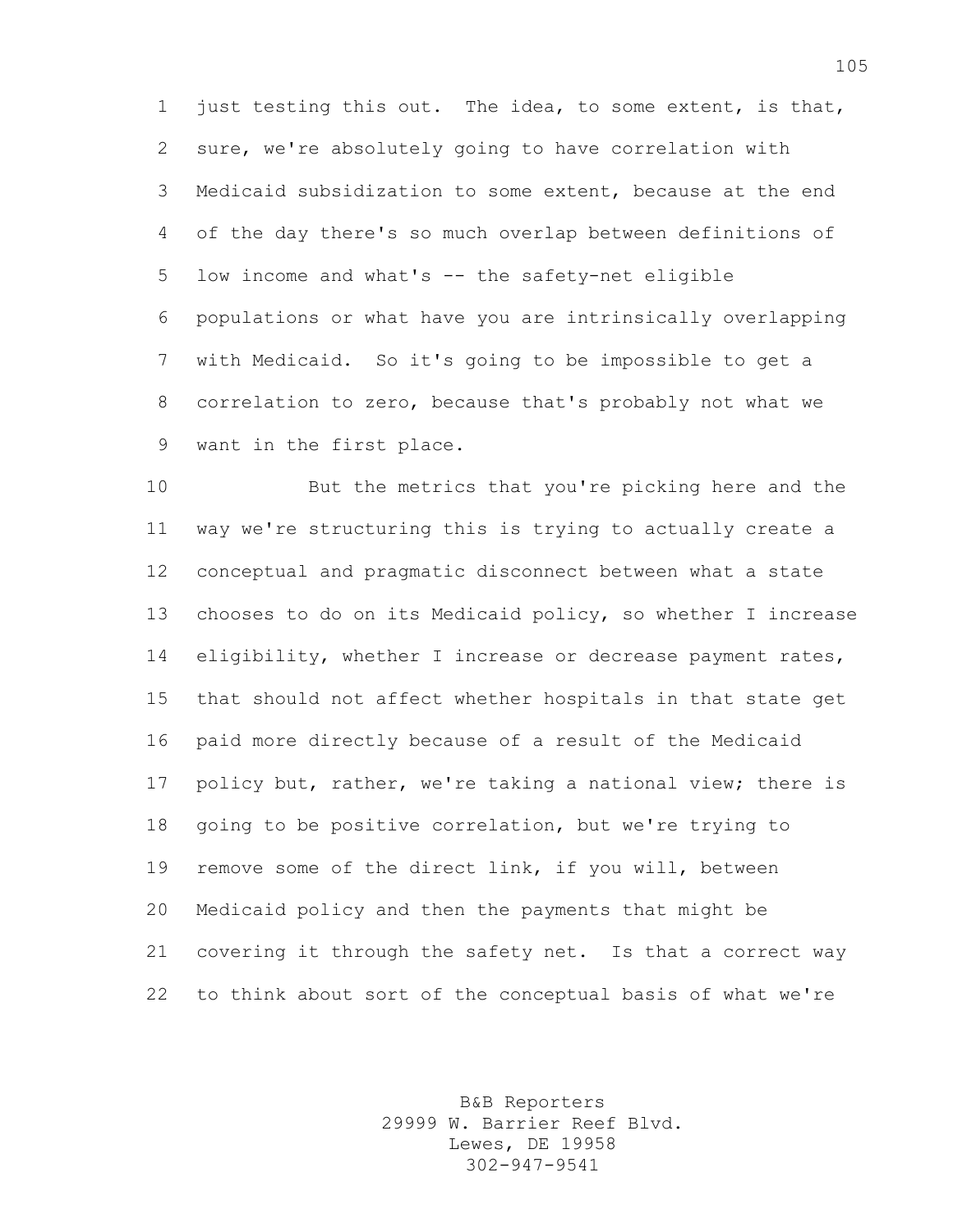after here, Brian and Jeff?

MR. O'DONNELL: Yes.

 DR. CHERNEW: Yes. I'm sorry. I'm not Brian or Jeff.

DR. NAVATHE: Okay. Great. Thank you.

 MS. KELLEY: Okay. I have Dana with a Round 1 question.

8 DR. SAFRAN: Yes, thank you. So just adding my appreciation for this work, it really is timely and important. I'll save any additional comments about that for Round 2.

 But the question I have relates to the Table 1 results that you have in the mailing materials, and in looking at that, the only difference that I saw from the previous definition of "full dual" to the current all-LIS beneficiary is geographic location. That's the only one that really jumped out as being a big difference between them. And, in fact, it didn't seem to be race; it didn't seem to be disability status, et cetera. I just found it sort of surprising, and I wondered what you make of that relative to the differences that you show and that you spoke to today in the presentation in terms of hospital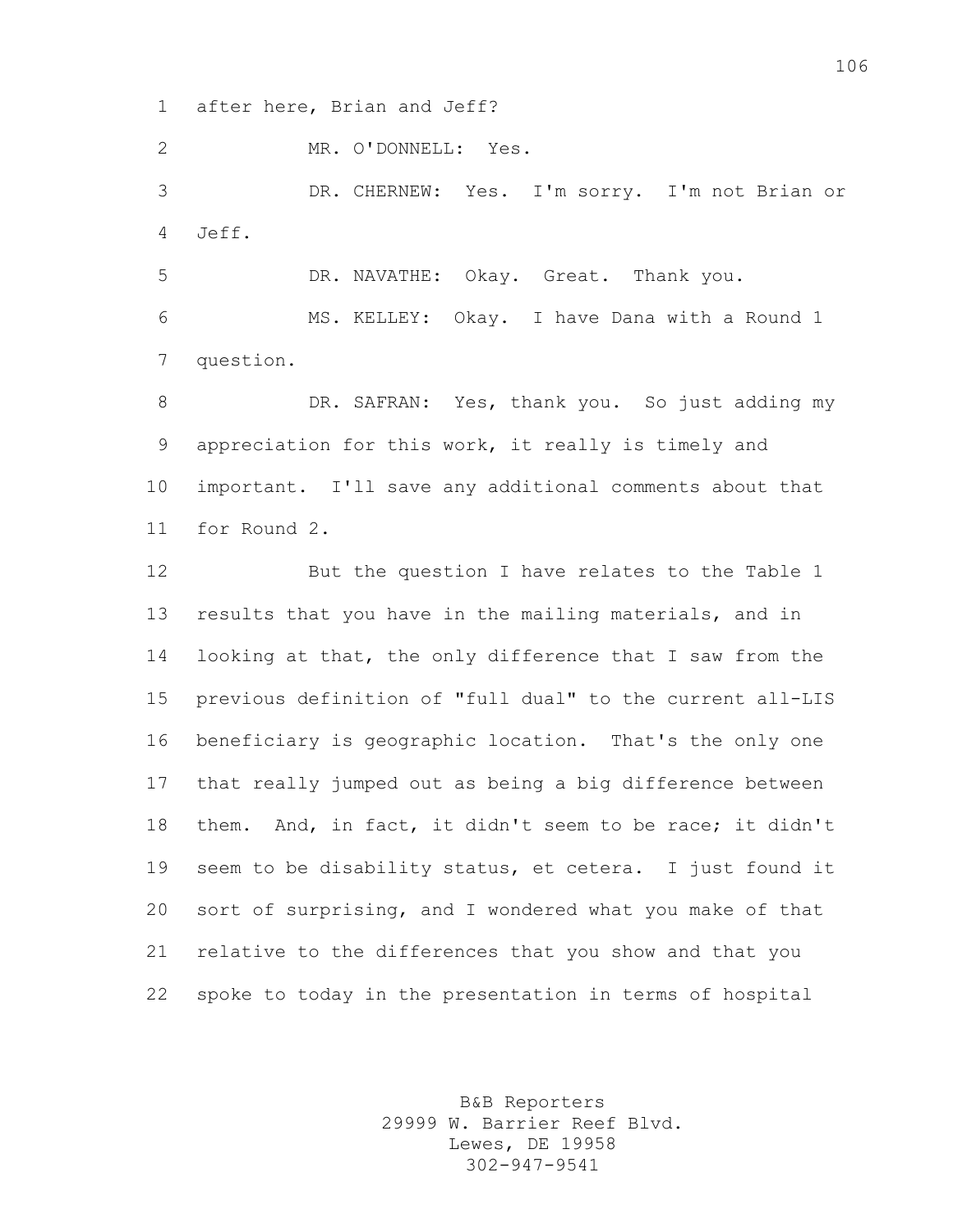closures and, you know, inpatient days and so forth. Does it really come down primarily to geography, or is Table 1 kind of missing some important variables? MR. O'DONNELL: So I'll say a few things about Table 1, and then, Jeff, you can talk about closures if you want. So I think we gave you Table 1 just to give you a feel for what the population looks like. I think when you're talking about geography, you know, when you look at the folks who were not included in our full dual but they were included in the ones we moved up to the all LIS, you did see, as you mentioned, greater increases for kind of some rural states, and that could be, again, moving away from state Medicaid policies and states that are potentially more rural had kind of less generous Medicaid policies. So we picked more of them up as we went up to the LIS threshold. So that could be one explanation, but we can dig a little bit further there.

Jeff, do you have any thoughts?

 DR. STENSLAND: No, I think that's it. It just kind of implies that the other -- that the people that we picked up, because we got a lot more people when moving from full dual to LIS, were just distributed relatively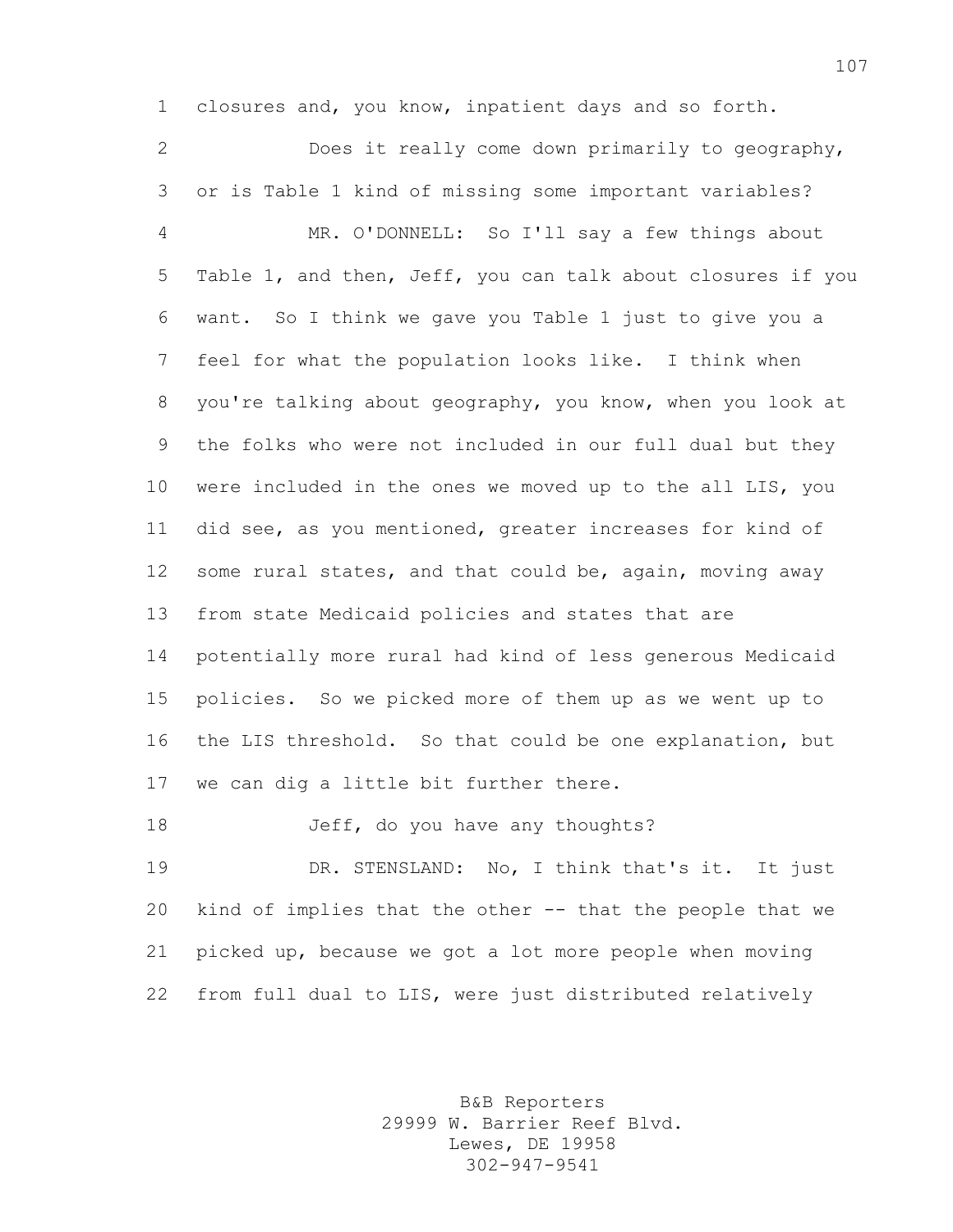similarly to the full dual in terms of Black, White, Hispanic, you know, disabled, nondisabled, that type of thing. And there could be some variation within the individual states, but on aggregate, it was fairly balanced with the prior distribution.

 DR. SAFRAN: Yeah, so I guess it does then just - - it's really what's driving the power of this new modeling, is that we're overcoming state Medicaid policies that are hurting duals. That's just good to know. You know, it puts us in a somewhat different light than what I at least might have assumed we were solving for, which was more, you know, beneficiary characteristics, not the characteristics of the states or markets in which they live.

 DR. STENSLAND: I think it does go back to kind of what Amol said and what Mike commented on in that it is now less connected to the states' decisions regarding Medicaid policy than it was before, and we are moving, trying to not have it as connected to that.

 DR. CHERNEW: And I know, Larry, you want to say something in a minute, but there are other things, the continuousness of it, for example, and those types of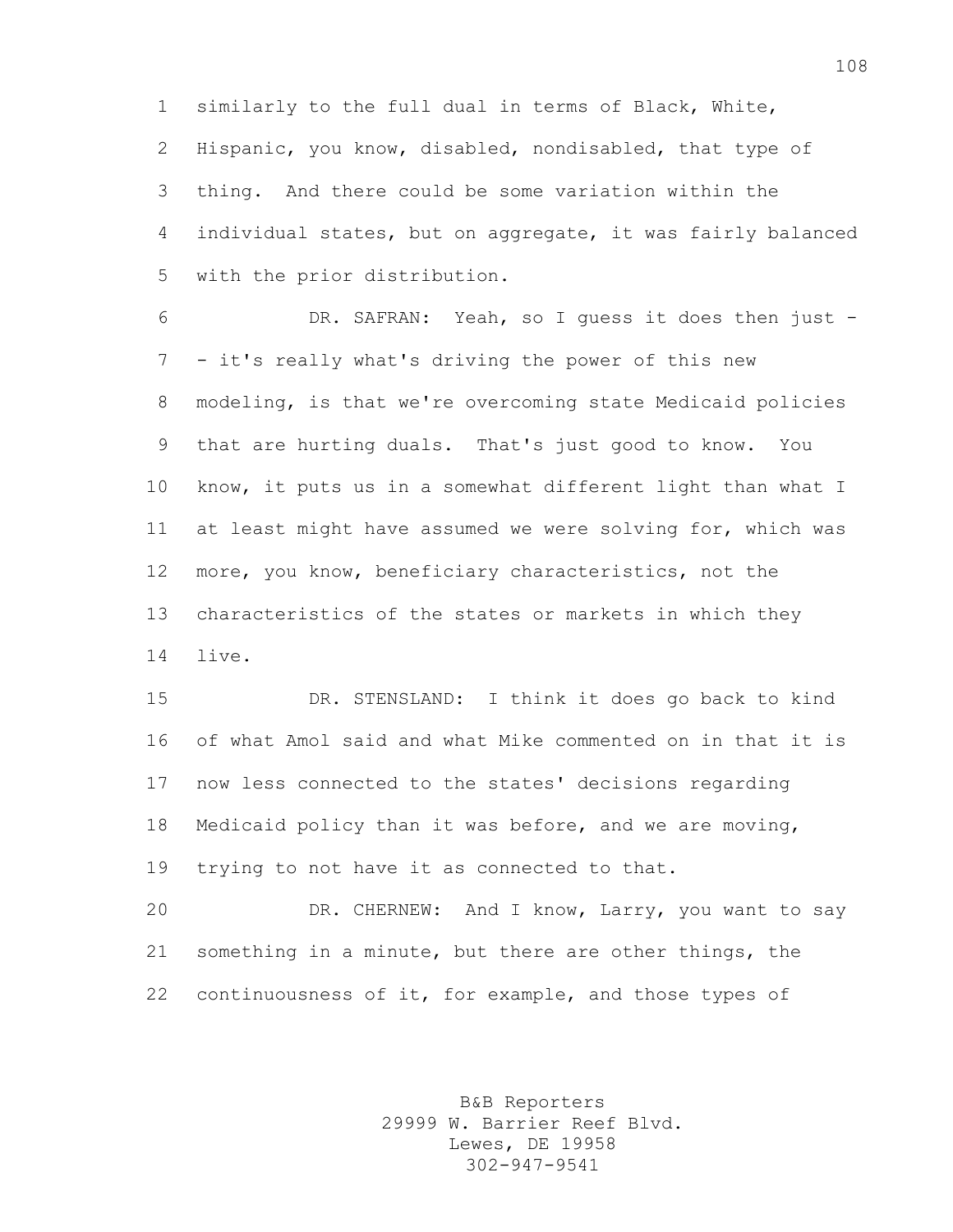things that I think are also important. So I'm not sure -- I would have said we are trying to solve -- and, again, I'll defer to you, Jeff and Brian -- somewhat of a targeting improvement kind of strategy, and I think it's clear if you look at some of the data that this is -- I'm sure folks can do better. We're going to have a whole Round 2 for you to tell us how. But I think this is a reasonable way to have a somewhat simple, better targeted 9 approach. And I just will emphasize -- and I say this before we get into Round 2 -- we aren't even at the policy option stage of our work now. We are sort of presenting an idea, and what is going to come out of this is sort of a sense of how you feel big picture about pursuing and refining it and your concerns and not much have been raised. So we are well before the end of all of this work. There are some principles that people seem okay with, and that's nice to hear, and I think several people have made comments and have used the words "tweaks," "quibbles," "considerations," all of which are great. But I think our basic goal is to kind of have a targeted -- a better targeted approach that's less sensitive to some of the things we've wanted to be less sensitive to.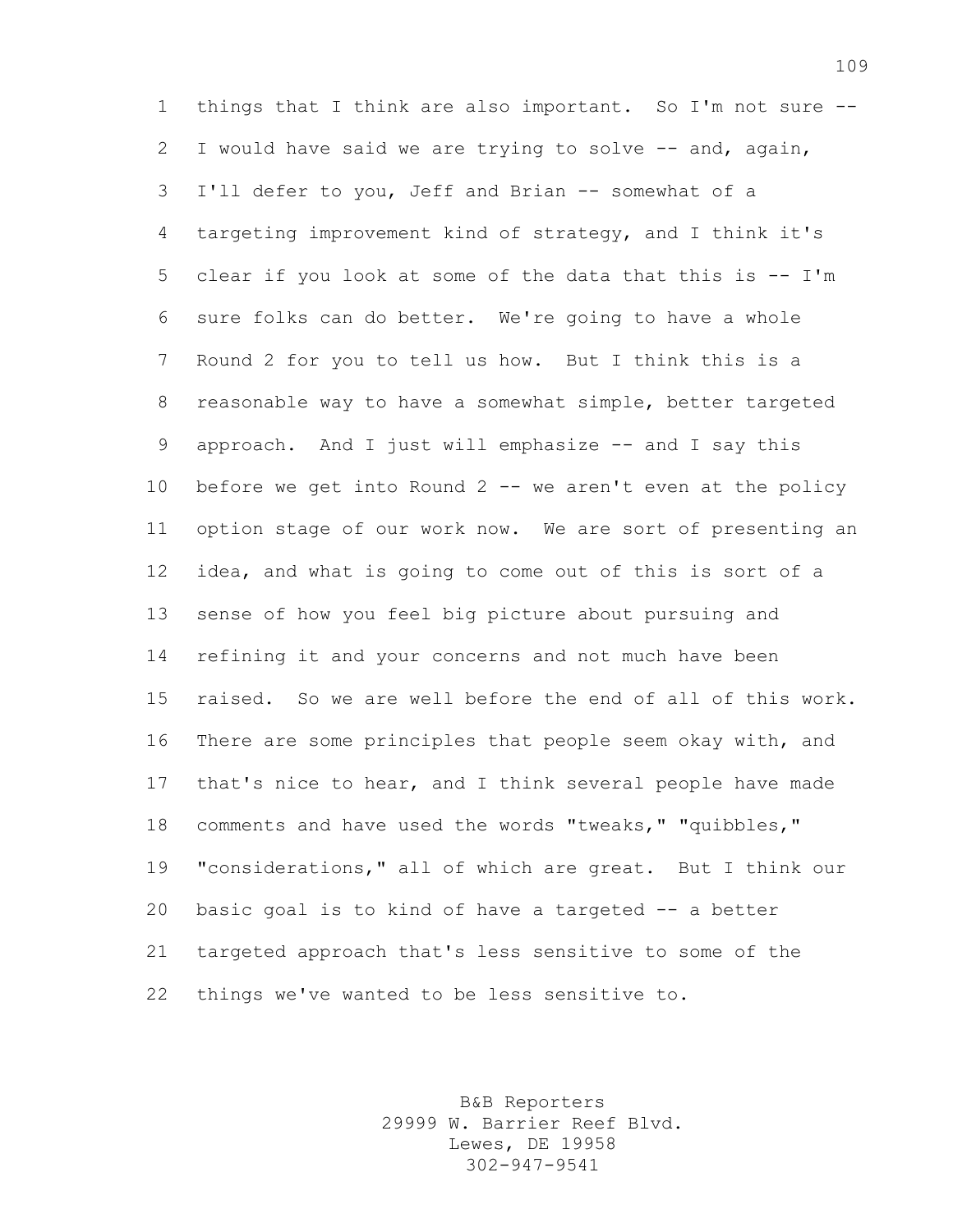If Jeff or Brian disagrees with that summary, you should let me know. But hopefully that's my response to Dana.

 Okay. So we have about 50 minutes left for Round 2. I think Dana was the last one -- oh, I'm sorry. Larry had something on this point. Larry? Then we'll go to Round 2.

8 DR. CASALINO: Very quickly for Jeff and Brian. The point that -- in the LIS beneficiaries in the narrow LIS sense, the ones we include just because they have LIS and not other things, Amol and Dana have both stated very clearly that this reduces the effect of the state variation in Medicaid policies. Was it a strategic decision not to really emphasize that or it just didn't happen? Because it does seem like -- although it certainly will be a controversial point, it's pretty basic to trying to understand the implications of what you guys have come up with.

 MR. O'DONNELL: Yeah, I don't think there's any qualms on our end of emphasizing it a little bit more than we did.

DR. CASALINO: It might be good to provide a very

B&B Reporters 29999 W. Barrier Reef Blvd. Lewes, DE 19958 302-947-9541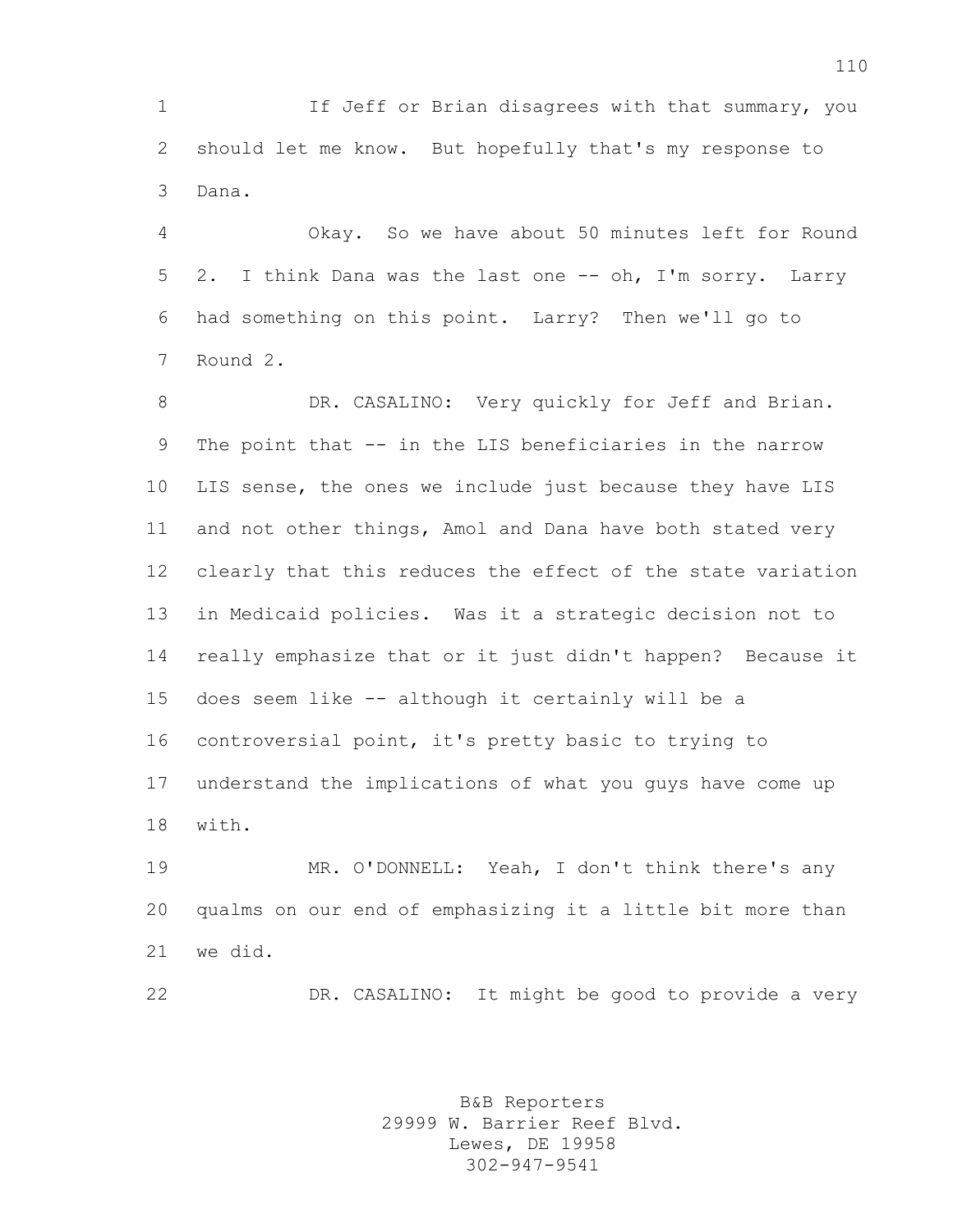clear list of the advantages -- you do this to some extent, I think -- of this proposal, so to speak, and that would be a prominent one, I think.

 MS. KELLEY: Lynn, did you want to add something here?

 MS. BARR: Yeah, I just had one final Round 1 question for you, Brian and Jeff. Since, you know, adding the LIS, it really made this so much more powerful. Were there other metrics that you looked at adding that you discarded? Or is there any way to -- you know, we're still only talking about a subset of the patients that we're trying to identify, right? And so are there other things that you've considered adding onto this to further define? Have you discarded other things or can you talk a little bit more about that?

16 So, for example, you said, okay, we're not going to look at location. But if you added location, did that improve or did it worsen the results?

 MR. O'DONNELL: Jeff, you can talk about we modeled the ADI, which we included and then excluded. Do you want to mention any other ones, Jeff?

DR. STENSLAND: We also looked at Medicaid share.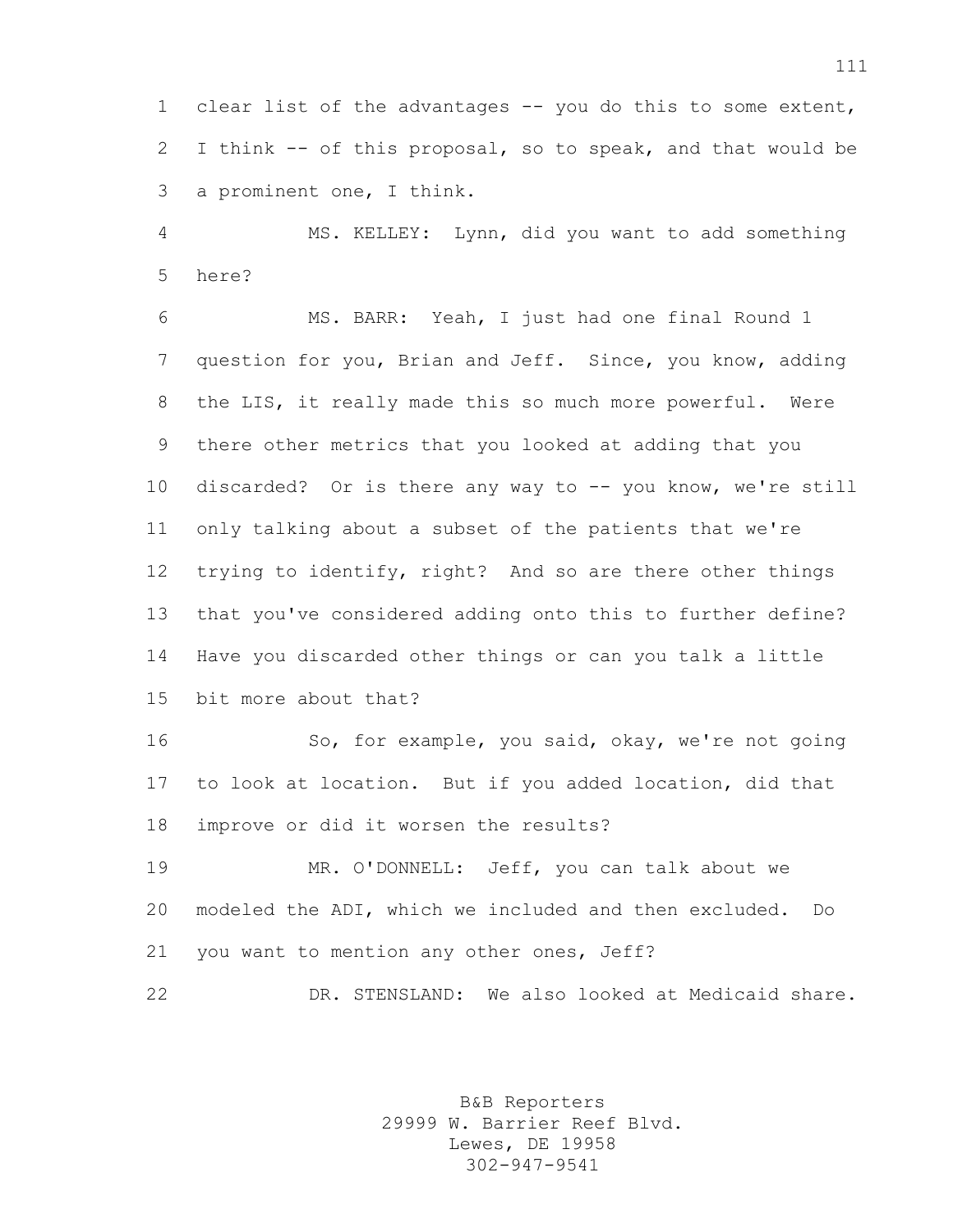So in the appendix, we were trying to say, well, if we added some more variables, could we do any better job of predicting margins or predicting closures and adding the Area Deprivation Index, which is basically kind of the characteristics of people living in that zip code, how crowded is the neighborhood, [inaudible.] That didn't really add explanatory power beyond what we were already getting just looking at the actual patient characteristics. And, surprisingly, the Medicaid share didn't really add any explanatory power to the model either.

 The third thing we looked at just because some Commissioners had suggested it was the difference in the LIS from the state average, and that didn't seem to add anything either.

15 So when we looked through the explanatory models, those weren't adding a lot into the explanation of how much financial struggle a hospital would have; whereas, the other variables that were left in there, certainly the LIS share had a fairly big explanatory power, and the Medicare share also had some explanatory power, as did the share of revenue spent on uncompensated care.

MS. BARR: But you made some comments about how

B&B Reporters 29999 W. Barrier Reef Blvd. Lewes, DE 19958 302-947-9541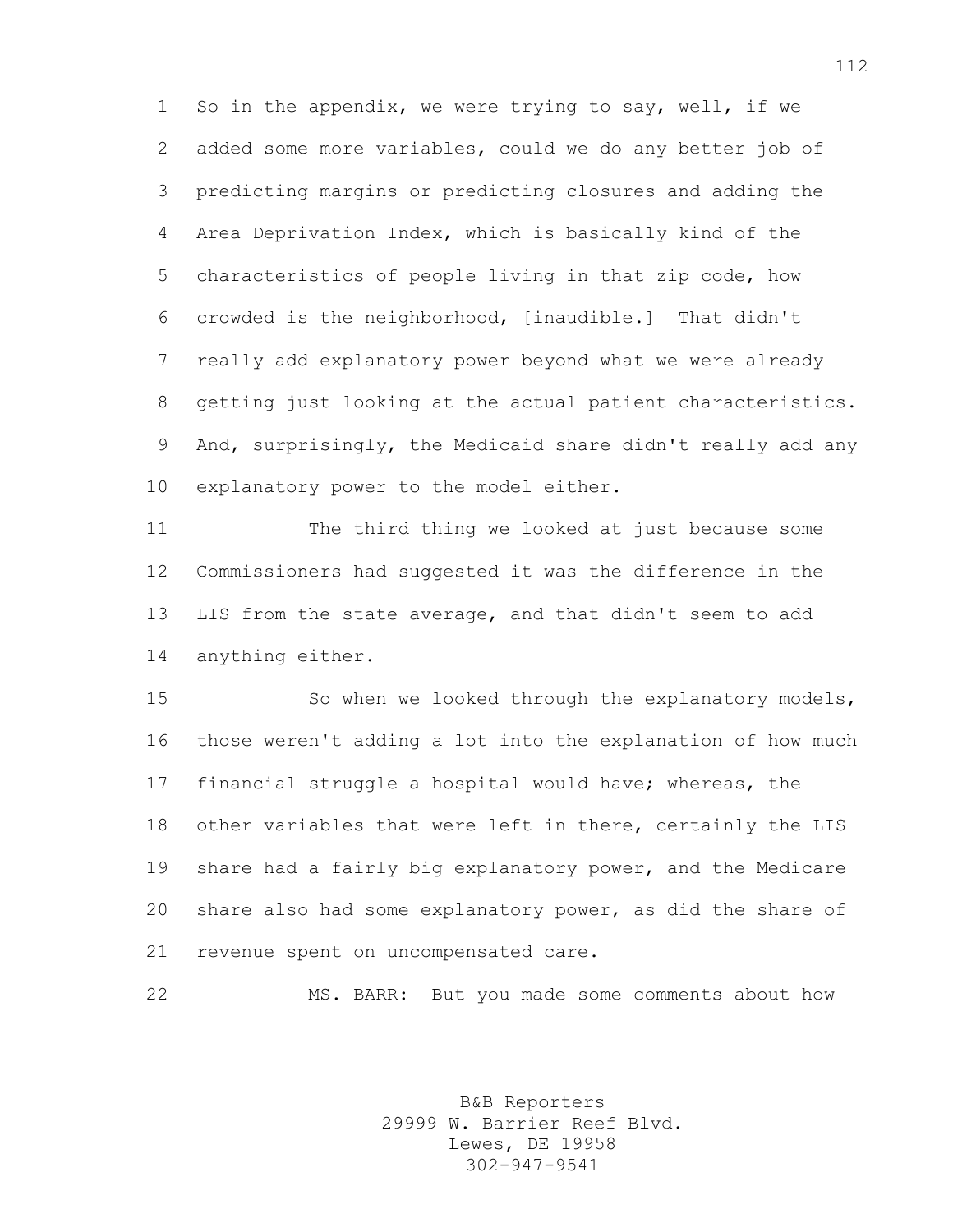rurality wasn't important, you know, as a -- so could you do that analysis as well and say, yeah, we added rurality and it didn't matter? Because as I've said before, the ADI, although, you know, we do have lower ADI scores -- or higher ADI scores in our rural areas, it's more of an urban metric. And so I just -- and given the issues we have with rural, I think it would be important to either rule it in or rule it out as being helpful specifically.

10 MS. BARR: Thank you. That's my last point. DR. CHERNEW: Okay. Well, I don't know if that's true, Lynn. My guess is you're going to be in the queue for Round 2, so that's your last Round 1, which is fine, by 14 the way. I'm looking forward to Round 2.

DR. STENSLAND: We can look at that.

15 So we are going to get into Round 2, and if I have this right, Stacie, you are number one in Round 2. And then I'm going to leave it to Dana to manage the rest of the queue.

 DR. DUSETZINA: Great, thanks. Jeff and Brian, this is excellent work, and I really appreciate the chapter. I am very enthusiastic for these questions about should we keep going? Absolutely, yes. I think that the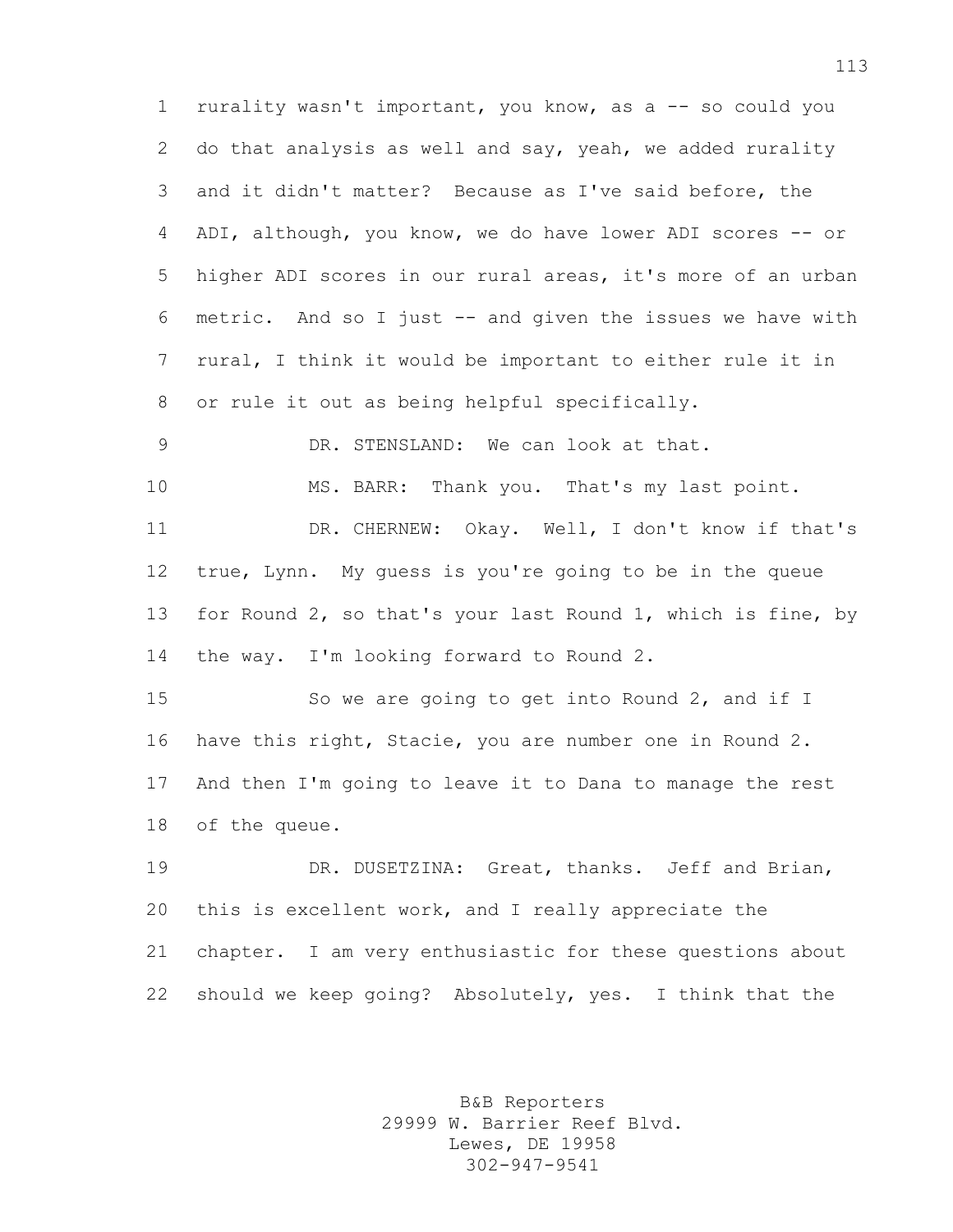history that you put in the chapter about how we got the measures we currently have and how, you know, a lot of those decisions were based on a lack of data and now we have that information, yes, we should let our policies evolve to match what we actually want to measure and not, you know, these very poor proxies. So kudos to the excellent chapter.

 Some of my questions actually got resolved to some extent with the conversations around Medicaid expansion and the extent to which that doesn't factor into your formulas. But I agree with what has been said, that that should be really explicit, and I think trying to tease apart the extent to which -- you know, Medicaid expansion actually changed the DSH formula for a lot of states, and so I think you could build in the history of how the Medicaid expansion modified DSH and maybe also isn't what we wanted specifically for the Medicare beneficiaries and their payments.

 I think it is important to maybe try to tease out what that means for uncompensated care because, obviously, the nonexpansion states still have a higher burden of uncompensated care because of decisions of not expanding.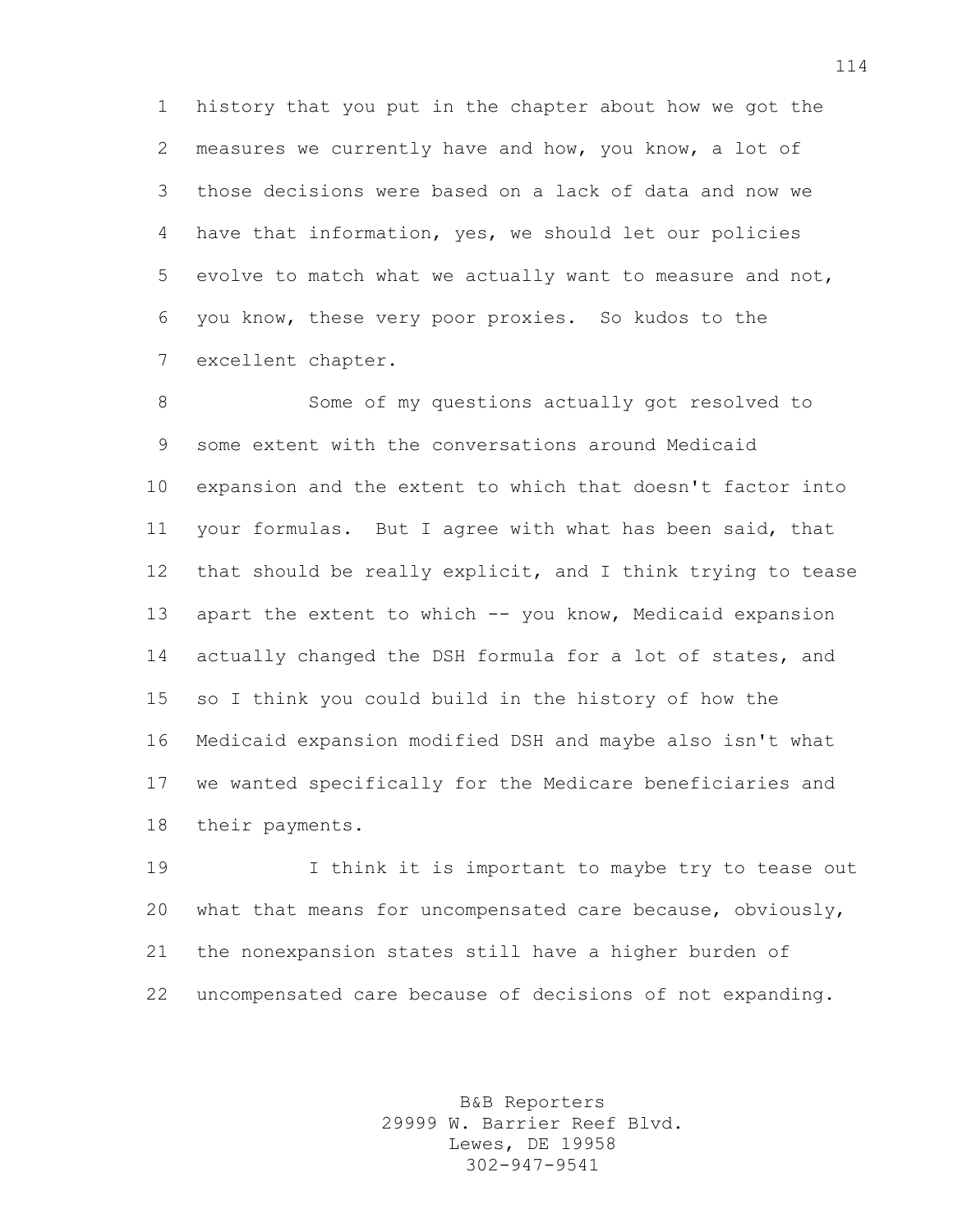But that's not necessarily for Medicare beneficiaries. But I think it's important to tease out those pieces, and I think on the other side of that, the states that have chosen to offer much more generous thresholds for who qualifies, you know, I think that that seems like something that we would not want to discourage states from doing, because it provides, you know, more beneficiaries with coverage. But I think that that's kind of the other side of the coin of, you know, the nonexpansion states versus states that have expanded and also have much more generous income thresholds for who qualifies.

 So teasing those pieces out would be, I think, incredibly helpful for this work moving forward and being really explicit about what these changes might mean for states that have more or less generous thresholds. But I am a very enthusiastic yes on pursing this work. I think you all have done an excellent job getting this started, and I'm really glad to see how it's evolved so far.

 MS. KELLEY: Okay. I have Bruce next. MR. PYENSON: I want to echo Stacie's compliments for this work and other Commissioners' compliments. As I was going through the material, I was asking the decades-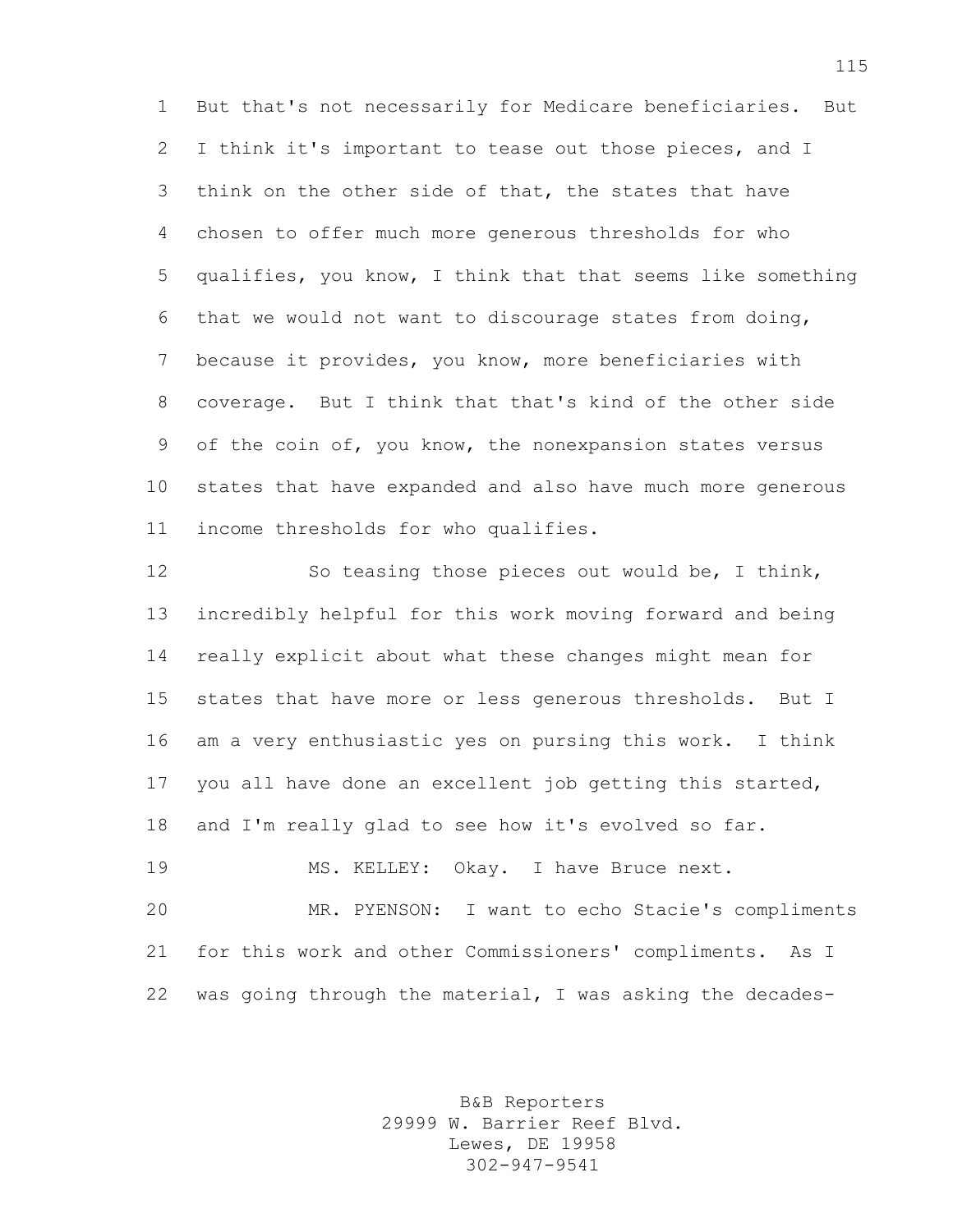old question of how can we assign profits to a nonprofit, largely nonprofit sector? And, of course, I understand that that's a technical term and you're using it consistently with how many others use that term.

 But across my desk in recent months has been a flood of literature about how the other side of the nonprofit sector -- not the safety-net hospitals, but the hospitals that have -- the nonprofits that are generating enormous profits and are not making the charitable contributions that they were thought to or ought to be making. And as an out-of-the-box suggestion, in addition to the options that you have here, which I think are excellent, I would suggest that, rather than Medicare funding the safety-net hospitals and ensuring their stability, that we look to the charitable obligations of the hospitals that are not safety-net hospitals and create funding or a pooling mechanism that will use those funds to meet their obligations and help the safety-net hospitals as a result.

 I have been an advocate on MedPAC of looking at things on a community basis, crossing ACOs and Medicare Advantage plans, regional bases and obligation to public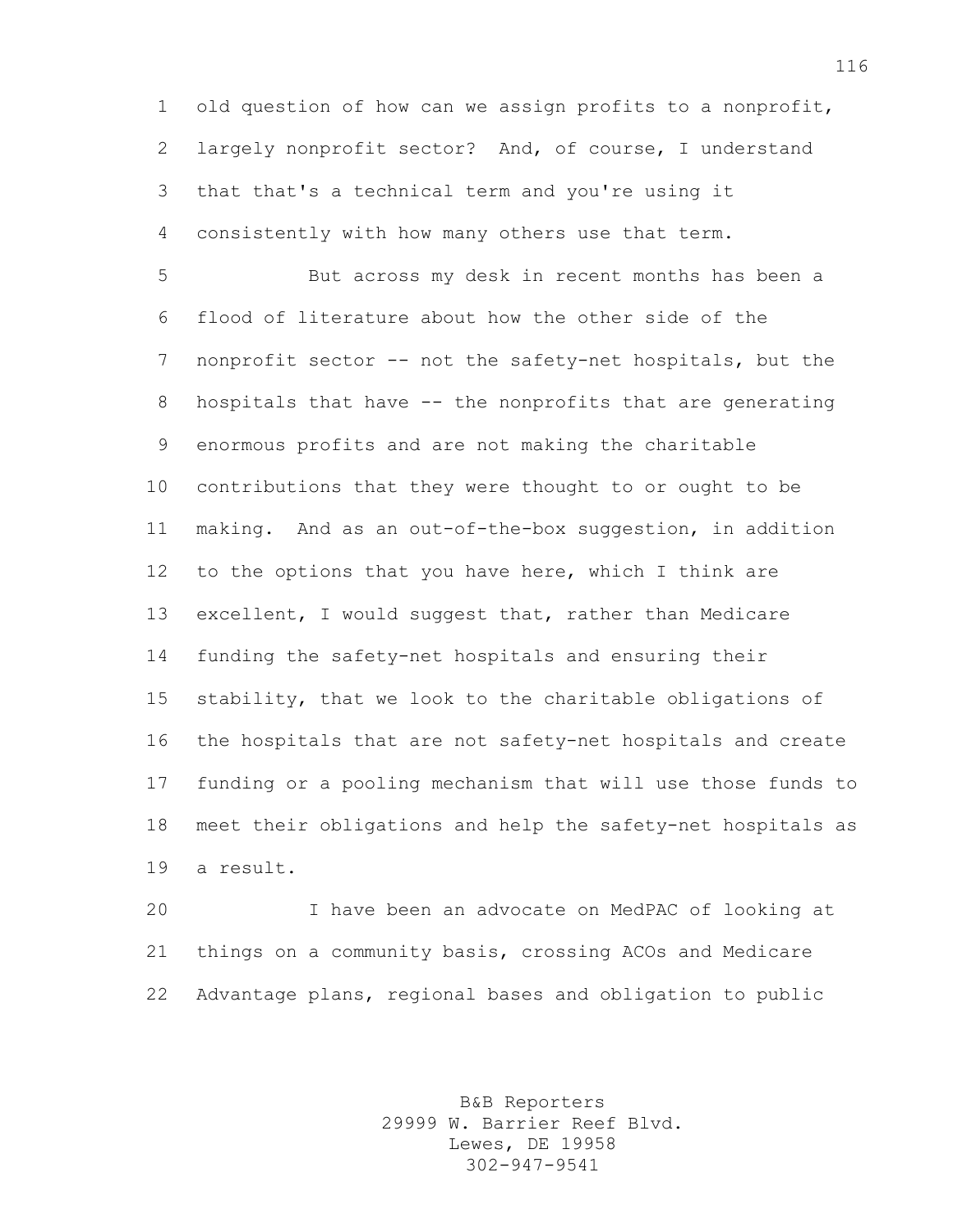health, because I think the evidence is that if any elements of our society are left out, we all do worse. And I wouldn't automatically say this is not a role for Medicare. Maybe it's not, but I think it's worth investigating, because there's -- this is a very hot issue that's probably not going to go away, and there's really two sides to the community. There's the safety net and then there's others.

 Just my suggestion to add that as a possible solution. Thank you.

11 MS. KELLEY: Amol?

 DR. NAVATHE: Thank you. I also echo a lot of the comments of support for this work, incredibly important and I'm probably going to be a little bit less provocative than the prior comments.

 So a couple things. One, I largely want to echo and articulate support for a few different things that other Commissioners have said and also for the work, generally speaking.

 I think first this notion of outlining the principles up front, I think Larry had mentioned it, Stacie had mentioned it as well. I think that would be a great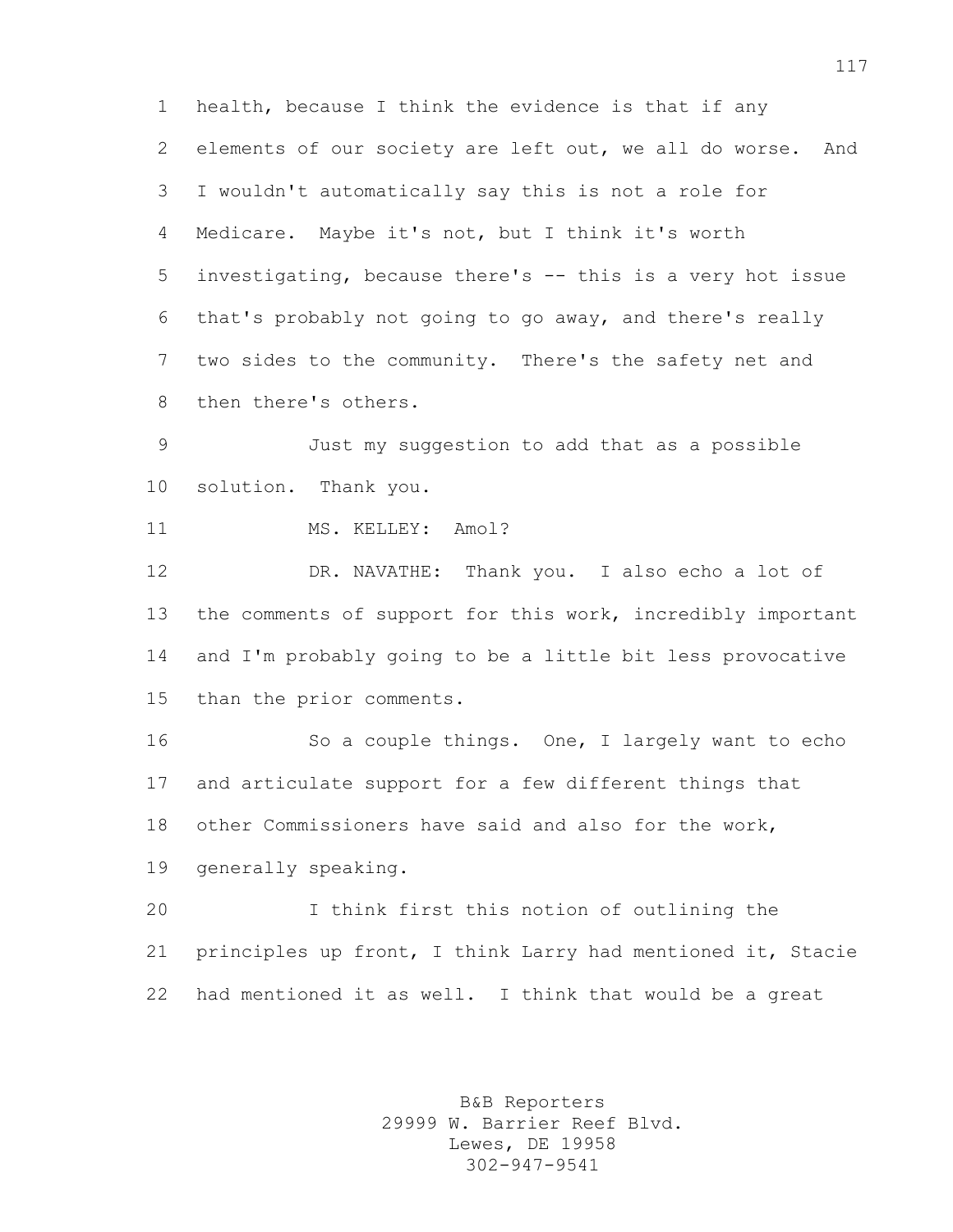idea. It would help to clarify why we're going to need additional efforts, if you will, to define the SNI, and, therefore, when we go through this effort, what the principles are that are guiding us.

 A second point is I think it's a little bit -- "confusing" may not be the right word, but on page 17 of the reading materials, for example, Brian and Jeff, there is a discussion about the variability at the state level and the fact that switching to LIS gives us a reduction in state variability, state-by-state variability, but then you point out that doesn't eliminate it. And I think we want to be careful in outlining explicitly that there are two types of state-by-state variability that we care about.

 There's state-by-state variability that is driven by state-by-state Medicaid policy differences. Those are the types of definitions that we don't want for defining our population of interest.

 There's natural variability, if you will, that's going to exist based on the other types of factors that you mentioned, such as income level of the population, for example, or other policies.

So I think we should make the point explicitly

B&B Reporters 29999 W. Barrier Reef Blvd. Lewes, DE 19958 302-947-9541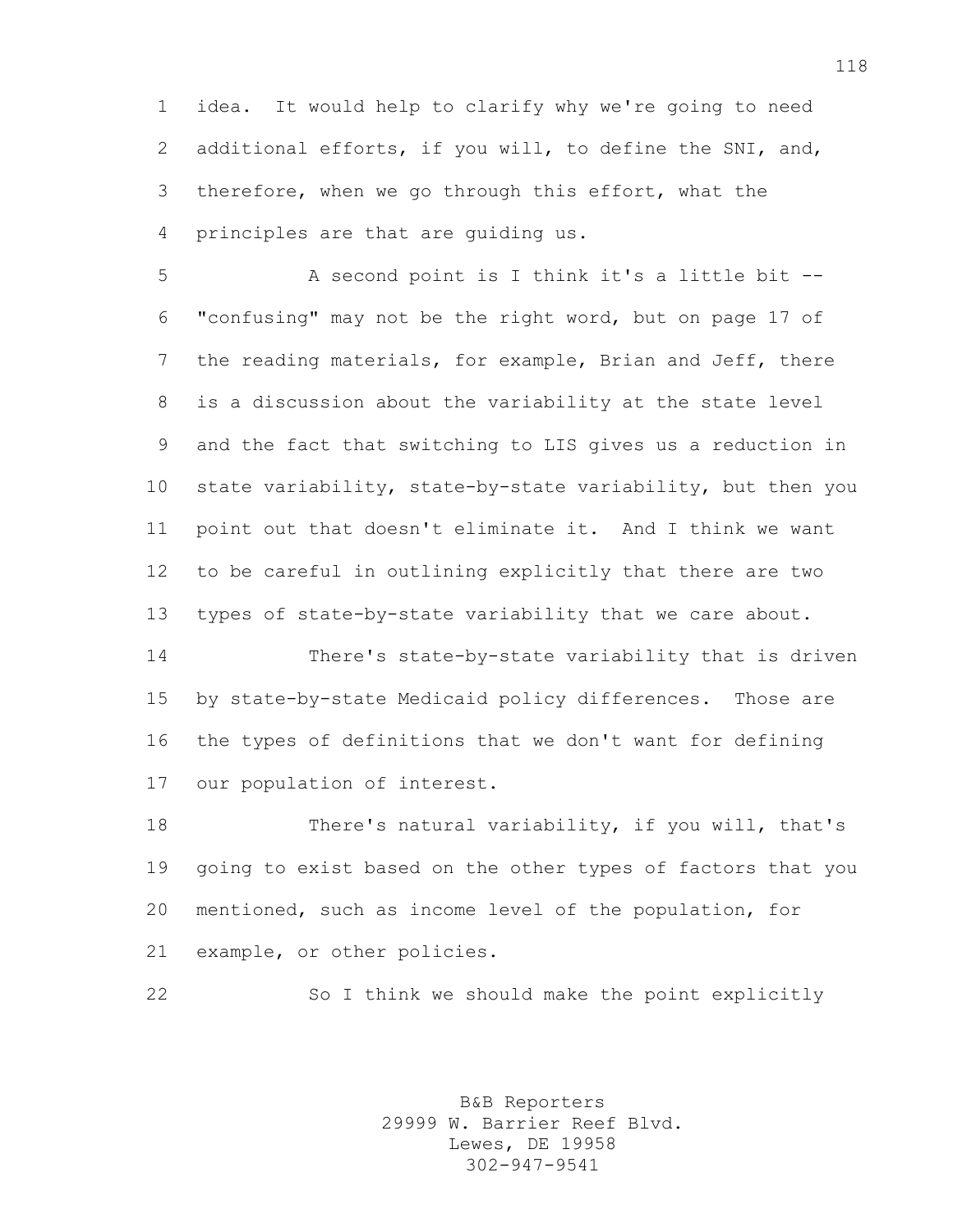that we are trying to remove the state-by-state variation that had been removed and that the residual state-by-state variation is, if you will, acceptable because it's not seemingly related to the underlying policy question that we as MedPAC are trying to address.

 Along those lines, I wanted to just very clearly state support for the Safety-net Index. I think the way that it's been constructed, the tables and the associations and relationships that you described I think are very sensible and they support a sensible policy for supporting the safety net.

 I also, alongside that, wanted to articulate support for this idea of designing the payment policy here for supporting safety-net institutions that it is one that is kind of pro-access. So the idea of having the percentage add-on to every beneficiary who meets this definition, who's cared for by an institution, by linking the payments to a metric like that that is promoting access for these groups I think is a fundamentally important piece and, in fact, if we could pull that forward into the principles or the objectives of the policy redesign, I think that would actually be really helpful.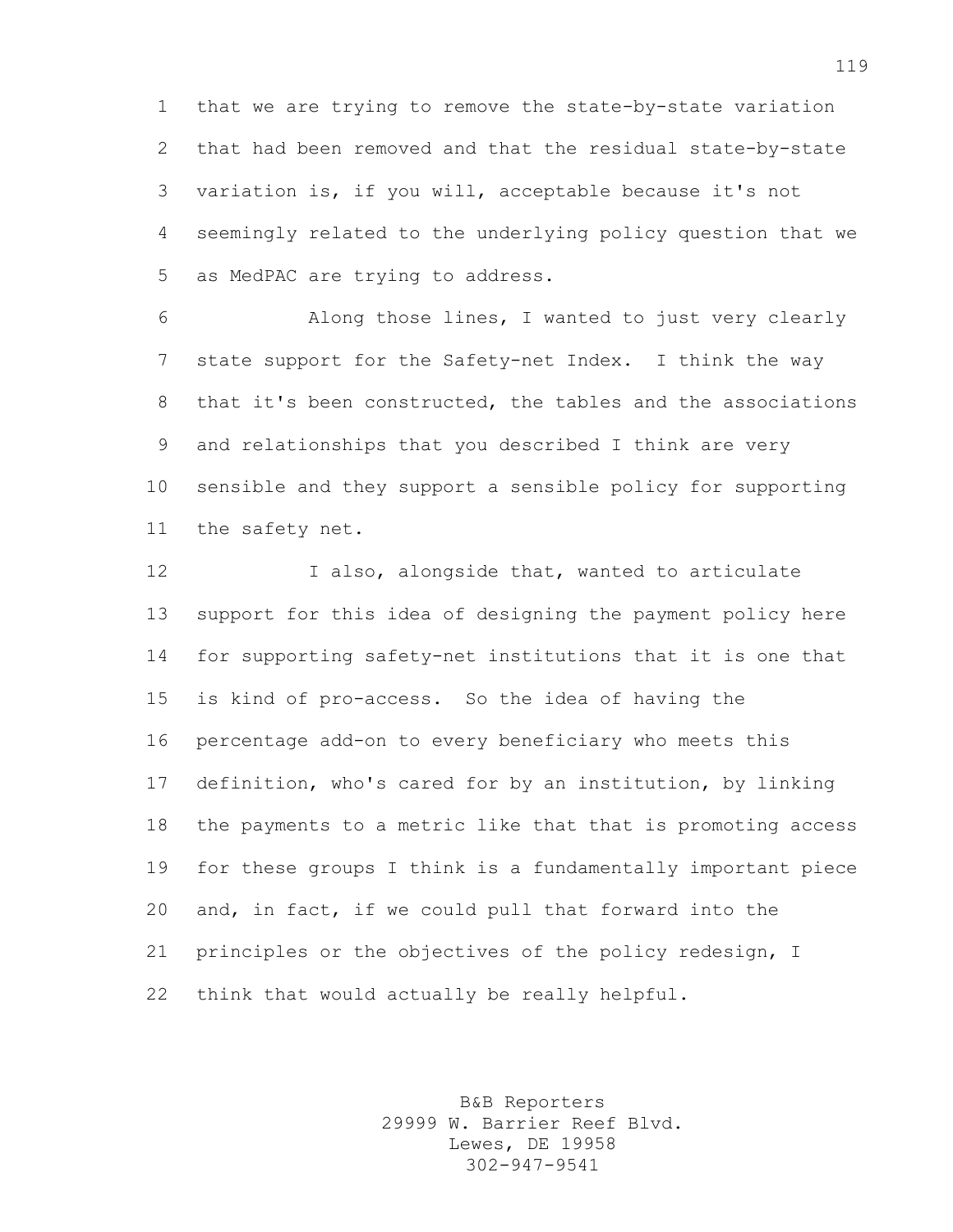Thank you.

2 MS. KELLEY: Lynn?

 MS. BARR: So, again, thank you, guys, and really great work. I look forward to seeing how rurality might affect the index in the future.

 But the comment that Amol brought up is actually kind of one concern I had about the paper was if we -- so 8 we're only talking about a small subset -- we're only identifying a small subset of the underserved, right? And so we're still like maybe at 20 percent, so we don't have everybody in there. And so if we do an add-on payment for that group of patients, well, we're not doing that on payment for the other 80 percent. And I'm not sure that 14 that's going to create any equity. However, something that incentivizes providers to -- patients for the LIS I think is critical, so -- but I worry about one of the recommendations of trying to compensation, you know, to pay more for these types of patients when we're only identifying a small percentage of them, and just think it would have to get to, you know -- I mean, I realize there's no way we can just get income on all patients from Social Security and, you know, or affirm the IRS and then, you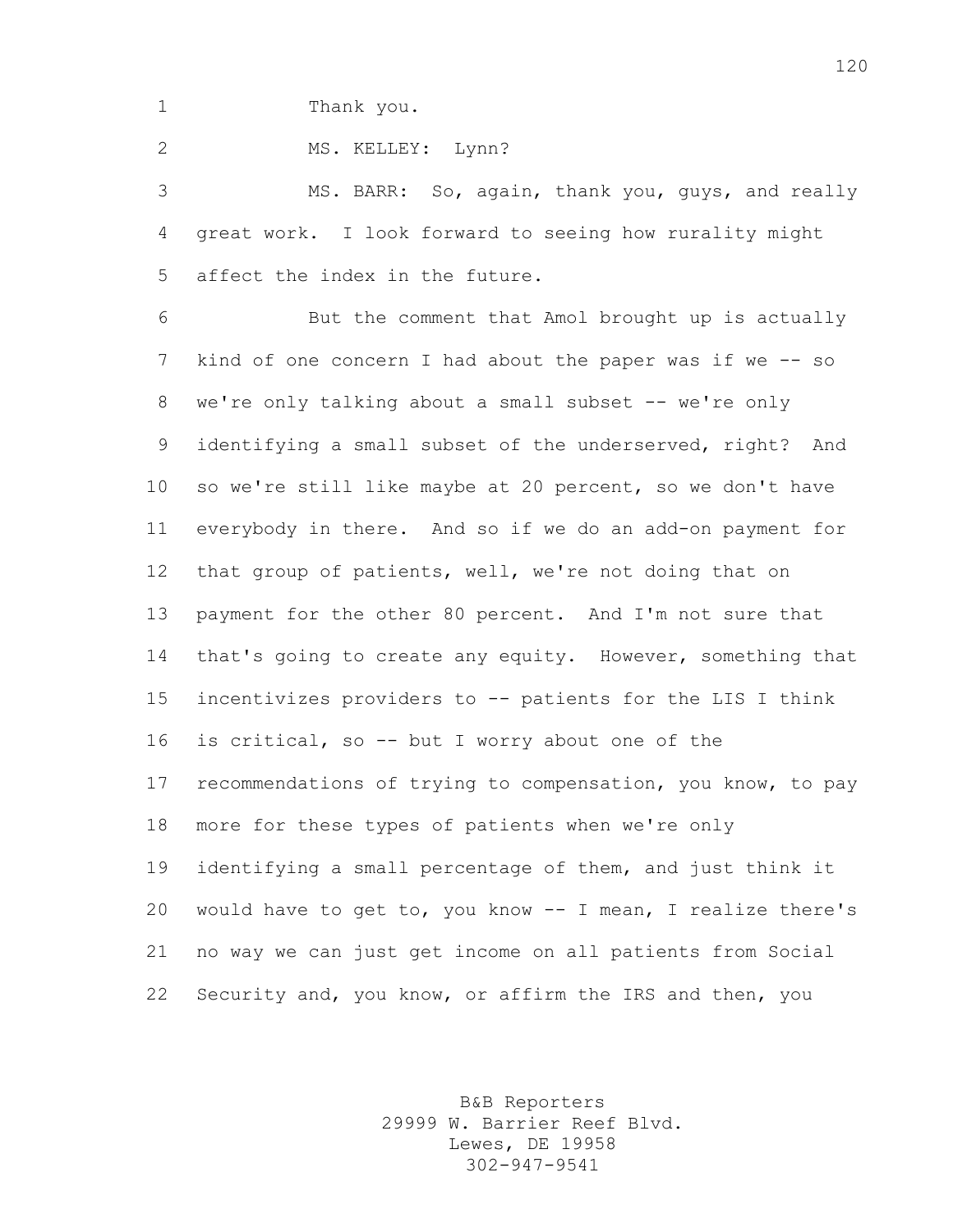know -- and then use that as a way of identifying patients. But maybe there's some way that we should start thinking about connecting social services to Medicare so that we can actually really understand who are the underserved so that we can better serve them.

```
6 Thank you.
```
MS. KELLEY: Brian?

8 DR. DeBUSK: First of all, I'd like to echo previous Commissioner comments. I think this is fantastic work. I think it's very important work. You find yourself reading these chapters critically, you know, looking for what's wrong, and, you know, this chapter was a real page- turner. I mean, the more you read, the more you liked it. So, again, congratulations on good -- great work.

 I'm really intrigued by this move from the full eligibles to the LIS beneficiaries, and as I was reading the chapter, I wondered if we should also consider that for some of our peer grouping mechanisms, because, again, I think, as others have said, there's some real novelty and utility in using this broader measure.

21 The other thing I was going to mention, I really like this 1:1 to 0.5 ratio that you used for the SNI. I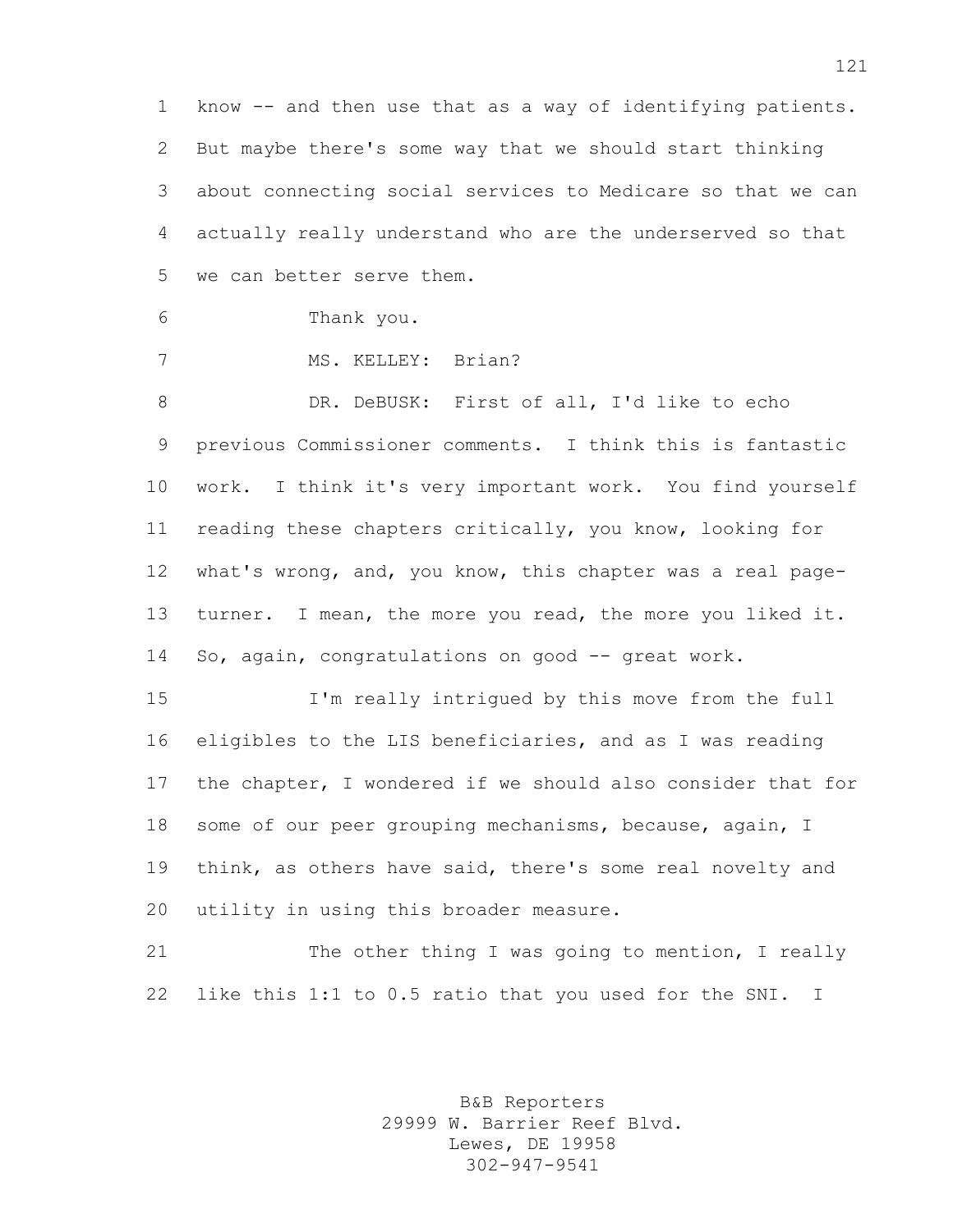think it's really clever because it does balance LIS and uncompensated -- you know, it sidesteps the issue of state Medicaid expansion. But I also like that 50 percent that you're adding for Medicare because I think it really reflects the changing nature of Medicare margins. There was a time that Medicare was the good business for the hospital. And I think blending that 50 percent metric in, the other thing -- the thing I really like about this measure is you can titrate that up if Medicare margins were to continue to sink. I think you could even titrate that up to increase the intensity of the SNI based on just sheer Medicare performance.

13 The other thing I wanted to mention, I really like the gradual payment. I think that's a really nice mechanism. You know, again, this is not a situation where we would want to use a cliff to influence anyone's behavior. So this proportional payment I think is great. I think spreading it over the inpatient and outpatient procedures as well is really good policy.

 So, again, there's a lot to like here, and I want to congratulate the authors, Jeff and Brian, on some really nice work.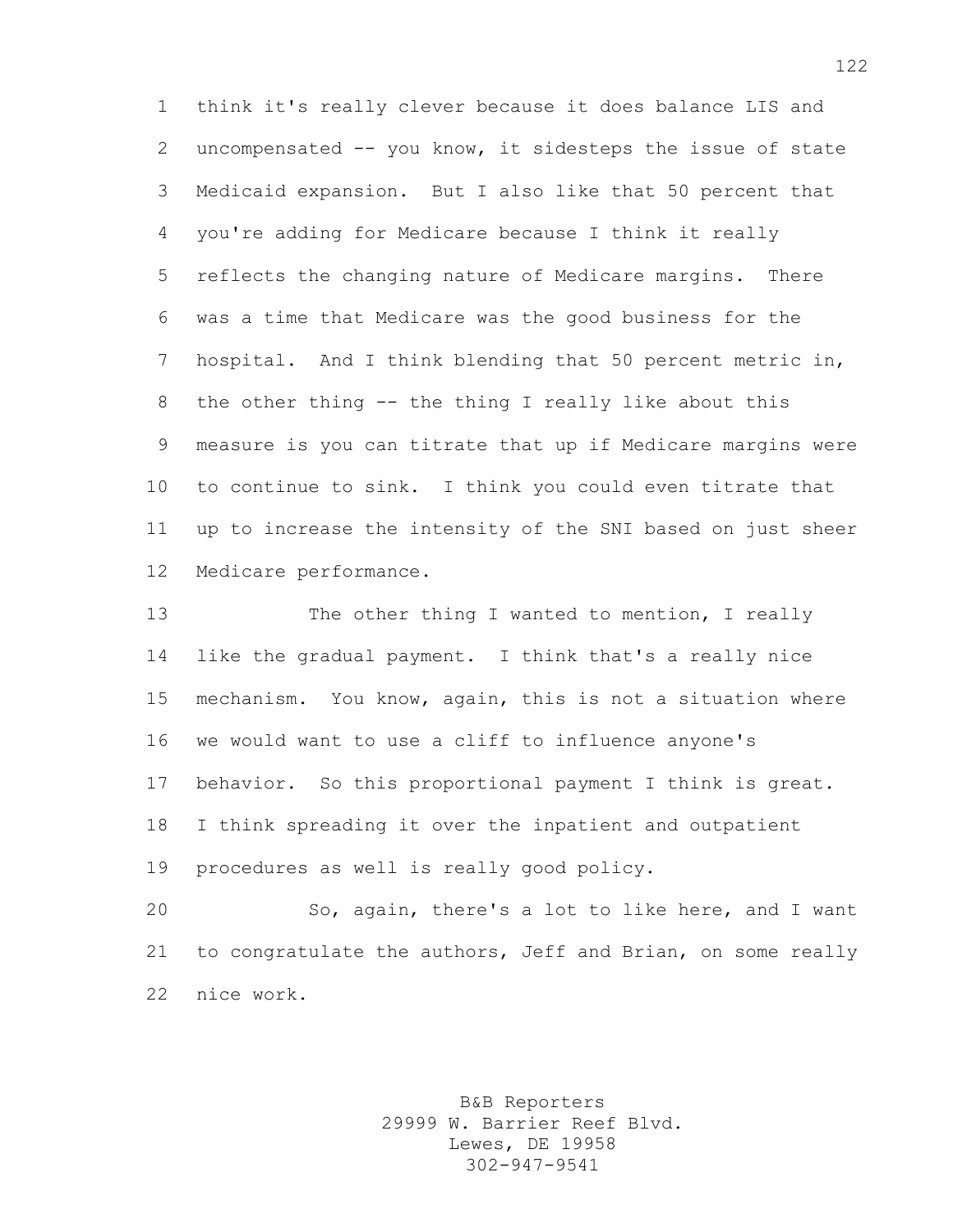## 1 MS. KELLEY: David?

 DR. GRABOWSKI: Great. Thanks, Dana. I'll be brief. Brian, Jeff, great work. Just let me echo everyone else. I'm really excited we're pursuing this line of work.

 I've been one of the Commissioners that's discussed this variability in Medicaid eligibility and issues that could raise here, so using the LIS is a very elegant solution, so kudos. This is just tremendous. I think it's -- I really like the way this is headed.

 Similar to Brian, that's a great application, Brian, of using this for the peer groupings as well. I think this is a really nice solution because the same sets of problems with the variability in Medicaid come up there as well.

 Finally, I think smoothing this out and eliminating the cliffs there, I thought that was also a nice innovation.

18 So, overall, great work, and I'm excited to see where we go with this. Thanks.

MS. KELLEY: Paul.

 DR. PAUL GINSBURG: Yes, I need to say that the work is superb and I'm really pleased with it. This is one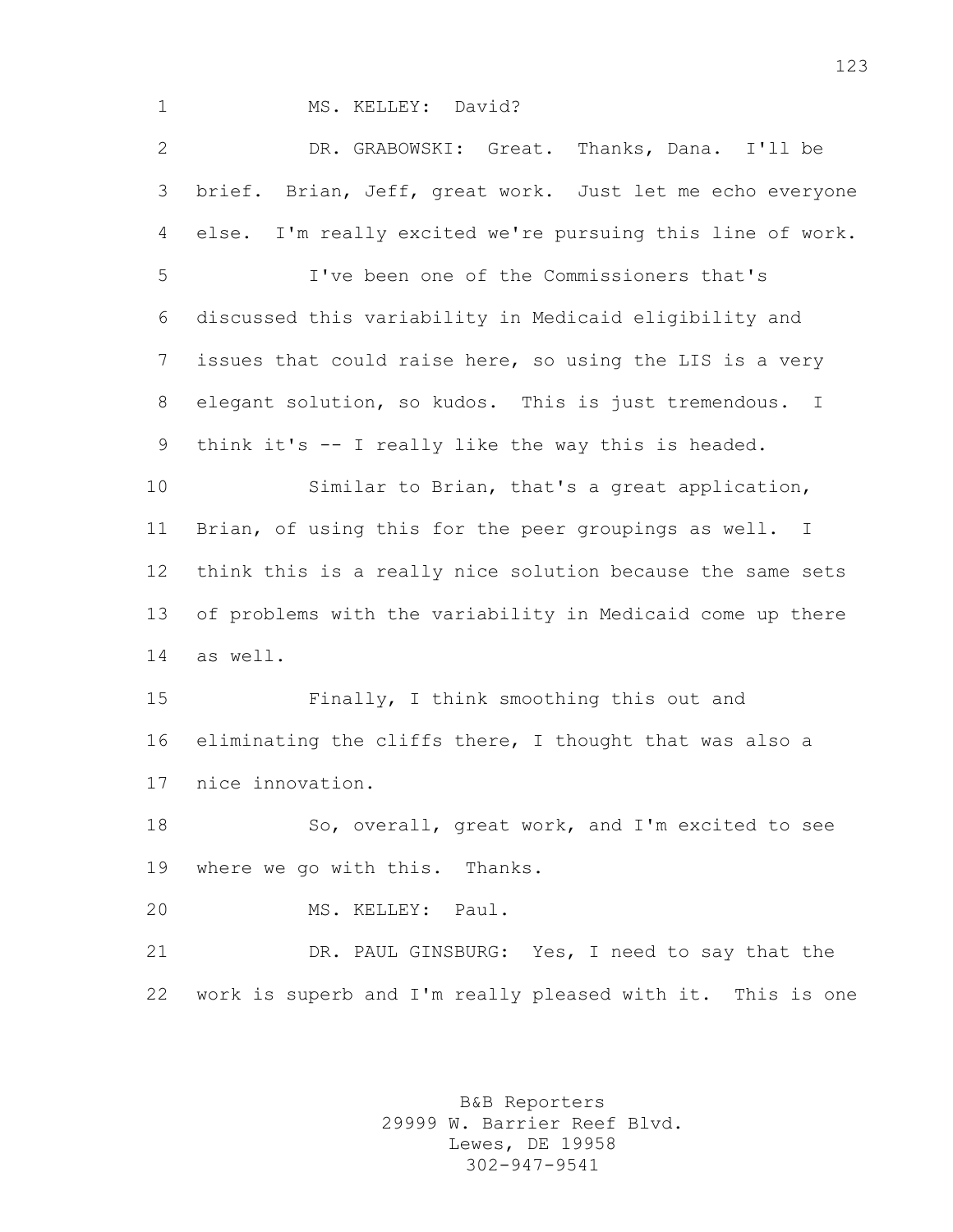of these areas where Medicare has made a policy decades ago and has not returned to it even as things were changing. And so, you know, I think this is one of the areas the Commission is particularly valuable for, is to identify areas like this, where the policy was made so long ago and things have changed.

 So I very much support defining eligibility for these additional payments on the basis of patients rather than on areas because we all know how so many prominent, wealthy hospitals are located in areas with very low income, usually it's downtown or close to a downtown.

12 12 I think the SNI is really good and, you know, I'm really glad Lynn pointed out this thing about encouraging LIS. Another virtue -- I mean encouraging LIS enrollment. Another virtue of it is that since you're including outpatient care as well as inpatient care, it means that hospitals will get many opportunities to enroll or encourage patients to enroll in LIS because it will touch so many more patients in the outpatient department than the inpatient departments.

```
21 And so I think that covers what I had to say.
22 MS. KELLEY: Jaewon?
```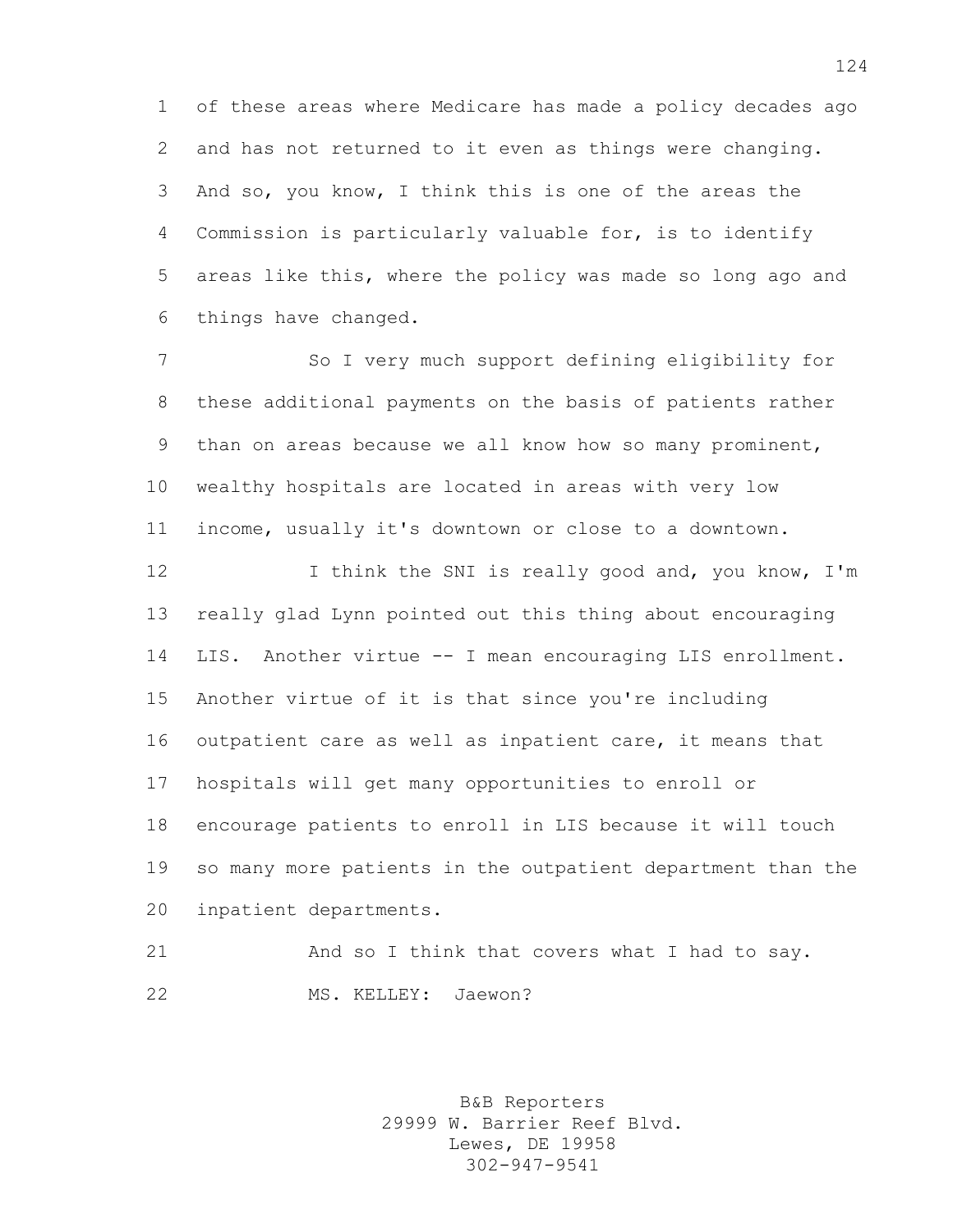DR. RYU: Yes, so I'll pile on a little bit as well. I also like the approach of focusing on who folks are treating versus where they happen to be, Paul's point. I thought the chapter does a good job illustrating some examples of why the focus on the where doesn't quite make sense.

7 I also have to say I really like the SNI LIS approach, and something that I had not thought about was Lynn's point. I think the chapter mentioned that, and it's sort of -- a nice tangential benefit is creating better enrollment of folks who may be eligible for LIS. I think that's something that continues to be a challenge for any kinds of programs along those lines. So I thought that was a nice win as well.

 I also like how the framework of the step-by-step was laid out. I thought that was very clear in terms of setting forth the criteria to even determine whether action is necessary.

 And then two additional points that I just wanted to touch on. One is, I think it's on Slide 22, where there's the risk of closure as a measure of obviously concerns around access. I actually think, if possible, it

> B&B Reporters 29999 W. Barrier Reef Blvd. Lewes, DE 19958 302-947-9541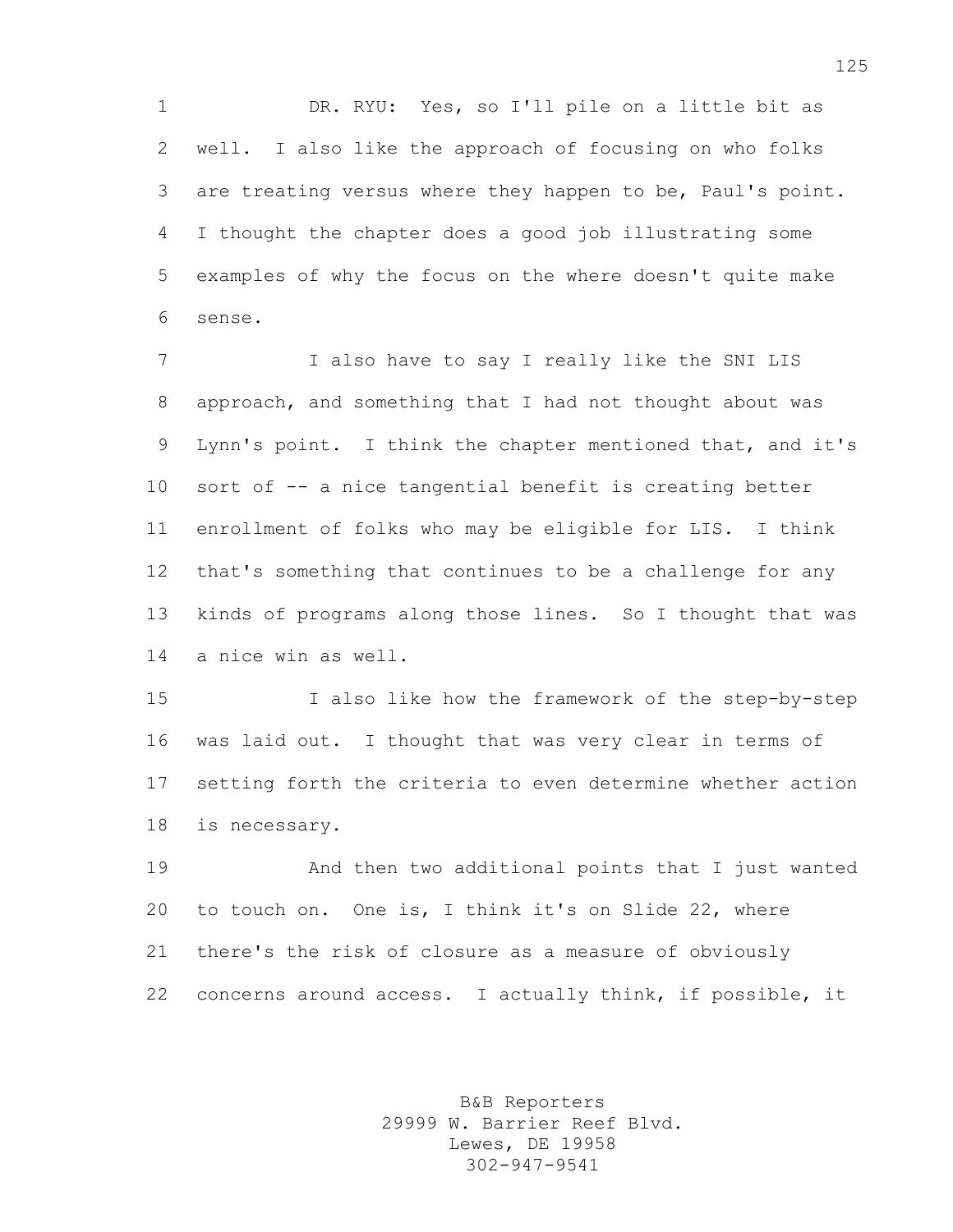would be nice to have something that reflects maybe an endpoint that's not quite that extreme but suggests that there is distress. I think Bruce's comment earlier, some other measure of distress. And when I think about what that might look like, you know, I think hospitals, before they get to actual closure, there's a deterioration of services. There's deterioration of clinical programs. And 8 to the extent you measured something like -- maybe it's transfers out of the hospital because they don't have certain services available. I just think looking at a measure like that might be helpful, because I think at that point you probably already have problems at that hospital. 13 And I would say that is already down the road of distress. So I'd encourage us to explore that.

 And then the last point I'll make is Larry's earlier point on cost and just a clarification between, you know, why are these folks not as profitable, hospitals, and downright unprofitable. I do think fleshing that out, I would totally agree that that would be beneficial. And I think it does get to a lot of what folks were chatting about. You know, it does carry additional cost to invest in whether it's social workers, discharge coordination,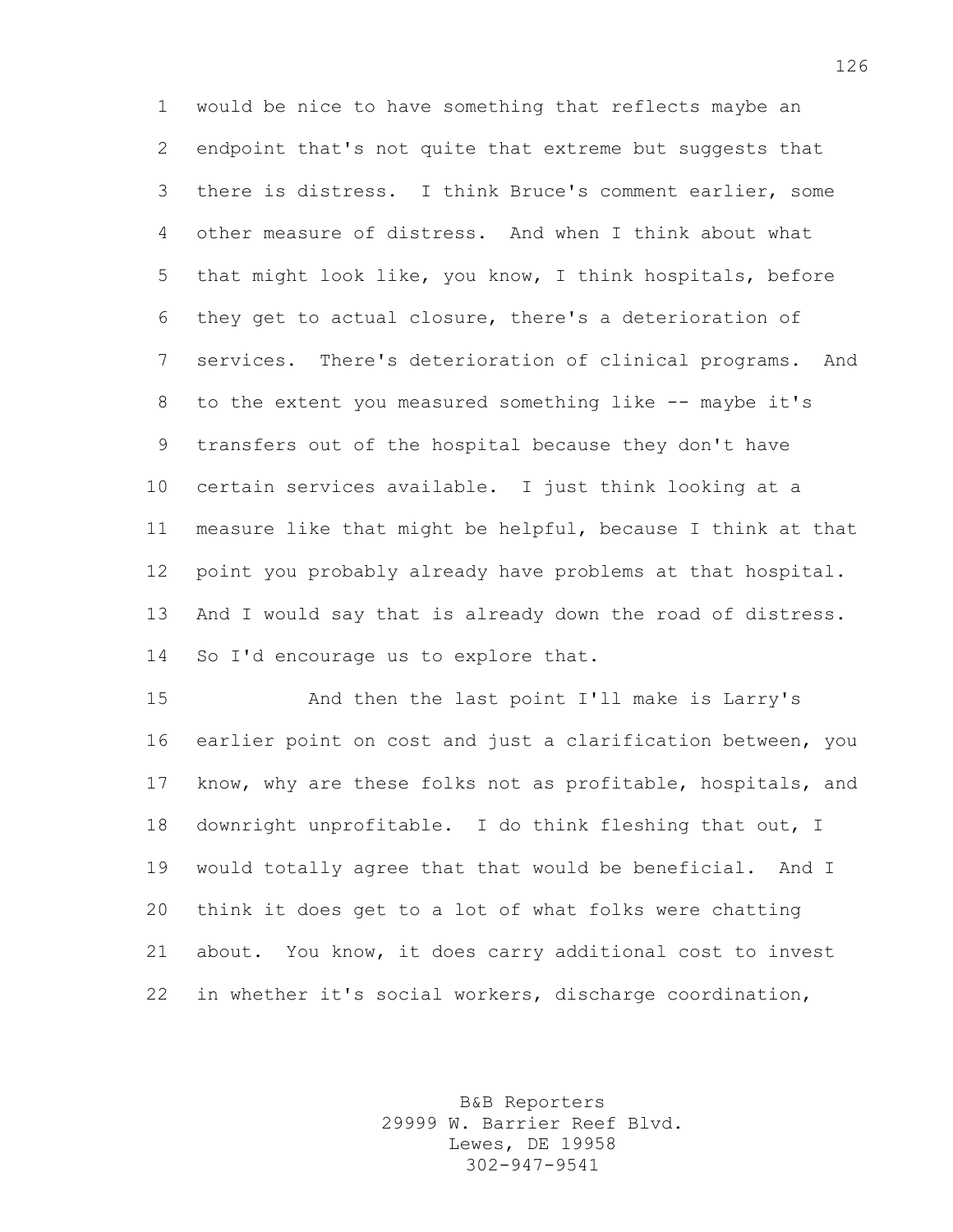financial counselors, of course, greater costs to collect on whatever applicable co-pays exist. I think those or some mention of that in the chapter would be beneficial.

MS. KELLEY: Dana.

 DR. SAFRAN: Thank you. I will be very brief and pile on my enthusiasm for this particular piece of work and for pursuing this area. You know, it is incredibly timely to be focused on how to invest in health equity, and, you know, I think this past week, having seen the CMS announcement about the ACO REACH program and the adjustment there of benchmarks related to social risk factors, this feels to me very in line and synergistic with that. I'm excited about the work.

 I do think the point that was raised in the last round about the fact that what seems to be driving the difference here in the pickup of beneficiaries has more to do with where they live than their individual characteristics, and to that end probably the Medicaid policies in the states they live does just give some pause about that. But, you know, I think that -- I forget who made the point, but I agree with it, after I made my comment -- maybe it was you, Larry -- that it's worth

> B&B Reporters 29999 W. Barrier Reef Blvd. Lewes, DE 19958 302-947-9541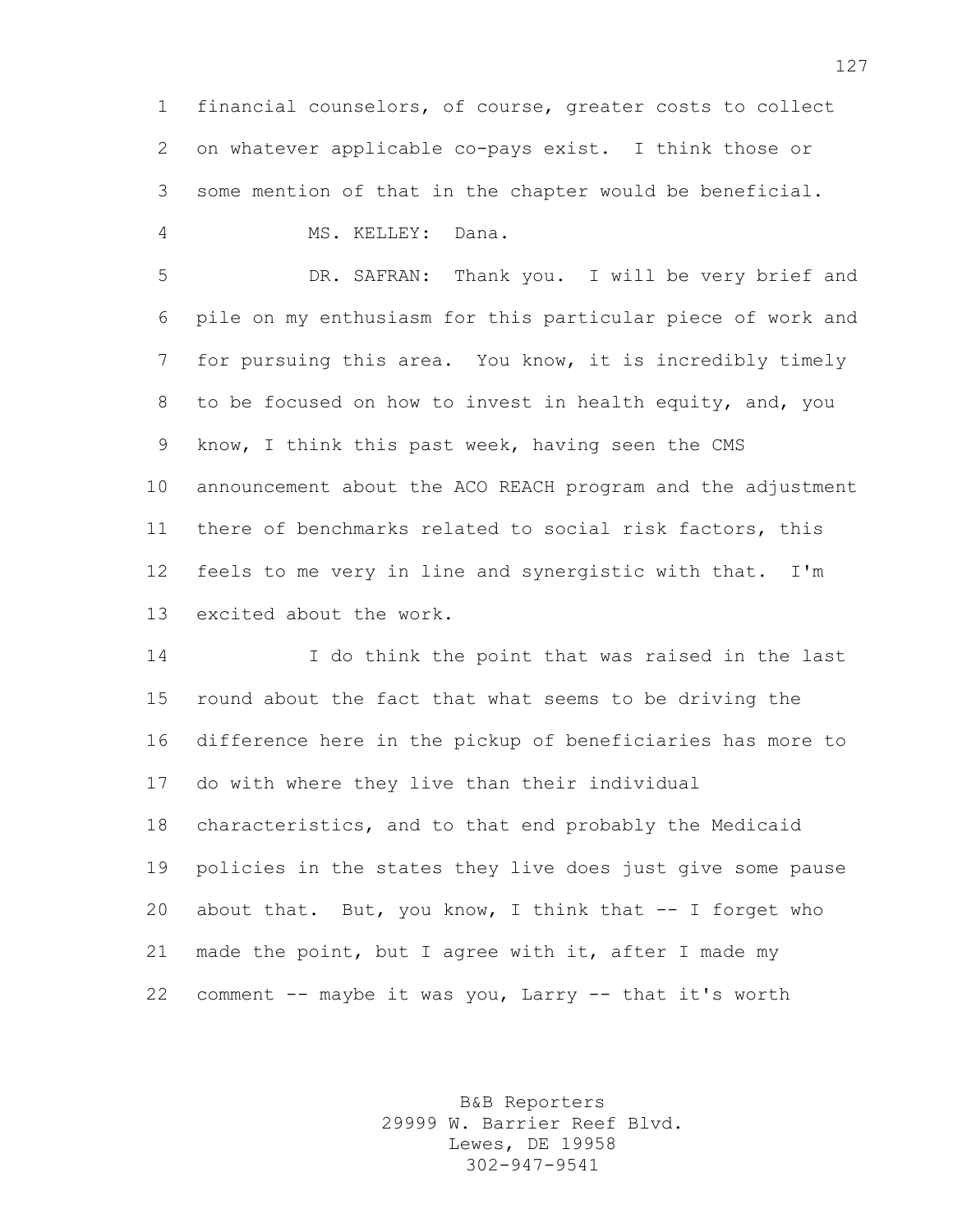calling out in the chapter that, you know, doing this overcomes some of -- I guess we won't use the word "stinginess," but stinginess of certain state Medicaid programs to be able to ensure adequate payment to providers caring for these beneficiaries. It's something worth emphasizing. So I really appreciate the work and the opportunity to have this discussion. Thanks. DR. CHERNEW: Great. So Dana was last in queue. As is my normal, I'm going to pause for a second to see if maybe Brian and Jeff want to add something. I have a brief summary. 13 [Pause.] 14 DR. CHERNEW: Okay, so -- DR. CASALINO: I do have one comment if we have time. 17 DR. CHERNEW: We do, Larry. DR. CASALINO: One of Brian and Jeff's questions was deciding whether new Medicare funding is warranted, and I'm not suggesting we necessarily get into a full-scale discussion, but we haven't really mentioned it at all. Looking at the tables, you know, it looks like this would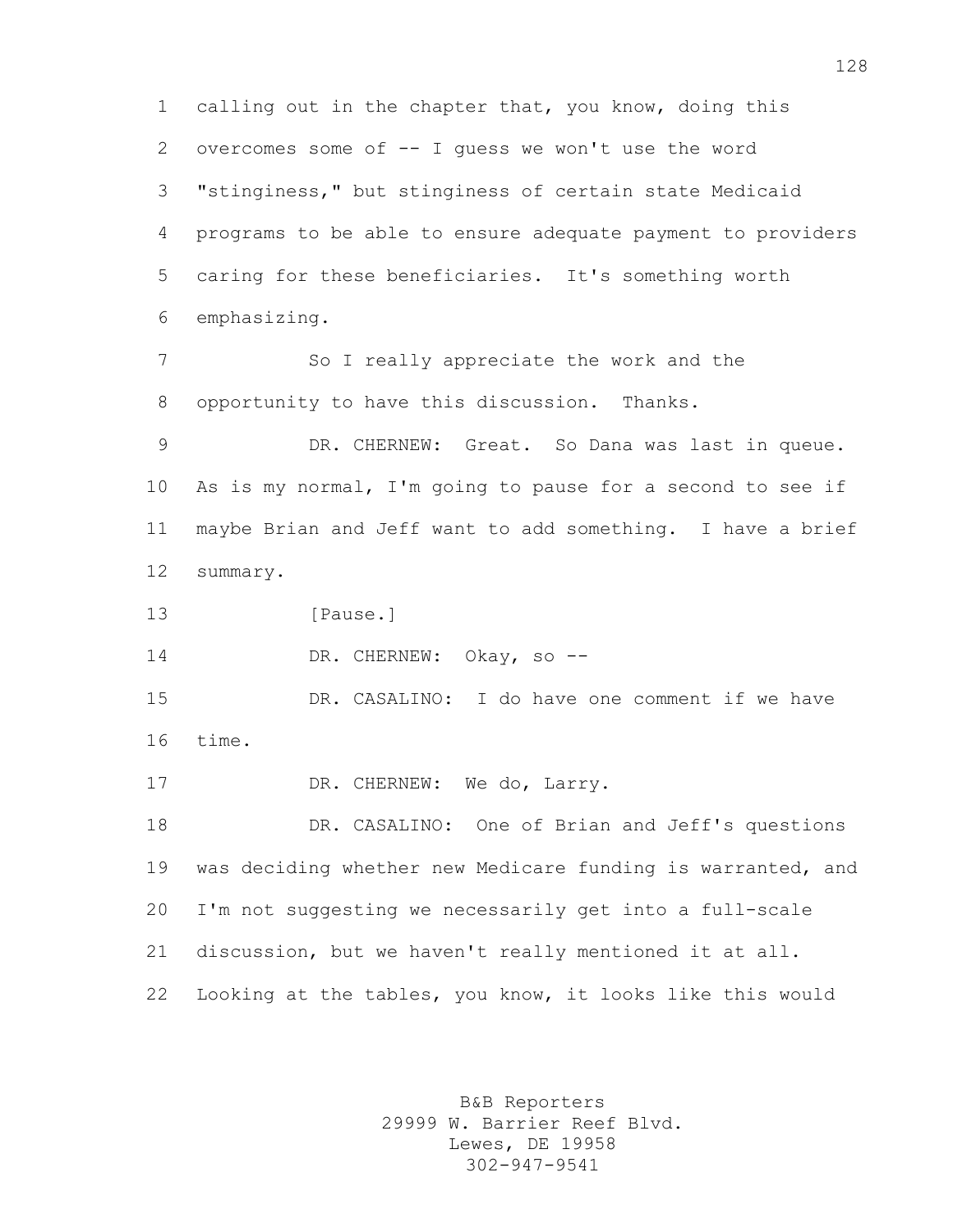provide a bit more funding for hospitals that are, let's just say, hardest hit in terms of their share of disadvantaged patients. But the differences aren't huge in terms of the -- it looks like the absolute increase in -- or the in the absolute difference in margins as a function of the [inaudible.]

 Going forward, I think we do need to explicitly consider whether just reallocating existing funding is enough or whether there does need to be additional funding, because if I understood the tables correctly, it's hard to believe that going from, you know, minus 1 percent to plus 1 percent or plus 2 percent in margin -- I mean, I understand hospitals operate, a lot of them, on a thin margin, so that's not like trivial. But is it enough? There are probably other Commissioners who are better equipped to speak to that than I am.

 DR. MATHEWS: I'm happy to jump in here if I could. Larry, that is indeed the conversation to be had. What we were looking for here is just general reaction to the framework that we've established, general buy-in to the basic concept as we start rolling it out into other sectors. But you are absolutely correct. The next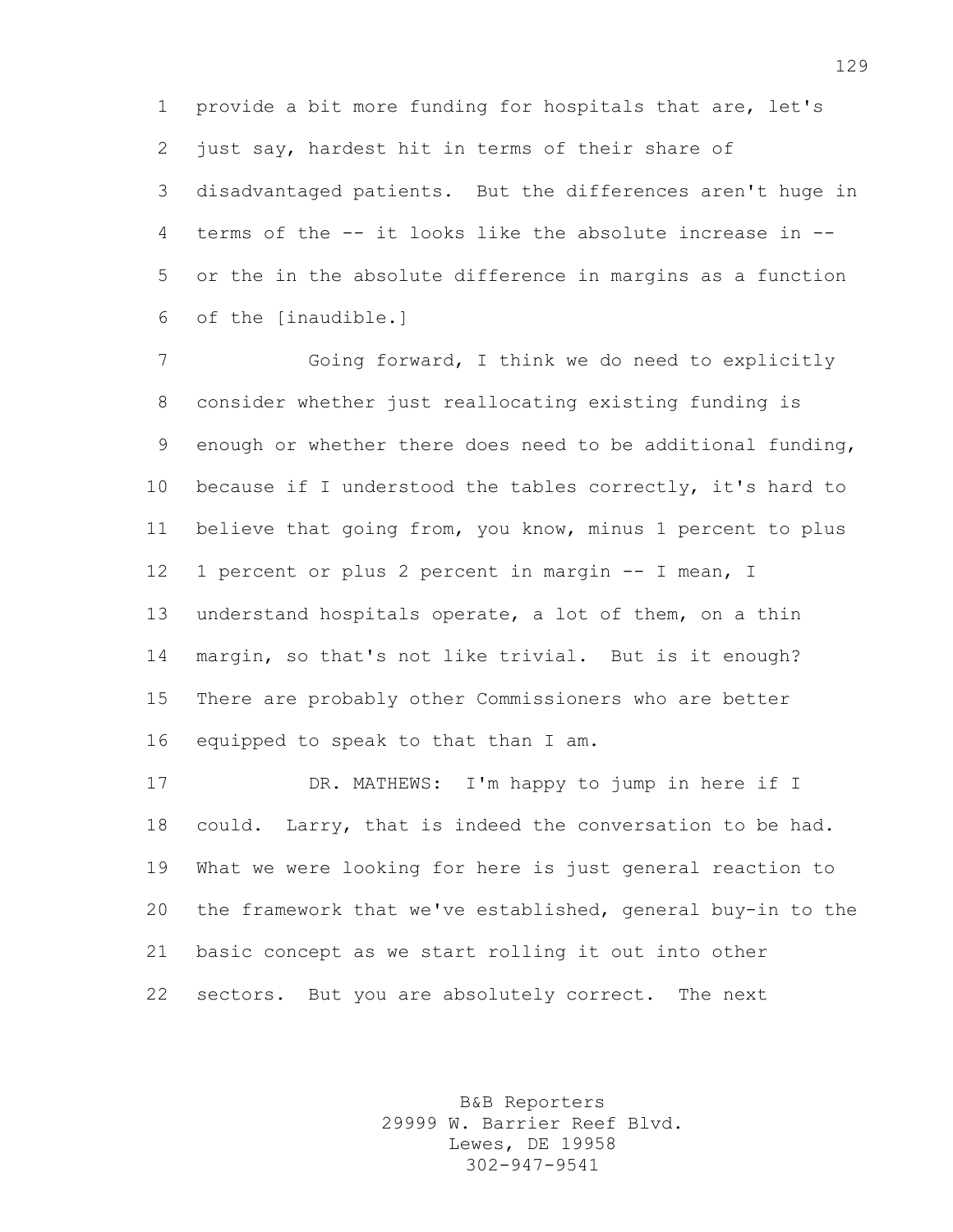question, as we continue to advance this work, will be in each of the sectors, does this framework end up with a need for additional Medicare dollars. So that won't happen this cycle, but I would anticipate that we'll start taking that question on explicitly as early as the fall of next cycle.

 DR. CASALINO: You mean that there will be an analysis that will be presented to the Commissioners along those lines, or just that the Commissioners will discuss it?

 DR. MATHEWS: No, I'm going to commit Jeff and Brian to some work here, so maybe some blowback offline. But, yes, we will do analytic work that would start to evaluate the impacts at different categories of hospitals and our usual block and tackle of that kind of financial analysis.

 DR. CHERNEW: So let me just say one other thing. I am going to wrap up in a second. There's also this issue of how much we continue down the work on hospitals, which you're absolutely going to do, and when and how we expand to other sectors. So there's this trade-off with our sort 21 of capacity to go through this, but we are -- well, I'm going to blend this into my wrap-up.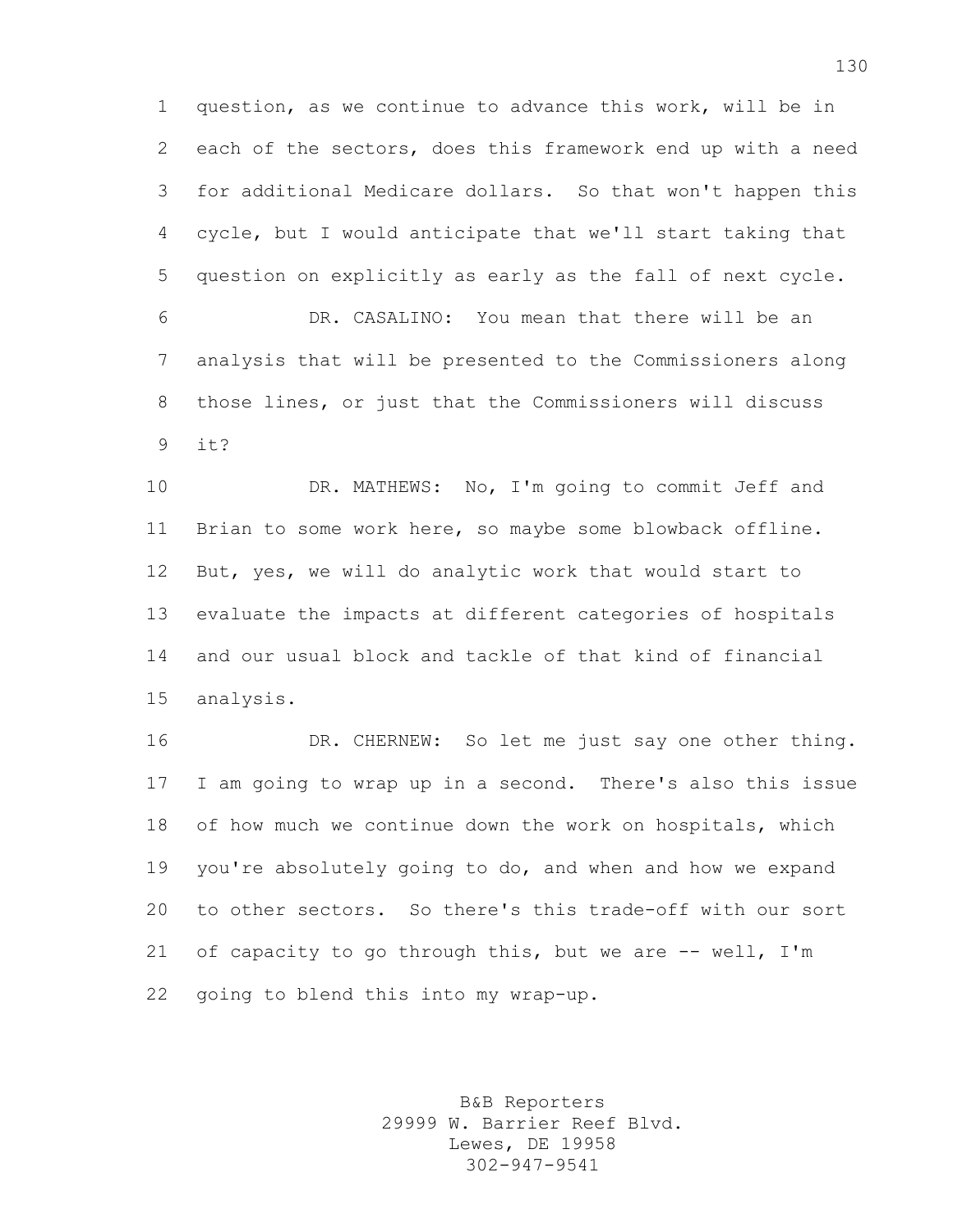I was very happy with the way this chapter was structured and where it ended up when I saw it in the mailing materials, and I'm thrilled with the conversation that we just had, both because it was very constructive and, broadly speaking, very supportive of where we're going, which I was hoping it was where we would be. So I'm happy about all that.

 I have about half a page of notes that I won't run through. That's probably about a third of the notes that Jim and the staff have, so we are going to regroup. 11 I will just emphasize one point. An enormous amount of discussion focused on the role of LIS and why that was helpful, and I agree, that's why it's there. Understand there's other pieces of the formula, things like the Medicare share which capture broad payer-mix issues that end up also being important. And so part of what we're struggling with -- and this came up in the concept of materially profitable and how we deal with that -- is we're also sort of supporting organizations that, for lack of a better word -- I don't know how to say this -- have less favorable case mixes, writ large. And that's not simply serving a lot of LIS patients. There's other aspects of

> B&B Reporters 29999 W. Barrier Reef Blvd. Lewes, DE 19958 302-947-9541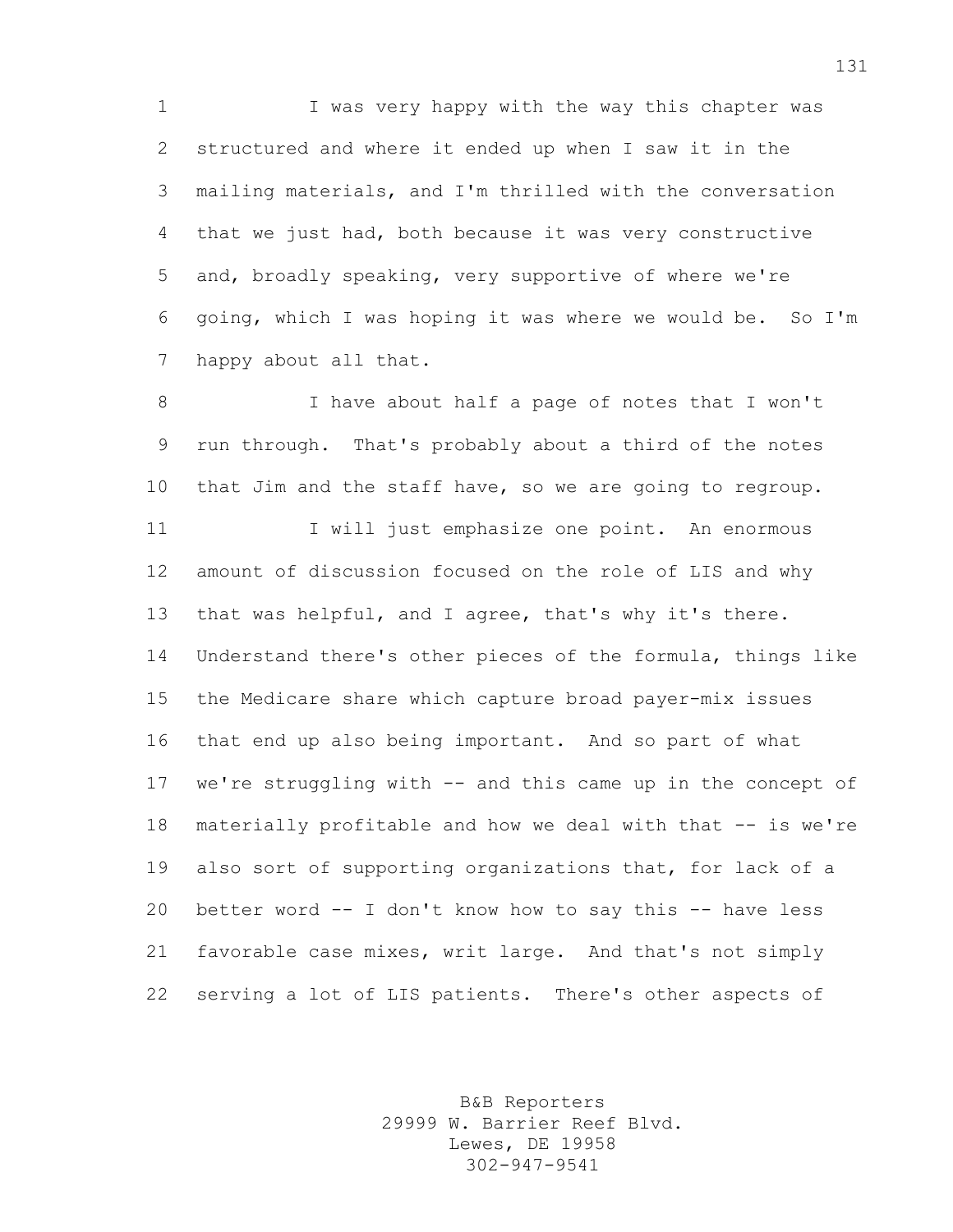case mix given the big differences in commercial and noncommercial payment rates. And the Safety-net Index seems to do a pretty good job of blending those types of concept.

 So while I hear the points about presentation and what problems we're trying to solve and the principles, all of which I think are well taken, and a few of the other things, I did want to emphasize that there were more things there than simply the LIS part or the interaction with Medicaid or the things we were talking about there.

11 So, in summary, I really am happy for the words of support from all of you. We have a lot of regrouping. As I think I said at the beginning, we were only at the beginning, and so this is going to be a multi-cycle thing, not just for hospitals but as we move it out to other sectors. We have to think about complicated issues like how this interacts with the updates, for example. No one asked that. Thank you very much.

 And so we have a lot to do, but the safety net and the issues that are addressed in this chapter are really important, and so we're going to keep doing this work.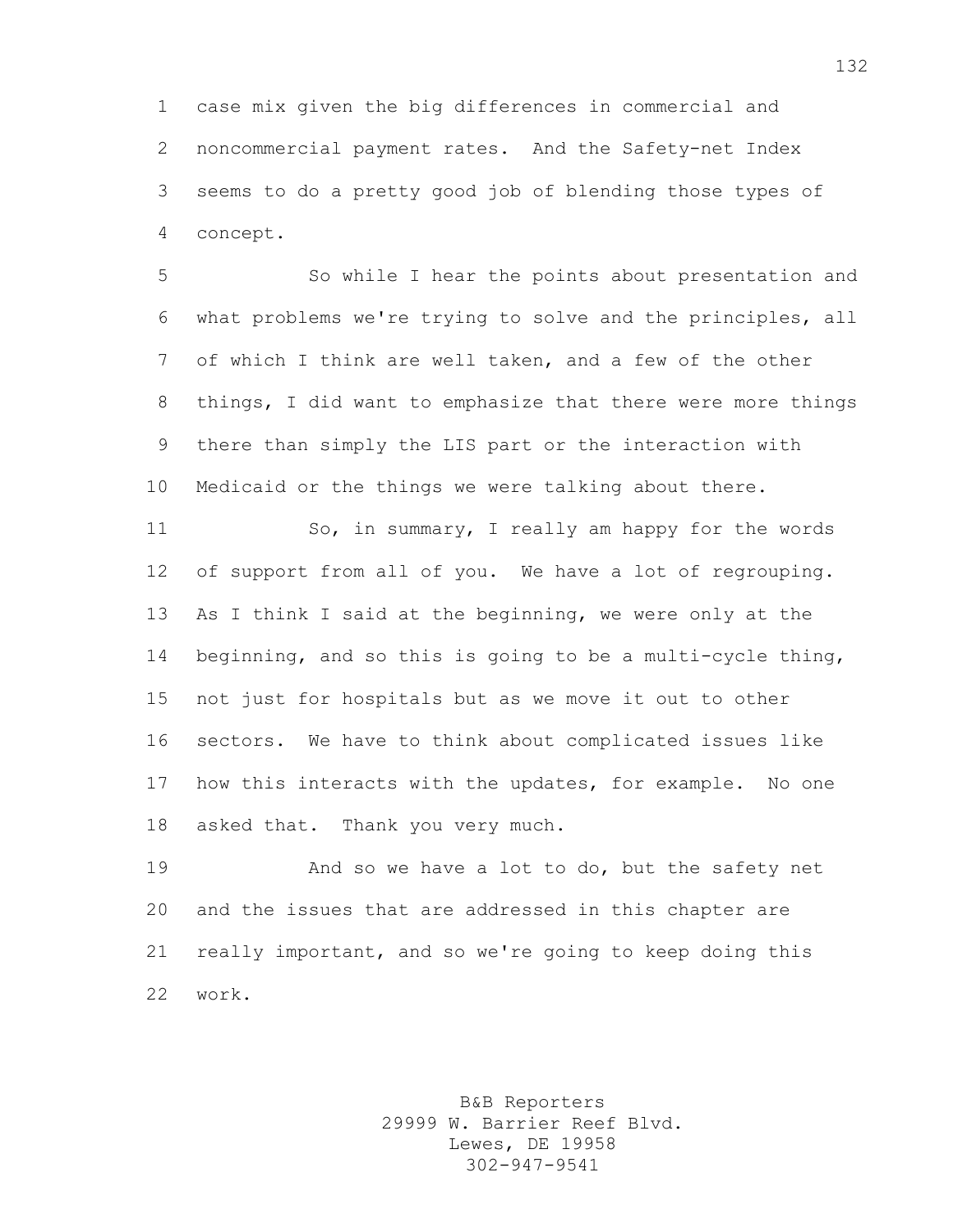1 So, with that said, it's 3:25. We're a bit ahead of schedule. I think I'm going to call for about a ten- minute break. If we could come back at 3:35, please don't be late because we're just going to pick up at 3:35. You don't have to log off. You can just mute and turn off your camera. I'm going to come back at 3:34, and we're just going to jump into another really important topic about the geriatric workforce. So, again, let's take a ten-minute break. I could use one, and we'll see you all at 3:35. **[Recess.]**  DR. CHERNEW: Okay. Welcome back, everybody. We're going to talk about a really important project, strengthening the geriatric workforce, and I am turning it over to Jamila, who is going to lead us through this. Jamila, you're up. 17 DR. TORAIN: Thank you, Mike.

 Today we will be talking about our analysis of the geriatric workforce and potential opportunities to strengthen it, but first, we would like to thank Rachel Burton, Lauren Stubbs, and Alison Binkowski for their help with this work.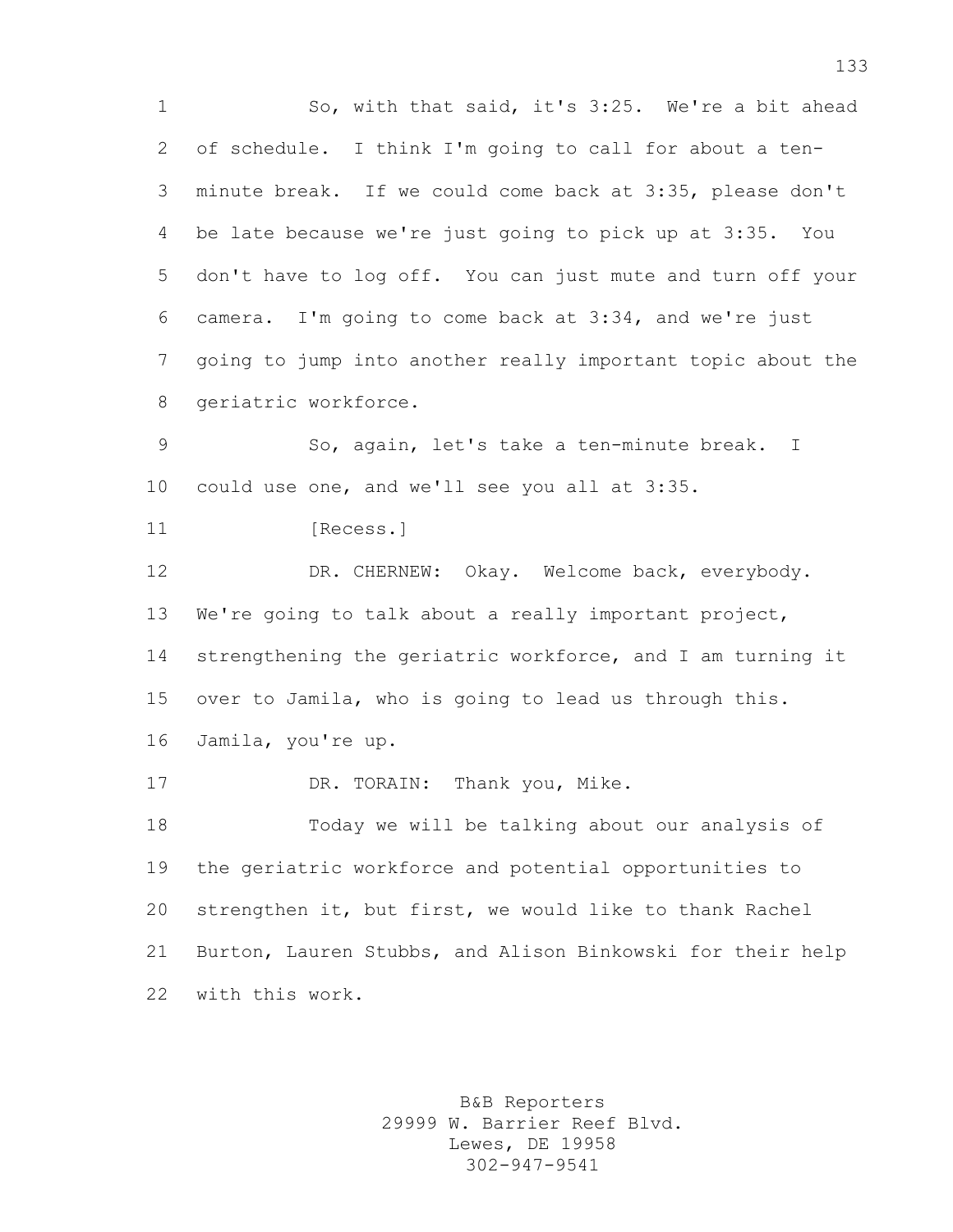At the November 2019 meeting, we presented results from our research on increasing the pipeline of primary care physicians, including geriatricians. At that meeting, Commissioners asked us for more information on the role of geriatricians in Medicare. Since then, Commissioners have also asked us to examine the health care workforce more broadly. This is the first stage of our work on the workforce, which we plan to pursue during the next cycle. The material we are presenting today will be included in the upcoming June report.

 Today I'll start by providing some background information. Next, I'll talk about the role of geriatricians in the health care system. We examined the number of these clinicians who specialize in treating geriatric patients, their training, factors that influence medical students and residents to choose geriatrics, geriatricians' practice patterns, and evidence of the impact of geriatricians on outcomes and costs. I'll also talk about the role of nurse practitioners and physician assistants in treating elderly

patients.

Then Ariel will describe three policy options to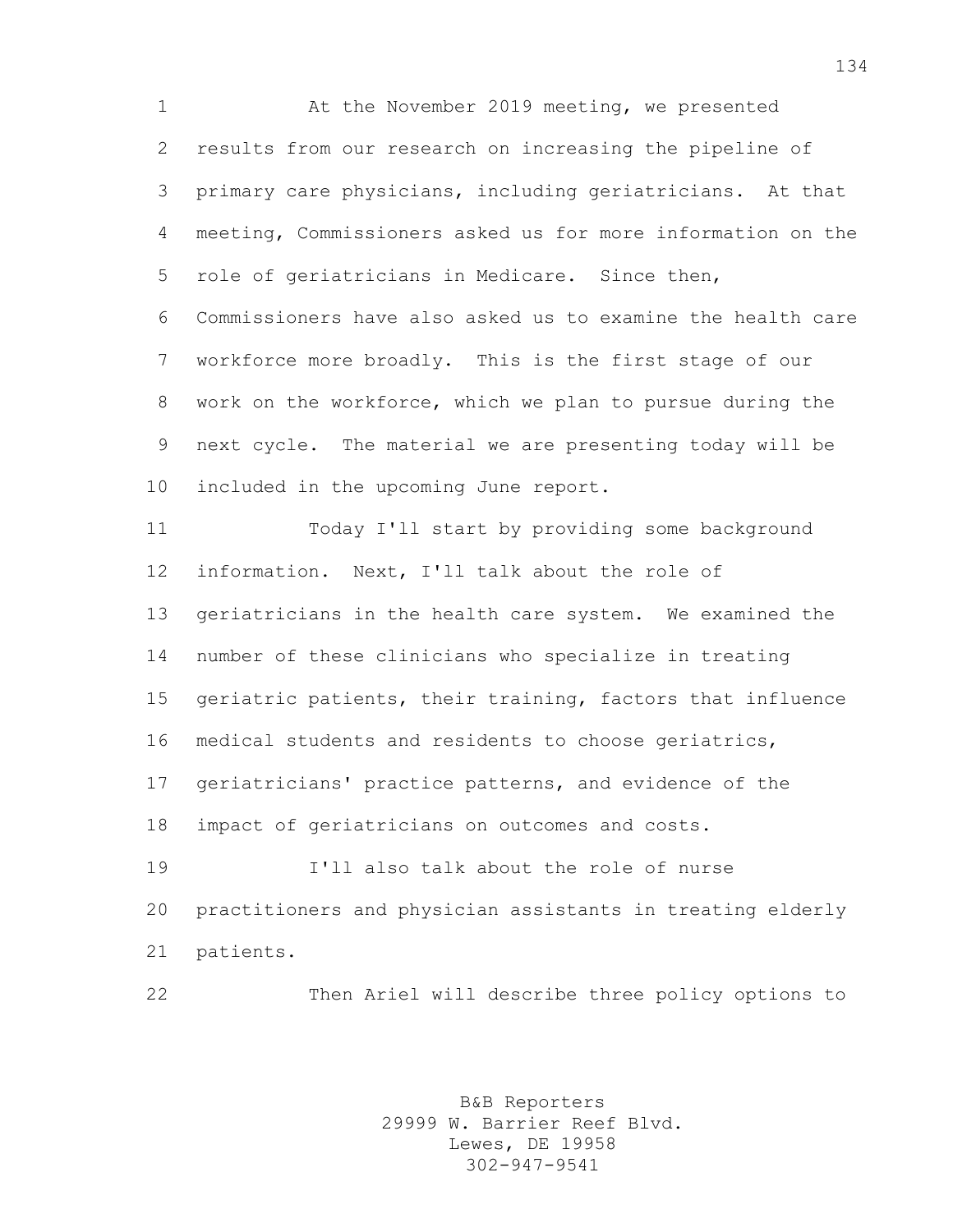strengthen the geriatric workforce.

| $\overline{2}$ | As the baby-boom generation continues to age into           |
|----------------|-------------------------------------------------------------|
| 3              | the Medicare program, Medicare will have an increasing need |
| $\overline{4}$ | for a variety of clinicians with expertise in caring for    |
| 5              | elderly patients with complex conditions. To learn more     |
| 6              | about the workforce of geriatricians and other clinicians   |
| 7              | who treat elderly patients, we analyzed Medicare claims     |
| 8              | data, reviewed the literature, and conducted 11 interviews  |
| 9              | with experts in geriatrics between 2019 and 2022.           |
| 10             | Some of the interviewees were nurse                         |
| 11             | practitioners. Most were physicians who research the        |
| 12             | geriatric workforce, run geriatric fellowship programs, or  |
| 13             | lead provider organizations and professional associations.  |
| 14             | The number of geriatricians in the U.S. has never           |
| 15             | been large and has been shrinking in recent years. Since    |
| 16             | 1996, the number of geriatricians has declined from about   |
| 17             | 9,000 to about 7,000 in 2020. Meanwhile, the Medicare       |
| 18             | population grew from 38 million to 63 million during the    |
| 19             | same time period.                                           |
| 20             | After their internal medicine or family medicine            |
| 21             | residency, physicians must complete a one-to-two-year       |
| 22             | fellowship in order to specialize in geriatrics.            |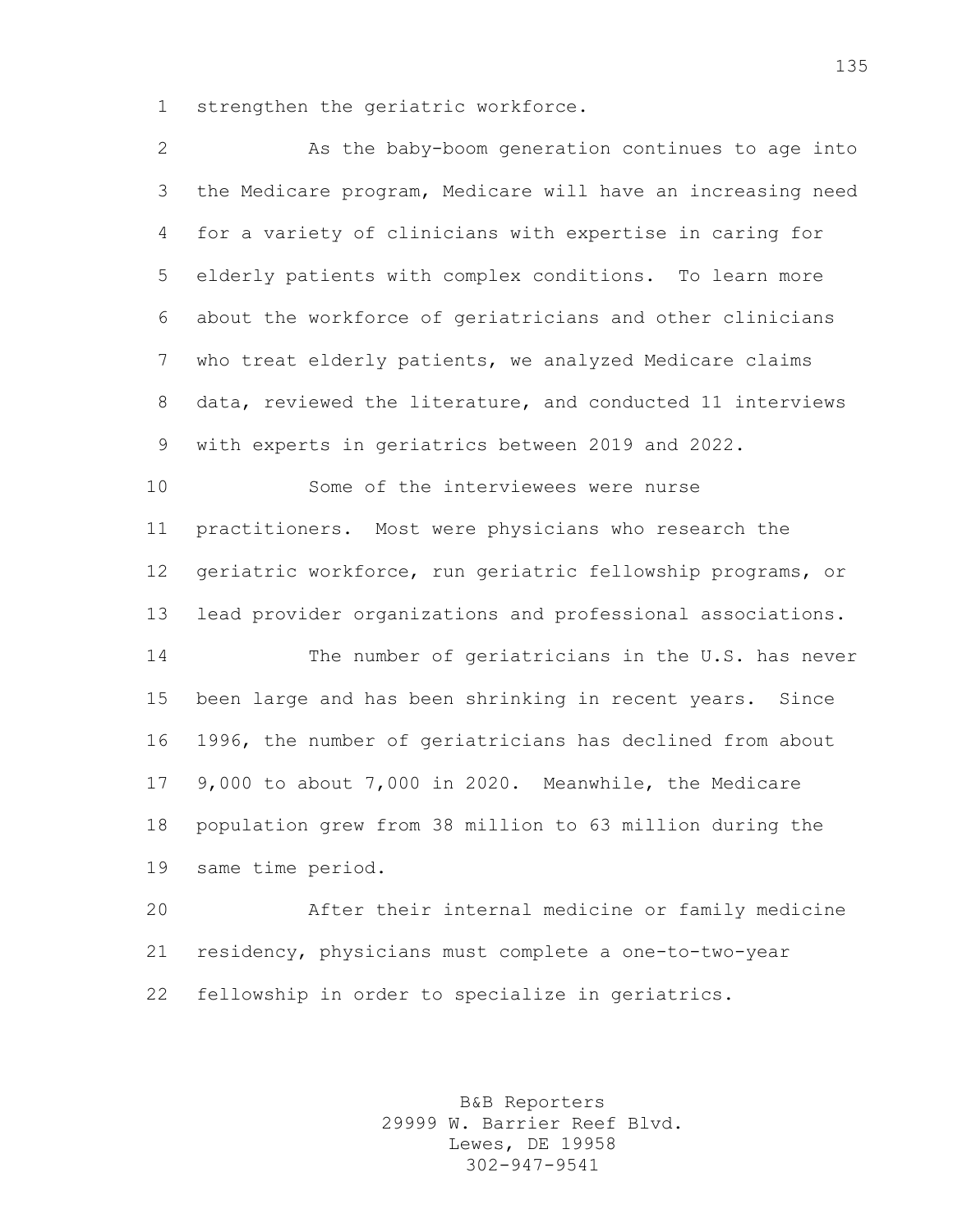1 As described in the paper, there are three federal programs of modest size that aim to expand and enhance the workforce of health care professionals who focus on geriatrics.

 However, academic medical programs still struggle to fill the small number of geriatric fellowship positions they offer, with only about half of positions filled each year.

 After reviewing the literature and conducting interviews with experts in the field, we found several factors that influence physicians to pursue or avoid a career in geriatrics. The main factors that motivate medical students and residents to pursue geriatrics include a desire to fill society's need for more physicians to care for the elderly, an interest in focusing on the entire patient instead of organ systems, the intellectual challenge of treating older adults, and because of the influence of having a strong connection with an older adult in their youth, such as a grandparent. On the other hand, some of the reasons why medical students are not interested in geriatrics include minimal exposure to geriatrics during clerkships, feeling

> B&B Reporters 29999 W. Barrier Reef Blvd. Lewes, DE 19958 302-947-9541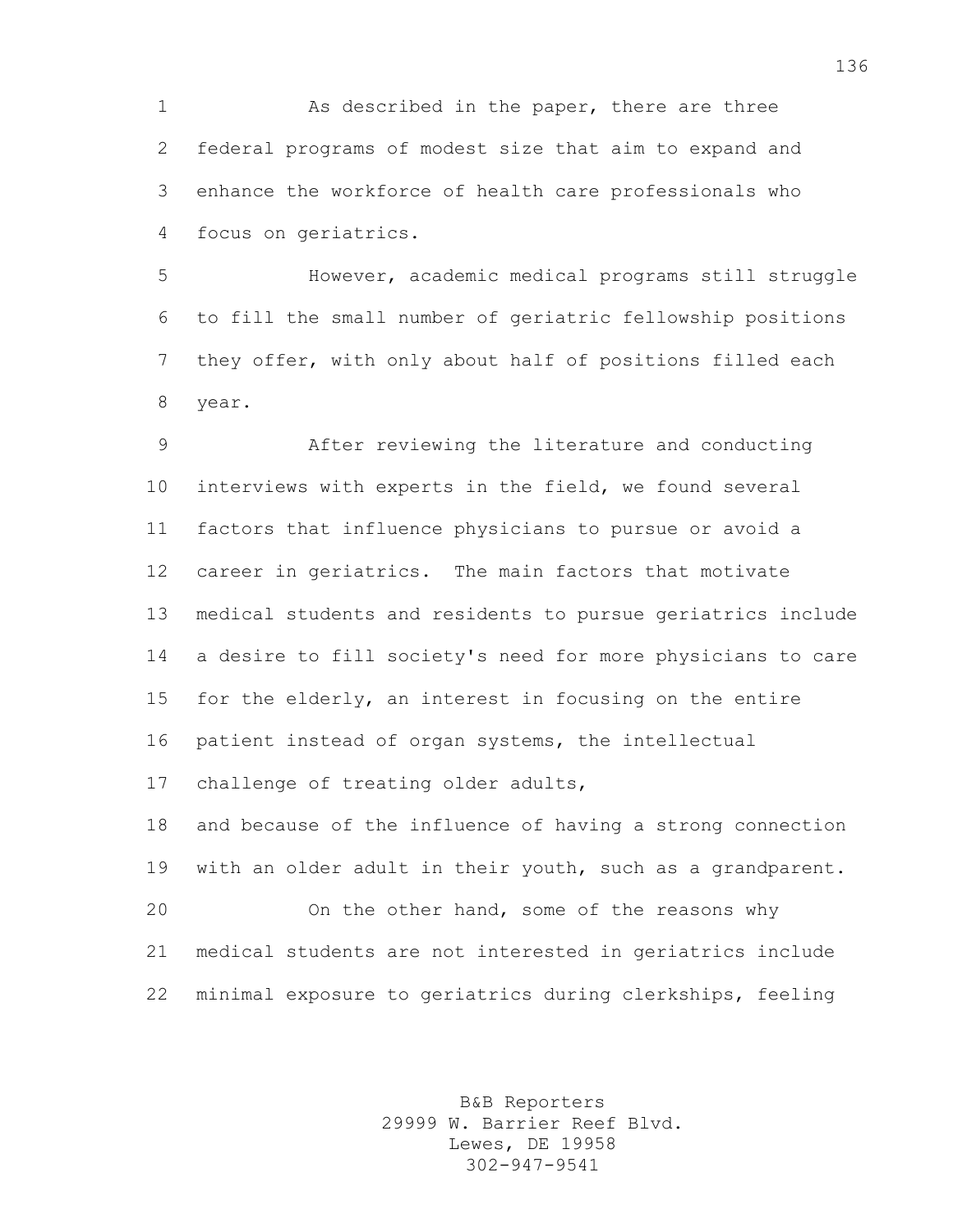overwhelmed by the complexity of older adults, the time it takes to assess and manage geriatric patients, and geriatricians have lower compensation than other specialties, which leads us to our next slide.

 Geriatricians are one of the lowest-paid specialties. Their annual compensation is lower than that of other primary care physicians. In 2020, the median compensation for geriatricians was \$232,000, compared with \$250,000 for other primary care physicians and \$348,000 for specialists. The reasons for these disparities are described in the paper.

 We learned from interviewees that geriatricians often wear multiple hats. They provide direct patient care and consult on other clinicians' patients, train future geriatricians, conduct research, and take on leadership roles in organizations and health plans. For example, geriatricians set up geriatric fellowship programs, launch hospital units for elderly patients, and serve as chief medical officers of nursing homes.

 Consistent with findings from our interviews, our analysis of Medicare claims data from 2019 highlights that compared with other primary care physicians, geriatricians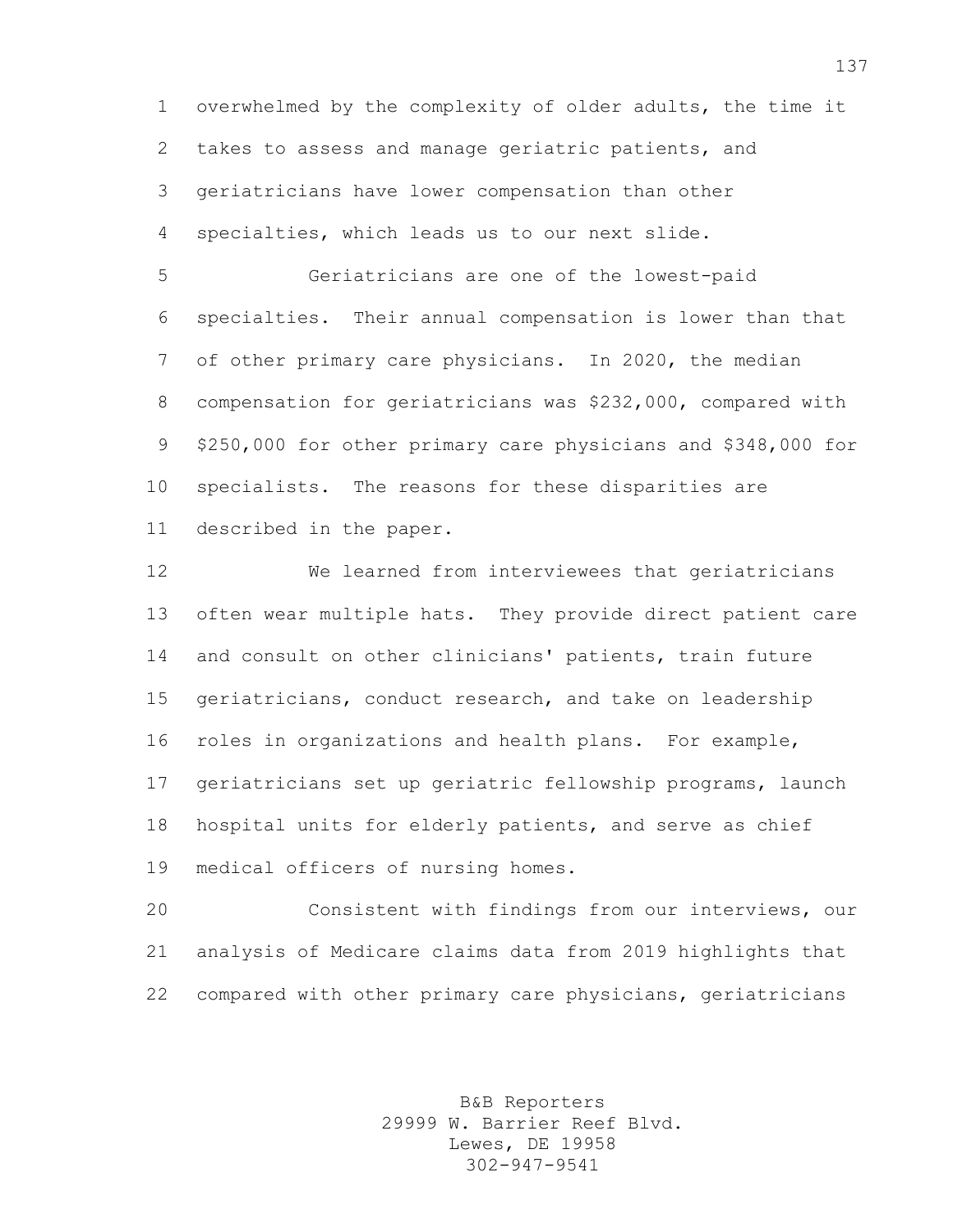were more likely to practice in nursing facilities and less likely to practice in offices. They are also more likely to provide care to Medicare beneficiaries who were older, had more chronic conditions, and were more likely to be institutionalized.

 For example, 30 percent of beneficiaries treated by geriatricians had Alzheimer's disease or dementia, compared with 12 percent of those treated by other primary care physicians.

 We also reviewed the literature on the impact of geriatricians on health outcomes and health care costs. There is limited evidence describing the impact of geriatricians when they deliver primary care, and the evidence is mixed. There are more studies describing the impact when geriatricians consult on patient care. Most of them show that care is associated with improved health outcomes. For example, geriatricians were associated with decreased length of stay in the hospital, fewer emergency department visits, lower in-hospital mortality, and lower risk of acute care hospitalization.

 In terms of health care costs, there is limited research that examines whether care provided by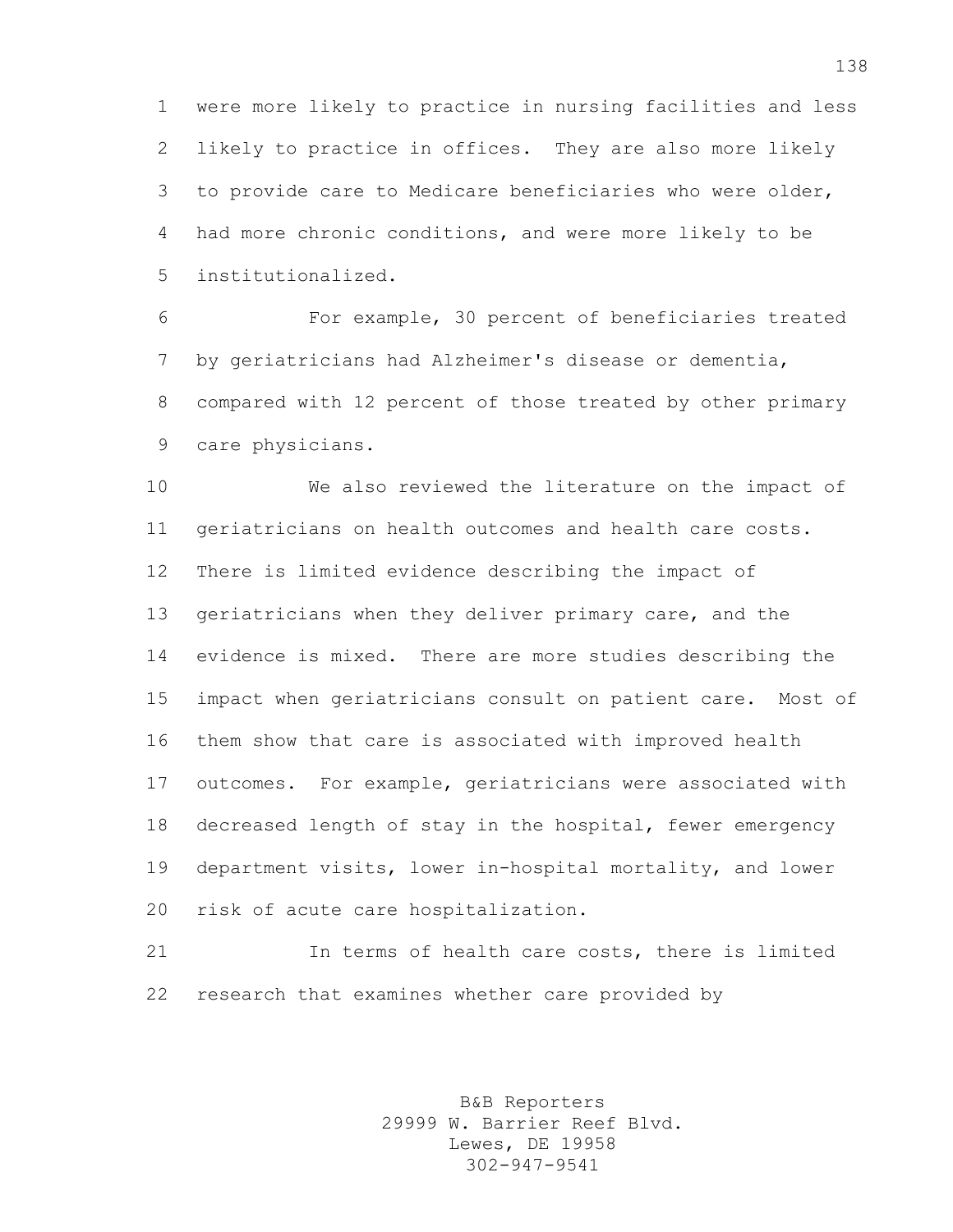geriatricians directly affects health care costs. However, several studies look at the indirect impact on costs. These studies find that care from geriatricians indirectly reduces costs due to less prescribing of medications considered inappropriate for older adults and fewer adverse drug reactions.

 In addition to geriatricians, some nurse practitioners and physician assistants focus on geriatric care. The overall number of NPs and PAs has been growing rapidly. But, according to a survey from 2020, only 3.5 percent of NPs said that geriatrics is their main clinical focus area. Similarly, only 0.8 percent of PAs reported that geriatrics was their principal area of practice in 2018.

 According to these studies, median income for NPs and PAs who focus on geriatrics was about the same as median income for other NPs and PAs.

18 Now I will turn things over to Ariel.

 MR. WINTER: I am going to take a moment to restate the problem and set the stage for some policy options.

The elderly population in Medicare is growing,

B&B Reporters 29999 W. Barrier Reef Blvd. Lewes, DE 19958 302-947-9541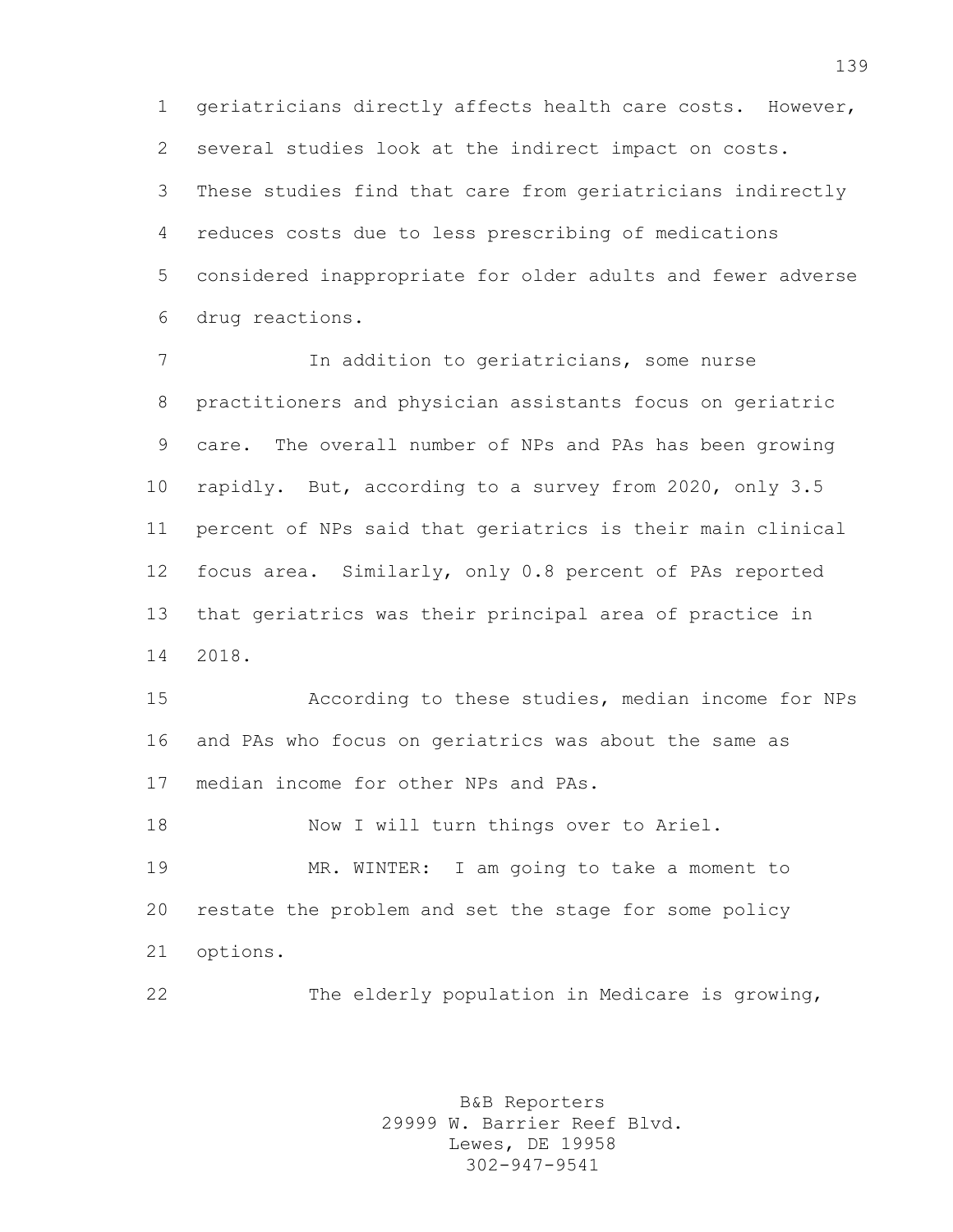and we need a health care workforce to care for them. As we've discussed, geriatricians focus on providing care to older patients with complex conditions, but there have never been very many geriatricians, and their numbers are declining.

 We've developed some ideas to address this issue. The first is to improve payment accuracy for a key service provided mainly by geriatricians.

 The second option acknowledges that we're unlikely to ever have enough geriatricians and is, therefore, aimed at increasing the number of nurse practitioners and physician assistants who focus on geriatrics.

 The third option would ensure that all physicians have at least some training in geriatrics.

 The first policy option is for CMS to improve payment accuracy by establishing a new billing code for a service called "comprehensive geriatric assessment," or CGA. In this service, a multidisciplinary team provides a comprehensive evaluation of an elderly patient's physical, psychological, and functional capabilities and develops a treatment plan.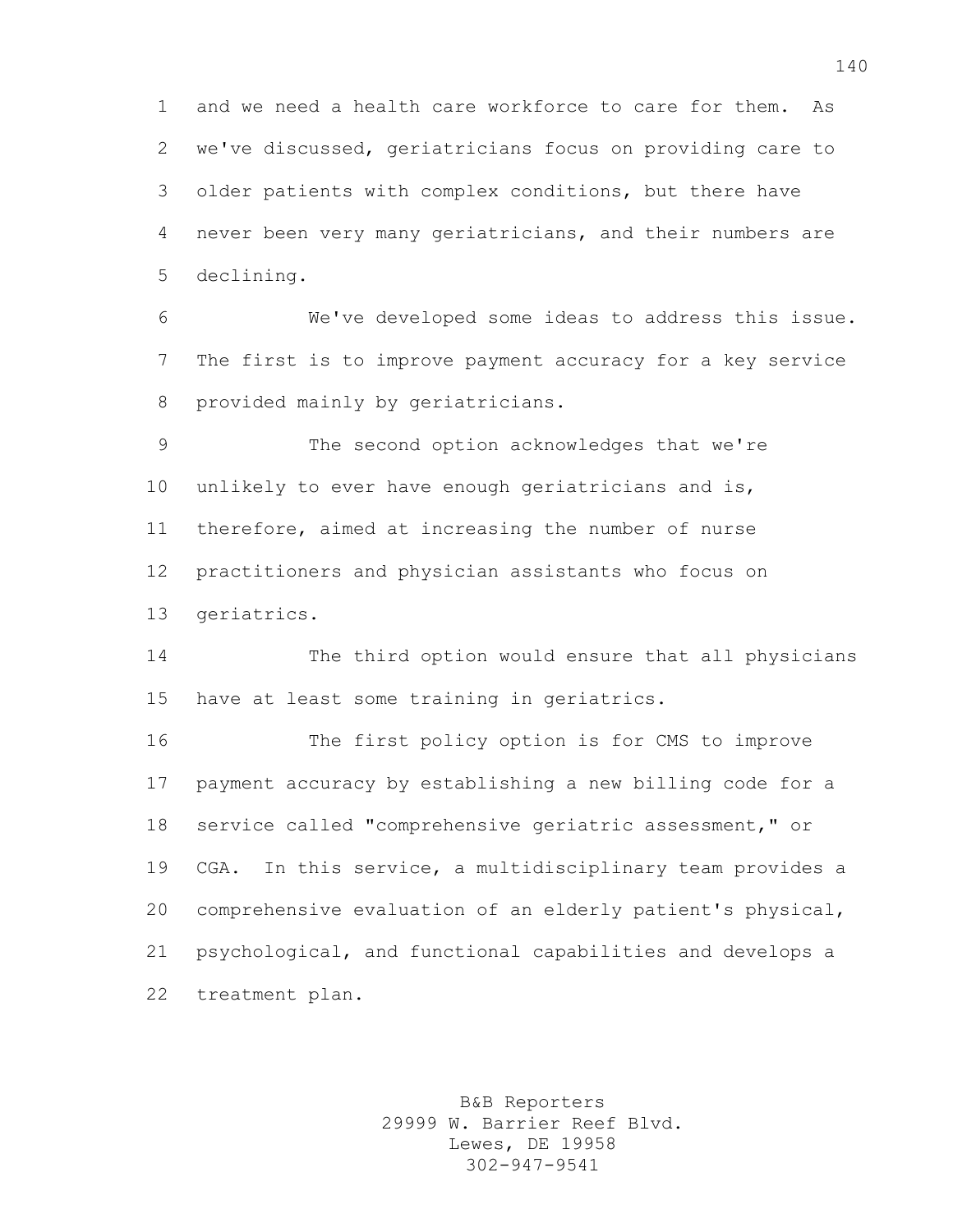The team usually includes a physician, a nurse, a social worker, and other health professionals such as physical and occupational therapists and psychologists. The assessment often focuses on geriatric syndromes, such as cognitive impairment and trouble balancing. It can occur in a variety of settings, such as hospitals, nursing homes, and ambulatory settings. Empirical studies have found that CGA improves health outcomes, such as quality of life, cognition, the ability to live at home, and functional status. Medicare's physician fee schedule does not currently have a billing code for comprehensive geriatric assessment. As a result, geriatricians use other codes to bill for CGA, such as a Level 4 or 5 E&M office visit, but geriatricians claimed that these other codes don't account for the time and resources involved in providing CGA. CMS could create a new code for CGA and set an accurate price for it, which it has done for other services, such as chronic care management. When CMS creates a new code, this process is budget neutral. Although geriatricians would probably bill for this code, 22 other clinicians could also bill for it; for example, NPs,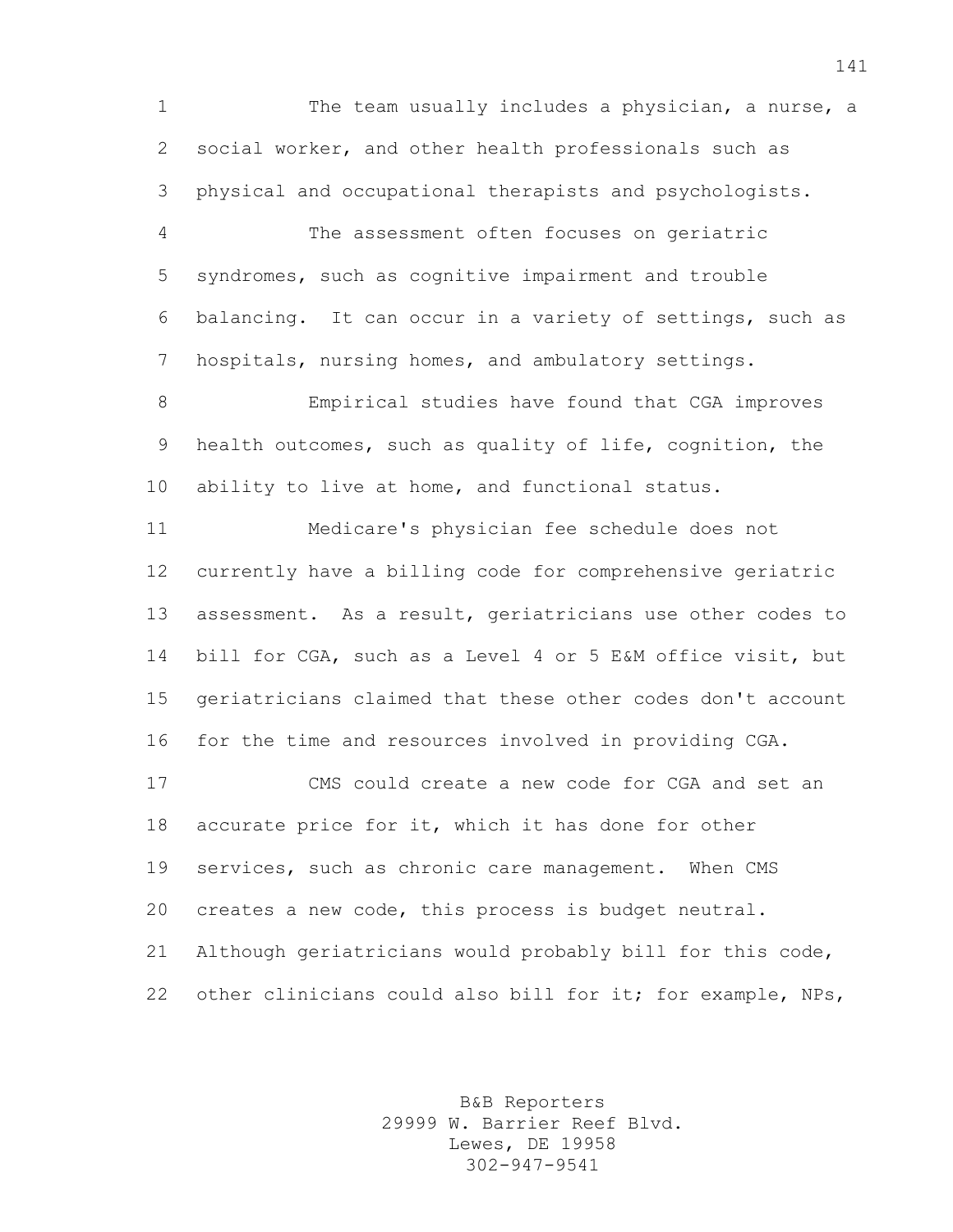PAs, and family physicians. Creating a new code for CGA should improve payment accuracy and increase total payments to geriatricians, but it's unlikely to significantly expand the supply of geriatricians.

 The second option is to establish a scholarship or loan repayment program for clinicians, including NPs and PAs, who focus on geriatrics in clinical practice. There are some existing scholarship and loan repayment programs, but they are not targeted to clinicians who provide geriatric care.

 In our June 2019 report, we discussed creating a new program for primary care physicians, in particular, geriatricians, but there was skepticism from some Commissioners and some geriatricians that it would attract more physicians to geriatrics because of the large income gap between geriatrics and other specialties. But such a program could be more attractive to NPs and PAs than to physicians because compensation for NPs and PAs who focus on geriatrics is about the same as compensation for other NPs and PAs.

 Here are some design questions to think about. First, how should the program verify that clinicians are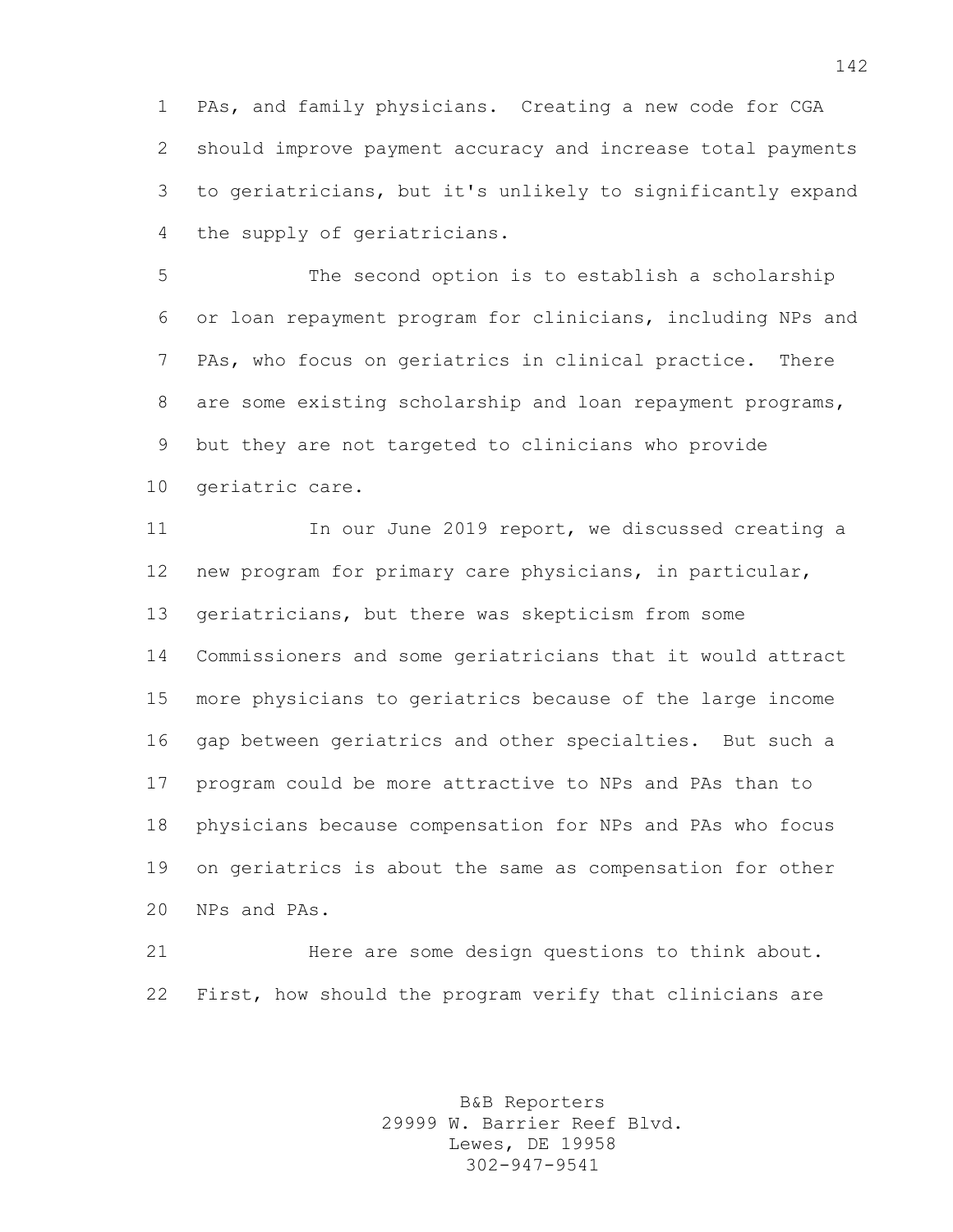practicing in geriatrics? One option is to require that clinicians receive professional certification in geriatrics, although there is currently no certification program for PAs. In addition, the program could require that clinicians treat a minimum number of elderly patients each year.

 Second, should the program provide scholarships to clinicians when they enter a graduate program, such as medical school, or provide loan repayment to clinicians after they complete their training or offer both options? Third, how many years would clinicians need to provide geriatric care to qualify for a scholarship or loan repayment? This could vary based on the amount of the subsidy that a clinician receives.

 The third option is to require teaching hospitals that receive graduate medical education payments from Medicare to provide training in geriatrics to their residents.

 Several of the geriatricians we interviewed recommended that all Medicare-funded residents be required to have at least some geriatric training. Because Medicare subsidizes GME and most beneficiaries are elderly, Medicare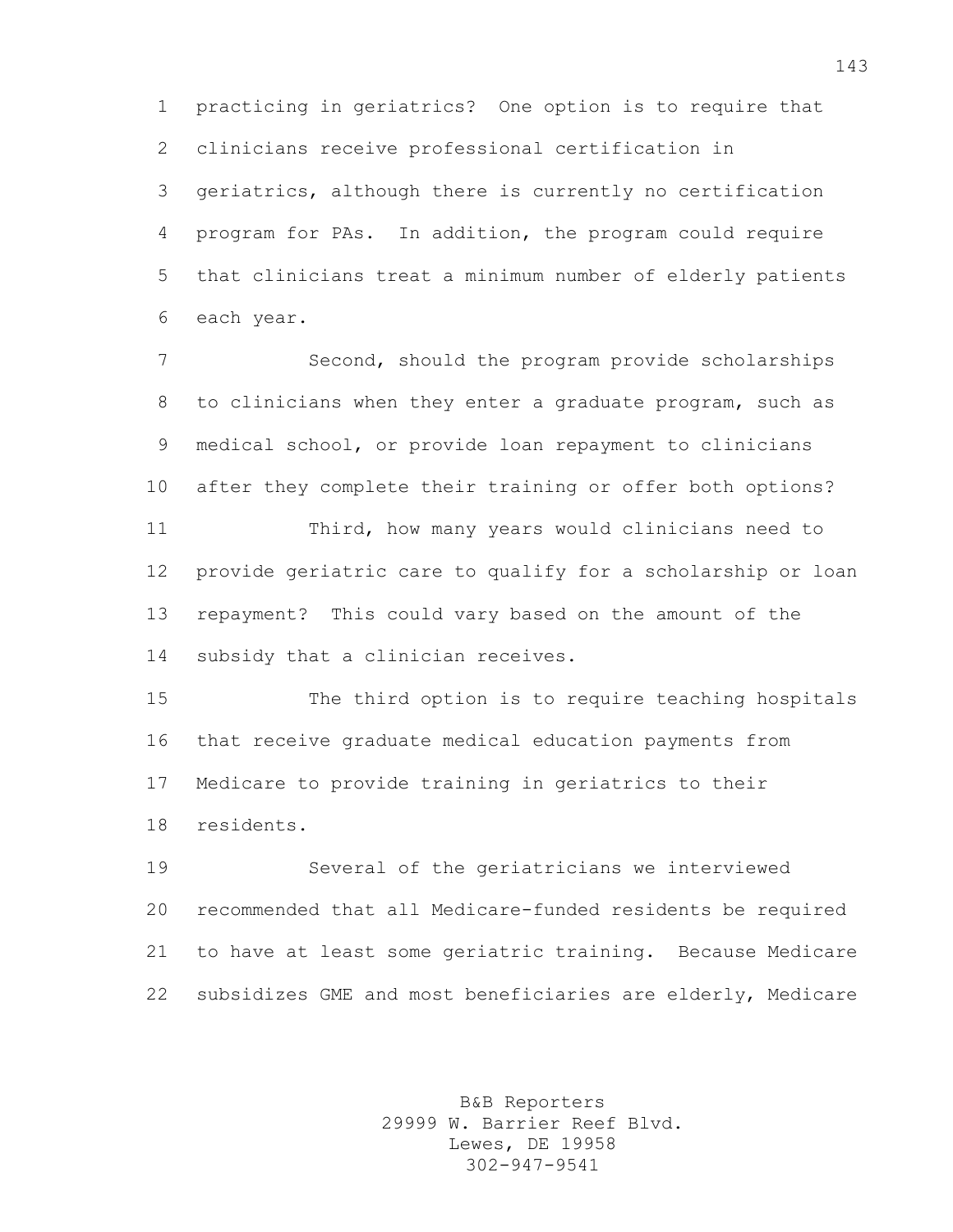has a stake in making sure that physicians are trained to address the needs of older patients. Under this option, teaching hospitals that receive direct GME or indirect medical education payments from Medicare would be required to provide a minimum amount of residency training in geriatrics.

 This should include locations outside of an inpatient hospital setting because elderly patients also receive care in other settings, such as nursing homes and ambulatory clinics.

 This option would not increase overall Medicare spending on GME.

13 Here are some key design questions. First, how should Medicare define geriatrics training? For example, would clinical rotations in geriatrics need to be supervised by geriatricians? In addition to clinical rotations, should there be a formal curriculum, such as lectures?

 Second, what is the minimum amount of geriatric training that should be required? For example, how many hours or weeks?

Third, should the amount of training vary by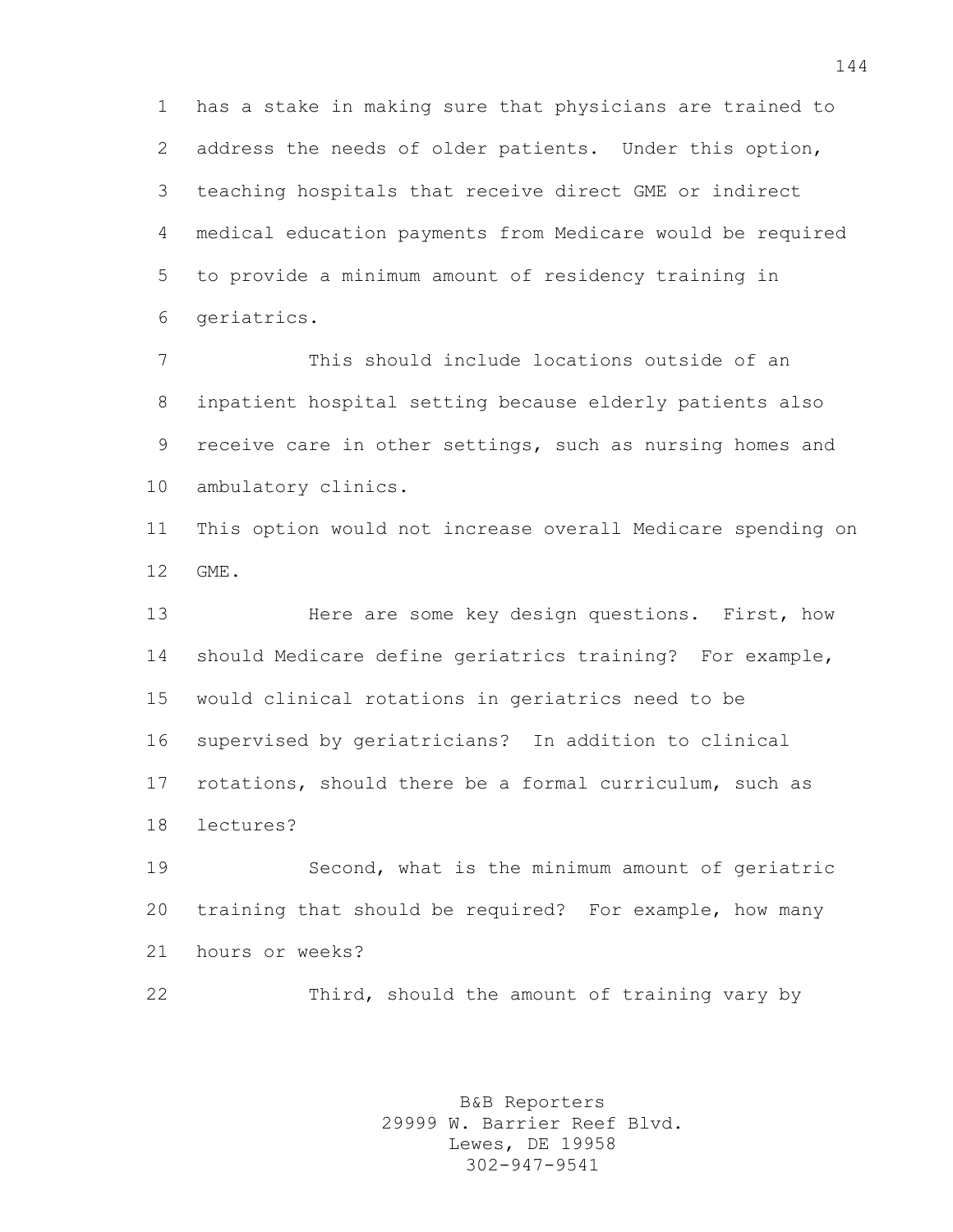specialty? For example, should family medicine residents be required to receive more geriatric training than surgical residents?

 Fourth, how should such a requirement be enforced? For example, should there be an adjustment to GME payments if a teaching hospital doesn't comply? For your discussion, we'd like to get your feedback on these three policy options, and please let us know if there other options you would like us to explore. This concludes our presentation. We'd be happy to take any questions.

 DR. CHERNEW: Jamila and Ariel, thanks. We're going to jump right into Round 1, and Dana is going to run the queue, but I believe Jonathan Jaffery will kick us off. DR. JAFFERY: Great. Thanks, Mike, and thanks. It was a great chapter and a really great report, and I've got a number of comments I'll bring up in Round 2. **In the chapter, you mentioned a few things that** 

 are out there that have been tried and in place to try and address the geriatric training and the workforce, and one, in particular, the Geriatric Workforce Enhancement Program, do you have any analysis or data about the results of that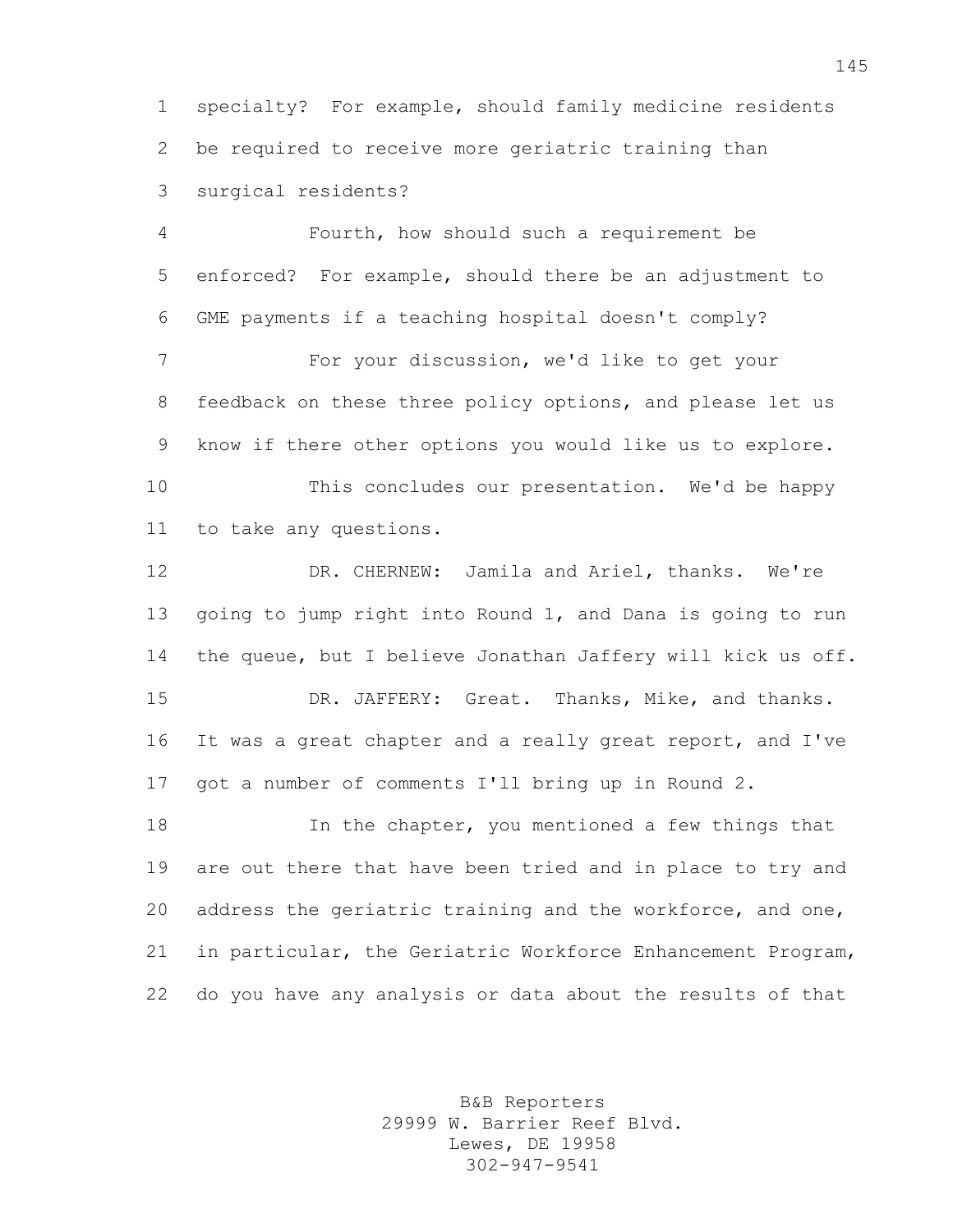program since that was something that was specifically targeting this problem in the past?

 DR. TORAIN: So this program, the Geriatric Workforce program, is actually evaluated each year, and they do produce a report each year where they have to basically cite all of their publications and anything that they're doing in the community. But, in terms of an actual evaluation of the program and survey for the actual participants in the actual program, we didn't have any information on that.

 GACA, we did find an actual evaluation of the program where they interviewed almost half of the GACA recipients as of the current cohort where they were actually able to say what are the outcomes of the program and how did the awardees actually benefit from the program. DR. JAFFERY: So we don't know if any of the programs had any impact on increasing the actual number of geriatricians or people going into it anyway?

 DR. TORAIN: So one distinction that I'll make is that what we found, I think, when we went into researching these federal programs, we thought that their goals were to increase the existing workforce, but we found that these

> B&B Reporters 29999 W. Barrier Reef Blvd. Lewes, DE 19958 302-947-9541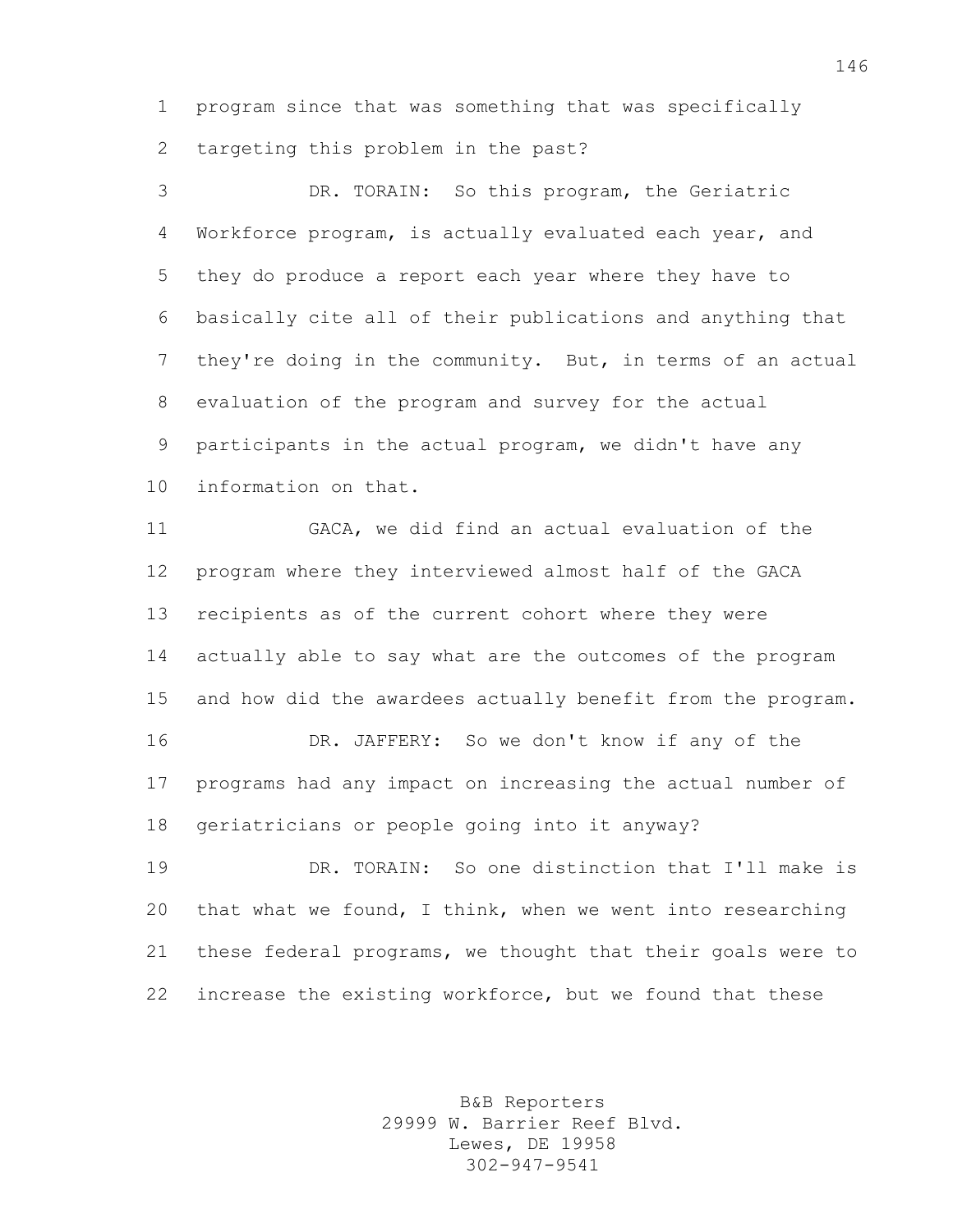three programs are more so to actually support the existing field of geriatricians and practitioners that are in the field.

 Some of the programs in interviews with Hopkins, for example, we did find that they can use the funds to encourage medical students to go into geriatrics, but it's not necessarily the mission or the goal of the program overall. It's more so to support the existing field. For example, with the Geriatric Academic Career Award, those funds are really dedicated to helping the physician or practitioner better themselves as leaders in the fields, clinicians, and researchers. So the funds that they receive give them protected time to develop themselves. DR. JAFFERY: Thanks. I was familiar with the

 other two programs, and that was my understanding of their goals, but I wasn't sure about the other ones. So thanks. That's really helpful.

18 MS. KELLEY: Okay. I have Betty next.

 DR. RAMBUR: Thank you. I'm very excited that we're taking this on, and I will have a lot more to say in Round 2.

But I have one question that's probably really

B&B Reporters 29999 W. Barrier Reef Blvd. Lewes, DE 19958 302-947-9541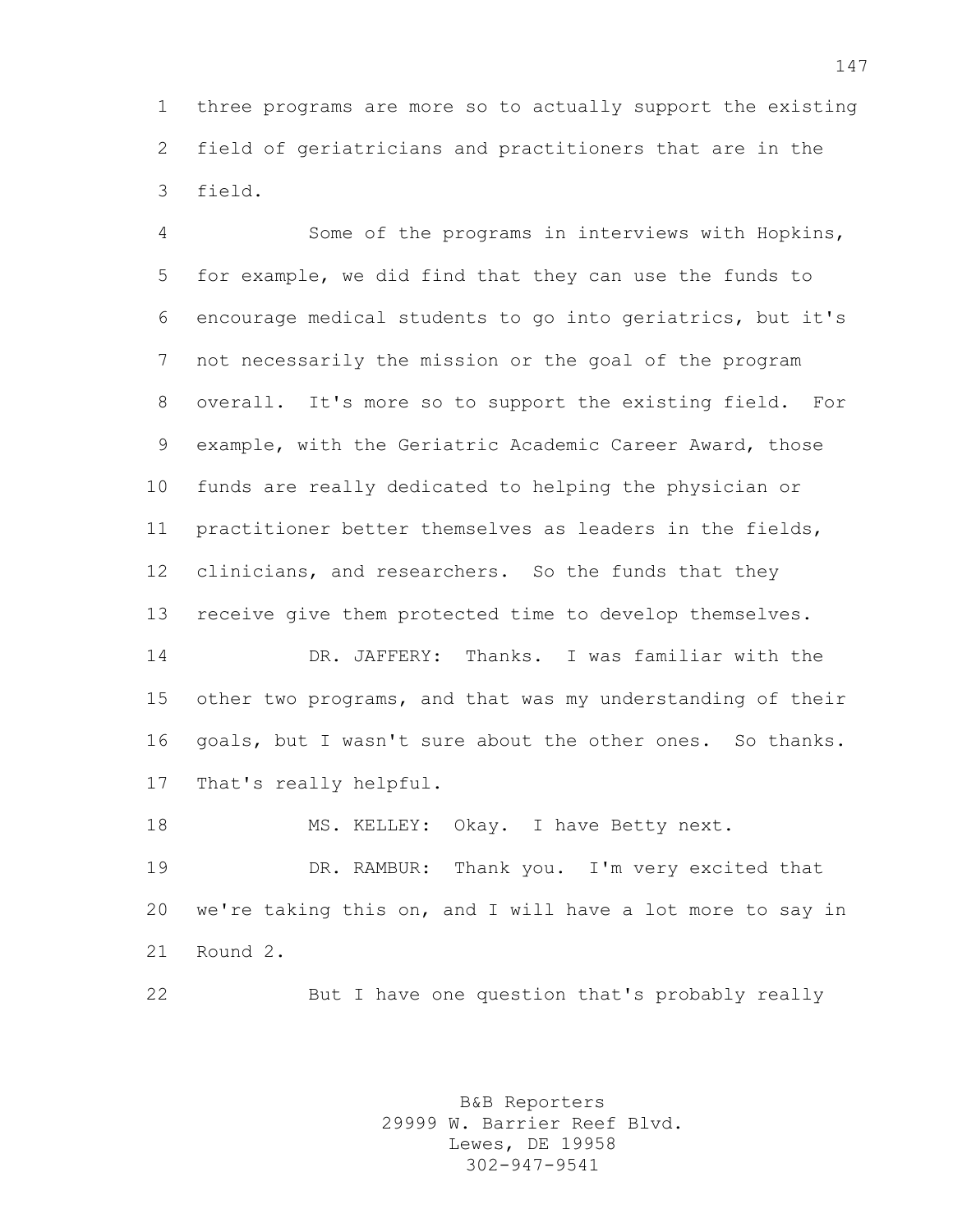obvious, but it's not clear to me. You mentioned that half of the fellowships that were offered were not filled. How are those fellowships financed or funded? Is that through GME or some other mechanism or foundations? Where does the money come from?

 MR. WINTER: It's probably -- I would guess that Medicare GME provides most of the funding, and direct GME is calculated more favorably for fellowships, for geriatric fellowships than for other kinds of fellowships. So -- sorry. Direct GME is determined based on number of FTEs, FTE residents at each hospital, and once you get to the fellowship stage, most fellowships count as half an FTE for that purpose. But geriatric fellowships and a couple of others like preventative medicine count as a full FTE. So they are treated a little more favorably.

 In terms of the overall -- where the overall funding comes from, my hunch is that most of it is Medicare GME, but I'll look into that a little bit more and see if I can find some more for that.

DR. RAMBUR: Thank you.

 One other quick follow-up question, when a slot is unfilled, does that money go back to the Medicare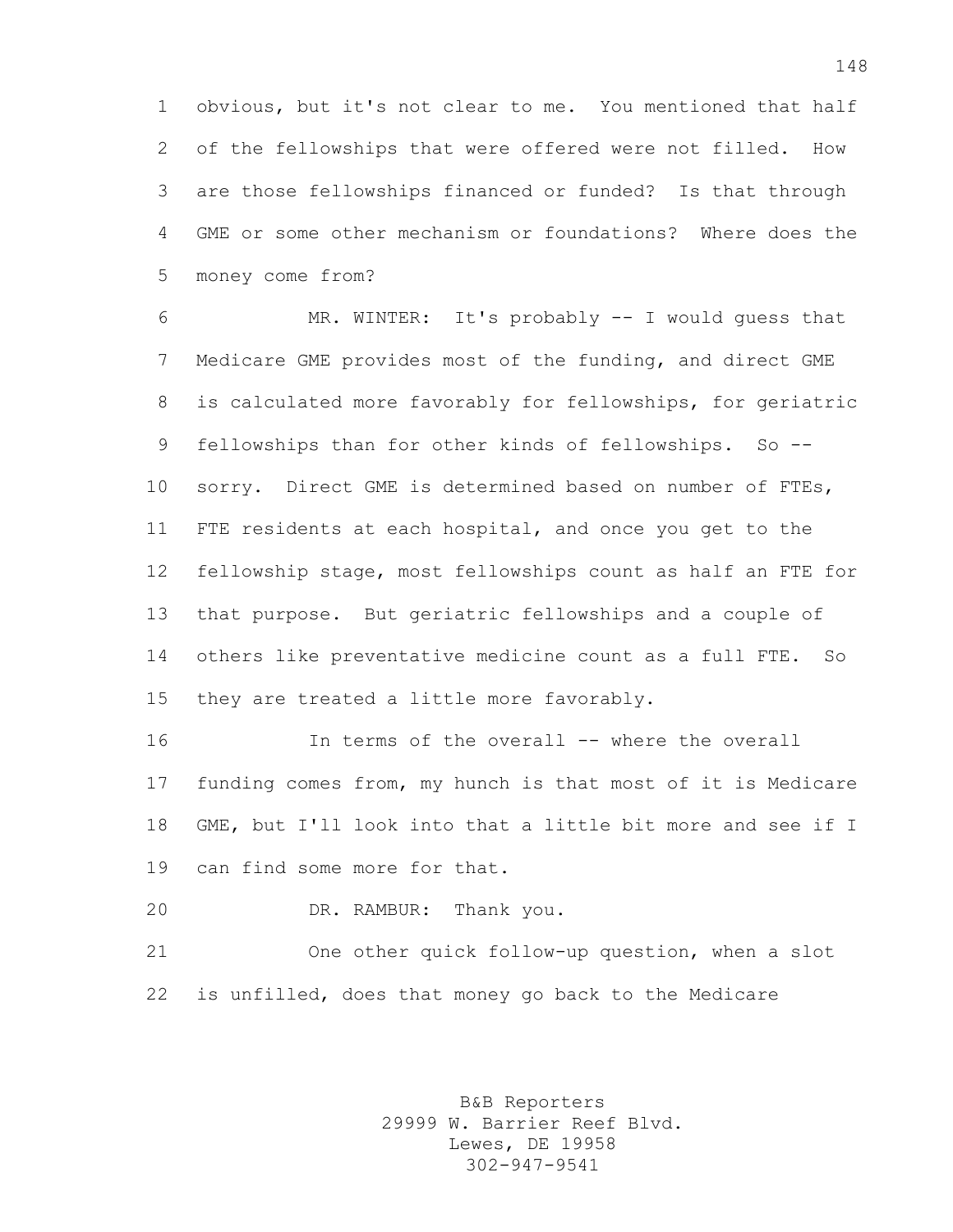program, or how does that work?

 MR. WINTER: That's a good question. I'll have to look into that.

 DR. RAMBUR: Thank you. Appreciate it. MS. KELLEY: Brian.

 DR. DeBUSK: I have one question, and actually, this could be open to other fellow Commissioners as well as the staff. Could you compare and contrast or at least speak to geriatricians versus primary care physicians versus palliative care specialists or physicians? How do all of those interrelate?

 MR. WINTER: In terms of training or their roles in the health care system or the kinds of beneficiaries? DR. DeBUSK: Yeah. I'm sorry. I should have asked more. Not necessarily in terms of training. Just what does a day's work look like? Help me compare and contrast, again, primary care, geriatricians, and palliative care specialists.

 DR. RILEY: Good question. I can help with that. This is Wayne.

21 I'm an internist. So I work very closely with geriatricians, and there's not enough of them. But the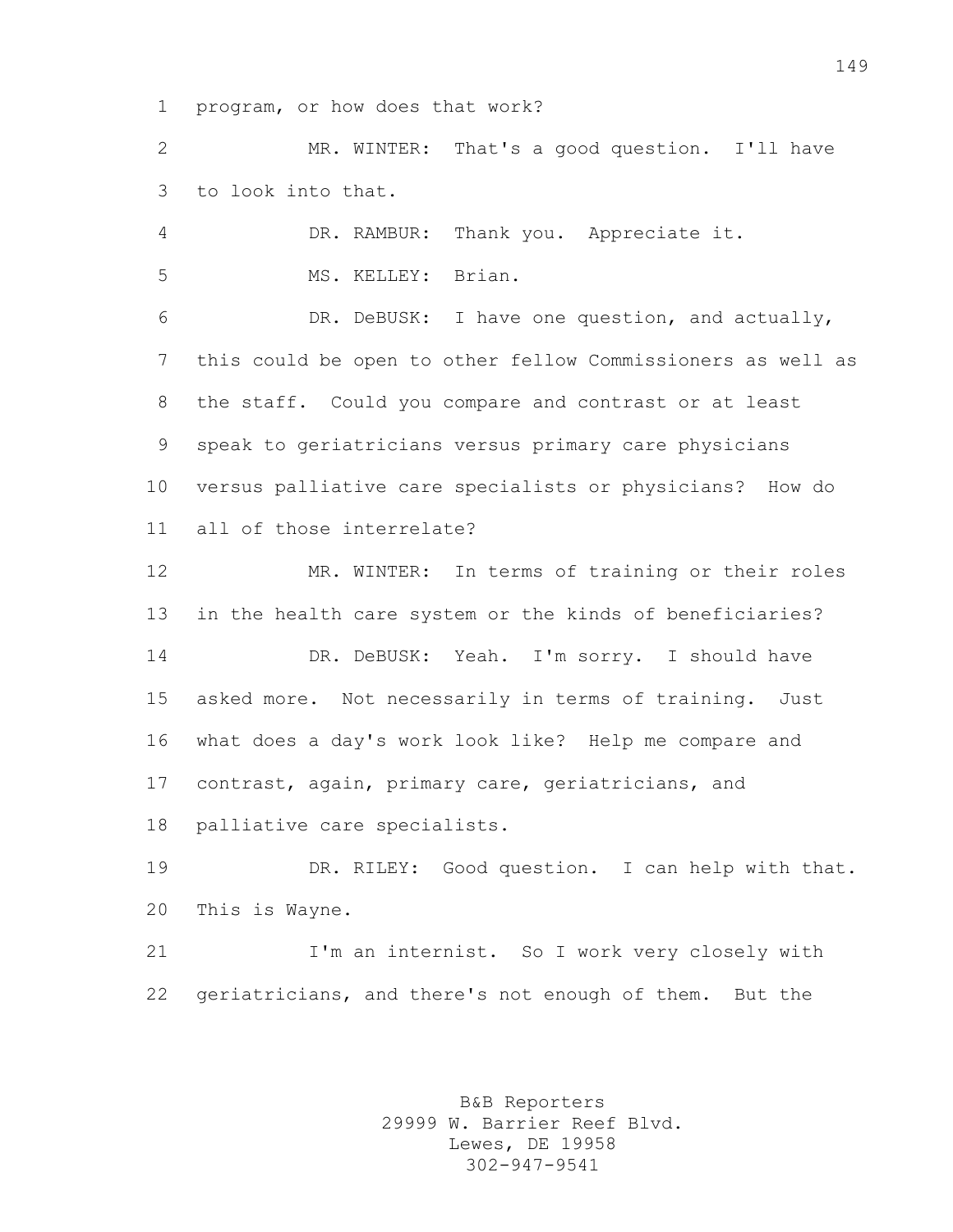geriatrician tends to be better trained in sort of all the sort of chronic, multiple chronic conditions that tend to focus in the elderly age cohort. They get more intensive training in that, even above that of just a regular family physician or general internist like myself. Whereas, palliative care physicians tend to be really at the moment of critical -- a withdrawing of certain lifesaving measures, comfort for death, et cetera.

 Some geriatricians do palliative care. Some palliative care physicians are geriatricians but not always. So there are some bright lights between them, Brian, that play out in terms of the workforce challenge. DR. DeBUSK: That's really helpful. So what you're saying is there's a clear space between a primary care physician and a palliative care physician. There's a gap there that needs to be filled. DR. RILEY: Correct, correct.

18 DR. DeBUSK: Okay.

 DR. JAFFERY: This is Jonathan. I mean, I think I'm not sure I would characterize it exactly as a gap there. I mean, there are somewhat different purposes in -- and the training.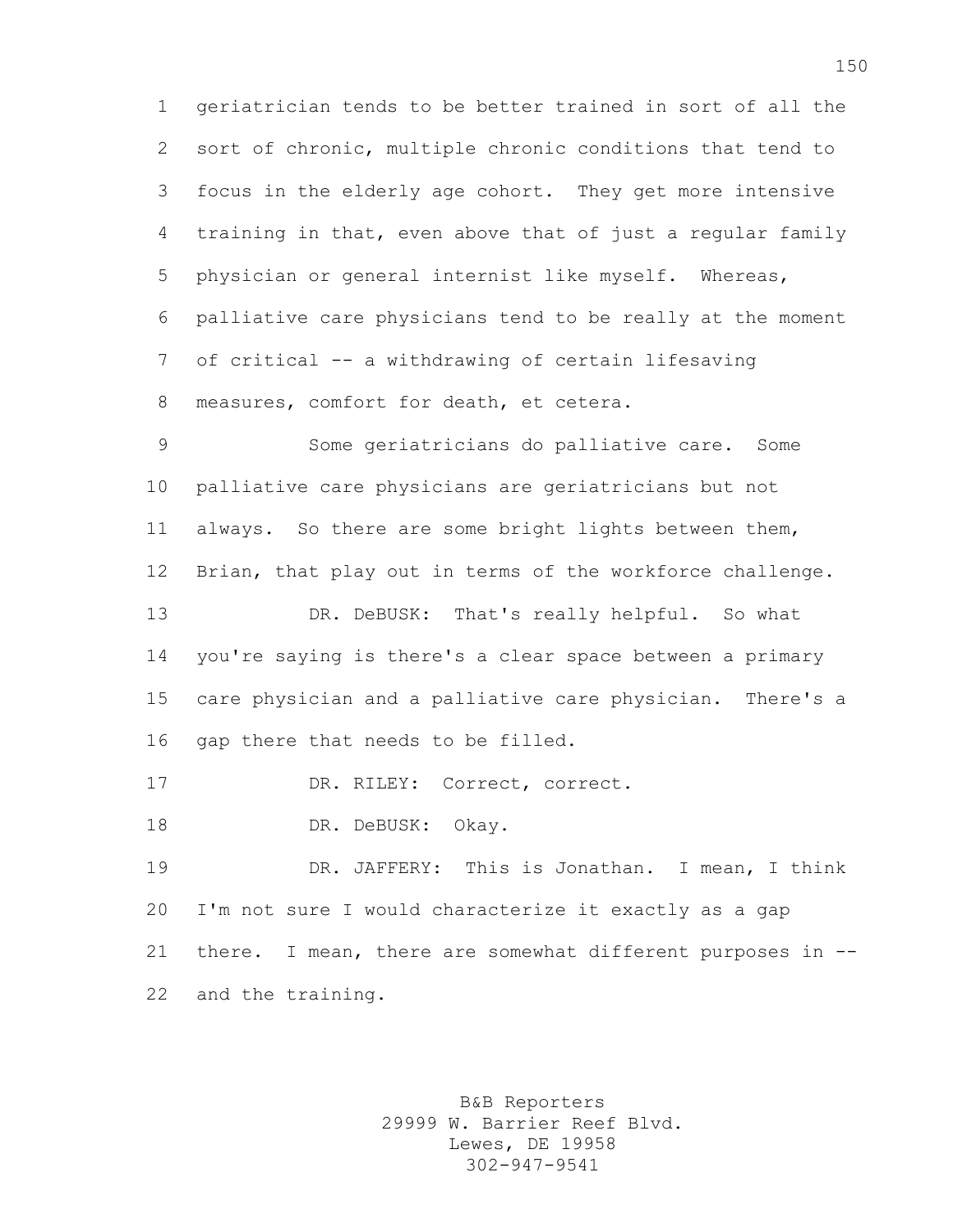1 DR. RILEY: Yeah. More containable, right? DR. JAFFERY: Yeah. And geriatricians, some do some or a lot of primary care and some do more consultative work for an older population, and then palliative care is sort of a very different set of training that can deal with all sorts of care conditions and actually isn't necessarily an end of life, either.

 DR. RILEY: That's right. That's right. Chronic pain issues, et cetera, et cetera. Correct.

 DR. RAMBUR: So this is Betty. If I could just leap in as well.

 For example, one of my colleagues who was an internist at one point in his life decided he wanted to really focus on just palliative care, but I also wanted to mention geriatric nurse practitioners. So, for example, some of my colleagues as geriatric nurse practitioners really focus on memory and cognitive issues working with patients with Alzheimer's. Sometimes they work to augment the expertise of primary care providers because they're really in that space deeply. Sometimes they are working in memory clinics, and then there's a whole other group that sort of works in sort of geropsych. So sometimes -- so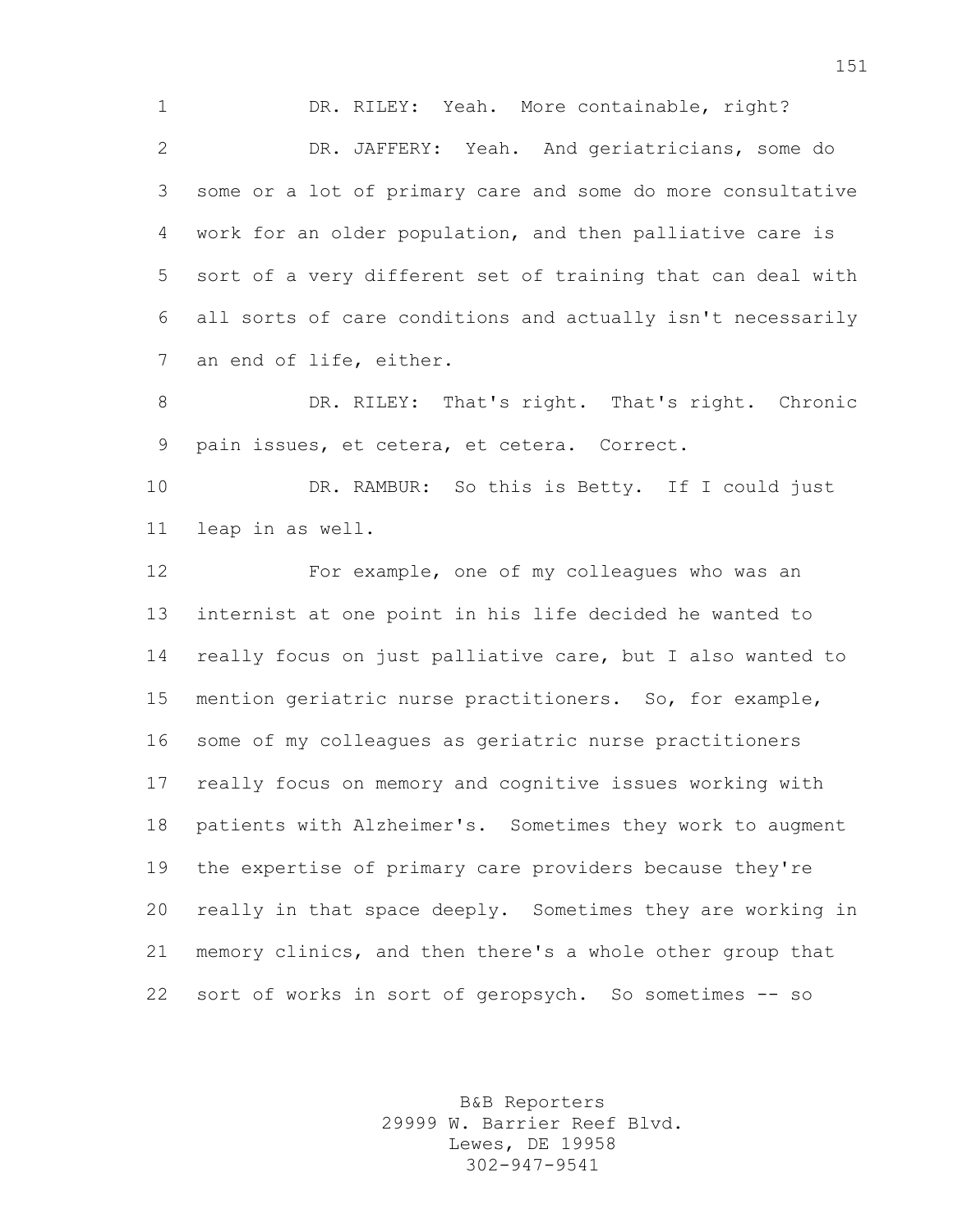that's at least my experience of what I've seen.

 MS. KELLEY: Okay. I have David next. DR. GRABOWSKI: Great. Thanks, Jamila and Ariel. This is great work.

 I wanted to ask about the third policy option in this requirement or requiring teaching hospitals that receive GME payments to provide training in geriatrics. Are there examples of hospitals that do that well? Are there other examples of kind of leveraging GME in this? I'm just trying to get a handle on this and whether this is kind of more -- I'm worried. I guess I'll save that for Round 2, but I'm a little worried this feels more like box checking than something that's meaningful. Can you help me there? Thanks.

 MR. WINTER: Yeah. We did not do research into whether there are hospitals that do this better than others. That's something we can think about doing for the future.

 DR. RILEY: But just relationally, I will tell you that there are some departments of geriatrics which are separate from departments of internal medicine. I'm thinking of Mount Sinai. I'm thinking of University of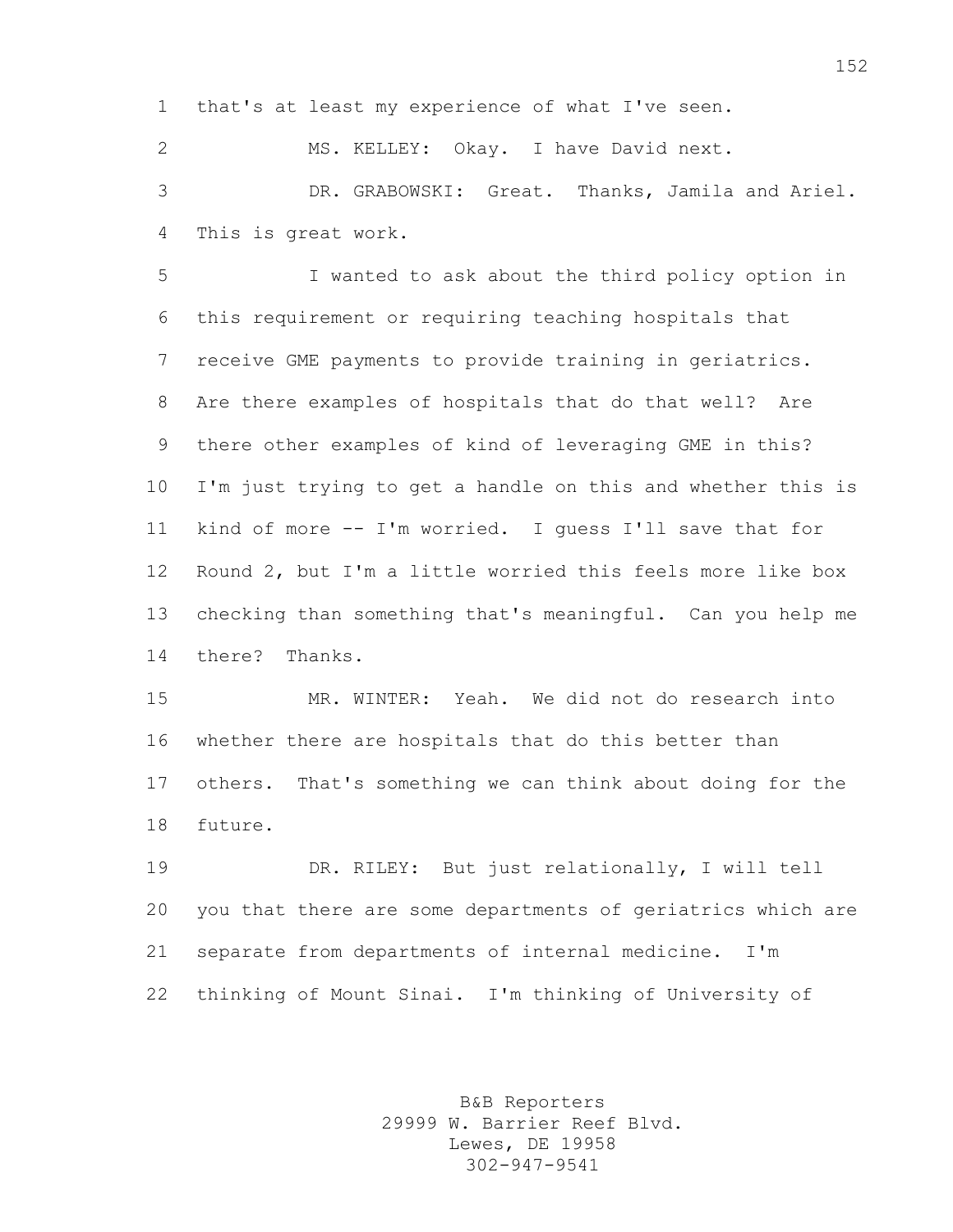Chicago, several other places where they've really separated it out from internal medicine. Those geriatric programs tend to be stronger, and they tend to attract residents -- or fellows, rather, who want to concentrate in geriatrics because they have a more distinct identity around the care of geriatric patients and more intensive training, mentoring, and role modeling, if you will.

8 DR. GRABOWSKI: Yeah. That's helpful, Wayne, and I wonder if like having those stronger programs, if that spills over to nongeriatric fellows in those institutions. 11 DR. RILEY: Yeah. Great point.

 MR. WINTER: David, one thing I'll add is that one of the federal programs that Jonathan asked about earlier, the Geriatric Workforce Enhancement Program, is awarded to health professional schools, primarily medicine or -- I think primarily medicine, and one of the main goals is to integrate geriatrics with primary care. So they are really focused on -- they are focused on training medical students and residents in geriatrics and integrating geriatrics in primary care. So that's a place we could look to. We could look to those kinds of institutions as 22 examples for how to  $--$  as places that do a good job,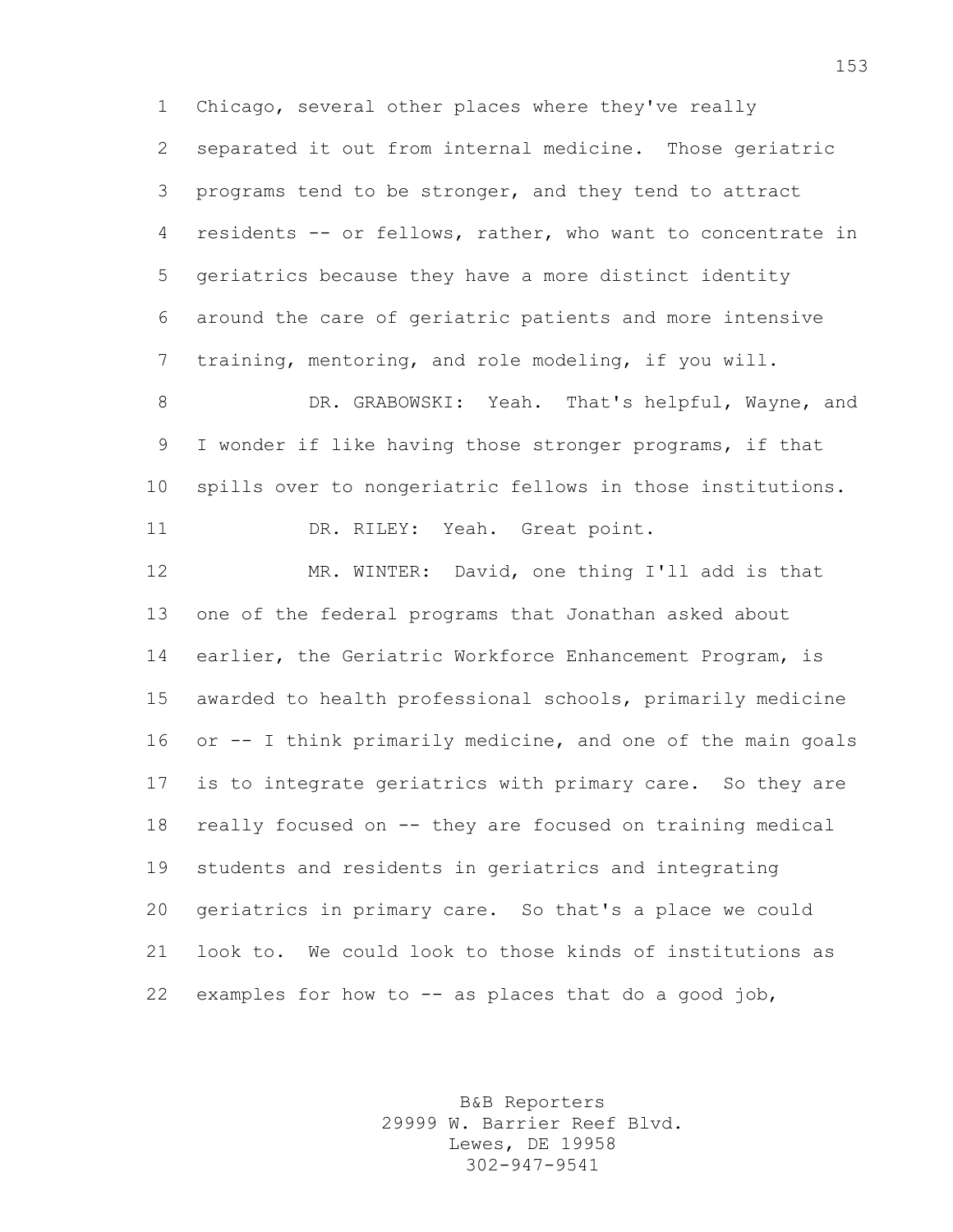perhaps. I mean, that's the goal of training students and residents more broadly in geriatric care.

DR. GRABOWSKI: Thanks.

MS. KELLEY: Bruce.

 MR. PYENSON: Thank you very much for this chapter.

 My question is about the policy options here, and given that about half of Medicare beneficiaries are covered by Medicare Advantage and probably more than that in the future, how would these operate in Medicare Advantage? Would they have any effect on the care for those that half of beneficiaries?

 MR. WINTER: Can you clarify? When you say how would these operate, what are you referring to?

 MR. PYENSON: Well, the assumption here, I think is that if we create more people with training or specialty or geriatricians or geriatric nurse practitioners that that will benefit the population, but that seems to be a fee- for-service. I can see how that might work in fee-for- service. It's less clear to me how that would work for Medicare Advantage or those beneficiaries.

MR. WINTER: So we came at this issue from the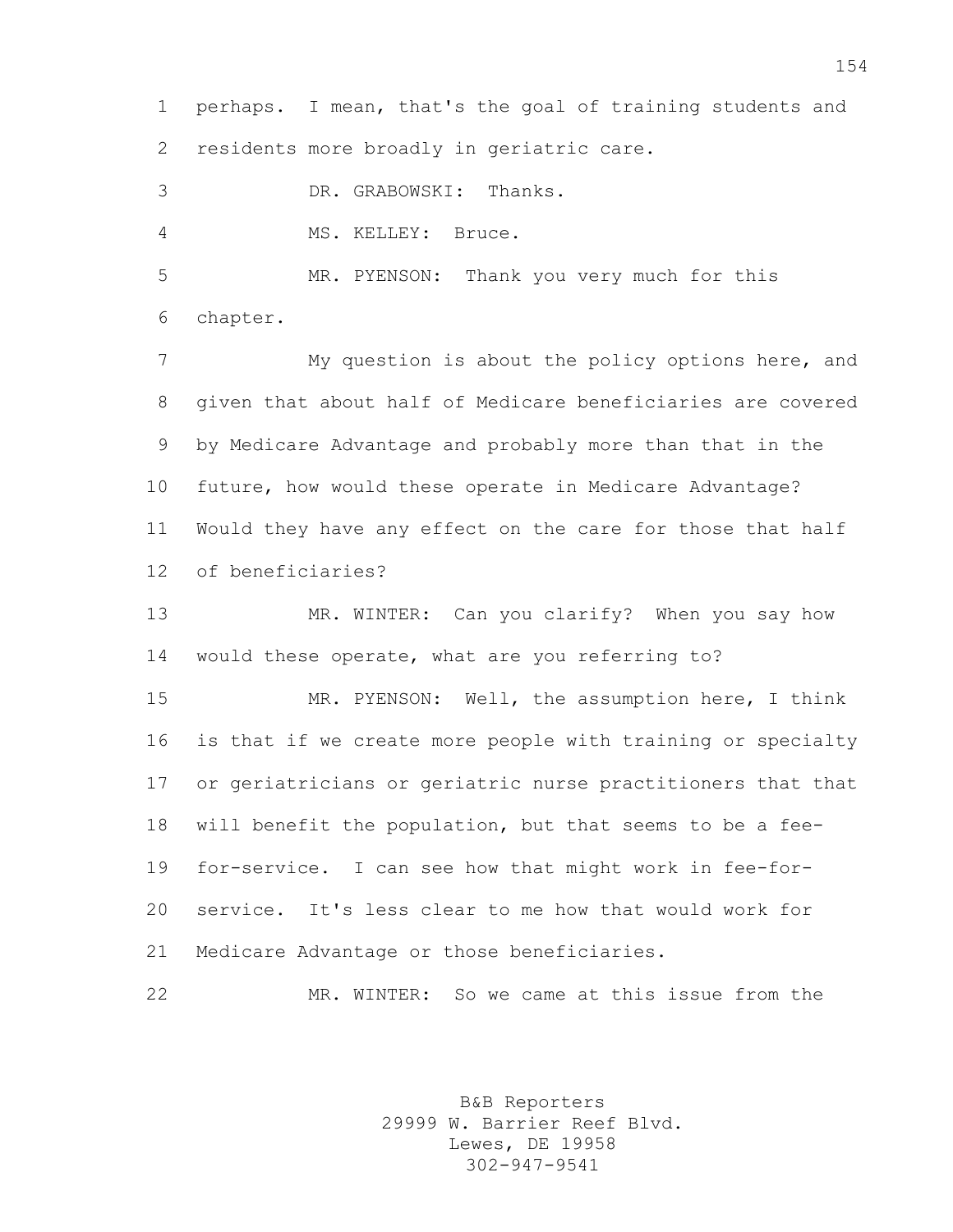perspective of Medicare as a whole, not trying to distinguish between fee-for-service versus MA. What frames the problem for me at least is that you've got a growing number of elderly beneficiaries and a shrinking supply of geriatricians, and so how do we deal with that issue going forward? And I think that issue affects beneficiaries, whether they're on Medicare Advantage or fee-for-service.

8 Now, the first policy option I described, that is more targeted to a fee-for-service payment system, but if Medicare covers that service, then MA plans would have to cover it as well because they might pay for it differently. MR. PYENSON: So it's your thinking that Medicare Advantage plans would be happy to have geriatricians join their networks? They would invite geriatricians to join their networks? I'm asking a question.

 DR. CHERNEW: If they're effective in some of the things that Jamila presented, they would probably want to do that anyway.

DR. RILEY: Right.

 MR. WINTER: In our interviews, we learned that one of the roles geriatricians play is in capitated systems and also the plans that have capitated payment systems,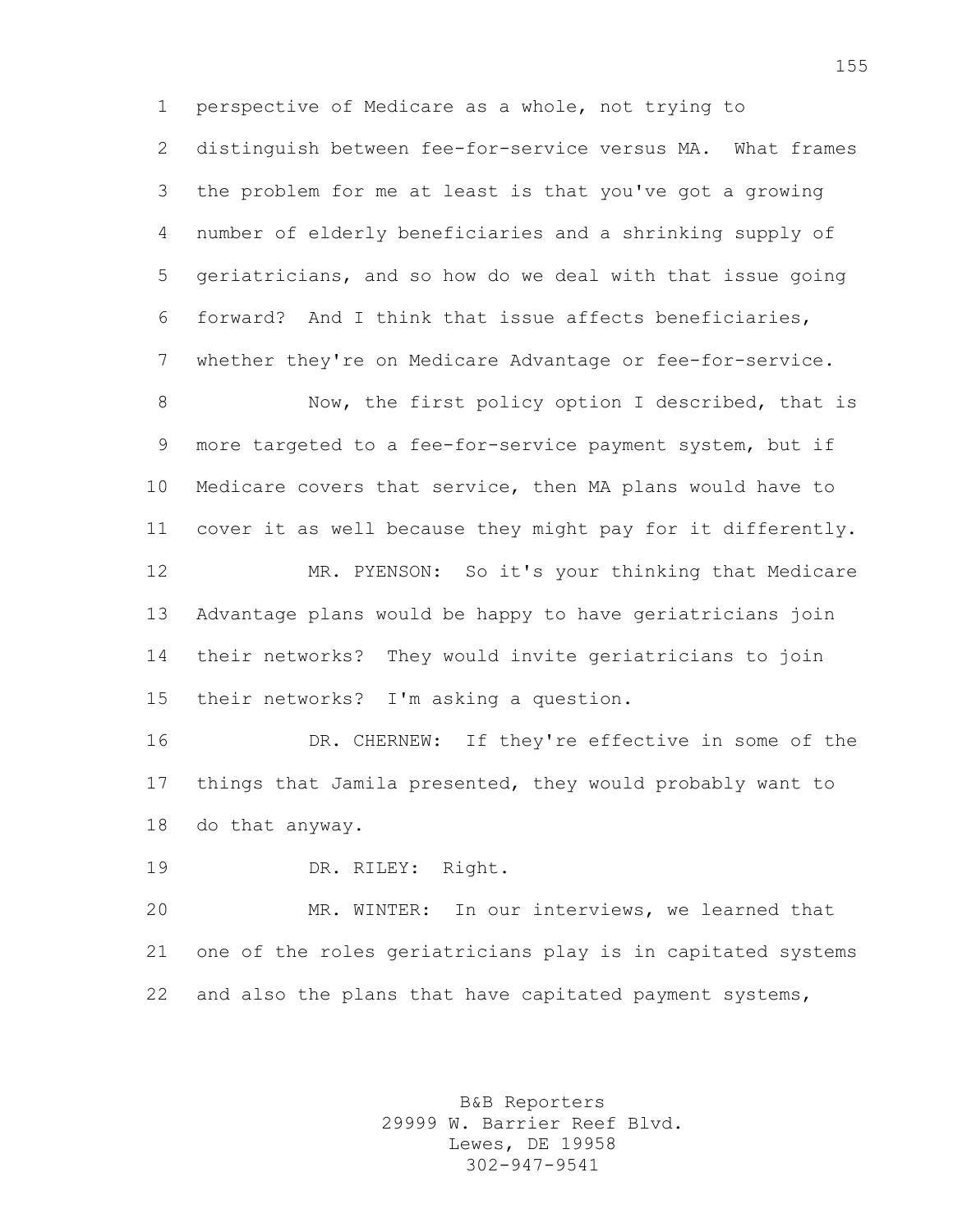because they often can -- they're trained in how to manage population health for this segment of the population, and they're focused on holistic care and, therefore, are seen as desirable by these organizations and plans. MR. PYENSON: Thank you. MS. KELLEY: Pat, you're next. 7 MS. WANG: Thank you. Ariel and Jamila, you had mentioned the unfilled rate for geriatric fellowships. Of the total very small number of geriatricians left in the country, do you know roughly what proportion have come to a fellowship program like that or later; for example, general internists who later became board certified in geriatrics? MR. WINTER: I'd have to look at whether the requirements today on -- whether board certification requires having done a fellowship. My understanding is it does on  $-$ 18 DR. RILEY: Yes, it does. MR. WINTER: Yeah. So there might have been -- there might have been when the -- earlier on, maybe in the '70s, before these fellowships became -- before they were introduced, maybe there was a way to get board certified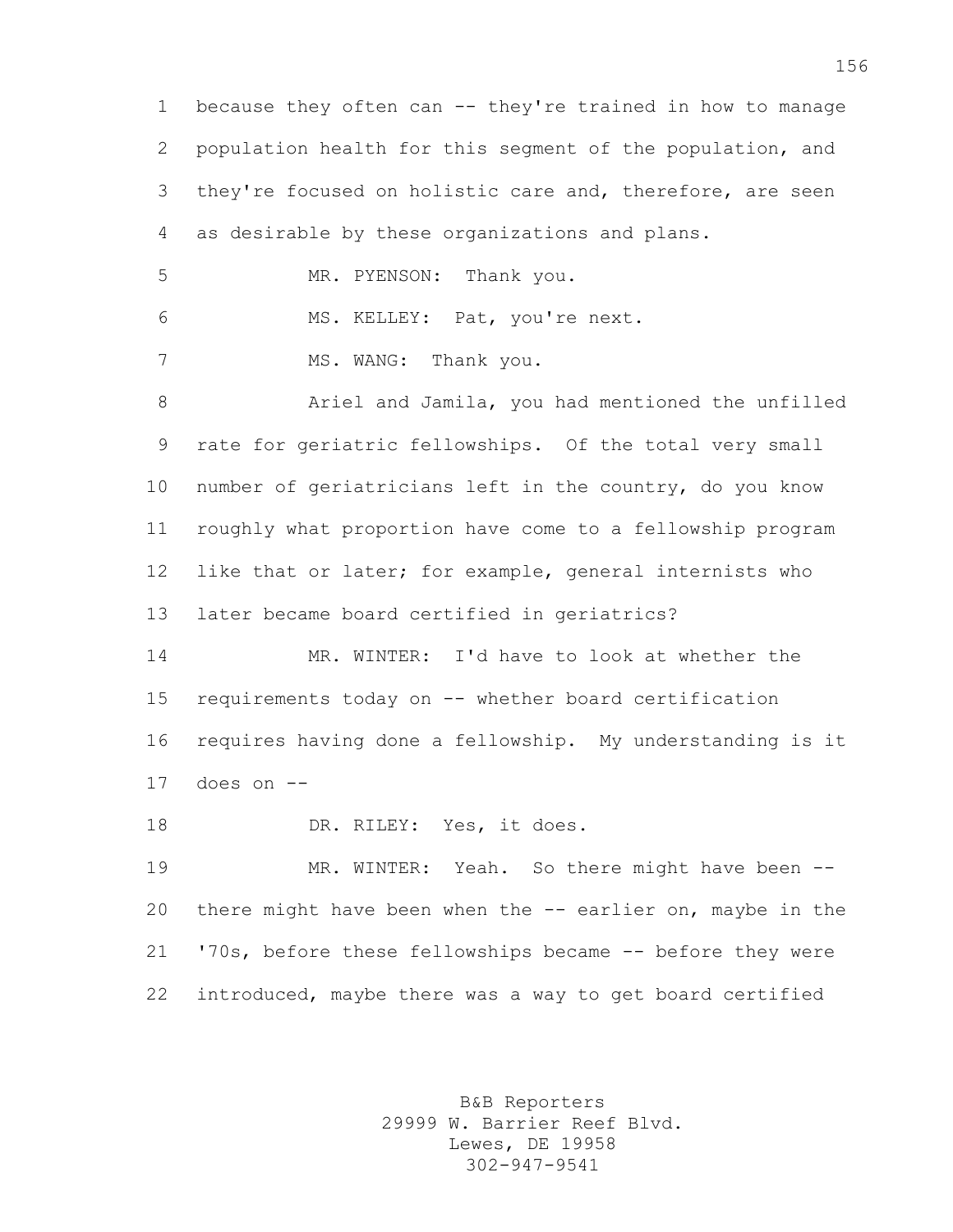without having done one, but today, it's required.

2 MS. WANG: Okay.

 DR. RILEY: To the point that was back in the '90s, geriatric fellowships were anywhere from two to three years, and that was shortened for this very reason that there just weren't enough. And they shortened it to a minimum of one year post-residency training in either internal medicine or family medicine as a means to try to catalyze the pursuit of more geriatric residency training, and it's not had as good an effect as we had all hoped. MS. WANG: Thank you, Wayne. That's helpful, but it kind of -- it segues to my next question which is I think it's really important to be talking about training programs and just even -- without even focus so much on geriatrics, just producing more geriatricians, but producing more knowledge of geriatrics among physicians who will take care of the Medicare population. In that regard, did you all have an opportunity to talk to the ACGME and the residency review committees

 that set requirements for being sort of recognized as having completed, for example, an internal medicine or family medicine residency program? Because I would think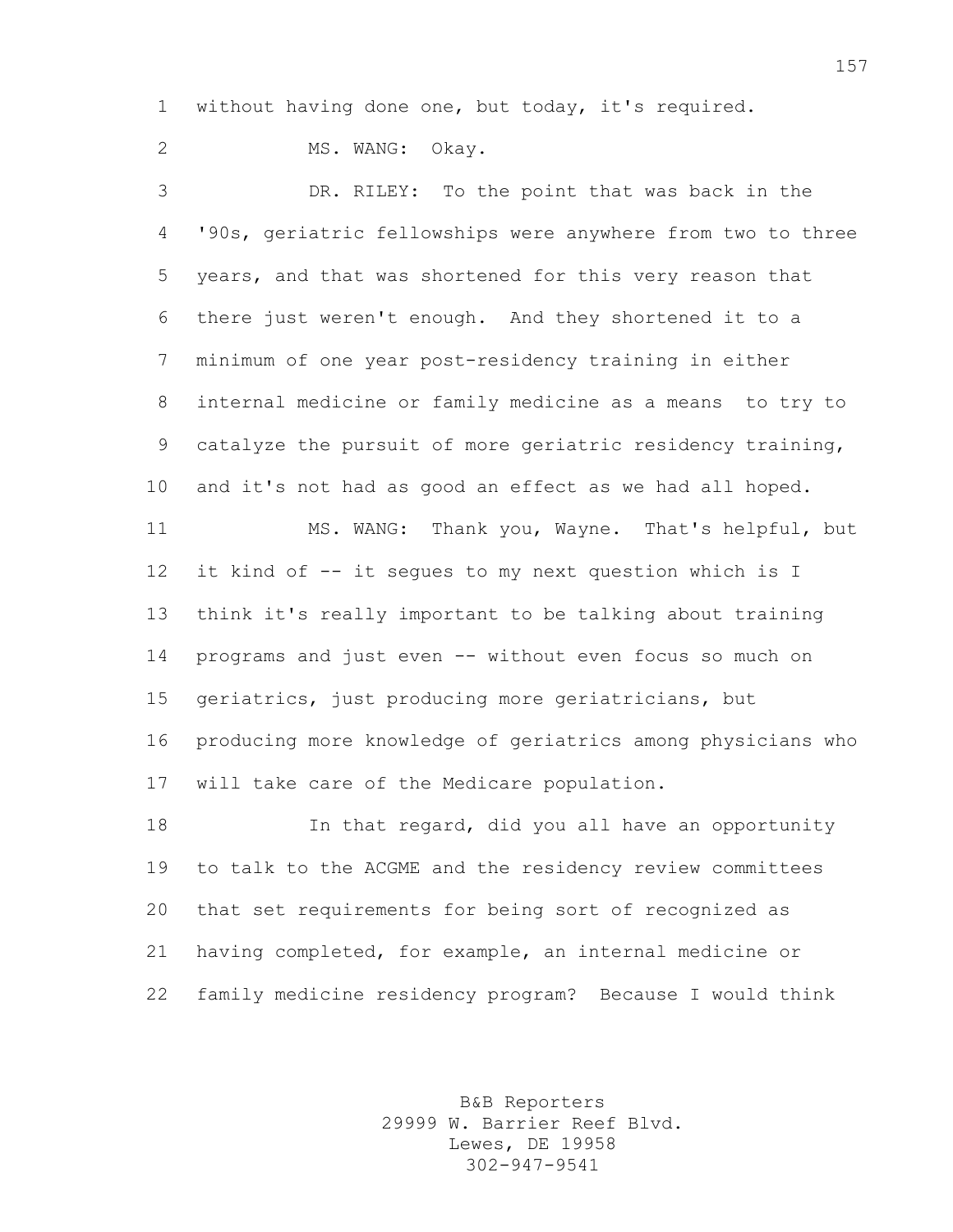that the most effective way to inject awareness and

expertise in geriatrics would be for the program

 requirements to change. The money comes later, but if the program requirements change, I think that's what really drives teaching programs. Did you have a chance to talk to anybody over there to see whether they are thinking about this problem?

8 MR. WINTER: We have not talked to those folks yet, but that's a good idea.

10 MS. WANG: Okay.

11 MR. WINTER: We have looked at their requirements for internal medicine and family medicine residencies, but we have not talked to them.

 MS. WANG: Okay. Maybe it's more like a roundtable, but just to put a period at the end of the sentence. That's where the change is going to come from in my view, and the other physicians and educators can comment on that.

 The other question I just wanted to ask you was other than establishing codes for comprehensive geriatric payments, you kind of stayed away from recommending changes to the physician fee schedule, and I just wondered why --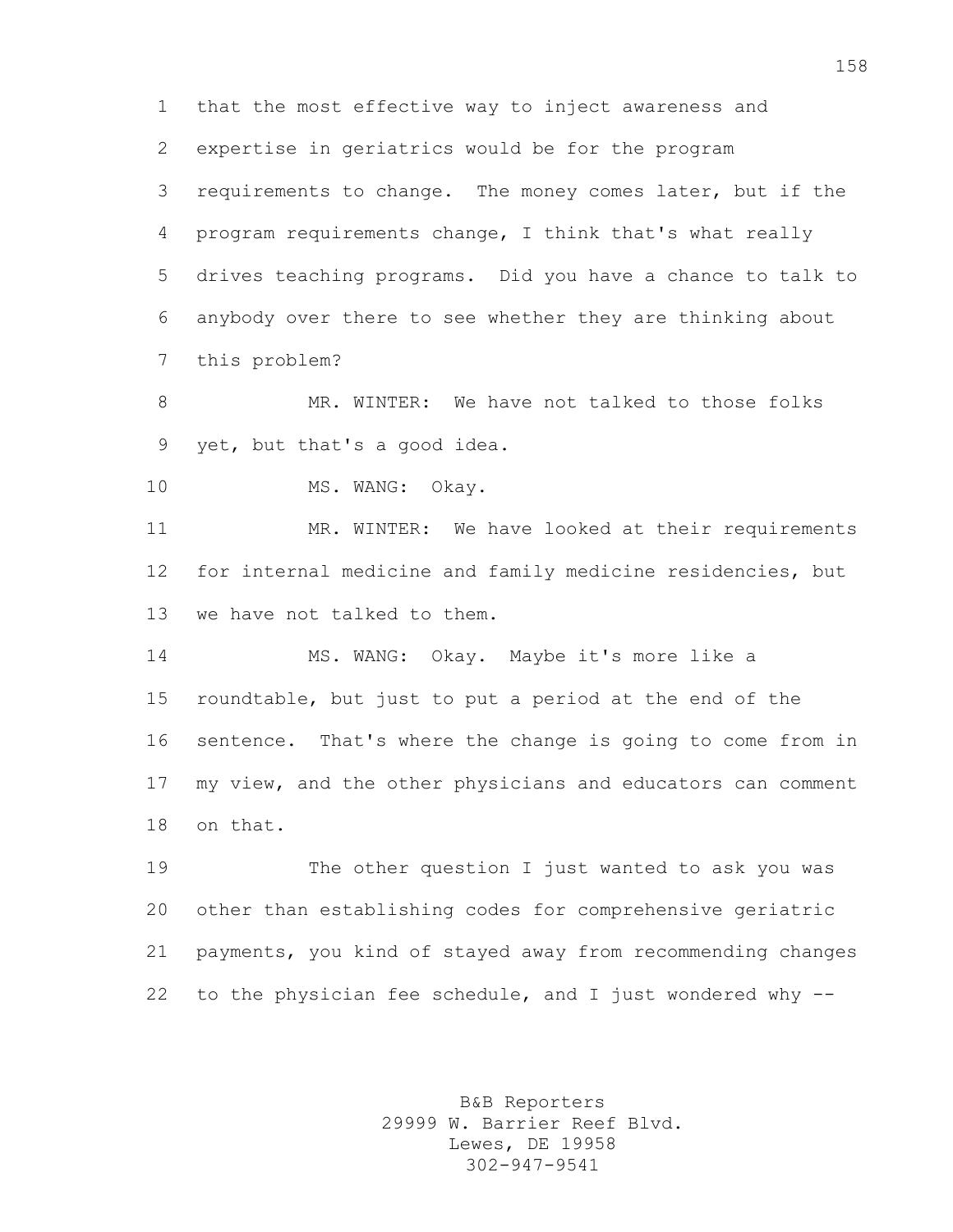or I'm sure you thought about it -- why you didn't go there, including, you know, things like maybe since geriatricians seem to be playing a very important consultative role, telemedicine codes or different categories of payment for geriatric consultation and telehealth, things of that nature? Can you comment?

 MR. WINTER: Yeah. So that's a really good question, and we should have cross-referenced the prior work we've done, extensive prior work we've done on improving accuracy in the fee schedule, which is focused on properly valuing ambulatory E&M codes. CMS, as you know, recently increased RVUs significantly for E&M office and outpatient visit codes, which are a huge amount of E&M volume in payments. We supported that change, and that would certainly improve Medicare revenue for geriatricians because they bill for a lot of these E&M codes. So we should definitely -- but we kind of thought -- I thought of that work as separate because that has much broader implications for primary care physicians, other kinds of clinicians, and here we are focused on geriatricians. But we should definitely cross-reference our work in that area. In terms of creating other specific codes that

> B&B Reporters 29999 W. Barrier Reef Blvd. Lewes, DE 19958 302-947-9541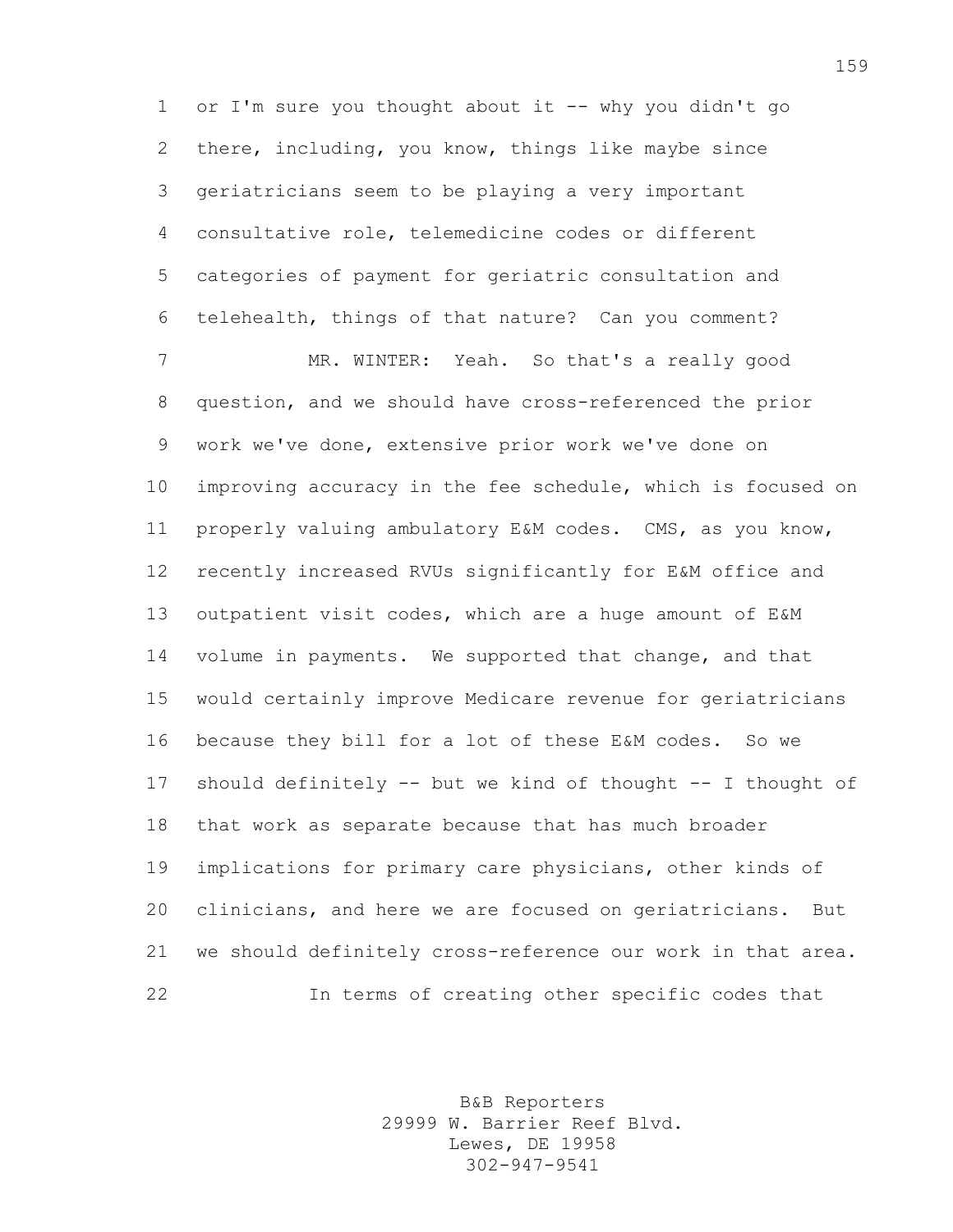would just be for geriatricians, one issue is that a CPT panel and CMS have been reluctant to create codes that would be specific to a specialty. They try to create codes that any specialty can bill.

 With comprehensive geriatric assessment, you could argue, well, but this is, you know -- it would really be billed by geriatricians, and it would probably be the main specialty that goes for it, but it could also be billed by NPs, PAs, family physicians, and other clinicians who are doing the same kind of service.

 We try to be cautious about encouraging CMS and CPT panel to create lots of new codes that increase the complexity of the fee schedule. So we're trying to kind of take a middle ground here between, you know, creating lots of new codes versus not -- versus providing a way for geriatricians and other clinicians to get paid for doing this service, which seems to be -- which does not seem to be captured by the existing set of E&M codes.

19 MS. WANG: Thank you.

MS. KELLEY: Larry.

 DR. CASALINO: Yeah. Jamila and Ariel, nice work. I think really difficult work, and in a two-sentence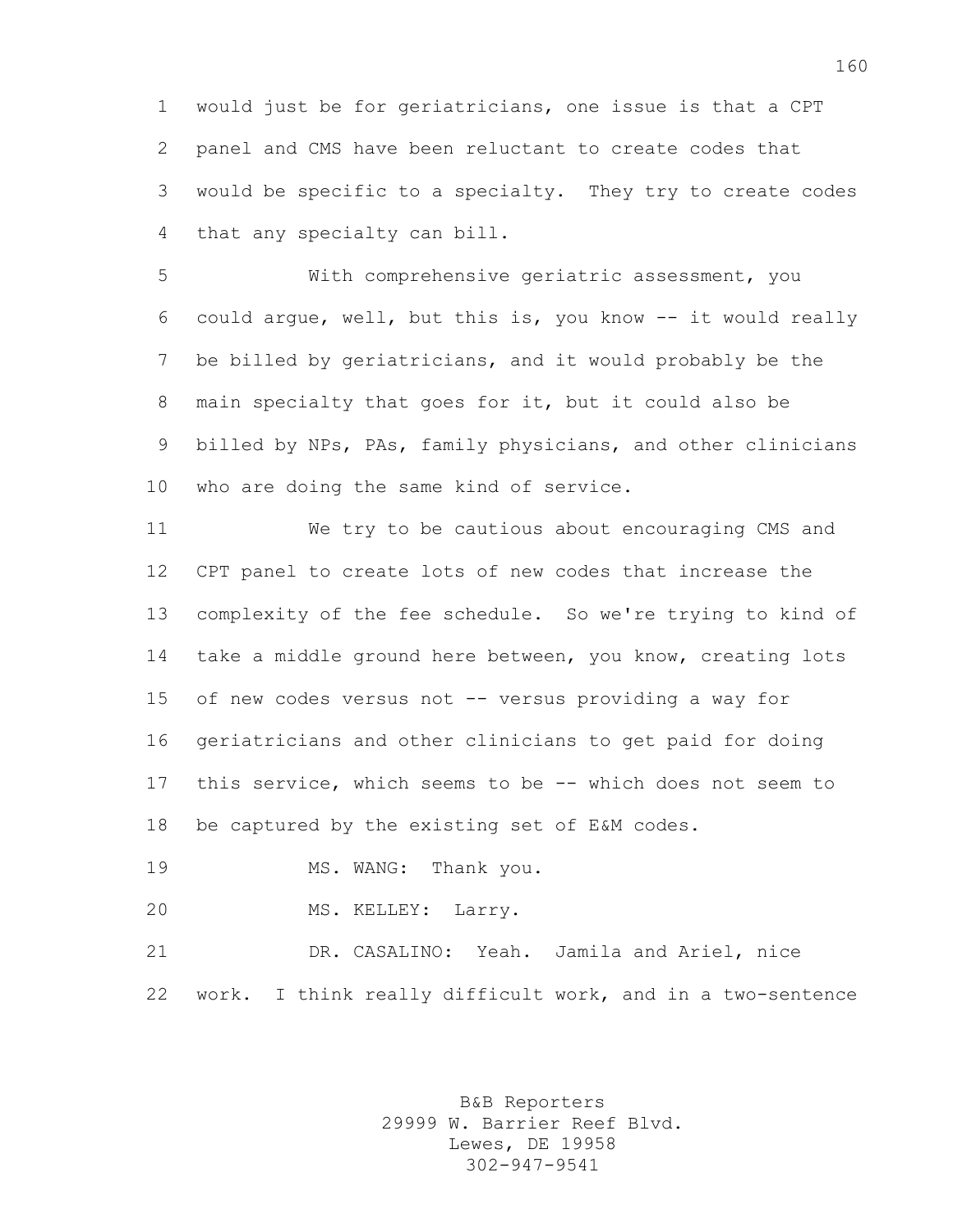preview of some of my Round 2 framework, I think really difficult work because I think the problem has been mis- framed. I don't think the problem is how to get more geriatricians, although that would be nice. I think the problem is how to get better care in nursing homes, and nobody wants to talk about that. And, actually, geriatricians provide a very, very small percentage of care to the nursing home patients.

 So my question is, there's been a fair amount of attention in the last five years or so to so-called "SNF- ists," intended to be analogous to hospitalists and usually defined as physicians who are -- at least 90 percent of those E&M claims are for visits to nursing home patients.

 Unlike geriatricians, you know, SNF-ists have been increasing and provide about a third of nursing home visits. The geriatricians provide about 3 percent of nursing home visits, I believe.

 So my question is, did you guys talk to people at all about these non-geriatricians who, nevertheless, are almost completely focused or completely focused on nursing home care?

MR WINTER: We did not, but that's a good topic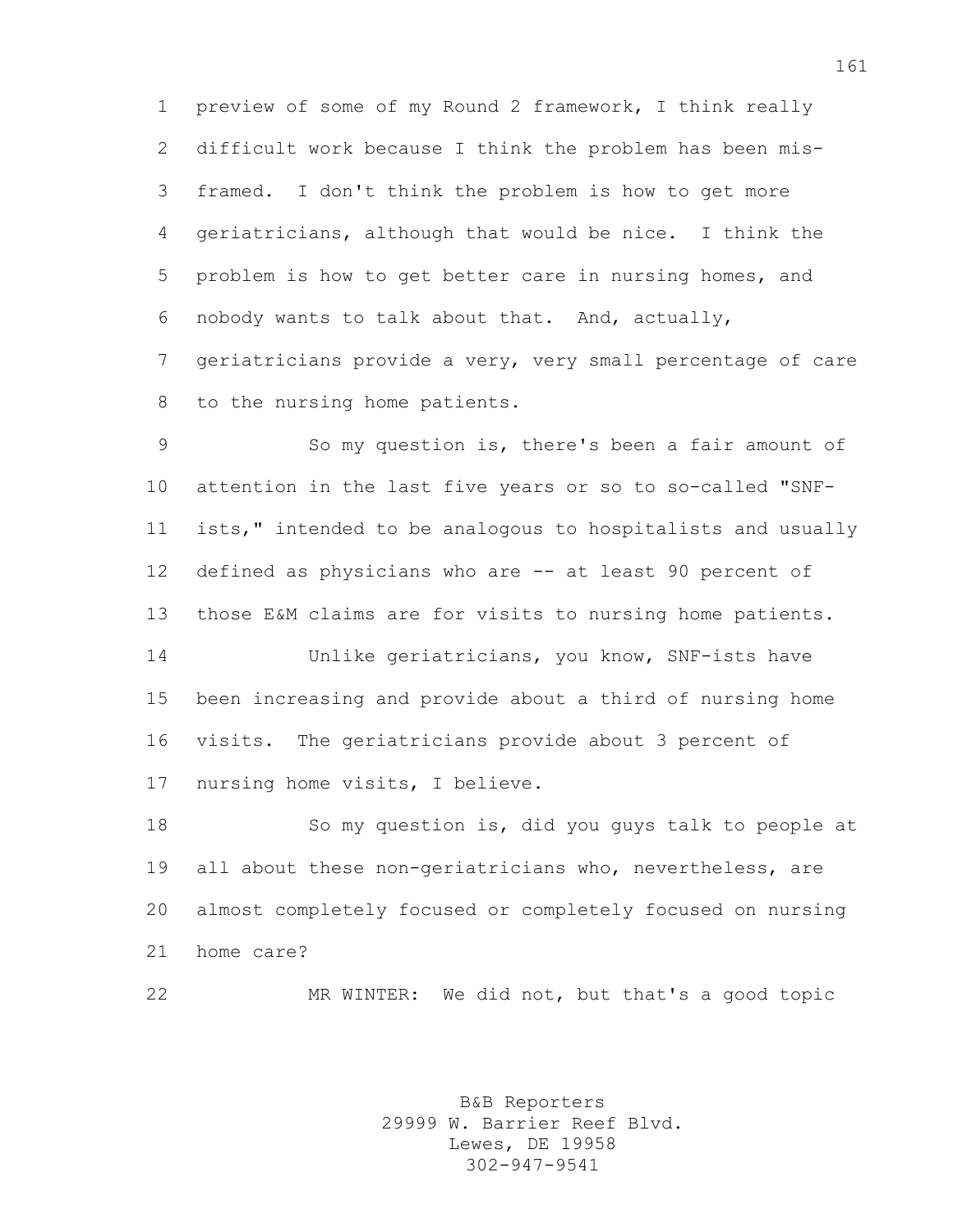to look into in the future.

 DR. CASALINO: Okay. I can get back to you offline about that, about good people to talk to, and I'll have a little more substantive to say about it in Round 2. Thanks. DR. TORAIN: Yeah. That would be helpful. When you say non-geriatricians, do you mean physicians? They are physicians, these SNF-ists. DR. CASALINO: They are physicians. They're mostly primary care physicians, mostly family physicians and general internists who spend almost all their time in nursing homes. DR. TORAIN: Okay. Thank you. DR. CASALINO: But the recent work has data on who they are, and I can refer you to the people who do it. MS. KELLEY: Okay. I have Lynn next. MS. BARR: Thanks. This was a really interesting chapter. We don't see very many geriatricians. The only geriatrician I know is no longer a geriatrician, and I was curious about that. According to Kaiser Family Foundation, there's only about 1,500 practicing geriatricians. So is this a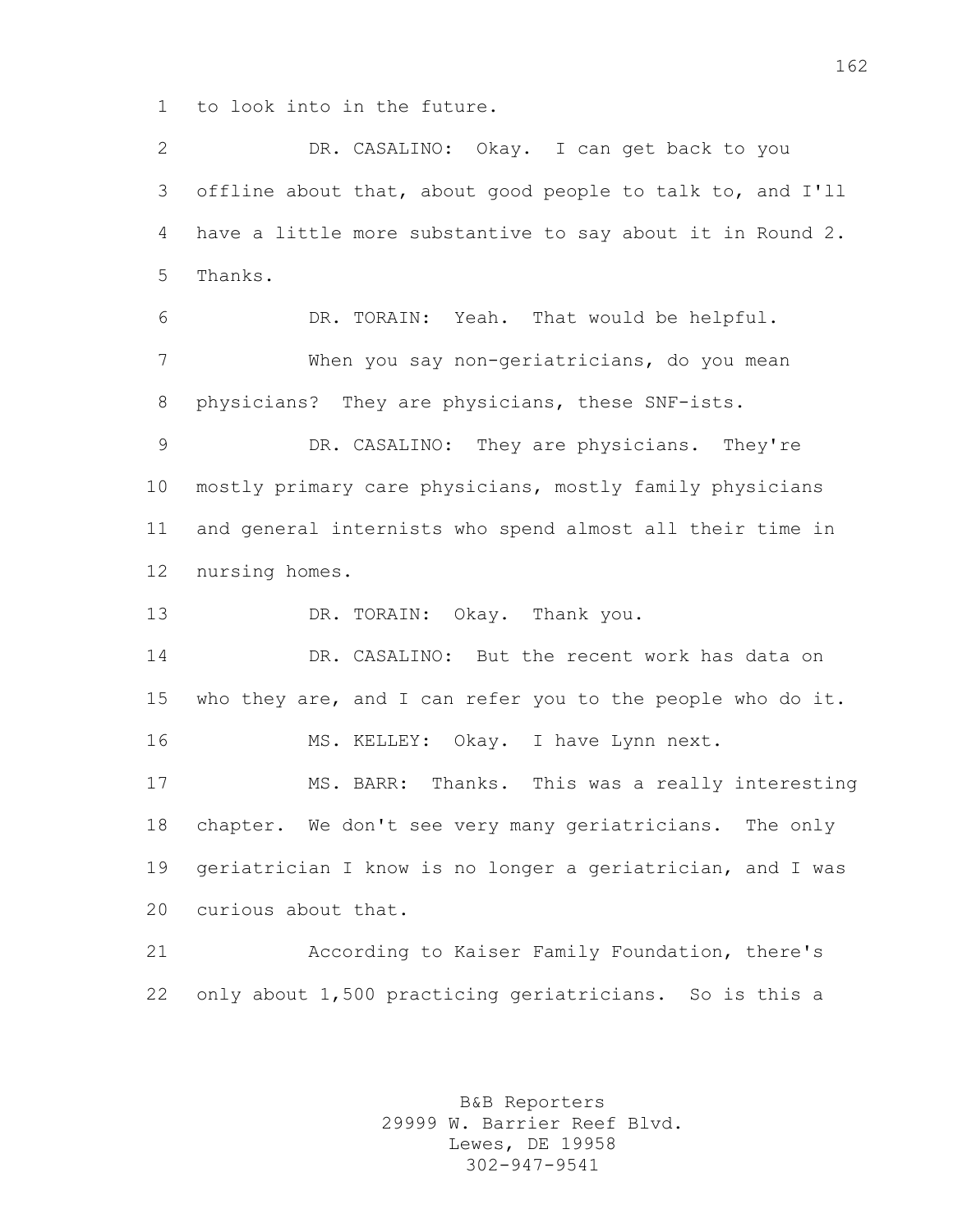problem we can even solve? I mean, are you really going to get the 3,000 or 5,000, the 30,000 we need, or are we looking at things kind of upside-down? That's one question I have.

 Have you talked to geriatricians and asked them are they satisfied with their work? I mean, what do the geriatricians say about why there are not geriatricians? I'm curious about that because what I heard from my colleague that left the work was it was very difficult work, and she really didn't enjoy it.

 So, you know, sometimes the market speaks, and we have to listen to the market and not try to fix it. So I'm wondering is the market telling us something, and we should just be listening to it and trying to find the alternatives to where the care needs -- I mean, what I hear is, you know, what we need is drugs, better management of drugs and better management of Alzheimer's and dementia. And so is that psychiatrists and pharmacists that we need? Is it really geriatricians? Because they're not engaging in the work. The ones we're training are leaving. I mean, there's some real fundamental issues that I don't think we're getting at here, and I'm concerned about them.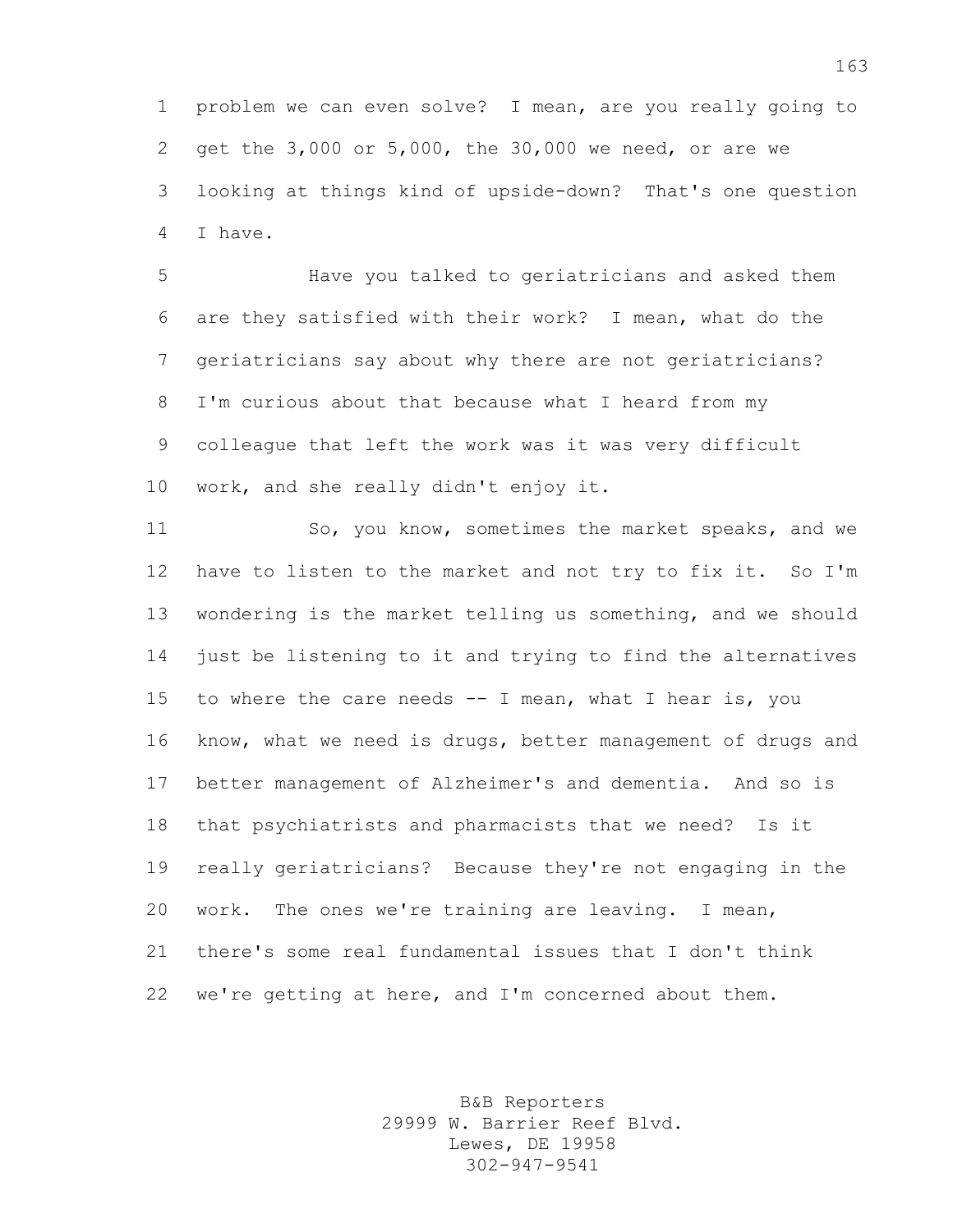1 I guess the other question I have is that if we feel like we really need this more advanced care for our geriatricians, are NPs and PAs the answer? I mean, that doesn't seem -- like, that seems like a cognitive disconnect for me that that's how we're going to solve that problem.

7 And then, you know, kind of the final question I have is if it's a market issue, I can tell you that creating new codes doesn't solve market issues because the adoption of new codes by providers and their embracement of it or their belief that they can do it or that they're going to actually get paid for their work is pretty small. So have you considered -- I mean, we pay NPs and PAs 15 percent less than the fee schedule. Couldn't you pay geriatricians 15 percent more? I mean, there's going to 16 have to be a more market  $-$  I don't think the approach of, you know -- I was just wondering whether you've thought about something that's just more compelling than more codes.

 MR. WINTER: Okay. That's a lot of questions there. Let me see if I get them all. The first one -- DR. CHERNEW: Ariel, we have about 10 people for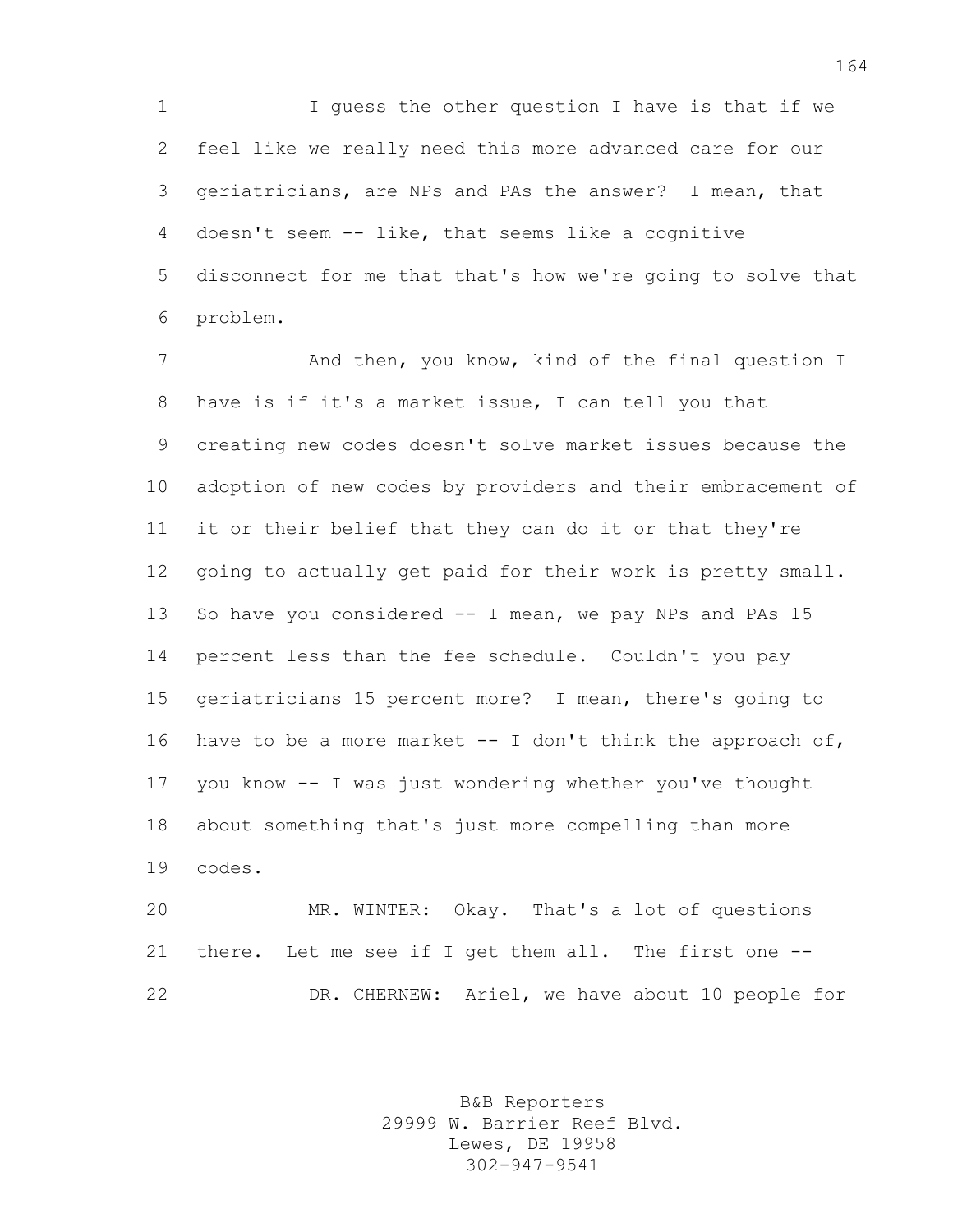Round 2, and we have about 45 minutes, so maybe not try them all. You can reach out to Lynn if you can, but keep the highlights.

 MR. WINTER: Highlights are, first one, can we get enough geriatricians? We raised that question ourselves, which is why we put down the second two policy options to get at that. Why do geriatricians choose this work? Why do they like it? Based on interviews and the literature, geriatricians actually enjoy very high levels of satisfaction because they view the work as rewarding, and geriatricians are people who enjoy -- they enjoy the work because they enjoy building long-term relationships with the patient to providing holistic care.

**Are NPs and PAs the answer?** Can they replace the specialized expertise of a geriatrician? I think that's an open question, but there are certainly NPs and PAs who take care of this population, and we can look more into that. In terms of new codes, geriatricians have been

 trying for many years to get this comprehensive geriatric assessment code adopted. I think they would bill for it, 21 but I can't predict that with certainty.

Your last suggestion, which was to pay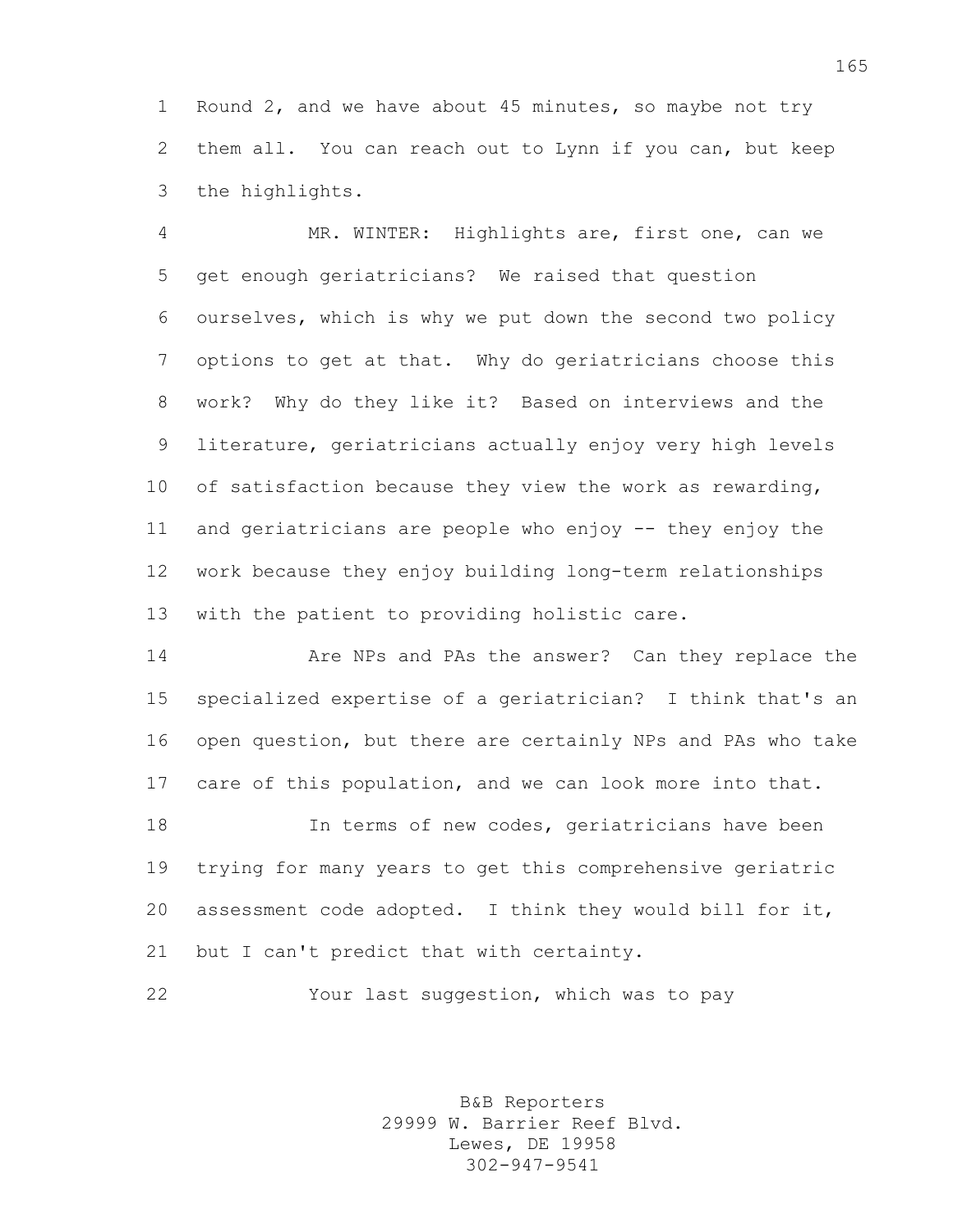geriatricians a certain percentage increase over other clinicians, was an idea we heard from geriatricians. We did not -- and it's something you can all decide if you want to pursue. We did not put it on the table because there are lots of complexities with how clinicians define their -- list their specialty, report their specialty to Medicare, that can make that kind of policy very deem-able and hard to target. How was that, Mike? 10 DR. CHERNEW: That was good and quick. 11 11 I think we have one more. Paul, please be brief. Our Round 1 is taking up a lot of Round 2 time. DR. PAUL GINSBURG: Thank you, Mike. I'm just going to add my Round 1 and 2 when I speak on Round 2. 16 MS. KELLEY: Mike, I'm sorry. I had -- I think Wayne might have had a question. 18 DR. CHERNEW: Oh. Wayne, yes, you do. But I wasn't sure if it was a Round 1 or Round 2 question, Wayne. DR. RILEY: Yeah. I can wait until Round 2. No worries. DR. CHERNEW: Do you want to kick off Round 2,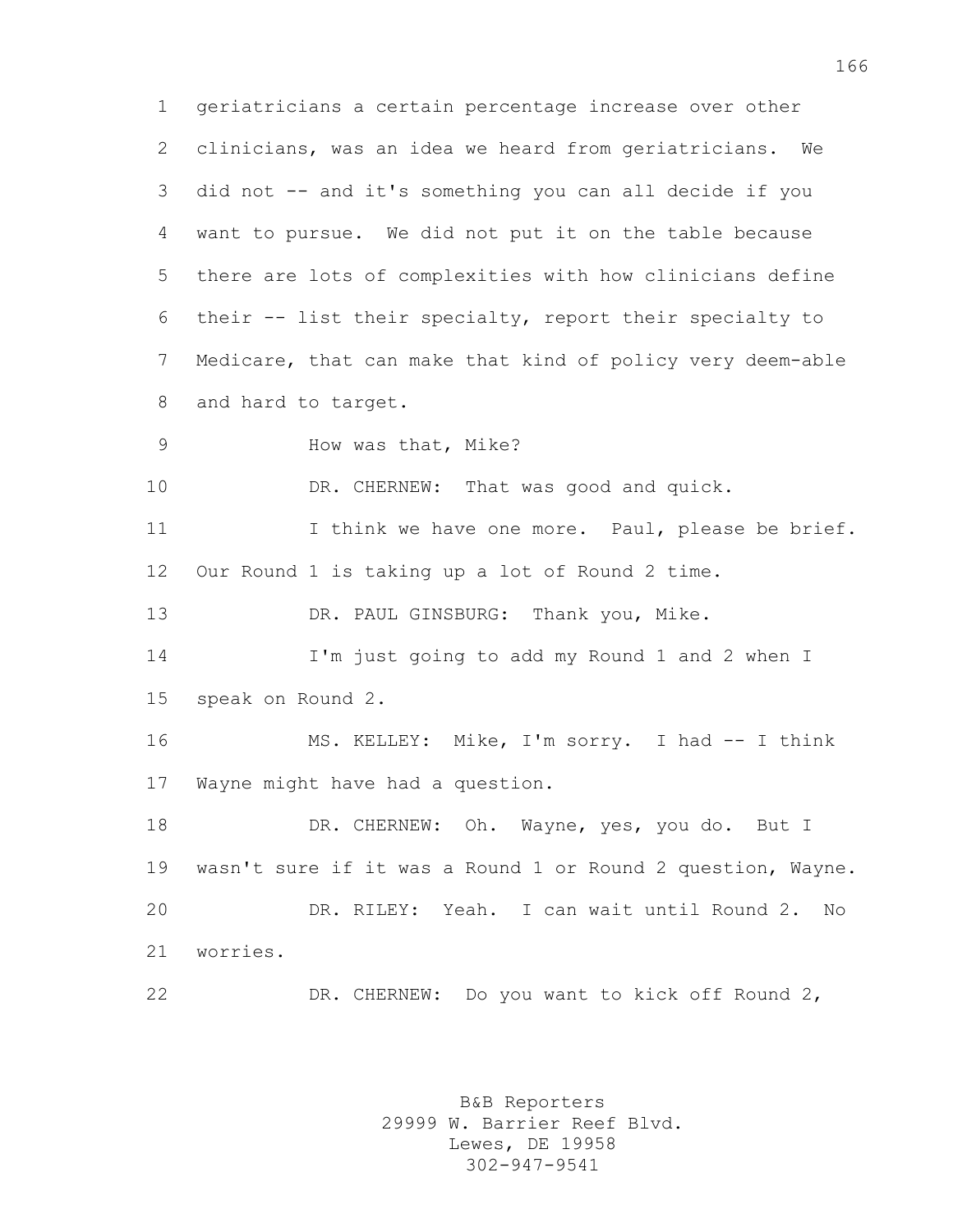and then we'll just jump in to --

 DR. RILEY: Well, yeah. Just a quick one, and Jamila -- first of all, Jamila and Ariel, great work. But you mentioned the other -- you did an environmental scan for other agencies within the federal government that support geriatric training. I keep thinking that HRSA used to do something around geriatrics. Has that wound down? DR. TORAIN: Yeah. So HRSA has two programs. So the GACA, the Geriatric Academic Career Award, and they also are part of the GWEB, so the Geriatric Workforce Enforcement Program. So those are both HRSA programs. DR. RILEY: I see. And then just a comment about geriatricians in general, I tried to find a geriatrician for a family member, and it's sort of like trying to find a psychiatrist. Just anecdotally, every geriatrician I've ever worked with, I wanted them to be my doctor. They are just fantastic people, and they go into it for the same reason that pediatricians like taking care of kids. So 19 they are a breed apart that we desperately need more, but this is a very nubby, you know, GME workforce issue that hopefully we can keep at it.

DR. CHERNEW: Wayne, did you have more to say?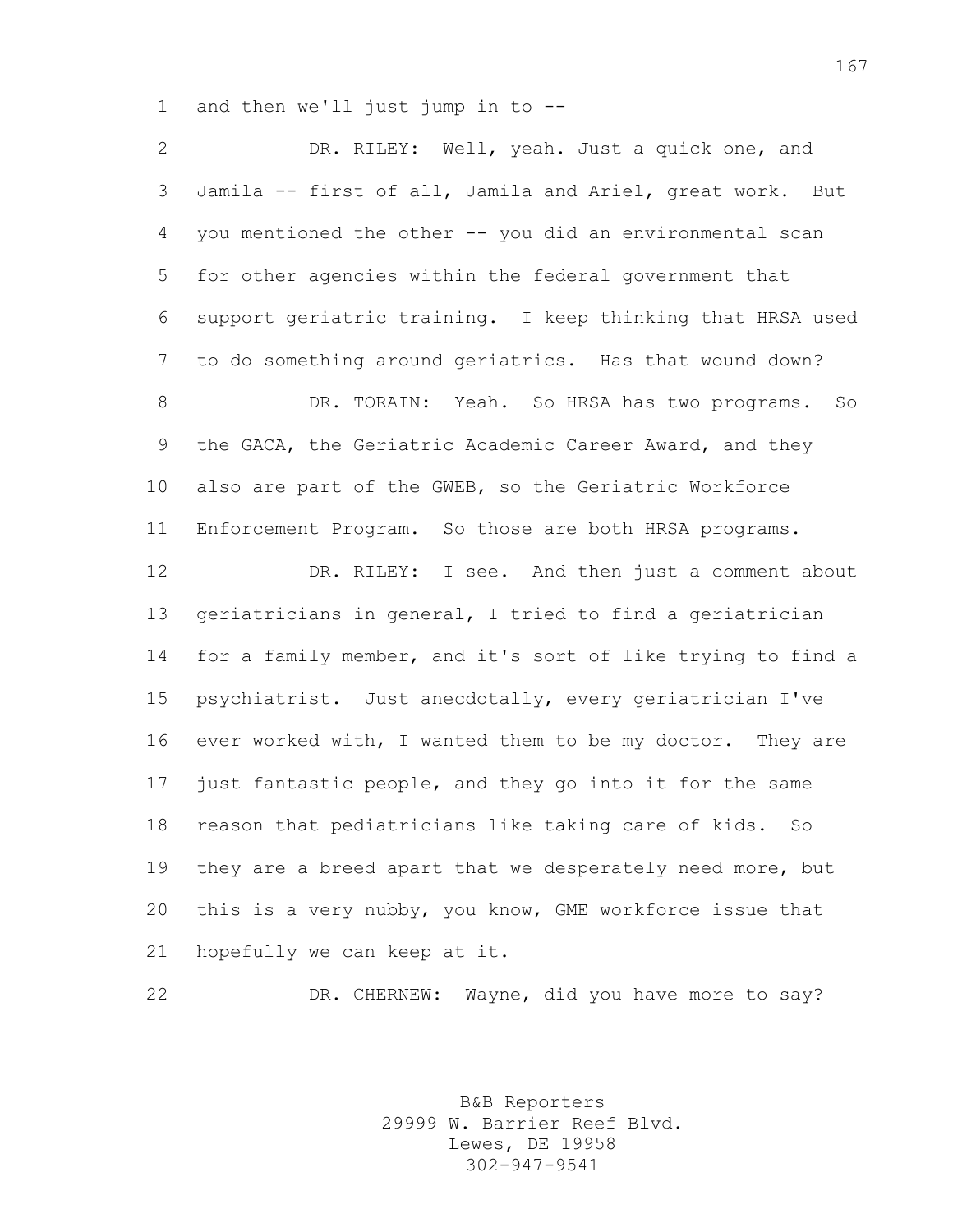Was that part of your Round 2 comment? Do you have more you want to say?

 DR. RILEY: No. I'm done. Yep, I'm good. DR. CHERNEW: Okay. Just making sure. So we're going to transition now to Round 2, and if I have my Round 2 organizing right, it's going to kick off again with Jonathan. DR. JAFFERY: Yeah. Great. Thanks, Mike. And, again, Ariel and Jamila, it's a great report. I think this is a really robust discussion, and you can see that there's a lot of questions, and they're pretty broad, key questions.

 I'm glad Wayne made his comments then because that really segued nicely because I very much am along the same lines as his thinking that I see a lot of value that geriatricians bring to individual patient interactions, to the health system as a whole.

 I know Lynn mentioned that it's hard to find one in practices, and I can appreciate that. I'm fortunate. We have a training program, where we have a GRECC. So I work with them a lot, and I think they bring a lot to this. As Wayne said, they go into it for particular

> B&B Reporters 29999 W. Barrier Reef Blvd. Lewes, DE 19958 302-947-9541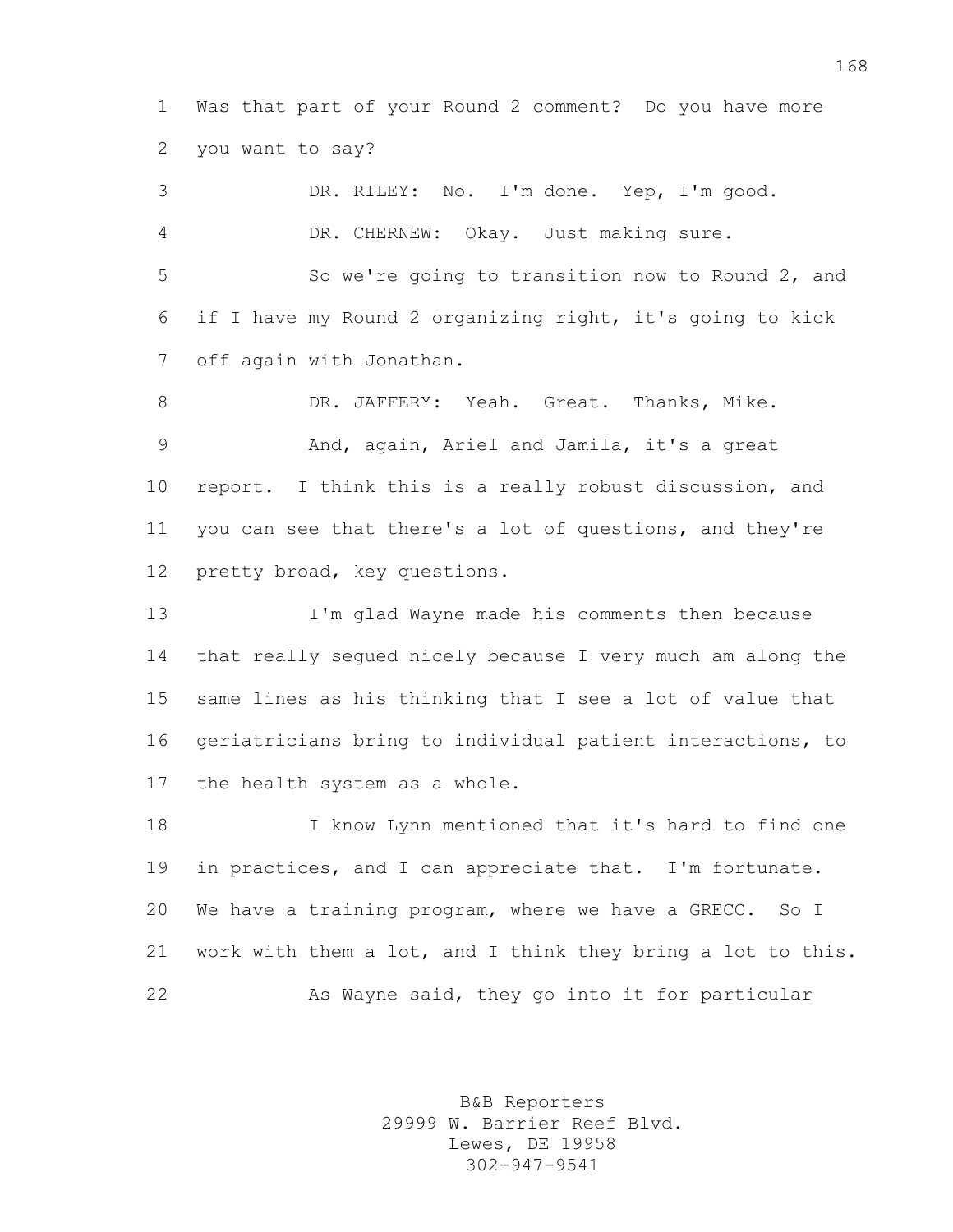reasons. There's a lot of job satisfaction. They're generally noted to have among the highest job satisfaction of specialties. So I think it is important that we keep thinking about this work.

 When I look at the report, you cite these three major reasons why or main reasons that you found why medical students wouldn't come to geriatrics medical exposure. They were less, and that they have more complex patients with more comorbidities, which I think are all spot on.

 But then it feels like the conclusion sort of moves into that there will be more interest if compensation is better, and I certainly think that compensation could be a barrier. And even if it's not, it should be better for this group, but I don't know that that totally addresses all the underlying things that really dissuade people from working -- or from wanting to care for these more complex patients.

19 And so I quess I wonder, rather than -- and these aren't basically exclusive, but I'm not sure that I'm crazy about the idea of just trying to go ahead with this code as a solution for the comprehensive geriatric assessment,

> B&B Reporters 29999 W. Barrier Reef Blvd. Lewes, DE 19958 302-947-9541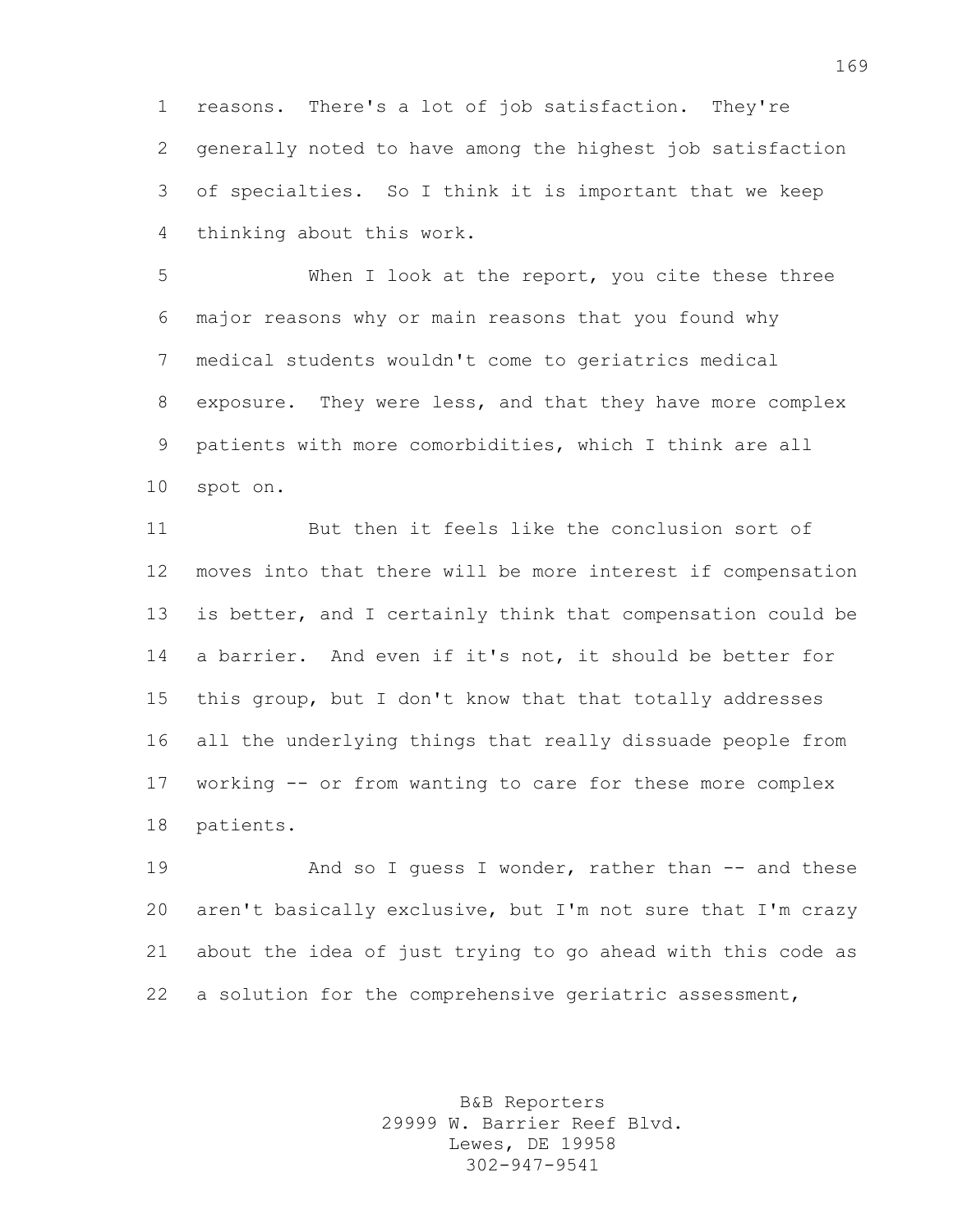partly because it just feels like it's embedded in our fee- for-service system that I instinctively want us to move away from.

 But I do wonder if rather than that kind of approach to increasing the funding for geriatricians and geriatric services, that if there was a way that CMS could provide a payment and perhaps even some technical assistance, specifically to support the development of the care team that they need, because that's one of the things that makes it so hard to care for a population that's complex with lots of comorbidities is you don't have the support around you to adequately care for a geriatric population. And you could base this on how many Medicare beneficiaries, a group, take care of or an absolute number 15 or a percentage, but I think rather than think about, okay, 16 if I take care of this one patient and do this assessment, I'll get X number of dollars more, if you knew that you had money coming in that was specifically designed to create that support system -- and I think there's probably something analogous here to some of the primary care transformation dollars that have come out -- that might be a useful approach. And, again, that might not have to be

> B&B Reporters 29999 W. Barrier Reef Blvd. Lewes, DE 19958 302-947-9541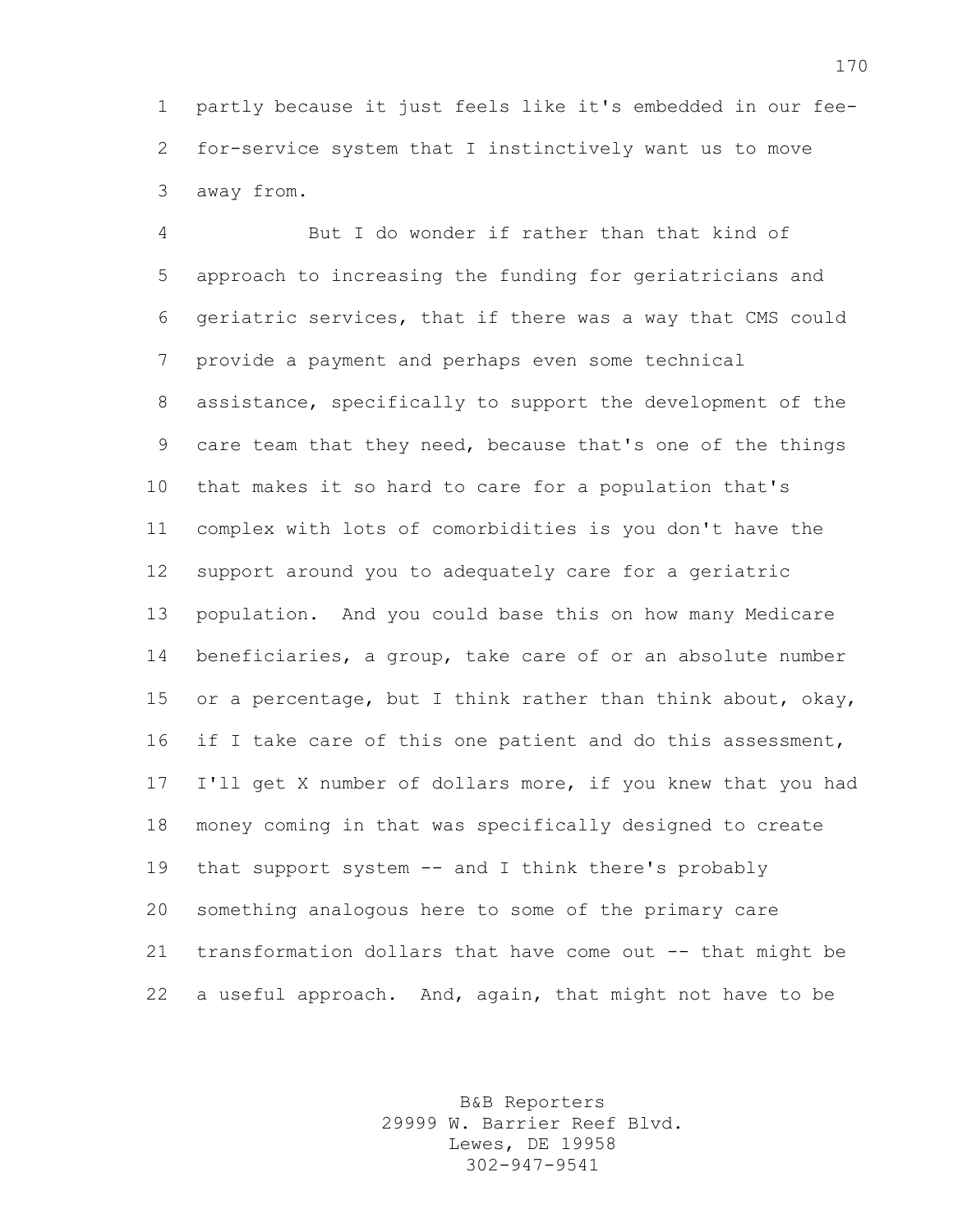specifically to -- or exclusively to geriatricians, but it could be designed to support the geriatric practice overall.

 So, again, great, great report, I think a really important topic, and I just would want to think about a way to support geriatricians through real practice transformation as opposed to just a fee-for-service code add-on. Thank you.

MS. KELLEY: Okay. I have Brian next.

10 DR. DeBUSK: Well, thank you. There seems to be a lot of interest in this area.

 I was really excited to see a chapter come through or another chapter come through on workforce development. I mean, I think for Medicare, workforce development is going to be a major issue for at least the next decade because it's going to take at least a decade just to work through the backlog of doctors and nurses that we're going to have, so, again, love to see this topic come through.

 I want to jump straight to solutions or to talking about the solutions. I agree with Jonathan on the code. I'm a little concerned about adding a new CPT code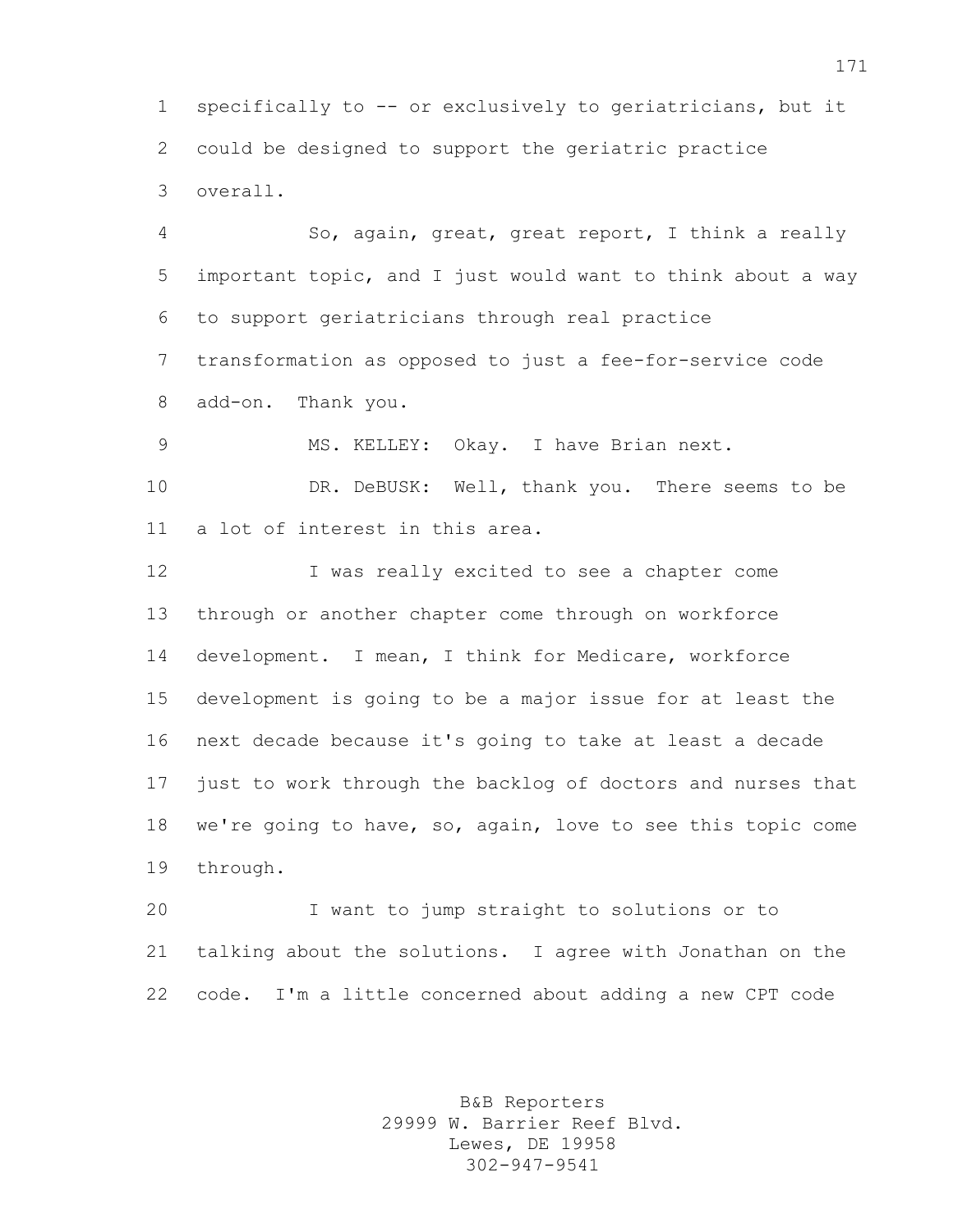because we can't -- once a code is out there, you can't really control who accesses it, how much of it is done incident-to versus how much of it is actually done by the physician. You can't even control which specialties access it.

 So I do think there's a potential for some unintended consequences and program integrity issues if you 8 just created this large deluxe GCA-style code.

 You know, Jonathan, I did like where I think you were going, though, with how to pay the geriatricians. You know, I think of the old primary care incentive payment, where you're paying a per-member-per-month fee. I do think 13 there could be some novel ways to get these guys paid, and 14 I think maybe it's a -- you know, instead of a primary care incentive payment fee, maybe it's a geriatric care incentive payment fee. But, again, I think there's some real novelty there in doing something outside of fee-for-service.

 I was a little concerned in the chapter when I saw the GME, talking about changing the GME requirements. You know, as Wayne mentioned earlier, it's hard to find geriatricians anyway, and creating this scramble for all of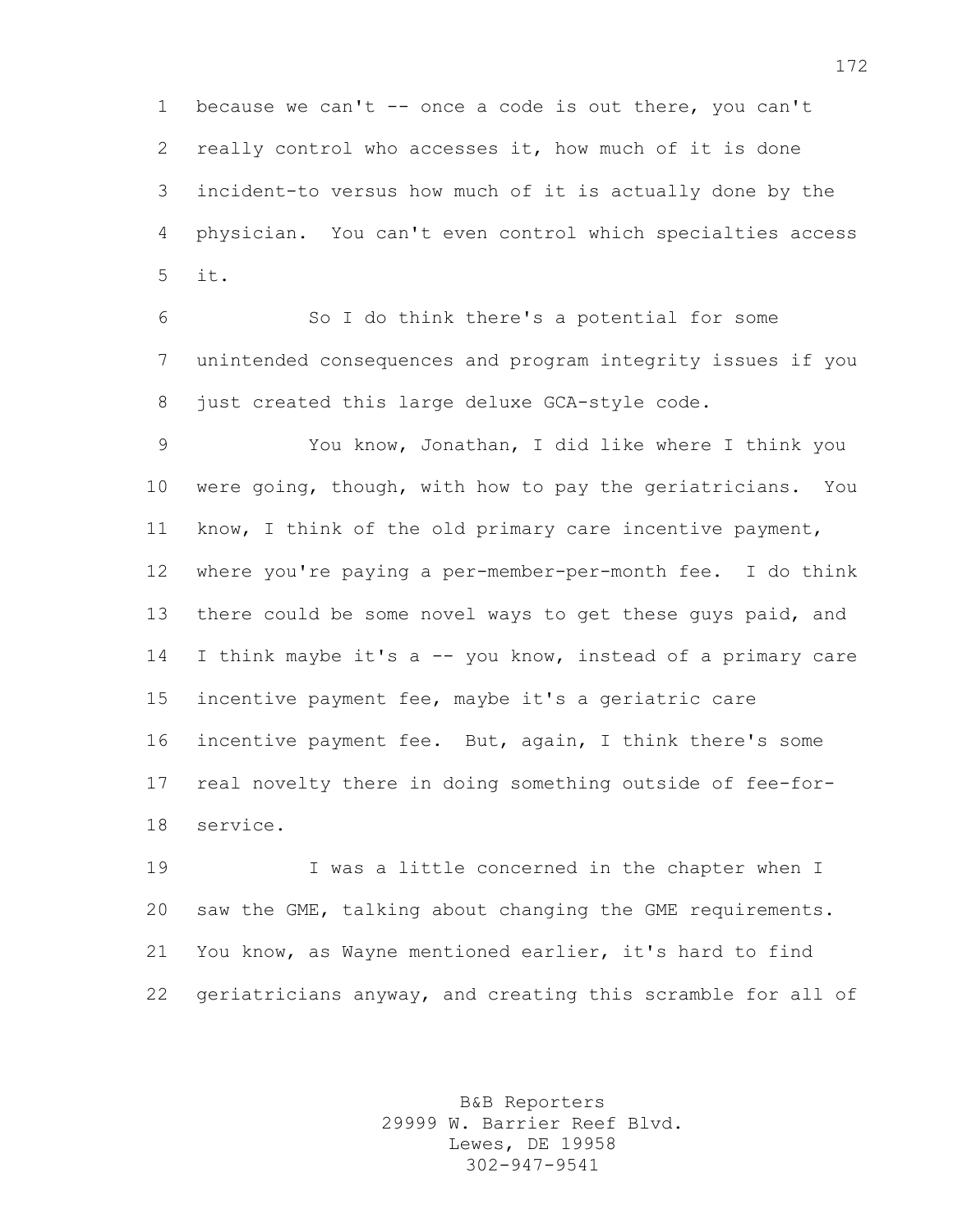these residency programs to try to secure geriatricians, if they were added to the core GME requirements, would make a really difficult process, which is GME, even harder. I mean, there are enough specialties out there that are difficult to fill in these programs already. So I would discourage the GME route.

 The final thing I wanted to talk about was the loan forgiveness approach, and I've said this over the years in previous meetings. I don't know that loan forgiveness or scholarship are really going to drive the mix of physicians that we train.

 I would argue that the die is cast at the point when the student matriculates to medical school, and even in those rare situations where the die isn't cast and a change does occur during training, it's not a change that's occurring in the direction we would want it to. I would argue that it's probably going away from primary care-based specialties and into the special -- so, again, I don't have a solution for that, but I really think we need to revisit how do we get the composition of our medical school students right, because if you've got a class that's 80 percent specialized the day they show up on campus, the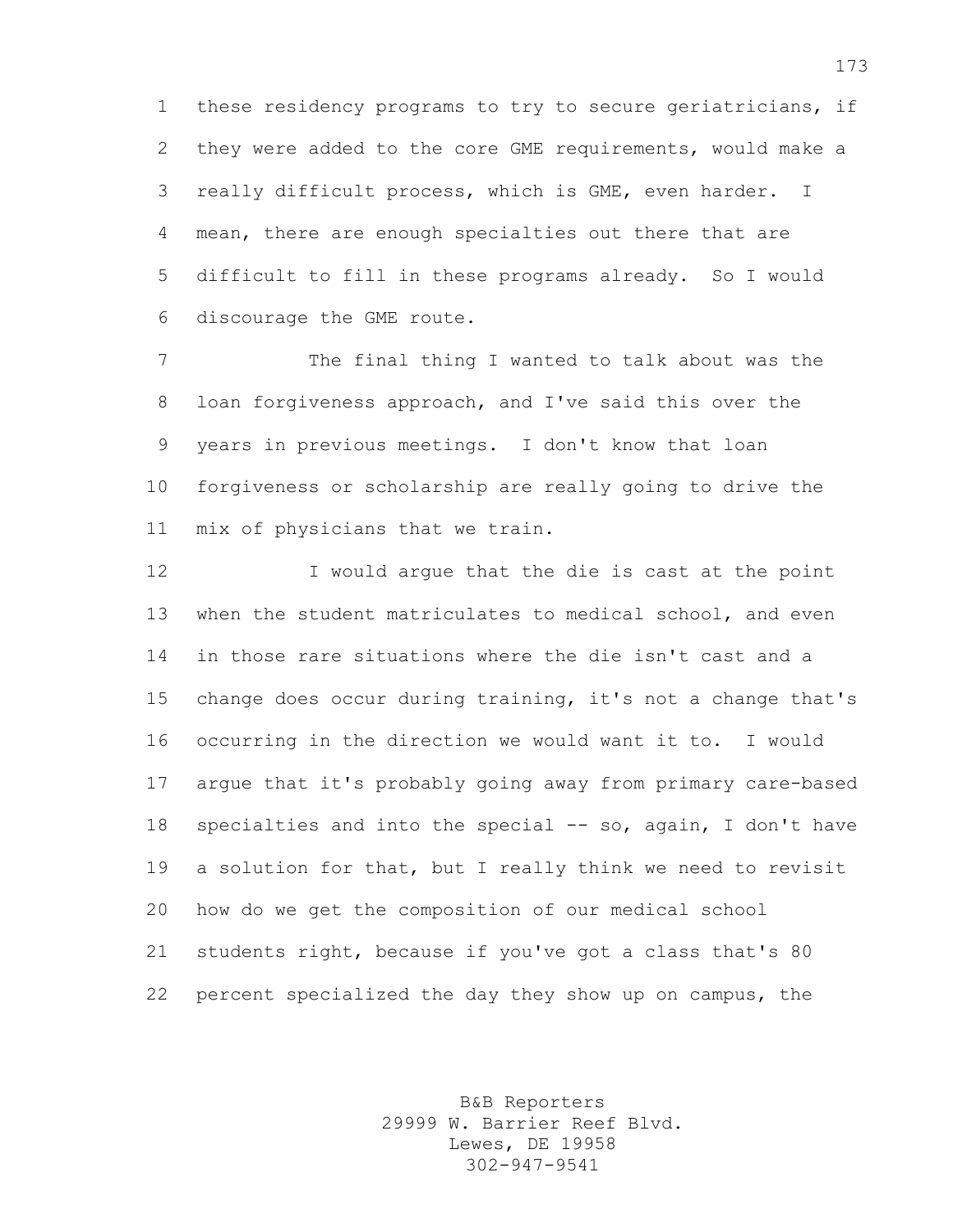number or the percentage of specialists is only going to grow from there. And so I think in a lot of cases, we start with the wrong mix of students in medical school, and then it gets worse from there.

Anyway, thank you

 MS. KELLEY: Jim, did you want to hop in here? DR. MATHEWS: If I could, please just because Brian and a couple of the other Commissioners put forth and made some comments about the labor market with respect to geriatricians and whether or not these policies are going to address kind of market-level issues.

 So, Brian, you are absolutely correct with respect to characterizing our prior discussion of the potential impact of a loan repayment program with respect to physicians where, as you said, even in med school, you know, students are cognizant of the income differentials that accrue of they choose one path versus another. So I completely understand that.

 And I also completely understand Lynn's positions. I think that, to some extent, the composition of physicians and NPs and PAs that we are seeing does reflect a reaction to a natural market, but the nuance that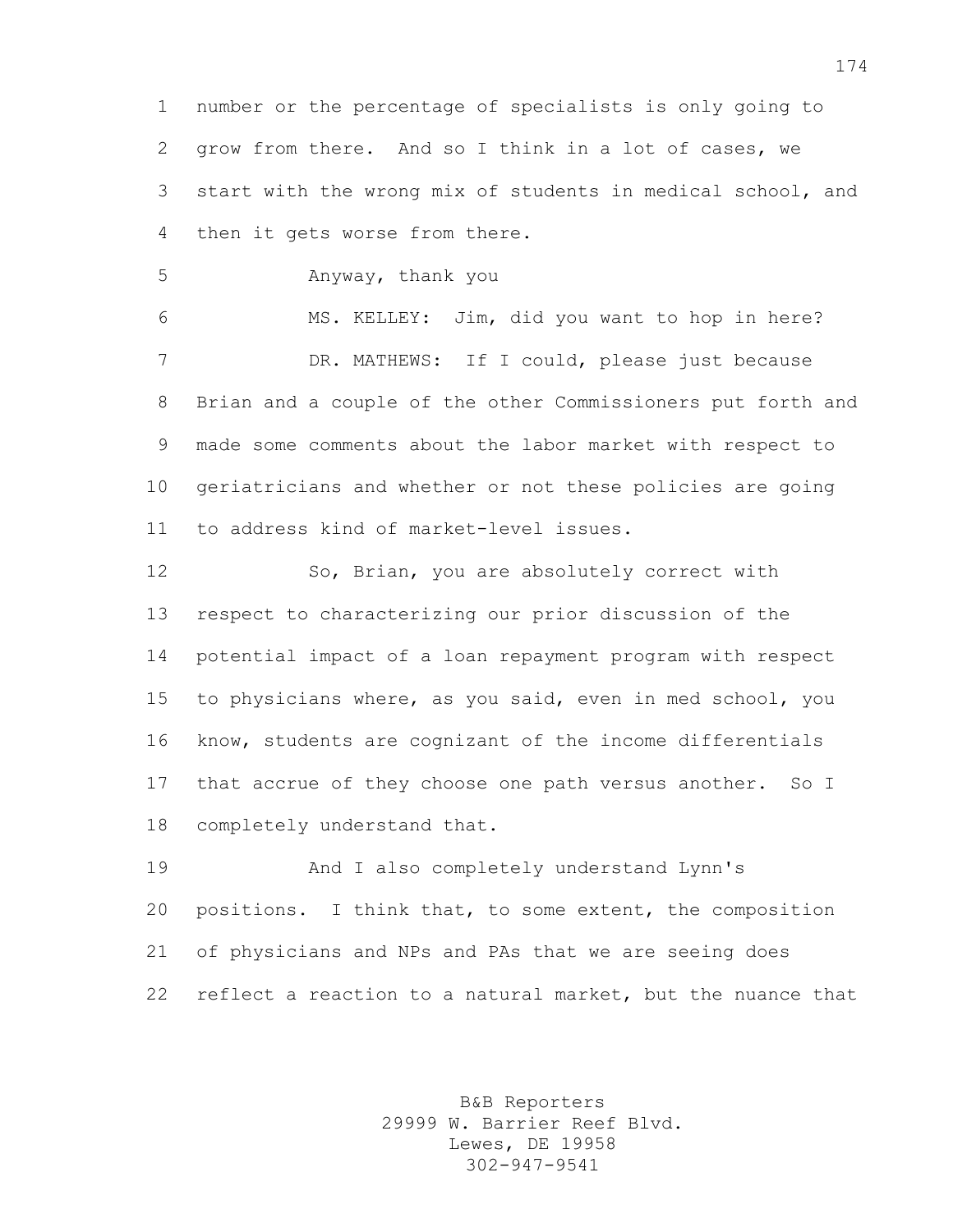I would like to convey here relates to the role of NPs and PAs. We had previously talked about them playing a greater role in the provision of primary care generally for the Medicare population, given some of the trends we've seen in the physician world, and so if they are able to fill a need for not geriatricians, but people who know something about providing care to elderly patients, that income differential that might really influence a physician's decision doesn't seem to be as pronounced with respect to NPs and PAs.

 There is somewhat more homogeneity in income here, and in that regard, if NPs and PAs can fill a role 13 here, the notion of a loan repayment program may have more value to those kinds of professionals than it might be to a physician who is looking at huge income gaps if they make one choice versus another.

 DR. DeBUSK: On that one point, Jim, first of all, I totally agree with you, and I see where you're going with the nurse practitioner and the PA thing.

 I would look to Betty for some feedback on this, but I'm willing to bet, at least for PAs, a huge portion of those students receive some type of loan assistance or loan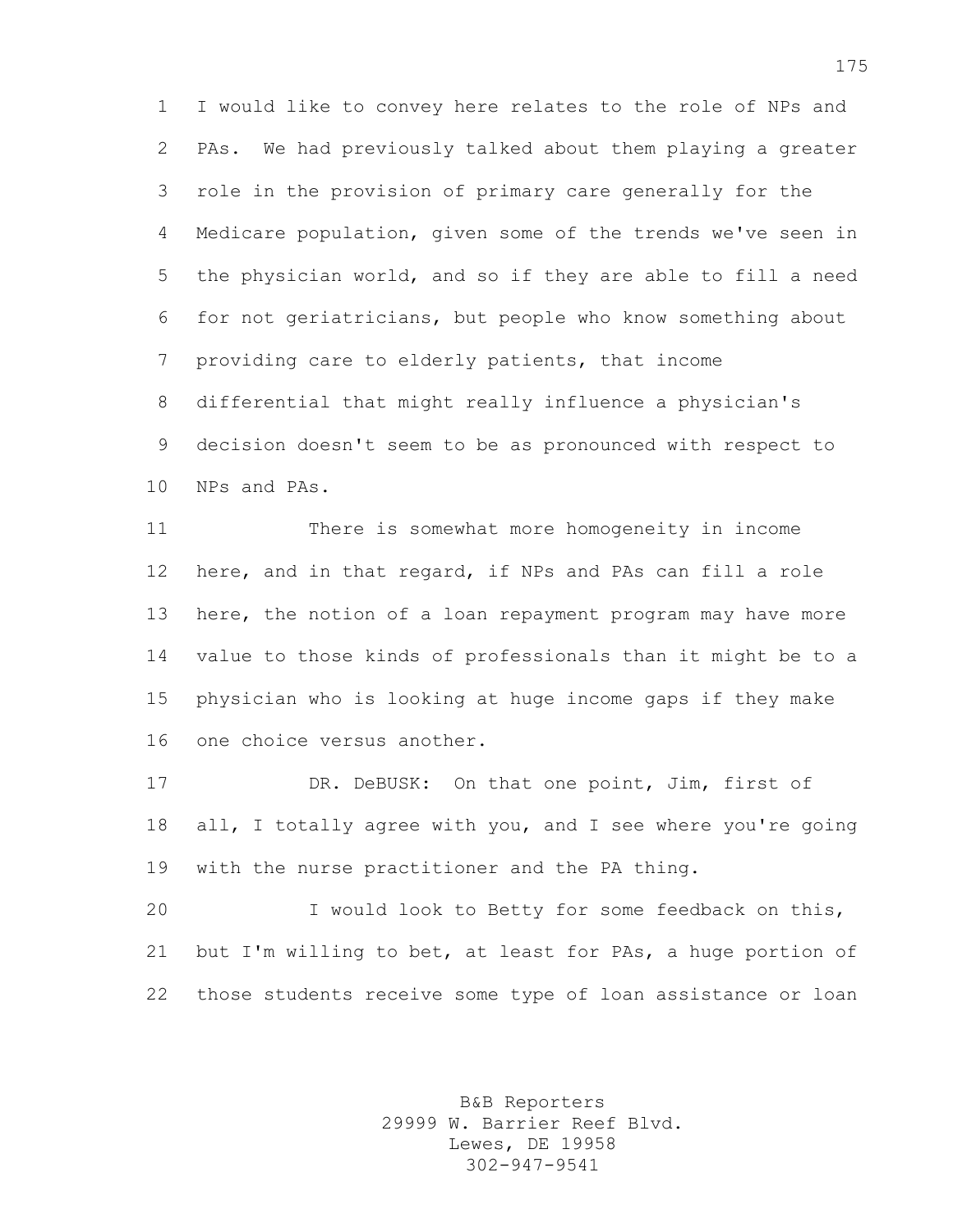repayment program, irrespective of the practice that they join. I think that's pretty commonplace for PAs and at least for some NPs.

 DR. RAMBUR: Well, I can briefly comment now, if you want.

 I, first of all, have to address Lynn's comment. I think it's important to remember -- I'm speaking specifically about nurse practitioners. I would say they're not necessarily less. They are different.

 Remember that many of the people who go on to become geriatric nurse practitioners have years of experience in nursing and often with geriatric populations, and so they want to expand that.

 And going on Larry's comment about better care in nursing homes, absolutely, and there have been some small studies or some studies that have been somewhat time limited and geographically limited that have nurse practitioners in the nursing home, really coordinating that care, being able to provide things, and keeping that reflexive impulse to send people to the hospital when it gets stressed. So I think there's lots of opportunity here.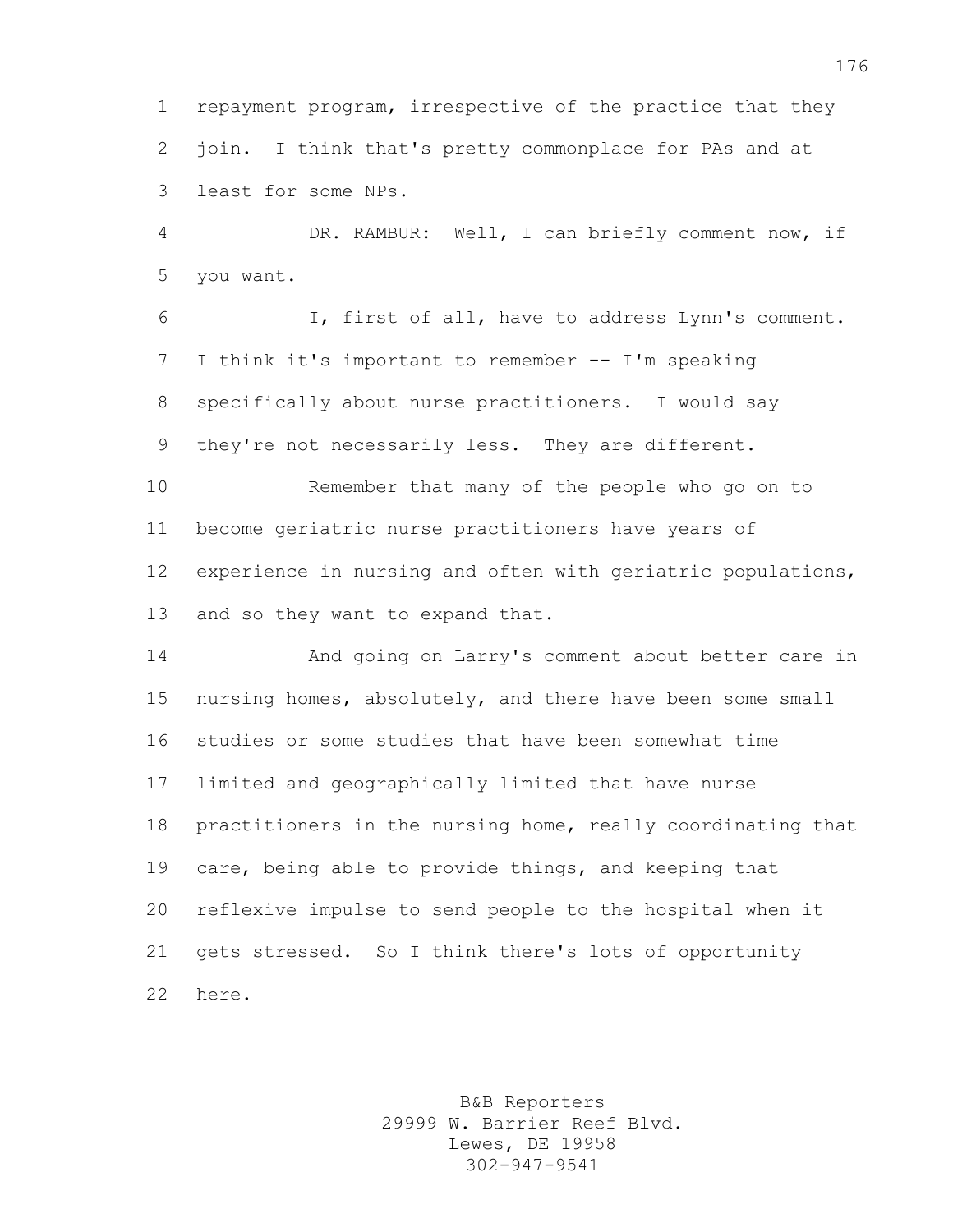I don't know if you want me to make the rest of my comments now or wait until it's my turn.

 DR. CHERNEW: Betty, why don't you just go now. We do have about a half an hour, and if you want to roll -- DR. RAMBUR: I'll be very quick. There is actually a lot of data about nurses' effectiveness in managing chronicity and some of the kinds of challenges that elders have, and I just want to make a comment about the critical role of loan repayment. 10 In my previous life as a dean, I found both scholarships and loan repayment effective, but loan repayment almost the most effective because students had already committed to a track at that time. The American Association of Colleges of Nursing has this data, and I can forward it to you. This was done in 2017. Seventy-six percent of nurses who go to graduate school have undergraduate loans. Fifty-one percent have one or more dependents. Sixty-nine percent took out

 federal loans, and the biggest worry is being able to pay off that federal loan. So that is one of the things that can pull people away from primary care.

I want to just also mention this view of

B&B Reporters 29999 W. Barrier Reef Blvd. Lewes, DE 19958 302-947-9541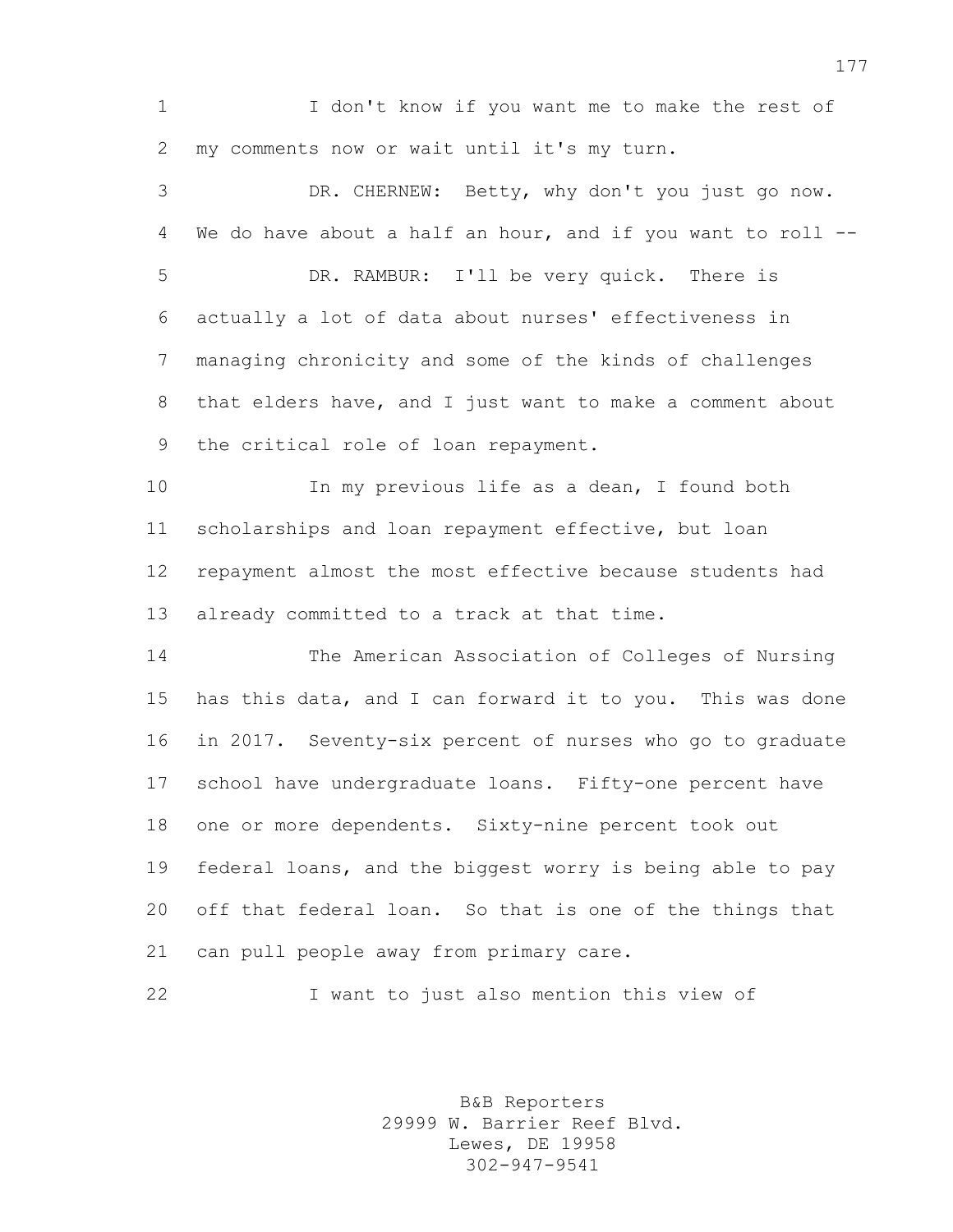preceptors. Just in January, there was an article that was led by the University of Pennsylvania group, Linda Aiken and others, about revisiting graduate nurse education. There was a pilot of graduate nurse education, because remember there is a real challenge for educating graduate nurses because we don't pay those preceptors, and increasingly, the preceptors are not able to take on students. PA programs pay them. There's GME for physicians. And so the solution to that is to have an additional fee for the students, which then you pay the preceptor, which actually just increases the amount of their debt.

 So revisiting the article that was in Health Affairs in January, I think, would be very important, and I do think it's -- yeah. I think it's really important that we look at the whole long-term care and elder workforce that includes these opportunities but also the direct care workers and others that we'll be talking about in other settings.

 Thank you. DR. CHERNEW: Thank you, Betty. And if I have this right, we're now to David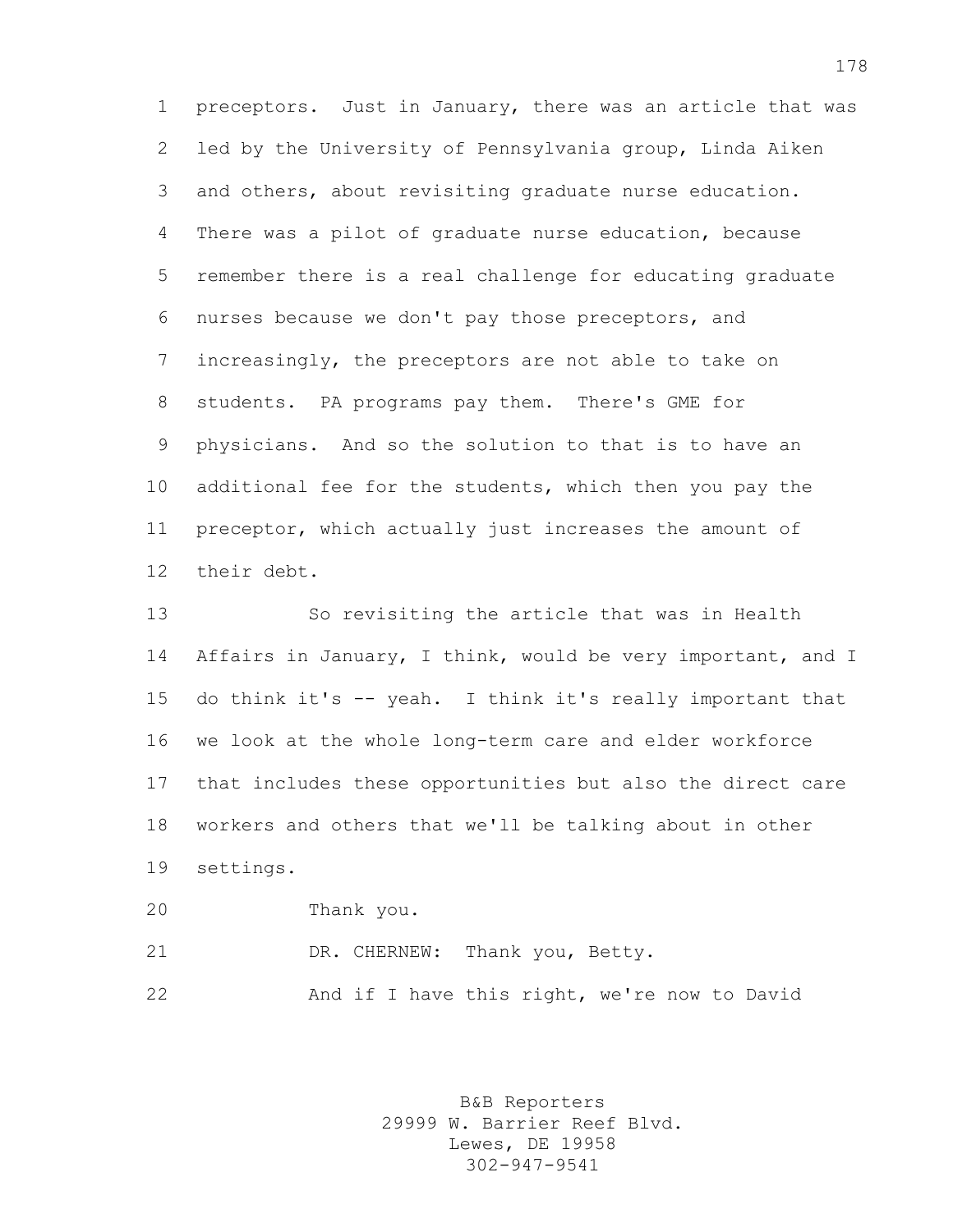Grabowski. Is that right, Dana?

MS. KELLEY: Yes.

 DR. GRABOWSKI: Great. Thanks, Mike. Like other Commissioners, I believe there's real value here in increasing the supply of geriatricians. Ariel said it well during the presentation. As more individuals are reaching age 65, we need more individuals, clinicians that are trying to care for them. This issue is not a new one. There was a very well-known and well-cited 2008 IOM report that outlined this issue and put forward a lot of these same issues that we're batting around today in some of these same solutions.

 So I think it's safe to say this is a really thorny problem without a simple solution.

 So let me just go through the kind of policy options. Similar to other Commissioners, I'm not a big fan of Policy Option 1 with the new codes. I don't think this 18 addresses the problem we're trying to solve here, and I think, Ariel, you said that during your remarks. It doesn't actually grow the supply of geriatricians. It may be something we want to consider, and other Commissioners have already kind of spoken about why we probably don't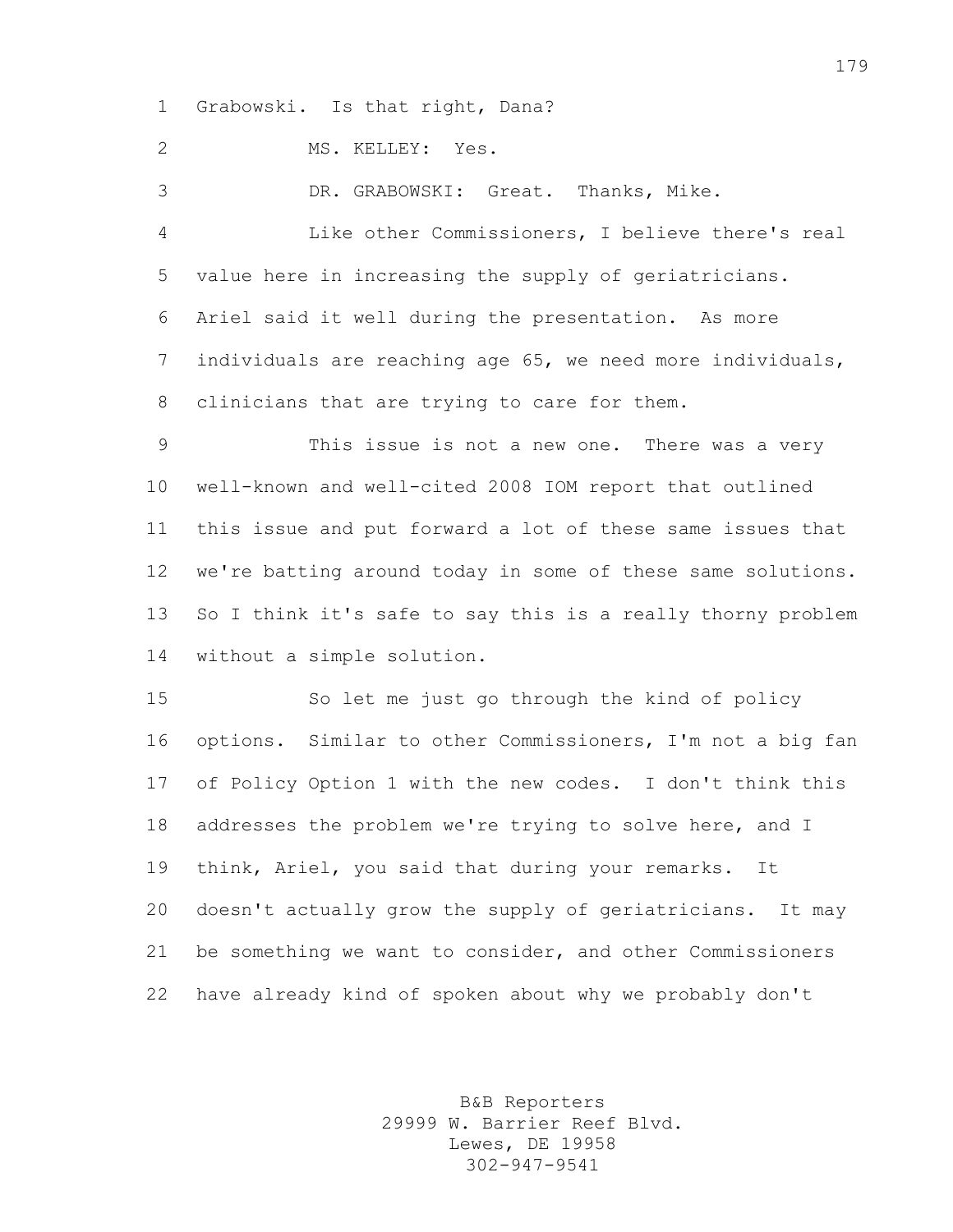want to do this. But I don't actually think it solves the problem at hand.

 Policy Option 3, I sort of began to push at this in my first-round question. I don't know that this is actually going to move the needle in terms of expanding geriatrics. I have the sense that it's more box checking than actually true kind of training.

8 So that sort of leaves with the final option, Policy Option 2. Similar to Betty, I actually like this. I'm really glad, Jim, that you clarified this issue. I totally agree we're not going to recruit new physicians to geriatrics with this program, but I think there's great potential to expand the supply of NPs and PAs.

 Betty is the real expert here. So I'm glad I'm speaking after her, but I think there's ways to do this that we could actually really put a lot of highly trained individuals out in the workforce caring for individuals in different long-term care settings.

 Final comment. Larry, I just want to react to your Round 1 point about reframing the issue. Nursing homes are a big part of the problem. You don't have to convince me if that, but I think that's not the only

> B&B Reporters 29999 W. Barrier Reef Blvd. Lewes, DE 19958 302-947-9541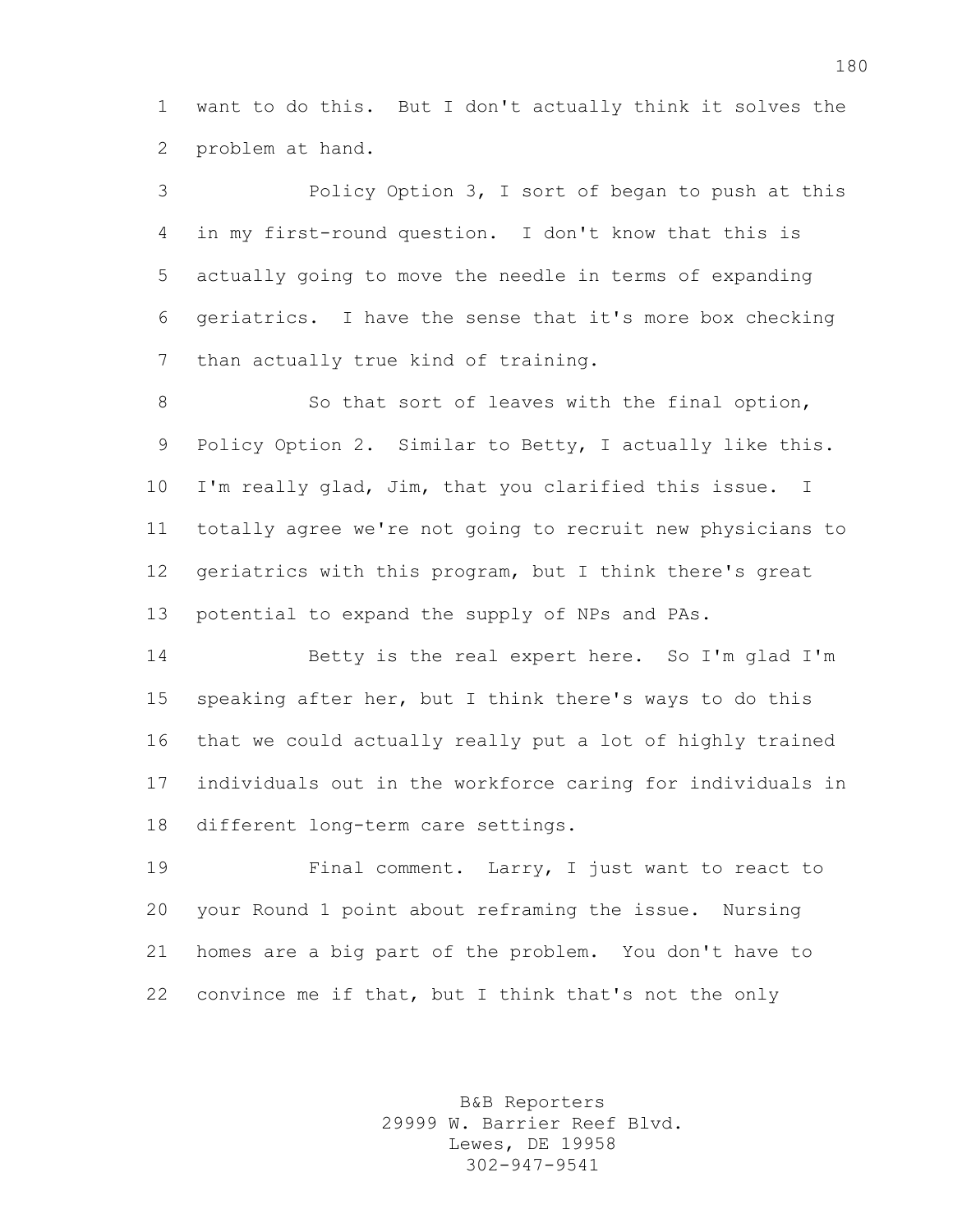problem. I do think we need geriatricians in other settings as well out in the community across the full launch and care spectrum.

 There's a well-known paper saying that clinicians in nursing homes are missing in action, and I think the SNF-ist movement, Larry, has helped with that. But I still think we have a ways to go. So I wonder if that's kind of a similar but separate problem, but I think they're both problems here that need to be addressed.

Thanks.

11 MS. KELLEY: I have Paul next.

 DR. PAUL GINSBURG: Yes. Well, thanks again, Jamila and Ariel, for a really good chapter. It really set up our discussion well.

 I'm presuming from -- I was actually going to ask you has anyone tried to make an estimate of the proportion of care for elderly care beneficiaries that should be with a geriatrician but compared to the proportion of care that is, and I'm presuming that that proportion is very small, which got me to thinking about, well, you know, maybe we should be spending more time on, you know -- I mean, it may be things worth doing as far as expanding the supply in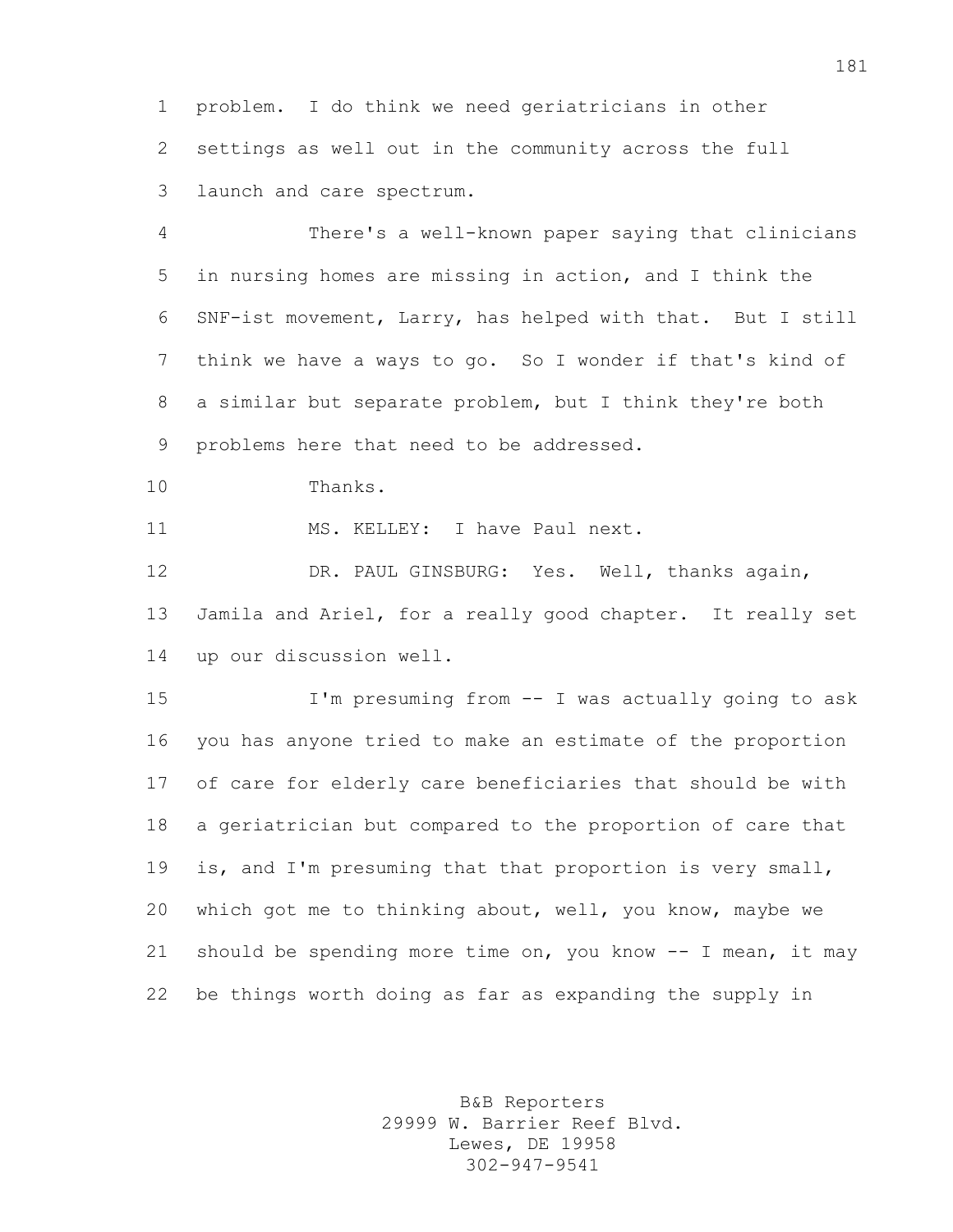geriatricians, although to me none of these options look like they're going to move the needle, even though they might be useful things to do.

 But, you know, the question I have generally is what about, you know, getting more training for physicians who are in residencies or even in maintaining their certification to actually take some geriatrics instruction, not monitored by the number of hours they do, but really providing an incentive for specialty boards to include some geriatrics questions in their initial certification exams and maybe even their maintenance certification as far as this incentive to have a lot of people invest a modest amount of time in becoming more capable of dealing with these very elderly patients with complex disease? So that's just the idea I wanted to throw in here.

 Well, actually one more thing as far as I realize that even though increasing the relative payment for visits in general would probably be a far more powerful tool in incenting people to become geriatricians, you know, that would -- it's kind of like the tail wagging the dog. It's not the way you want to argue for that policy. There are a 22 lot of other reasons to pursue that.

> B&B Reporters 29999 W. Barrier Reef Blvd. Lewes, DE 19958 302-947-9541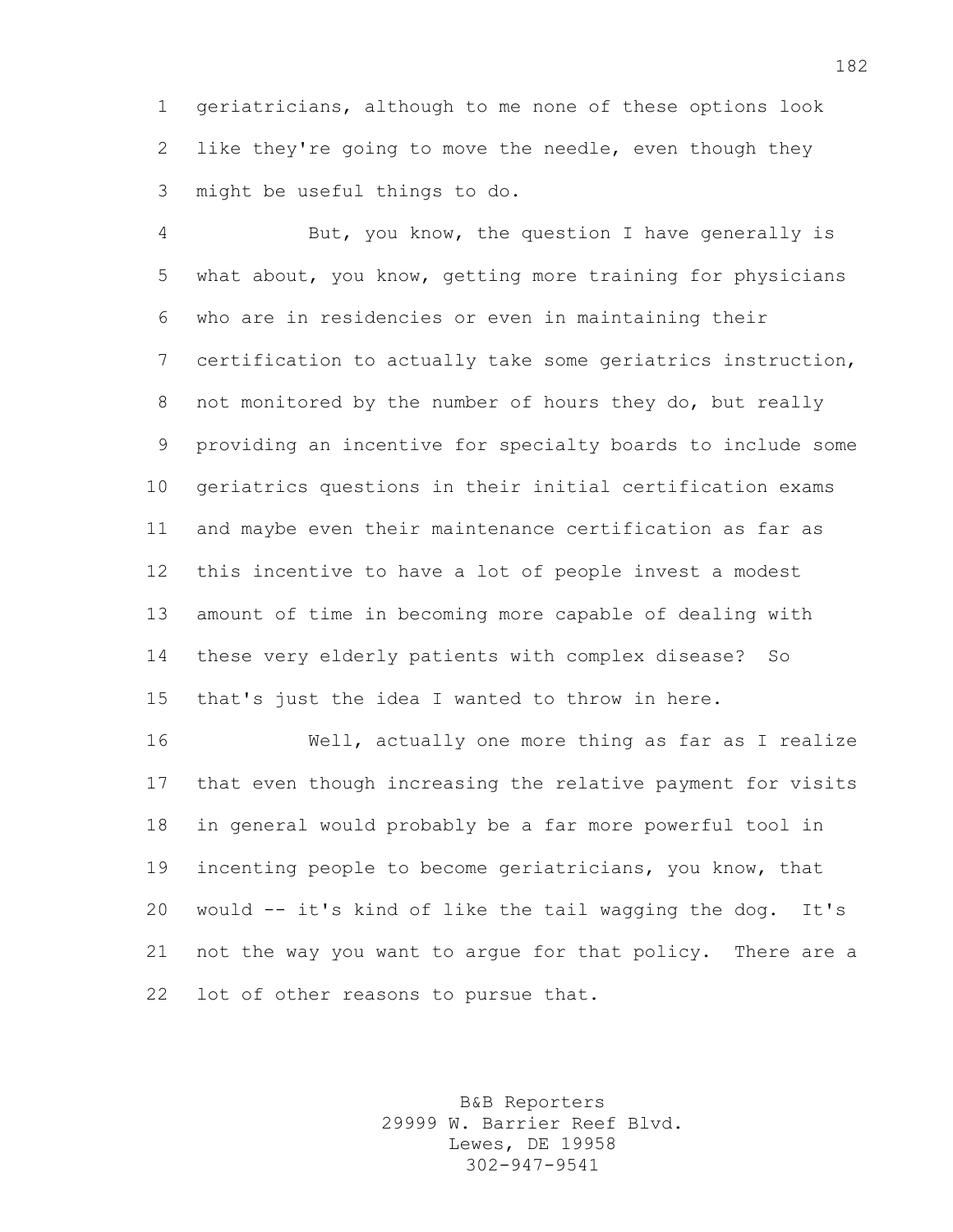But the notion of paying some percent bonus to physicians who are board certified in geriatrics could be a useful short-term thing and maybe even stop the erosion of the geriatric workforce.

 I know Ariel mentioned the issues that physicians tell Medicare what specialty they're in, but this could be a separate thing like applying for the ability to get this bonus and submitting evidence of board certification in geriatrics.

10 MS. KELLEY: Larry?

DR. CASALINO: Thanks, Dana.

 So I'm going to focus on physicians, but I recognize that physician assistants and nurse practitioners may well turn out to be the most important solution to this problem. I would certainly encourage that any further work on this topic focuses quite a lot of attention specifically on NPs and PAs.

18 I just want to note before I get back to what I think the fundamental problem is and the mis-framing that we have right now is that actually medical students and physicians in any specialty during their training get a ton of experience caring for elderly patients, both in the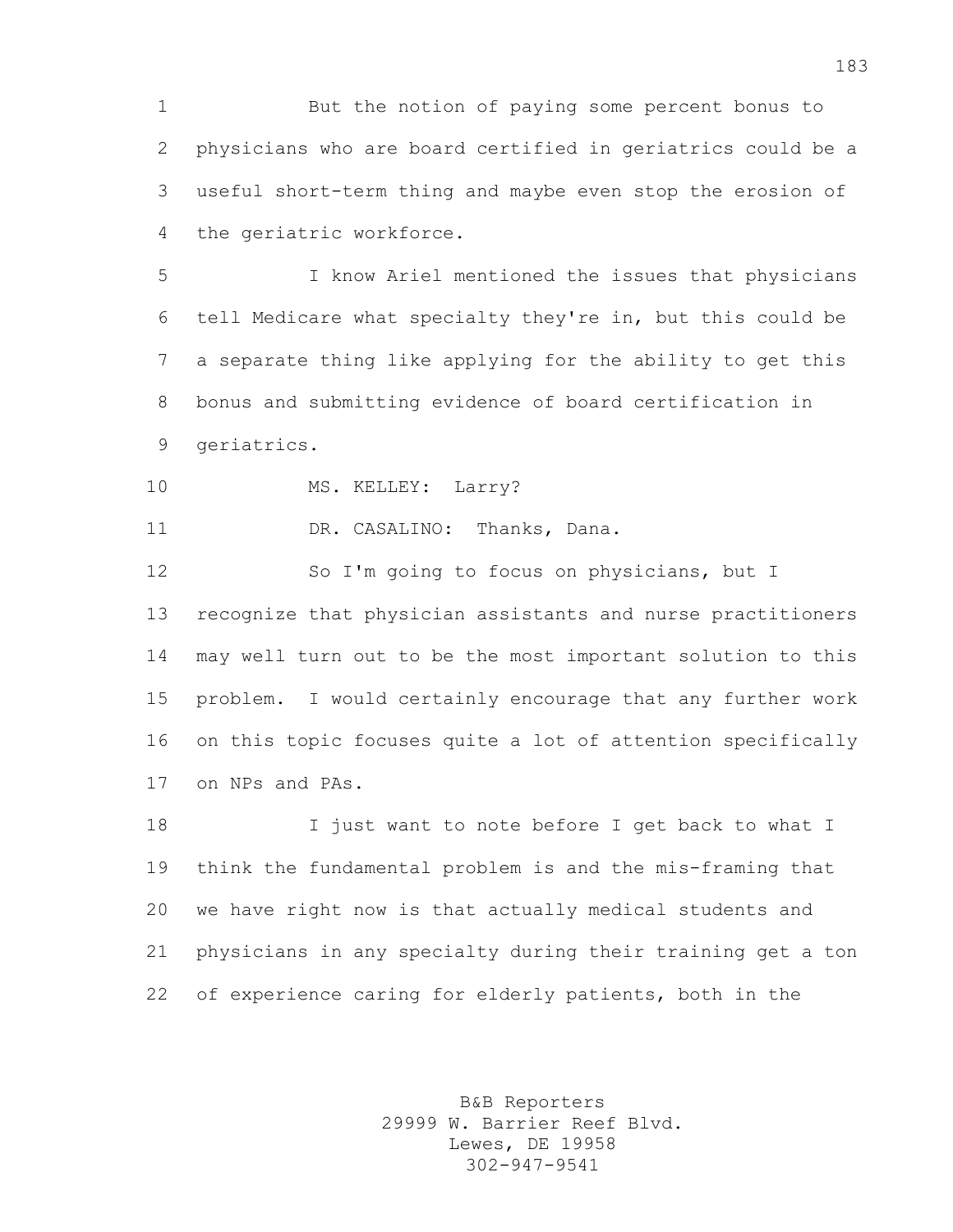outpatient and especially in the inpatient study. That's mostly who people take care of when they're training. That doesn't mean that they're as good at caring for elderly patients as geriatricians. They're clearly not and partly because geriatricians are special people, most likely, and the fact that they are specialists is exactly one reason I think that's going to be hard to drastically increase the supply.

 But getting to why I think the problem is mis- framed -- and if it's mis-framed, it's unlikely to be resolved, or if it's resolved, it's not going to solve what I think is the main underlying problem. I think the main underlying problem is care in nursing homes where an awful lot of people or an increasing number of people are going to be, including, unfortunately, many of us, it's not -- care is quite bad in nursing homes, and to me, it's worse than the care of geriatric patients in outpatient settings. 18 So I think the fundamental problem -- they're both problems. We want better geriatric care in outpatient settings, but I think the fundamental problem to me or a fundamental problem is how to get more good clinician care

in nursing homes.

B&B Reporters 29999 W. Barrier Reef Blvd. Lewes, DE 19958 302-947-9541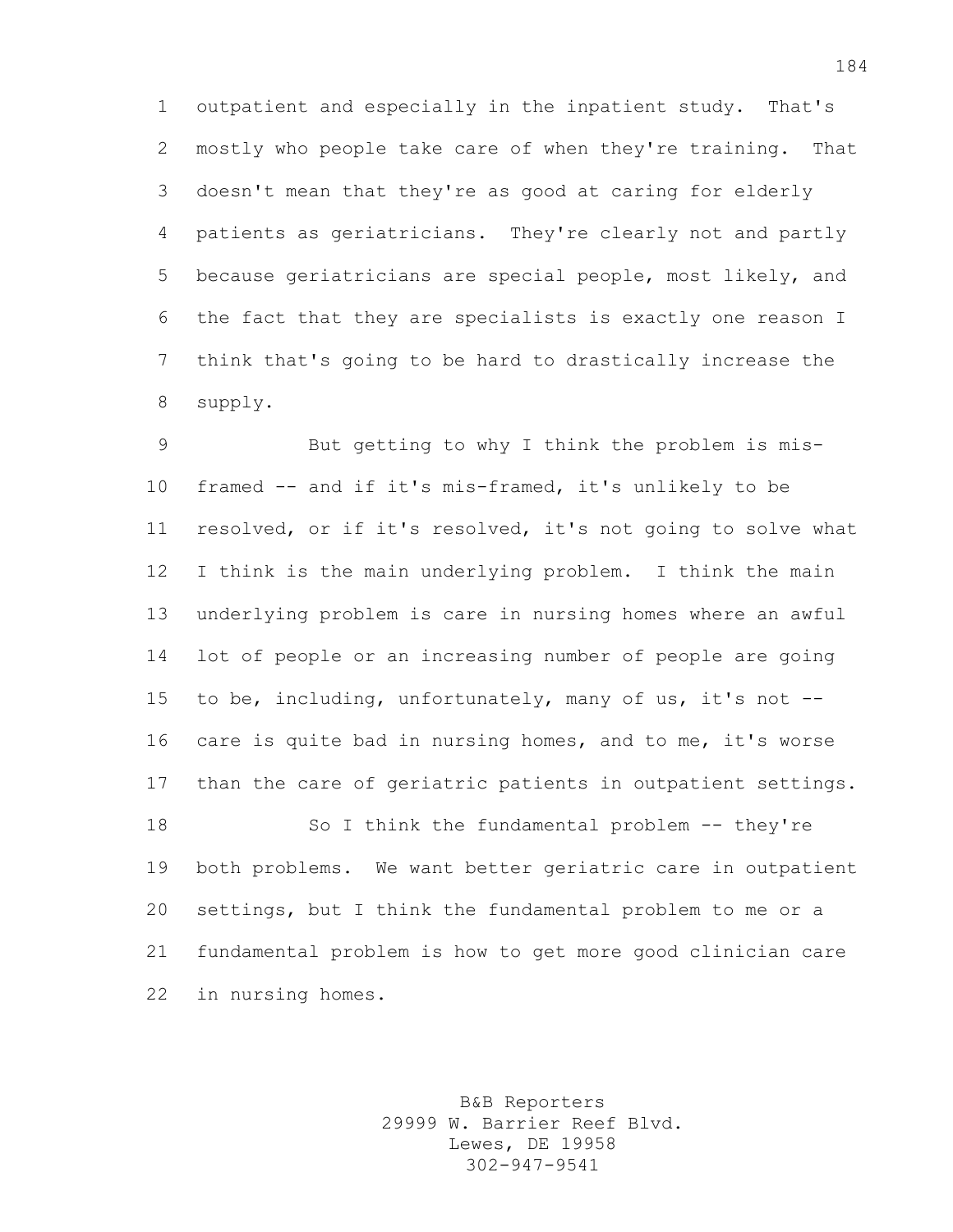1 As I mentioned -- and I think, by the way, the problem, the reason the problem is, in my view, mis-framed is because it's been completely framed by academic geriatricians. It's very geriatrician-focused. So I'm arguing for a focus on it's great if there's geriatricians who can act as consultants or primary care physicians for some really complex geriatric outpatients, but there's a 8 lot of nursing homes or a lot of patients in nursing homes, and they're not getting good care.

10 There are these SNF-ists, and by the way, exposing -- in terms of suggestions about training, exposing physicians to nursing homes during their training as nursing homes are now, it's not going to induce more physicians to become geriatricians or to work in nursing homes. It's going to make them run the other way. Believe me, if you've ever spent much time in a nursing home, especially a nursing home that cares for a high percentage of Medicaid patients, which is a lot of nursing homes, it's not an attractive environment.

 So I mentioned earlier this work on so-called "SNF-ists," people who specialize in nursing home care, and that the number of those is increasing rather than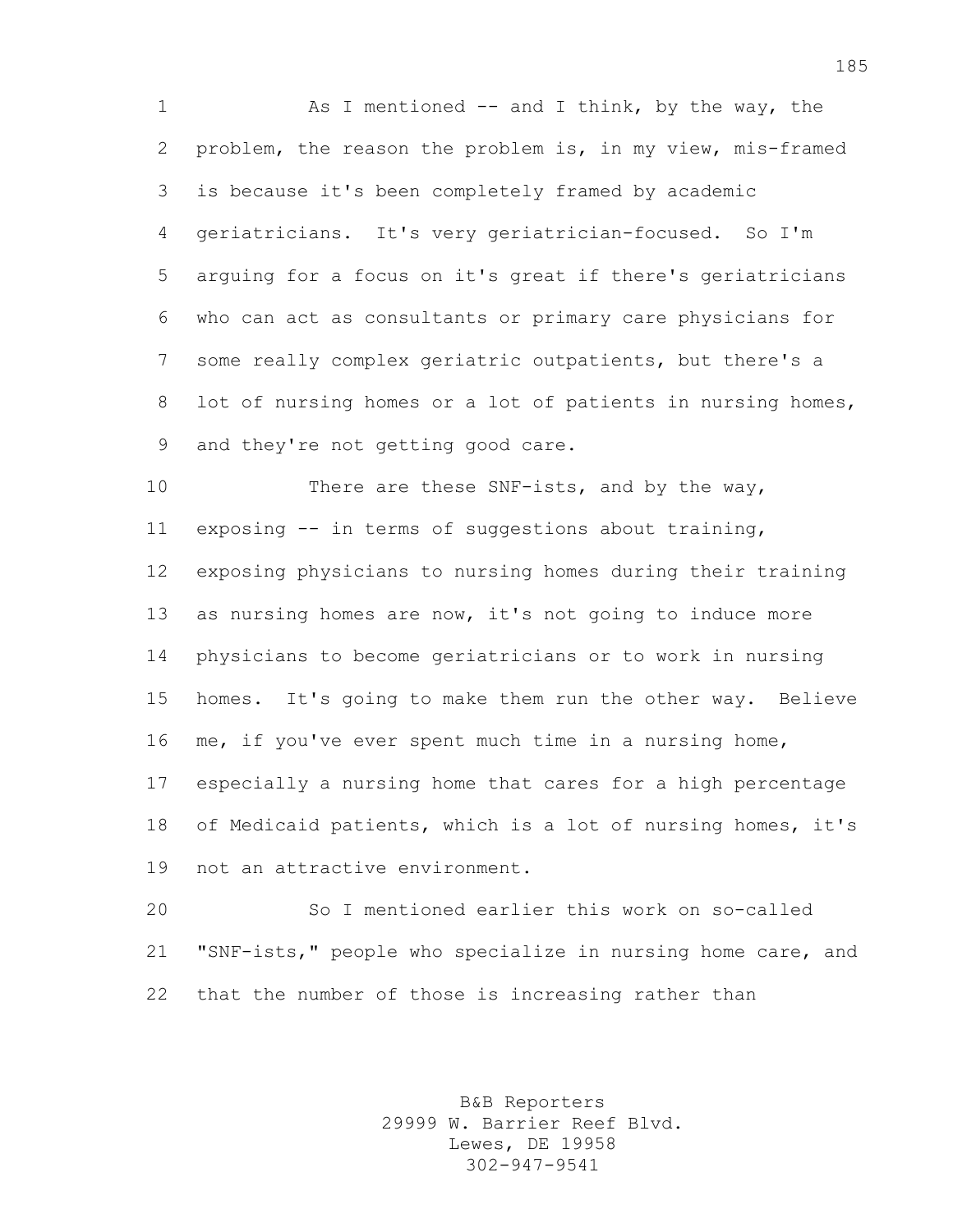decreasing. There's a question about how good physicians they are, but I think there should be a lot more work on the subject of SNF-ists and to what extent there could be a solution along with PAs and NPs in nursing home care. There isn't that much work in that, in part, because SNF-ists don't have academic representation for the most part.

 So just to finish up, why don't more physicians want to go into -- let me just say nursing home care. Some of this is also true for geriatrics. There's no prestige to it whatsoever. It influences your specialty choice a lot when you're in your third and fourth year of medical school and during training and residency training when people ask you what you're going to do. If you say, oh, I'm going to work in nursing homes, people will look at you like wow. So not only is there a lack of compensation which is, of course, important, but there's a real lack of respect and prestige.

 It's also very isolating, I think, for most people who work in nursing homes. You're not really working with a multi-physician specialty group. You're there by yourself really in a tough environment.

So I think that more research on care in nursing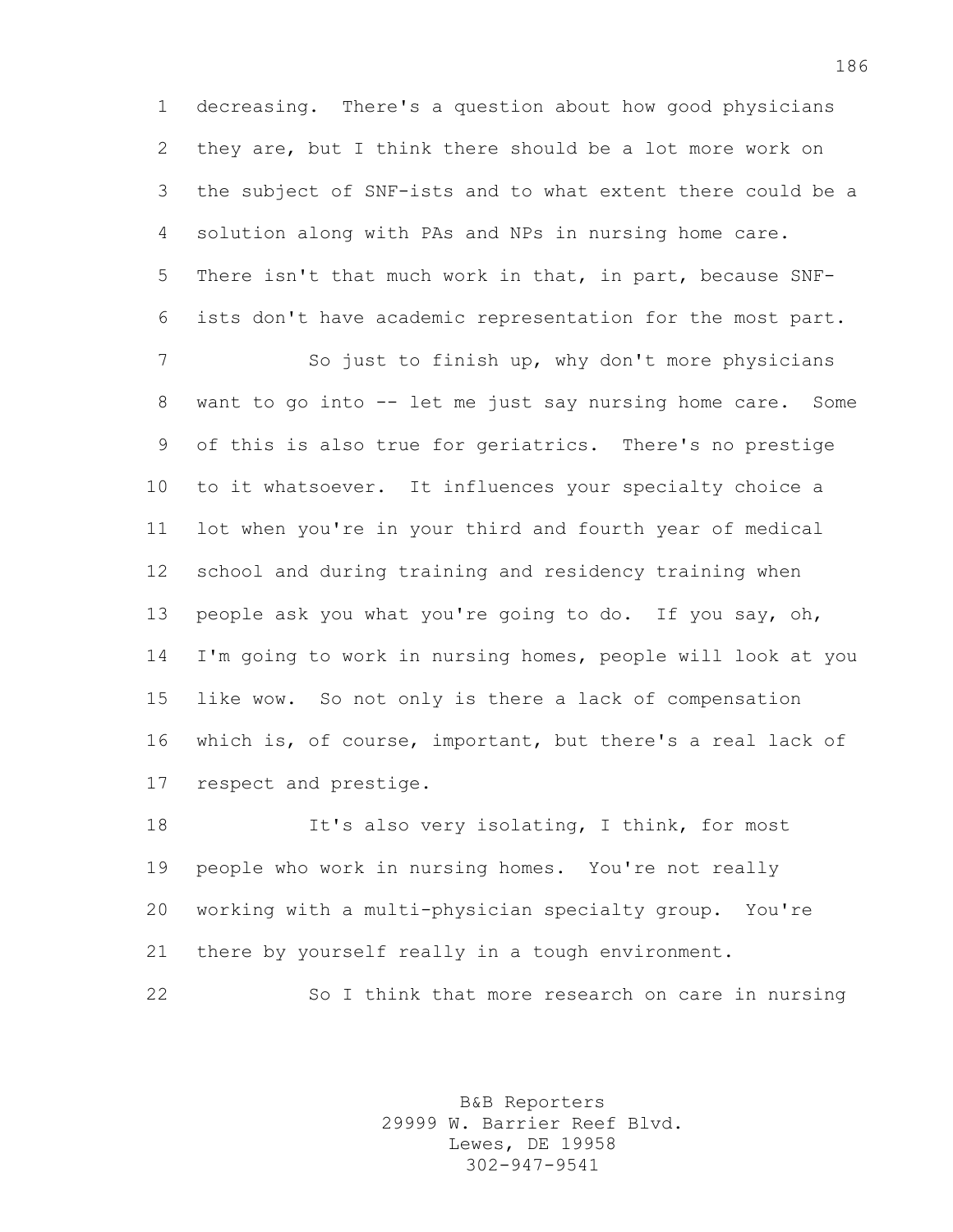homes might be helpful, attention to PAs and nurse practitioners, potential role there, better pay for sure. It doesn't have to be better pay for geriatricians. As Ariel suggested, Medicare is not big on specialty-specific compensation, but there could be better pay for compensation for nursing home visits, which I think we 7 actually cut the compensation for that a year ago -- or two ago, if I'm not mistaken. Building more respect for doing that, I think -- this is kind of a wonky policy solution, but funding -- certainly devoting more joint training to geriatrics would help, but better funding for nursing home care would also help, I think, over time get more respect for it.

 So I do think there's two separate policies. One is how to get more geriatricians. That would be great. In my mind, the much more pressing problem is how to get more people who take care of patients in nursing homes and how to make those people be good doctors.

 By the way, most SNF-ists right now are foreign trained medical graduates for better or for worse, and they may be there not so much by choice as by, you know, that's an option that is more easily open to them.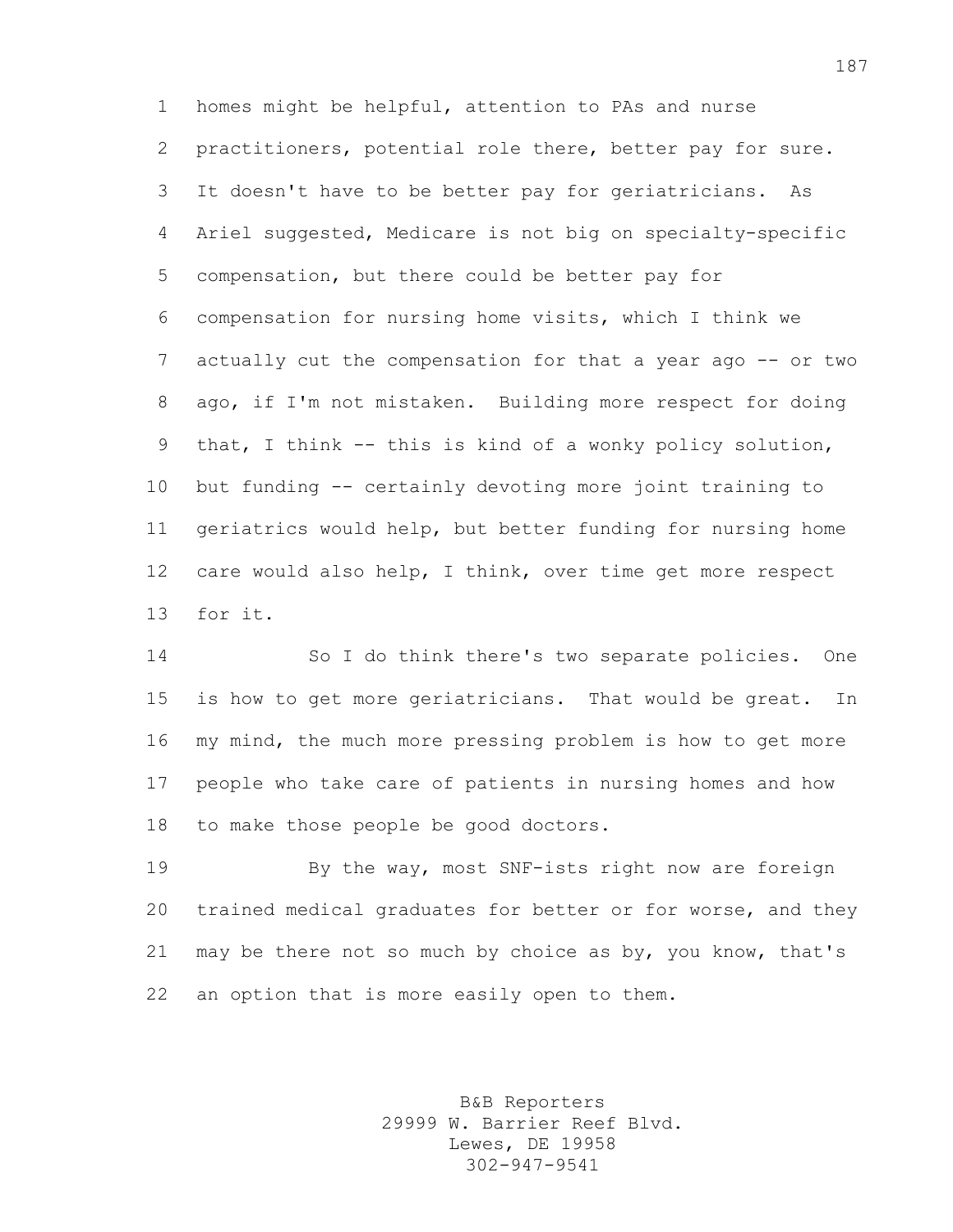I didn't really realize that I had anything much to say about this topic until I started thinking about it last night. That's it.

DR. CHERNEW: Thanks, Larry.

MS. KELLEY: Okay. I have Bruce next.

 MR. PYENSON: A terrific discussion, and I really enjoyed the ideas about NPs and PAs and SNF-ists and geriatricians.

 But I want to present an option for demand side rather than supply side, and since half of the Medicare beneficiaries are or about to be in Medicare Advantage, one approach to creating a bigger supply is to require Medicare Advantage plans to have in their network, availability of certain resources. For example, the Medicare Advantage plan is not allowed to sell in a county that doesn't meet certain standards, and putting into those standards a certain availability, whether it's geriatricians or geriatric nurse practitioners or SNF-ists or what have you and creating a timeline for that that's perhaps reasonable over the future years would send a strong signal that there is going to be demand for these professionals.

This is, I think, a tool that hasn't been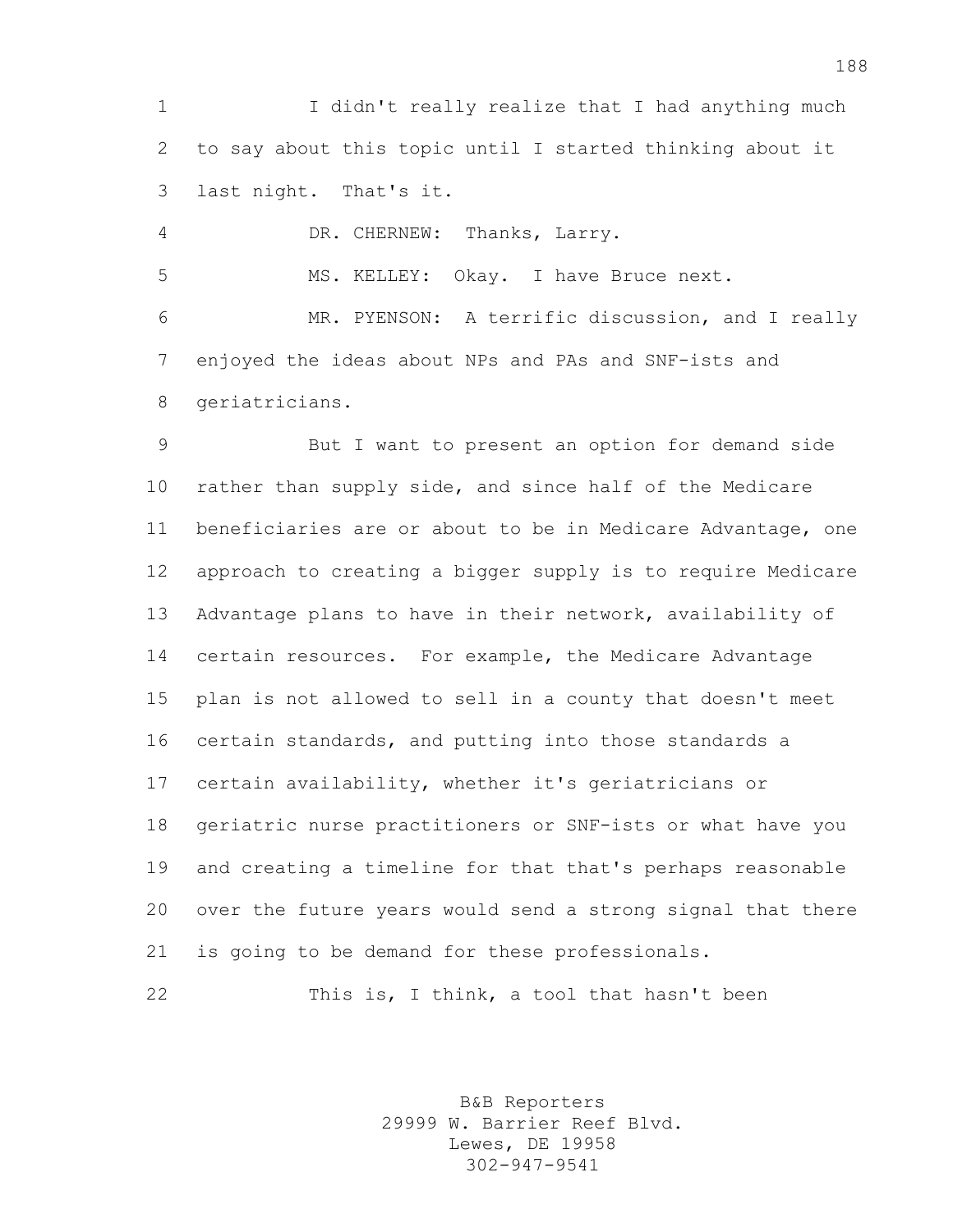available up until now because Medicare Advantage was not a big piece of the Medicare program, but approaching this from a demand side, since MA is likely to continue to grow, I think is an option worth exploring. And, frankly, it would be relatively simple to have that put into the rules that Medicare promulgates each year for Medicare Advantage plans. It wouldn't require dealing with the GME and all these other details that we're working with. Let the MA plans, which are some of the biggest corporations in the country, figure out how to get it done. So I would like to present that as an option worth considering. 12 MS. KELLEY: Lynn. MS. BARR: I think I've said a lot of this already, but I don't think new codes are a good idea.

 I do think if the market will -- if there are half a million primary care physicians and we've got 1,500 geriatricians, more primary care physicians will go into geriatrics if they got paid more, if they got that geriatrics fellowship. So I would strongly encourage the Commission to consider that, and that would for NPs and PAs as well, so some sort of add-on payment for geriatric board certification is really the only option that I think would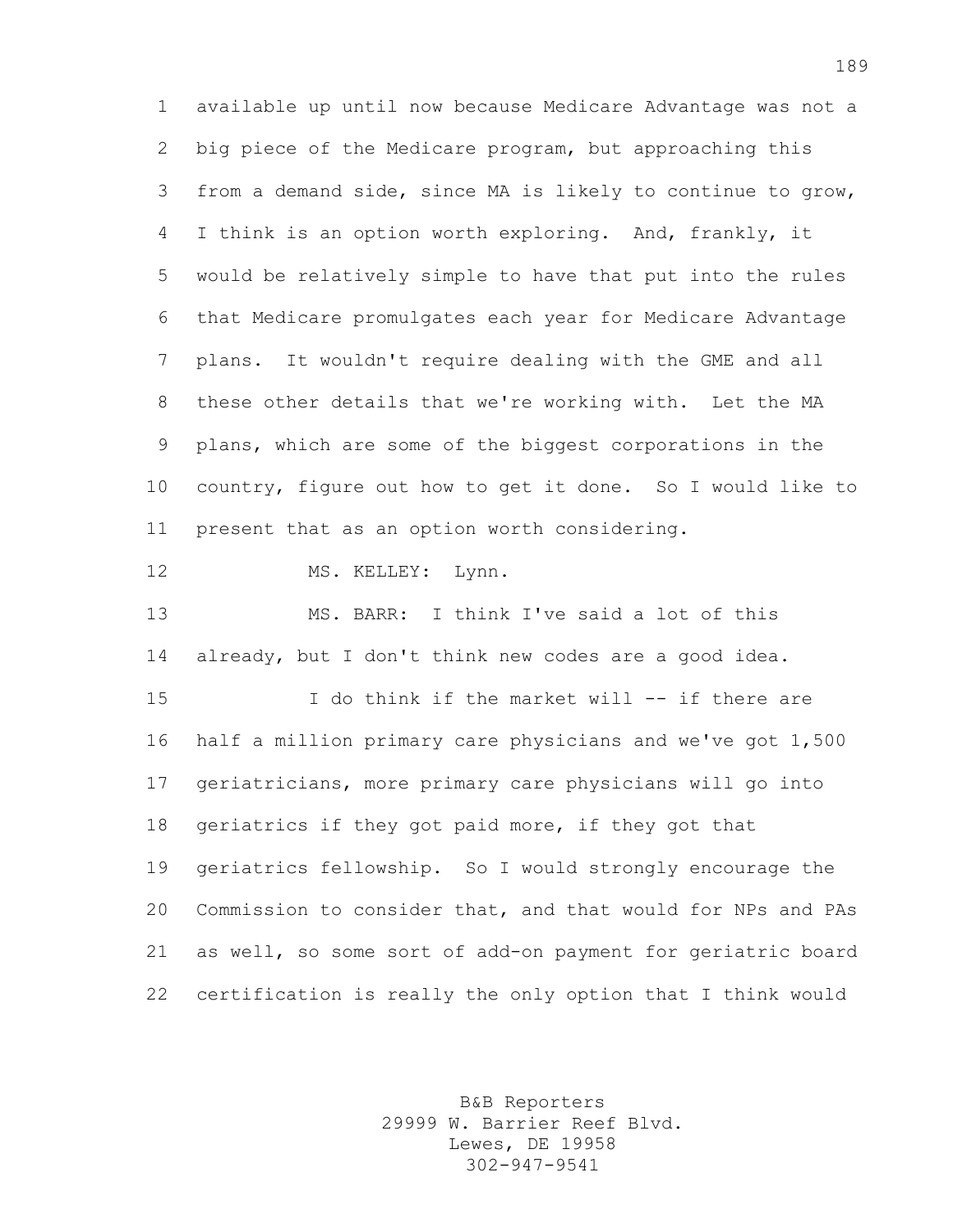be helpful.

 I think your points about the scholarship program -- it's great to give the scholarships, but then what's going to make them actually practice? How many patients are they going to see? Look at the dropout rates we have already, and so I think that that can just end up not getting us where we need to go, and it won't be enough. Like you say, you've got to get them at medical school to make that decision to go into geriatrics, to make that additional. So there's got to be more money. I don't 11 think there's any other way to get at it, and those are my comments. Thank you. 13 MS. KELLEY: Amol. DR. NAVATHE: Thank you. So I'm very supportive of this line of work. I think as Betty and the others have highlighted, I think workforce is a broad bucket of work that MedPAC should certainly consider doing more work in, and I know that's a priority. 19 A couple things, I think it's worth just quickly clarifying on what geriatrics training means. I think we conventionally understand what the term or the word in

> B&B Reporters 29999 W. Barrier Reef Blvd. Lewes, DE 19958 302-947-9541

English language -- you know, "geriatric" means elderly,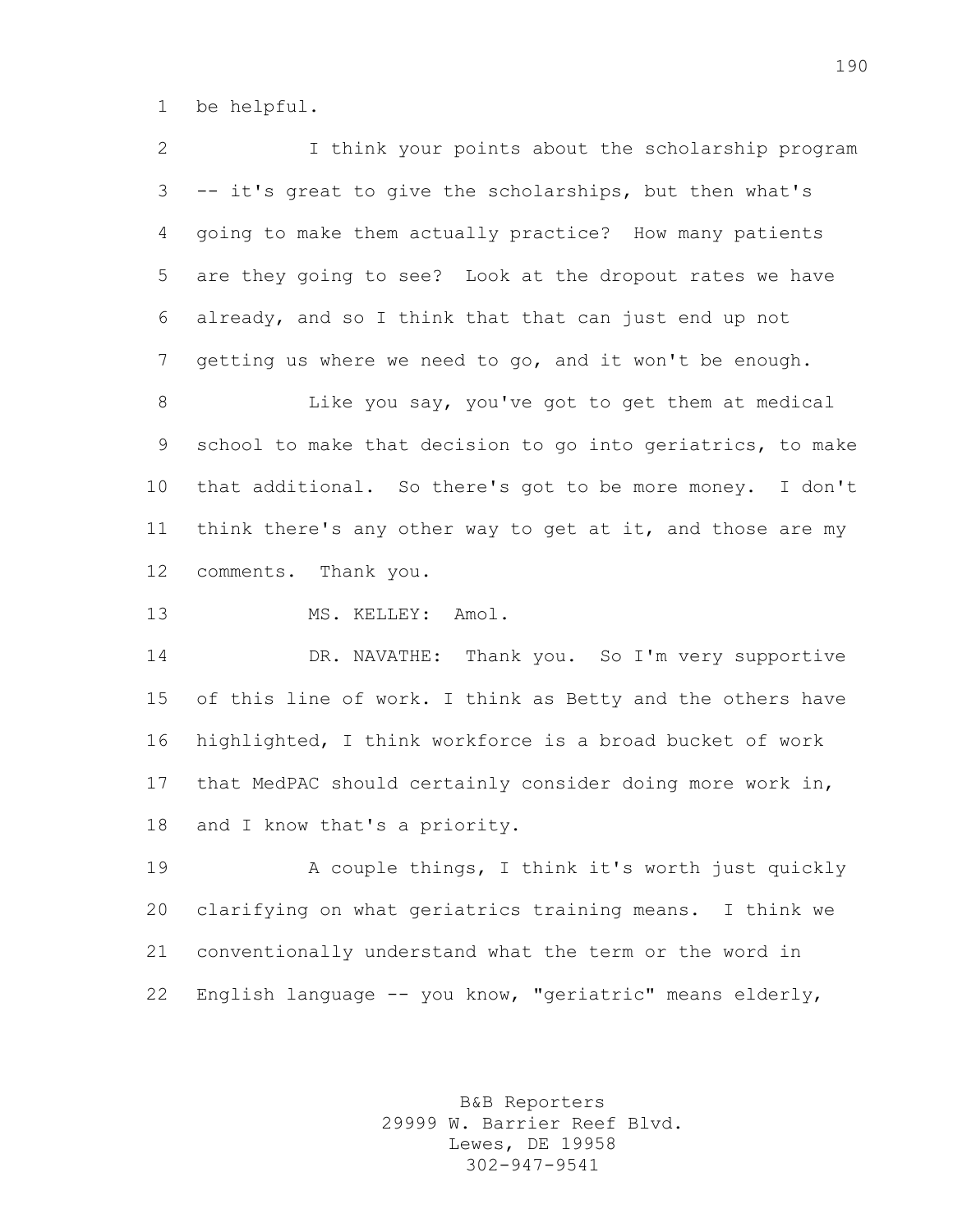and as Larry pointed out, a lot of the patients who come into the hospital are older than 65 or elderly, and so, in that sense, they're geriatric patients.

 That is very different than geriatric medicine as a specialty. Caring for older people in the hospital or even in the primary care setting in a general way is not geriatric medicine. Geriatric medicine is a very specific training dealing with specific issues like -- and I think a 9 few people mentioned this -- around memory, cognition. There's a whole area of intersection between geriatrics and psychiatry called geropsych. They're very -- they're subspecialty type of issues that come up.

13 And yes, geriatricians provide primary care, but they also have a very specific clinical skill set that is extending beyond just taking care of general medicine for older people. I think that's very important to recognize, particularly in the context of the GME piece of this, where it might feel otherwise like, well, isn't that what we're already doing? So that was one point I wanted to make sure we clarify.

21 In terms of the options, I thought I would opine mainly because it seemed like I might have some slightly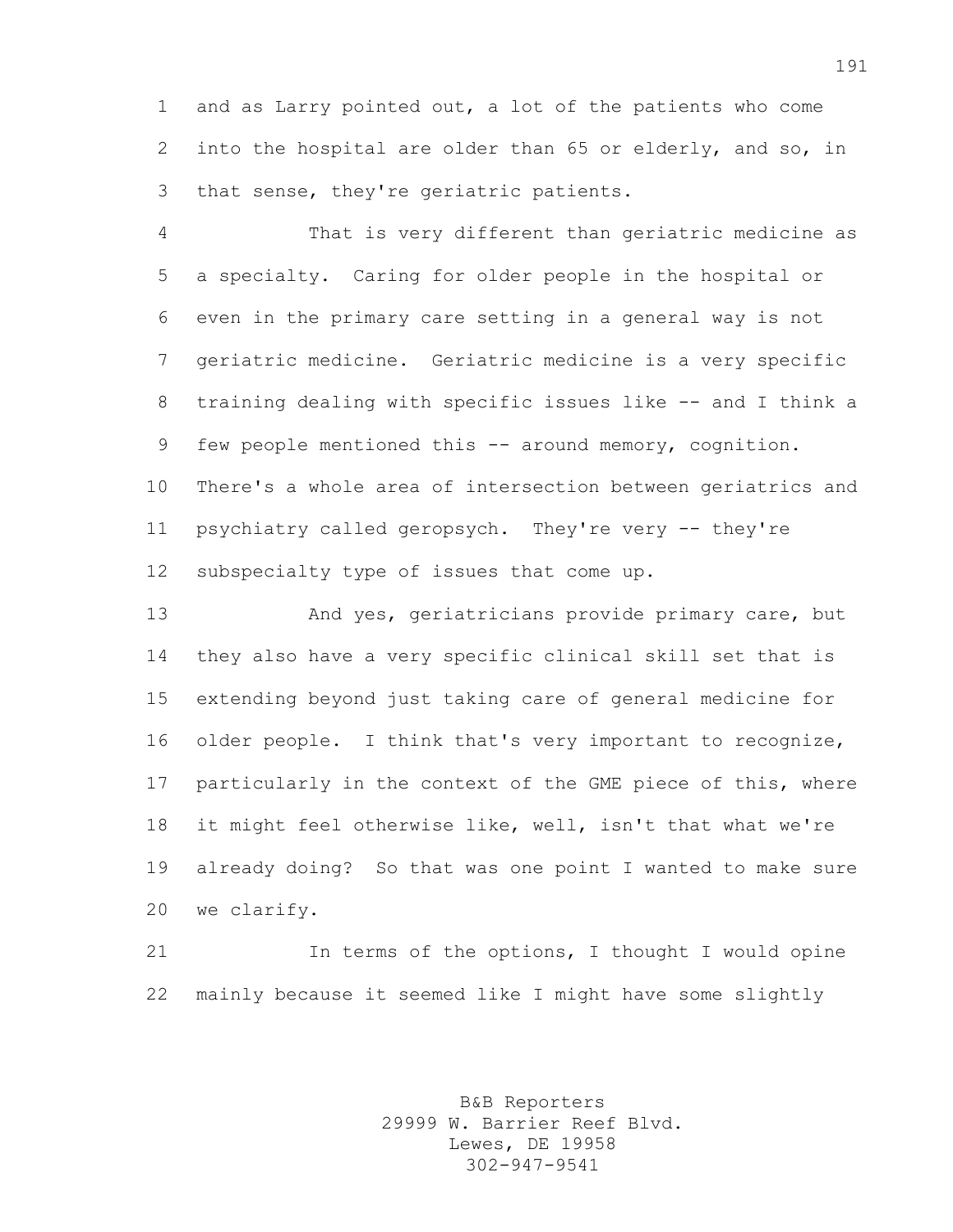different views. I think it is important for us to be very clear about what our policy objective is, and if we are very narrow in our policy objective around increasing clinicians who practice geriatrics, practice geriatric medicine, then I'm generally of the similar view that Option 1 with the code and Option 3 with the GME training are unlikely to really be effective in increasing the supply of geriatricians.

 That being said, if our goal is to recognize that there is a demographically older, aging population over time and that the issues that geriatric specialists take 12 care of are only going to become more prevalent, then I think we might think about this differently.

 So I for one, for example, although I'm not generally a fan of let's code it up and let's be all about fee-for-service, I think adding a code to support these broader assessments is definitely not unreasonable, in 18 part, because geriatricians, as we know already, are being underpaid. And we value in our system the codes that generate the more RVUs, whether we like it or not. So I think to some extent, it is recalibrating in a way that disproportionately benefits geriatricians with very, very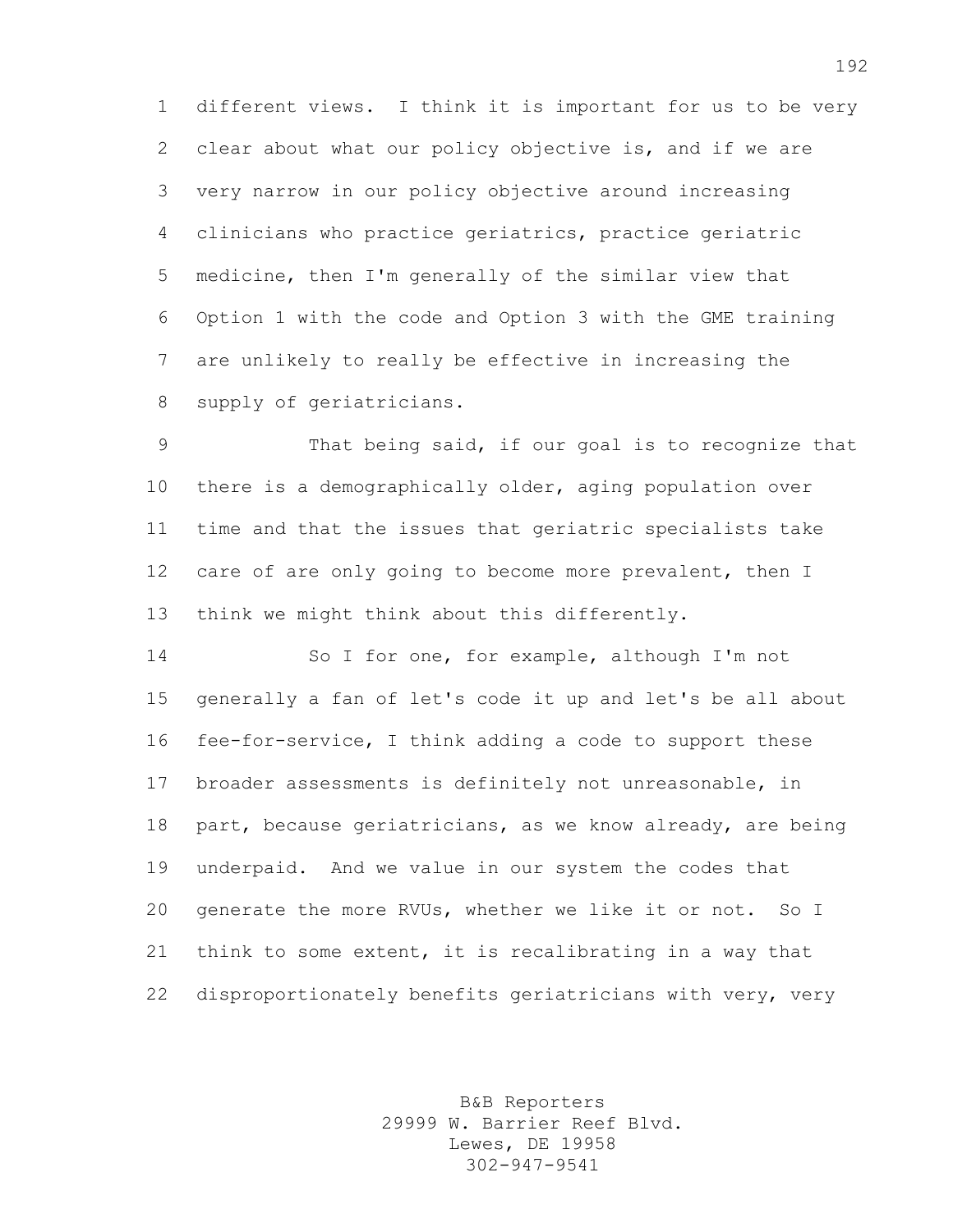little effect as you spread it out across all the other CPT codes at E&M visits and such.

 So I would actually submit that if we're not exclusively looking at the policy question with blinders on around expanding supply, then it would not be unreasonable at all. In fact, it would be kind of a great equity move from the perspective of geriatric medicine and incentivizing geriatricians and hopefully, I think, to Brian's point, as long as you can have some program 10 integrity pieces to this, the provision of this assessment, which is otherwise almost like a loss-leader for geriatricians in general.

 On the second point, I'm very grateful for the conversation here and Jim's clarification because I think I defaulted very much to a loan repayment for physicians kind of concept, and there was -- that is very different for the NPs and PAs. And so I am broadly supportive of Option 2 as something that could be quite effective, recognizing that this is probably not -- given the gap that we have that I think Lynn highlighted, this probably would be one part of a panoply of different policy changes or innovations we'd have to make to really close this gap.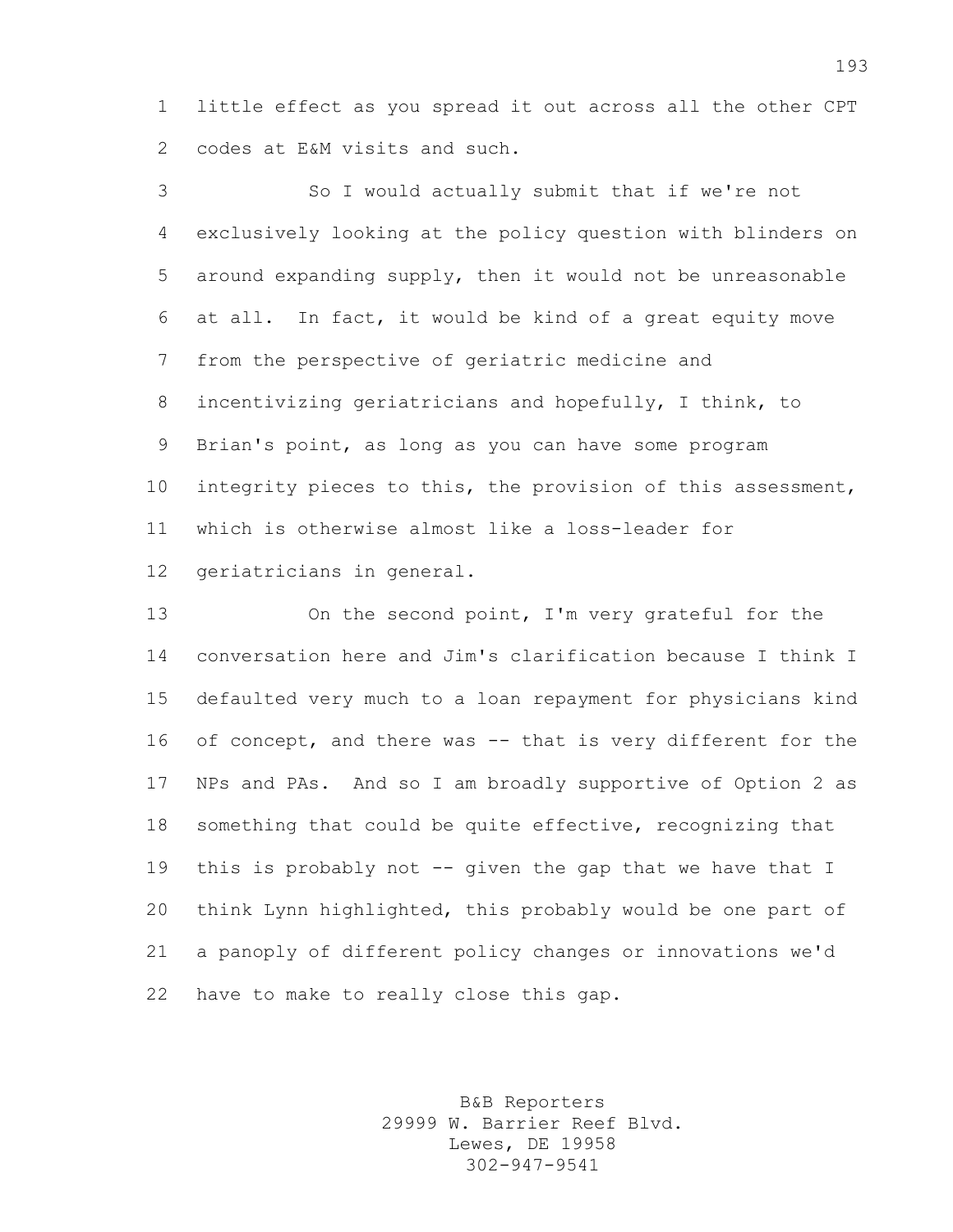Option 3 of the GME piece, as I mentioned, I think the geriatric medicine piece is a very specialized portion of the curriculum. I think it would probably be relatively difficult to implement any sort of integrity because of some areas that, I think, Jonathan and others have pointed out that even the availability of geriatricians to teach these types of skills may actually - 8 - and these clinical concepts may actually not be very pervasive. If that's the case, we may be creating further disparity between regions that have enough geriatricians and those who don't rather than really correcting some of our issues.

 But thank you so much for this work. I think it's fundamentally very important.

 DR. CHERNEW: Okay. Dana, if I followed, Amol had the penultimate word. I guess I have the ultimate or the last word, anyway. Is that right, Dana? 18 MS. KELLEY: I think that's right. DR. CHERNEW: Great. So, Amol, thank you. So, first of all, thanks to all of you for engaging in this material, and thanks to Jamila and Ariel

for really a wonderful chapter. This illustrates the

B&B Reporters 29999 W. Barrier Reef Blvd. Lewes, DE 19958 302-947-9541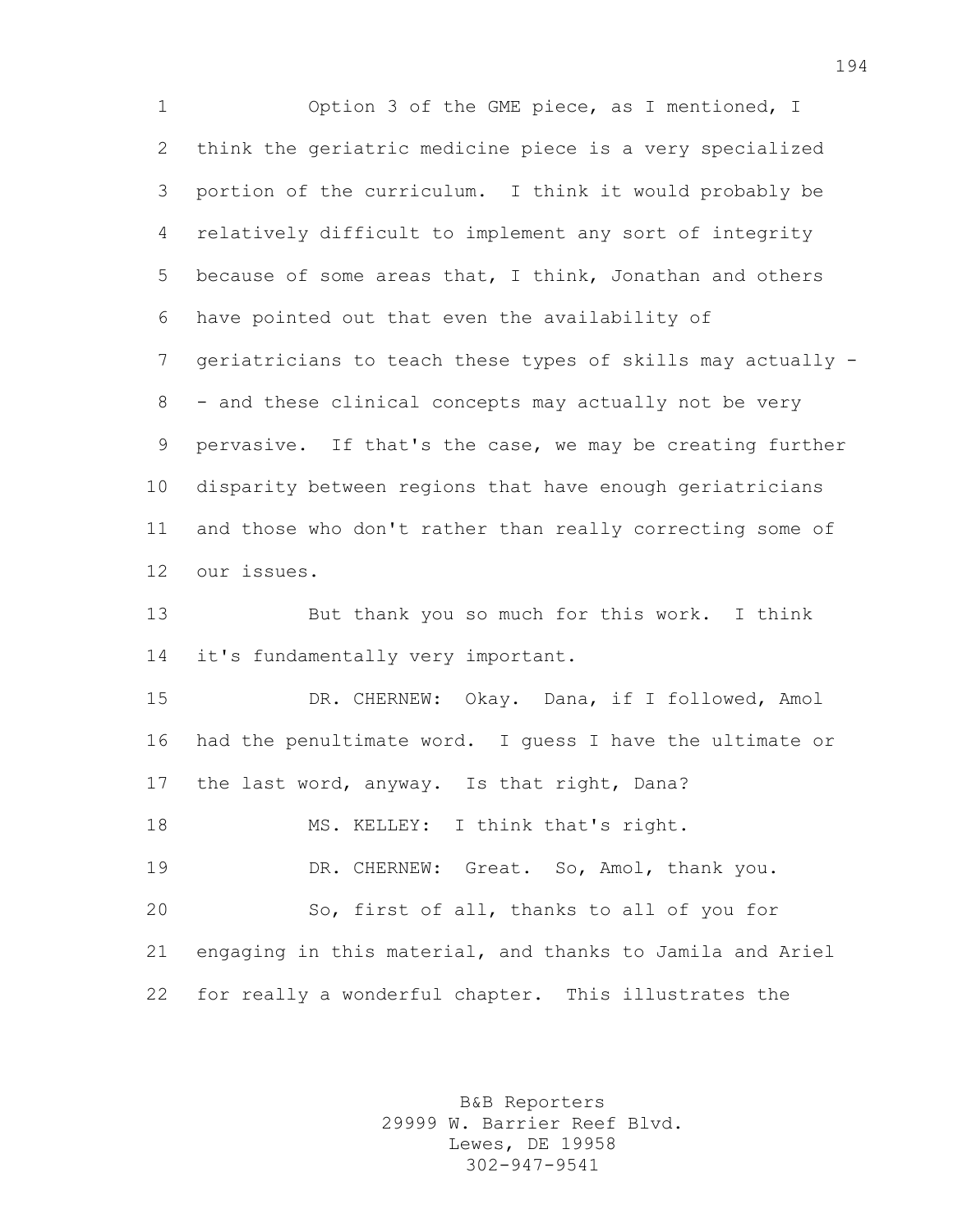challenges that we face.

 I'm not going to give a big wrap-up here as a general point. I will say that the concerns and the issues that you all raised, we will ponder. I think, again, this tradeoff for all of these is what is it going to cost, what are the unintended consequences, and will it achieve the goals that we want, what exactly are the goals we want, and there's some discussion therein.

 There were a few new ideas that arose, and we'll think through them. We are early in this process. The other thing, just so you all know, is, as I mentioned earlier, we will have a workforce focus to some extent next cycle. There's an extent to which this can fit into that. We do some stuff on GME overall. This could fit into that. So there's some broad notion of what we get for the way we do training. So there's a lot of moving pieces that relate to this.

 I think what is clear is the basic problem is to make sure we get the best care we can for the beneficiaries we're serving, and some of those beneficiaries are very complicated patients that need the type of care that geriatricians provide, and so that seems clear. Although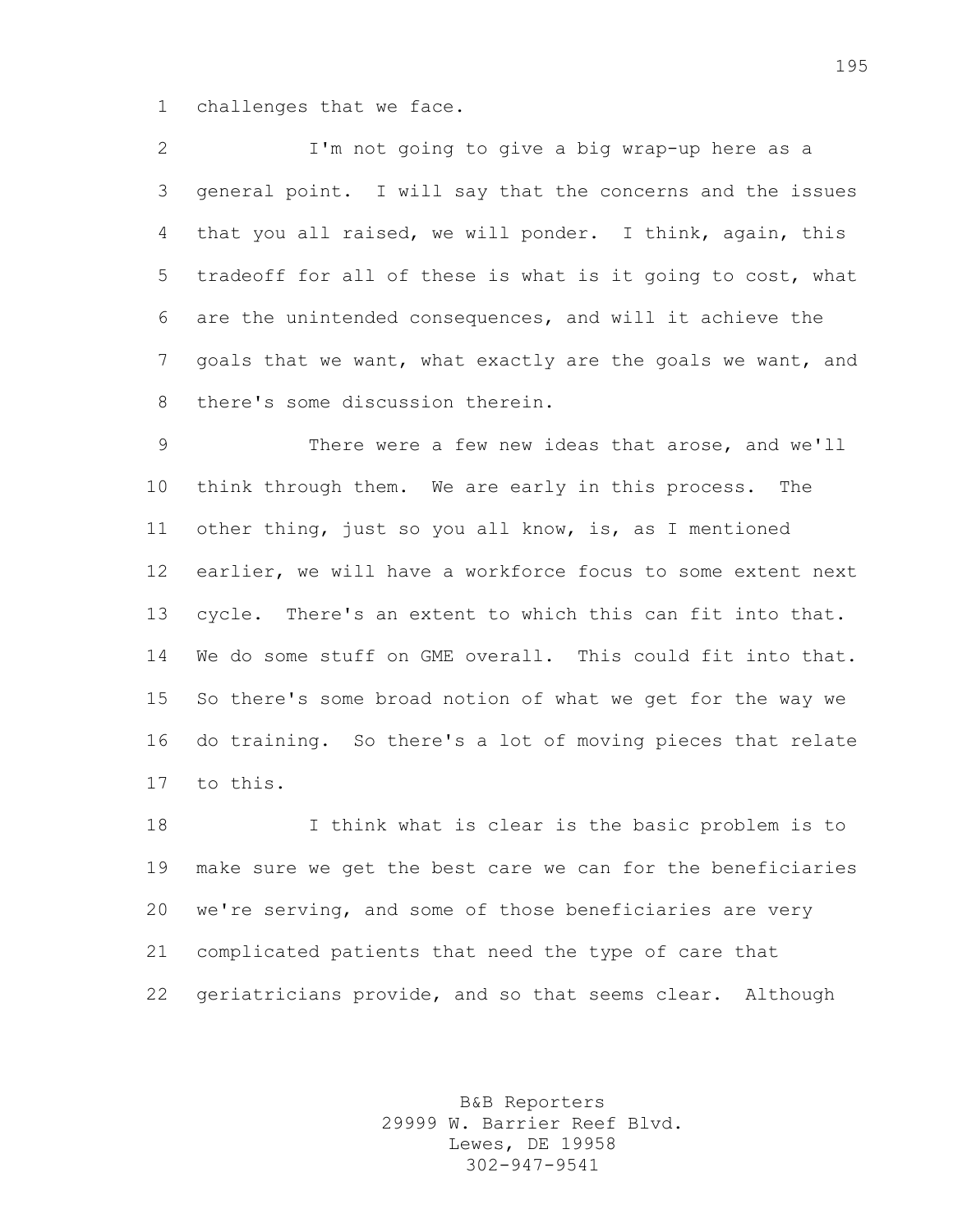it is also clear that other people that might not be geriatricians by training can provide some of that care, and that's both physicians and non-physicians.

 So we're going to ponder. We will come back at some point and decide what to do with this. This has been useful. I know Jim has to hop off, and I think also with Hope and Stephanie, they have a meeting at 5:00 because their days never end.

 So let me just say thanks to you all. For the audience at home, we really do want to hear your feedback. So please send any comments to meetingcomments@medpac.gov or go on the Web where you can send us meeting comments. We are always looking forward to that, and for those interested -- and I know that's all the Commissioners -- join us tomorrow morning. We will be convening at 10:30 with a session on alternative payment models, with a focus on episode-based payment, and followed up after lunch with a discussion of some issues related to Medicare Advantage risk adjustment. So we look forward to seeing you all tomorrow. Thank you for joining us, and thanks again to Ariel and Jamila for this wonderful work, and we will see you then.

> B&B Reporters 29999 W. Barrier Reef Blvd. Lewes, DE 19958 302-947-9541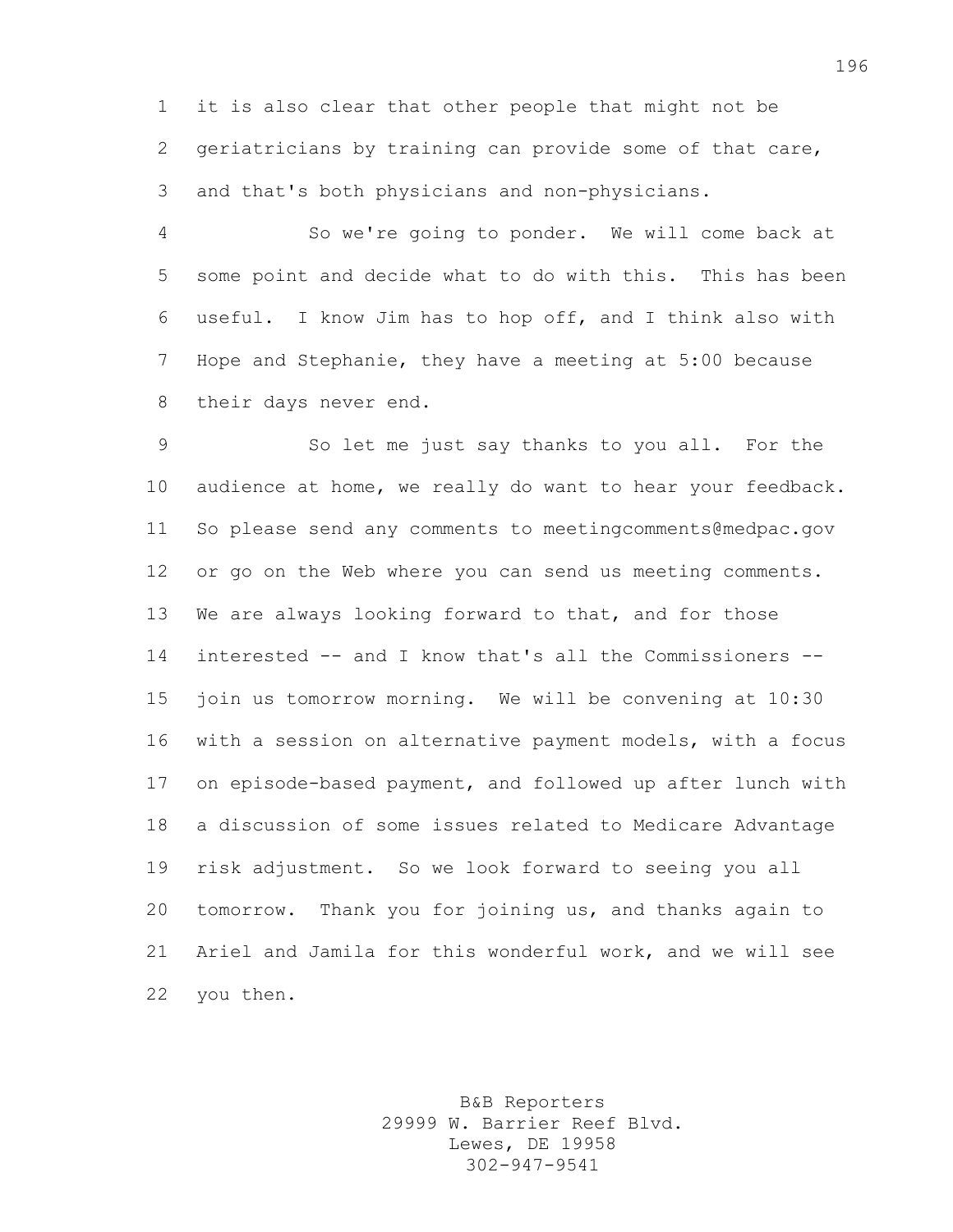1 [Whereupon, at 4:59 p.m., the meeting was recessed, to reconvene at 10:30 a.m. on Friday, March 4th, 2022.]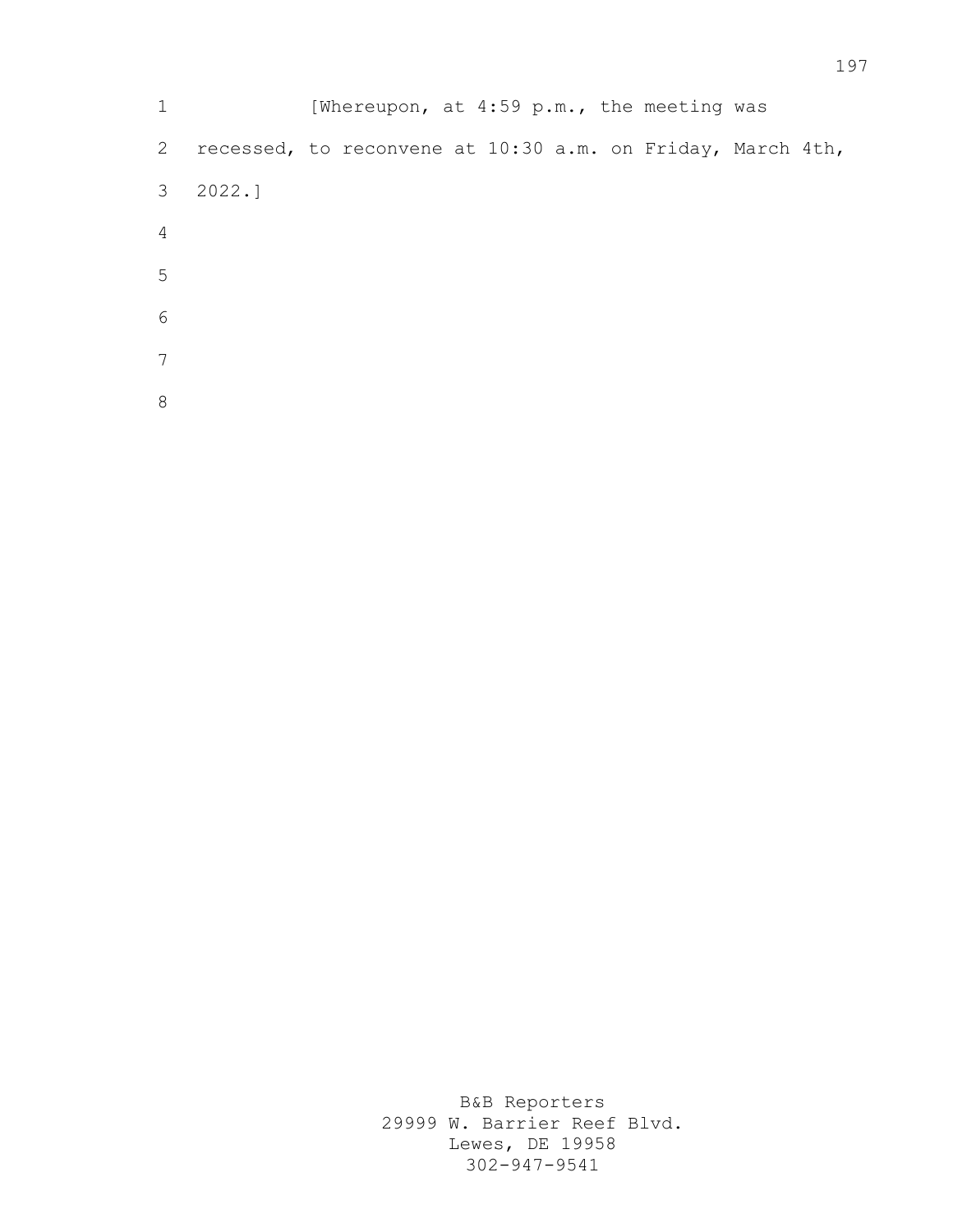PUBLIC MEETING

Via GoToWebinar

Friday, March 4, 2022 10:31 a.m.

## COMMISSIONERS PRESENT:

MICHAEL CHERNEW, PhD, Chair PAUL B. GINSBURG, PhD, Vice Chair LYNN BARR, MPH LAWRENCE P. CASALINO, MD, PhD BRIAN DeBUSK, PhD STACIE B. DUSETZINA, PhD MARJORIE E. GINSBURG, BSN, MPH DAVID GRABOWSKI, PhD JONATHAN B. JAFFERY, MD, MS, MMM AMOL S. NAVATHE, MD, PhD JONATHAN PERLIN, MD, PhD, MSHA BRUCE PYENSON, FSA, MAAA BETTY RAMBUR, PhD, RN, FAAN WAYNE J. RILEY, MD, MPH, MBA JAEWON RYU, MD, JD DANA GELB SAFRAN, ScD PAT WANG, JD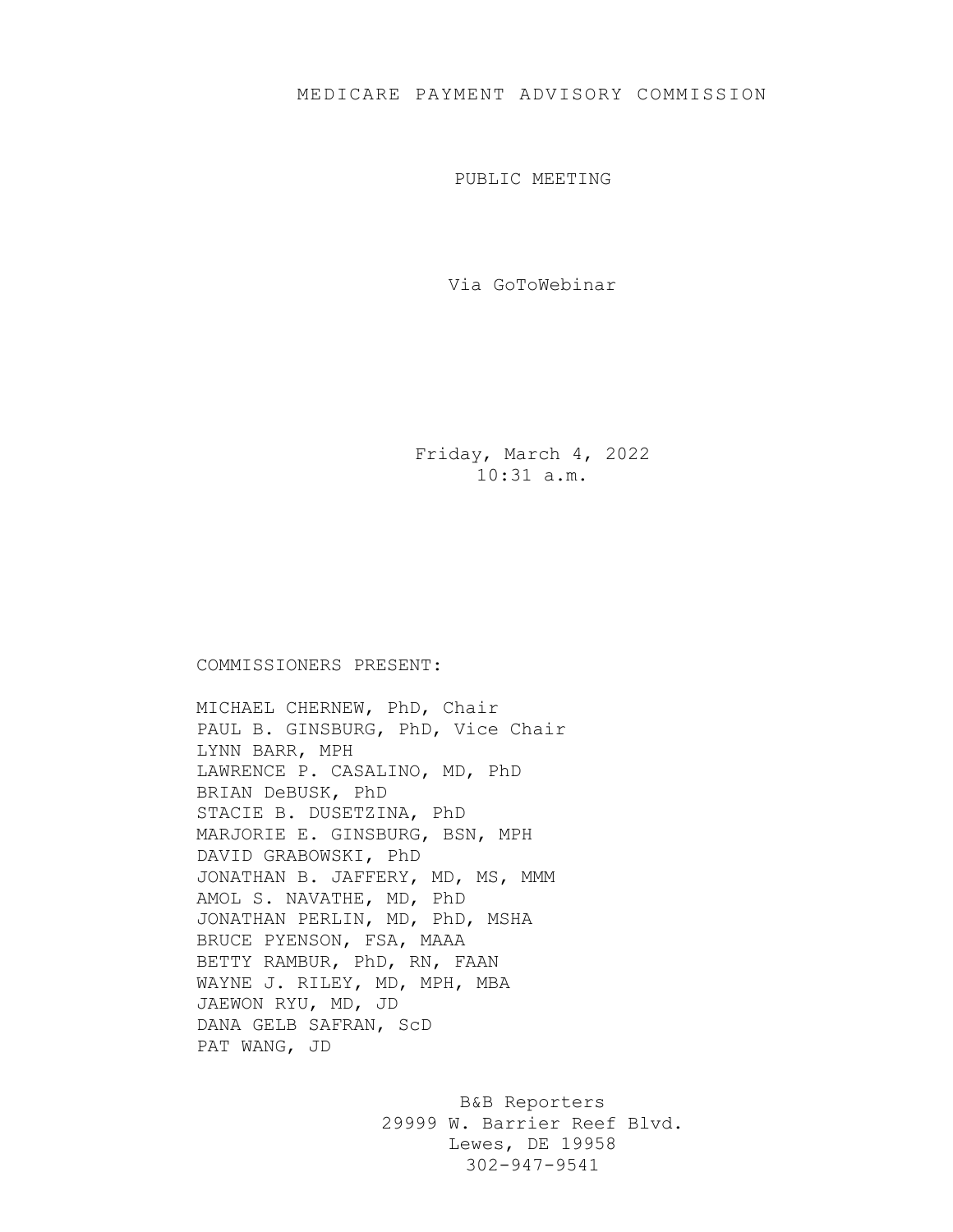## AGENDA PAGE

| Integrating episode-based payment with population-based<br>payment                               |
|--------------------------------------------------------------------------------------------------|
| - Geoff Gerhardt, Rachel Burton3                                                                 |
|                                                                                                  |
| Improving Medicare Advantage risk adjustment by limiting<br>the influence of outlier predictions |
|                                                                                                  |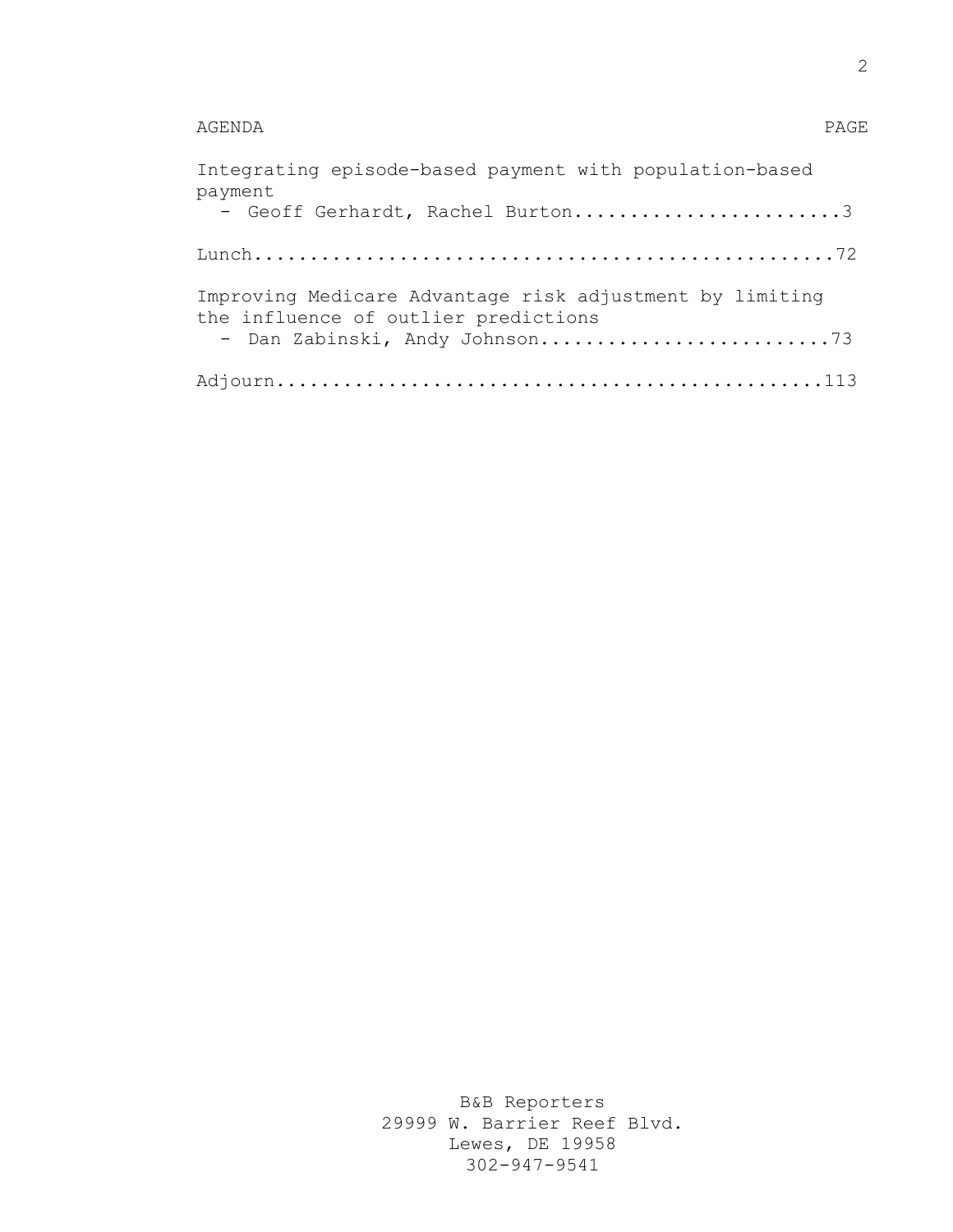| $\mathbf 1$  | P R O C E E D I N G S                                       |
|--------------|-------------------------------------------------------------|
| $\mathbf{2}$ | [10:31 a.m.]                                                |
| 3            | DR. CHERNEW: Welcome, everybody, to this                    |
| 4            | morning's MedPAC session. We're continuing our discussion   |
| 5            | of alternative payment models, moving along in anticipation |
| 6            | of an APM chapter in the June report, and today we're going |
| 7            | to deal with one of the more complicated issues:            |
| 8            | integrating episode-based payment with population-based     |
| 9            | payment.                                                    |
| 10           | So, with that in mind, I'm going to turn it over            |
| 11           | to Geoff and Rachel, and, Geoff, I think you are kicking us |
| 12           | off.                                                        |
| 13           | Indeed. Good morning, everybody.<br>MR. GERHARDT:           |
| 14           | In this session, Rachel Burton and I will discuss           |
| 15           | ways in which to combine episode-based payment approaches   |
| 16           | with a population-based payment model.                      |
| 17           | We want to thank Jeff Stensland, Luis Serna, and            |
| 18           | Betty Fout for their input.                                 |
| 19           | The audience can download a PDF of these slides             |
| 20           | from the webinar's control panel under the "Handouts"       |
| 21           | section on the right-hand side of the screen.               |
| 22           | Today's presentation starts with a quick review             |
|              |                                                             |

B&B Reporters 29999 W. Barrier Reef Blvd. Lewes, DE 19958 302-947-9541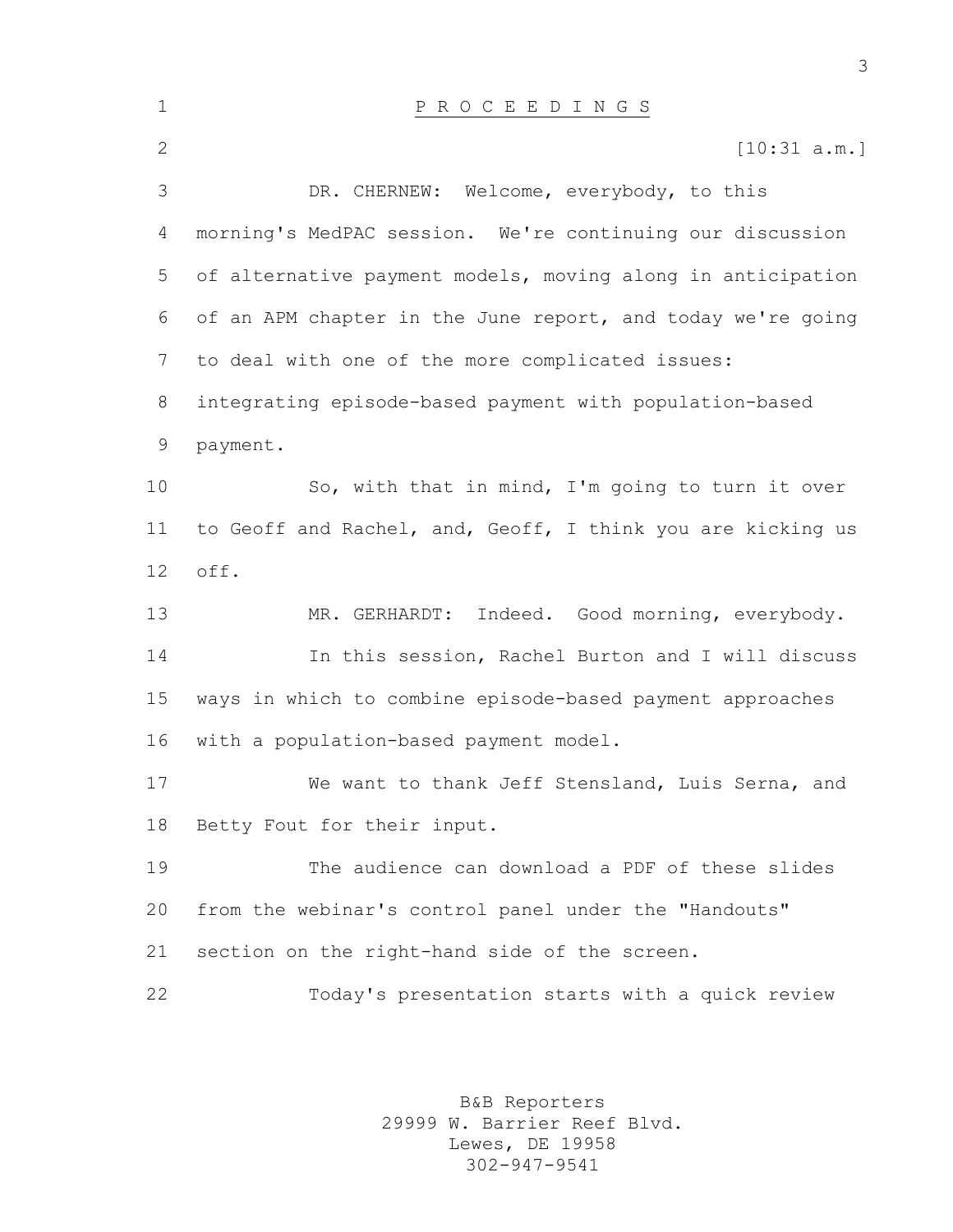of work the Commission has been doing to improve Medicare's portfolio of APMs.

 At previous meetings, some Commissioners have expressed support for combining episode-based payments with a population-based payment model, so we will discuss how Medicare's episode models work and how they currently interact with current population-based models.

 We'll then present three possible options for integrating episode-based payment approaches with the new population-based payment model being discussed by Commissioners.

 Finally, we will raise some questions about the three options and ask Commissioners for their feedback.

 At several meetings this cycle, Commissioners have discussed specific ways of implementing the June 2021 recommendation that CMS implement a smaller, more harmonized portfolio of APMs.

18 At the October meeting, there was broad Commissioner interest in centering CMS' APM strategy around a single, multi-track, population-based payment model. Different tracks of this model would be geared toward different types and sizes of organizations and would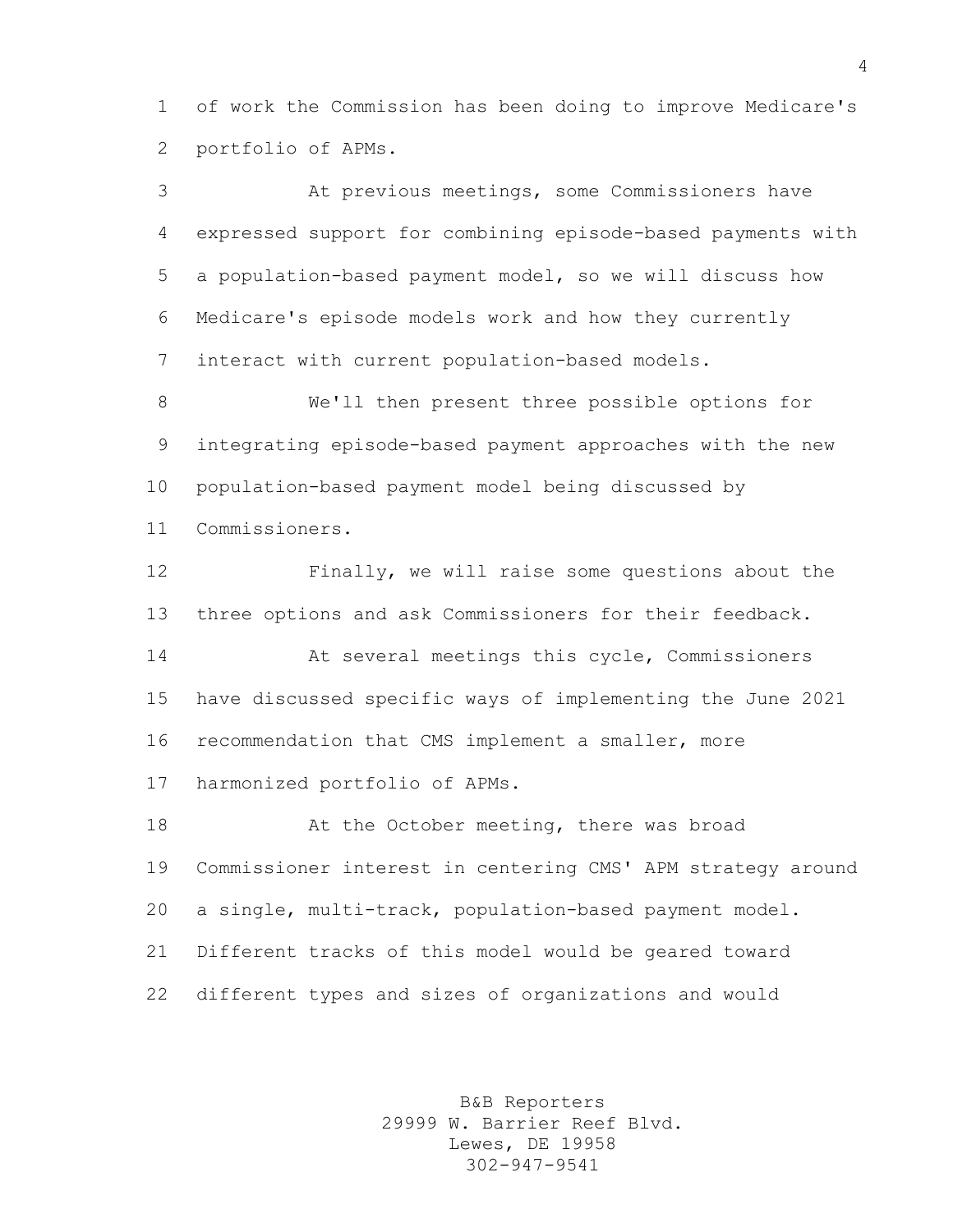involve different amounts of financial risk.

 At the November and January meetings, Commissioners expressed interest in moving away from the current practice of periodically "rebasing" ACO benchmarks to an approach that only uses annual administrative updates.

7 And at the October meeting, Commissioners also expressed interest in exploring how episode-based payment arrangements could be combined with the core population- based payment model. Today's presentation explores that concept in greater detail.

 The April meeting will bring these ideas together in a follow-up chapter in our June 2022 report.

 Combining an episode-based payment approach with a population-based payment model presents a number of potential benefits.

 In theory, supplementing a population-based model with payments that focus on specific clinical episodes can help ensure that specialists and facilities have strong incentives to provide efficient, high-quality care during those episodes.

There is also evidence that attributing

B&B Reporters 29999 W. Barrier Reef Blvd. Lewes, DE 19958 302-947-9541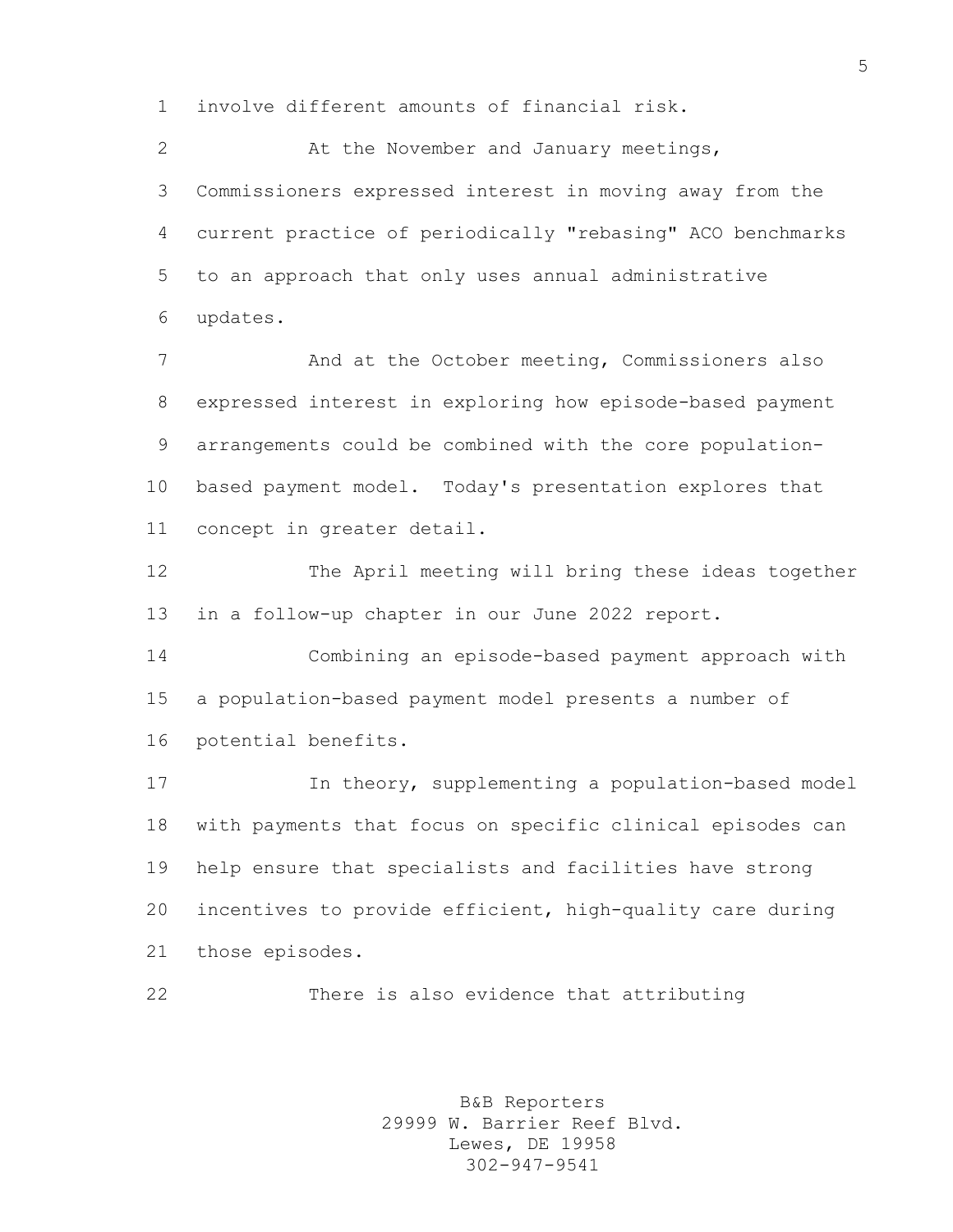beneficiaries to both an ACO and episode-based payment model can result in larger reductions in utilization and improvements in quality for certain types of episodes than either model would have achieved individually.

 However, there are potential drawbacks as well. For instance, if the market for specialists is consolidated or information about their performance is not transparent, the presence of an episode-based approach may not be effective in bringing down costs.

 And depending on the specific payment arrangements, ACOs may be reluctant to engage with episode- based providers because they don't want to share potential bonus payments.

 In Medicare's episode-based payment models, episodes are triggered by a defined clinical event, such as knee replacement surgery or congestive heart failure.

 Medicare pays providers on a fee-for-service basis but tracks all spending for a beneficiary once an episode has been triggered. Medicare then compares actual spending during the episode period against a target spending amount.

In Medicare's two largest episode models, the

B&B Reporters 29999 W. Barrier Reef Blvd. Lewes, DE 19958 302-947-9541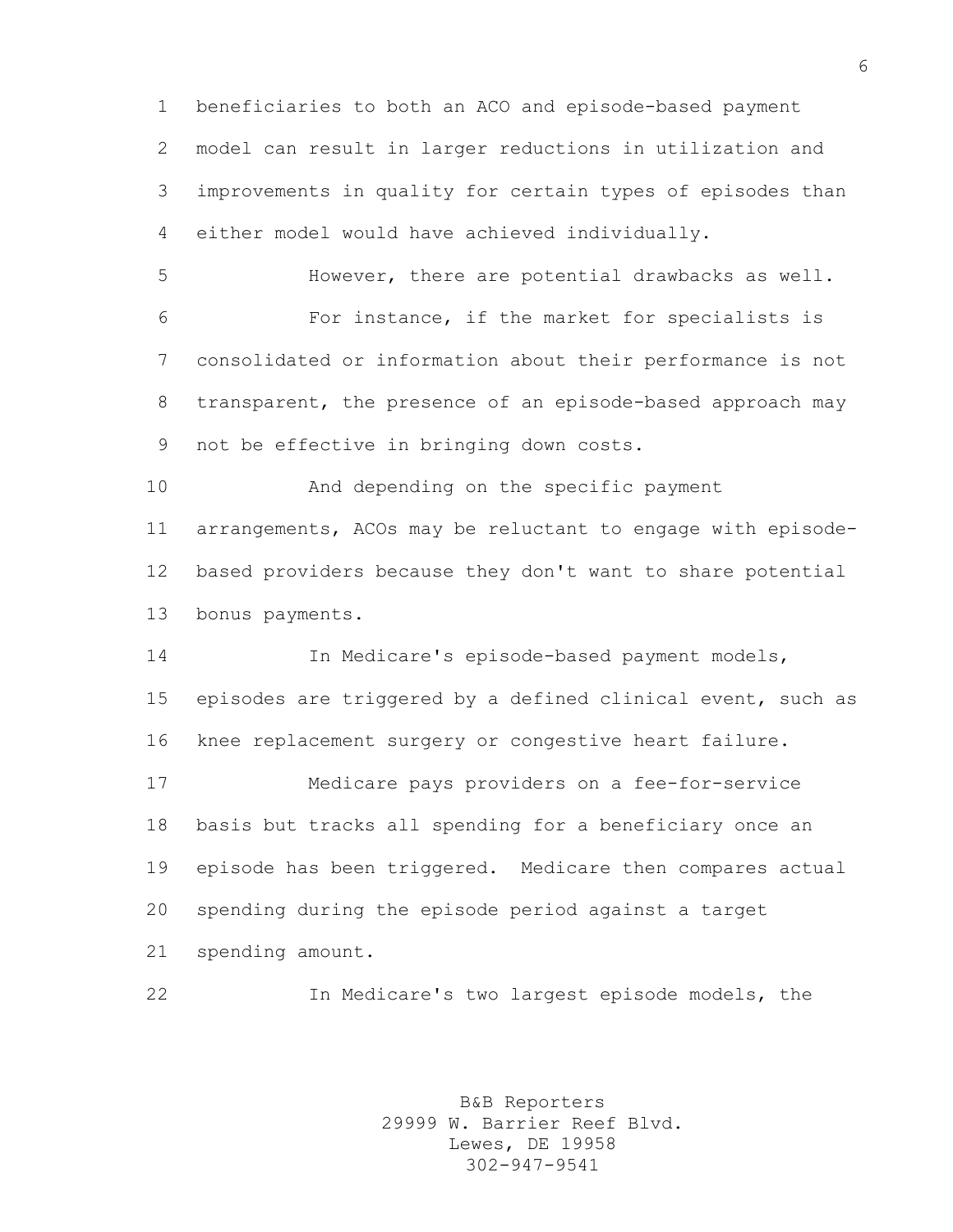target amount is a risk-adjusted average of all Part A and Part B costs that occur 90 days following a triggering event, minus a discount factor. The discount factor is the mechanism CMS uses to generate program savings from the model.

 If actual spending is less than the target amount, the accountable entity receives payment for the difference. If actual spending is above the target, the entity must pay Medicare for the difference. The maximum amount providers can receive in bonuses or pay in penalties is usually capped at 20 percent of their spending target.

 CMS currently uses inconsistent model overlap policies when a beneficiary is in an ACO and triggers an episode in one of the episode-based payment models, as shown in Table 2 of the paper.

 In some combinations of models, beneficiaries in an ACO can be concurrently attributed to an episode-based payment model while in other models they cannot.

 In scenarios where a beneficiary can be concurrently attributed, participants in both models are eligible to receive bonus payments for any savings. In some of these cases, any bonus payments earned by an ACO or

> B&B Reporters 29999 W. Barrier Reef Blvd. Lewes, DE 19958 302-947-9541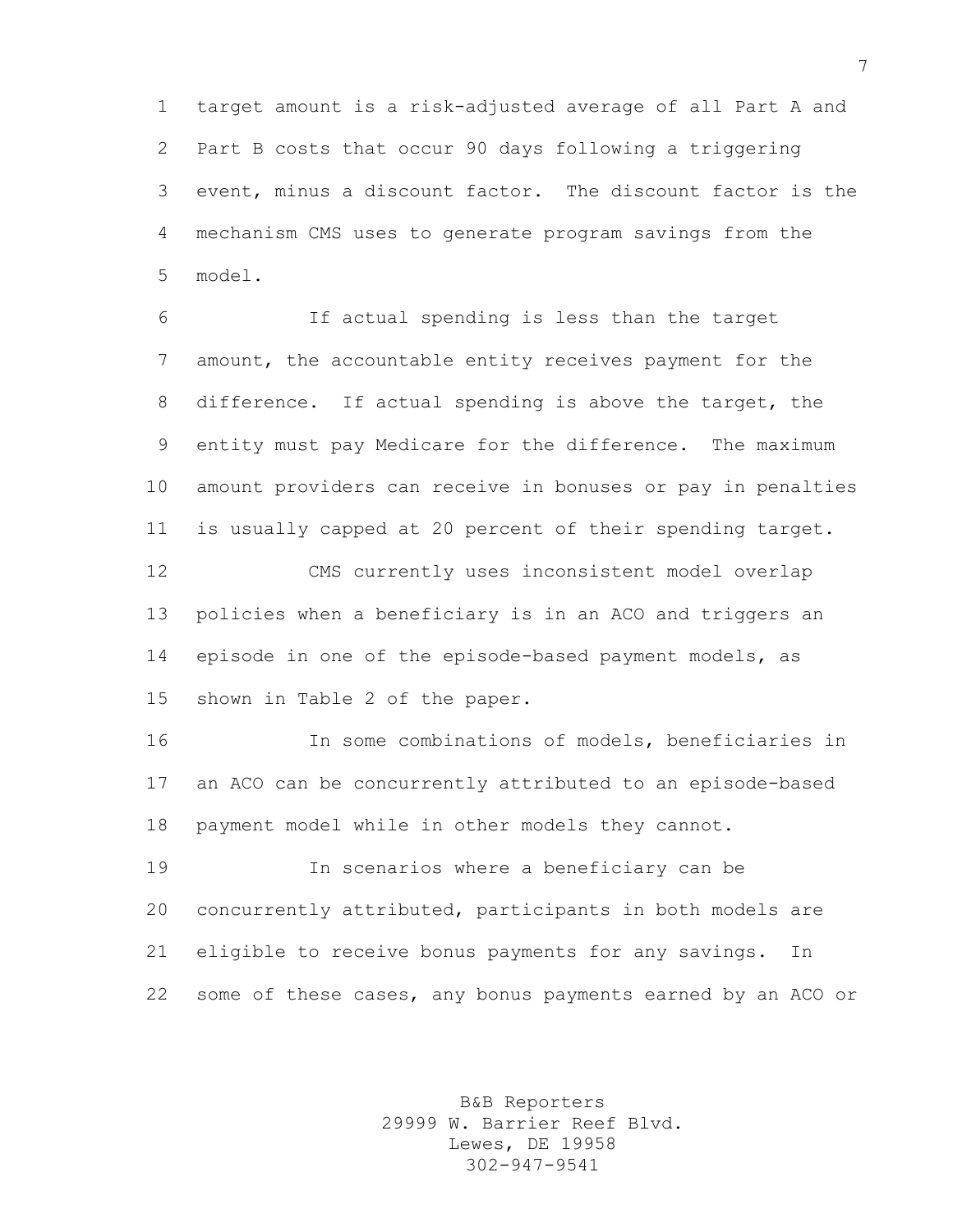episode-based provider are not included in tallies of total spending for the other.

 For instance, beneficiaries in an MSSP ACO can be concurrently attributed to the BPCI Advanced model, and any bonus payments a BCPI provider receives for those beneficiaries is not counted toward the ACO's total spending.

8 In this situation, Medicare is essentially double-paying bonuses because CMS allows participants in both models to earn bonuses with no adjustment to account for the other's bonus payments. The same phenomenon can occur for penalties incurred by model participants.

 Given the potential benefits of combining ACOs and episode-based payment, Medicare should seek to apply more consistent overlap policies that avoid double-paying bonuses.

17 I will now hand things over to Rachel. MS. BURTON: At the October meeting, there was Commissioner interest in exploring whether and how to integrate episode-based payment with a population-based payment model.

The rest of this presentation outlines three

B&B Reporters 29999 W. Barrier Reef Blvd. Lewes, DE 19958 302-947-9541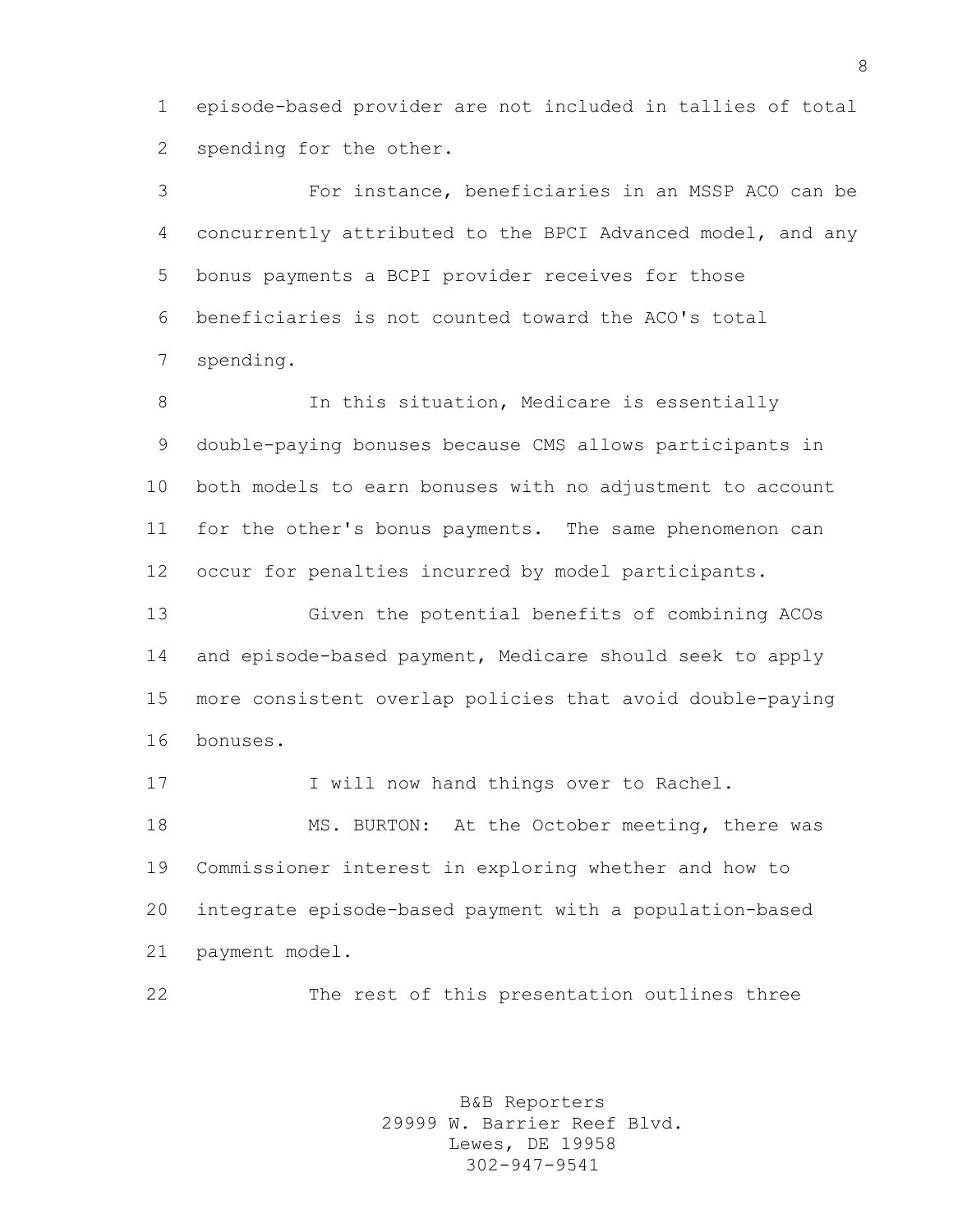options for doing this, which would all avoid paying double bonuses to providers.

 All three of the options I'll be describing assume Medicare would operate a new episode-based payment model, but our options vary in terms of which types of beneficiaries would be attributable to this new model, which I'll say more about in a minute.

 The Medicare episode model would only include a few types of clinical episodes that have been proven to save money for the Medicare program, such as hip and knee replacements, other hip and femur procedures, and urinary tract infections.

 To prevent Medicare from double-paying bonuses, in options that call for concurrently attributing some beneficiaries to both an ACO and this episode model, any bonus or penalty incurred by episode providers would be included in the ACO's annual spending tally.

 We assume this episode model would be mandatory, to avoid the selection issues that can arise when a model is voluntary, and to be consistent with Commissioners' views at the October meeting.

If Commissioners would instead prefer that this

B&B Reporters 29999 W. Barrier Reef Blvd. Lewes, DE 19958 302-947-9541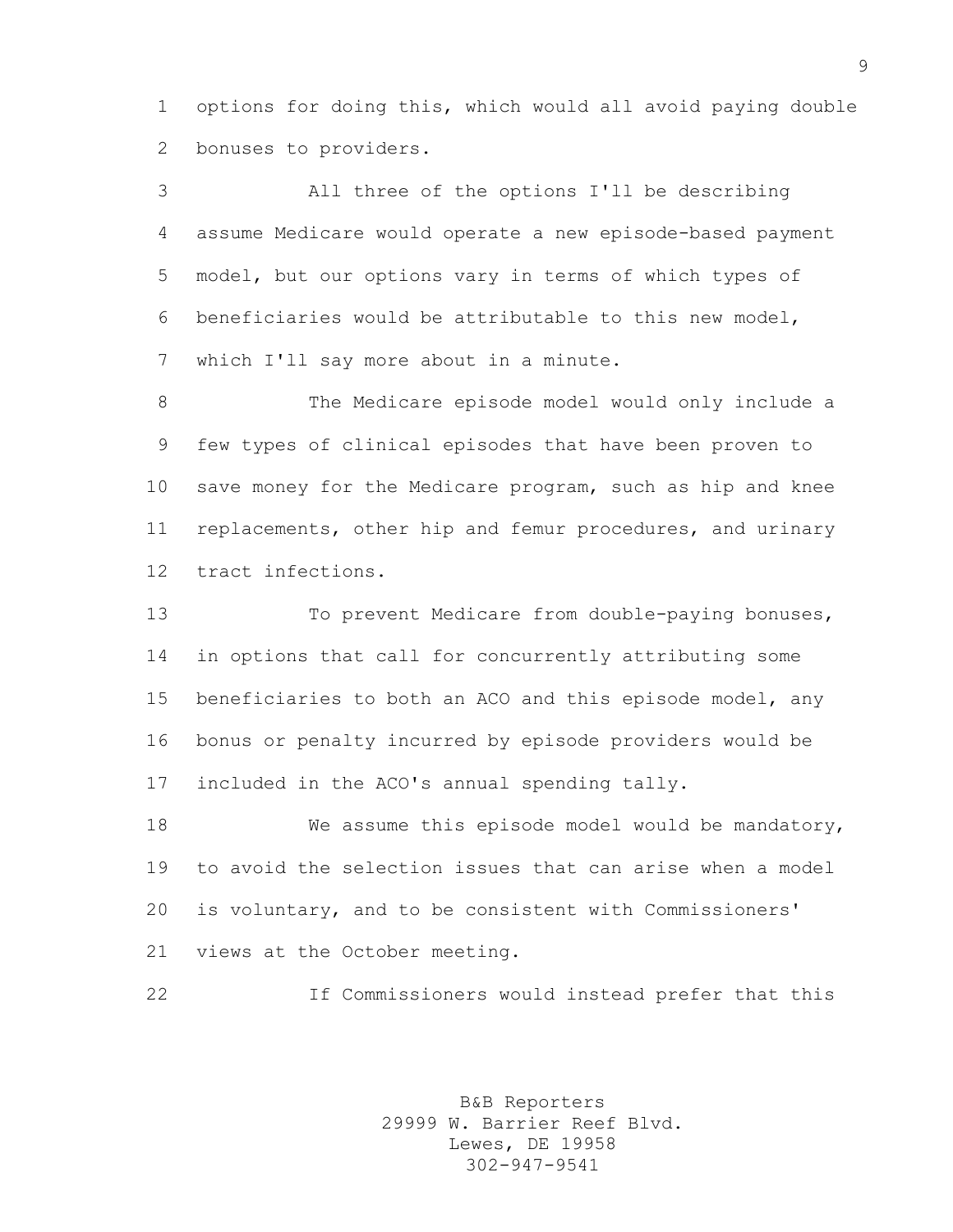episode model be voluntary, we would look for Commissioner input on how to mitigate selection issues.

 In all three of the options I will describe, ACOs could enter into their own arrangements with providers for episodes not covered by Medicare's episode-based payment model.

 This would give ACOs flexibility to experiment with payment arrangements for dozens of types of episodes, but we caution that it doesn't necessarily mean that ACOs would choose to set up such arrangements.

 ACOs might not bother if they don't have data on the cost and quality of episode providers in their area or if they can't get episode providers to agree to enter into arrangements with them or if they think they can more reliably generate shared savings through other approaches. I'll now describe the key difference between our

three options.

 Our options vary in terms of which types of beneficiaries would be attributed to a new Medicare episode-based payment model.

 In Option 1, all fee-for-service beneficiaries would be attributed to the Medicare episode model if they

> B&B Reporters 29999 W. Barrier Reef Blvd. Lewes, DE 19958 302-947-9541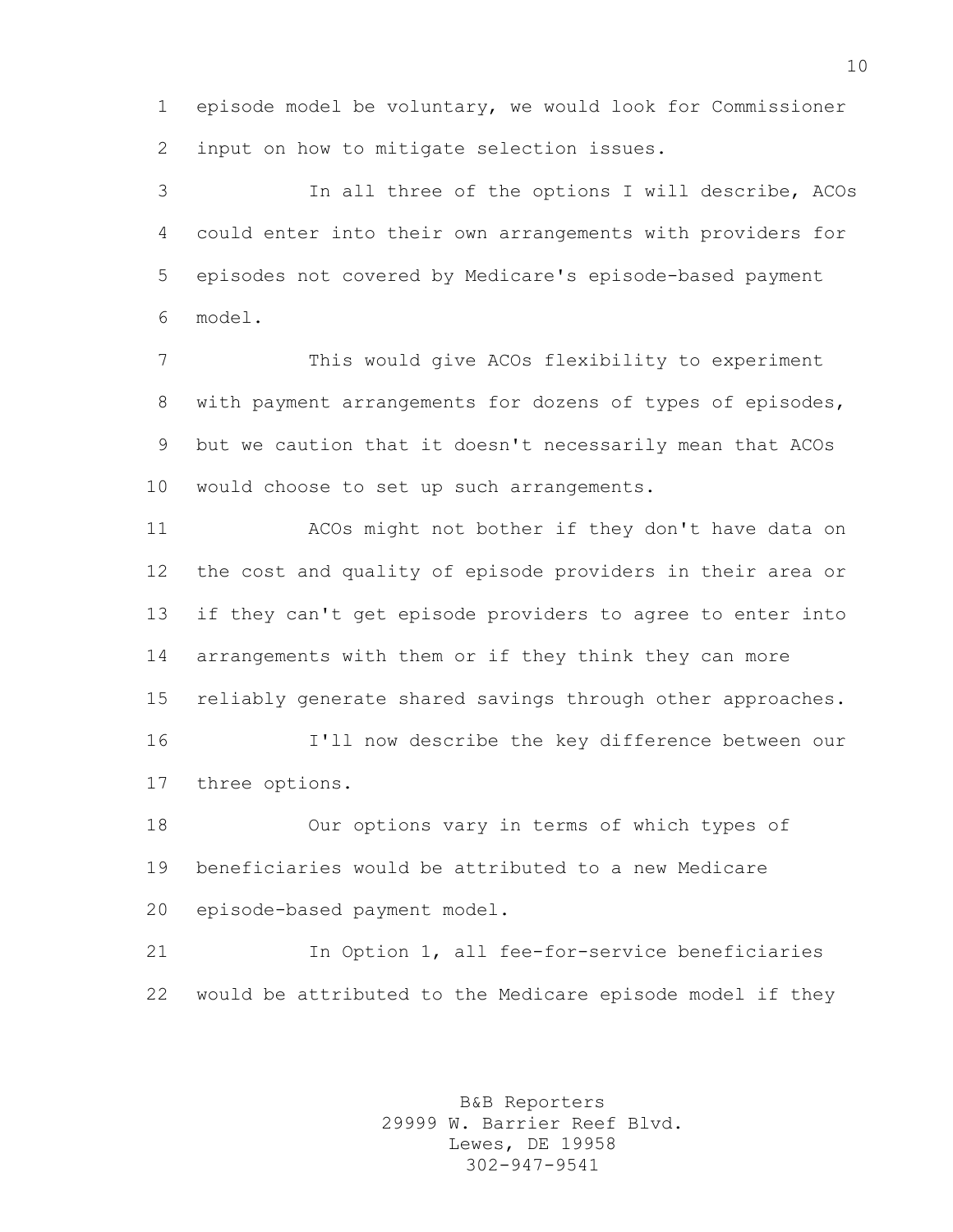had a triggering episode. This would include beneficiaries in two-sided ACOs, one-sided ACOs, and beneficiaries who are not in an ACO.

 In Option 2, only beneficiaries in a one-sided ACO or who are not in an ACO would be attributed to the Medicare episode model, since this option assumes two-sided ACOs would already have a sufficient incentive to ensure episodes are delivered efficiently.

 In Option 3, only beneficiaries who are not in an ACO would be attributed to the Medicare episode model, since this option assumes both two-sided and one-sided ACOs would already have a sufficient incentive to ensure episodes are delivered efficiently.

 In all three of our options, ACOs would always have an incentive to ensure care is delivered efficiently in the types of episodes not covered by Medicare's episode model, and ACOs would always have an incentive to keep beneficiaries healthy to prevent episodes from occurring, since episodes can be quite costly.

 In Option 1, all fee-for-service beneficiaries would be attributable to Medicare's episode model. An advantage of this option is that providers delivering care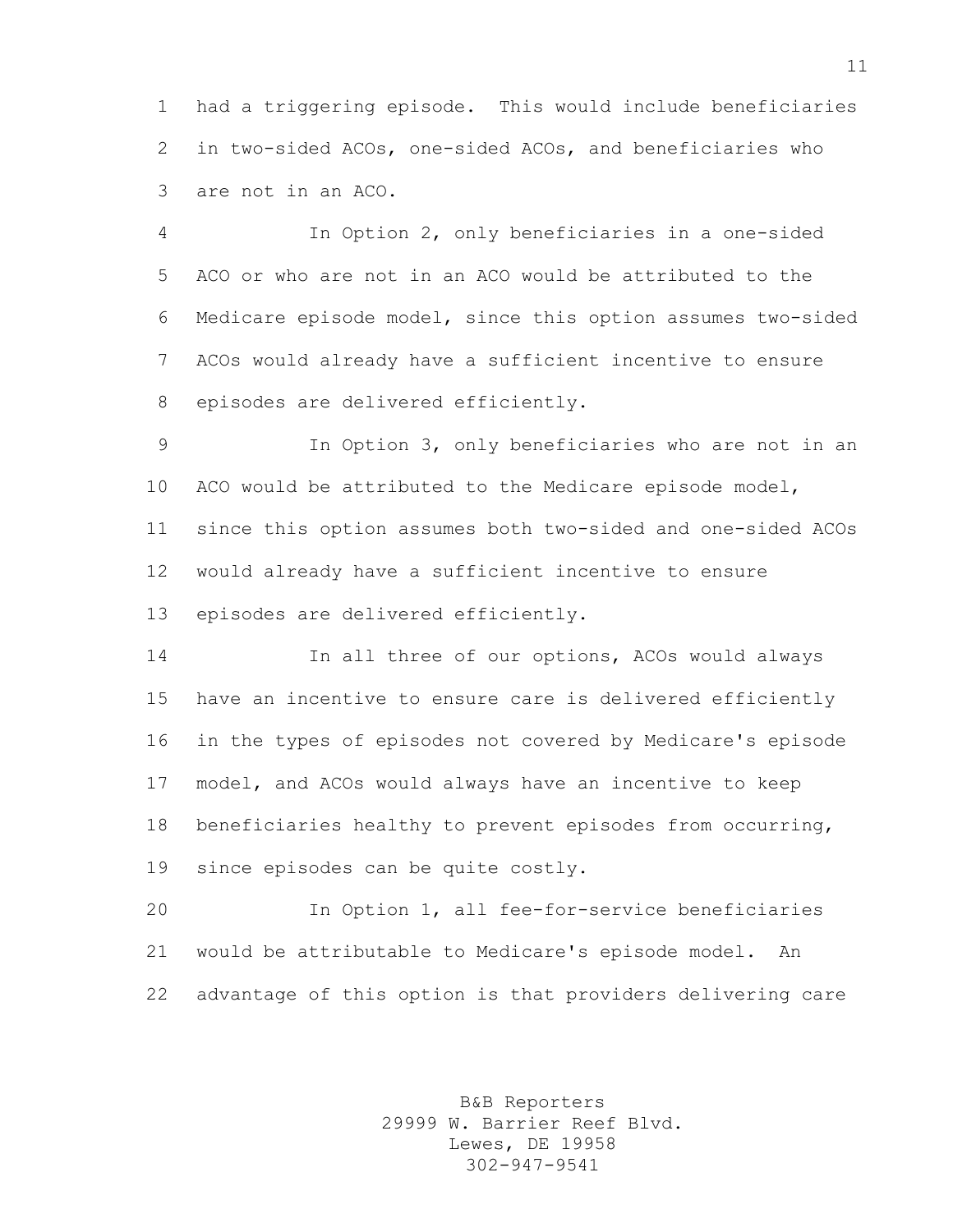during the types of episodes included in Medicare's model would always have an incentive to deliver that care efficiently, since they would always be paid on an episode basis.

 In addition, episode providers would be paid using a single, consistent, payment model for these episodes, thus reducing complexity for these providers.

8 A drawback of Option 1 is that ACOs would have only a weak incentive to manage episodes once they had begun, since the difference between an inefficient episode and an efficient episode would have only a minimal impact on an ACO's spending, as the examples in our paper show. ACOs would also be limited in their ability to

 design their own payment arrangements for the episodes covered by Medicare's episode model.

 In Option 2, only beneficiaries in one-sided ACOs or who are not in an ACO would be attributed to Medicare's episode model. The advantage of this option is it would give two-sided ACOs a stronger incentive to ensure episodes are delivered efficiently. Two-sided ACOs would be able to design their own payment arrangements to use with their episode providers.

> B&B Reporters 29999 W. Barrier Reef Blvd. Lewes, DE 19958 302-947-9541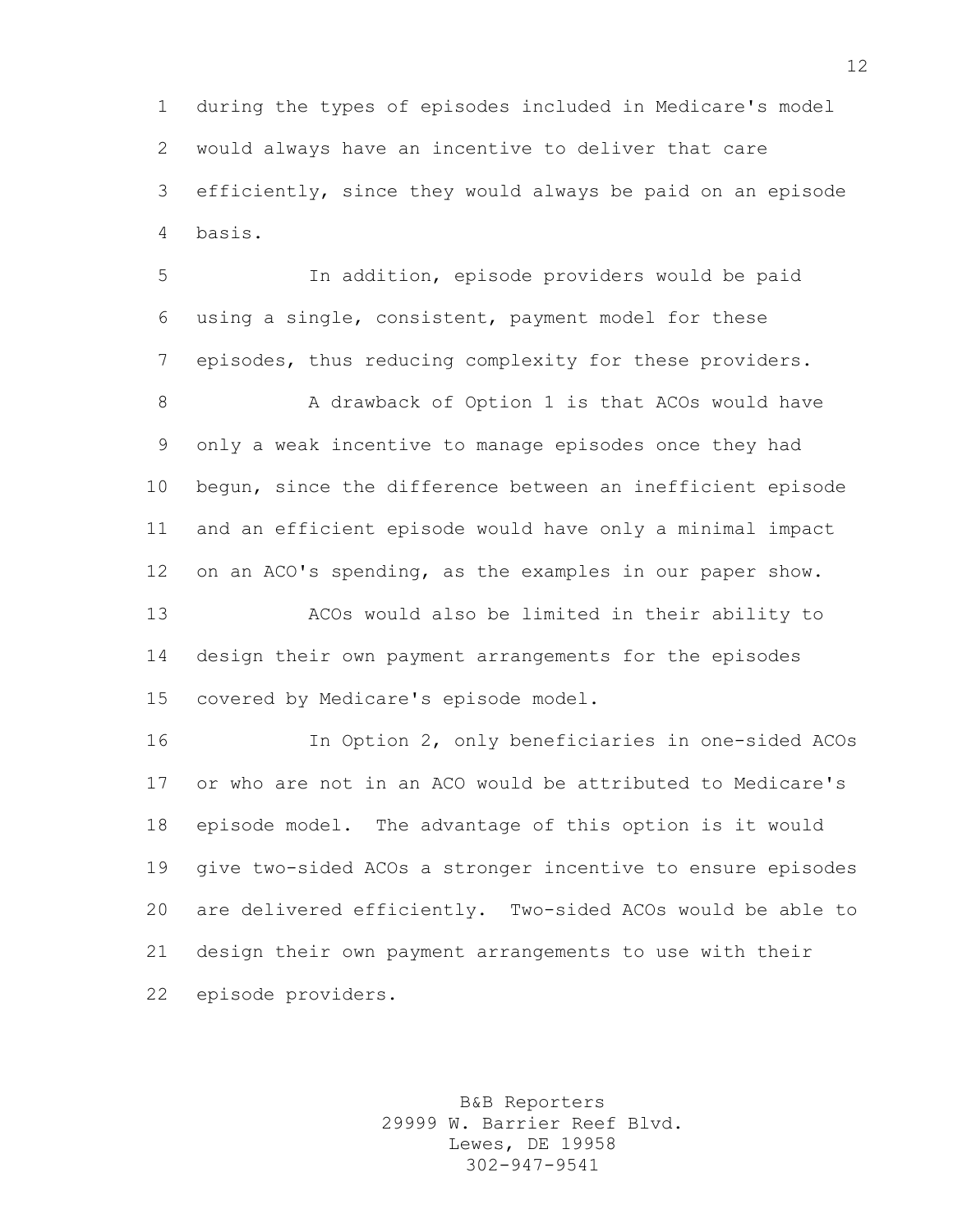A disadvantage of Option 2 is that two-sided ACOs might not choose to operate their own episode arrangements with providers, since these arrangements can be administratively complex.

 If two-sided ACOs did choose to each set up their own episode-based payment arrangements, episode providers could end up being paid using multiple episode payment 8 models, thus creating complexity for these providers.

 We also note that under this option, episode providers would have no incentive to deliver efficient episodes if a beneficiary in a two-sided ACO sought care from episode providers who were not in her ACO, since these episode providers would be paid on a purely fee-for-service basis.

 A final con is that one-sided ACOs would have only a weak incentive to manage episodes once they had begun and would not be able to design their own payment arrangements to use with episode providers.

 In Option 3, only beneficiaries who are not in an ACO would not be attributed to Medicare's episode model. The advantage of this option is it would give all ACOs an incentive to ensure episode care is delivered efficiently.

> B&B Reporters 29999 W. Barrier Reef Blvd. Lewes, DE 19958 302-947-9541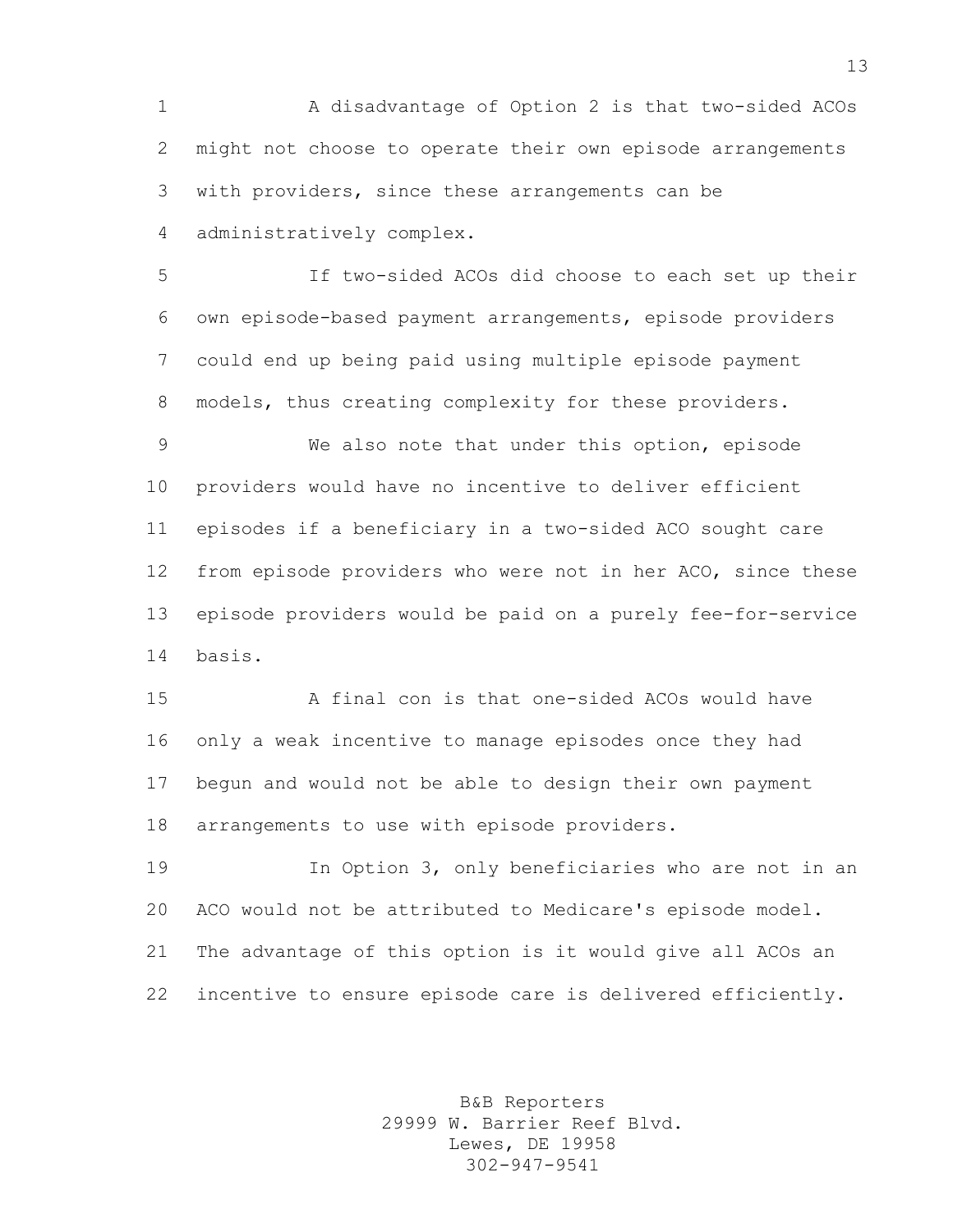A disadvantage of Option 3 is that ACOs might not choose to operate their own episode arrangements with providers, since these arrangements can be administratively complex.

 If ACOs did choose to each set up their own episode-based payment arrangement, episode providers could end up being paid using multiple episode payment models, thus creating complexity for these providers.

 In addition, episode providers would have no incentive to deliver efficient episodes if a beneficiary in an ACO sought care from episode providers who were not in her ACO, since these episode providers would be paid on a purely fee-for-service basis.

 As we turn to Commissioners' discussion of this material, we'll leave you with four questions:

 Which of the three options do Commissioners prefer?

 Are there other pros and cons that our options should note?

 Are there modifications that would improve these options?

And are there other options for integrating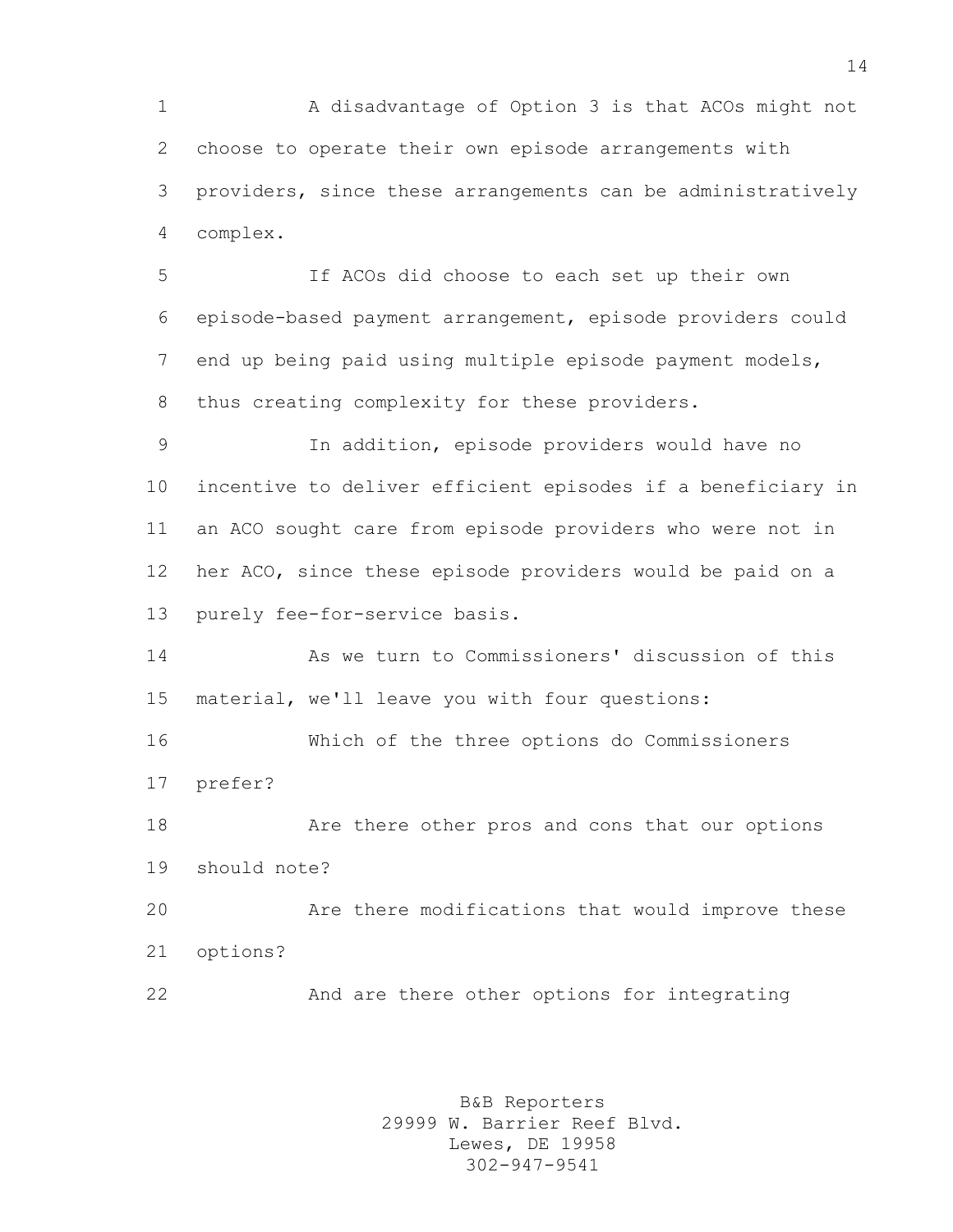episode-based payment with population-based payment that Commissioners wish to consider?

 If during today's discussion many commissioners support a particular option, we will include it in the APM chapter of our June report to the Congress.

 We'll leave you with a slide summarizing the differences and commonalities of our three options and turn things back over to Mike.

 DR. CHERNEW: Great. Rachel, thank you, and, Geoff, thank you.

 I'm about to open it up to the Round 1 queue. I do want to make one comment on context. This material really focuses on these three options, and I do think it's important to discuss these three options. But I'm very aware that your choices may be reflective of a bunch of other things related to the episode program: how many episodes, whether they're mandatory, maybe something about benchmarks. So I'm torn as to sort of the instructions to the Commission. On the one hand, please make your comments about these known, to the extent that you have them. On the other hand, I'm interested in other aspects of the programs you might want to comment on and how they interact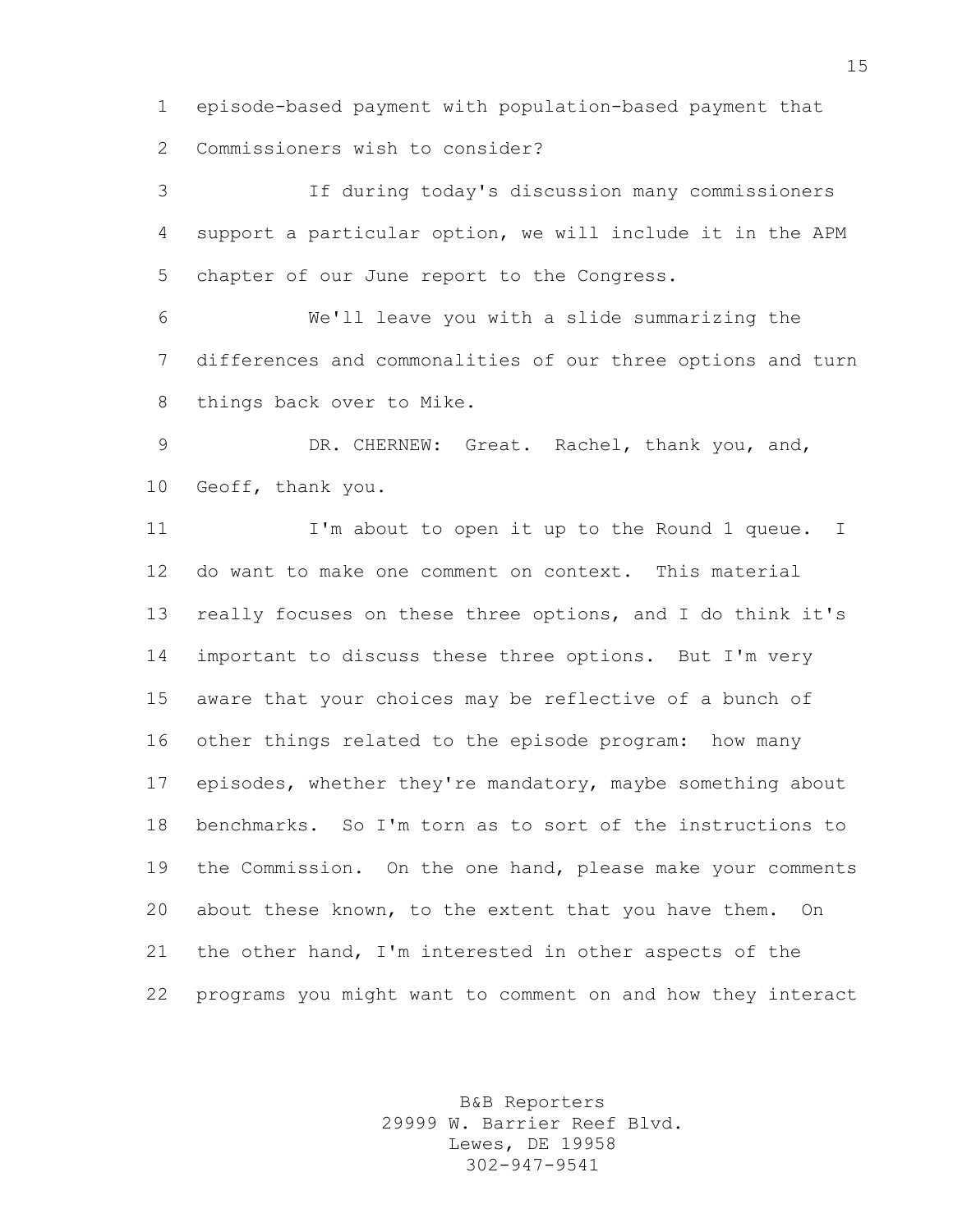with these options, recognizing that the time between now 2 and when we see this again in April -- and that is actually much shorter than it seems, so there's only going to be so much we're going to be able to do. But it is always useful to hear your thinking even if we can't incorporate it all at this stage. We have other cycles and other times to be able to get that into account.

8 So I guess what I'm saying is thoughts on this is obviously important, and to Geoff and Rachel, I think this graphic is just outstanding. But if you want to say more about how it interacts with your feelings about other aspects of the episode program, don't hold back.

13 So, with that, Dana, let's go into the queue, and I think Round 1 is going to start with Jonathan.

MS. KELLEY: I think that's right.

 DR. JAFFERY: Great. Thanks, Mike and Dana. Thanks, Rachel and Geoff. Indeed, it's a fantastic 18 chapter, and the presentation was clear and great, and the way you've laid out the pros and cons is really wonderful for this discussion. And as you know, I'm very excited about this topic.

I'm not sure if this is two questions or a single

B&B Reporters 29999 W. Barrier Reef Blvd. Lewes, DE 19958 302-947-9541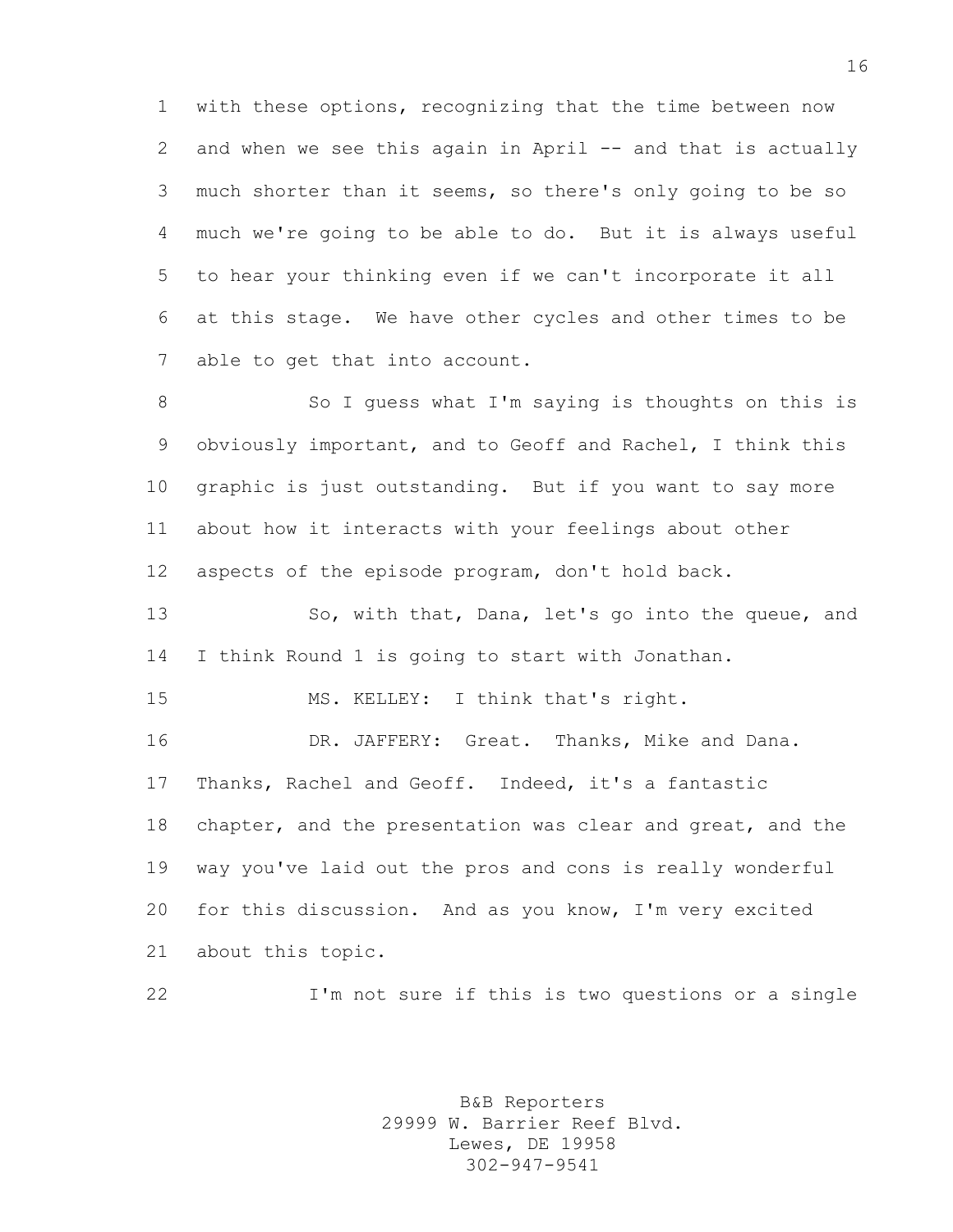two-part question, but when you listed the cons for Option 1, you said the one con is that ACOs couldn't design their own payment arrangements, something like that. And so I'm curious if that's actually true. And why couldn't ACOs maybe design some of their own payment arrangements, even for mandatory episodes?

7 So, for example, could an ACO provide care coordination support or create a strong affiliation with some groups of specialist providers and then in return maybe receive a portion of any shared savings that they get from that episode payment?

 And then, again, maybe this is a two-part question or maybe it's a separate question, but I just want to make sure that I'm thinking about this correctly. Again, in the chapter, you have an example, walking through some of the dollars under Option 1 that probably could apply in the other options as well. And so in that example, all the episode savings and losses go to the episode provider, not the ACO, and then they're counted toward the ACO spending. But in that scenario, is the ACO more or less guaranteed to get the CMS discount? That was sort of my read on how the dollars would flow. So let me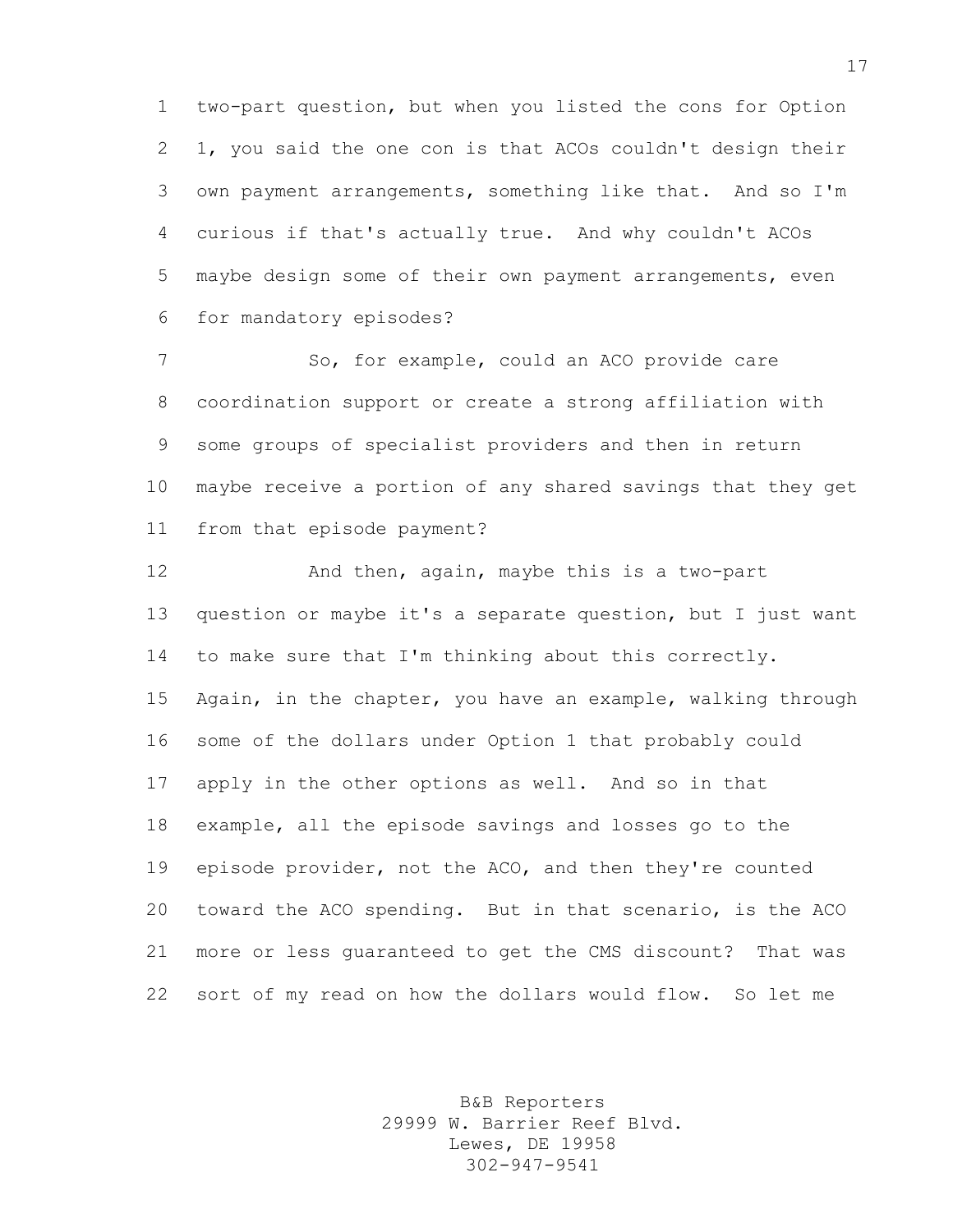ask those, and thanks for -- looking forward to the rest of the discussion, too.

 MS. BURTON: I think I'd have to mull your second question. So let me take that back and see if any tweaks need to be made to our dollar example in the paper.

 And for your first point, I think you're right that ACOs could potentially layer on some other type of arrangement with episode providers, even in Option 1. You certainly have more experience than I would on, you know, what type of thing might be possible and acceptable to episode providers.

 MR. GERHARDT: But I think to expound on that a little bit more, we were trying to create some clear demarcations, and one of the demarcations was for the episodes that are covered by the Medicare model, would the participants in a given type of ACO be allowed to do their own arrangements for those, or would essentially their providers that triggered those kinds of episodes be in the Medicare model? Rather than having sort of the choice to go one way or another, these options envision more of a clean demarcation. So for those episodes that are covered by the Medicare model that apply to a specific ACO, the

> B&B Reporters 29999 W. Barrier Reef Blvd. Lewes, DE 19958 302-947-9541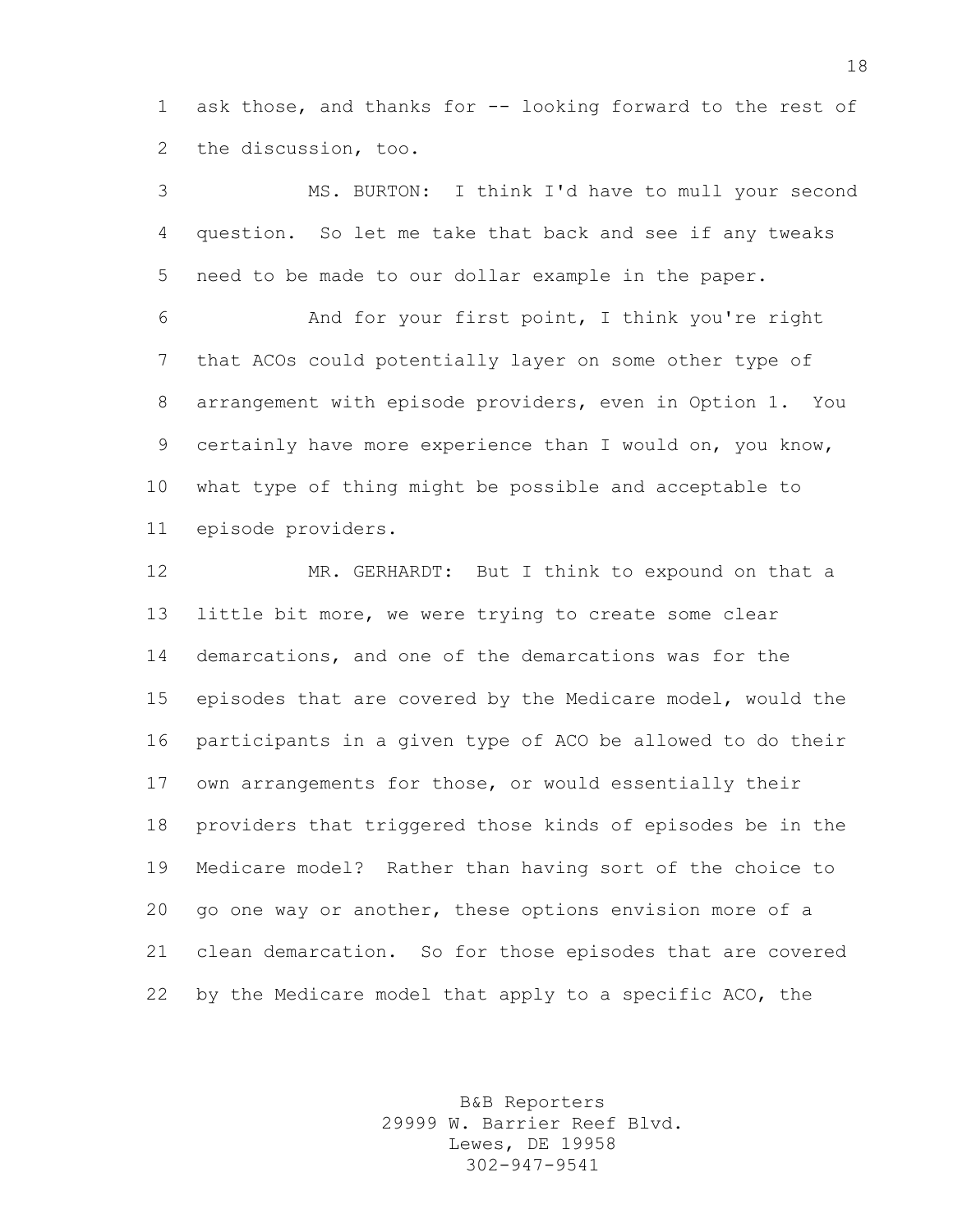ACO's participants would go into the Medicare model.

 DR. CHERNEW: I think -- so because the queue is long, I'm going to move us along, but I think, Jonathan, the way to think about this is organizations can always build contractual arrangements outside of what Medicare does. But if they were going to do that in Option 1, they would have to build whatever they build around an episode model that exists that people would be in; whereas, the others they wouldn't. So they could in some sense undo or modify what that is, but it's just a completely different framework for how that plays out when you have the episode existing. So think about that as people just working around the underlying Medicare foundation, which in this case would include the episode.

 Since I see you nodding your head, Rachel, I think we're going to move on to the next person in the queue.

 DR. NAVATHE: This is Amol. May I just add a quick point? I think to some extent it also impacts how the funds are flowing. So if you have a mandatory episode model, then in some ways the savings are accruing to the episode provider, and then, Jonathan, the ACO would be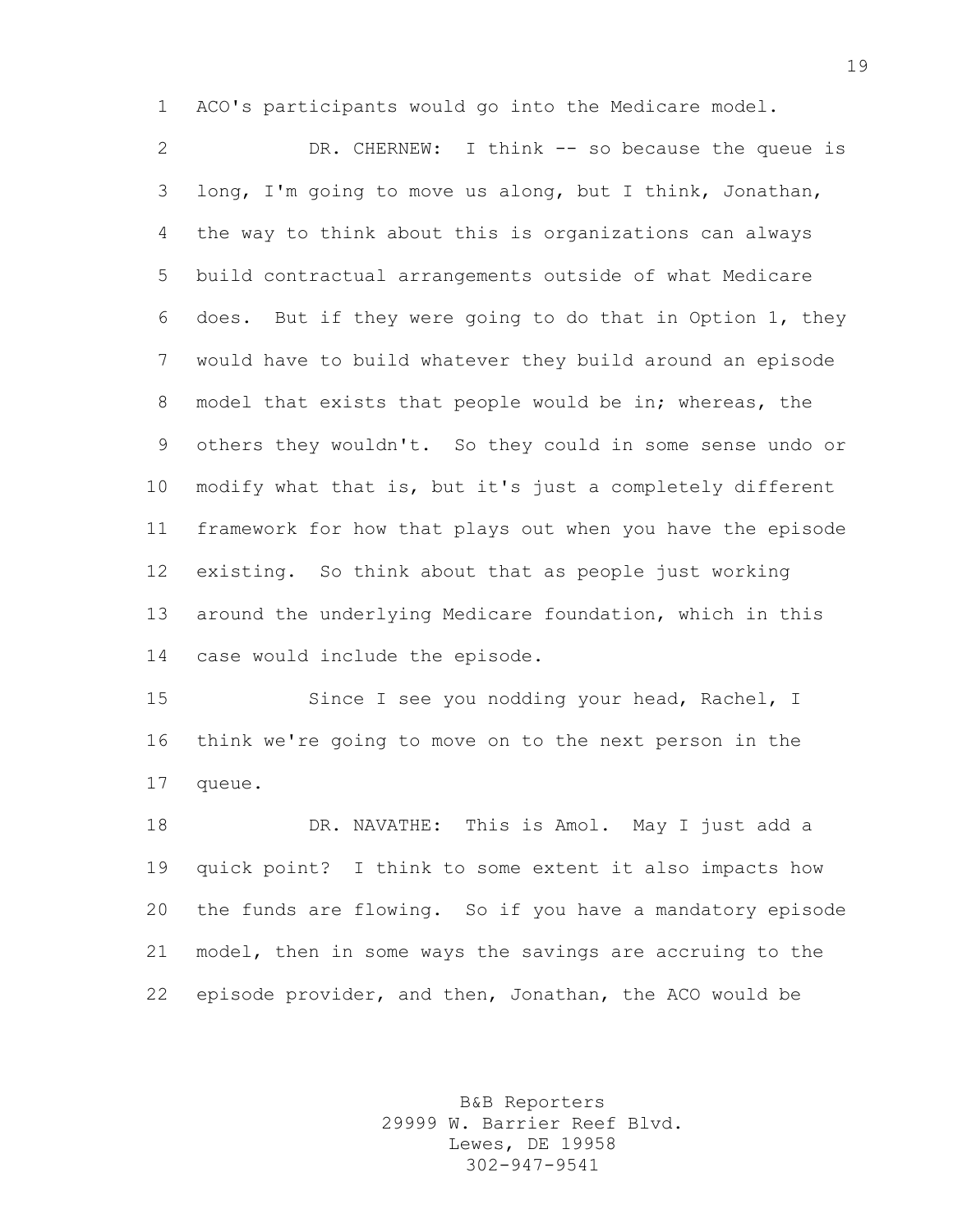contracting to sort of bring the savings from the episode provider into the ACO rather than vice versa if it were in the other opposite informal arrangement.

DR. CHERNEW: Yes. Good point.

MS. KELLEY: Okay. I have Dana next.

 DR. SAFRAN: Thank you so much. Okay. We're in Round 1, just to get myself organized here. So a couple of questions.

 One is I'm curious what we know about the extent to which patients who are receiving procedural care in Medicare are doing so with guidance or advice on who to go to for that care from another provider, either a PCP or potentially a specialist. I know that's hard to discern, but I think it's very relevant to our thinking about the three options, because to understand the leverage that the ACO has with respect to referrals and, therefore, the leverage they have for the episode provider in terms of concern that their market share can dry up if they aren't performing in a way that the ACO feels is adding value, it's really helpful to understand those referral dynamics, even in a model that doesn't require a referral in terms of benefits.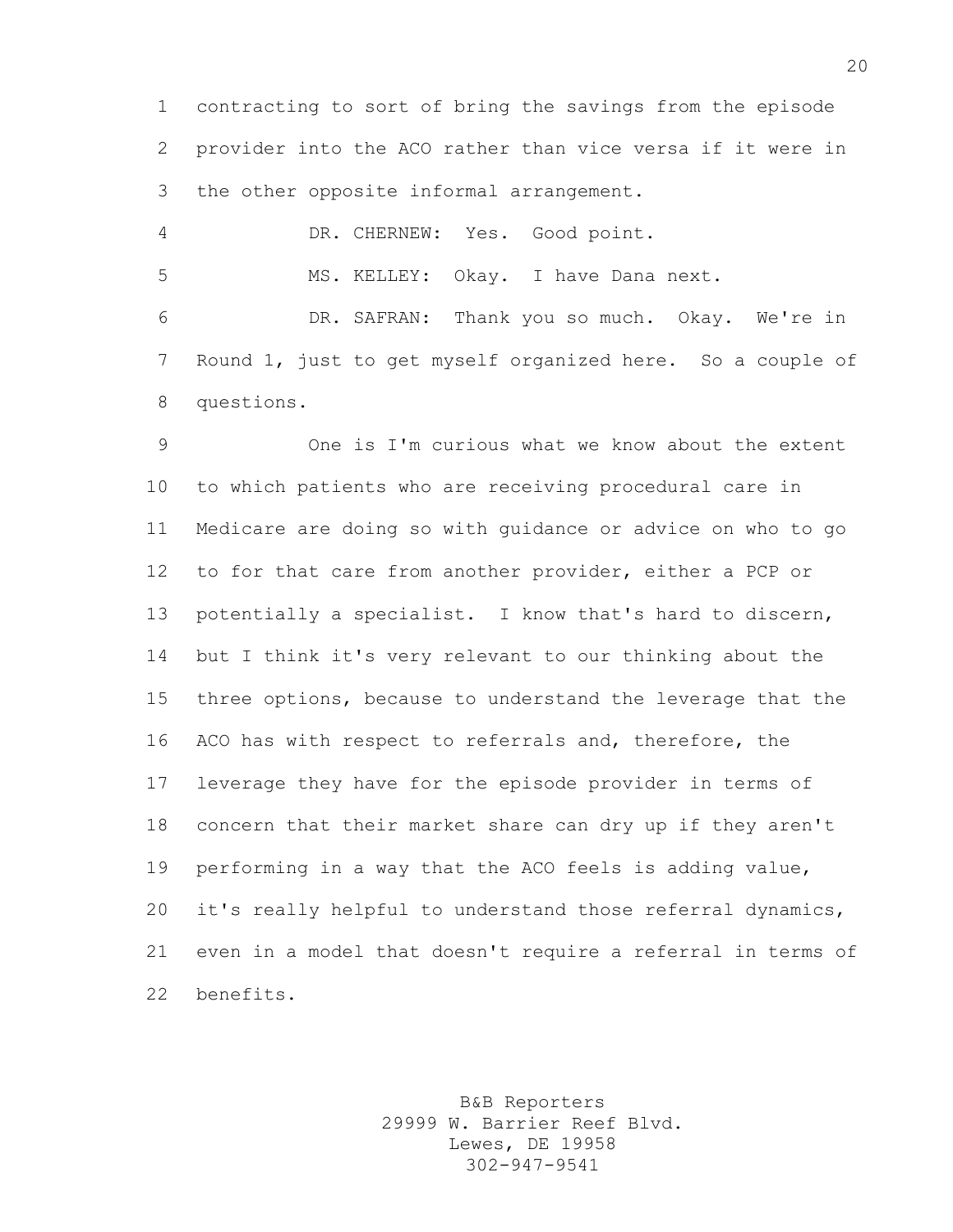I hope that's a clear question, but my question is really what we know about those patterns in fee-for-service Medicare.

 MS. BURTON: I think Luis and Jeff might be the best people to answer that question. If they're available to pop on, that's great. And if not, we'll just consult with them offline and add some information about that in our paper.

 DR. STENSLAND: We can look into that, but I don't think we have any data off the shelf that's going to 11 say what share of the fee-for-service, say, surgeries were driven by a primary care referral.

 DR. SAFRAN: Yeah, I'd be happy to chat offline. There's some ideas I have for how you might model it with claims data, but I recognize that you may not have the time or bandwidth to do that.

 So just two other questions to clarify. One is, you know, your point at the early part of the chapter around the very small number of episodes today for which there's sufficient evidence of effectiveness that they be rolled into this model got me curious about how we ever filled out the portfolio of episodes to do this. So, you

> B&B Reporters 29999 W. Barrier Reef Blvd. Lewes, DE 19958 302-947-9541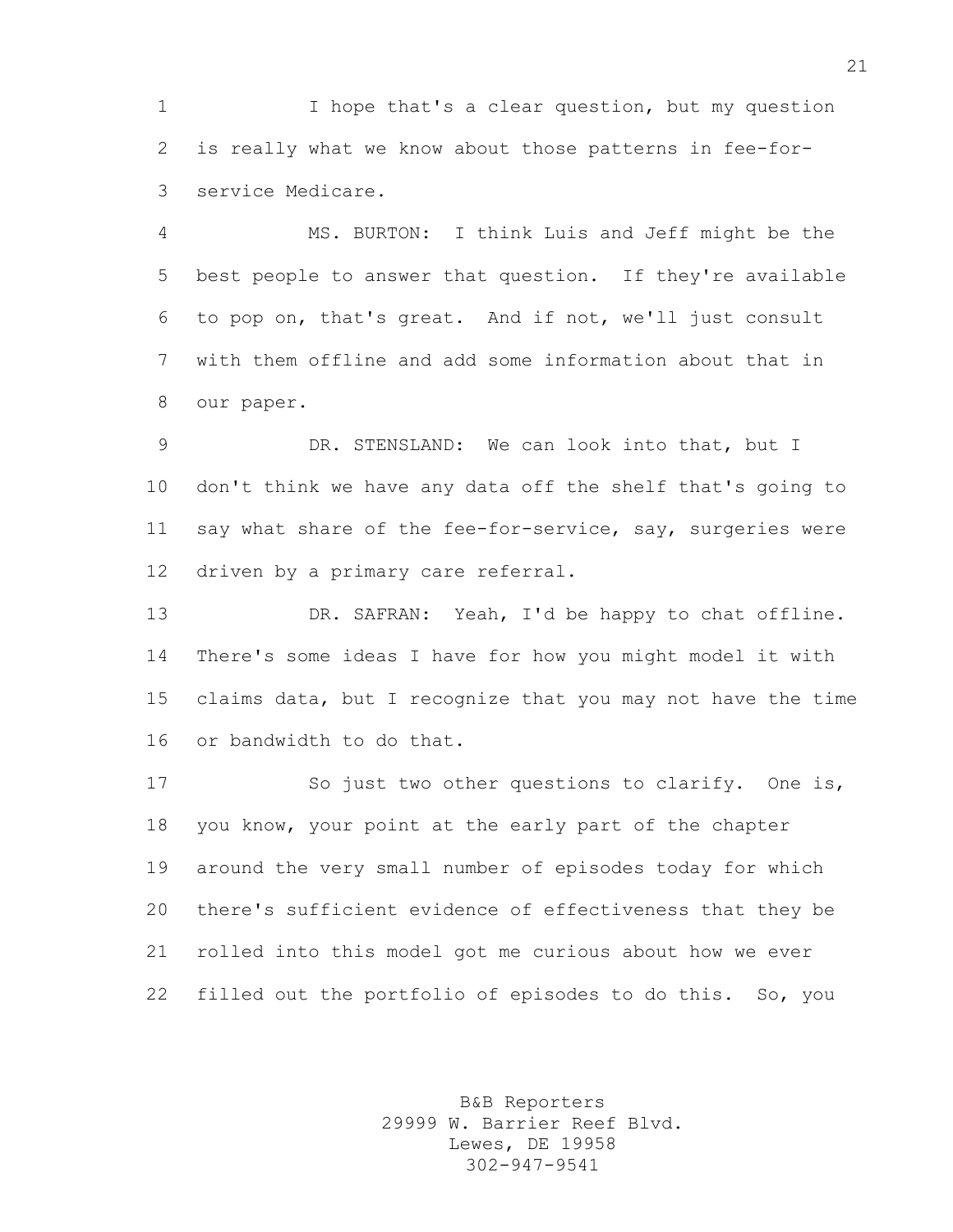know, you suggested that CMS can be still doing some testing, which, of course, is right. How else would we build out the portfolio? I just was curious about your thoughts around how that comports with the recommendations we're making and have made about parsimony in the models, because if CMS is continuing to need to test a whole lot of episodes in order to build out the episode portfolio, that 8 just -- I wondered how that fits together.

 And then I'll just add my third question and then go off mic. The third one was just a point of confusion for me. On page 12 of the reading material, when you're sharing the evidence from the BPCI Advanced, you note that there were significant impacts on costs for surgical episodes but not for medical. My understanding was that the paper of Amol's that you cite had the absolute opposite findings, that the impact was for medical episodes, not surgical. I could be wrong, but I just wanted to ask that question.

Thank you.

 MS. BURTON: Well, Amol might be in the best position to answer your last question. I wonder if he can chime in.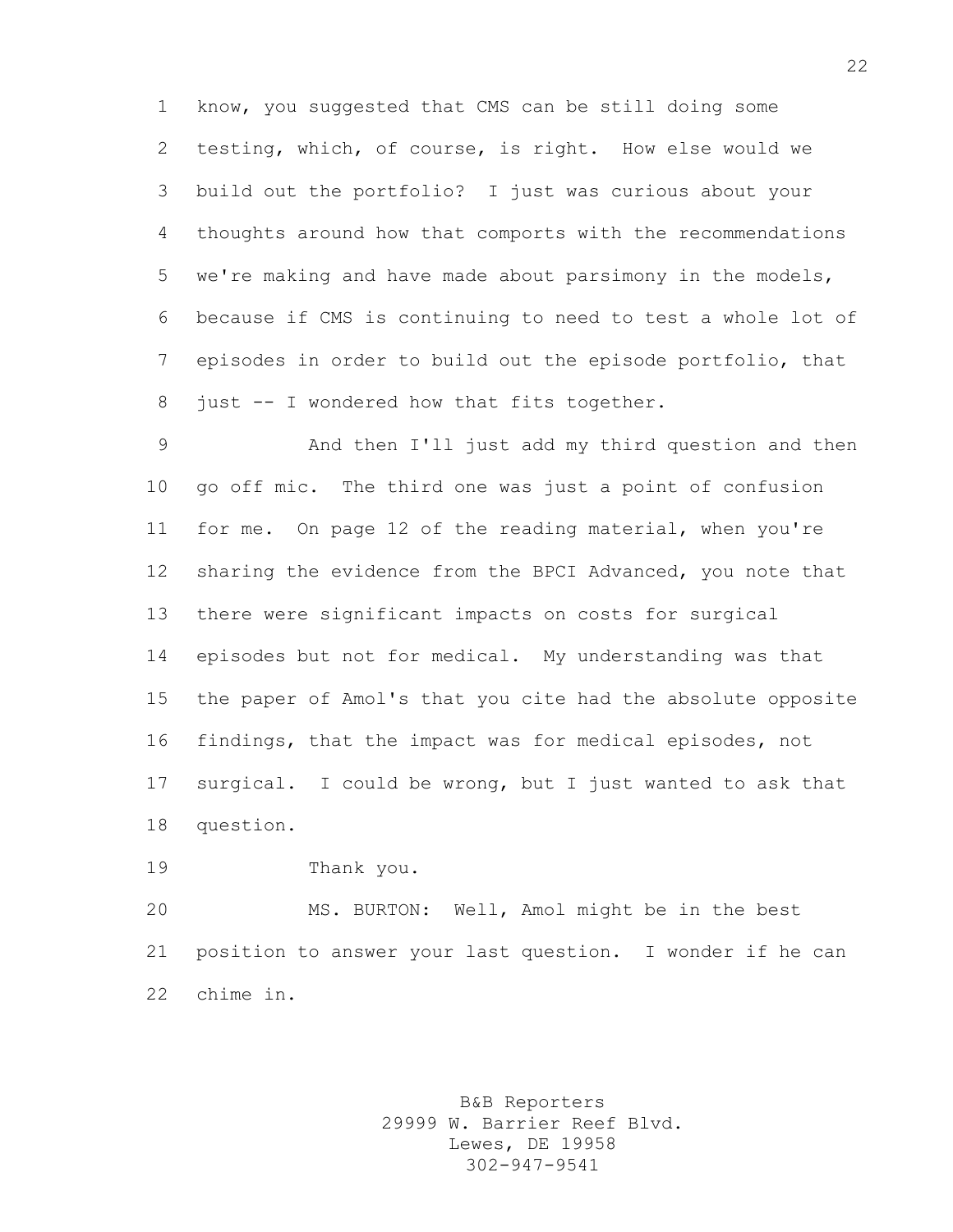DR. NAVATHE: Sure. So the paper, I think, that you're referencing, Dana, looked at overlap between ACOs and bundles. So this is when an ACO beneficiary goes to a bundled payment provider where there are additive benefits, those additive benefits accrue to both surgical and medical condition patients in the context of lower readmissions. 7 But there were greater savings -- you remembered this correctly. There were greater savings in the medical group, and the higher acuity of the patient, the stronger the effect within the medical group. DR. CHERNEW: Incremental. Incremental. 12 DR. NAVATHE: Incremental, yeah. DR. SAFRAN: Thanks. MS. BURTON: And then to your first question, Dana, this presentation is trying to kind of capture some of the Commissioners' views from the October meeting and sort of present them back in like here are some ways to implement what you guys were thinking. So in October, there was a preference expressed for an episode model that only focuses on a few episodes. But it did seem like there was interest in continuing to not give up on episodes but continue to try to see what else might work in an episode

> B&B Reporters 29999 W. Barrier Reef Blvd. Lewes, DE 19958 302-947-9541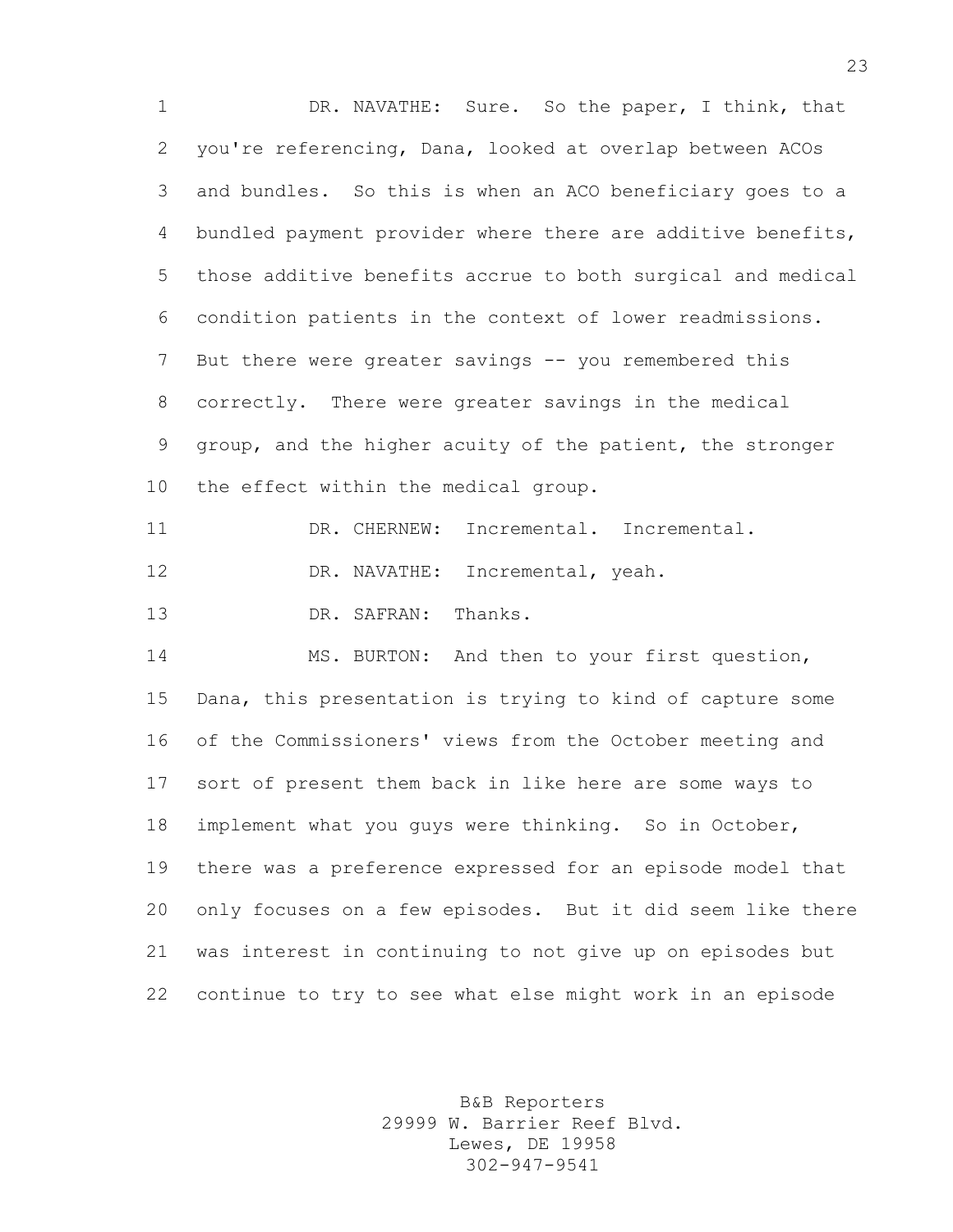sort of arrangement. But if you would prefer that CMMI rein it in and not test further episodes, that's certainly something that you guys could talk about.

 DR. CHERNEW: Can I say something in that regard? This issue about how many episodes or how to build it out, those type of things, is a very important issue, and I'm interested -- people can say something about this in Round 2. I will say that we're not going to resolve that particularly for this chapter. My personal view is building out episodes should not be done for the sake of building out episodes. Building out episodes should be done when we think adding any particular episode helps promote the objectives we have of better care, lower spending, et cetera. And we have to be worried not just about what's happening in the particular episode that we're building but how it influences all that's going on in the population-based payment model or, for that matter, with the other episodes. And I think it is likely that where we 19 may get in this chapter -- and, Dana, I hear your statement as a call for us to do this. I'm not sure how we operationalize. To say something about the considerations one would use in doing that, because I can pretty much tell

> B&B Reporters 29999 W. Barrier Reef Blvd. Lewes, DE 19958 302-947-9541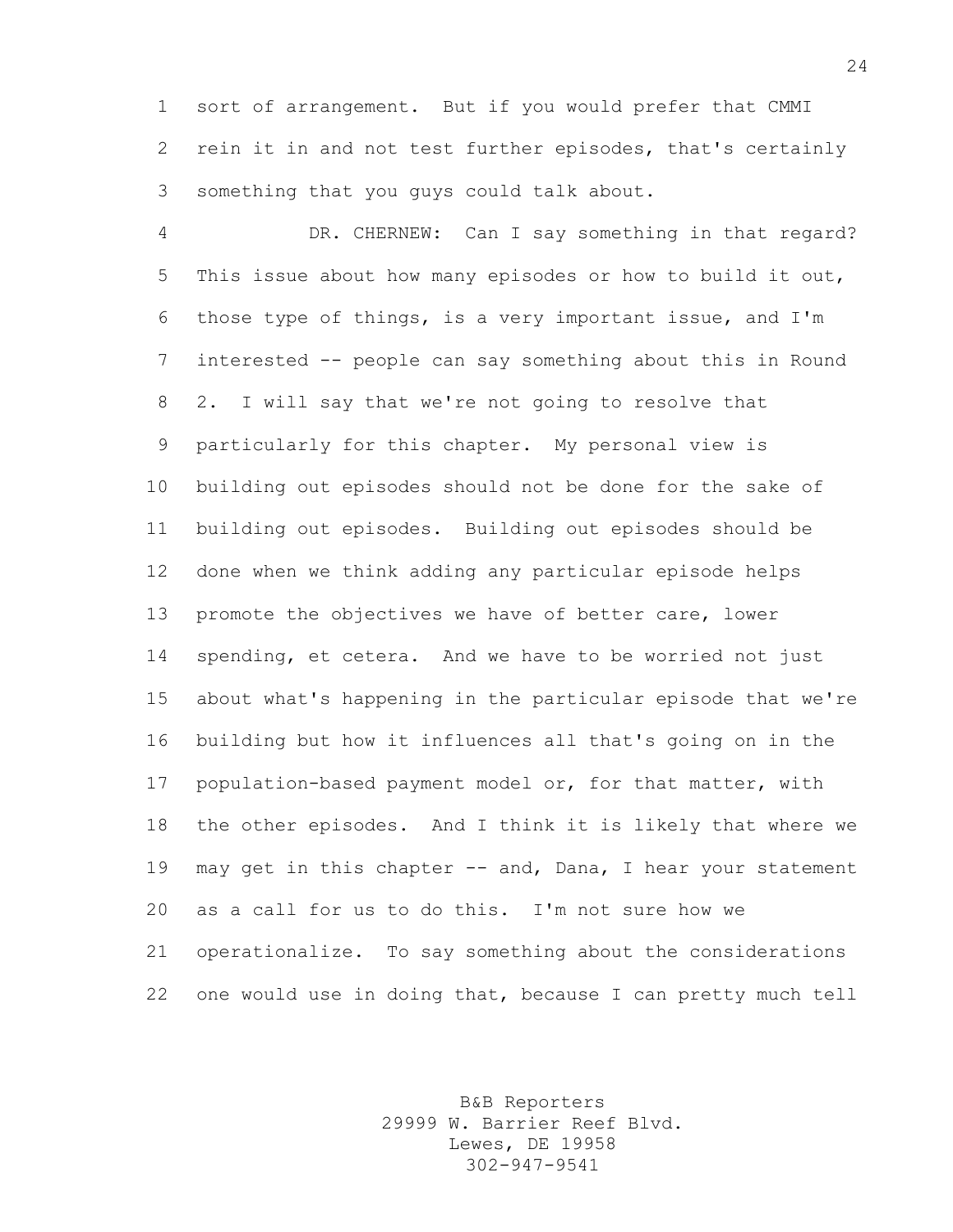you, at least for this cycle, we're not going to get to a point where we're going to resolve that issue. I think as a Commission we would have to be much further along, and I just don't see us getting there in the time frame we have. But I do think we can say something about the issue and how to think about it.

 I don't know if that was helpful, but I fear this issue -- not fear. I expect this issue may be running through a lot of people's minds, so I want to emphasize 10 where I think we may end up on that. Others may comment, but --

 DR. SAFRAN: That's helpful, Michael. Thanks. DR. CHERNEW: Yeah. Let's go on. I think Paul is next.

 DR. PAUL GINSBURG: Sure. I have a question about the relationships of ACOs to their physician members, and, you know, particularly, Dana, we know that if a primary care physician is a member of an ACO, that really defines the ACO because that attributes beneficiaries to it. But, you know, on the specialists, it's something where an ACO could steer patients to a specialist whether they're a member of the ACO or not. And, you know, in a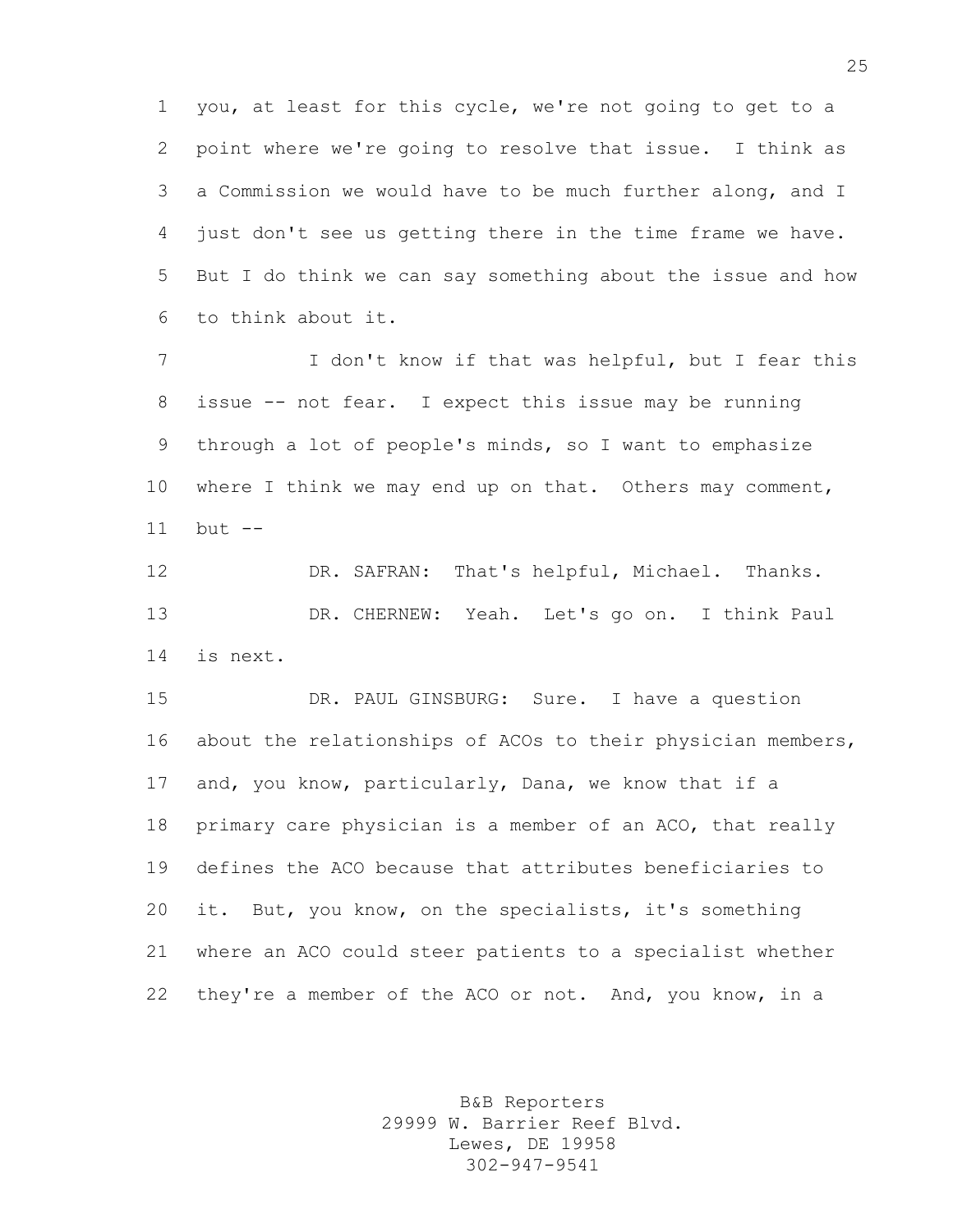sense it seems as though whether specialists are in ACOs is very much endogenous in this world we're talking about.

 So the question is: Is there anything you could tell us about, you know, what proportion of the primary care physicians and specialists who treat Medicare beneficiaries are now members of ACOs? And is there any norm for what the relationship is for a specialist? And if they become a member of an ACO, what actually is their relationship to the ACO?

 MR. GERHARDT: That might be something that Jeff or Luis know more about, but I will tell you there are more specialists that participate in ACOs in total than PCPs, which, of course, largely affects the breakdown in the overall specialty of physicians. So there are a significant number of specialists already participating in ACOs, but the make-up of a given ACO is going to vary very highly between different ACOs, so maybe almost exclusively PCPs and no specialists while others are clearly weighted more heavily towards the specialist side.

 I don't know if Jeff or Luis have anything more to add.

DR. STENSLAND: Yeah, I have nothing else to add

B&B Reporters 29999 W. Barrier Reef Blvd. Lewes, DE 19958 302-947-9541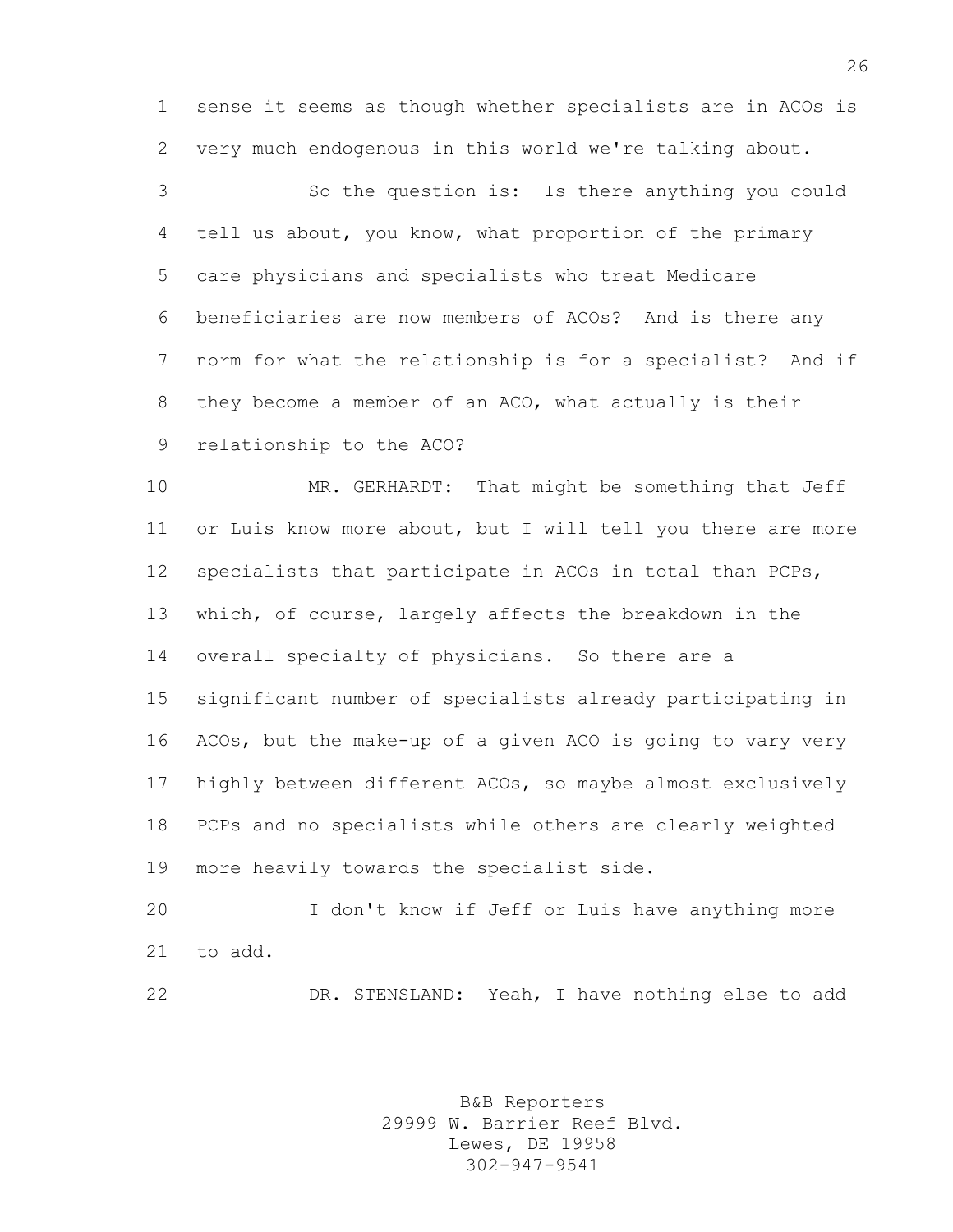to that.

 DR. PAUL GINSBURG: Okay. Well, let's keep going forward to Round 2, and I'll come back to this later. You know, think in terms of whether specialists are members of ACOs is very endogenous, you know, very subject to the details in different situations, and presumably would be very affected by the decisions we make on overlap.

8 DR. MATHEWS: Paul, if I could jump in here, this is always something fraught with risk when I do this kind 10 of thing. But, you know, everything that Geoff said about representation of specialists in ACOs is correct insofar as the data permit us to evaluate, so we can say things like, you know, the share of physicians receiving a 5 percent bonus payment is roughly commensurate with the share of specialists in the environment. But what we don't know -- and here, Geoff or Jeff or Rachel, you know, if I'm heading out on a limb, stop me. What we don't know is the degree to which specialists are actively involved in the governance of any given ACO and making decisions about how to manage the patients or things like that. And that's a much harder issue than just evaluating the flow of dollars. DR. CHERNEW: Related to that is oftentimes you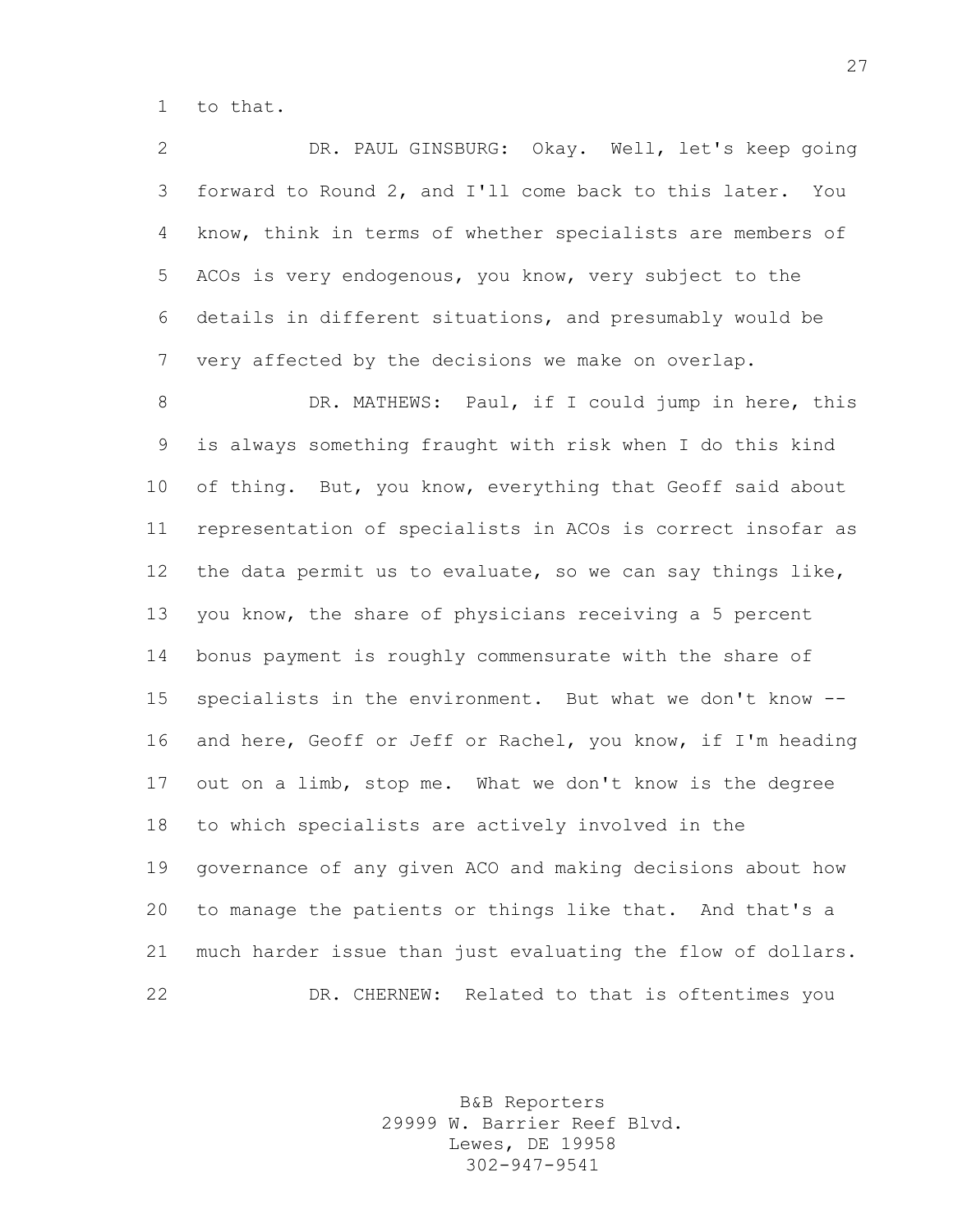could have a large health care system that has an ACO and a specialist that works for that health care system where the specialist is neither on the list nor self-identifies with being part of the ACO, but is subject to the rules of the system, that they would be affected by the fact that the system is in the ACO. So this notion about whether or not a specialist is in or is not in an ACO or how the specialist is or isn't compensated or how they are or aren't engaged is actually much more complicated than just simply are they getting bonuses through the ACO or are they on the ACO list or some other type of thing.

 I'm not sure we're going to resolve all of that 13 given the heterogeneity in the country, but that's my take on this very complex issue.

 DR. PAUL GINSBURG: Yeah, excellent, because I think the actual takeaway is that, you know, as we go through these issues, we need to recognize that they could very much influence the degree to which specialists are members of ACOs or which ACO they're in.

 When I was on the board of an ACO as a Medicare beneficiary, they made a decision once to remove all of the hospital-employed specialists from the ACO because Milliman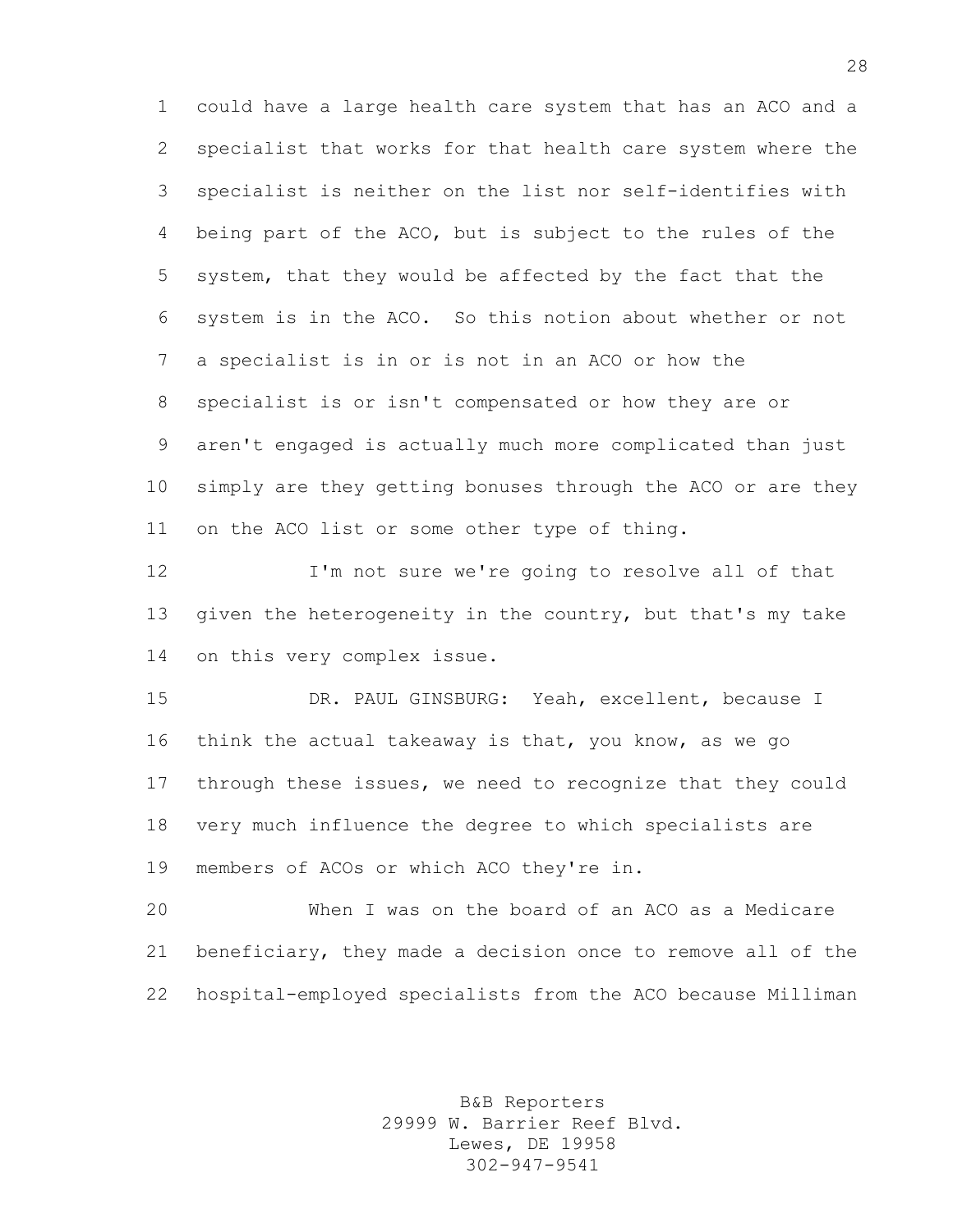told them they'd do better, which was correct. I won't push it any further.

 DR. CHERNEW: I think Bruce is next in the queue. Sorry, Dana, I should let you run this. I'm just -- MS. KELLEY: No, that's fine. Bruce is next. MR. PYENSON: Thank you. Perhaps a follow-up question to Paul's and then I have another -- I've got actually two questions. I was struggling to think about how the options interact with governance of two entities, one entity being the ACO and the other entity being the sponsor of an episode-based model. And, in particular, you know, if you have a community hospital ACO, what happens when a community hospital is also the sponsor of a bundled payment program and there's overlap, a different kind of overlap than we're talking about with patients, but it's really the same entity? And how's that defined? So there's -- that's one question. How do we think about that? Because as we know, often the kinds of organizations that sponsor ACOs might be also sponsoring bundled payment programs.

 My second question is about the statement that we have to avoid double payment, and I'm wondering what the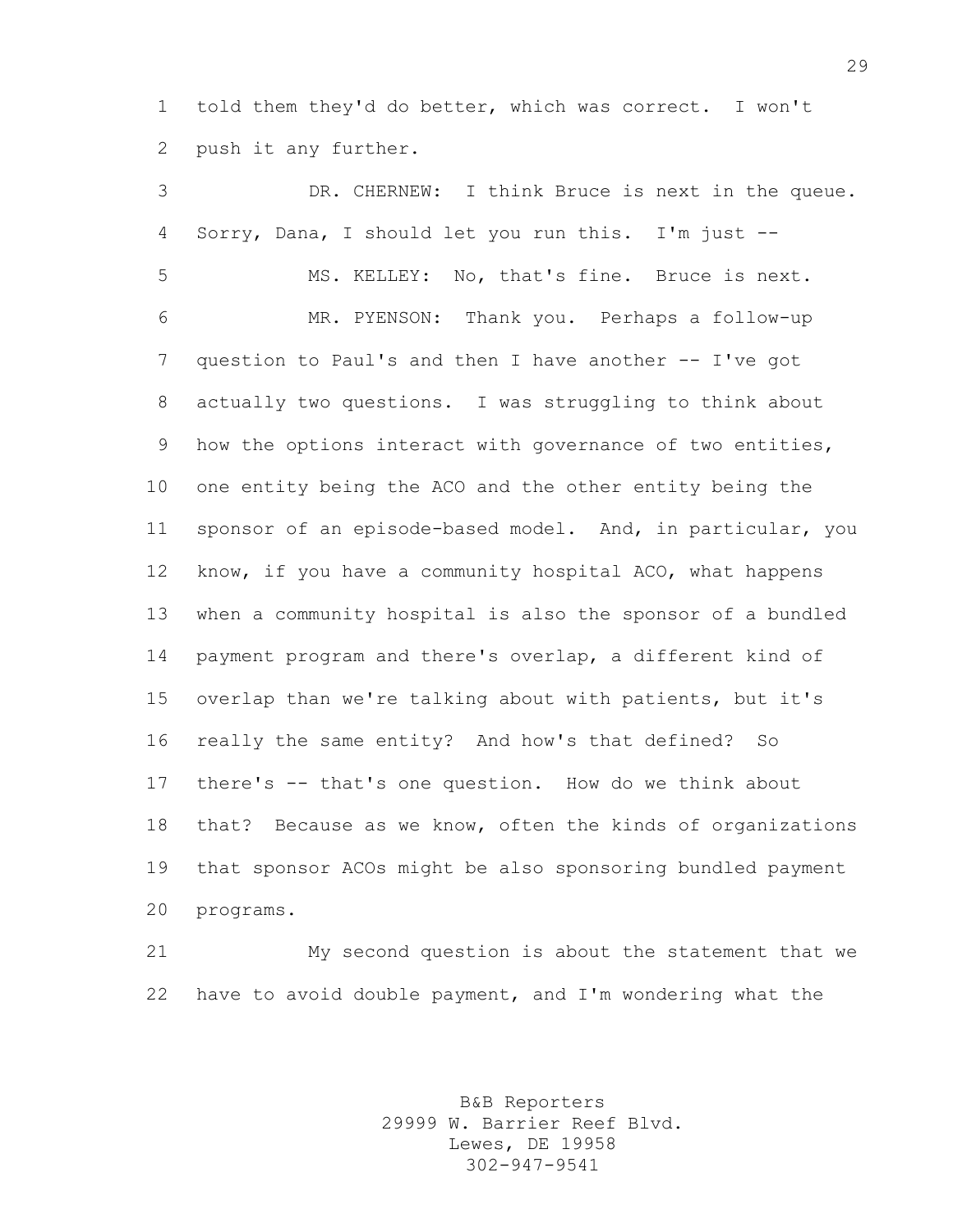origin of that is. Is that a principle? Is it empirically based because it's material or something else? I'm just curious about what's the rationale for saying double payment is a bad thing. So two questions there.

 MS. BURTON: Our paper focused on beneficiary overlap rather than provider overlap, so I think we'd be curious to hear your thoughts on what you think would make sense on the provider overlap front.

 And then in terms of double payment, maybe I'll ask Jim if he wants to take that.

11 DR. MATHEWS: Sure, absolutely. I mean, from our perspective, as we were putting together this paper, this 13 seemed to be, you know, something innately fiscally prudent that the Medicare program would have a vested interest in doing, avoiding paying out double bonuses for basically the same care provided to a single patient during the course of a single episode. And so if I were in an argumentative mood -- which I'm not -- you know, I might ask: Well, what would be the competing rationale for paying out double payments? MR. PYENSON: Well, is that a Round 1 question,

Jim?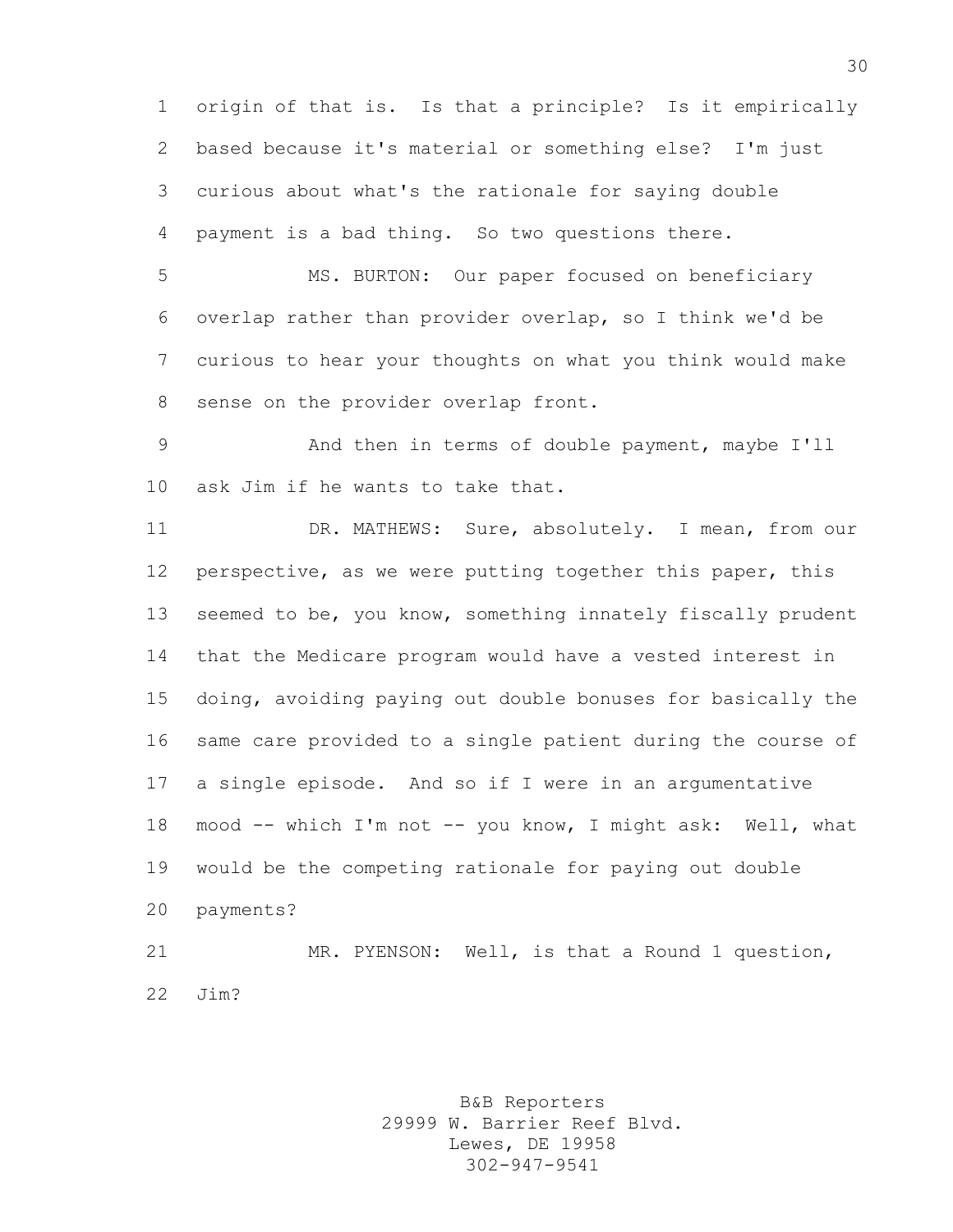DR. CHERNEW: Remember, he would say that if he was in an argumentative mood, but he's not in an argumentative mood, so he actually didn't say that. That's the way to interpret that complicated set of semantics.

 Actually, let me just say this, just for the purposes. Jim, I think you answered the clarifying question of which you were thinking. Bruce, in Round 2, if you want, you can comment on what Jim said. I personally think a lot of the issue depends on how big the program is, writ large. I could probably get you to agree that there's a certain amount of double payment that would not be good. You would never be able to save money totally if every time someone saved a dollar you paid back two. But it might be I could design some set where some limited amount of overlap or some limited amount of episodes might not be disastrous. This is, I think, much simpler than that level 17 of nuance and I think what motivated it. That's my take on what Jim said.

19 But, Bruce, you get to comment on all of that -- MR. PYENSON: But just -- 21 DR. CHERNEW: -- all of that in Round 2.

MR. PYENSON: So I understand Jim's answer, I

B&B Reporters 29999 W. Barrier Reef Blvd. Lewes, DE 19958 302-947-9541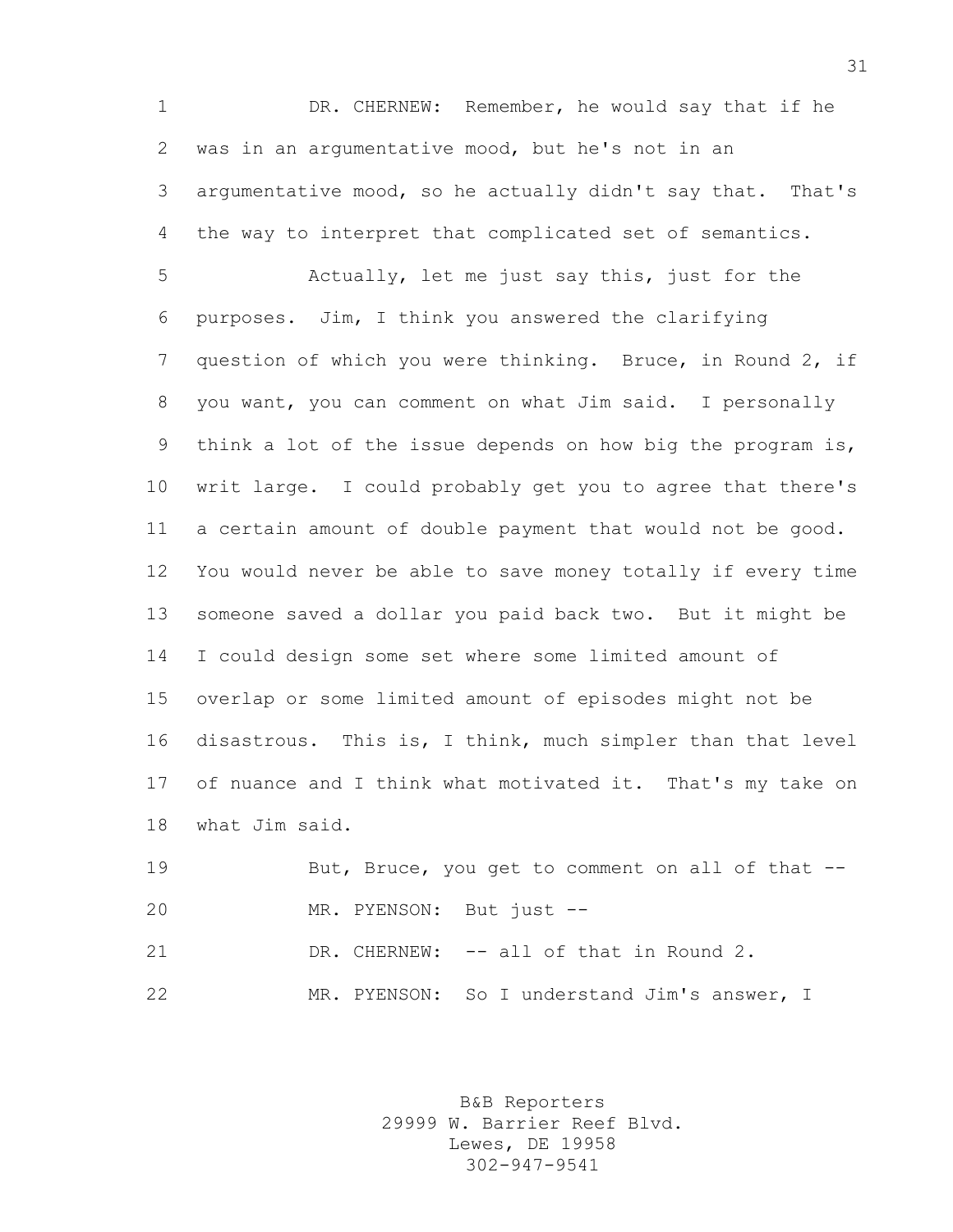asked if it was based on materiality or principle or something else, and I think what I heard is it's based on principle.

 DR. MATHEWS: That's correct. MR. PYENSON: Okay. Thank you. MS. KELLEY: All right. That's the end of Round 1, I think, Mike, unless anyone else wants to jump in. 8 DR. CHERNEW: No, that's what I have, too, and so I think now Amol, who I will tell everybody was in the queue last night at around 10:00, is going to be the first participant in Round 2. Amol.

 DR. NAVATHE: Great. Thanks, Mike. So as you can tell, I can barely contain my enthusiasm for this work. Geoff and Rachel, I think you did an outstanding job of taking a very complicated subject and making it digestible and distillable and not 300 pages long, so congratulations on that.

18 I have a number of different suggestions, thoughts on the policies but also suggestions for potential improvement of the chapter and the work in general. So what I'm going to try to do here to be as tractable as possible is to categorize this into short-term feedback in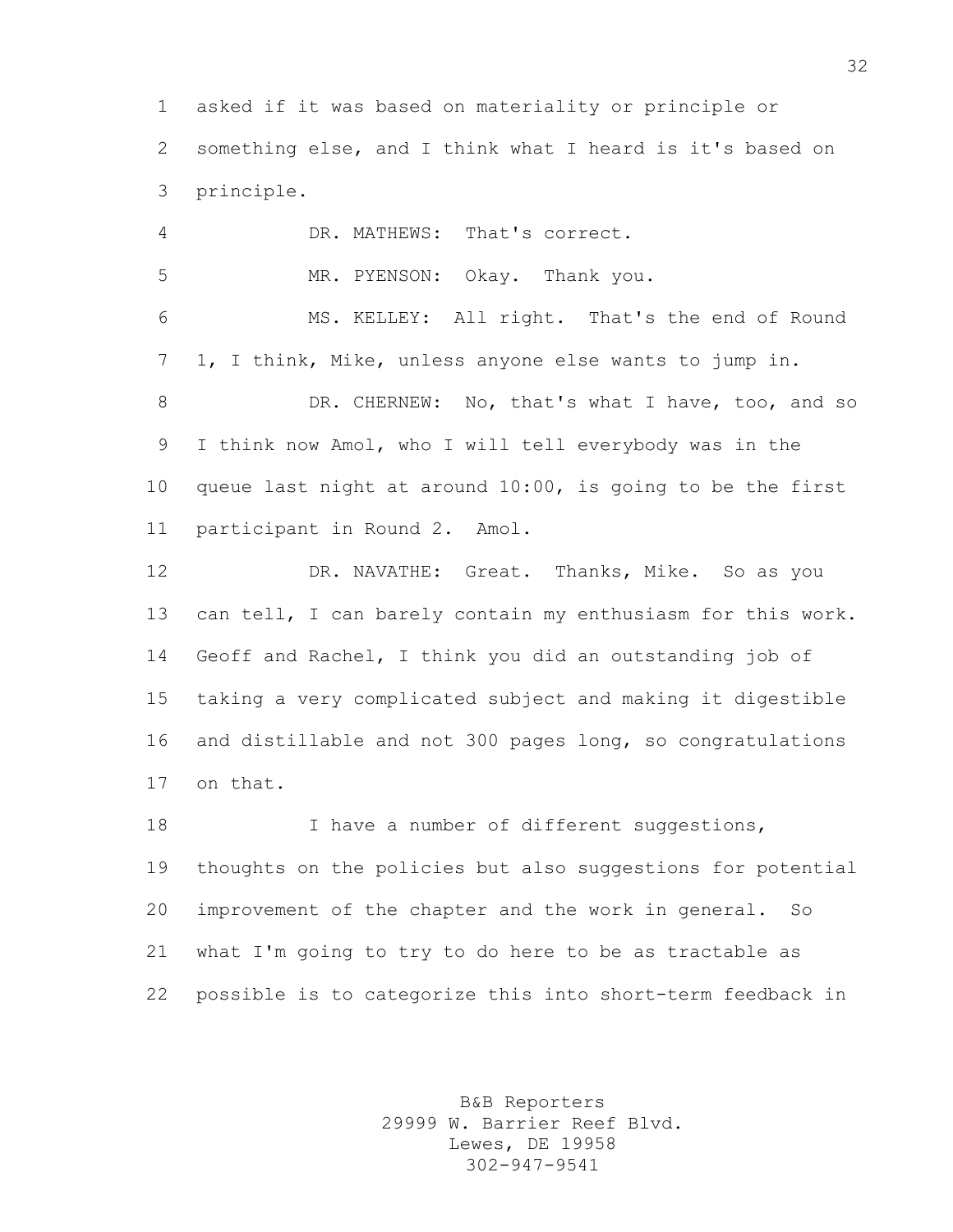terms of what we might be able to actually change in a practical, feasible way by April or by the June chapter deadline, and then some longer-term suggestions for the work where there might be some analytic components that we could do but not for this cycle given the time constraints that we have.

 I think one thing that's important to just 8 outline is a general principle -- and I think we embody this, but it's good to remember sometimes -- that what we're trying to do here is not per se advocate any particular program or type of provider or what have you, but really design policy that's following what the best evidence suggests to do what's best for the Medicare program writ large. And I think that's important, and I'll come back to a couple of areas where I think that might be helpful.

 So in terms of short-term pieces, I have four points. I'll try to outline them as crisply and cleanly as possible.

 The first point is I think there may be some opportunities for us to just improve the characterization, in some sense the balance of the way that we describe the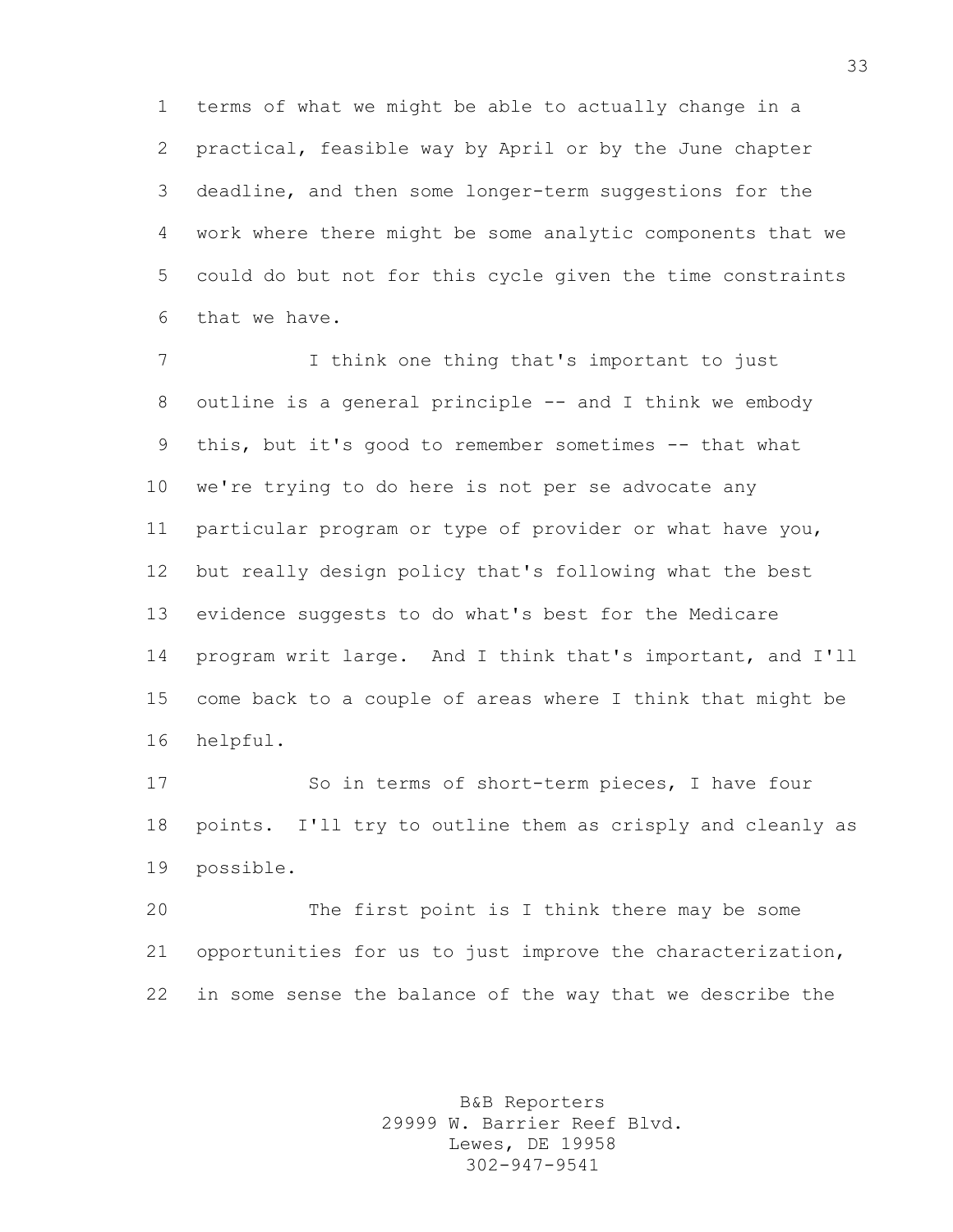evidence in the chapter. I won't get into it now because I don't think it's that helpful, but I will follow up with some comments by email that will be hopefully much more targeted and well-scoped in some sense.

 Alongside this comment, I think one thing that might be helpful is, as I went through the chapter, it felt a little bit backwards in sequence, and I recognize that this is part of a broader chapter to be married with the other ACO model discussion. But we sort of dive head first into the overlap considerations and then have a paragraph or two after that to say, well, here are the design considerations that one might think about in bundled programs going forward.

**And I think that made it cognitively very**  difficult to follow because when we're reading the parts about the options, we haven't really pre-committed in any fashion to what the general design of the bundle looks like. Are we talking about chronic condition bundles like the oncology care model? Are we talking about only exclusively acute condition bundles or surgical bundles? I think it would actually help if we could have some preamble discussion around here's the broad structure of a bundled

> B&B Reporters 29999 W. Barrier Reef Blvd. Lewes, DE 19958 302-947-9541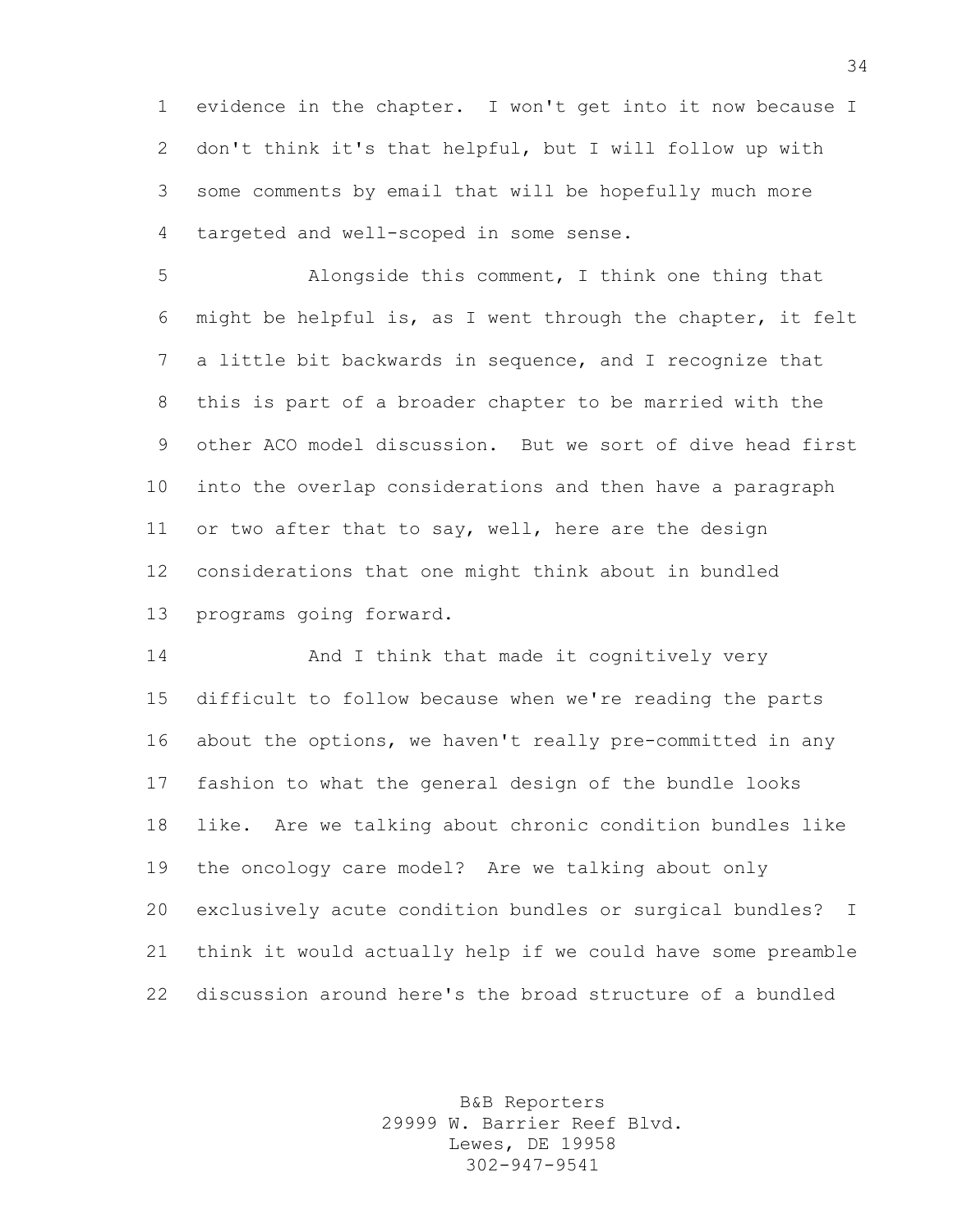program; there are number of considerations which we don't have time to get into now that would be a part of further work and that would need to be specified either in part by MedPAC or by CMS if it were to implement these. And so I think that would require a little bit of reorganization, but I don't think it would be too onerous to do that, maybe with just a little bit more language to contextualize.

 Second main short-term point is discussion around episode choices and to some extent episode design. One of the reasons I'm coming back to this point around balancing or improving the discussion of the evidence to some extent is we are -- on one hand, we have the benefit of looking back at three or four different episode programs that CMMI 14 has put out. On the other hand, there's only three or four programs that were implemented in a very particular way, and we know, for example, that the CGR program, when it went voluntary, introduced a rate goal. We know the BPCI Advanced program has had some issues with the way that the benchmarks were designed, et cetera.

 And so if we stick our litmus test peg to this notion of net savings, I think we may actually be doing a disservice to the program, much in the same way I think in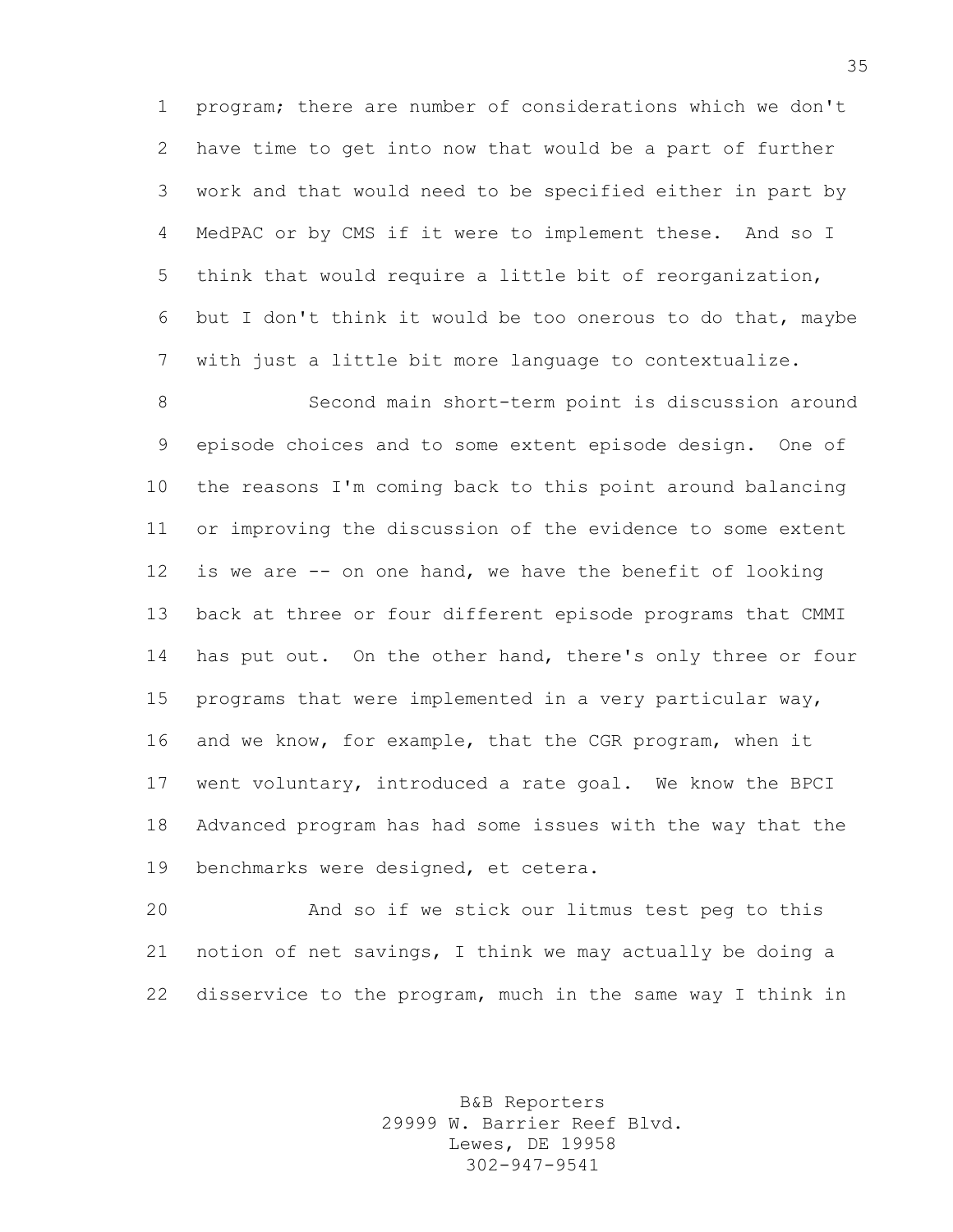part the ACO conversation we followed where the gross savings, where the practice change is happening. And so there's an opportunity here as part of this work to probably just flag, not do the work in the short run. In the long term we could potentially do some work on how do we improve the design of bundles or episodes such that they can be the best they can be, and then we can integrate them in with ACOs as best as possible. But it's hard to do this -- I recognize -- and I'm not saying this as a Commissioner. I'm saying this as staff or as a Commission overall. It's hard to parallel process this a little bit, but I think it's worth putting it out there, that this parallel processing does need to happen, whether MedPAC does it or CMS does it or both try to do it.

 Another sub-point on episode choice is we have a smaller set of medical -- I think we mentioned UTI, urinary tract infection, is the only medical bundle. I think the evidence that Dana was alerting us to earlier are these 19 that there may be better evidence, in fact, for some medical conditions. It seems to me conceptually we need to have some foundation here that where we have a lot of conceptual care overlap between ACOs and episodes, we may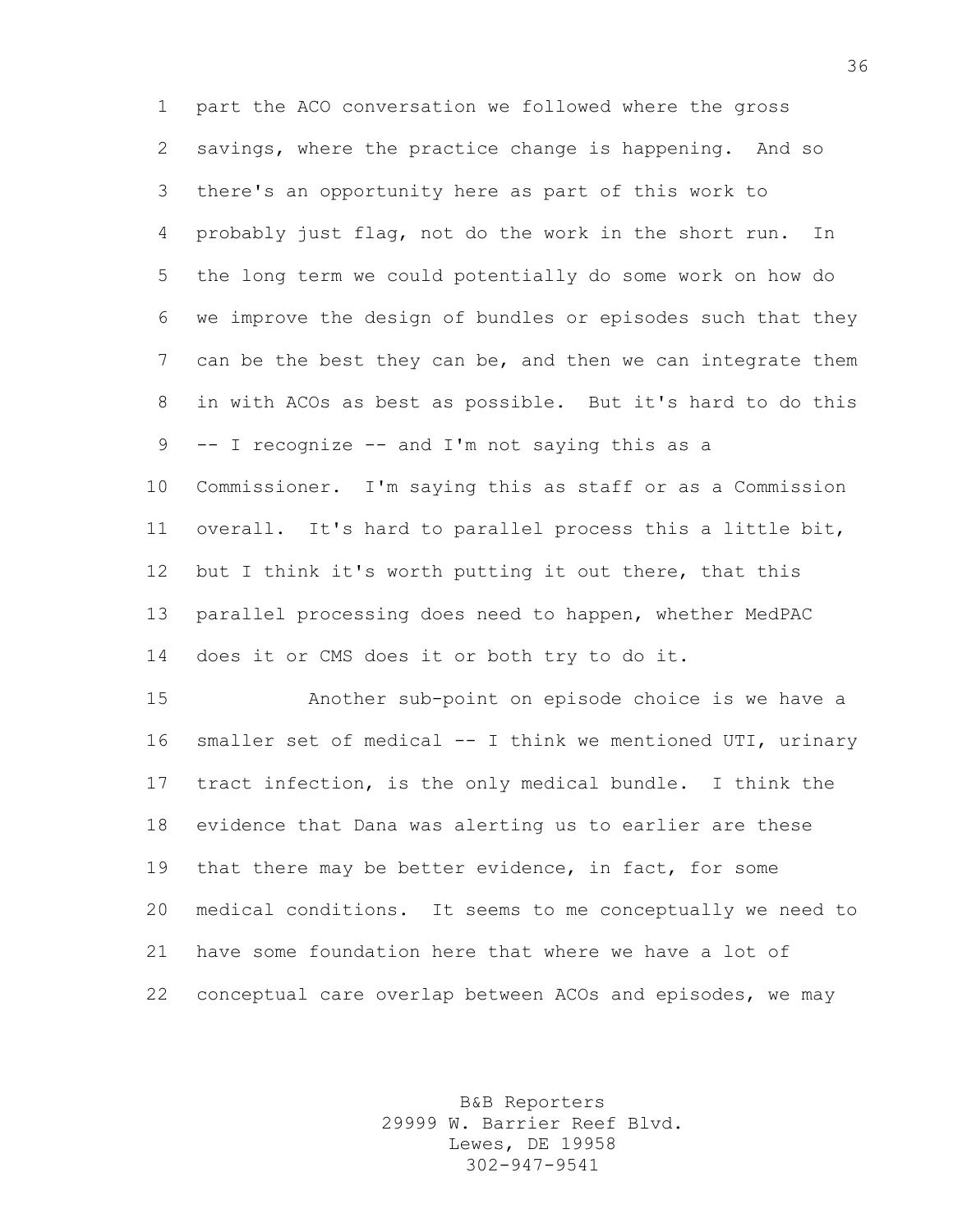worry more. So what I'm talking about here are chronic medical conditions may not be as suitable to overlap because you may actually be creating conflict in the structure. But acute medical episodes -- I'm thinking things like sepsis or pneumonia or acute myocardial infarction -- may actually function and do, in fact, if you look at the spending patterns function a lot more like procedural episodes. And so this may be a concrete place, again, that we might want to widen our aperture of how we think about this. And then also, again, I think important to just flag out there that we're going to hear some dimensions of consideration.

 Third short-term point is I found it a little -- I tussled with this point of mandatory bundles a fair amount, and I think in part the reason is I'm fully in support of the concept of mandatory bundles. It's just that the way that we read it in the context of the options, we're kind of playing both sides. We're saying, yes, mandatory, but, no, not mandatory. It feels a little bit inconsistent. And so I think if we really want to push and say we support mandatory bundles -- and I think there's a lot of good reasons to do that selection and other issues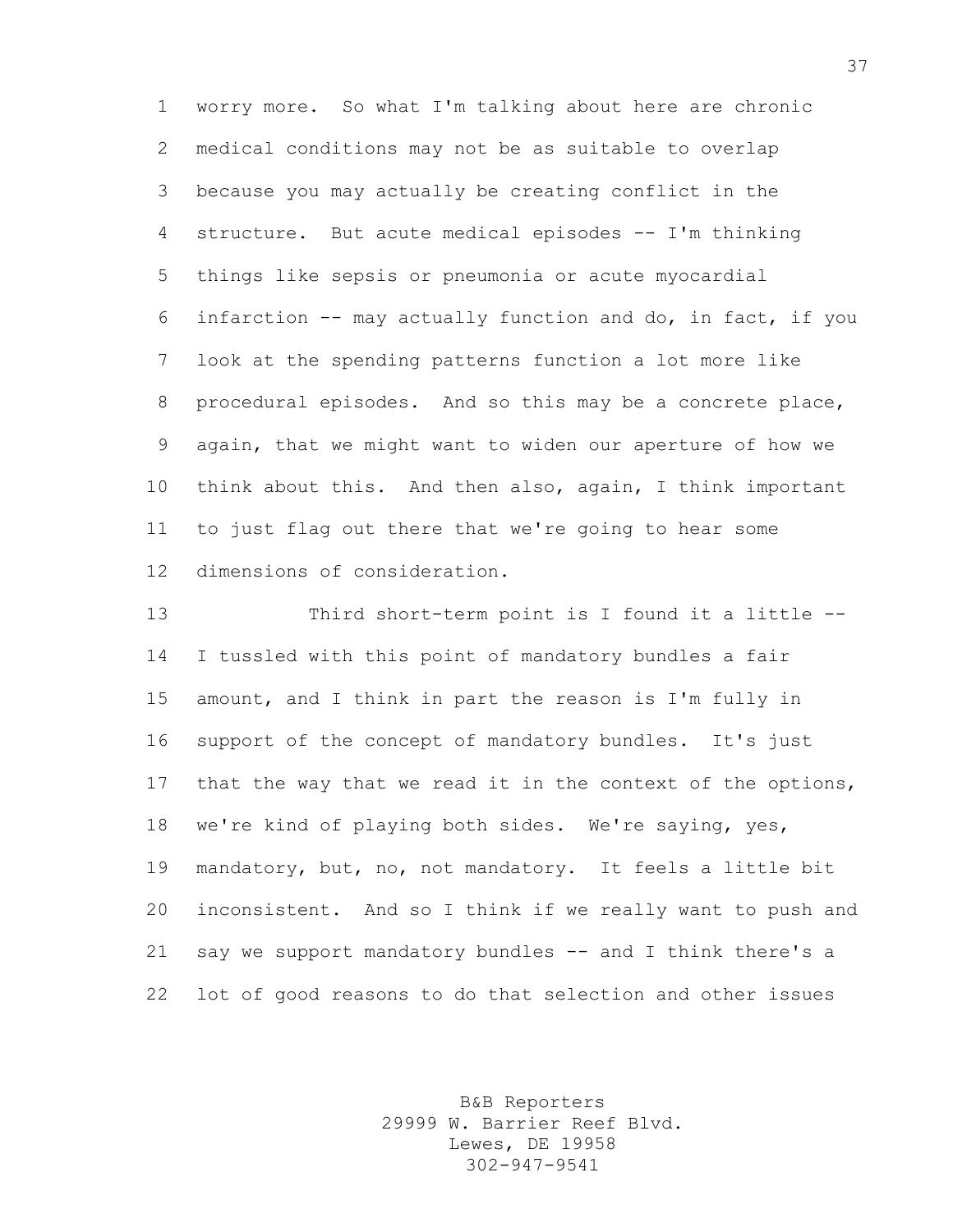that you outlined -- then I think we should probably highlight that it really does start to push us more towards Option 1. And that is, you know, generally in keeping; otherwise, it does create some significant complexity to have a mandatory bundle where you have some groups that aren't really factored into the benchmarks or they're opted out in some way. It actually in a circulate way comes back and undercuts the whole benefit of the mandatory design to some extent.

 So I think we should just be explicit about those points, and, yeah, I'll stop there.

12 DR. CHERNEW: Amol -- sorry. I thought you were 13 actually going to stop there, but now I realize you're not. DR. NAVATHE: Fourth shorter-term point, again, I think we can leave some of the specifics for the future. I think a yearly redesign policy incentives here to really prioritize ACOs to refer to efficient bundle providers. I think this can be done. Jonathan's questions I think were highlighting that the ACOs take a 3 percent haircut. There's a discount on total cost of care for the ACOs. The bundle providers also take a 3 percent haircut on the episode. And so even if we took the 3 percent haircut, for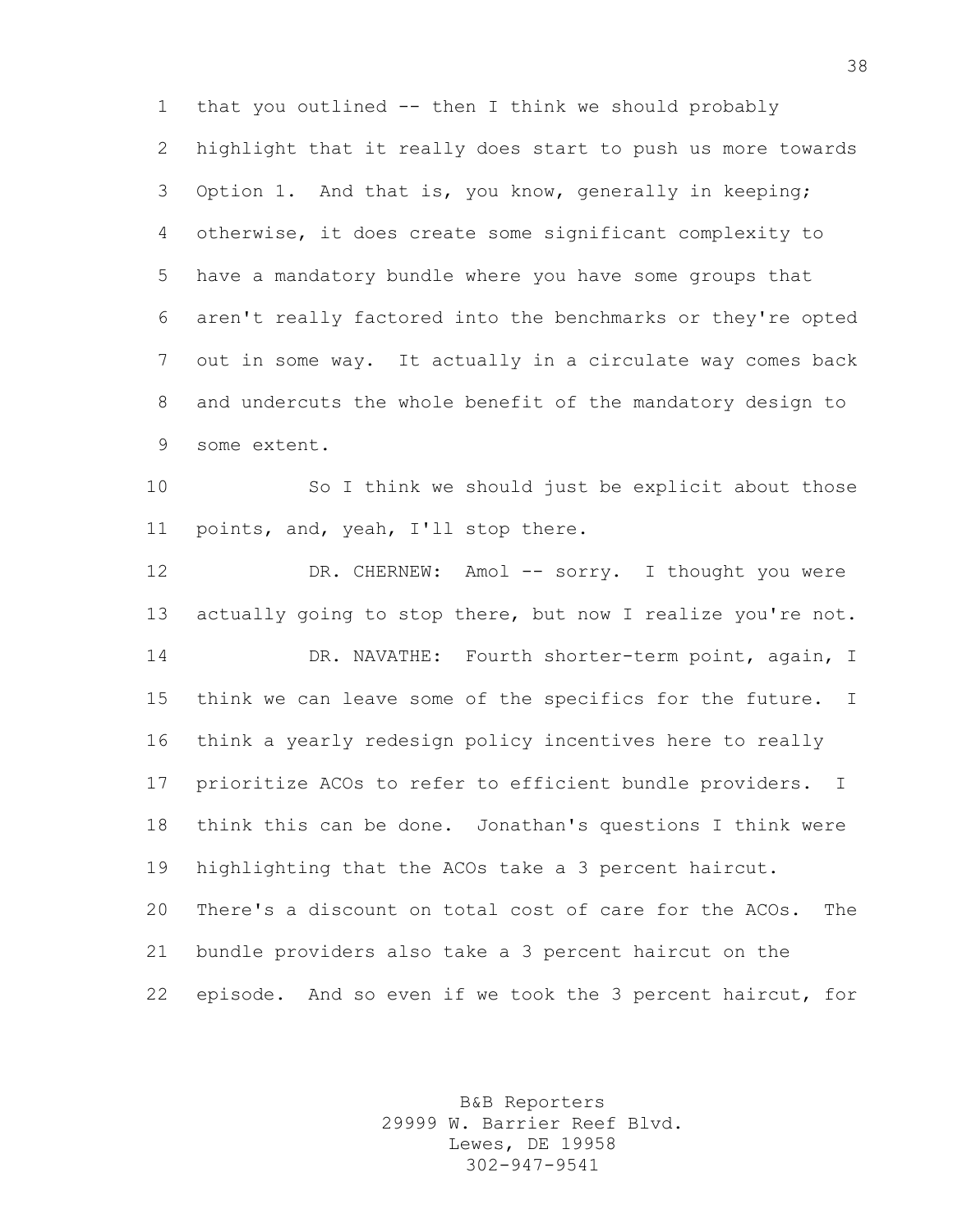example, from the episode and gave that directly to the ACO for referring to an efficient bundle provider, we could directly create kind of steerage incentives that don't end up creating this double-pay concept if we're really worried about that. I think here as far as the short term it might be nice to just state that, that we want to consider supporting those policy designs without having to specify the range of options.

9 Two points on longer-term work, and then I promise I will stop. So I think that there might be some analytic work that can really help here to support the longer-term work. One of the areas is in quantifying the significance of overlap. One of the things that we have put out in the chapter presently is that we will have a select set of episodes, be they acute medical or surgical or what have you, not the expansive list of 30, 40 episodes in current Medicare bundled voluntary programs. And I think if that's the case, then the significance of overlap quantitatively is going to dissipate pretty rapidly. And if we're worried about siphoning off savings from the ACOs, it may be quantitatively a lot less important.

So if you think about a \$12,000 or \$13,000 per

B&B Reporters 29999 W. Barrier Reef Blvd. Lewes, DE 19958 302-947-9541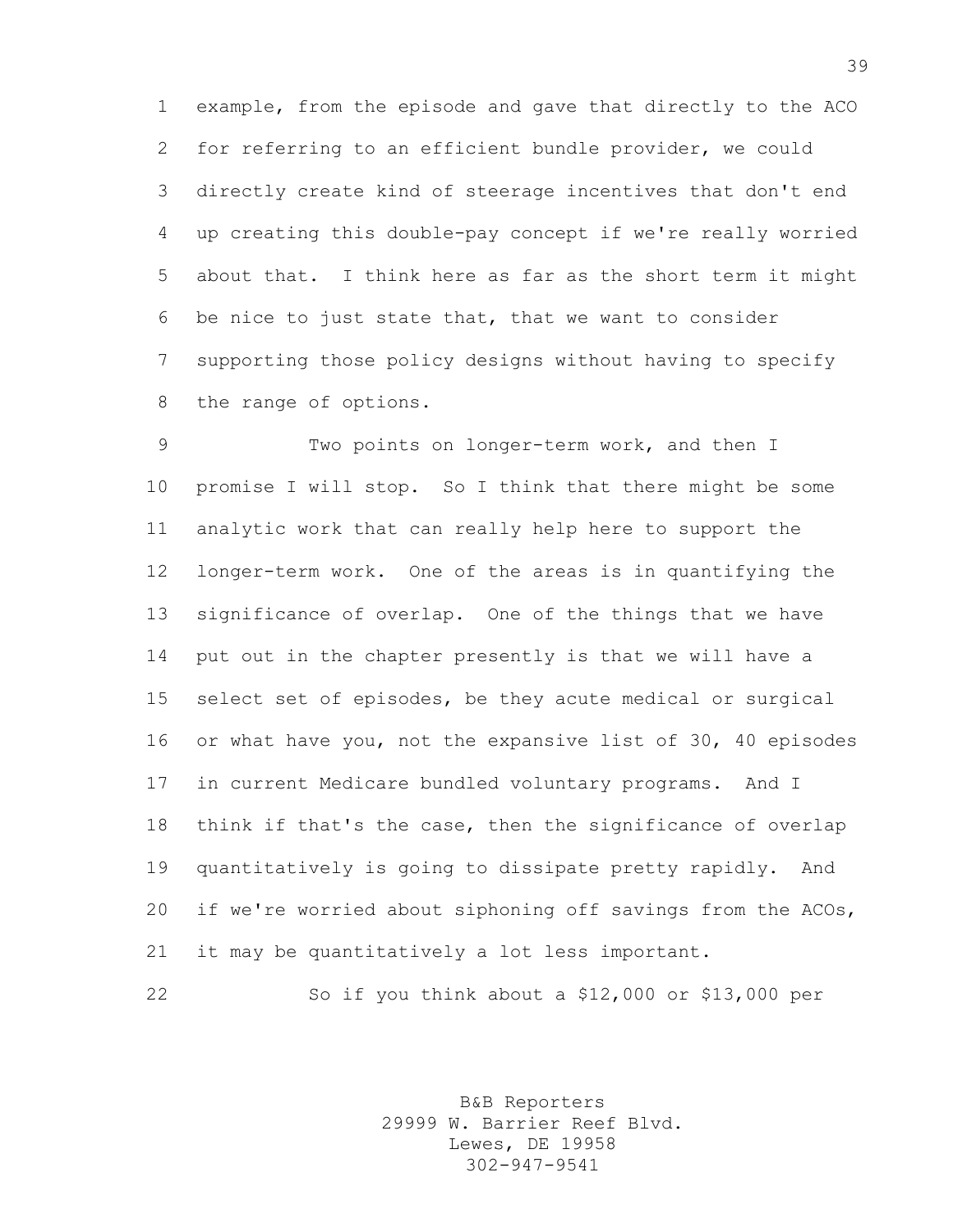beneficiary per year payment for an ACO and the portion that happens for a hip and knee replacement surgery to an episode, we're talking maybe \$700, \$800 of savings total for a beneficiary and only 3 to 4 -- maybe maximum 3 to 4 percent of beneficiaries will have a hip or knee replacement in a year. So, conceptually, I think it may be problematic. Quantitatively, it may not be, and I think it's incumbent upon the Commission to do some work there to help us really to understand that quantitatively in the 10 long term, not for April or June, again.

 The last point is really relevant to these options. There's a lot of discussion of this idea of can ACOs just do the informal contracts themselves out of the Medicare program? I will register to say that I am skeptical about that, and I think that would lead me to recommend Option 1 in some sense. Part of that is in conversations that we've had as part of the Commission, I was stimulated to basically go talk to a bunch of organizations, and they all actually highlighted very much so the administrative complexity. And so I think before we make a recommendation that is in part hinging on this "under the waterline" type of subcontracting that might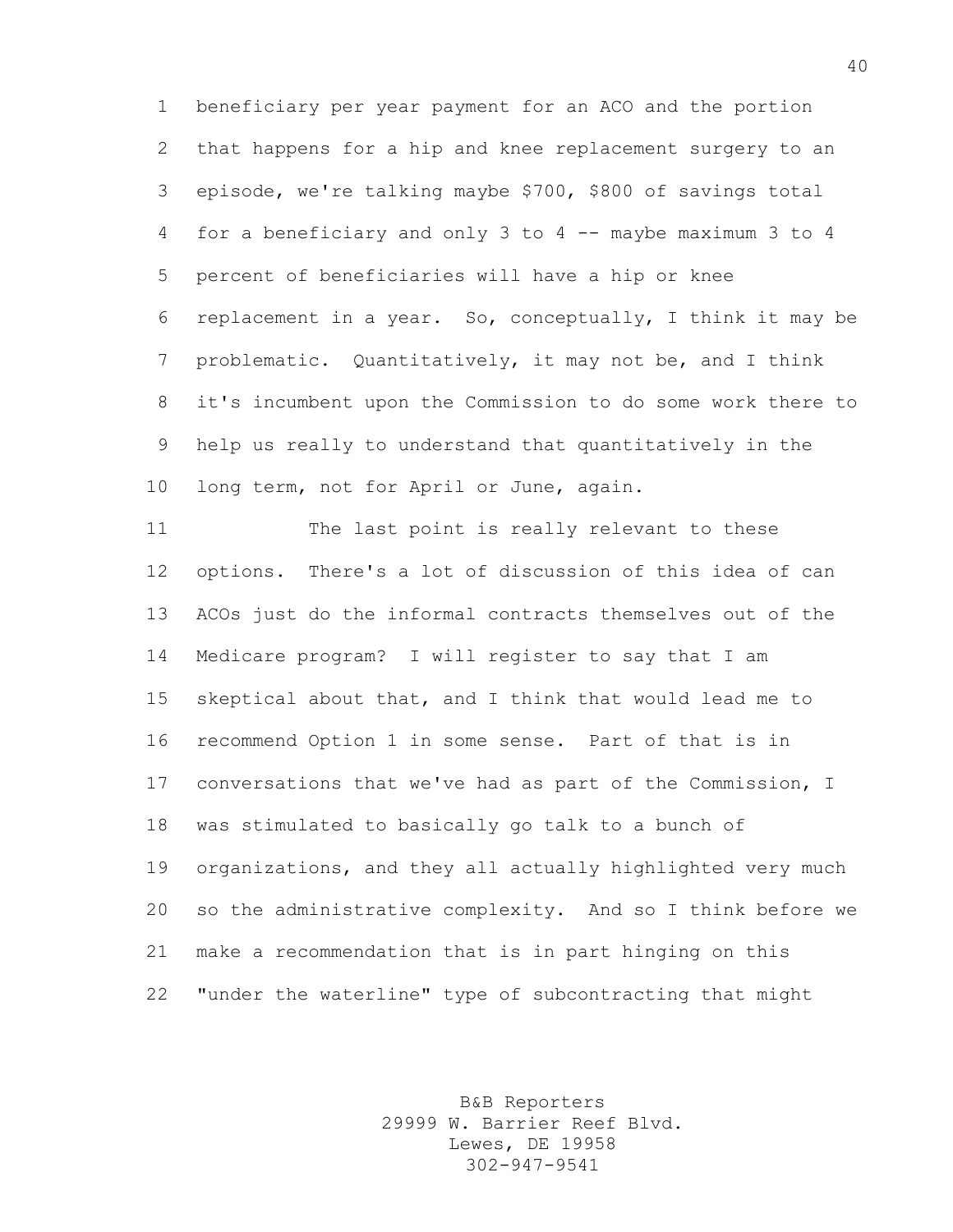occur, it is again incumbent upon us to maybe do so some focus groups with ACOs and episode-based providers to really understand if they feel it's feasible in the next two, three, or five years.

 Again, I am skeptical, but I am happy to be overturned if the ACO and bundled payment leadership themselves turn around and say, "No, we can do this." Then I think that's a totally different issue.

 So thank you so much for listening. I apologize for being a little long-winded here. I agree. I mean, in general, Rachel and Geoff, you've done a phenomenal job with this chapter. I think there's a lot of great work here. I'm really enthusiastic about it, and thank you very much.

All right, Mike. I'm done.

16 MS. KELLEY: Okay. I have Brian next.

 DR. DeBUSK: First of all, I'll start with the positive. I really enjoyed the chapter, and I was really excited to see us take on episodic payments.

 As far as the chapter goes, I do think we need to underscore the support in the literature for the efficacy 22 of bundled and episodic payments, specifically very narrow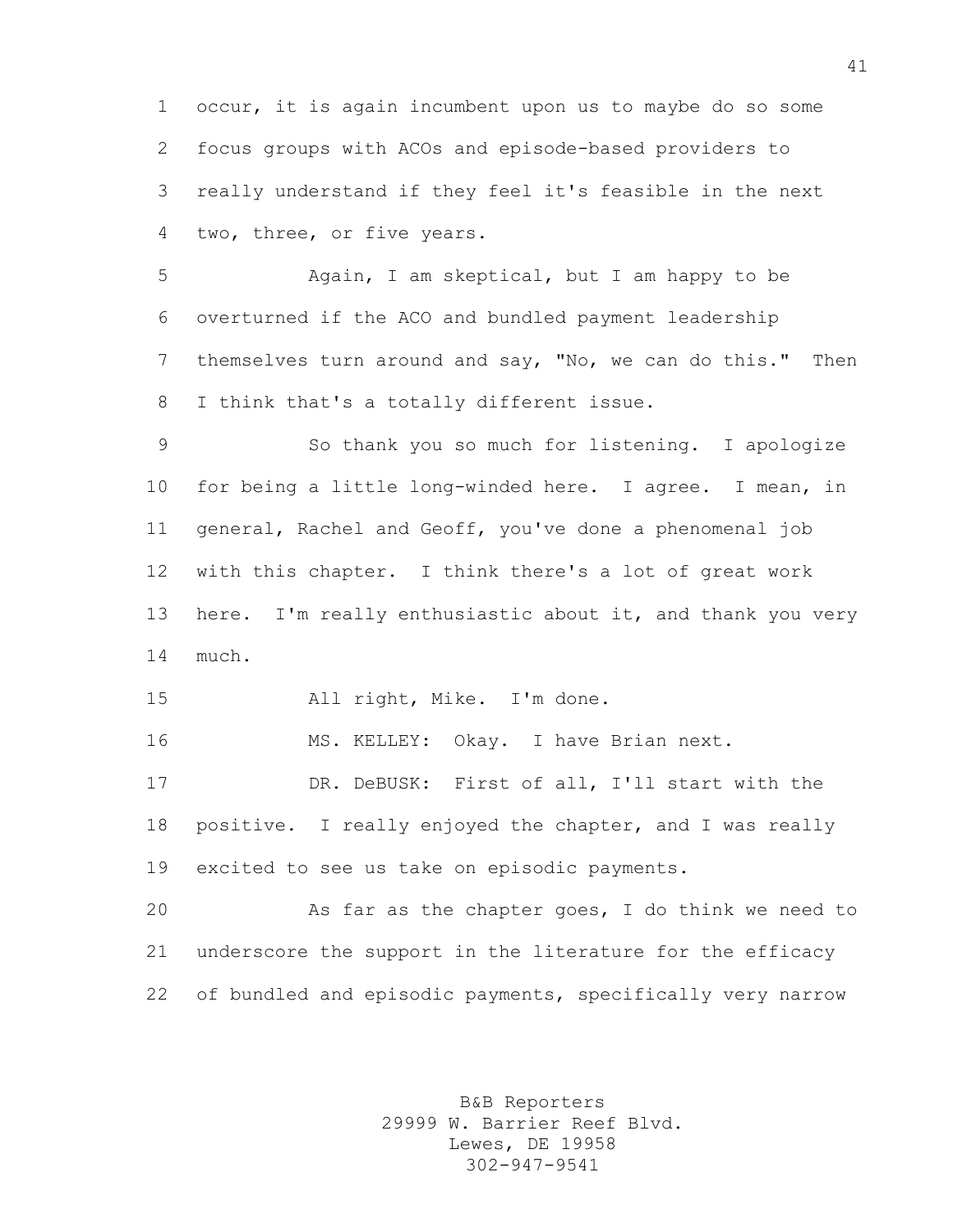bundles such as lower joint replacement. There is no question that episodes drive specialist behavior and drive specialist change. And this is in a program that desperately needs engagement, being APMs.

 I do question where we chose to start on the chapter. APMs face a number of challenges, and I'm really unconvinced that double payments or stolen savings are one of those major issues. You know, I still remember the survey results from yesterday. Three out of 30 physicians in three major metropolitan markets were even in ACOs, and 11 out of 30 of those physicians didn't even know what an ACO was, which is, again, 12 years into a statutory program. Again, APMs need engagement.

 So for now, I would support an all-of-the-above strategy that maximizes the appeal of both ACOs and episodes. And for now, when in doubt, double payment won't hurt, at least until, to Amol's point, we can quantify not only how much double payment is currently occurring, but how much could theoretically occur based on the base of episodes that we define.

 To Bruce's earlier comment, by the way, I would want to ensure that we aren't double-paying the same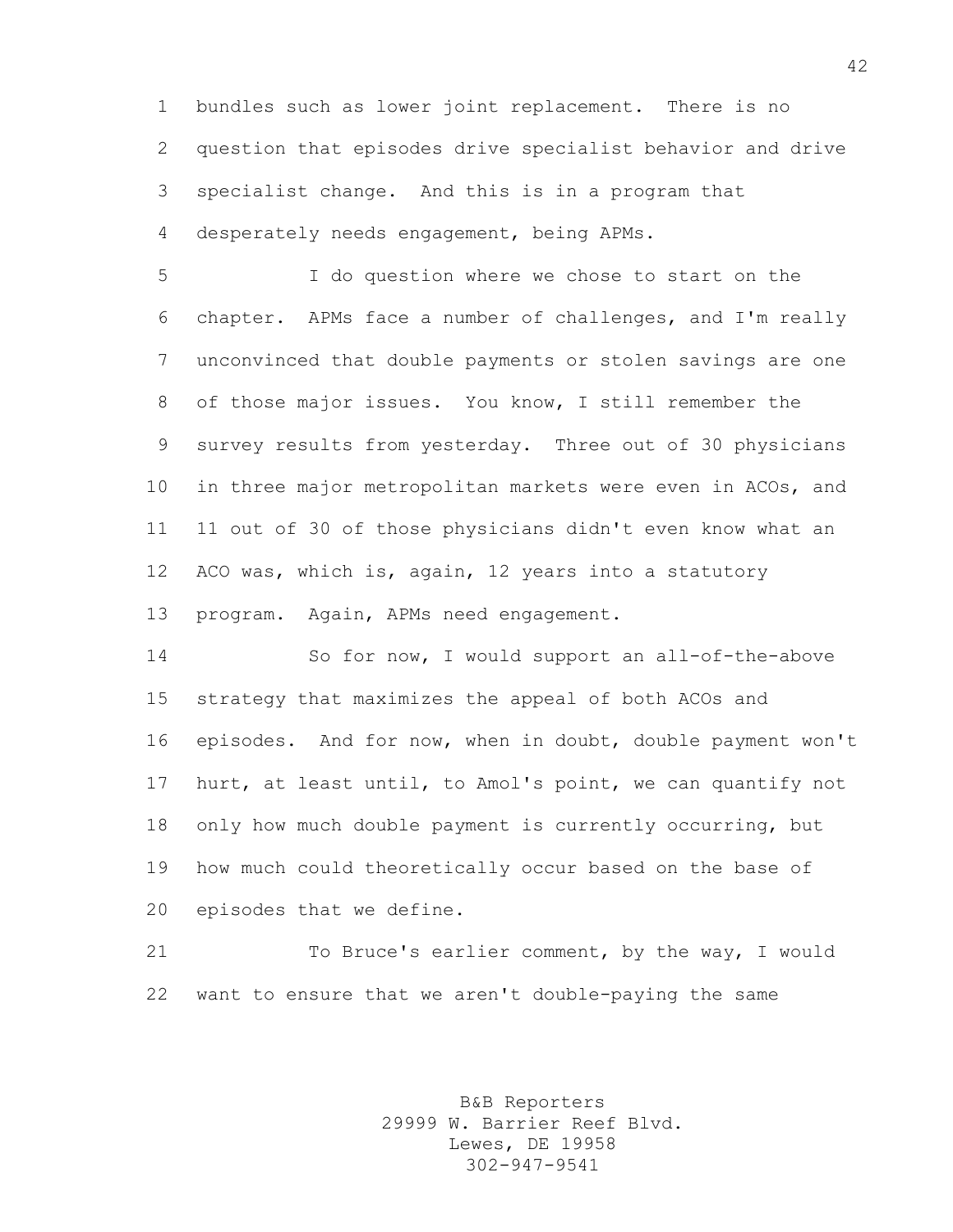entity. I think we should take care there. But for now, I think ACOs and episodes need encouragement, not containment.

 Now, specifically with the options presented in the chapter, I think if I'm forced to choose, I would choose Option 1. You know, I think 100 percent of the savings should go to specialists when no ACO is present or in a one-sided ACO. I do think if I could choose an Option 1.5, I would, which is when a two-sided ACO co-attributes with an episodic model, I think at least 50 percent of the savings should be retained by the episode. But we may be able to make up the difference by giving the ACO and episode provider some really sweeping anti-kickback, historic, and CMP relief so that they could get really creative with some new agreements, you know, well beyond gain-sharing, on how they could interact and work together, because I think then we could help them find some mutual value that might be able to make up in that split or shared savings gap.

 The final point I want to make is that I think none of these shared savings, whether they come from episodes or ACOs, should count toward MA benchmarks. It

> B&B Reporters 29999 W. Barrier Reef Blvd. Lewes, DE 19958 302-947-9541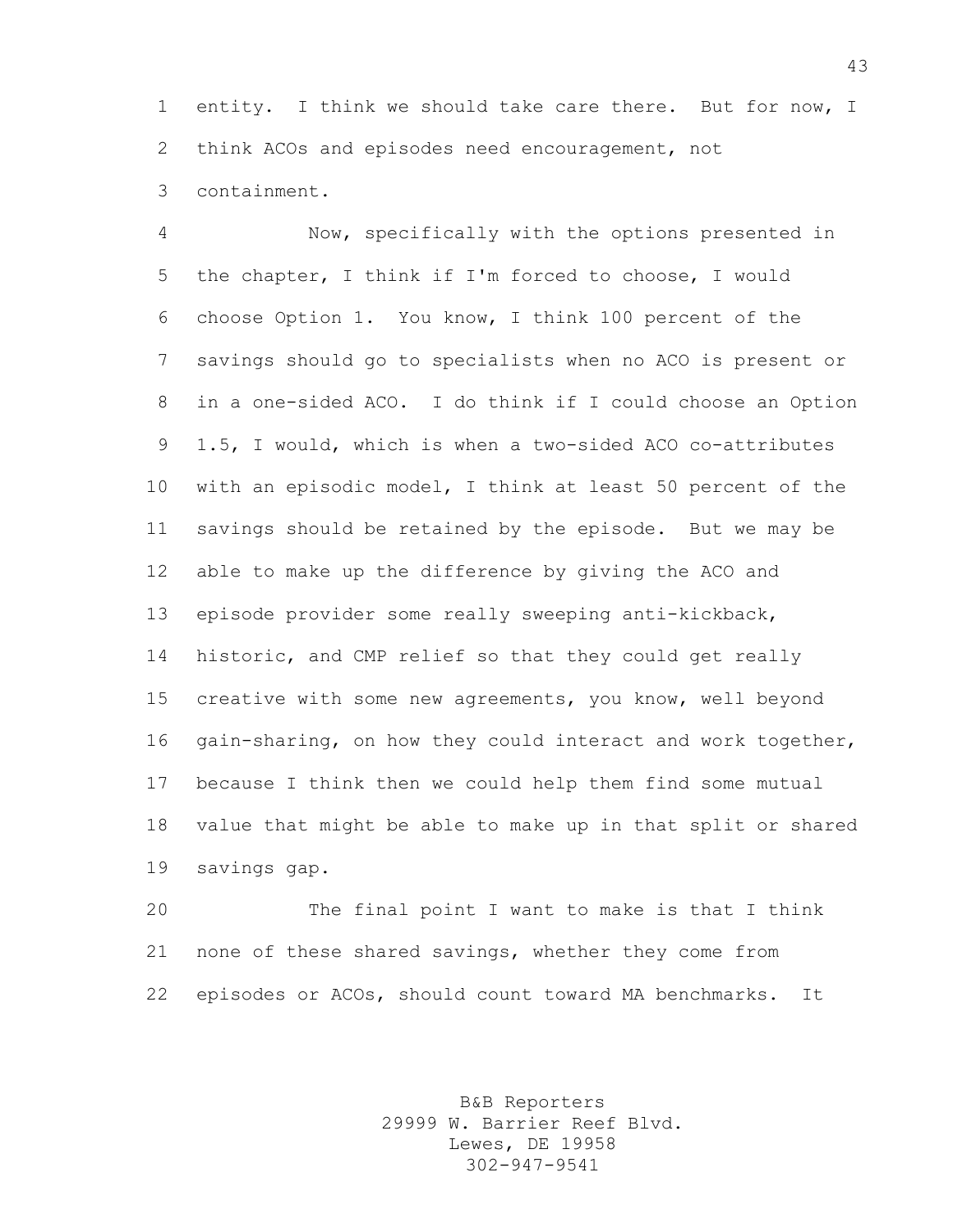makes no sense to me why we would inflate MA benchmarks by crediting them with payments for providers that are using services more efficiently.

Thank you.

5 MS. KELLEY: Lynn?

 MS. BARR: Good morning, everyone, and thank you for an excellent chapter. This is a lot to think about, and it's hard to come up with the right answer.

 My general feeling on this is to not overburden ACOs. I know that was my position this summer -- it hasn't really changed -- that, you know, taking organizations that are taking downside risk and then forcing more administrative burden on them is not the way to encourage people to take more downside risk. You know, the purpose of moving into two-sided ACOs is to reduce your administrative burden, and I think it's not the right way to be thinking about this, is to force additional administrative burden on those that are taking downside risk.

 I'm not sure it's really that hard to differentiate between a beneficiary that is in an ACO and is not in an ACO. I mean, they're all on a list, right?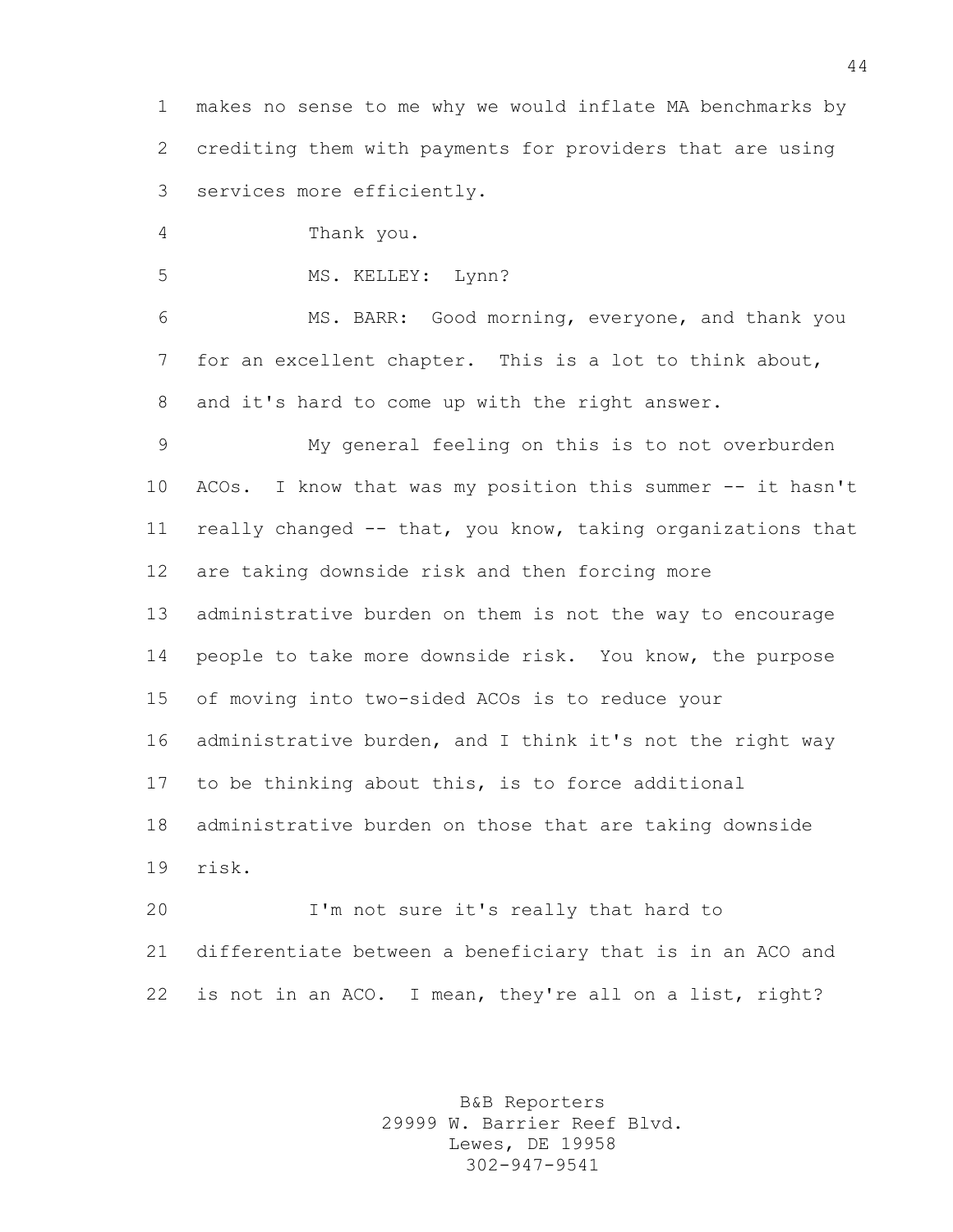And so I don't know, is there really huge complexity in identifying whether a patient is in a two-sided ACO, a one- sided ACO, or not in an ACO? That doesn't seem like it should be, given that they're all on a list.

 And then, you know, I think that we need to think about carrots and sticks. I mean, I do believe that mandatory bundles is smart. I'm mixed on whether or not one-side ACOs should take mandatory bundles. I could probably go along with that. But I don't think we should be penalizing two-sided ACOs by imposing bundles on them. However, I think we should think about incentives, because I agree that there isn't enough attention paid to specialty care. So what kind of incentives could we give two-sided ACOs? Maybe more along the lines like of what the REACH Model is doing and saying, hey, if you're in a two-sided ACO, you can contract with preferred providers. They get the benefit of being part of your ACO and you can contract differential fees and create a preferred provider network. So I think I would be more in favor of trying to figure out incentives for at-risk ACOs than to make that mandatory.

Thank you for a great chapter.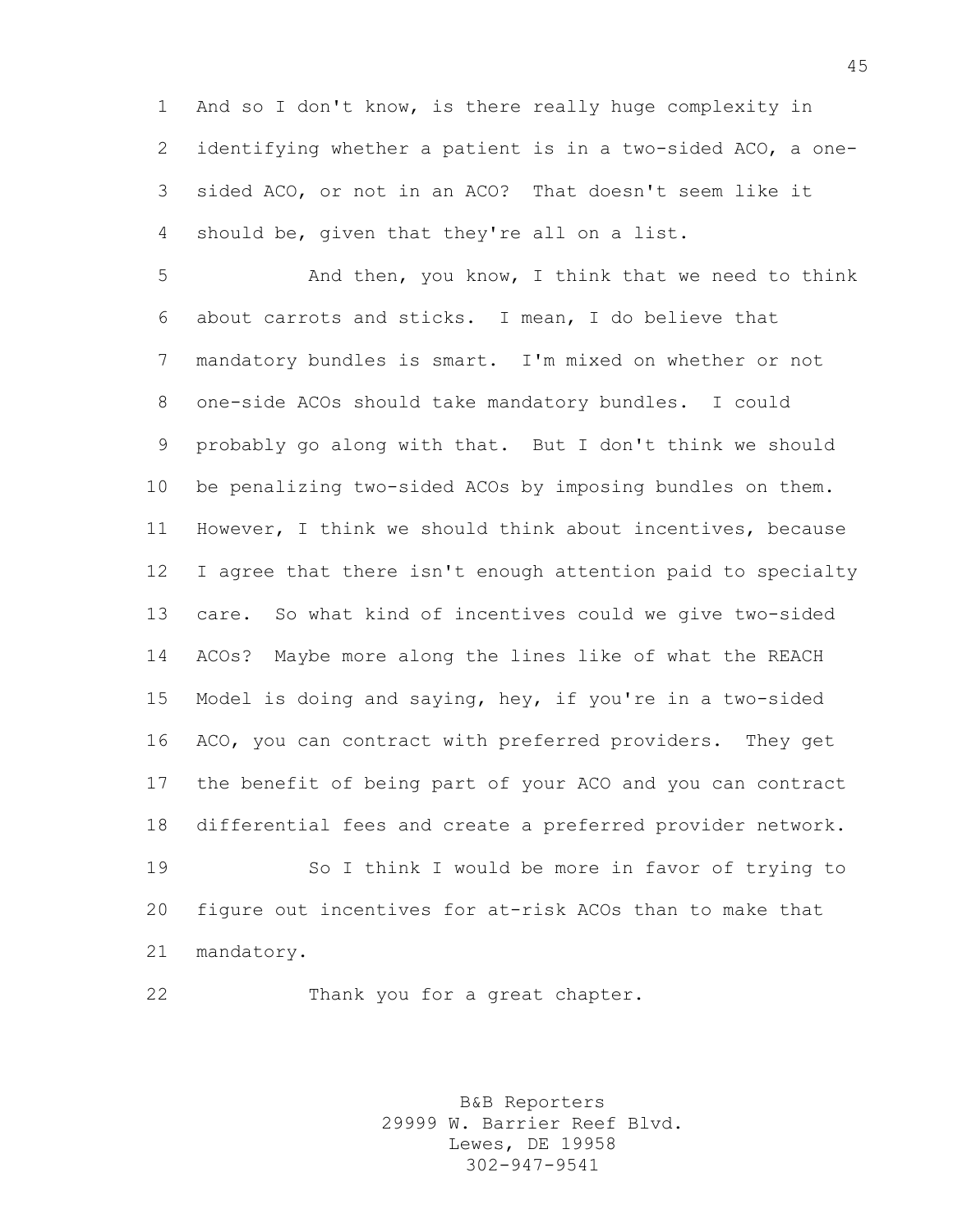1 DR. CHERNEW: Lynn? MS. BARR: Yes? DR. CHERNEW: Thank you. Yes, I keep going on and off mute because I'm muting too rapidly. What I took from what you said -- I want to make sure I understood -- is that you loosely favor Option 2. 7 MS. BARR: That's right. DR. CHERNEW: Okay. Thanks. You don't need to say more. Just thanks. 10 MS. BARR: You're welcome. MS. KELLEY: All right. I have Jonathan next. 12 DR. JAFFERY: Great, thanks. So, again, I really like the direction that we're taking here. I'll try to be brief because I know that a lot of people want to talk. I like the idea of focusing on a limited set of episodes up front where we have evidence. I think thinking through and maybe building on some of Amol's comments, thinking through what that means for evidence and actually thinking about some of Dana's comments in previous meetings around some of the accountable care type change, when we have evidence of practice change that's happening, that actually is significant, and it doesn't necessarily need to

> B&B Reporters 29999 W. Barrier Reef Blvd. Lewes, DE 19958 302-947-9541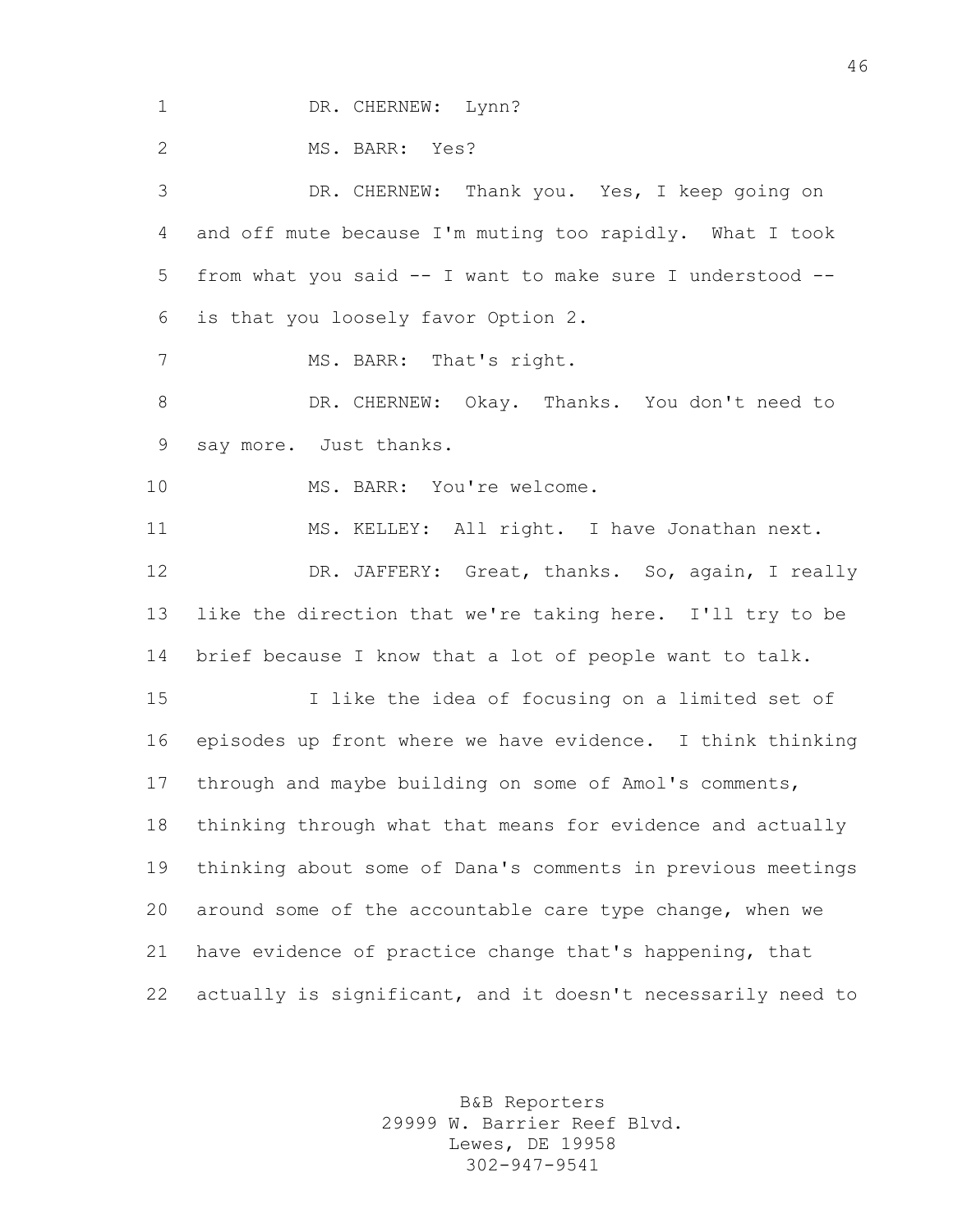rise to the level that we've seen through CMMI

 demonstrations or something like that. So I think that's something we should think about.

 I agree that making episodes mandatory is going to be a really key component in any of these options, so we struggle to get specialists engaged in value-based care in a meaningful way, and it becomes very difficult to do without these being mandatory for all the reasons that have 9 already been said regardless of -- you know, irrespective of which option we choose.

11 In terms of options, I strongly favor Option 1. You know, from the ACO perspective, some episodes are more avoidable than others, right? So I think the incentives become different depending on the episode. For some avoidable episodes, let's say UTI, it's really analogous to ambulatory care-sensitive conditions. The ACO not only has the incentive here but the capability to prevent them altogether. In that situation, we clearly had the best outcome. We've avoided a hospitalization. You've saved as much money as possible when it's better for patients and for everybody.

For unavoidable or less avoidable episodes,

B&B Reporters 29999 W. Barrier Reef Blvd. Lewes, DE 19958 302-947-9541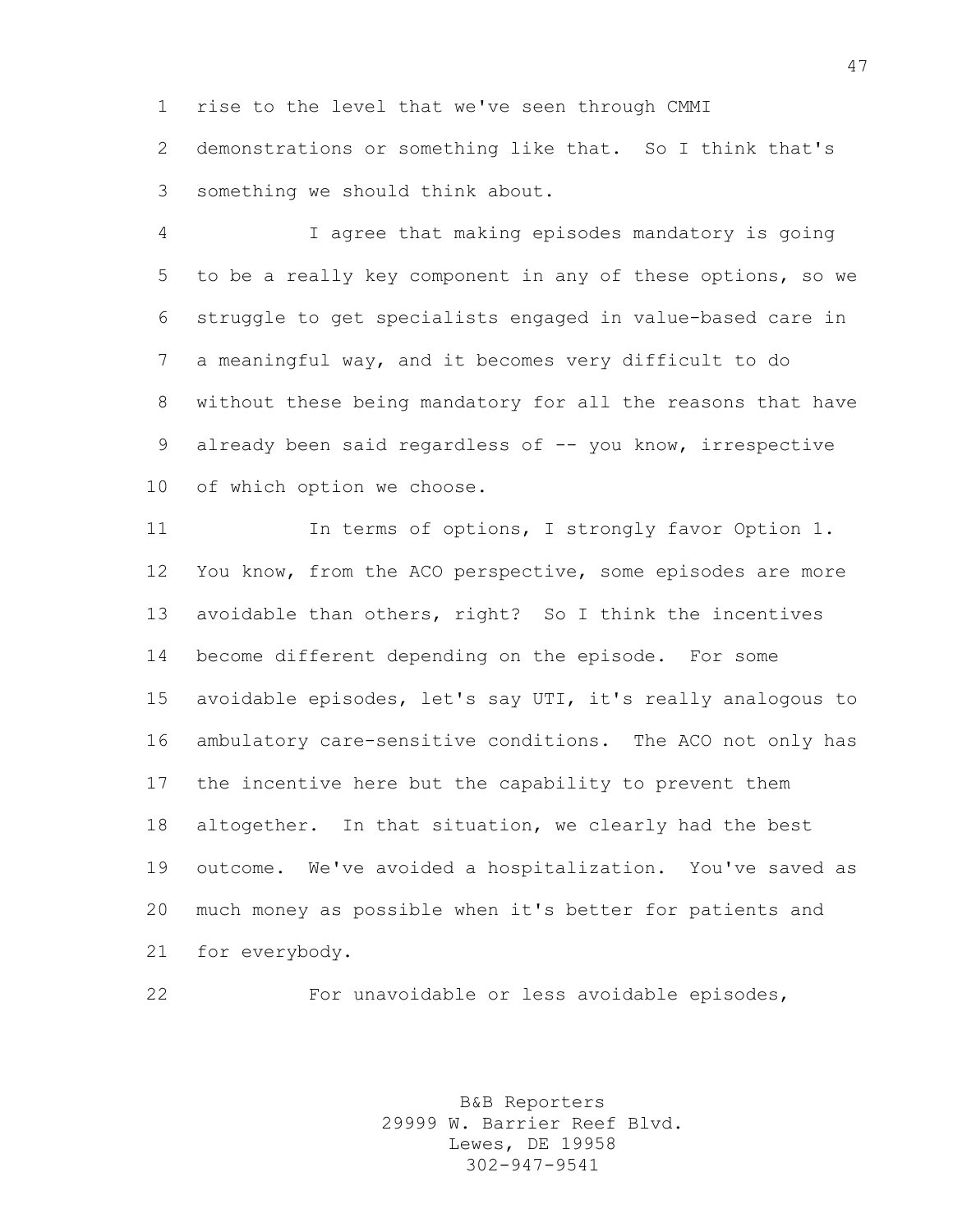putting the risk and reward on the episode provider to me here makes more sense, as these are the providers that have the ability to impact episode outcomes, and, again, building on some of Amol's comments and some of my question in Round 1. So if the ACO has the sophistication and the capabilities and the inclination to contract with episode providers, then that would be fine. But I think trying to build a policy around that assumption like we might see in 2 and 3 is a problem, because I think we'd have to do a lot more work to understand if ACOs can really do that, and I'm pretty confident that many, if not most, don't have those capabilities now.

 So, again, I'll leave it at that. I think Option 1 to me is the strong preference, and even the cons that 15 you laid out in the chapter -- or in the presentation, as you heard from Round 1, my Round 1 question, I'm not even sure that I think that the con is even there. I think ACOs could contract potentially with episode providers if they have that inclination and sophistication.

 And then, finally, a couple other things that came out in the chapter. I think moving forward that administratively set benchmarks for episodes would make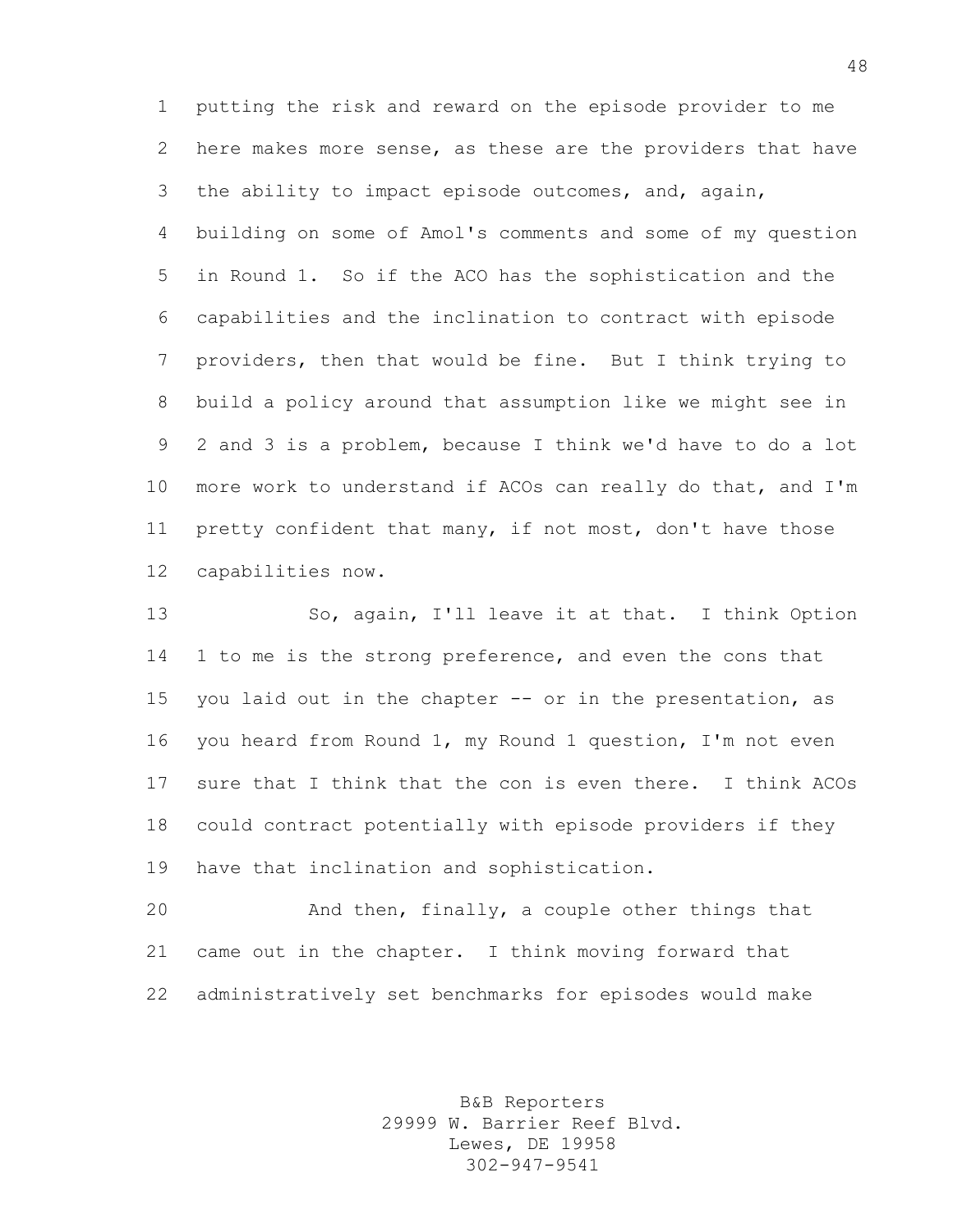sense for the same reasons we talked about for population- based payments. And there was also some discussion about episode-level cost and transparency, which I think is absolutely something we should shoot for, actually irrespective of this whole question of ACO and episode alignment.

 So thanks, and I'm looking forward to hearing others' comments for the rest of the discussion.

MS. KELLEY: Dana.

 DR. SAFRAN: Yeah, thank you. So, Rachel, Geoff, really exciting work and really clear, very well laid out, including the presentation here. These visuals are very helpful.

 I have just a few comments to add to what others have said. First, just adding my voice that, you know, as I read this chapter, the logic for why these episodes in particular need to be mandatory as opposed to voluntary became very clear, the potential for, you know, providers selecting in and out with greater knowledge of how they're going to perform because of the narrowness, it just seems like it's much more important to have it be mandatory when we're talking of episodes.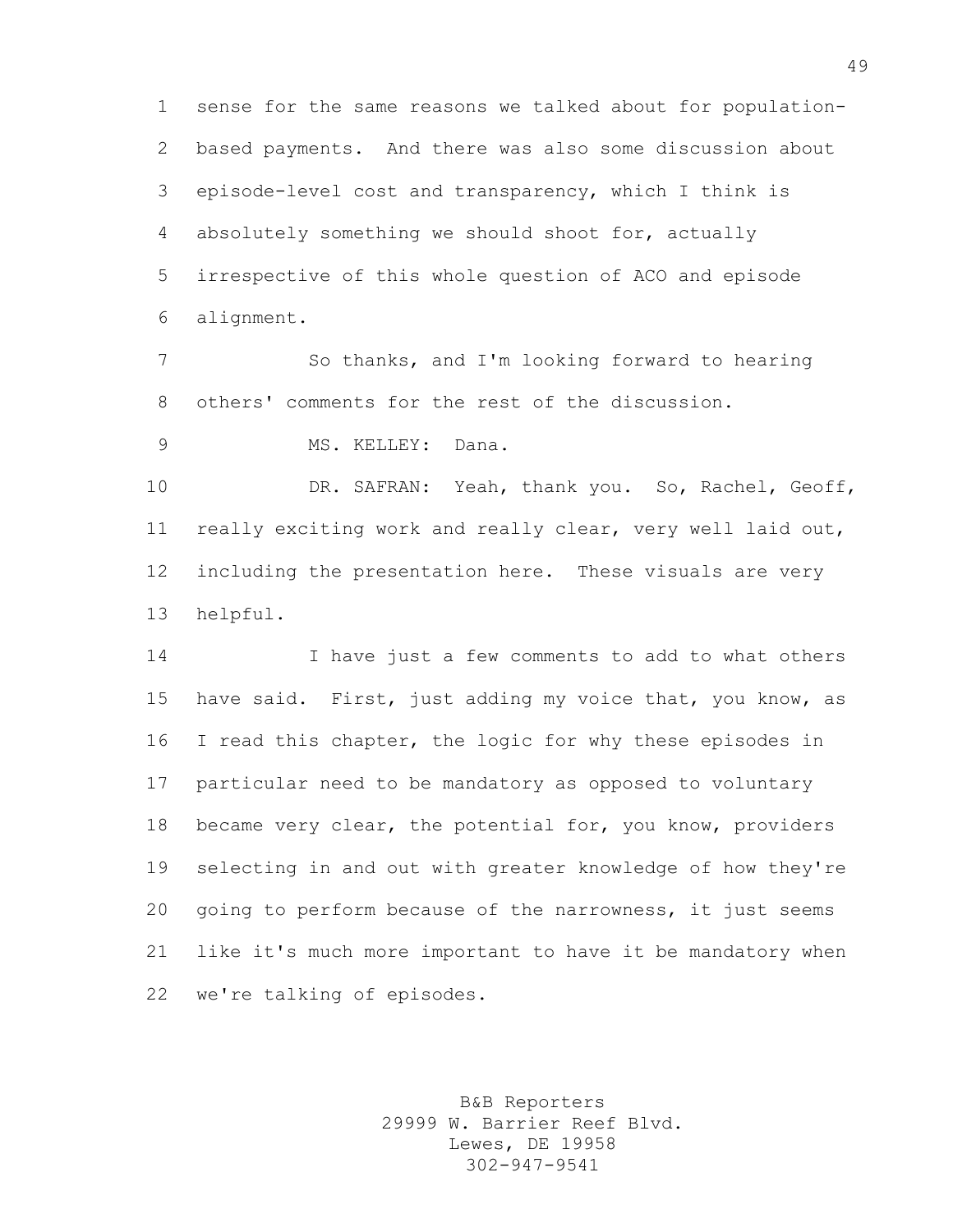Second is that I do agree that if we're going to go to the effort to build this and put this in place, we need more episodes to be part of the program. So we can return to that issue of how that occurs, you know, and what level of evidence do we need, et cetera. I think that's an important issue, but I understand Michael's point that that's out of scope of what we're talking about today.

8 Third, just adding my voice that, you know, the emphasis on avoiding double payment here just really jumped out at me, and my own experience, first of all, in leading a program that was population-based, ultimately we had originally avoided having measures that had a cost component to them in our quality measure set because we felt that would be double-paying, right? We were sharing savings, and we were going to give a payment, but ultimately began to incorporate some of those because it was clear that the added incentives to change behavior was helpful. And so I think it comes down -- you know, is it really double-paying if two different entities have incentives? I would argue it's not unless, you know, what's getting paid is more than the overall savings. So I think we should not be so dogmatic on that issue of double

> B&B Reporters 29999 W. Barrier Reef Blvd. Lewes, DE 19958 302-947-9541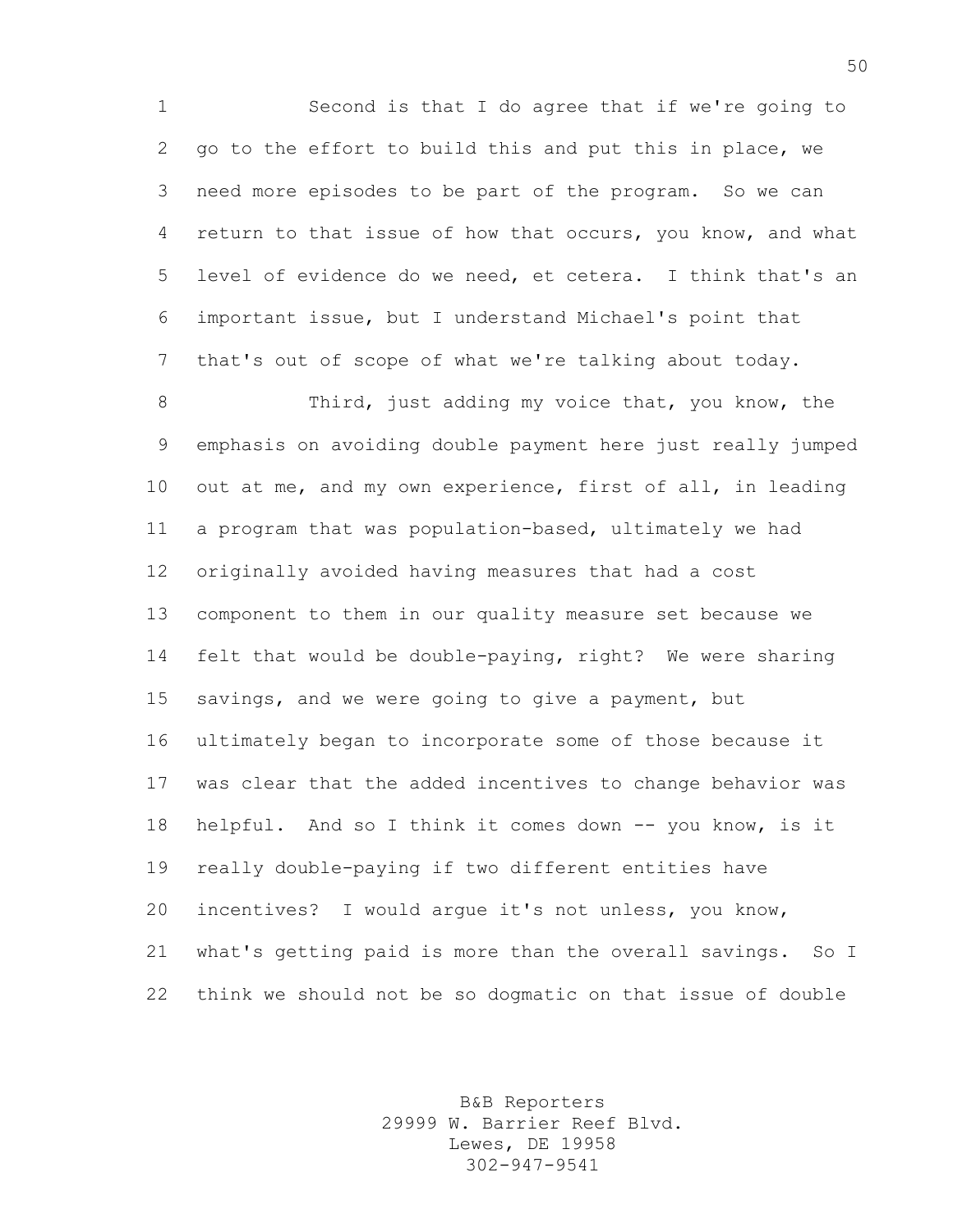payment. It's a matter of how much is being paid cumulatively.

 Then, finally, I would say I do overall favor Option 1. I would say I least prefer Option 2. I could actually get my mind around Option 3, particularly if [inaudible/audio interference] more and more providers in an ACO model. And the reason for that really is that I do think that the ACOs can play a very important role with respect to driving the performance of the episode providers. Even if they don't create their own arrangements for value-based payment and episode payment with those providers, their lever of market share, that was what motivated my earlier question, I think is a quite important one. But that said, the reason that I favored Option 1 over 3 is that I think it can get very messy to have different episode models from your different payers, and we've seen that with respect to the conversation in value-based payment overall, and providers' objection to different quality measures used by different payers and the push for alignment.

 Now, I do think CMS could -- if we were in an Option 3 world -- have standardized episodes the way we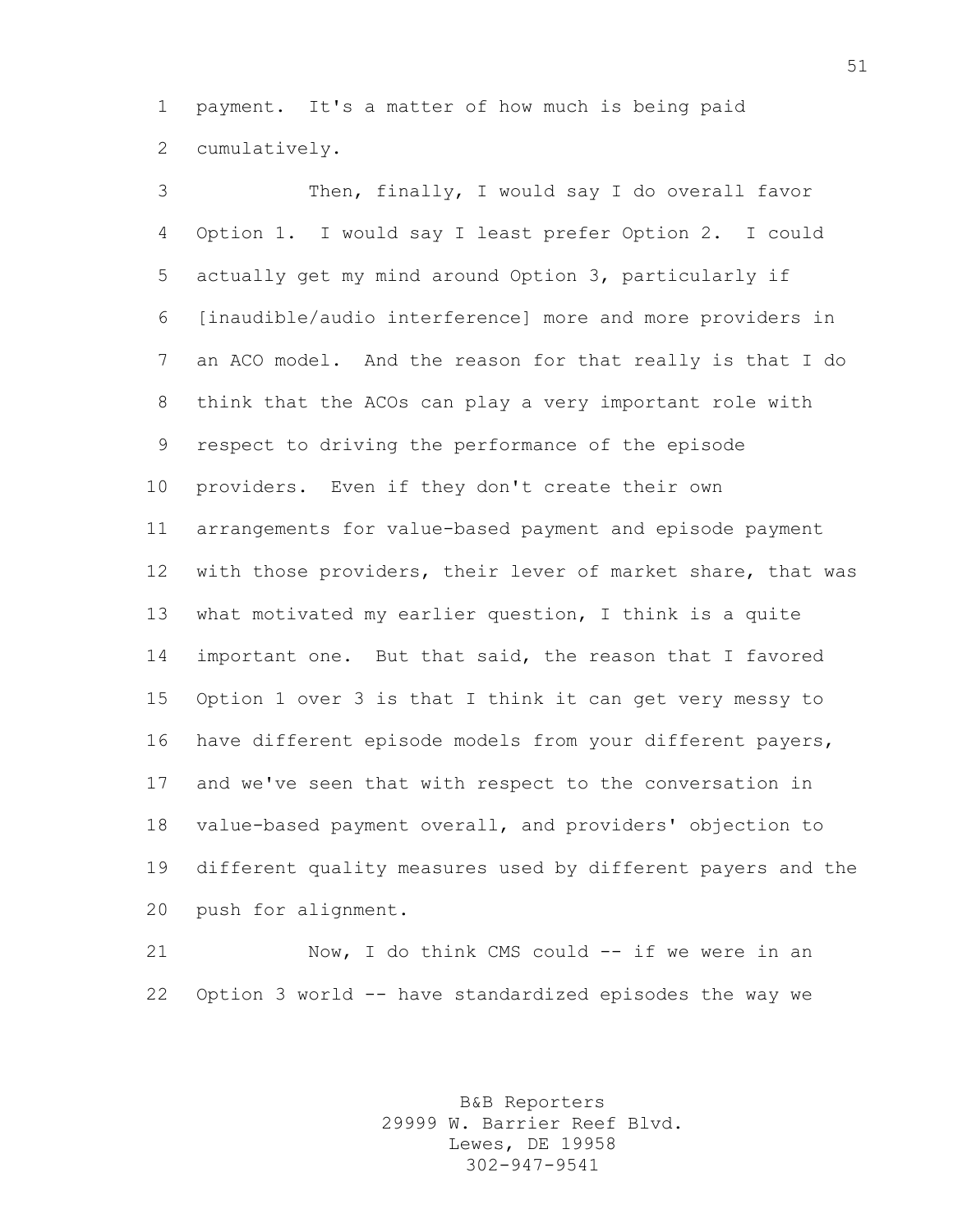have standardized measures for value-based payment, and then the differences could be in the financial incentives the different parties are placing on those episodes when they're contracting with the episode provider. But, nonetheless, I do kind of like the simplicity of the Option 1 world for the episode provider.

I'll just take a quick look.

 Oh, one final thing from my notes. I'll just mention that having the shared savings included in and charged against the budget of the ACO I know is the right thing to do. That is a total cost of care view. So I'm not arguing it's the wrong thing to do. I just want to flag that it does create a little bit of a counterincentive for that ACO in that they could direct their referrals to lower-cost episode providers and do better on their budget. So I just would call that out as something for us to think a little bit about, but I do recognize that we can't carve out from their budget the true costs that we are spending when we're paying that episode provider shared savings. So those are my comments. Great work, and I

really appreciate this conversation. Thanks.

MS. KELLEY: Betty?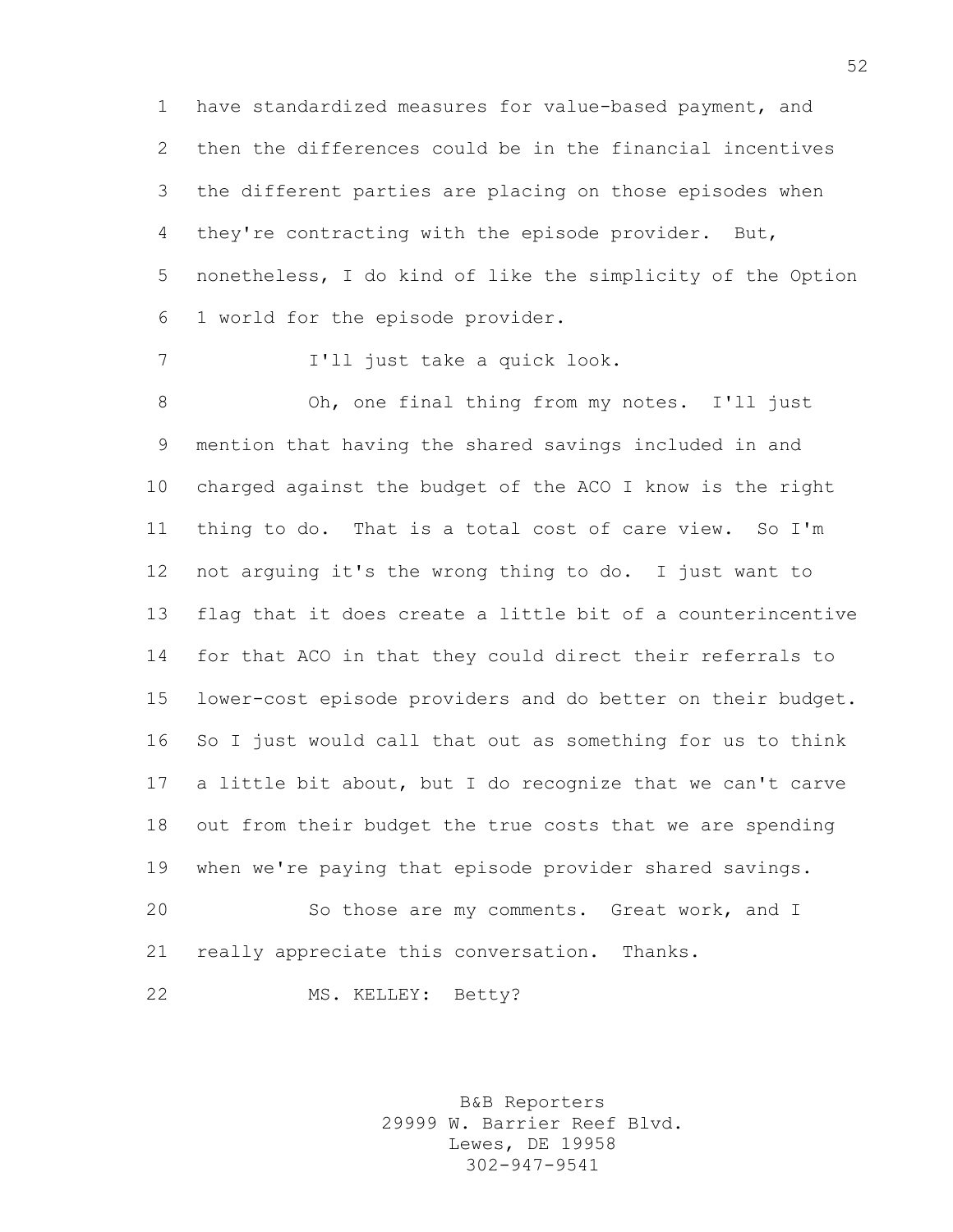DR. RAMBUR: Thank you so much. Great work on the chapter, and I really appreciate the comments of the other Commissioners.

 In the interest of time, I'm going to just focus on a few points. I very much support episode-based payments, and I certainly support them for both surgical conditions but also medical. And I'm wondering if when we talk about proven as merely saving expenditures rather than sparing suffering, we're sort of missing the mark. And I thought Amol's comment about acute versus chronic is important, but I'm also -- and I support that. But I'm also wondering, is there some way we should think about chronic medical differently? If I may just bring this down to the working surface, I know there's the problem of the tyranny of the antidote, but once you've seen it you can't look away.

 I'm recalling a community hospital in the State of Vermont that had a high community burden of congestive heart failure and accepted a bundle arrangement under SIM, and they immediately had the kind of practice changes that Jonathan mentioned. Immediately they had a nurse in the emergency department do an intake when people came in with

> B&B Reporters 29999 W. Barrier Reef Blvd. Lewes, DE 19958 302-947-9541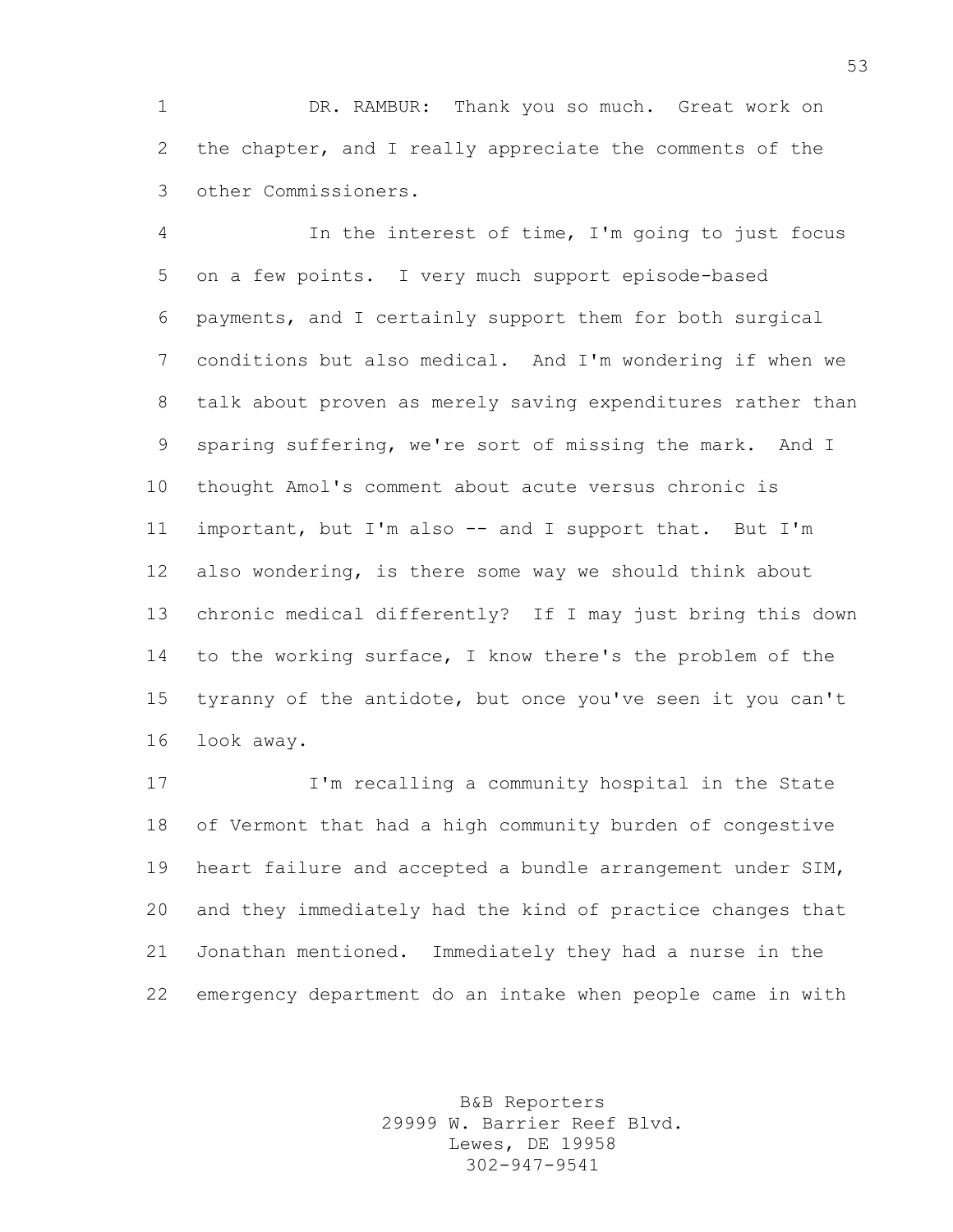CHF and start a care coordination process. They quickly really needed to think about these differently and really pulled in hospice, palliative care, different kinds of supports, home care, different kinds of long-term services and support. And in talking to the chief nursing officer, they were actually able to decant their ICU and nurses transitioned to other roles in transitional care in the model that Mary Naylor from the University of Pennsylvania, former Commissioner, has talked to them about.

 So when I think about that example and I think about having congestive heart failure, that is absolutely the model I would want to be in. Now, whether or not they save money in the end, I don't know. But I'm wondering, how can we think about chronic condition bundles, because there is so much disease burden, and I know it can be very difficult to do risk adjustment in things like Alzheimer's, but I think that could be really important.

18 So I'm very supportive of bundles being a condition of participation, sometimes called "mandatory." I support both acute and potentially chronic if that can be worked out for medical. And I am most supportive of Option 1. I appreciated Dana's explanations or explication of

> B&B Reporters 29999 W. Barrier Reef Blvd. Lewes, DE 19958 302-947-9541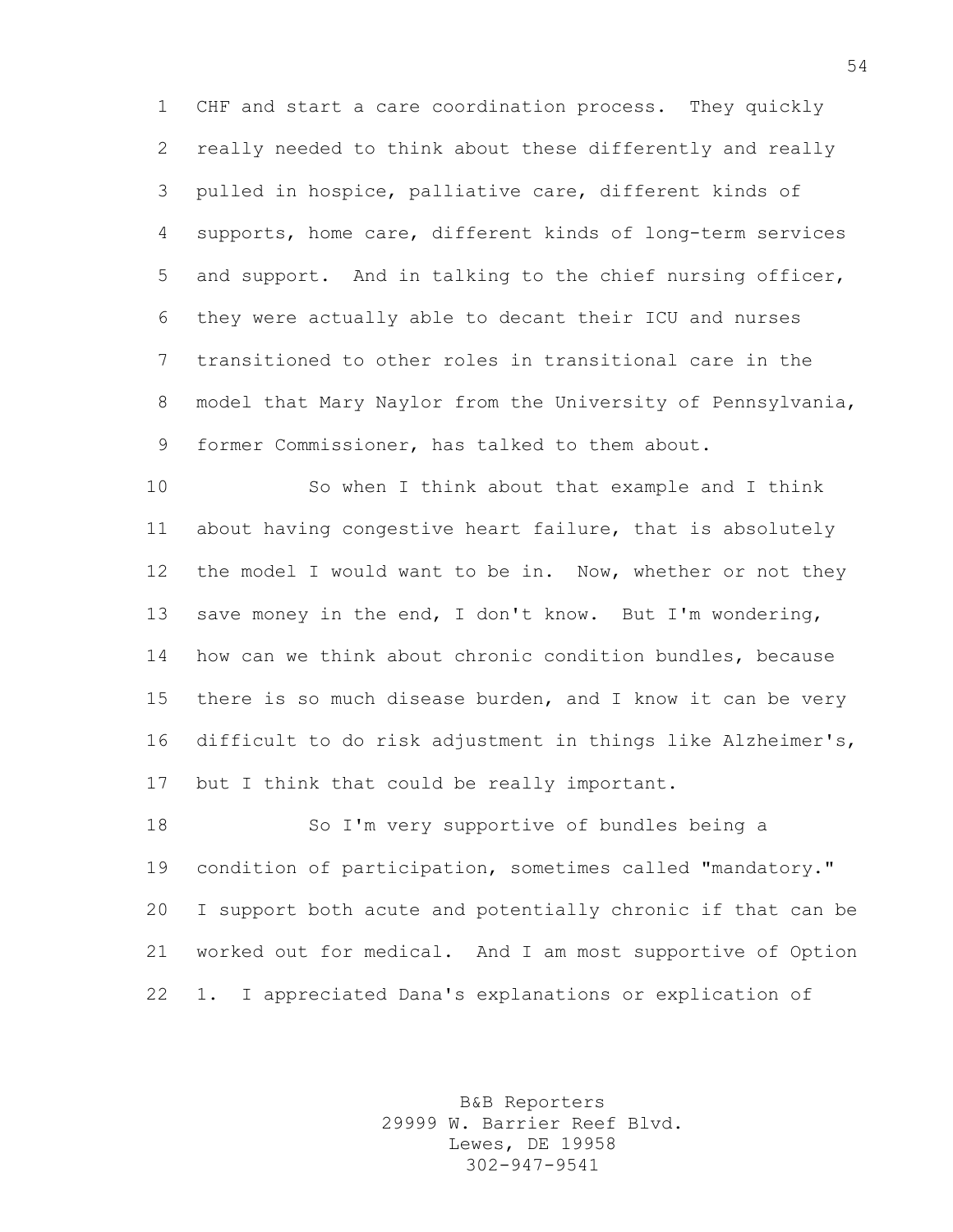Option 3, which I could live with. I'm not very supportive of Option 2 for a number of reasons I won't go into.

 And, finally, for some other time, I'm wondering if we can think about surgical episodes in terms of what they cost and what they should cost. I continue to think about an article that was in the Wall Street Journal that was what does a hip replacement or knee replacement cost, no one knows and that's a problem. And it was someplace in Wisconsin that actually traced it out, and basically their perceived cost was actually five times what it actually cost. So what's the base? What's the trend? What do things cost and what should they cost?

 I know that's not something that can be done in this scope of work, but I do very much like the direction that we're going, and I do feel very comfortable with a hierarchical model with bundles nested inside ACOs.

Thank you.

18 DR. CHERNEW: Let me just jump in for one second. I think we're going to go in a minute to Paul and then Larry. I just want to make one point as this goes on in response to what you said, Betty.

```
22 The challenge here -- and I've written this in
```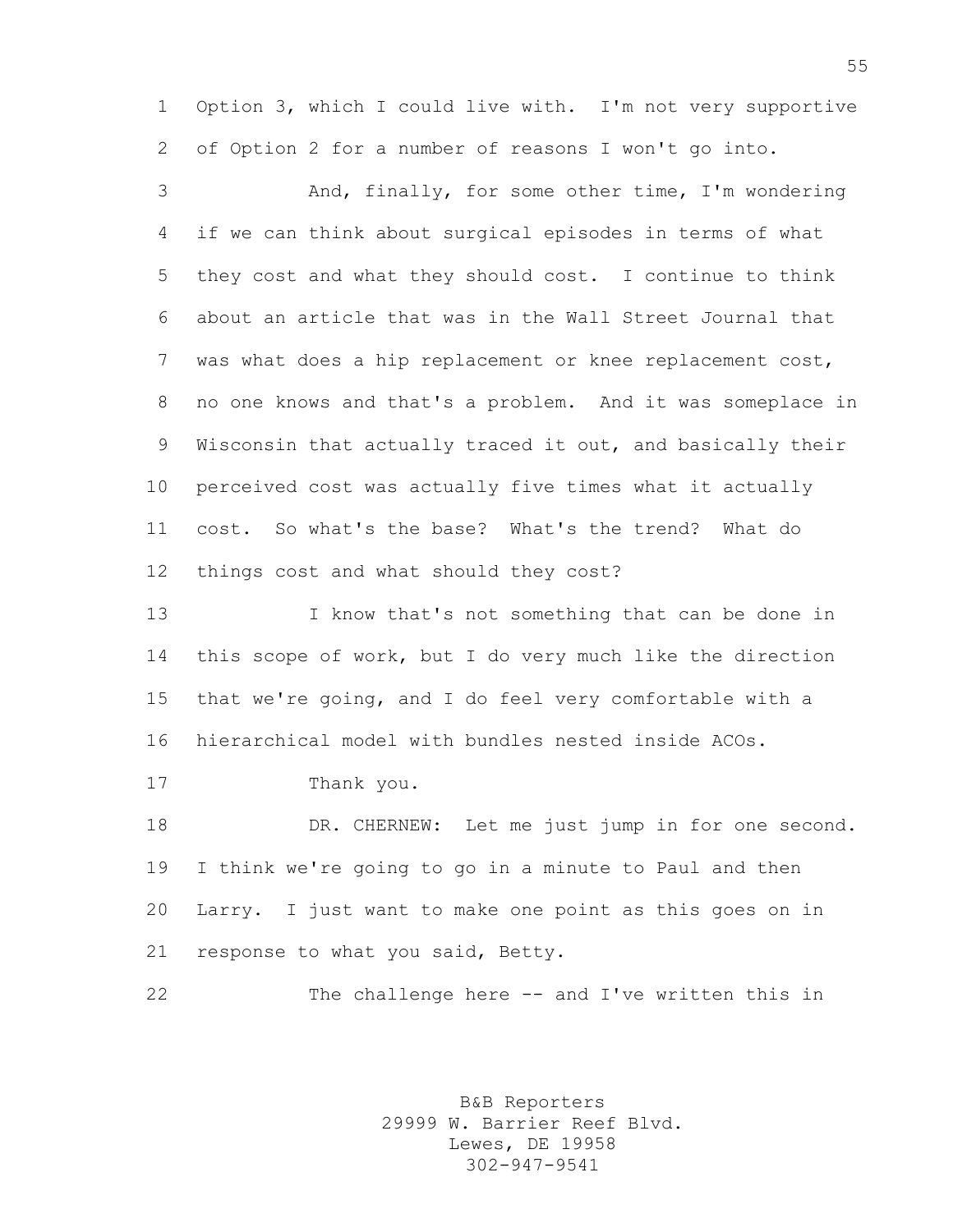another context -- is the amount of waste is in some ways an asset, and we make these decisions between ACOs and episodes. We're deciding who gets it. So imagine that we had -- and I'm not saying we should or shouldn't. I'm just making a mathematical point. Imagine we had a chronic care episode, and we decided to give the savings associated with treating a patient with that chronic condition to some entity that controlled the episode, which is a feasible thing to do.

10 If we were to do that, those potential savings would be taken away from the ACO or double-counted, but the way, but for now let's assume taken away from the ACO. That might be fine if you think you can get more from giving into an episode, but eventually, you get to the point where who wants to be in ACO. All the savings you 16 get have been given to somebody else, and then you're left with a poor bunch of episodes, which is a bigger issue. 18 And so that's, I think -- we're not going to resolve that now, by the way. I think the issue is ultimately going to be to give CMS some guidance whether to or not to think about that. So that --

DR. RAMBUR: Right. But -- I'm sorry.

B&B Reporters 29999 W. Barrier Reef Blvd. Lewes, DE 19958 302-947-9541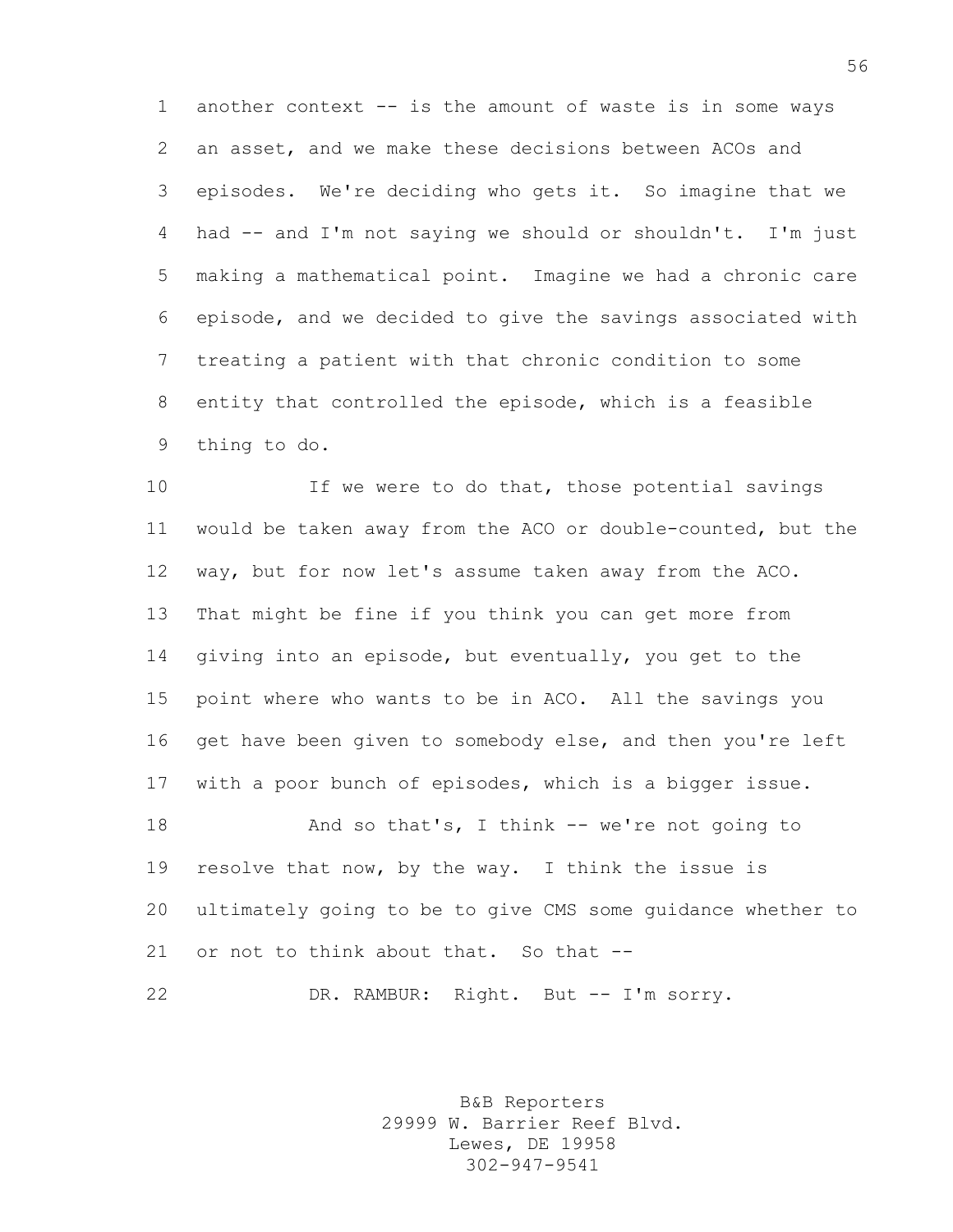1 DR. CHERNEW: No, I'm done. DR. RAMBUR: Can I just comment? I think it also illustrates the whole issue of the voluntary nature of risk-bearing arrangements. I mean, that's really the heart of the problem. MS. BARR: Amen, sister. 7 [Laughter.] 8 DR. CHERNEW: We're going now to Paul and then Larry. 10 MS. KELLEY: I'm sorry. We have Stacie next. DR. CHERNEW: Oh, I'm sorry. My queue is all screwed up. DR. DUSETZINA: Thank you. This is a really great chapter, and I really appreciate all the comments from the other Commissioners. I think that there's a lot of work ahead. I will just say briefly that I was most supportive of Option No. 1, as presented. It seems to do a good job of aligning incentives for ACOs without necessarily requiring more formal relationships with the episode providers. I totally agree with comments by Amol, Jon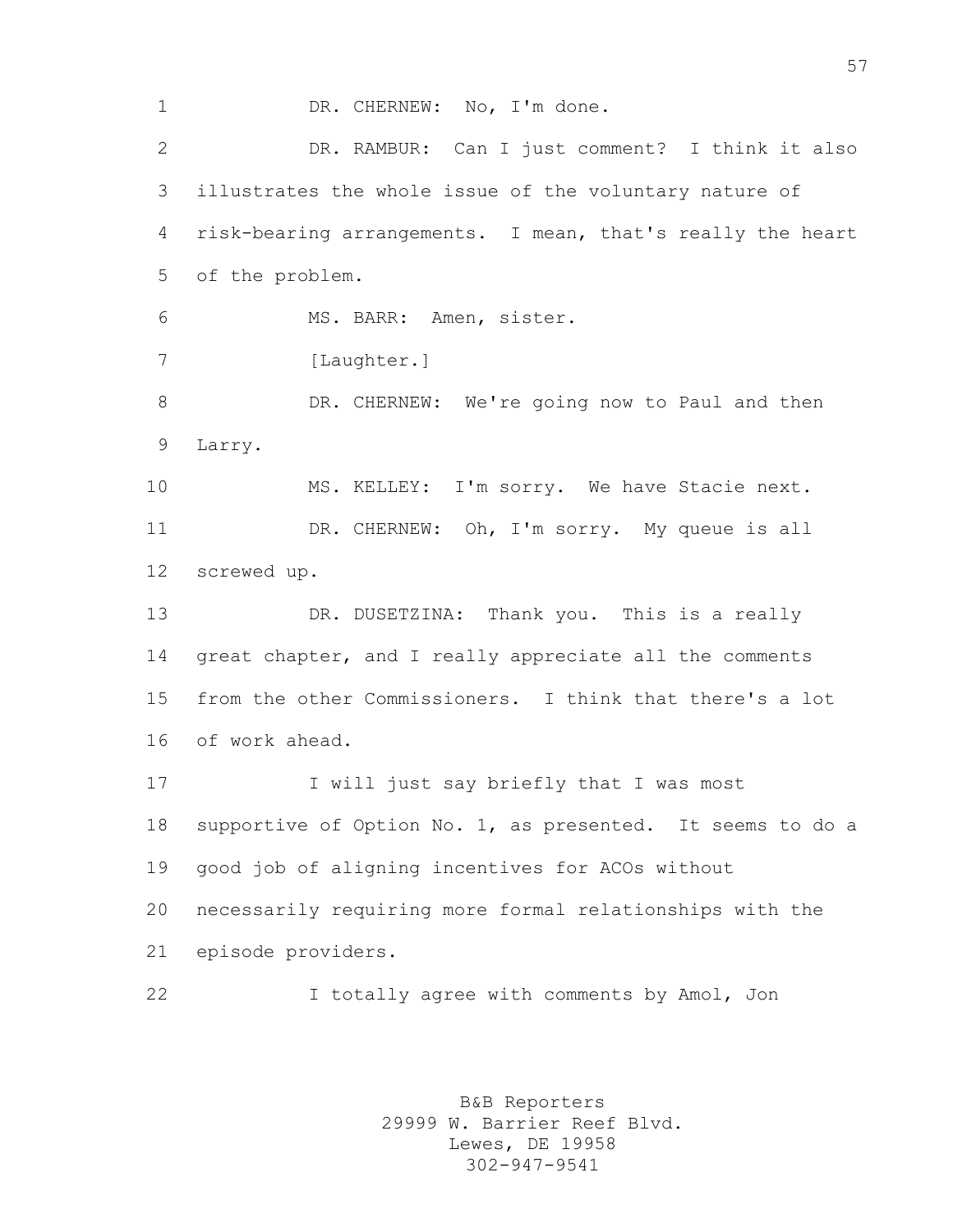Jaffery, and Betty around these issues of acute and chronic and then distinguishing between avoidable and unavoidable related issues. So I think that's an important area to maybe try to explore or distinguish.

 But, you know, I'd say like ideally, just thinking about trying to solve this problem and aside from the chapter, it seems to me that trying to figure out a way to reward participants for the act of referring to efficient or high quality, or however we define it, episode providers, you know, and trying to distinguish like what is the activity that the ACOs have under their control and trying to prevent these episodes from happening in the first place really seems core to this.

14 But I think, in general, Option 1 seems to do the best job of that, and I look forward to seeing this work as it continues to evolve.

17 MS. KELLEY: Bruce.

 MR. PYENSON: This is a terrific discussion which reflects the terrific nature of the chapter.

 I think there is a real materiality issue here. The non-double payment of savings strikes me as not essential at this point. It's not a particularly important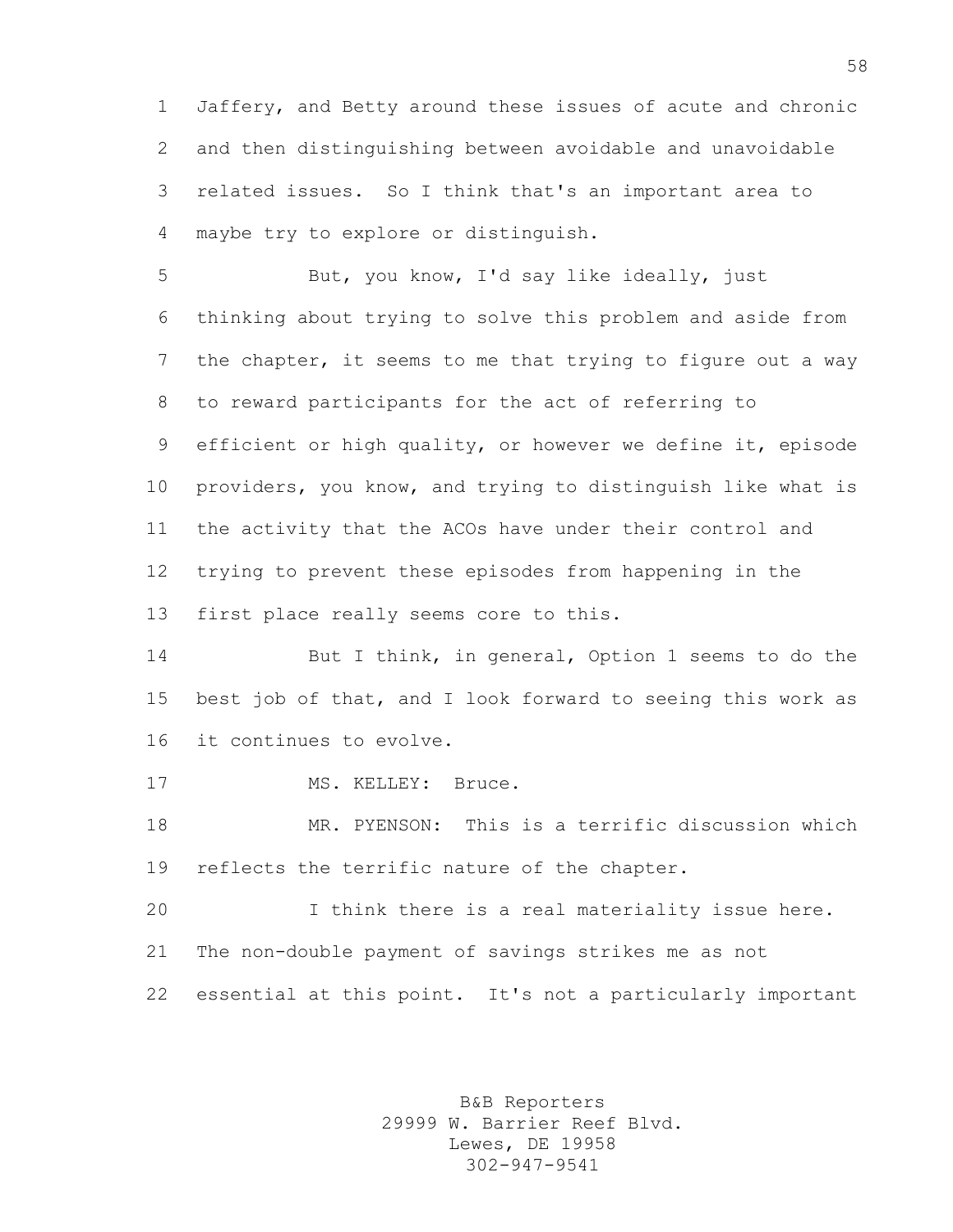issue. I think we could easily quantify it. In my back-of-2 the-envelope, and ACO might have a per -- attributed beneficiary per year amount of 10- or \$12,000, and the biggest bundle is perhaps 13 per 1,000. And even if it were hips and knees and even if it were \$30,000, you do the PM, per member per year equivalent to that, and it's really very small.

8 That further gets deluded because perhaps two- thirds of fee-for-service beneficiaries aren't in an ACO. It further gets deluded when members leak out of an ACO to perhaps non-bundle providers unless bundles are mandatory. So there's a whole series of decrements there.

 I think so the materiality -- frankly, I wish Medicare did avoid double payment. There's lots of examples we can look at and find in the Medicare system where, arguably, there's double payment.

 So, all of that said, I've certainly advocated for mandatory ACOs and mandatory systems. That doesn't seem to be on the horizon, but in the short run, I would support Option 1. As Lynn said, let's not overcomplicate things. Let's do a serious analysis of what's really involved in the overlap, quantify that, and move ahead with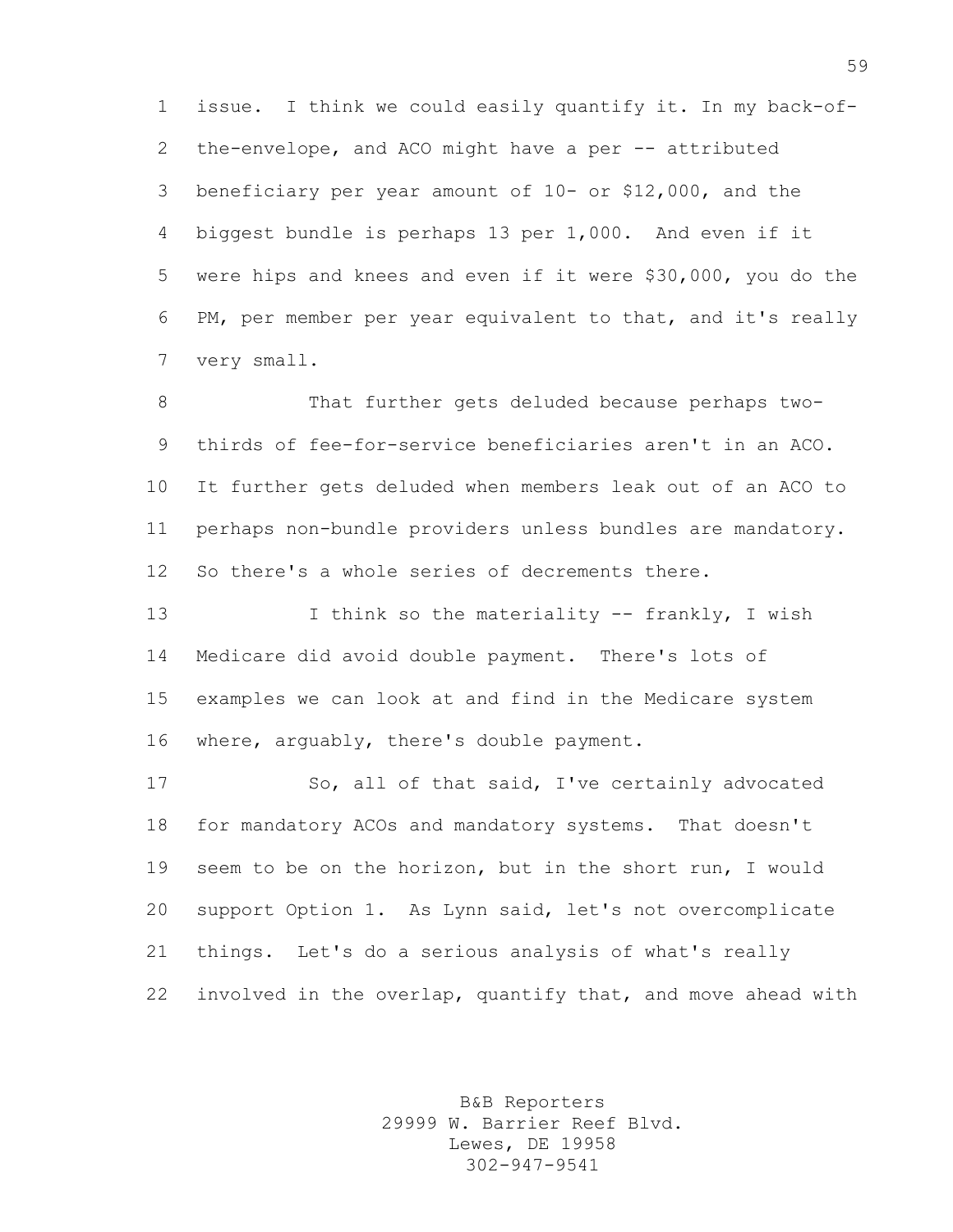models that hopefully are going to have success. Thank you.

MS. KELLEY: Paul.

 DR. PAUL GINSBURG: Yes. This has been a great session, both because of the great chapter that we're reading and because there's so many good comments from my colleagues.

8 I want to start by saying I think episodes should be an important part of alternative payments. When you think of it, to the degree that improvements in efficiency and quality can come in episodes of care, it's likely to 12 come from the specialists that provide the episode. So, if we think of knee replacements, I think there's a lot of room for improvements, but it's not going to come from ACOs. The ACO's role should be steering beneficiaries to the more capable specialty groups that do the knee replacements rather than being relied on to somehow directly increase the efficiency and the quality.

 So I believe we should have more episodes over time. I think they should be developed by CMMI. I think some of the real potential is in chronic disease.

We've all known that we don't want to focus on

B&B Reporters 29999 W. Barrier Reef Blvd. Lewes, DE 19958 302-947-9541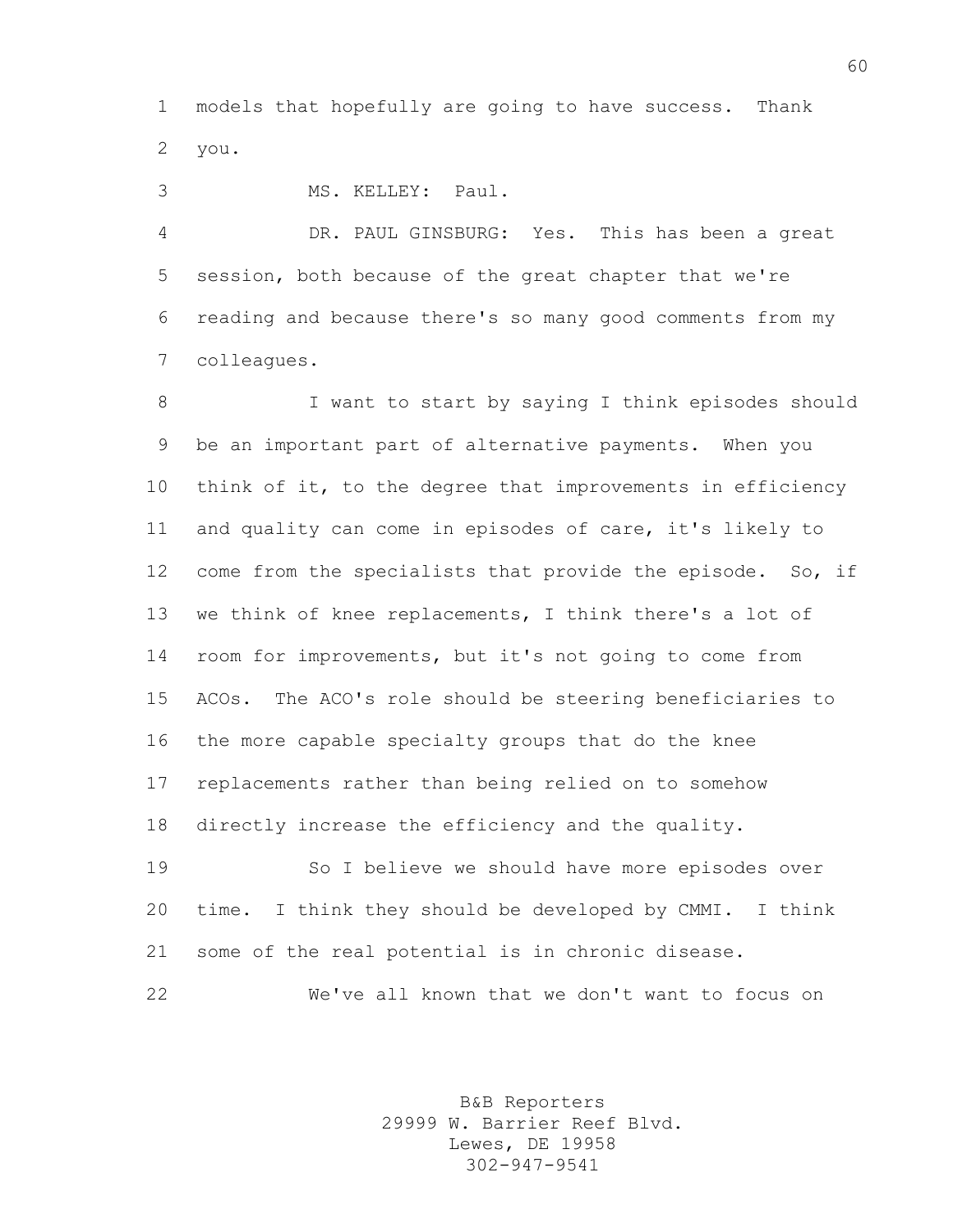chronic diseases where coordination across different specialties is important or where we have real risk adjustment problems. I think there are many chronic conditions that are very much within a particular specialty, where fragmentation and coordination is not that big an issue, where we could do episode payments. And I would say the innovation center going forward, continuing to test new models because it's okay to add a new episode into the mix as opposed to a new twist on ACO designs, which we know can be very disruptive.

 Given the endogeneity of whether specialists are members of the ACO, I think this makes me lean towards Option 1, because otherwise you're just going to drive the specialists at the ACO if the ACOs get all the savings and the specialists don't.

 So getting back to how will the ACOs, the ACOs should benefit from good steering decisions, and I think they can through the discounts. I think just since we're sharing savings rather than giving all the savings, even just steering to a group that has 10 percent lower cost, I think it will benefit the ACO. So that, this way the specialists who provide the services for the bundle can get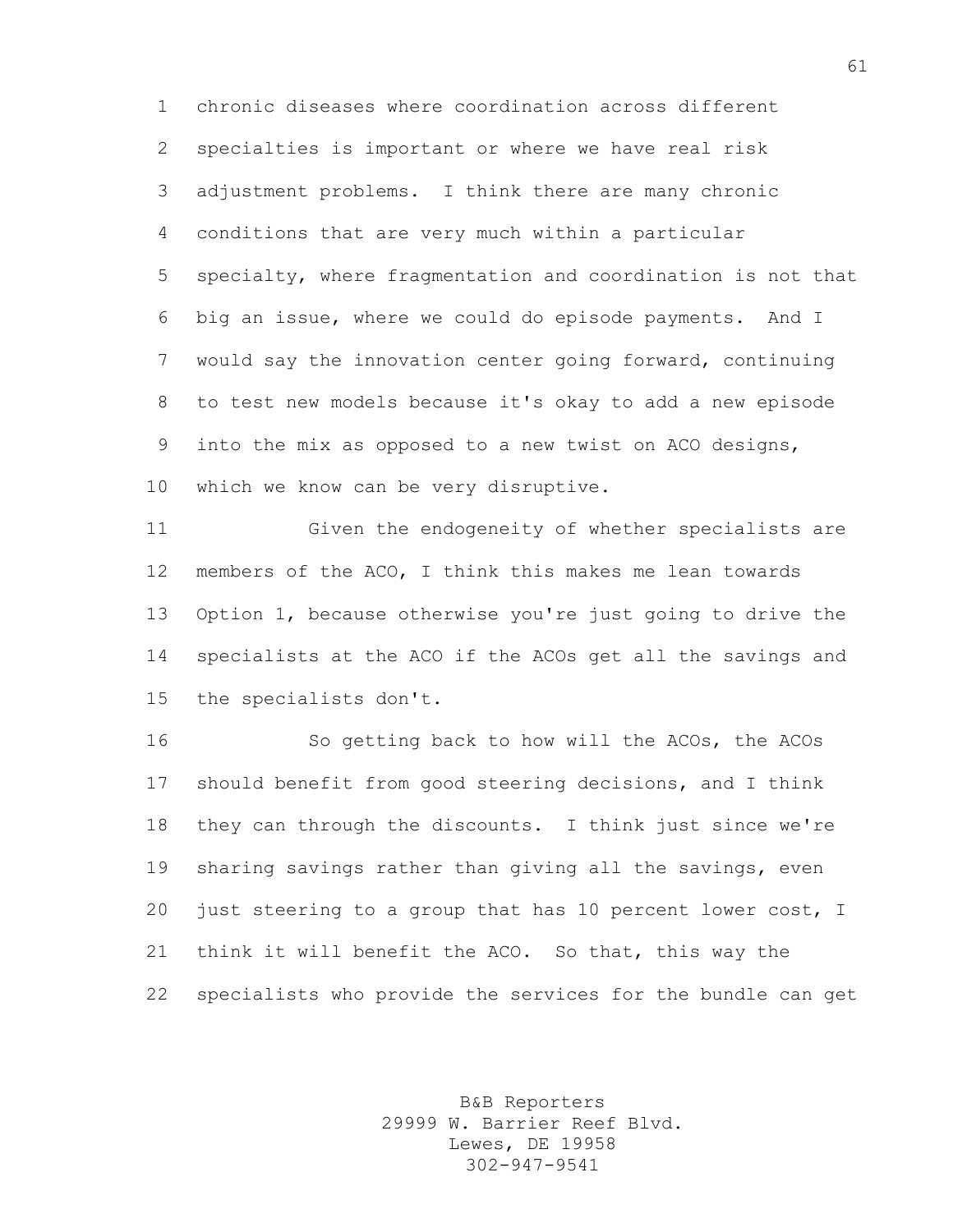substantial shared savings from it.

2 I'll stop there.

MS. KELLEY: Larry.

DR. CASALINO: Thanks, Dana.

 Well, I have one eye on my notes and one eye on the clock. Amol and I have a bet over whether or not I can stay under five minutes.

8 So I'm in substantial agreement with these points, but I want to emphasize some points that I think are important and haven't been mentioned very much or haven't had the attention I think they may deserve during the discussion so far.

 I think that the chapter as written or the section as written is framed too narrowly in part because of its focus on double payment, which I agree with some other Commissioners is an issue but not the most fundamental issue by any means.

 I think the broad framing with regard to episodes and with regard to integrating, this discussion with the discussion of ACOs is -- I think it should be explicitly questioned whether emphasizing bundles is likely to slow or to hasten or not affect movement to population-based care,

> B&B Reporters 29999 W. Barrier Reef Blvd. Lewes, DE 19958 302-947-9541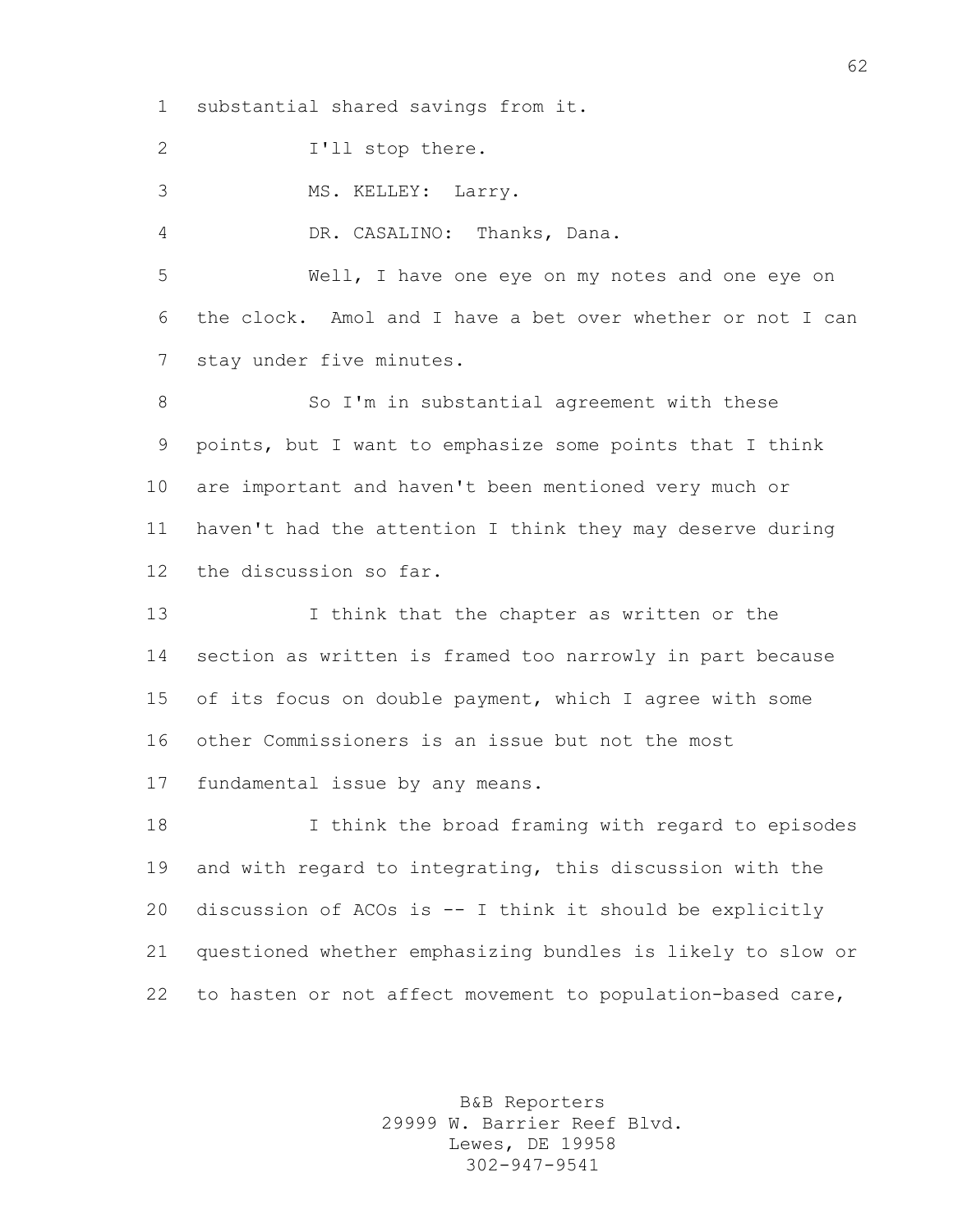assuming that the latter is the fundamental call. So I think that question at least needs to be posed, and if it is posted, I think everyone would agree at least that we would want our bundled programs to be designed in a way that would hopefully not slow the evolution of population- based care. So that's one thing that I think should be emphasized and to frame.

 The second thing is this question is implicit in what we've been discussing, but I think it should be explicit. How can specialists be more involved in the population-based care? I mean, that's really critical. It's not the case that the only thing that specialists do that's important is deal with things that are susceptible to bundling. There are all kinds of things specialists can do to help other specialists and primary care physicians manage care better across the spectrum and not just in episodes.

 So anything that would bring specialists into closer collaboration broadly, not just about bundles, with ACOs, I think, would be important, and things that are likely to keep specialists so that they don't care what goes on in population-based care, which I think bundles can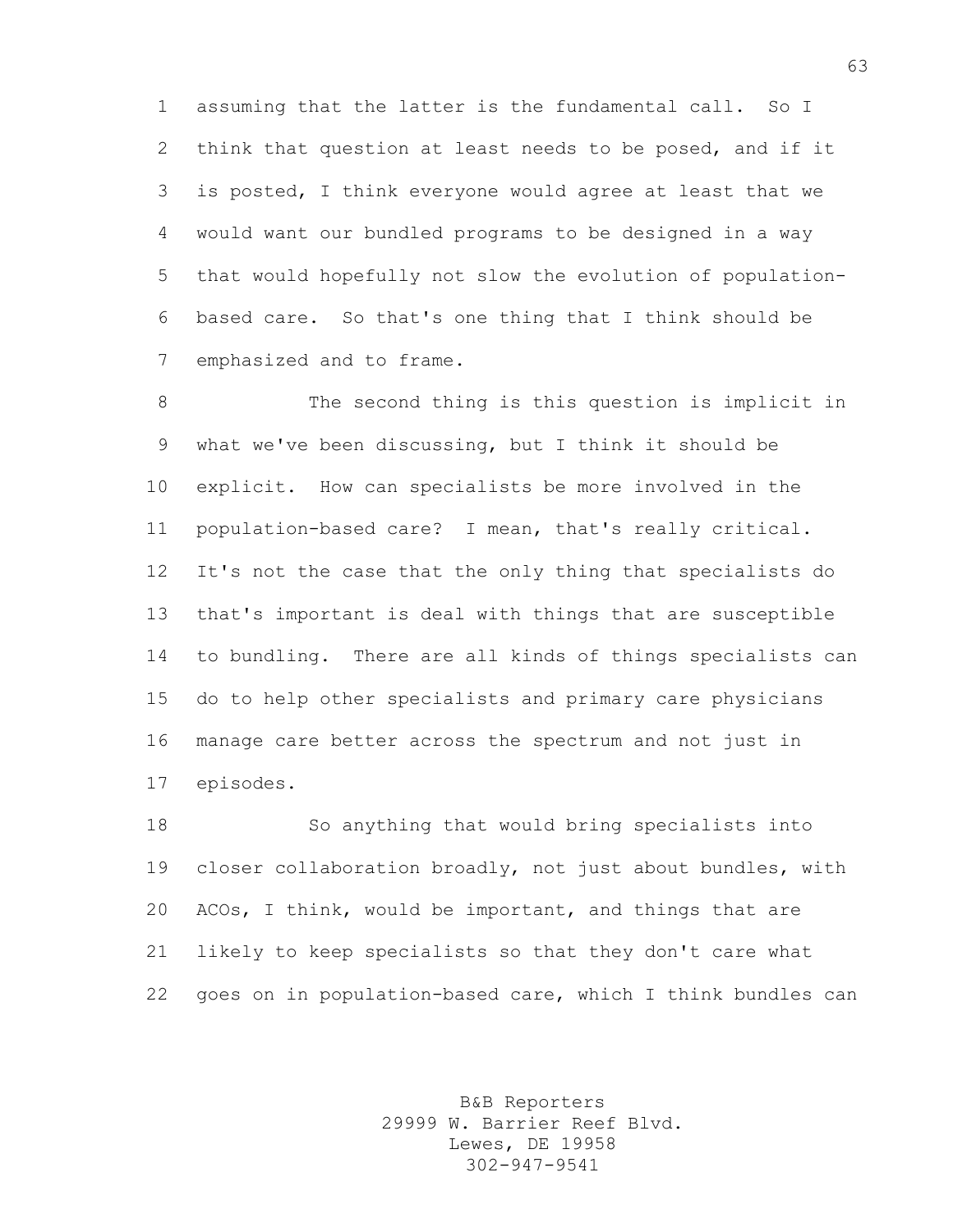do, I think, is not something we want to do. So that's the second thing that I think should be in the fundamental framing, one emphasizing bundles. How are bundles going to likely affect and move to population-based care? And the correlate question, how can specialists become more involved in population-based care, and how can we dissolve episode-based payment programs that would speed, not slow the evolution of successful population-based care?

 On policy options, the alternative policy options, I very much like the idea of presenting alternative policy options rather than choosing one. I'm not sure we have consensus within the group of Commissioners and staff about which would be the most desirable.

 I actually like all three of the options. Like Dana, I would probably favor No. 1 and No. 3 over No. 2 if pushed, but I do think that we need a more detailed discussion of the pros and cons of each option. I think the pros in this kind of discussion are narrower than it needs to be, and it could be expanded, including to discuss the possible effects of each on the evolution of population-based models.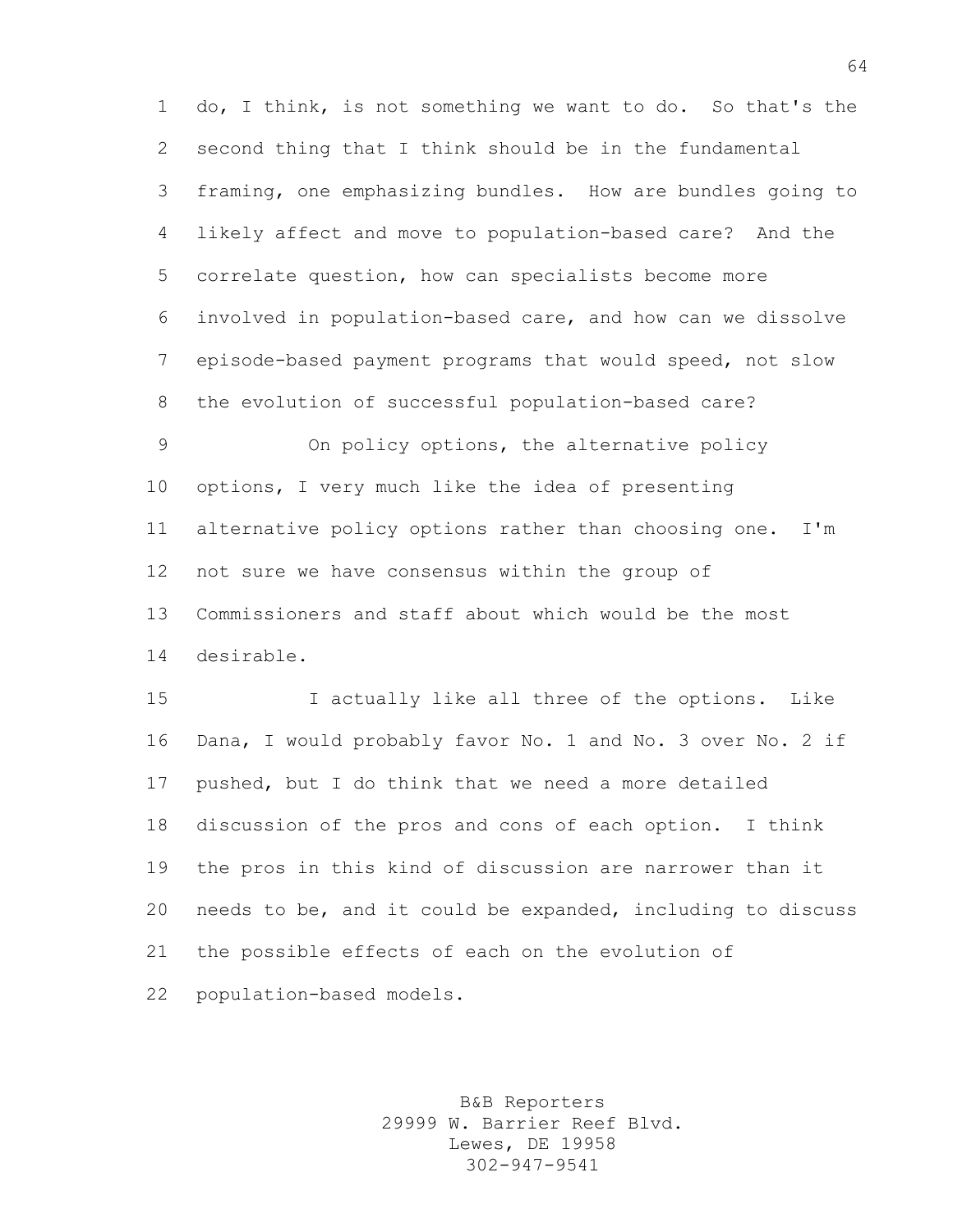1 The third point I want to make, without discussing the pros and cons of a national mandatory program, I think that making the options dependent on there being such an option, which Options 1 and 2 are, they really limit the usefulness of any discussion we would have. There's likely to be very heavy resistance to a national mandatory program.

 Also, advocating implicitly at least the national 9 mandatory episode-based program would be -- someone might say, well, why not a mandatory ACO one? Why should we have one and not the other?

 So I think if we don't think that there are good options for episode-based payments, unless they are national mandatory bundles, then I think we need to explicitly make that argument. If we think there are good options, if they aren't mandatory bundles, then I think those options should be presented as well as the options that we are presenting. So maybe present the options that we have based on the assumption that there is a national mandatory program, at least the first two options, and then what options are there if there isn't a national mandatory program, which is the most likely thing?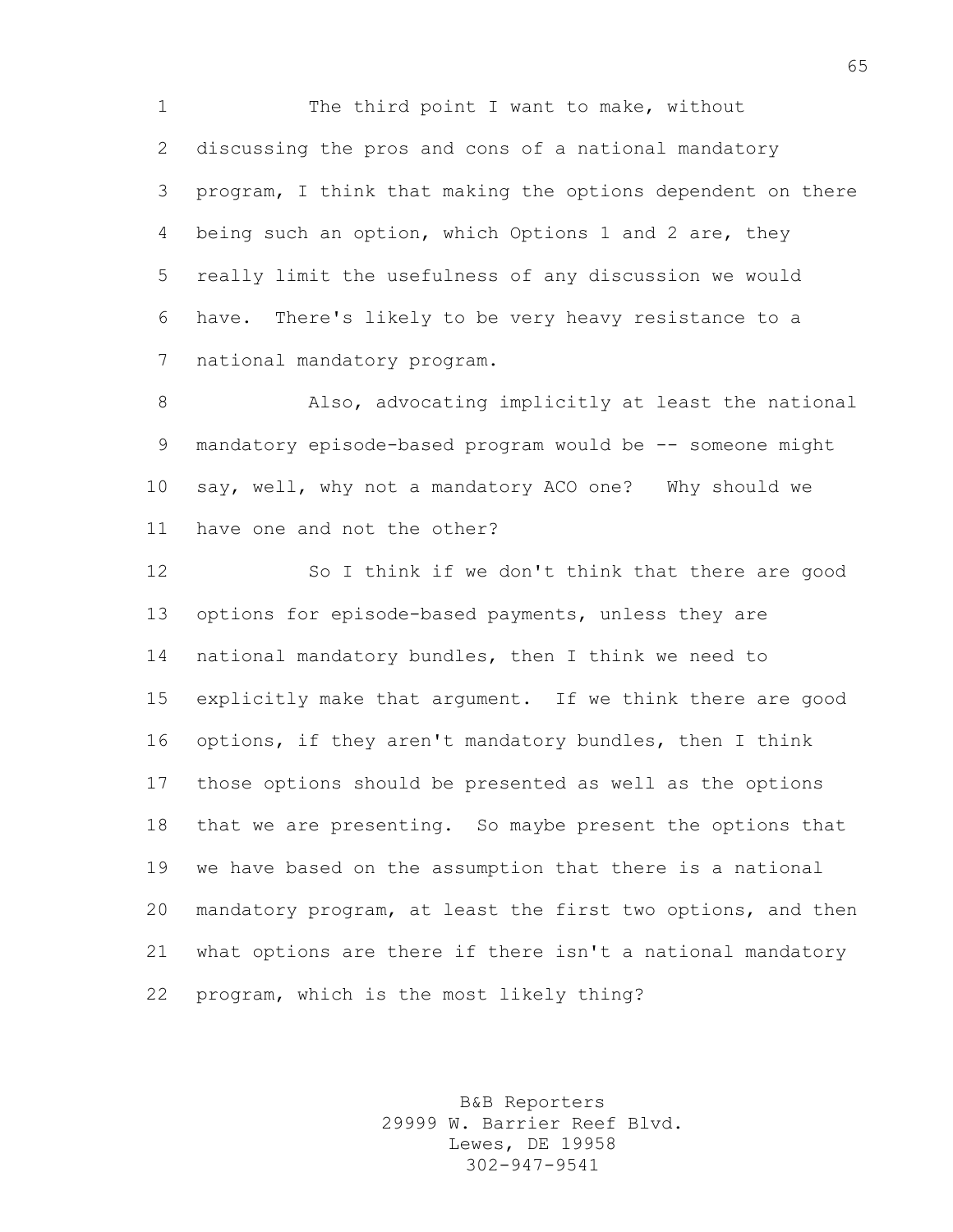And the last point I'd make -- and I may lose my bet here -- I'm very strongly opposed to adding a lot more bundles, and I'm really opposed to adding a lot more medical bundles, especially chronic illness bundles. The most costly medical patients are likely to have very many things wrong with them. Congestive heart failure patients often have diabetes and COPD and hypertension and hypercholesterolemia, and lots of bad things happen to them.

 So I've never talked to a practicing physician who doesn't throw up their hands at the idea of chronic medical bundles, but I'm not opposed what Amol recommended to acute medical bundles. I think it would be very complex to add chronic medical bundles as more adding is for gaming, confusion, and complexity and will, I think, be -- make especially primary care physicians very unhappy. It would be very easy for episodes to multiply, multiply. We don't want that to happen.

And that's it.

 Amol, I think we need a stopwatch. I'm at five minutes, but I don't know if I was over or under, just by the crude minute clock.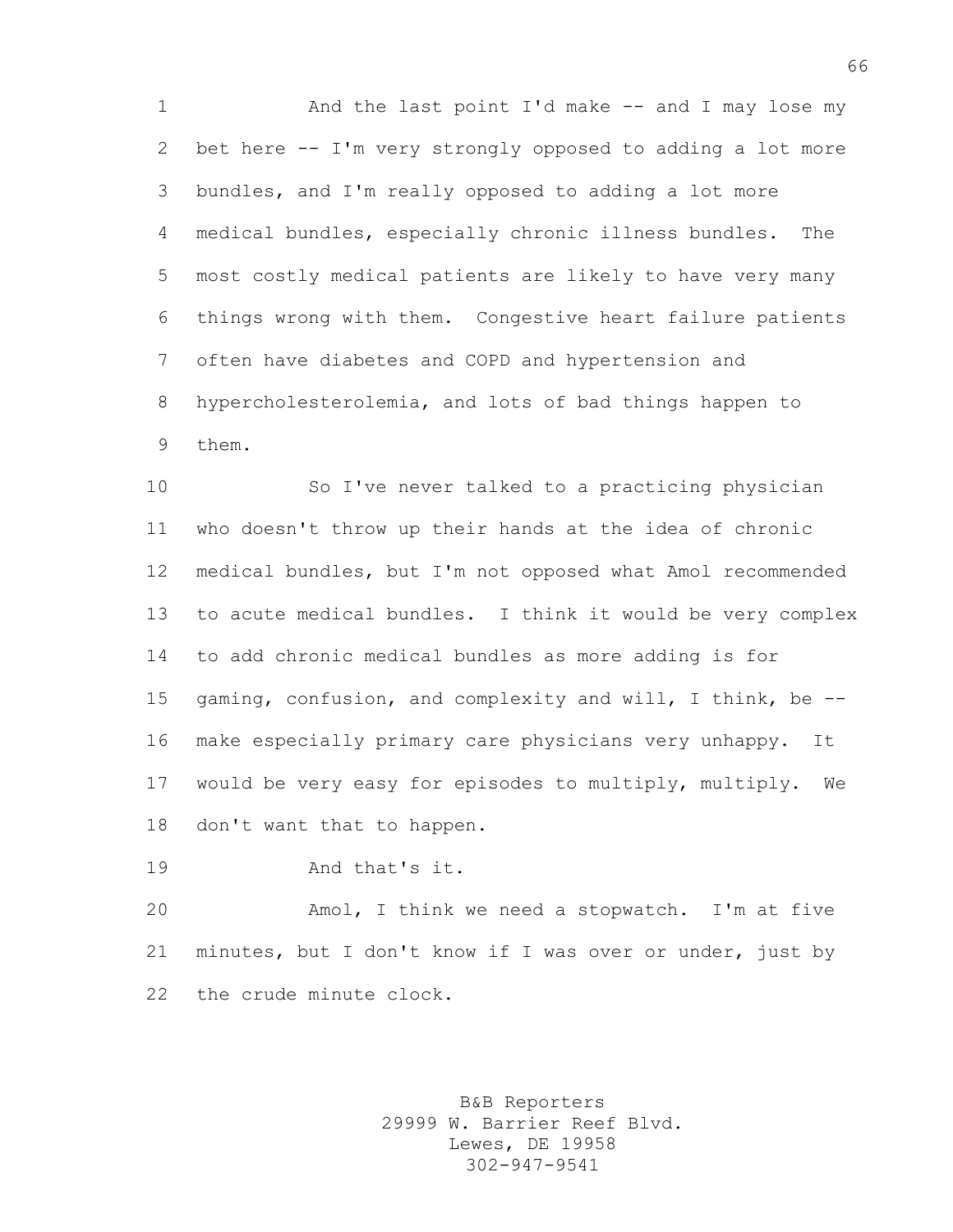DR. NAVATHE: Five minutes, 57 seconds. DR. CASALINO: Okay. You win. MS. KELLEY: All right. I have David next. DR. GRABOWSKI: Thanks. Thanks. I will definitely be under five minutes. I'm going to be brief. This has been a great discussion. Thanks, Jeff and Rachel, for this work.

8 So I really like where Amol started us with this overarching general principle. Let's do its best for the Medicare program, not what's best for a particular model or program, and I think based on the existing evidence to date, I believe what's best for the Medicare program is having a balance of bundles and ACOs.

 The evidence today has really supported a strong role for bundles. Amol made a really important point. I've been very kind of centered in the ACO literature. I have done a little bit of bundles work as well, but we talk a lot about all the flaws in ACO design, and I think we sort of assume that the bundles are fine, but there's been a lot of flaws there too.

 We did an evaluation of CJR. Our paper was quite favorable, but we recognized, as Amol said, that we had

> B&B Reporters 29999 W. Barrier Reef Blvd. Lewes, DE 19958 302-947-9541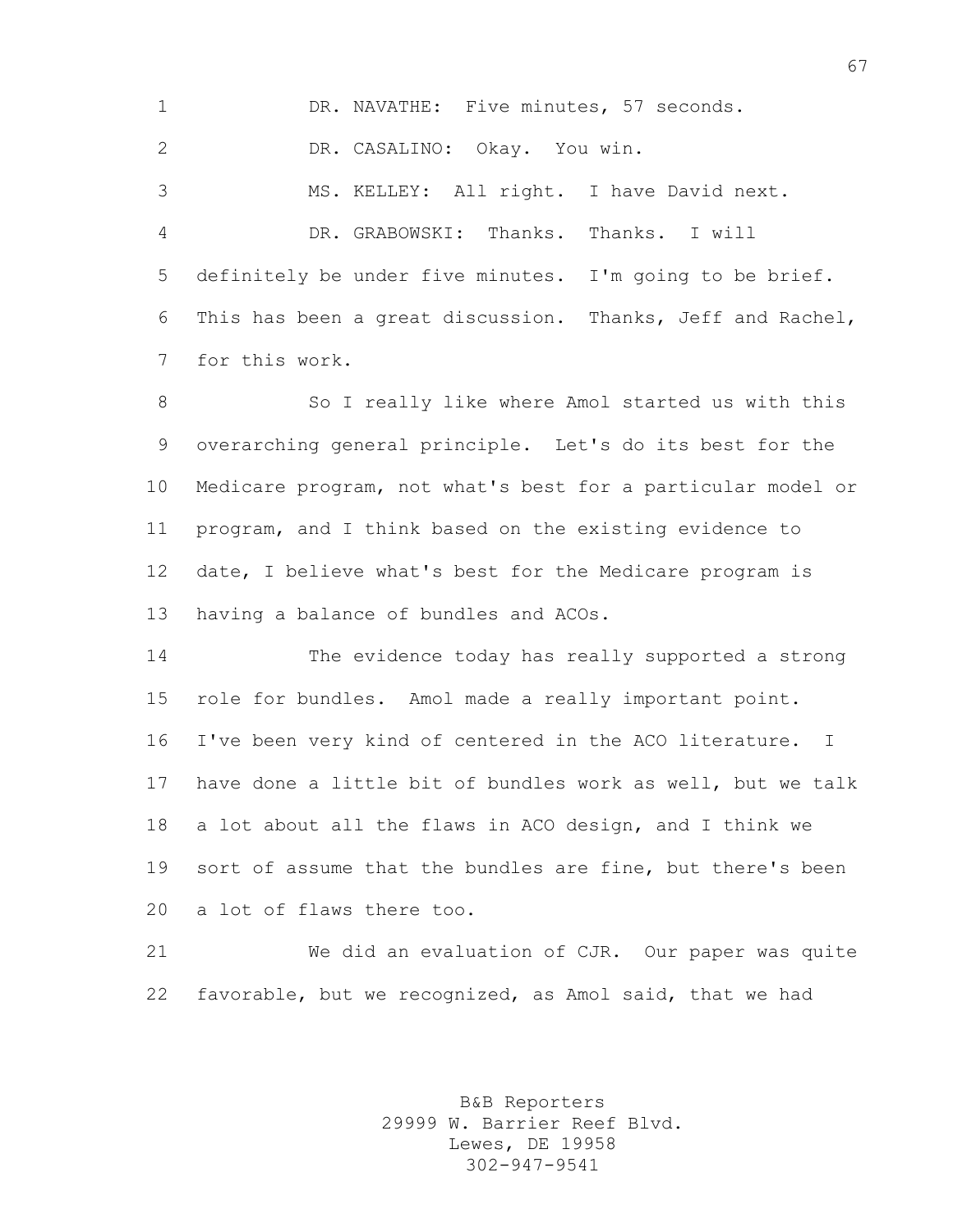this shift from mandatory to voluntary. And I think it made it really challenging going forward to kind of show the results that we achieved early on in that program.

 Similar to Bruce, I do believe mandatory solves a lot of problems, but I'm not going to hold my breath on that one.

 I like Larry's idea of trying to think through the options of kind of conditional on there being a mandatory program, what does that entail, and if we don't, I think we're probably, unfortunately, going to end up with something that isn't mandatory.

 So, bottom line, I'm supportive of Option 1, similar to others. I think that's the option that kind of best balances the incentives across ACOs and the bundles, and I look forward to kind of taking this work and incorporating it into the bigger chapter. Thanks. 17 MS. KELLEY: Jaewon. DR. RYU: Yeah. A lot of similar themes. I think I worry about delusion of accountability and value as a result or maybe one feeds the other, and I worry about complexity. And I think a lot of the comments that have been made, I don't think we want to make life tougher for

> B&B Reporters 29999 W. Barrier Reef Blvd. Lewes, DE 19958 302-947-9541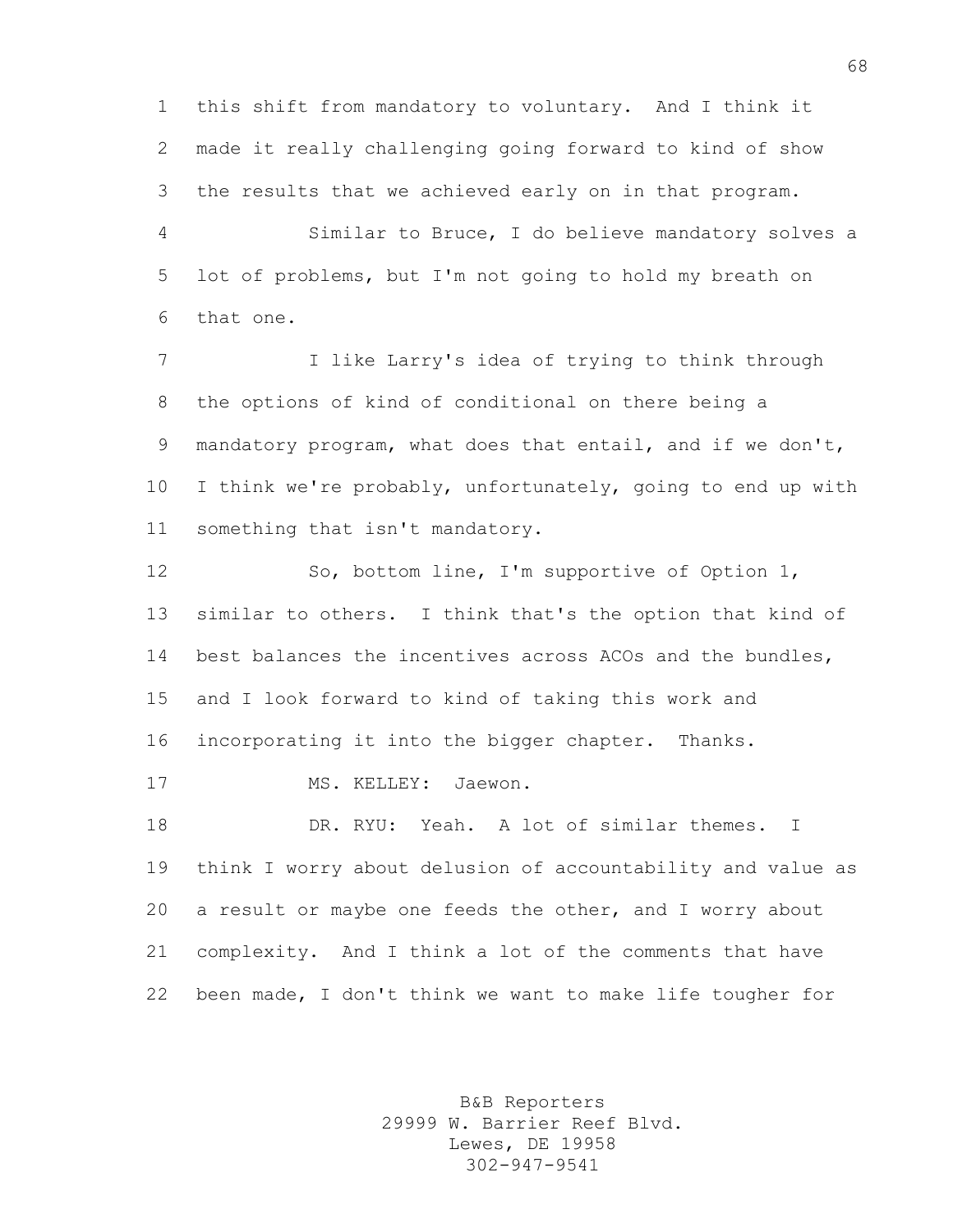those that are in ACOs. I think you really want somebody, some entity to take accountability over the totality of care in an ideal setting.

 That being said, I'm a big believer, and I think much like everybody else that the role of episodes and bundles is absolutely critical. It's a very important arrow in the APM quiver if you want to think of it that way, and I think the other reason why I think it's important is because it also extends beyond the Medicare program, and to the extent you create that capability, I think it does help to have a halo effect beyond Medicare, which I think is important.

 But, as far as how those things shake out in the 14 balance, I would probably gravitate more towards Option 2, although I could see a strong argument for Option 1. And I think in my mind at least, it kind of depends on whether the episode is avoidable or unavoidable. If it's something that's avoidable, I think it's better left with the two- sided ACOs to manage and try to avoid the triggering of the episode altogether, but if it's unavoidable, then I think it makes total sense to have it roll right into Option 1. So I'm probably split between the two, but if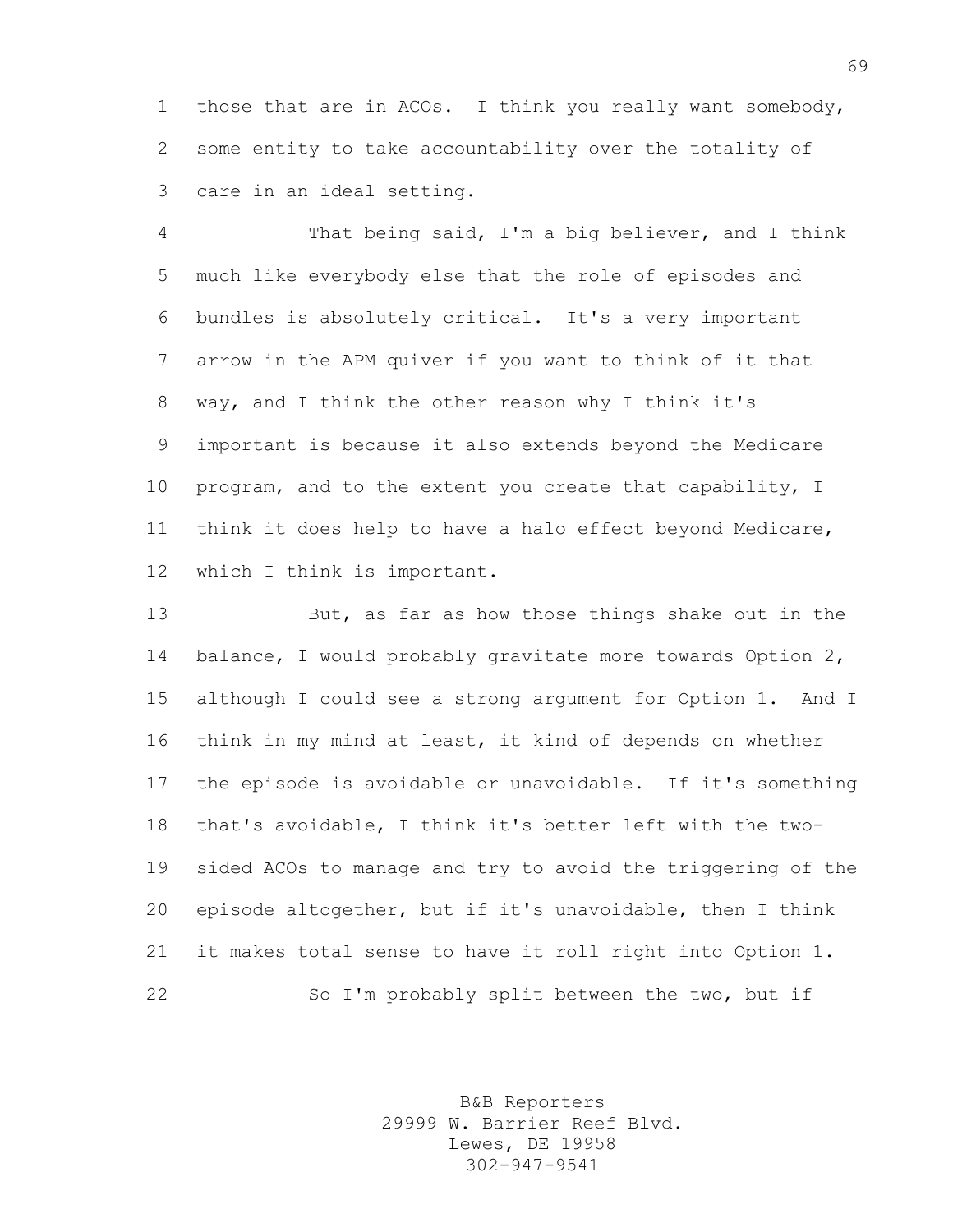pushed between those two, I'd lean towards Option 2. MS. KELLEY: I have reached the end of my list. I don't know if I -- I hope I haven't missed anyone. DR. CHERNEW: Good. Well, we're just at time. So I'm going to go if you haven't, although I'm going to talk for a little bit and watch what happens if anyone raises their hand or whatever. But I feel like I've been drinking from a firehose with 6,000 different pieces of information that's all going to have to be digested. 11 Let me say a few broad summary points, and then I'm going to -- we'll move on to lunch and come back to talk about MA risk adjustment. So, first, there is a clear interest in this question of how many and which episodes and which considerations. The chapter will try and say something more about that. I am not sure how much more about that. There's been a lot of discussion of that, and I certainly hear that. The other thing that I think is important to acknowledge is that when any decisions about episodes are made -- and it's sort of chronological to say that when we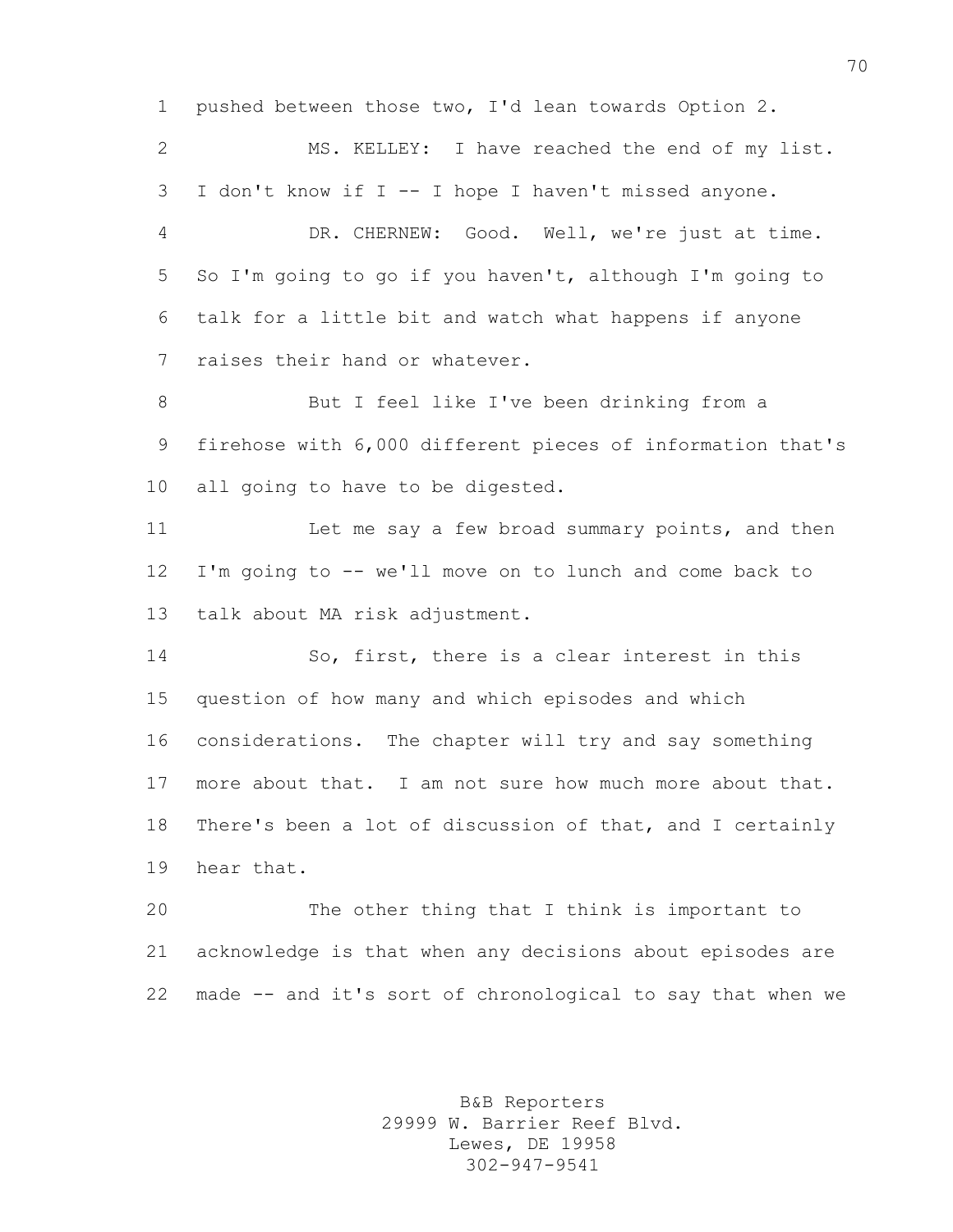have episodes, we want the best designed episodes as possible. Yes, that's true. The key point is when we make those decisions, it should be done understanding that they will be implemented in an environment that has ACOs, and we must at least consider what that means.

 So, for example, one reason why I think there's been some -- like for Jaewon's recent point, Option 1 versus Option 2, it depends on the episode, how broad the episodes are. There's a lot of "it depends" in this. Since we're not going to answer all the various "it depends," we're going to sort of raise those considerations and leave it for CMMI to sort out how to move forward in what particular cases.

 So I could see a world in which we say there's a lot of support for Option 1. There might be some episodes in which you would do Option 23. We'll leave it at that. I think that's the type of thing we will say.

18 I hear loud and clear, this notion about double payment. We will think about that more in detail. There's been a lot of discussion. Maybe we can take some of it offline, but other than that, it's noon. So I'm going to thank you all for all of your comments. This will not be

> B&B Reporters 29999 W. Barrier Reef Blvd. Lewes, DE 19958 302-947-9541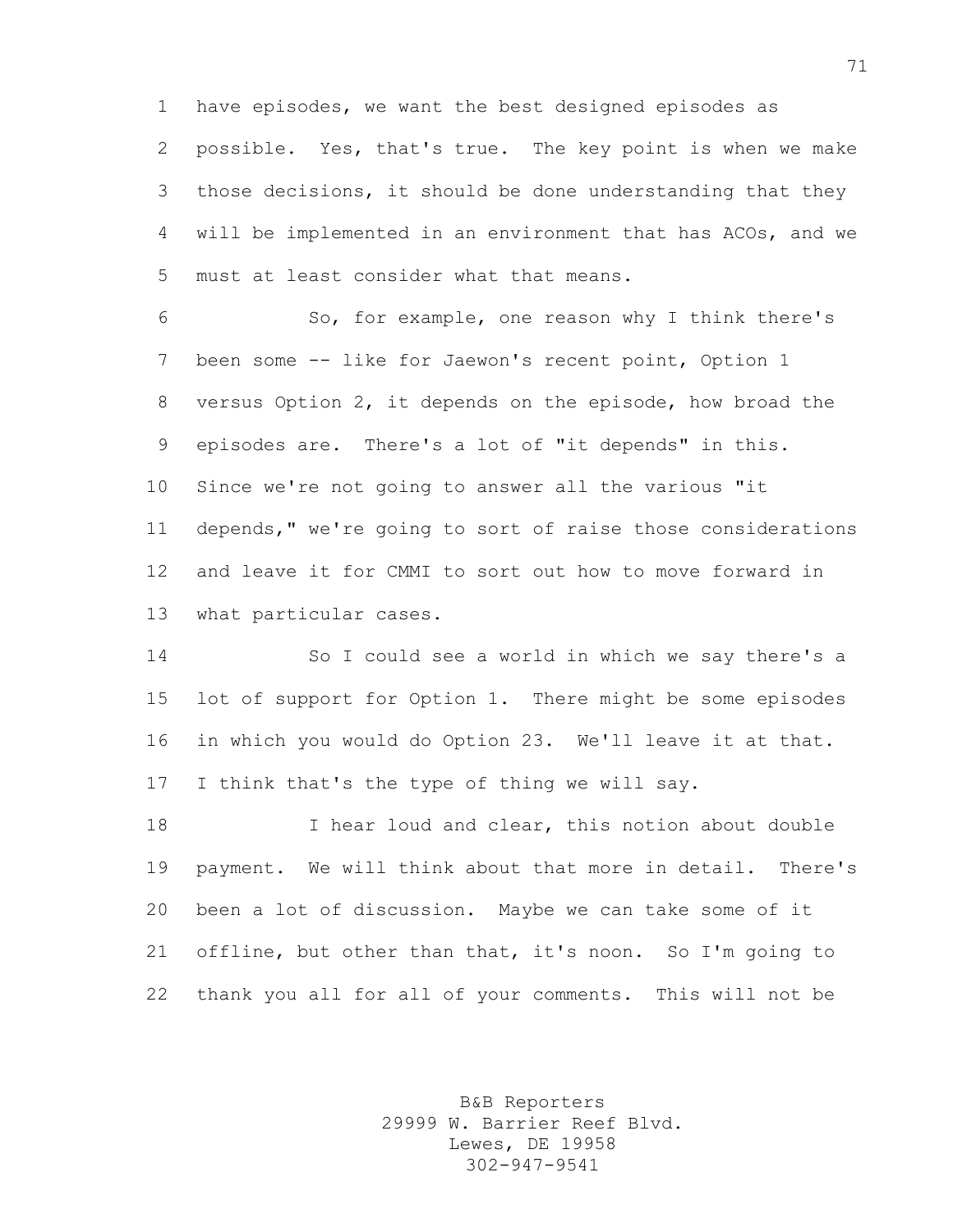the last time we see this. We are going to have a version of this integrated chapter reappear in April. We will leave six hours for the discussion. And for the public, thank you for joining. As always, please send us your feedback. You can go to meetingcomments@medpac.gov to send us an email or go on the website, and you will find ways to reach out to us and give us your thoughts. So, again, thank you, everybody . We're going to come back to talk about an aspect of Medicare Advantage risk adjustment after lunch, so we will be returning at one o'clock. So are we good? [No response.] 14 DR. CHERNEW: All right. Thanks, everybody. 15 [Whereupon, at 12:01 p.m., the meeting was recessed, to reconvene at 1:00 p.m. this same day.] 

B&B Reporters 29999 W. Barrier Reef Blvd. Lewes, DE 19958 302-947-9541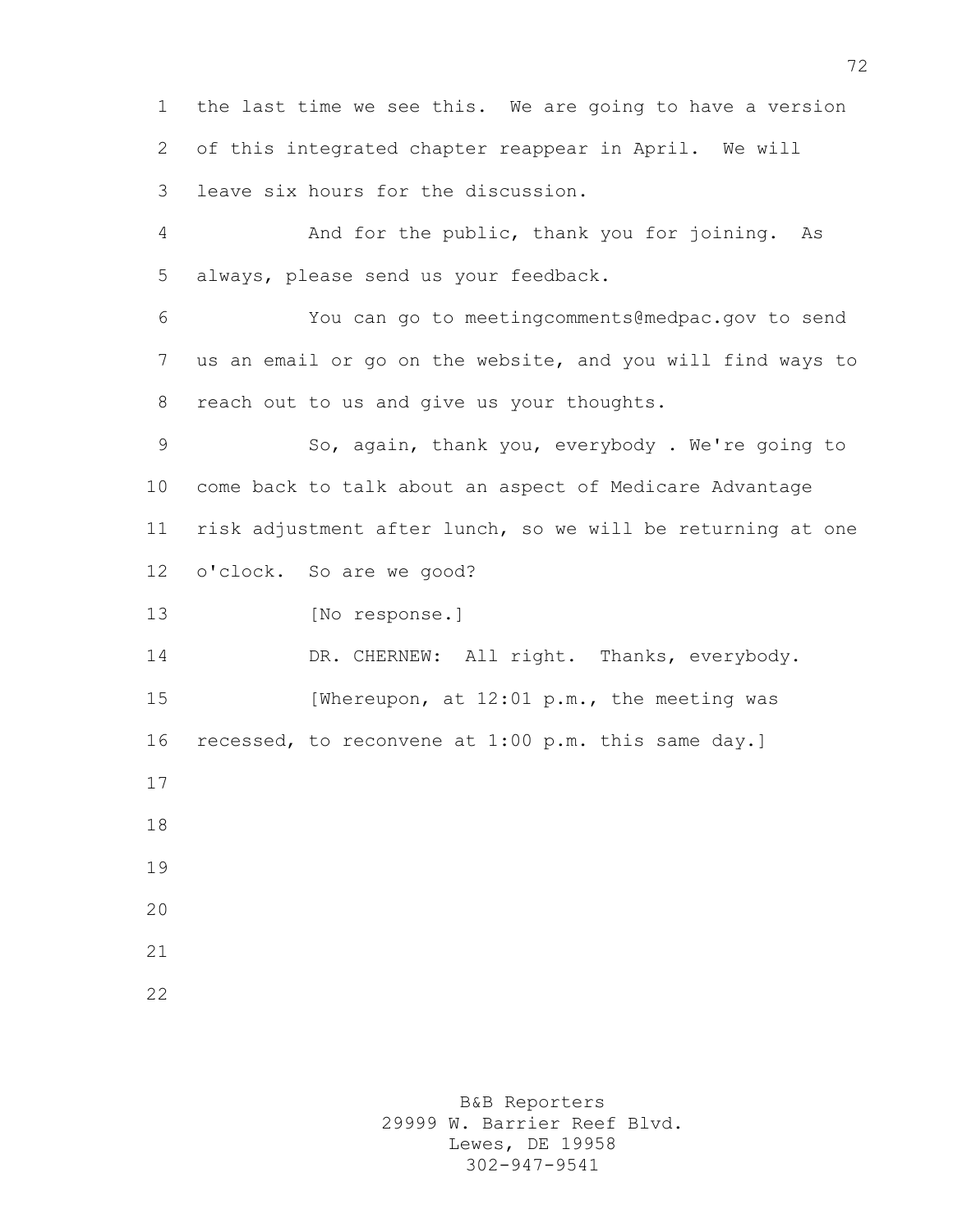2 [1:01 p.m.] DR. CHERNEW: Hi, everybody, and welcome to our afternoon MedPAC session. We are going to focusing on risk adjustment in Medicare Advantage. This is neither the first and will certainly not be the last time we do this, and, in fact, you will see a lot of other material related to Medicare Advantage program and risk adjustment in the Medicare Advantage chapter. This is a somewhat specific topic, and I'm going to turn it over to Dan to walk us through it. Dan, you're up. DR. ZABINSKI: Thank you, Mike. I just want to say, to start, that the audience can download a PDF version of these slides in the Handout section. That is on the Control Panel on the right-hand side of your screen. At the October 2021 meeting we presented a

 modification to Medicare Advantage risk adjustment that would improve payment accuracy by limiting the influence of large prediction errors that occur under the standard risk adjustment model. Today, we will revisit the model improvements that we discussed in October 2021, with the addition of a sensitivity analysis that is discussed in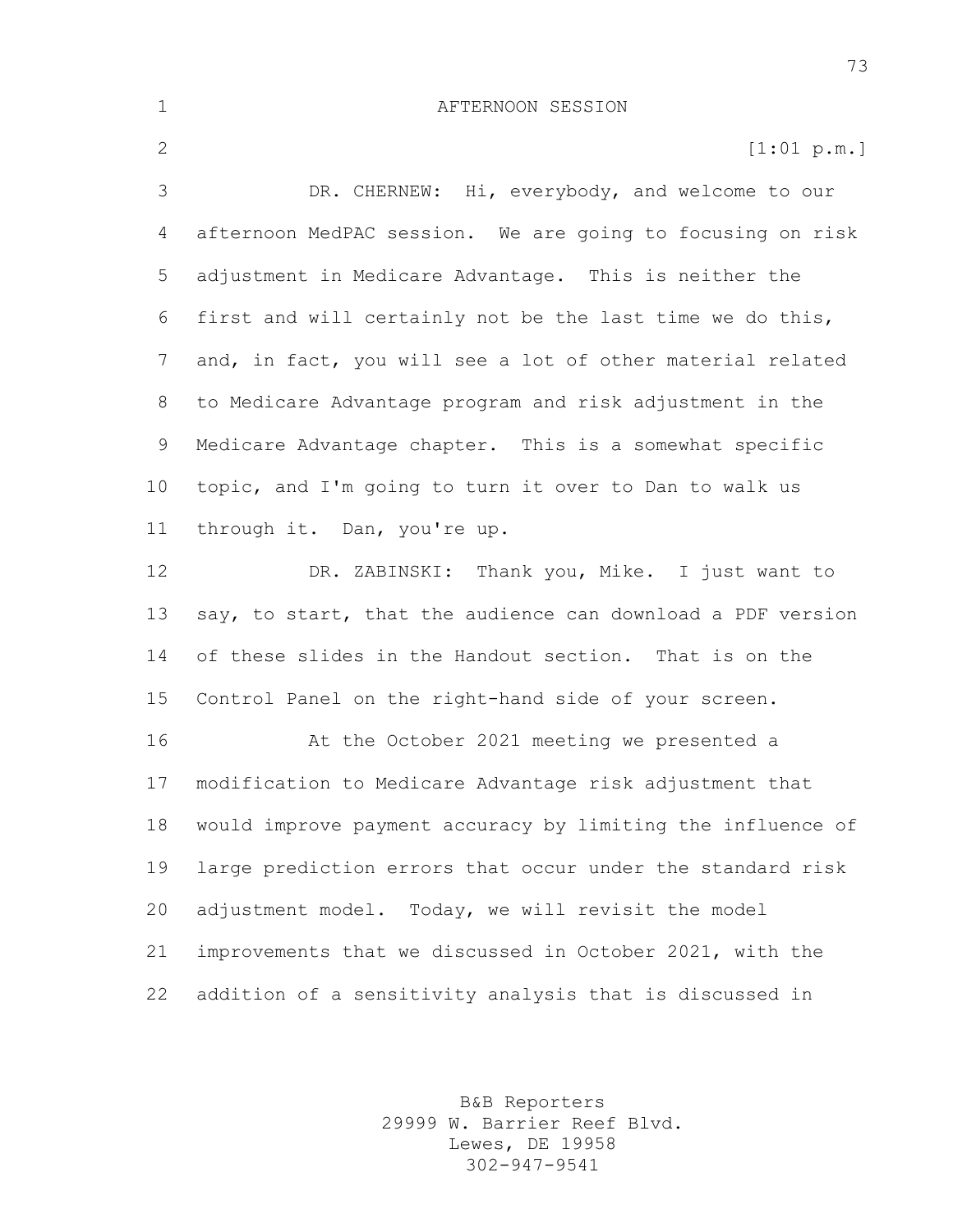your paper. Also in your paper, we added a discussion of how payment accuracy improves within specific condition categories, but we will not present those results today.

 After responding to feedback from Commissioners, our intent is to publish this analysis in the upcoming June 2022 Report to the Congress.

 To start, MA plans receive a unique payment for each enrollee that is the product of two factors. There is a base payment amount that is calculated for each plan and a risk score, which is the ratio of a beneficiary's expected costliness to the average fee-for-service spending. CMS uses those risk scores from the CMS-HCC model to adjust MA payments.

 These risk scores increase payment for beneficiaries who are expected to be more costly than average and decrease payment for beneficiaries who are expected to be less costly than average. The CMS-HCC model uses demographic information and certain medical conditions that are identified by diagnosis codes and grouped into hierarchical condition categories, or HCCs.

 Each demographic and HCC variable in the model has a coefficient that represents the expected cost

> B&B Reporters 29999 W. Barrier Reef Blvd. Lewes, DE 19958 302-947-9541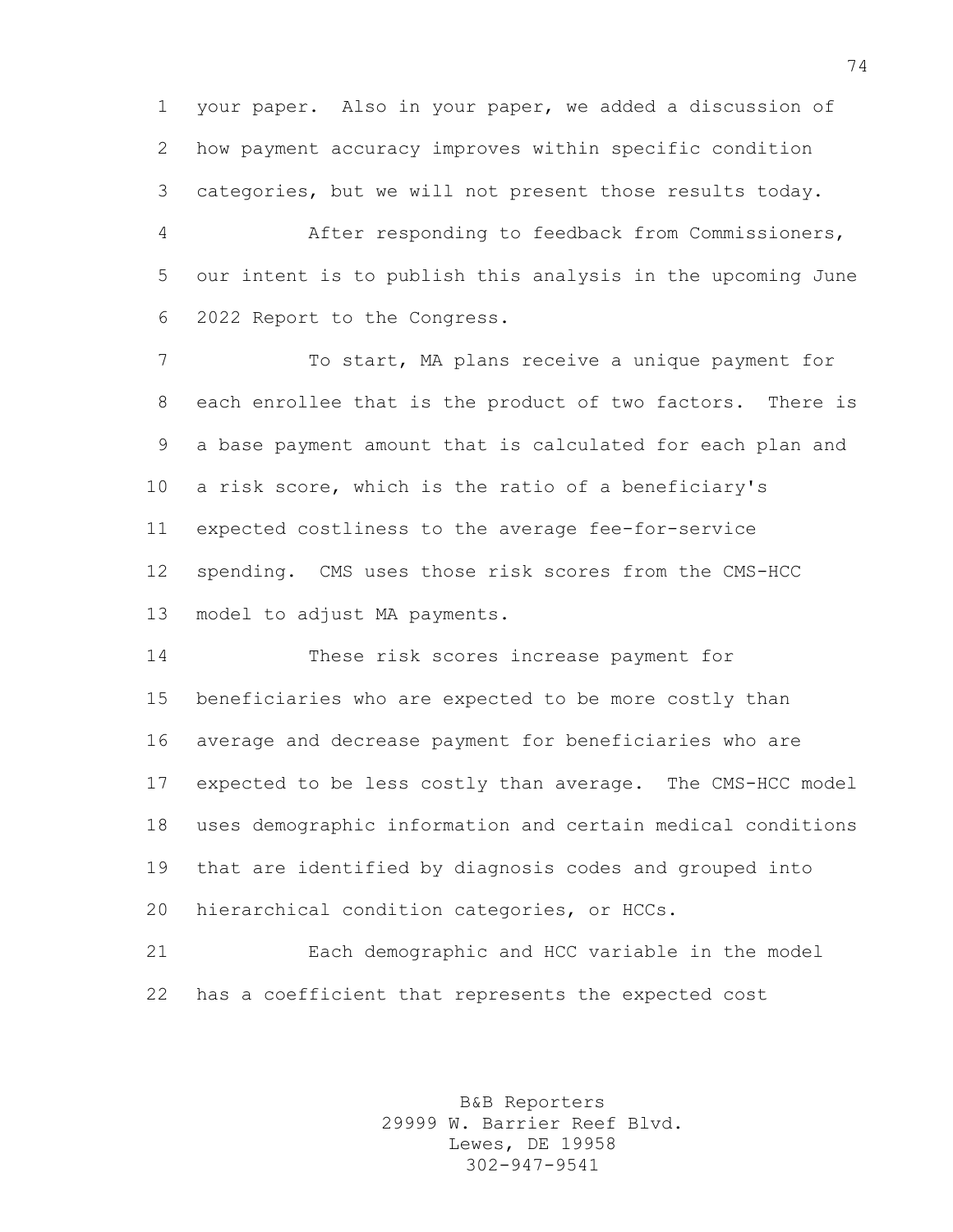associated with that variable. A risk score for a beneficiary is the sum of the relevant coefficients for the beneficiary. To determine the size of the coefficient for each variable, CMS conducts a regression using fee-for- service data that essentially distributes the medical costs for each beneficiary to the coefficients that apply for that beneficiary. This regression includes all fee-for- service beneficiaries, so each coefficient reflects the average fee-for-service cost associated with the variable. To use risk scores for payment, CMS divides the sum of dollar-valued coefficients by the average fee-for-service spending to create an index value, so the average risk score is always 1.0.

 The purpose of risk adjustment is to predict costs accurately on average for a group of people who have similar health attributes rather than to predict costs accurately for each individual beneficiary.

 CMS chooses the demographic variables and the HCCs for the model, in large part, on their ability to predict medical costs. However, no set of model components, based on commonly observed information, that can explain all the variation in individual medical costs.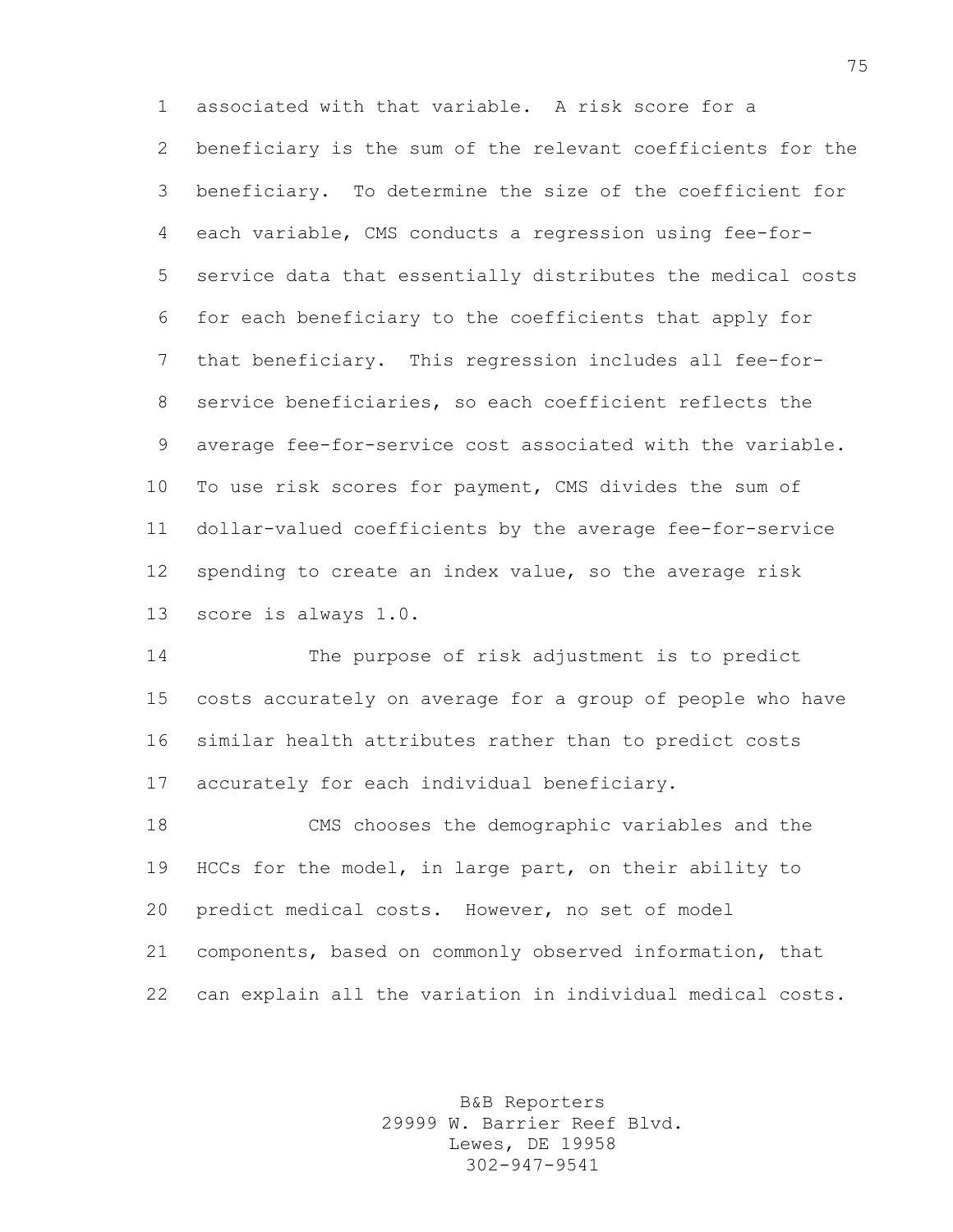Instead, a large share of the cost variation is unexplained by the risk adjustment model, and this provides opportunities for improvement.

 The benefits of the modification that we're presenting is that it would improves the accuracy of payments to MA plans,

 increases payment equity among plans, and counter incentives for favorable selection in which plans may seek to attract and retain beneficiaries who contribute to plan profits and to avoid beneficiaries that contribute to plan losses.

 We know that since CMS fully implemented the CMS- HCC model in 2007, the agency has improved the model several times. These improvements include a revised mapping of diagnosis codes within the HCCs; adding and deleting HCCs based on which HCCs improve model performance the most; added a count of the number of HCCs for each beneficiary; and stratifying Medicare populations by beneficiaries' institutional status, eligibility status defined by being aged or disabled, and Medicaid status defined by full benefits, partial benefits, or no benefits. And CMS now has distinct versions of the CMS–HCC model for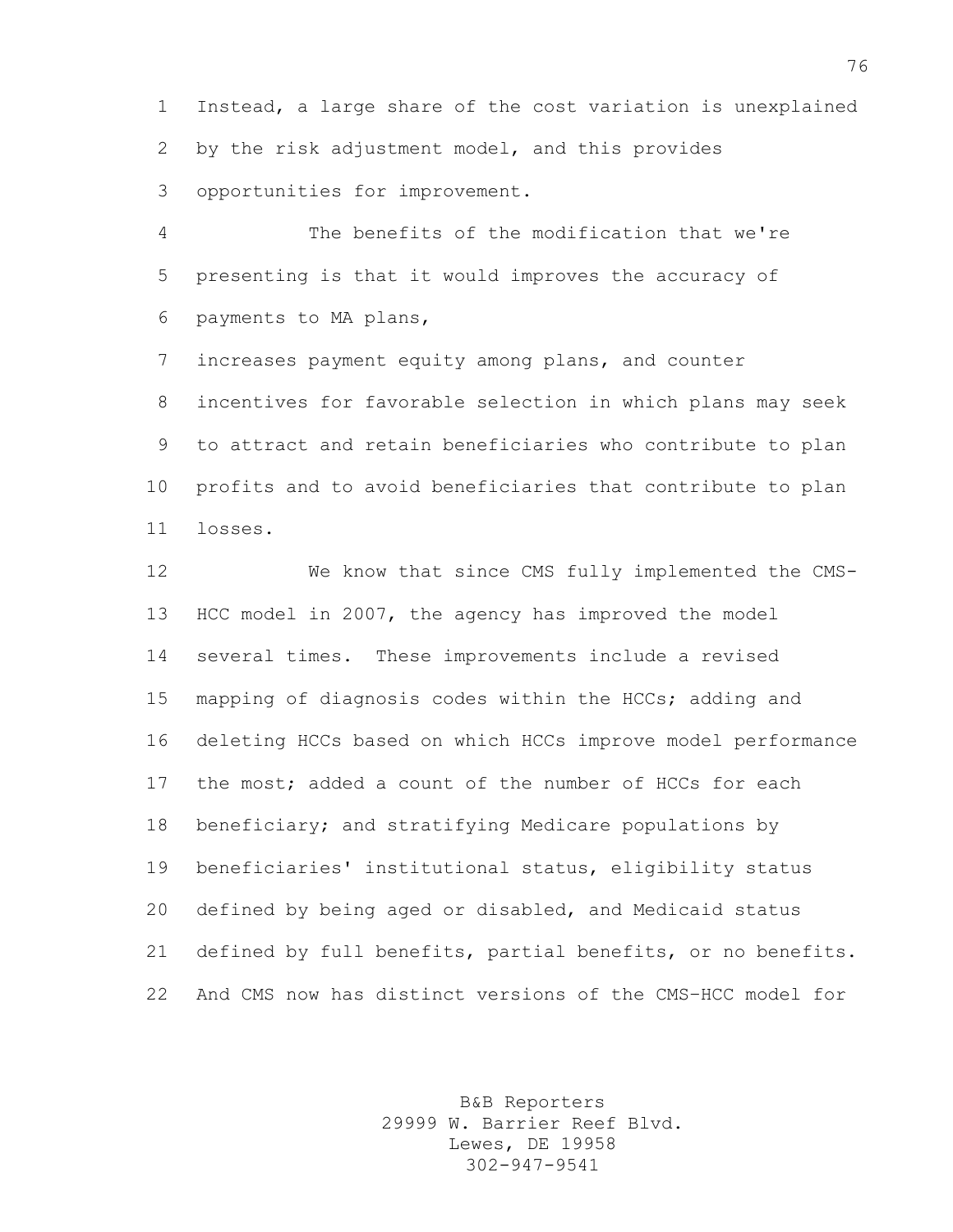seven populations defined by these characteristics.

 One risk adjustment feature common in many health insurance markets that CMS has not implemented is a system of reinsurance and repayments that redistributes the original premium payments to plans from enrollees for whom plans are highly overpaid to enrollees for whom plans are highly underpaid. However, in Medicare Advantage, cost data are not sufficient to support such a system of financial transfers.

 So the modification to the model that we are considering today, which was developed by McGuire, Schillo, and van Kleef, seeks to improve the model's accuracy by limiting the influence of outliers when estimating the model coefficients. The method essentially simulates a system of reinsurance and repayments in the data used to estimate model coefficients. To evaluate the modification, we consider metrics assessing the model's accuracy overall and for certain groups of beneficiaries.

 We view the benefit of this approach as being the combination of two factors. First, it would improve the performance of the CMS–HCC model by increasing the accuracy of MA payments through the limitation of the influence of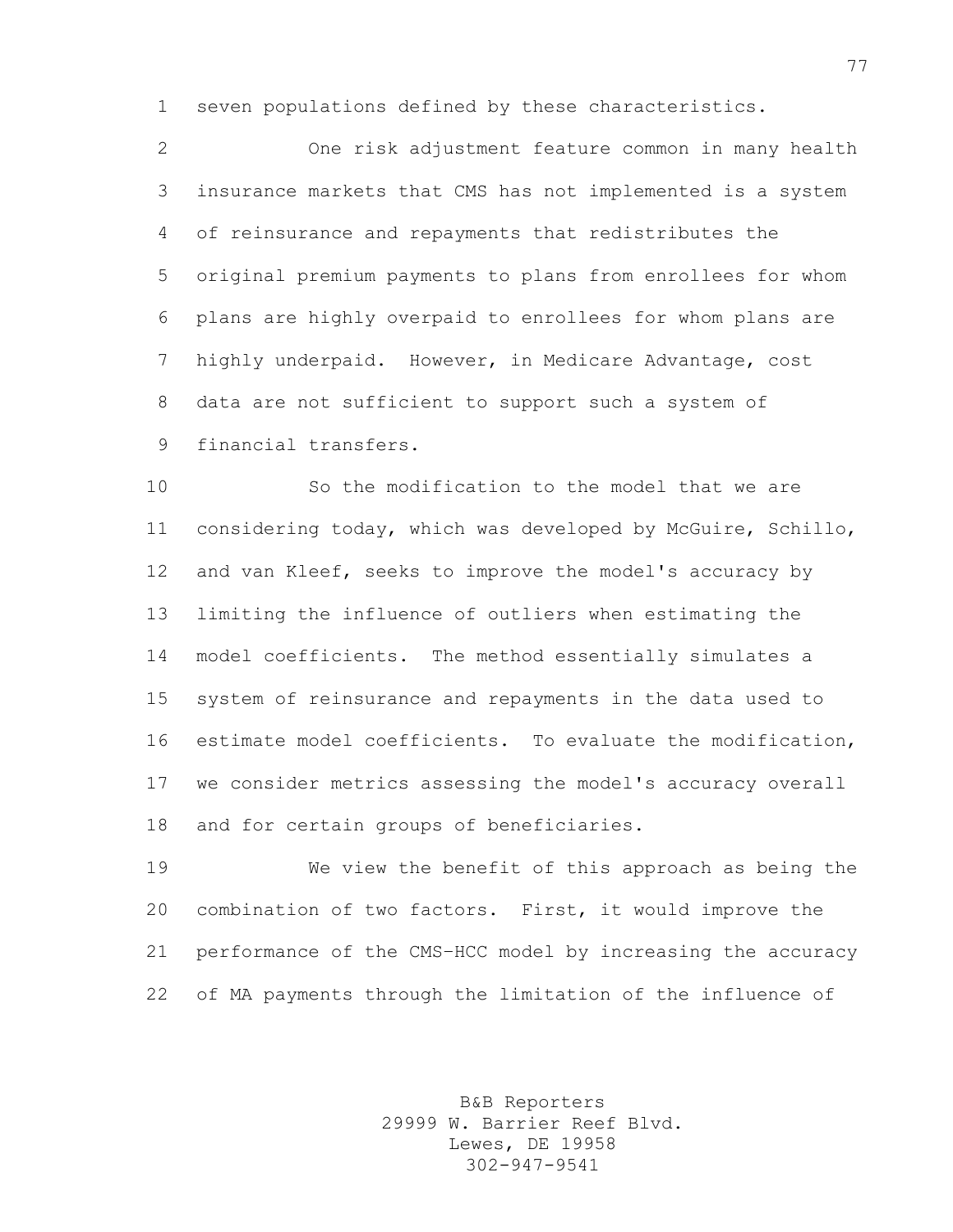beneficiaries who have outlier costs on the HCC coefficients. Second, this improvement would place no additional burden on plans and minimal burden on CMS, as there would be no need to collect additional data, and CMS can continue to use a risk adjustment method that is straightforward and easy to understand. This contrasts with some other ways to improve MA risk adjustment that could be difficult to understand and viewed as a black box by many.

 We want to emphasize that there would be no actual reinsurance or repayments, but, instead, we simply redistribute costs during model estimation.

 We used five steps to implement this method. In step one, we estimated coefficients for the current CMS-HCC model. Second, we used the estimated coefficients to predict costs for each beneficiary and calculate a prediction error that is the difference between the predicted cost for a beneficiary and the beneficiary's actual cost.

 In step 3 we simulate reinsurance by applying a loss limit on the actual costs for the beneficiaries with the largest underpredictions. When the prediction error is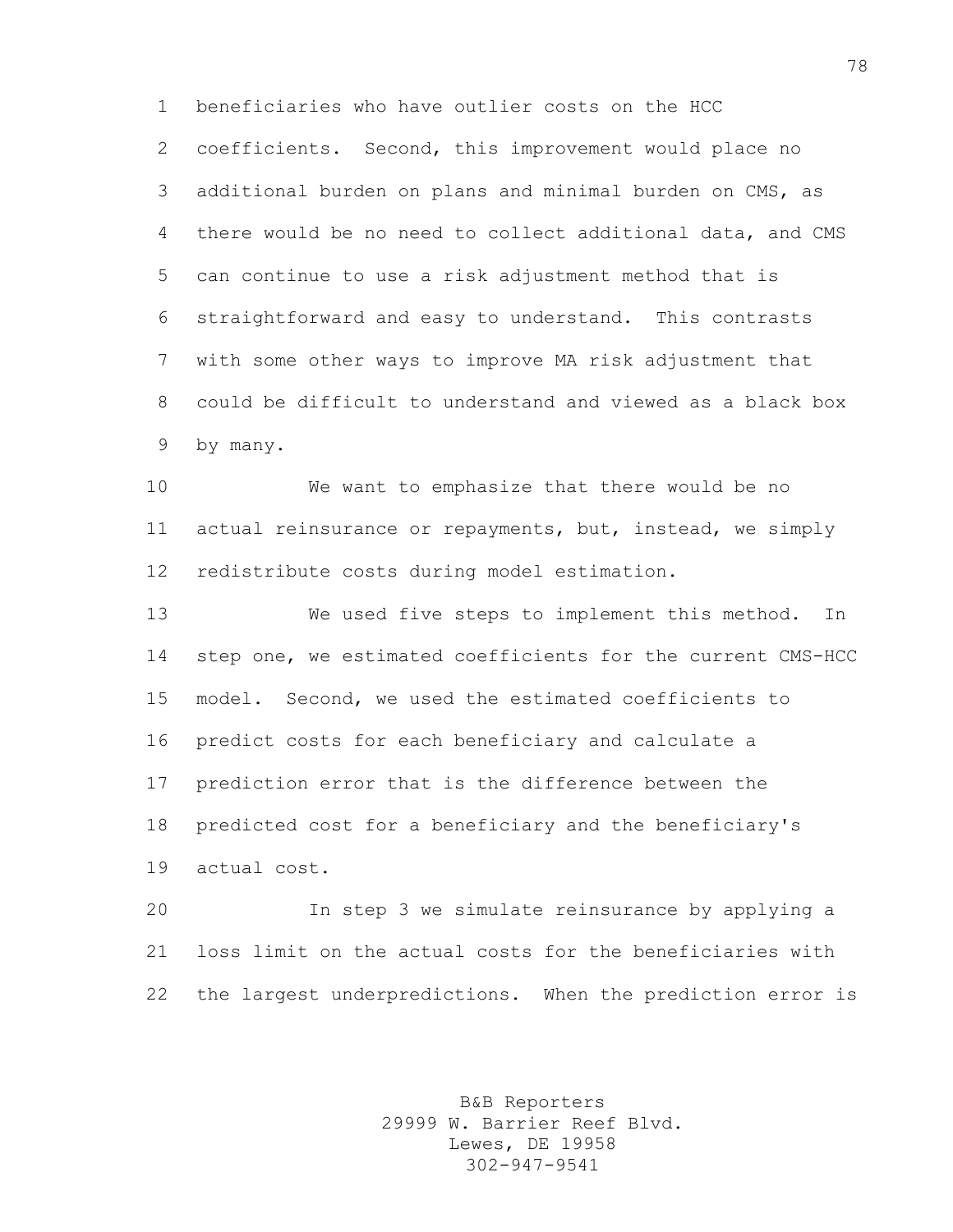larger than the loss limit, we reduce the beneficiary's actual cost in the data by 80 percent of the difference between the prediction error and the loss limit, which simulates reinsurance.

 In step 4 we simulate repayments by applying a gain limit on the actual costs for beneficiaries who have the largest overpredictions. When the prediction error is larger than the gain limit, we increase the beneficiary's actual cost in the data by the difference between the prediction error and the gain limit, which simulates repayment.

 By adjusting the actual cost data in steps 3 and 4, we generate a new data set in which the fee-for-service costs have been redistributed to simulate reinsurance and repayments. Then, in the fifth and final step, we use the new data set to estimate the CMS-HCC model coefficients that would be used to calculate risk scores for paying MA plans.

 Now we'll talk about putting into practice the steps from the previous slide.

 A vital part of that analysis was identifying the loss limit and the gain limit, which we used to calculate

> B&B Reporters 29999 W. Barrier Reef Blvd. Lewes, DE 19958 302-947-9541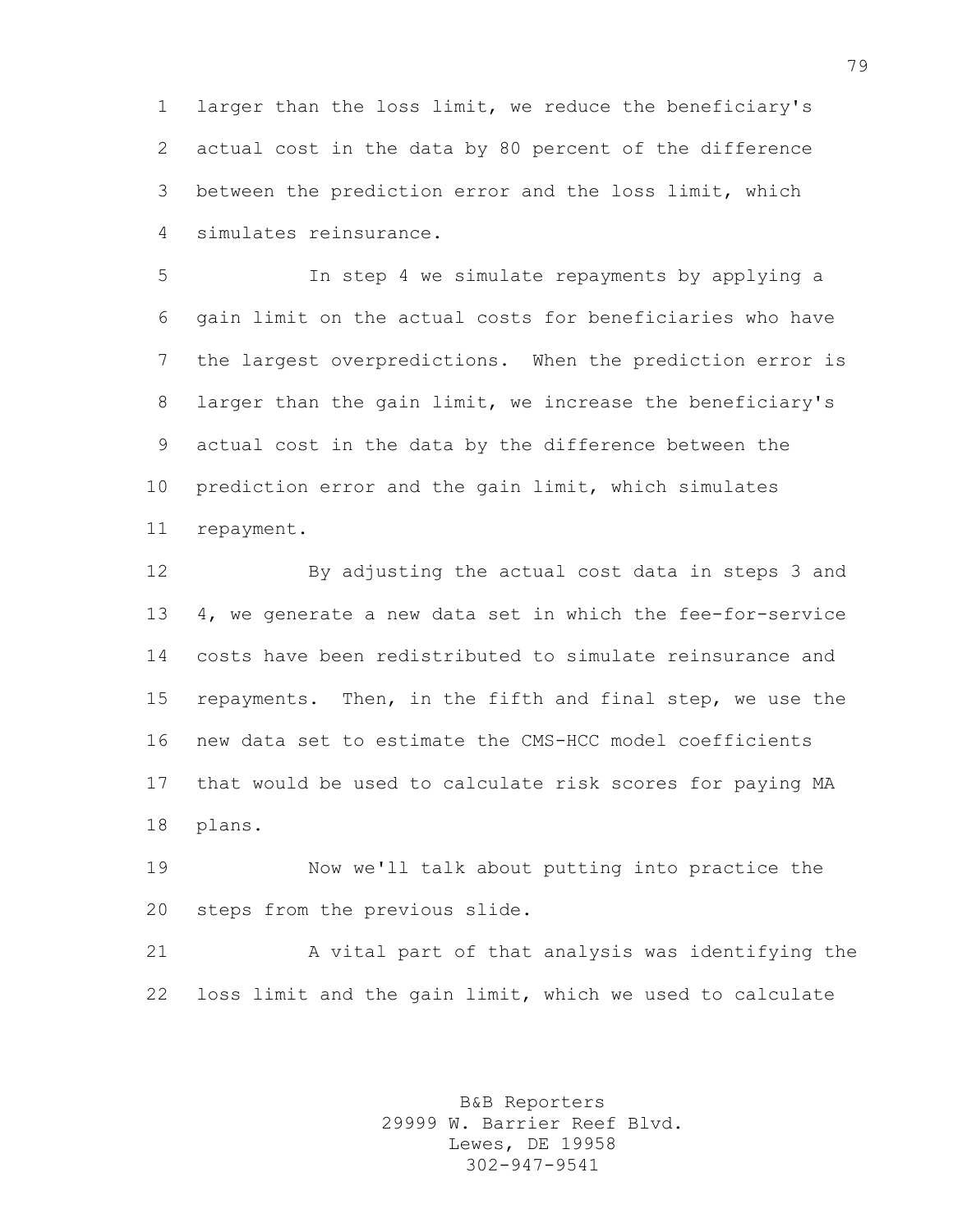cost adjustments to simulate reinsurance and repayment. We estimated the standard CMS–HCC model using a sample of 10.2 million fee-for-service beneficiaries, which is described in your paper. We then used the estimated standard model to calculate predicted costs and a prediction error for each beneficiary on our analytic file. That is, we calculated the underpredictions and overpredictions.

8 Through an iterative process, we used the prediction errors to determine the loss limit and the gain limit. We determined the loss limit so that the aggregate reduction in actual costs across all beneficiaries affected by the simulated reinsurance equals 2 percent of total costs. Likewise, we determined the gain limit so that the aggregate increase in actual costs across all beneficiaries affected by the simulated repayments equals 2 percent of total costs.

 Under this 2 percent simulation, the resulting loss limit was \$106,500, and the resulting gain limit was \$25,300.

 We then used the loss limit and gain limit to adjust actual costs for underprediction and overprediction errors. If a beneficiary had an underprediction greater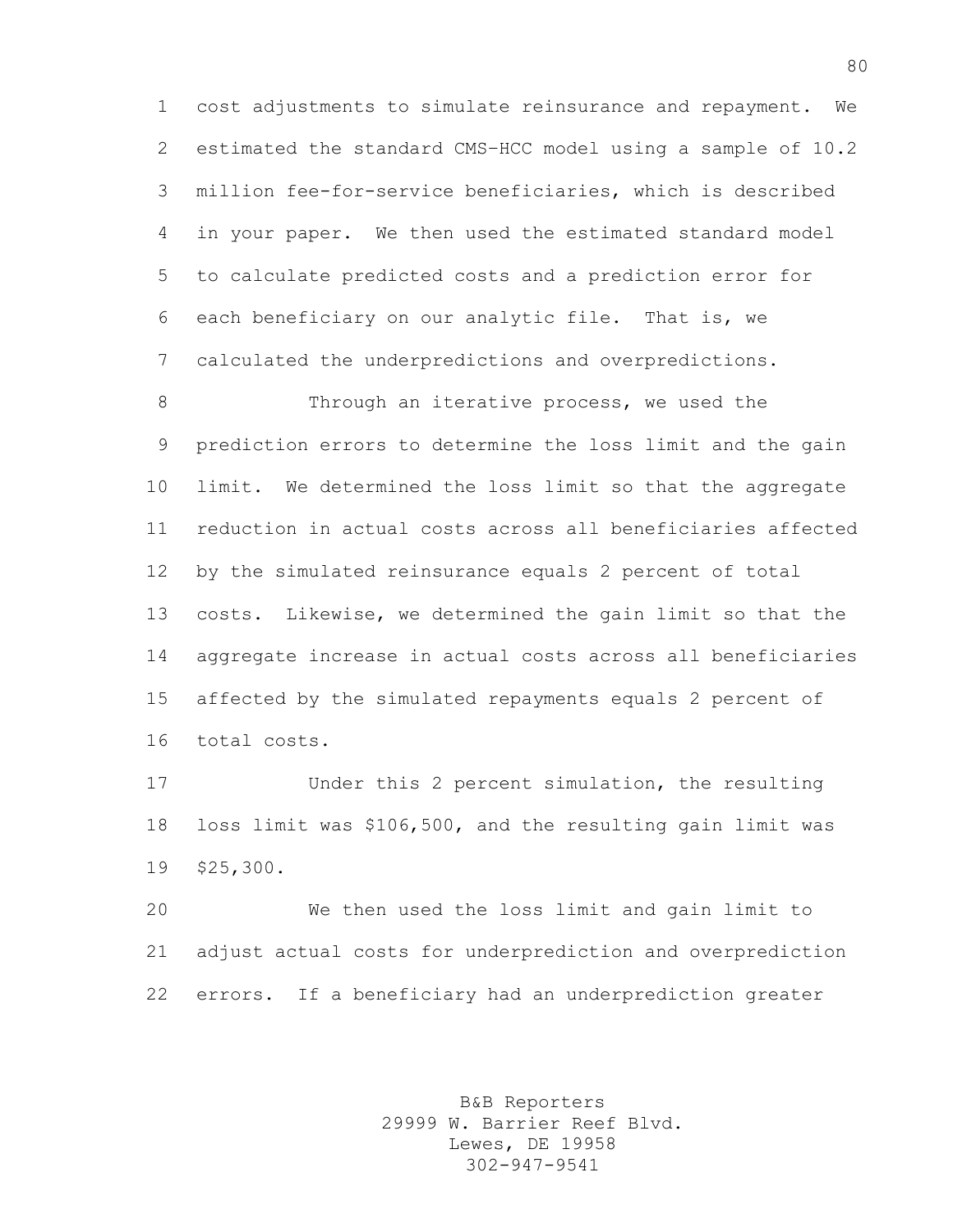than the loss limit, we trimmed the beneficiary's costs by 80 percent of the difference between underprediction and the loss limit. But if a beneficiary had an overprediction greater than the gain limit, we augmented the beneficiary's costs by the difference between the overprediction and the gain limit.

 This decrease in actual costs offsets the increase in actual costs, so that this modification to the model is revenue neutral. We then used these redistributed costs to re-estimate the CMS–HCC model. We call this re-estimated model the modified model.

 We found that the modified model that limits the effects of outliers would substantially improve how well beneficiaries' predicted costs match their actual costs. To evaluate the performance of the modified model, we used the R-squared statistic, which indicates how well beneficiaries' costs predicted by the model match their actual costs. The R-squared is always between 0 and 1, and the closer to 1.0, the better the model has performed.

 We found that the standard model had an R-squared of 0.13 while the modified model had an R-squared of 0.19, a 43 percent increase. This tells us that the modified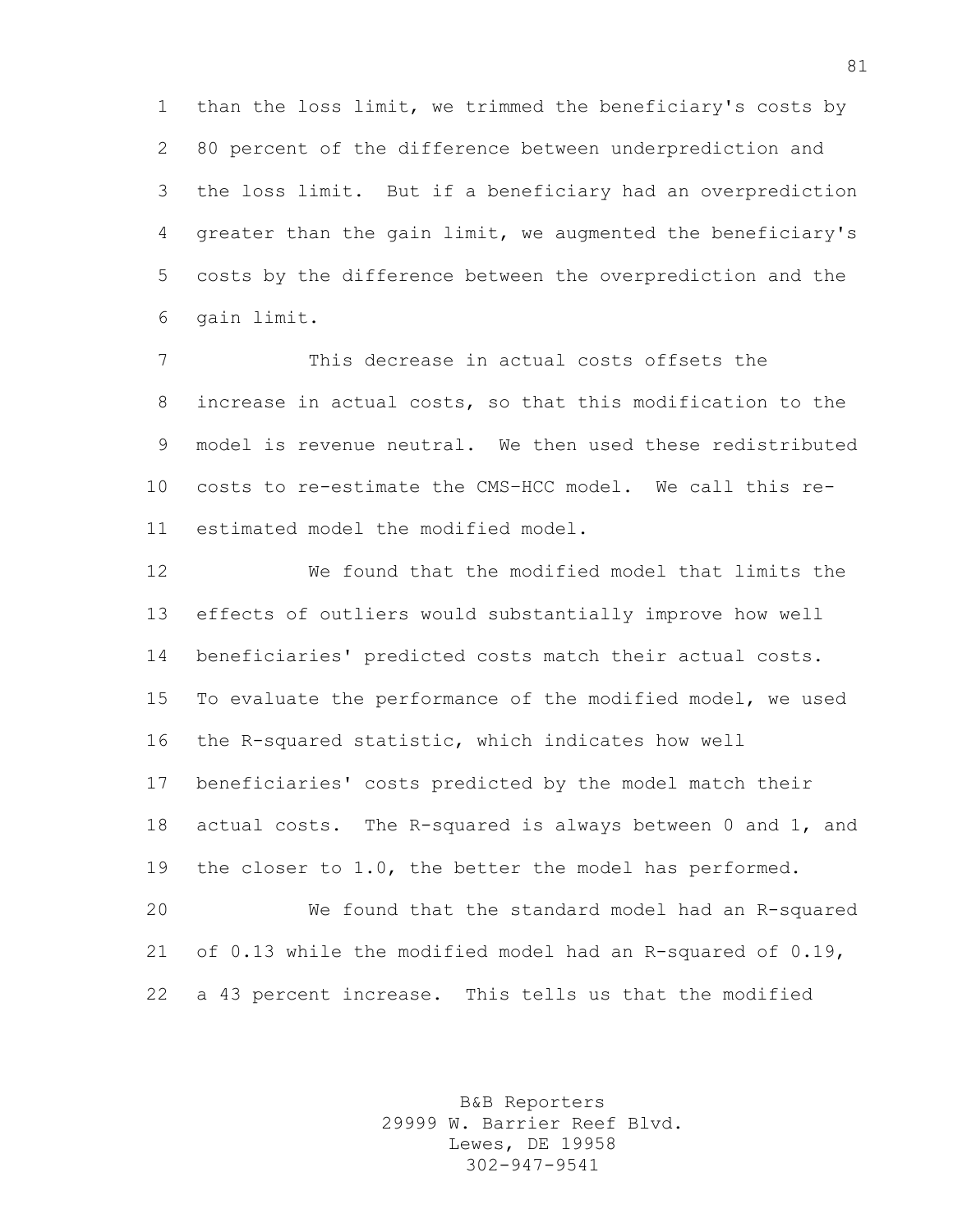model explains 43 percent more of the variation in costs than the standard model. This improved predictive accuracy under the modified model would reduce the likelihood that plans would experience substantial financial gains or losses based on which beneficiaries choose to enroll in their plans.

 To illustrate how substantial the improvement is from limiting the outliers, on slide 6 we discussed several changes that CMS has implemented since 2007, and these changes have increased the R-squared from about 0.11 to about 0.13.

 We also found that the modified model would improve the predictions for beneficiaries with the largest prediction errors. We evaluated the beneficiaries who under the standard model had the 1 percent largest underpredictions and 1 percent largest overpredictions, and we used predictive ratios, or PRs, to measure payment accuracy for these groups in which a PR is the aggregate predicted costs for a group divided by the aggregate actual costs for the group. The closer a PR is to 1.0, the better the model has performed for the group.

For both these populations, the PR improved under

B&B Reporters 29999 W. Barrier Reef Blvd. Lewes, DE 19958 302-947-9541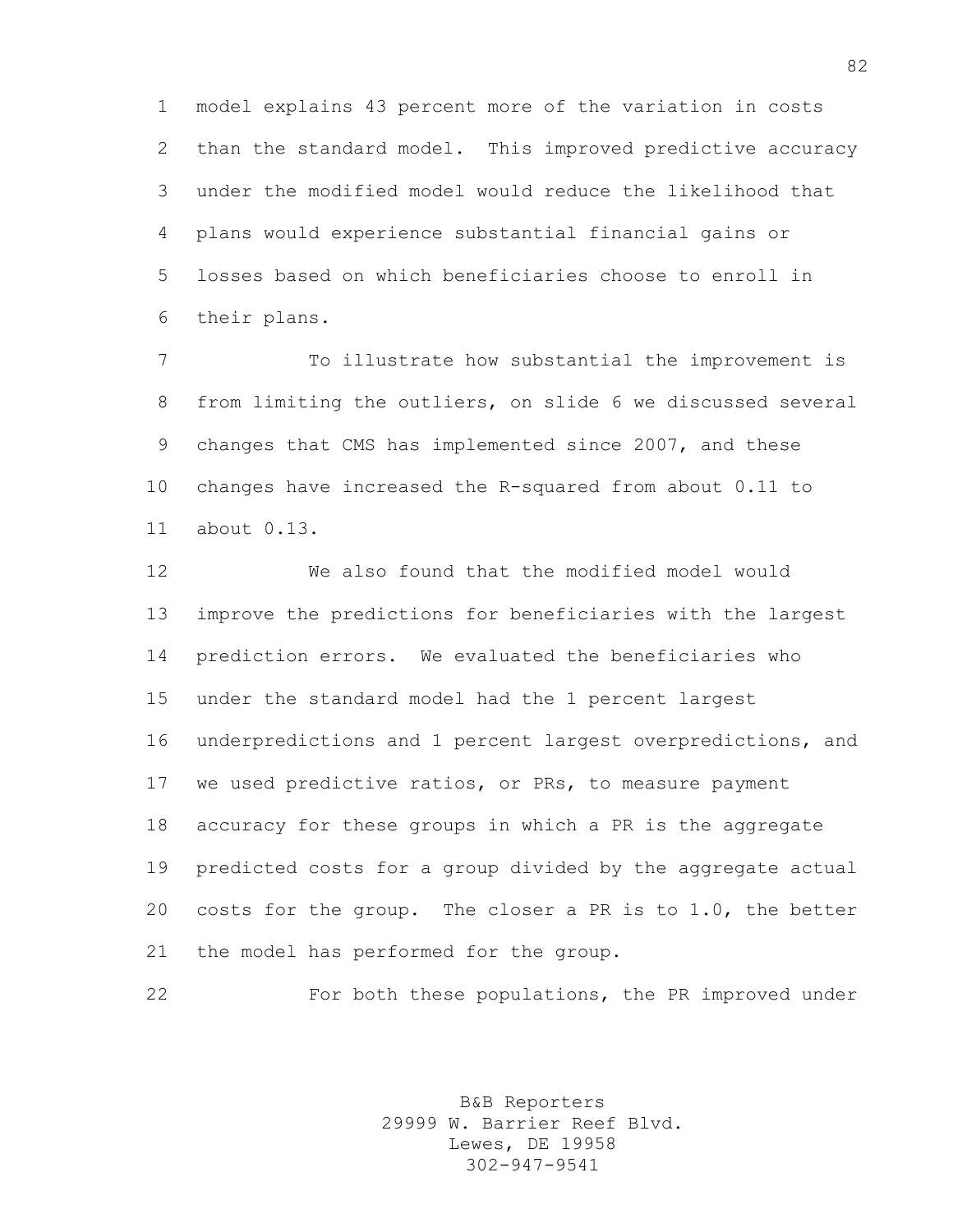the modified model. For beneficiaries who had the 1 percent largest underpredictions, the PR improved from 0.13 to 0.16. Also, for the beneficiaries who had the 1 percent largest overpredictions, the PR improved from 6.4 to 2.0.

 By predicting costs more accurately for both the largest underpredictions and largest overpredictions, the modified model would reduce the likelihood that plans experience large financial gains or losses.

 Finally, at the October meeting, a few Commissioners asked how our results would change if we used different amounts of costs being redistributed in our re- estimation. So, in addition to the simulation that we've already discussed in which we redistributed 2 percent of aggregate costs, we estimated the effects of a system in which we redistribute 1 percent of aggregate costs and 3 percent of aggregate costs.

 On this table, we show the R-squared values from the standard CMS–HCC model and from versions of the modified model under which we redistributed 1, 2, and 3 percent of aggregate costs. This table shows that increasing the redistributed costs has an appreciable effect on the model's R-squared, indicating greater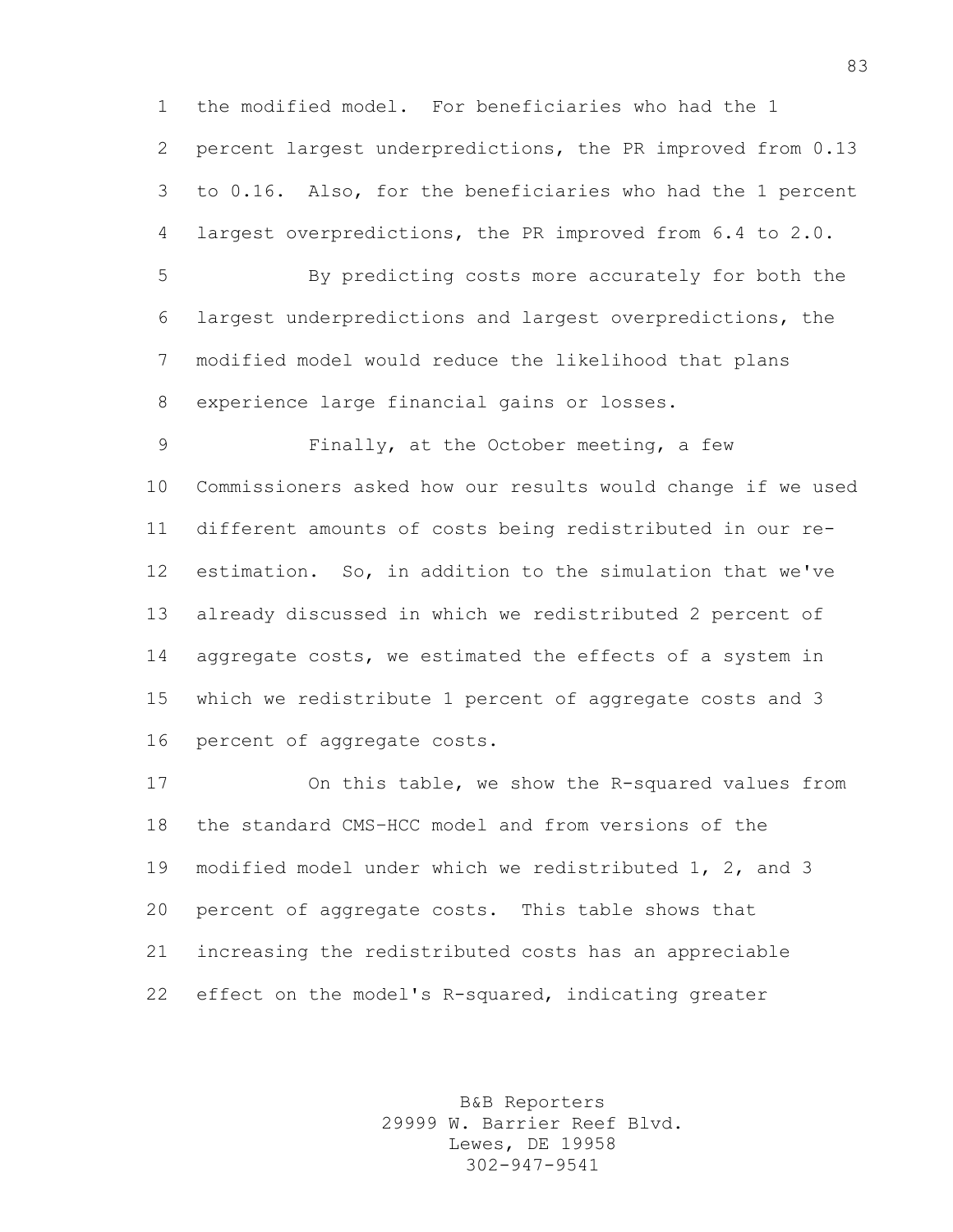predictive power as you increase the magnitude of the redistributed costs.

 However, as we redistribute more costs, the coefficients on the HCCs in the model will change. As we increase the redistribution of costs, we increase the possibility that the HCC coefficients won't reflect the actual cost of care for that group. This trade-off between higher R-squared and how accurately we predict costs for HCCs is an issue that must be addressed if any system of simulated reinsurance and repayment is to be effectively administered.

 The conclusions that we draw from this analysis is that limiting the influence of outliers would improve how well predicted costs and plan payments would match actual costs, which reduces incentives for plans to use beneficiaries' costs to identify favorable risks. The extent of substantial underpredictions and overpredictions would be reduced so plans would face less risk from substantial losses.

 We realize that we face many issues regarding risk adjustment in the MA program, such as the coding of conditions, and we have documented these issues extensively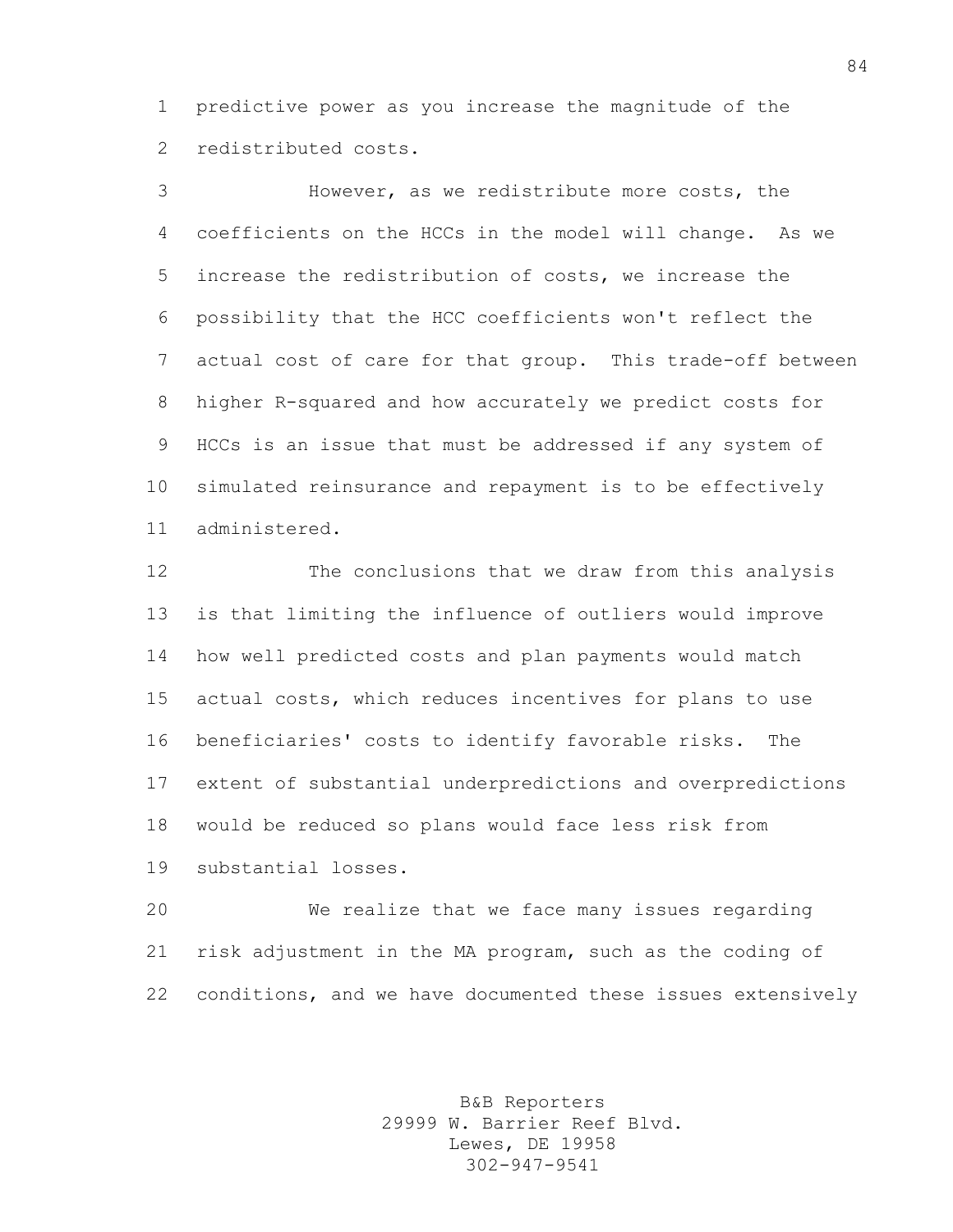and have recommended fixes to those problems. The approach we have discussed today would improve MA risk adjustment, independent of those well-documented problems, and adopting an approach like this would not impede nor negate other more comprehensive approaches to addressing problems with MA risk adjustment.

 So for today's discussion, we will address the Commissioners' questions and concerns about the method and content of this analysis. Then, we will address the feedback that we receive and complete this analysis for publication in the June 2022 report.

Now I will turn it back to Mike.

 DR. CHERNEW: Great. Dan, thank you. I'm going to start with a clarifying question of my own, which I hope will set some of the stage, and then we'll jump into Round 1 where I think, actually -- well, I'll let Dana say it -- from my view here Larry is the first in Round 1.

 But in any case, Dan, you did this using split- sample approach. In other words, you did a lot of this work on half of the sample and then at the very end when you were doing the evaluations you were doing it on an evaluation sample. Is that basically right?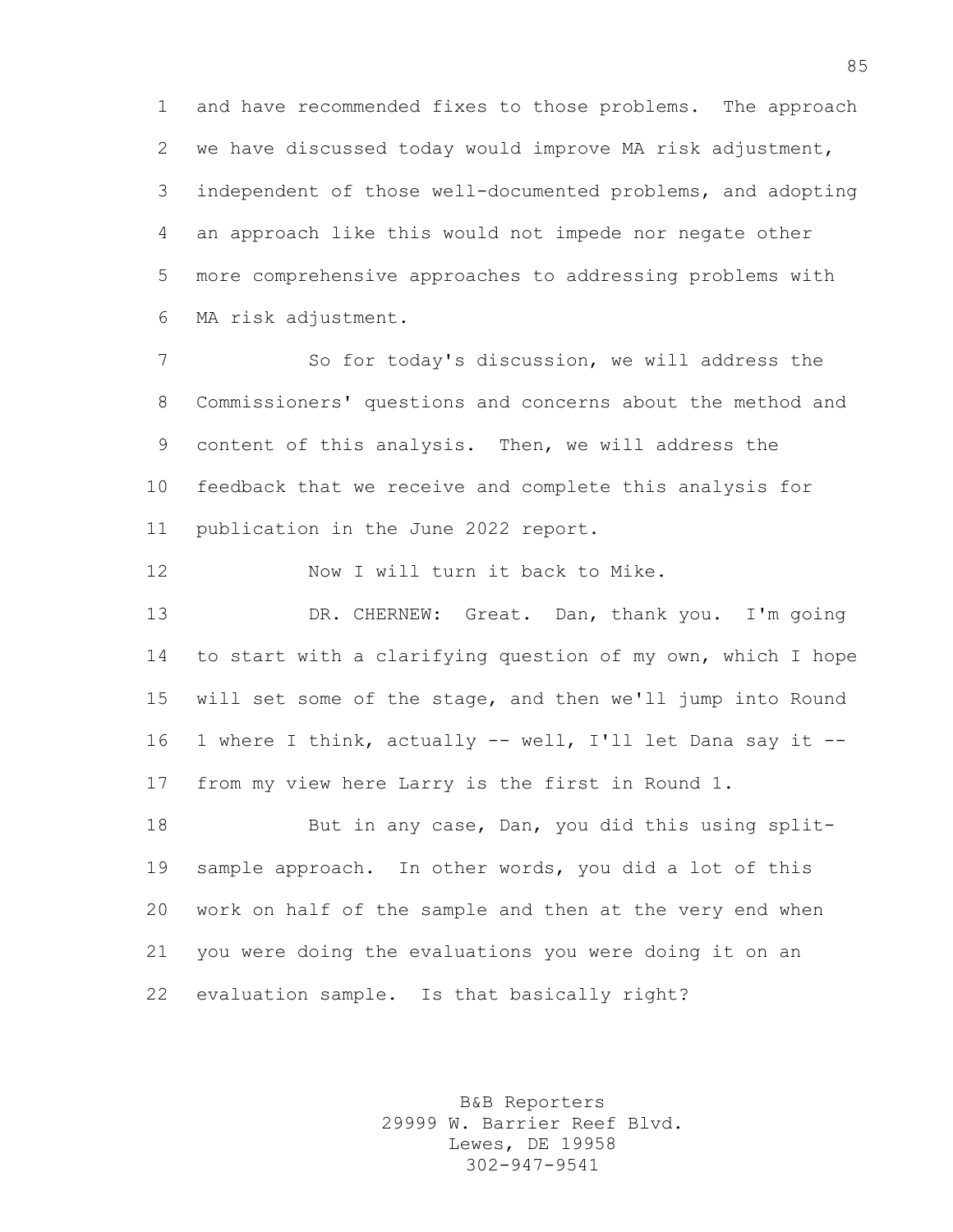DR. ZABINSKI: Yes, that's right. DR. CHERNEW: And when you did your statistics, that means the R-square improvements and the predicted ratios, those are all based on the evaluation sample for which there was actually no redistribution of costs. It was just the actual data in the evaluation sample. Is that also right?

DR. ZABINSKI: Yes.

 DR. CHERNEW: Okay. I am now clarified, and again I guess it goes to Larry.

 DR. CASALINO: Yeah, Dan, really elegant work and nicely presented. The chapter could be a kind of a primer on someone who doesn't understand the CMS-HCC method and wants to. So really, nice work.

 I have just one question. In the presentation you mentioned a couple of times that this improved method would reduce the incentive for plans to try to get local patients, and I agree with that. You don't mention, I don't think, in the presentation but you do several times in the chapter that using reinsurance would decrease the incentive of plans to control the costs of beneficiaries who they did have enrolled.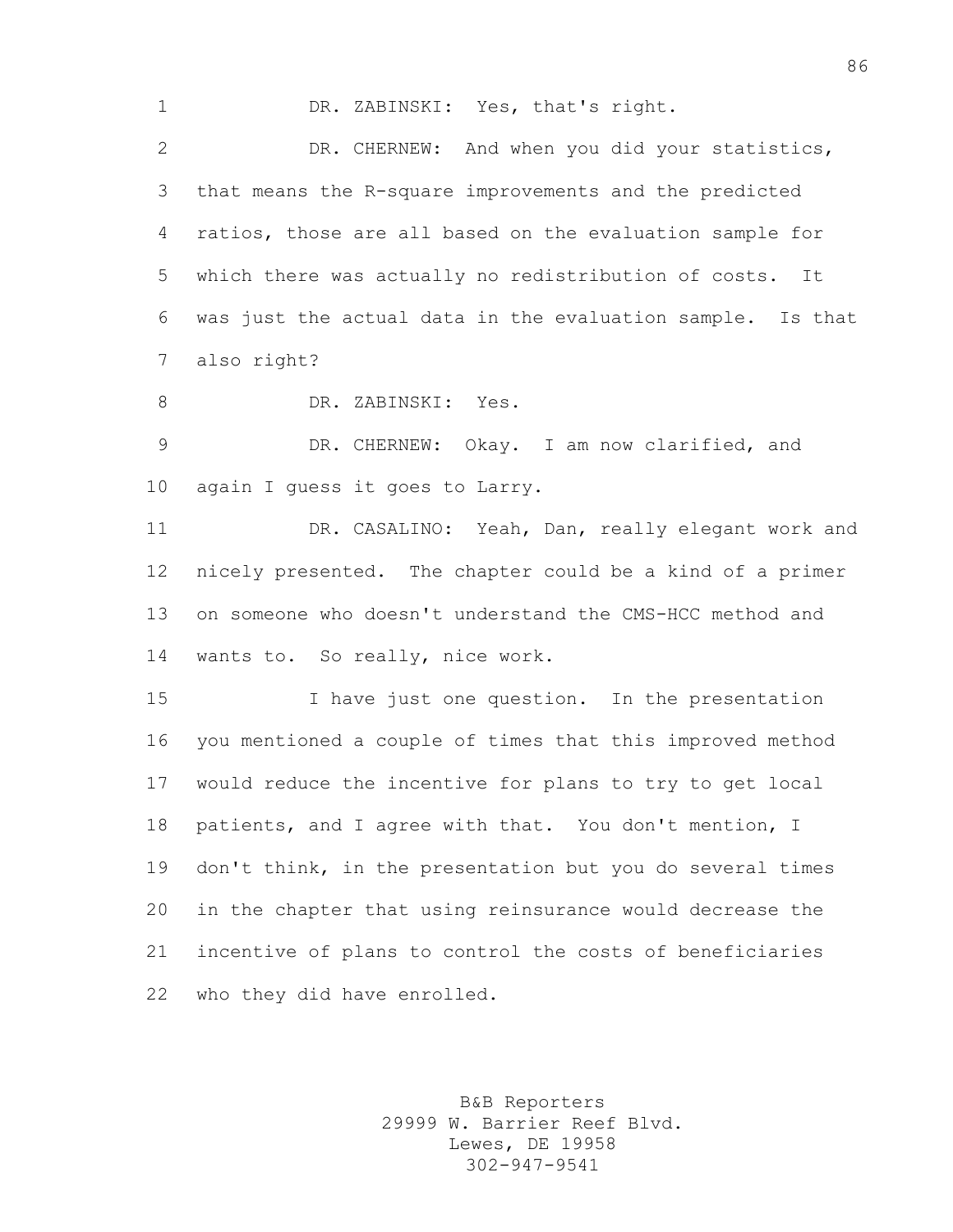So my question gets to looking at the sensitivity analyses, and do we like 3 percent, 2 percent, 1 percent? It is certainly true that reinsurance changes incentives, but do you have any sense of the extent to which moving from 2 percent to 3 percent, for example, would reduce plans' efforts to control the cost of care for their members?

 DR. ZABINSKI: I don't have a firm sense, but my inclination is to say at that stage probably not a lot. And I'm not really sure at what level it would become a problem to be concerned about.

12 DR. CHERNEW: Dan, I'm sorry. I need to ask another clarifying question. Because you're doing all of this on the evaluation sample and actually not proposing to shift money, the actual incentives in any plan, the redistributions that you showed us aren't actually real redistributions, if I understand correctly. So once you have this new equation, I don't think there would be any incentive effects to control costs, because whatever you do isn't going to affect your payment at the margin. You're not actually being reinsured.

And again, I may still be confused. This might

B&B Reporters 29999 W. Barrier Reef Blvd. Lewes, DE 19958 302-947-9541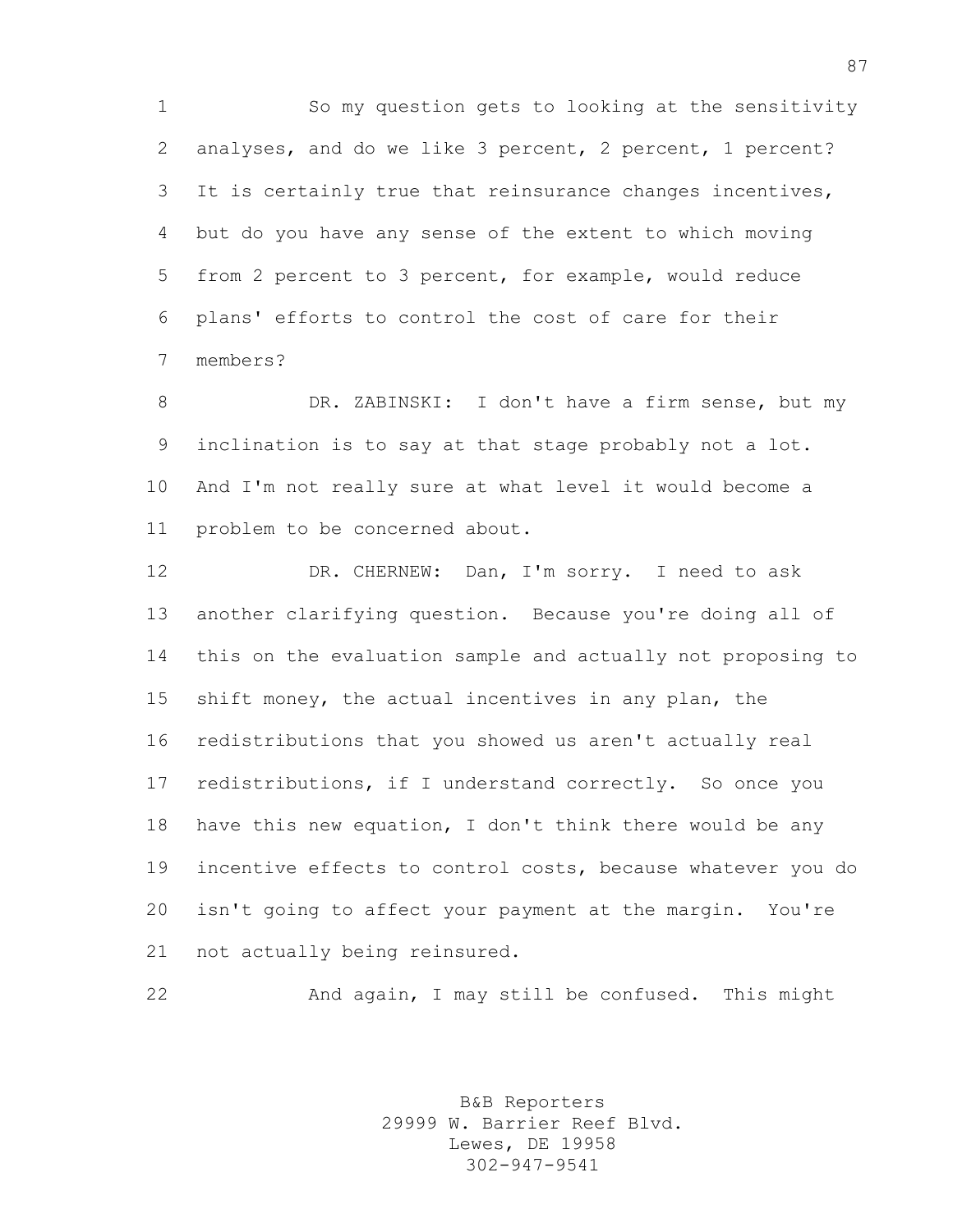be Michael's confused session of the month. Am I confused? DR. ZABINSKI: I don't think you are. I might be overstepping my bounds. I think a lot of the discussion, when we talk about incentives of reinsurance, when we talk about it it's like in the purest sense of reinsurance. And Andy, please correct me if I'm wrong, because he really is deep into this and knows it even better than I do. But when we talk about reinsurance in that sense we're talking the actual redistribution.

 I think the bigger concern here is the extent to which you're going to start affecting the coefficients on the HCCs. And then the HCCs coefficients won't accurately reflect the actual cost of treating beneficiaries with those conditions if you start monkeying around too much with the levels.

 DR. CASALINO: Dan, if I can interrupt, do you mean the coefficients as a whole won't accurately reflect the total cost of care predicted for the beneficiary or do you mean that the total predicted cost might be accurate but the individual coefficients will no longer be as precise as they were?

DR. ZABINSKI: The latter. So this is completely

B&B Reporters 29999 W. Barrier Reef Blvd. Lewes, DE 19958 302-947-9541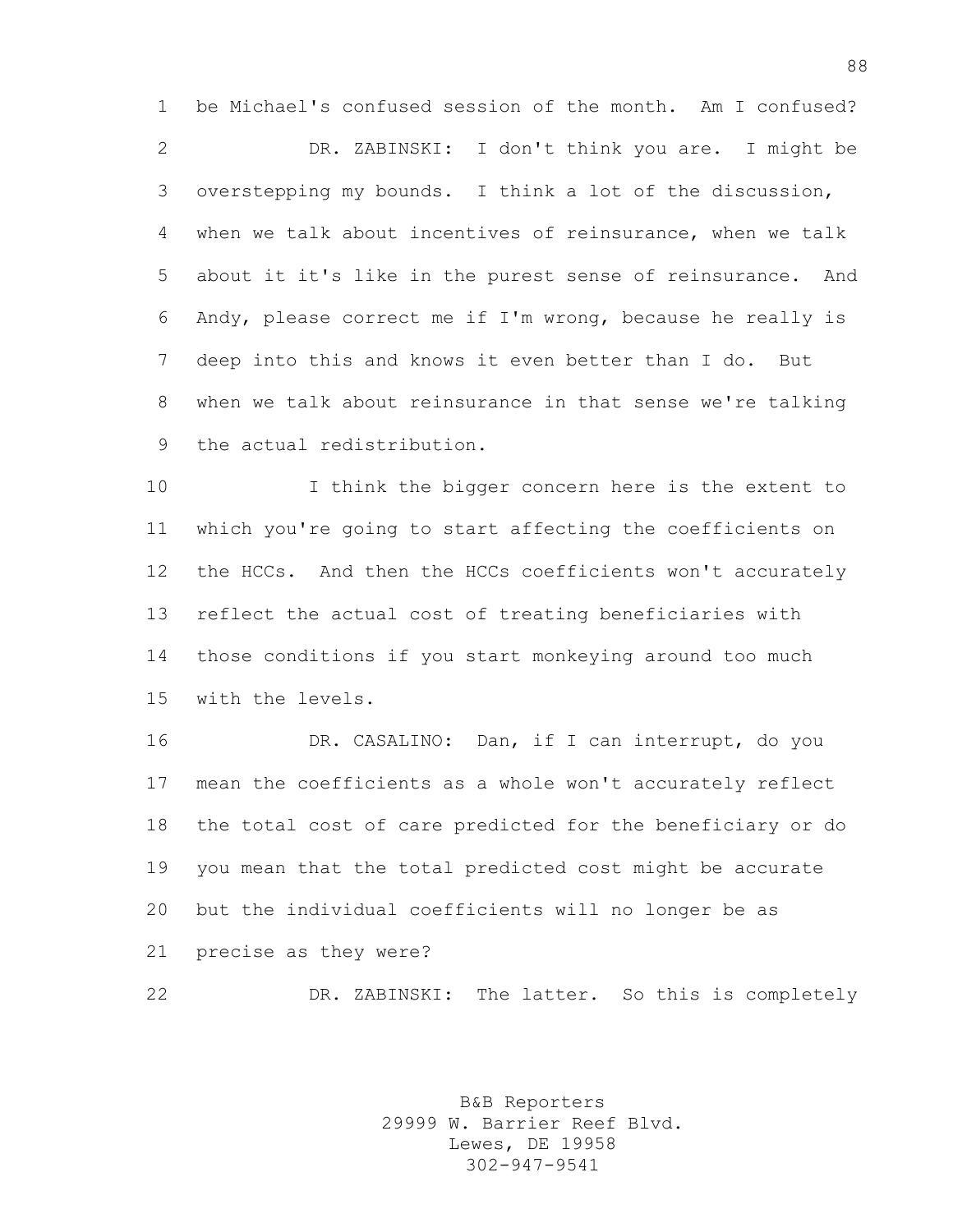hypothetical. Suppose that you do this simulator

reinsurance and repayment, and the coefficient on, say,

 diabetes with complications changed a lot. It might be to the extent that the coefficient doesn't really reflect the true cost of treating those patients.

 DR. CASALINO: So do you think there would be -- 7 and this will be my last question, I think -- do you think there would be practical implications? If the total predicted cost is more or less as accurate as we can get it, reasonably, but the individual coefficients are a little off, would there be any practical negative implications to that?

 DR. ZABINSKI: I'm not sure. Andy, do you have any feeling on that?

 DR. JOHNSON: Dan, your analysis looking in the chapter at individuals with a specific HCC I think suggests that there wouldn't really be any negative implications, because a plan still has to pay for the total cost of care for the whole beneficiary. Even if theoretically a single HCC coefficient is a little off, the cost for that whole beneficiary for -- and Dan looked at the top 15 HCCs -- that cost was always improved under the modified model.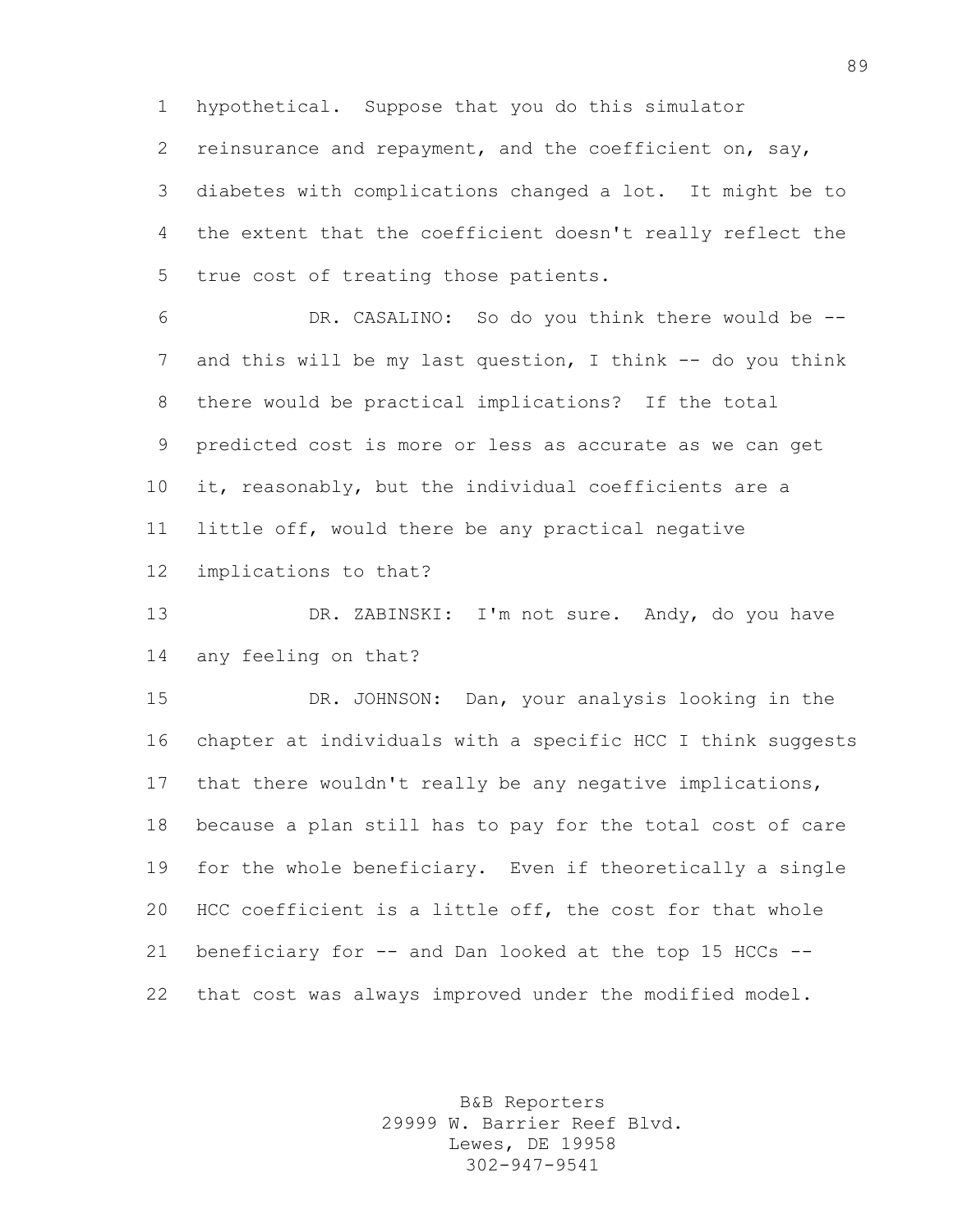1 DR. CHERNEW: I think -- I'm sorry, Larry. DR. CASALINO: No, go ahead. DR. CHERNEW: I think the issue is to enroll or disenroll. If you get the coefficient on congestive heart failure wrong, there may be an incentive to enroll or disenroll someone with congestive heart failure. I think that would be the ramification, not what to do once you have them. I saw Andy nod, but maybe there's just like a fly in the room. I'm not sure. 11 DR. JOHNSON: I think that's right. 12 DR. CASALINO: Thank you. MS. KELLEY: Bruce, you have a Round 1 question? MR. PYENSON: I do. Actually, Mike's question prompted another one. If we go to, I think, Slide 14 or 15, where you talk about the 1 percent and 2 percent alternatives, now my understanding of those alternatives were redistribution -- it has the word "redistributed," and even the draft discusses incentives to not manage care after a certain point. So both of those suggest to me and the last couple of pages of the draft were investigating an actual reinsurance program. Did I read that wrong?

> B&B Reporters 29999 W. Barrier Reef Blvd. Lewes, DE 19958 302-947-9541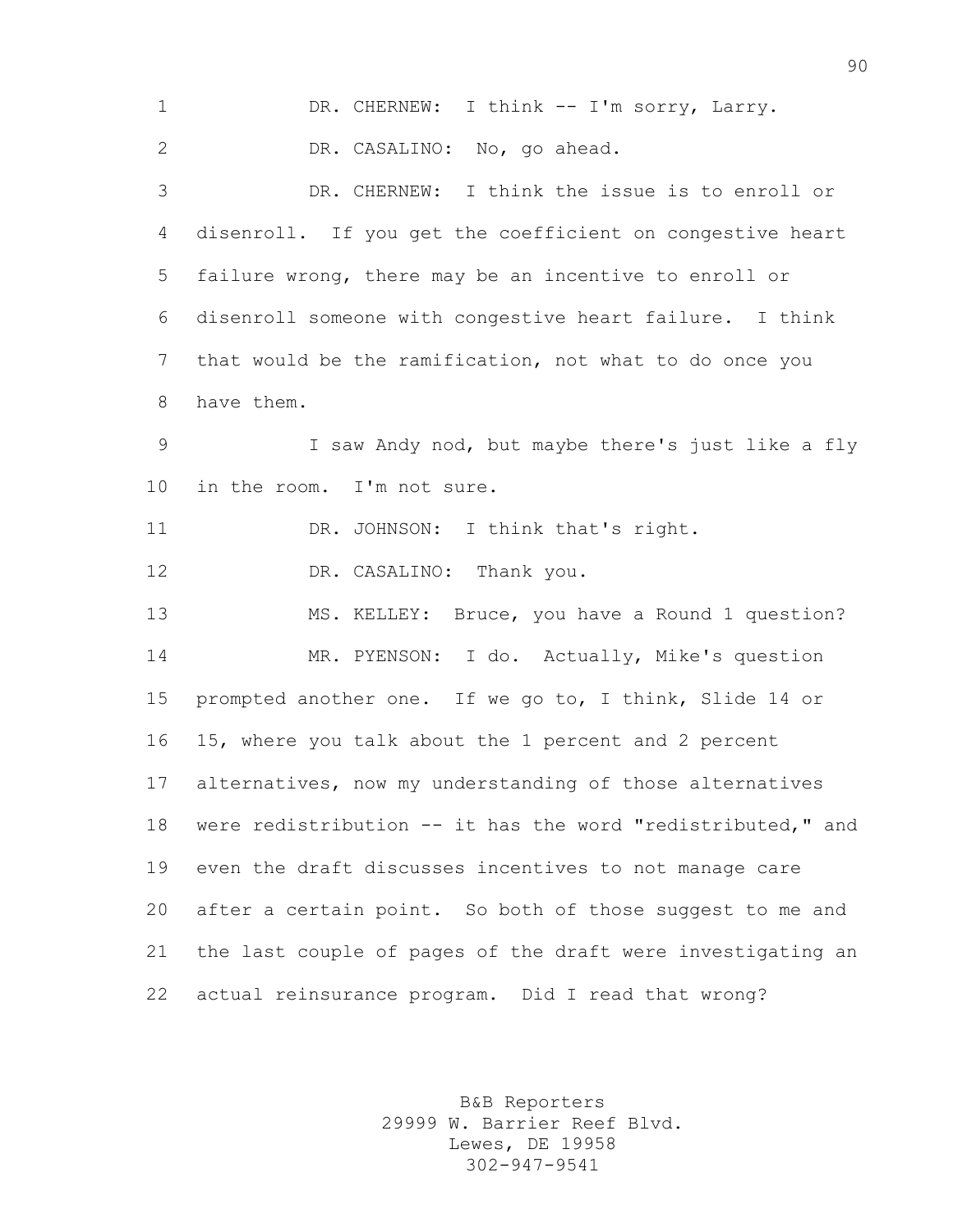DR. ZABINSKI: You mean in the draft?

MR. PYENSON: Yes.

 DR. ZABINSKI: It seems to me that we need to say what we did at the very end of the paper differently. It seems to be confusing.

 DR. MATHEWS: Dan, let me jump in here. Just for a conceptual reset here, it is an absolutely true statement that our collective thinking about this idea originated with the work of McGuire and his colleagues where they did look at reinsurance and repayments in a commercial payer setting where there are actual changes, you know, dollars changing hands. But what we are doing here -- and this word punches through in the materials and in the presentation, maybe not enough, but we are coming up with a different way of simulating that effect through truncating outliers, high cost, low cost. And one potential solution here would be to drop any reference at all to reinsurance and repayments and simply treat this as, you know, a stand- alone, narrow policy that would achieve some substantial improvement in the predictive power of the HCC model and just stop talking about reinsurance and repayments. And if that's what's tripping people up, I will take full

> B&B Reporters 29999 W. Barrier Reef Blvd. Lewes, DE 19958 302-947-9541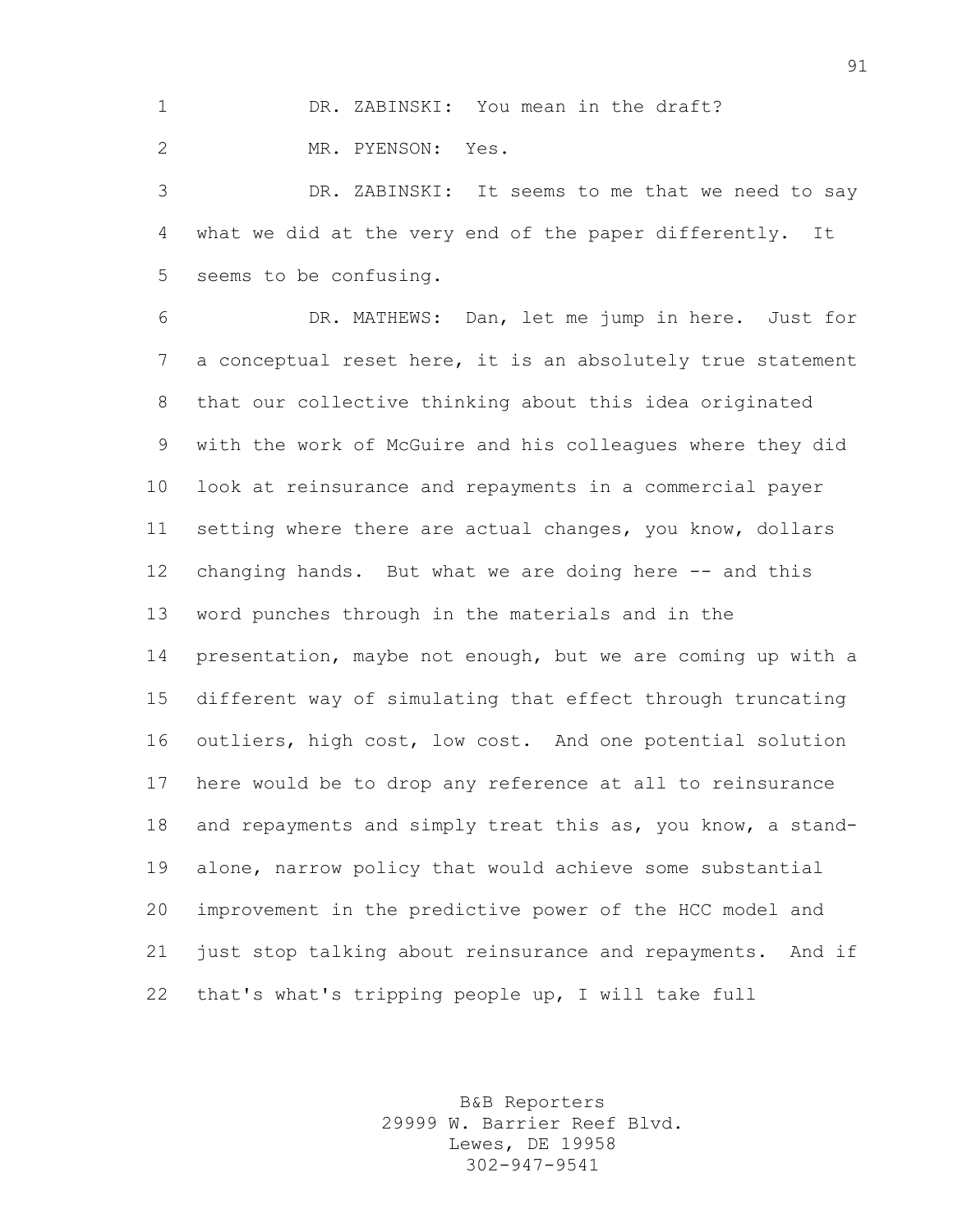responsibility for that confusion.

| $\mathbf{2}$ | DR. CHERNEW: And, Bruce, in response to your                |
|--------------|-------------------------------------------------------------|
| 3            | question, on this slide I believe if they put the word      |
| 4            | "simulated" redistribution increases, put "simulated"       |
| 5            | there, that would be more accurate to what they're doing,   |
| 6            | because there's nothing going on. They're just simulating   |
| 7            | these different -- I call them -- it's basically about      |
| 8            | trimming. There's all the trimming regression models to     |
| 9            | get more accurate coefficients.                             |
| 10           | MR. PYENSON: So perhaps redistributed to the                |
| 11           | coefficients or something.                                  |
| 12           | DR. ZABINSKI: Correct.                                      |
| 13           | MR. PYENSON: Okay. Got it. Thank you for that.              |
| 14           | I've got a question about the comparison of R-              |
| 15           | squares. I understand what you did is you did it in two     |
| 16           | different models -- the current model and the alternate     |
| 17           | model -- to the 2019 data, and the original model came up   |
| 18           | with a 0.13 R-square and the refitted model something       |
| 19           | better than that. I came across the CMS report to Congress  |
| 20           | on risk adjustment from December 2021, and they describe in |
| 21           | there the R-squares that you report for the different       |
| 22           | versions. But those are R-squares with lags of perhaps      |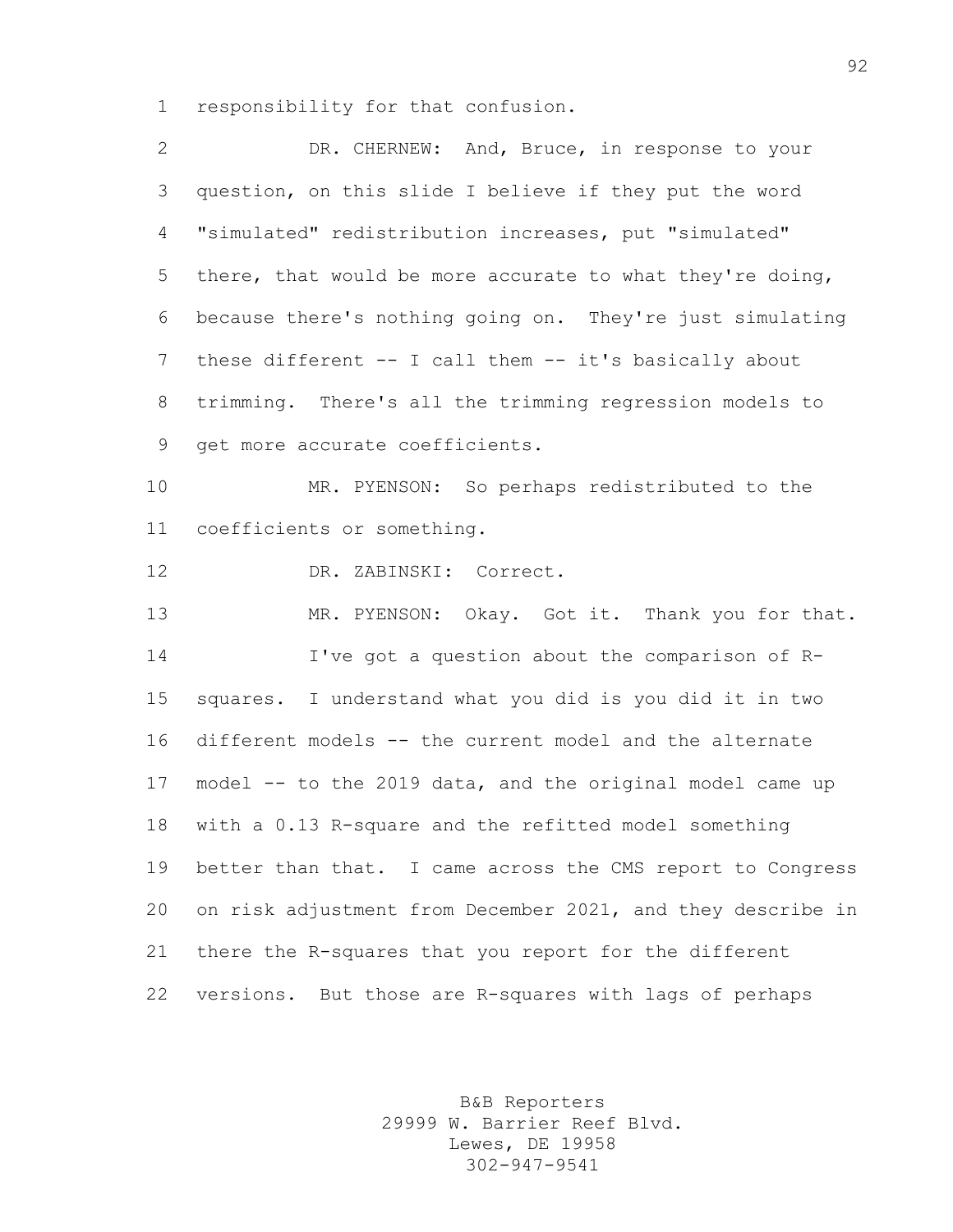five years. So, for example, B-22 used data from 2010 to 2011, but the R-square -- but it was actually used in 2014 to 2016. And so there's a big lag there.

 I'm trying -- you know, it seems like you were comparing your R-squares to their R-squares, but I'm not sure -- I don't understand how that -- since you're in effect measuring a concurrent model and theirs has a lag of five years -- do you know what I'm asking?

 DR. ZABINSKI: Yeah, I know what you're asking. Well, let's see. I hope we can connect here. You know, I've had discussions with people at CMS and with people at RTI International who actually do most of the estimating of the CMS HCC model for CMS, and like, say you have the model for 2015, but it used data from 2011 and 2012, they do the R-squared based on the 2011-2012 data. That's the R- squared that you're seeing. But take those coefficients and --

MR. PYENSON: So it's even worse --

19 DR. ZABINSKI: -- apply them to 2015. That's my understanding. I might be wrong about that, but that's my understanding from my discussion with them.

MR. PYENSON: So I'll send you the footnote. My

B&B Reporters 29999 W. Barrier Reef Blvd. Lewes, DE 19958 302-947-9541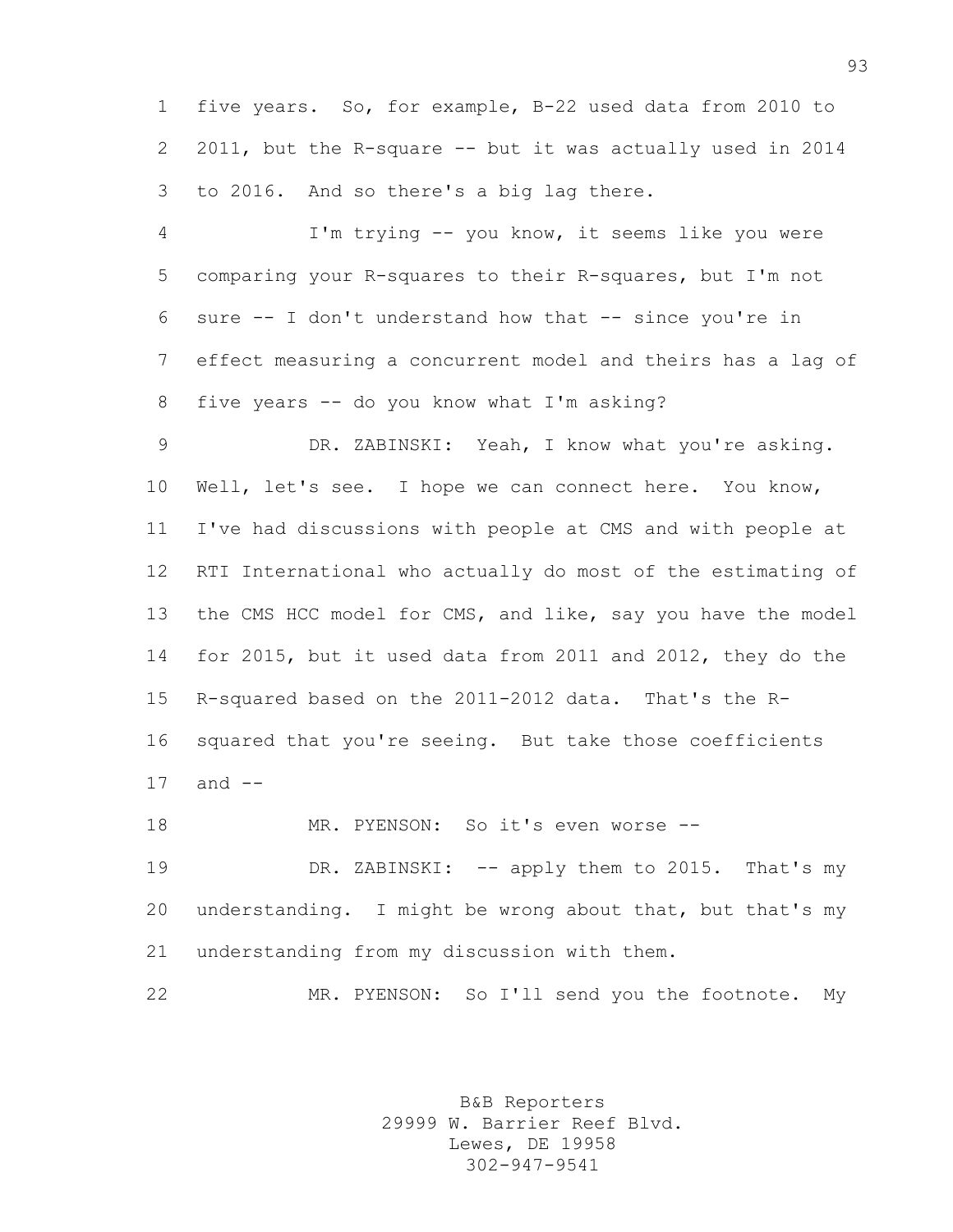impression is the footnote suggests otherwise Table 2.1, I think, in that document, but okay. Those are -- my other question is more general. There's lots and lots of stuff published on improving risk scores. How did you choose the McGuire paper?

 DR. ZABINSKI: Andy, do you want to handle that one?

8 DR. JOHNSON: Sure. I just want to follow up with your first question, Bruce, too. So the slide we're looking at, 14, the R-squareds on this slide, the "None" is calculated from Dan's sample, so it is the same year of data just with the current model implemented by Dan, so there's apples-to-apples comparison about the years on this slide. And you're right. Dan was speaking to earlier when we talked about the prior update to the model and the effect on the R-squared coming from the CMS estimates of R-squares.

18 But with the McGuire modification to the model, I think we chose that because of its simplicity and easiness of implementation. You know, we weren't coming at this from a framework of trying to think about should we replace the CMS HCC model with another version. I know you sent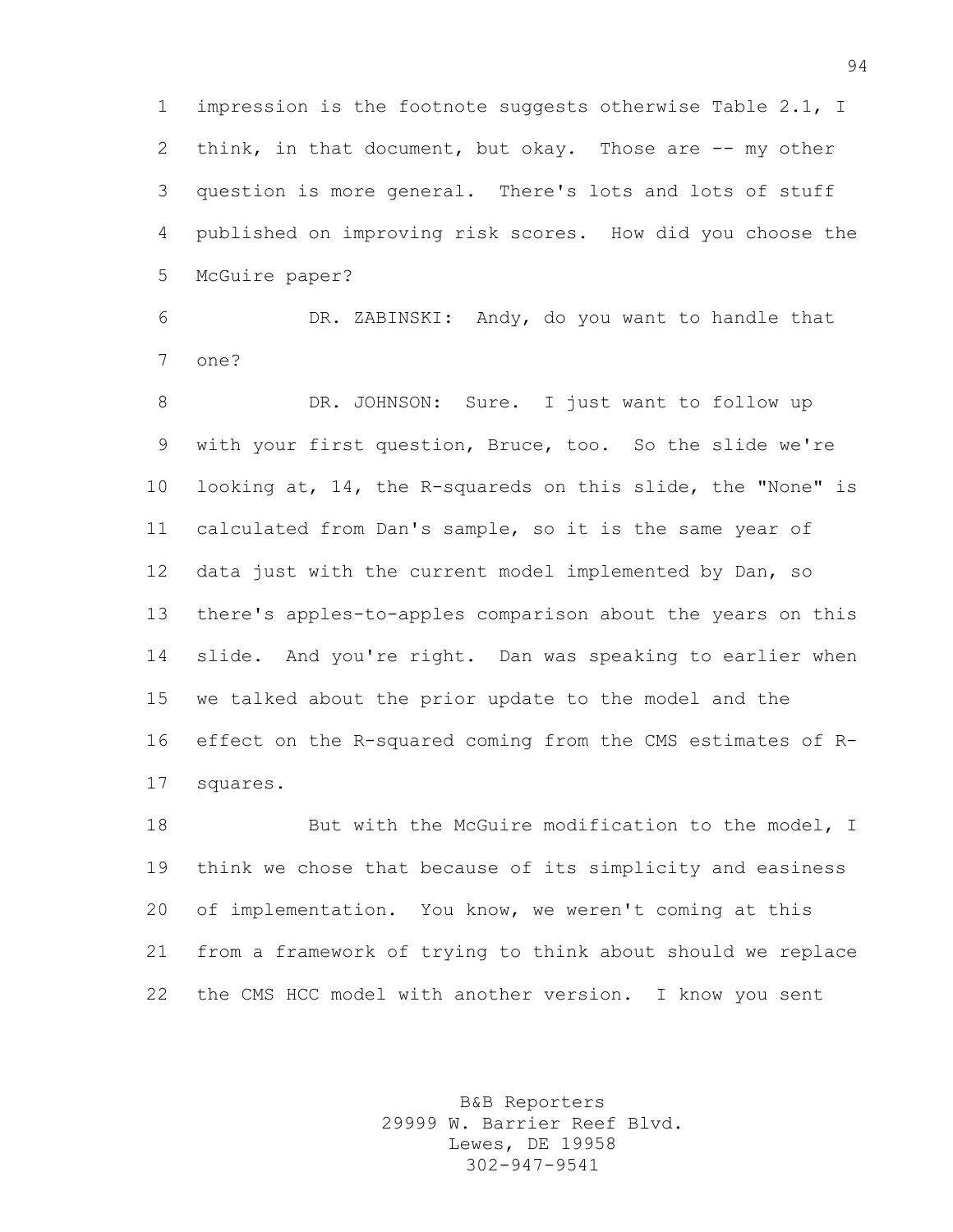along some comments including the DXCG, the ACG, and 3M and several other companies that have an entirely different risk adjustment model, and so we weren't approaching it from that, but that this paper offers a modification to the calibration phase, which I think could be applied to any model. It just happens that, you know, we're using the CMS HCC model now, and so this modification could be implemented with minimal effort, no additional data collection. It doesn't require learning a different model. And I know you've mentioned in the past, too, the potential benefits from machine learning and some AI technologies, improving the accuracy of the predictions in the model. But we were trying to keep it as much as possible the same with how CMS operates the risk adjustment model, though with a little additional modification how they calibrate the coefficient.

 MR. PYENSON: Did you consider a very simple approach like instead of least squares, which exaggerates outliers, least absolute differences? That was hard to program when all this stuff started in the 1990s, but that's just a simple, different procedure.

DR. JOHNSON: You're right, we didn't consider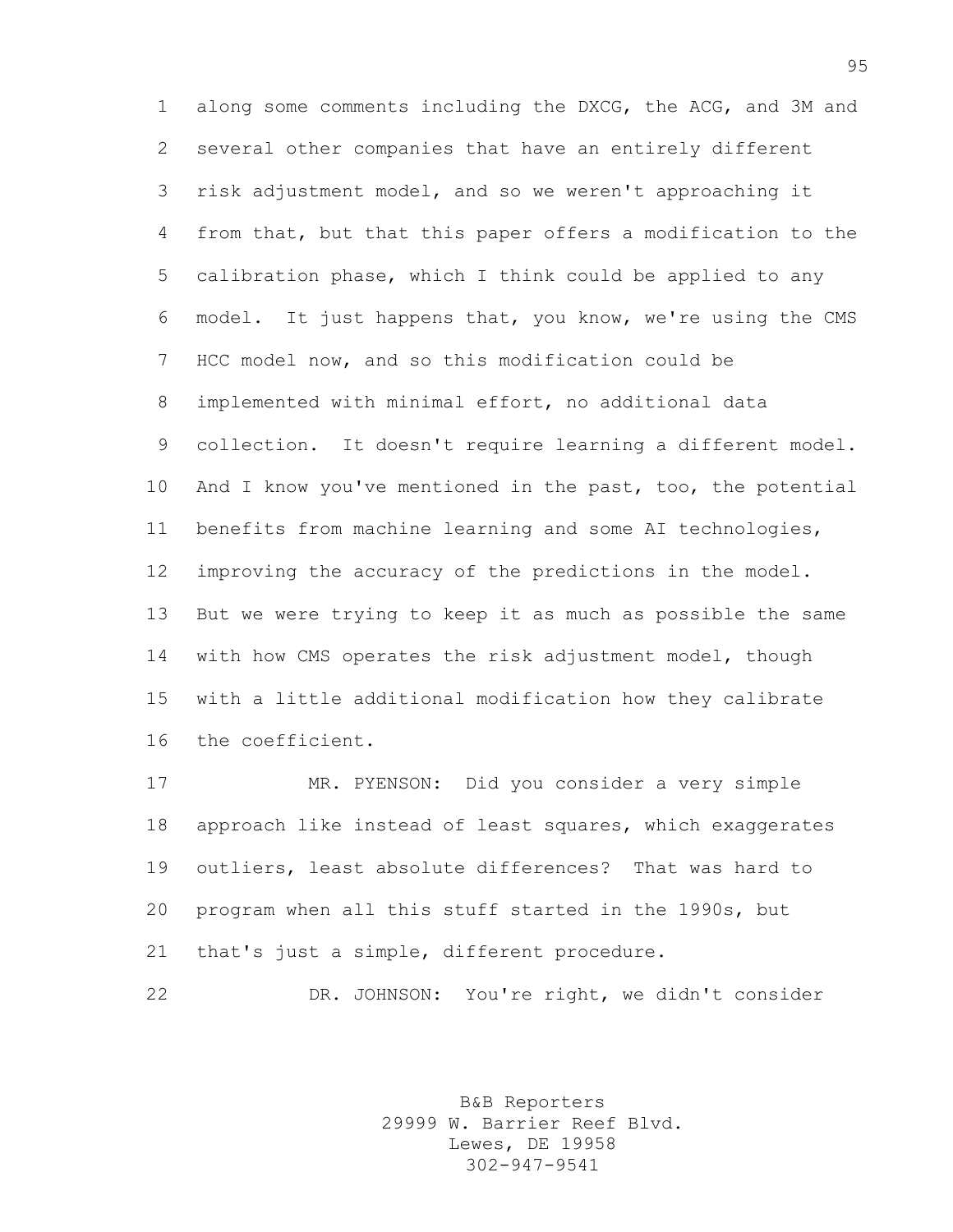additional types of fitting the model, you know, using the different -- a nonlinear model of some way, but I think you're right that that also would offer some improvements, but I think -- and this is sort of getting into squishier territory where, you know, people are comfortable with the current model and understand how the linear regression works more so than -- the more and more complicated it gets, I think it's harder for, you know, a good chunk of people, stakeholders in the industry, to understand. So we're trying to avoid as many changes as we could. 11 MR. PYENSON: Thank you. MS. KELLEY: Okay. I have Dana next. DR. SAFRAN: Thanks. I appreciate this work and the conversation so far. I have two -- well, I had two questions. One I think you've answered through the presentation here, so I'm only keeping it on my list so that I can flag that, unless I missed it, the language in the paper wasn't super clear. When you shared about the 2 percent adjustment that was made, I now understood from your presentation here that that was across the full population of beneficiaries that were in your analysis. When I was reading the chapter, I was trying to understand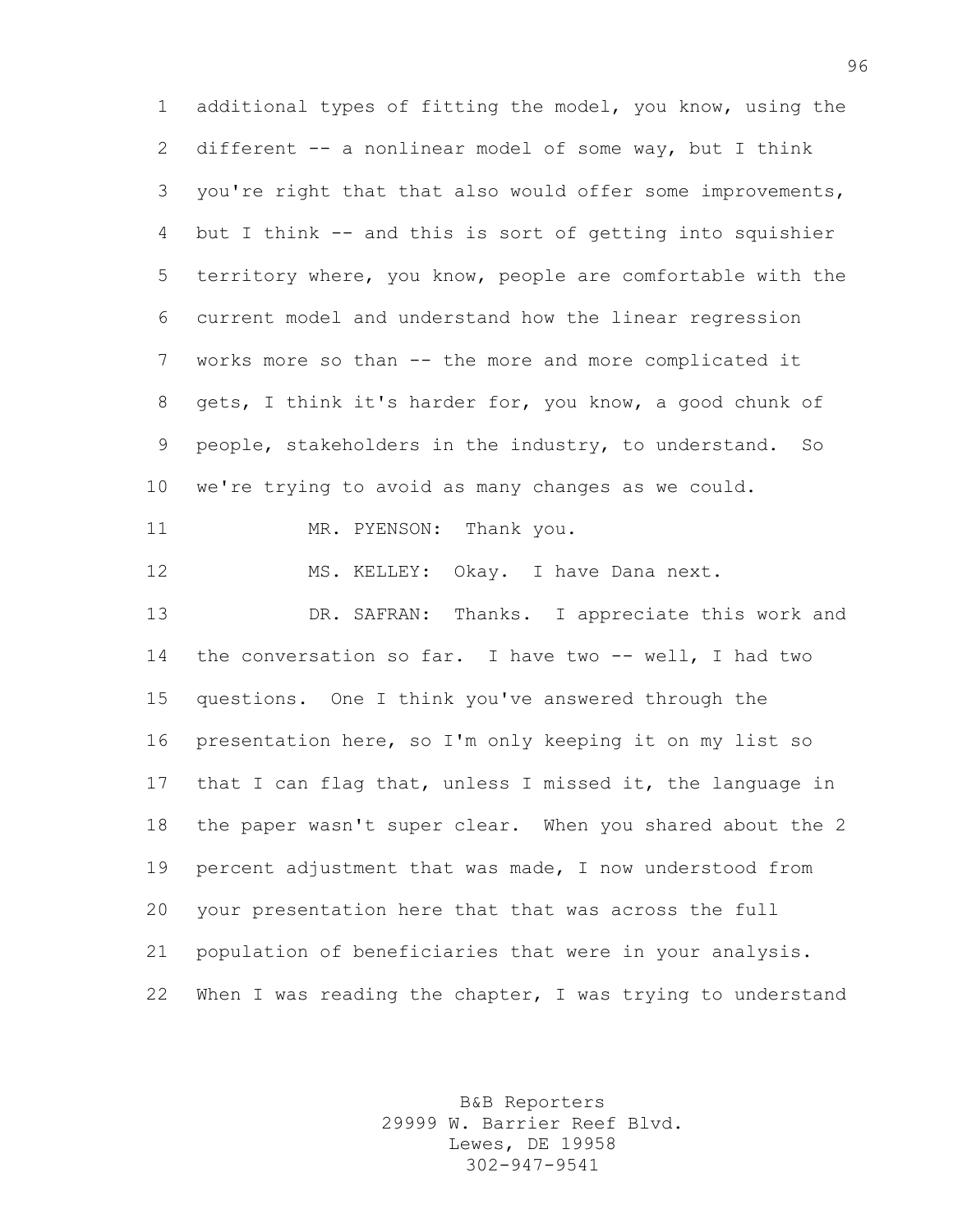whether it had to do with outliers for the individual providers you were penalizing. So I could have just missed that in the tee up, but I'm just flagging it.

 The other question I have is I'm sure outside the bounds of what you'll be able to do this in this time frame, but have you looked at how the inclusion of patient- reported outcomes, you know, something simple like the SF- 12 from the Health Outcome Survey that Medicare administers improves your risk adjustment model? And I'll just flesh that out. The reason I ask that is know that in, you know, many, many analyses, predicting anything from readmissions to functional improvements to death that it is among the most powerful predictors of outcomes. And while I know that we don't today have universal data on this from our beneficiaries, I think it could be very valuable if it's possible to link data from the Health Outcomes Survey in with claims to test how much of a gain we'd get from that. 18 I guess based on my past experience, you've got even more than what you're seeing here, and that could be really valuable not just for the risk adjustment model, but because of the importance of that information for all kinds of things, from clinical care to, you know, evaluating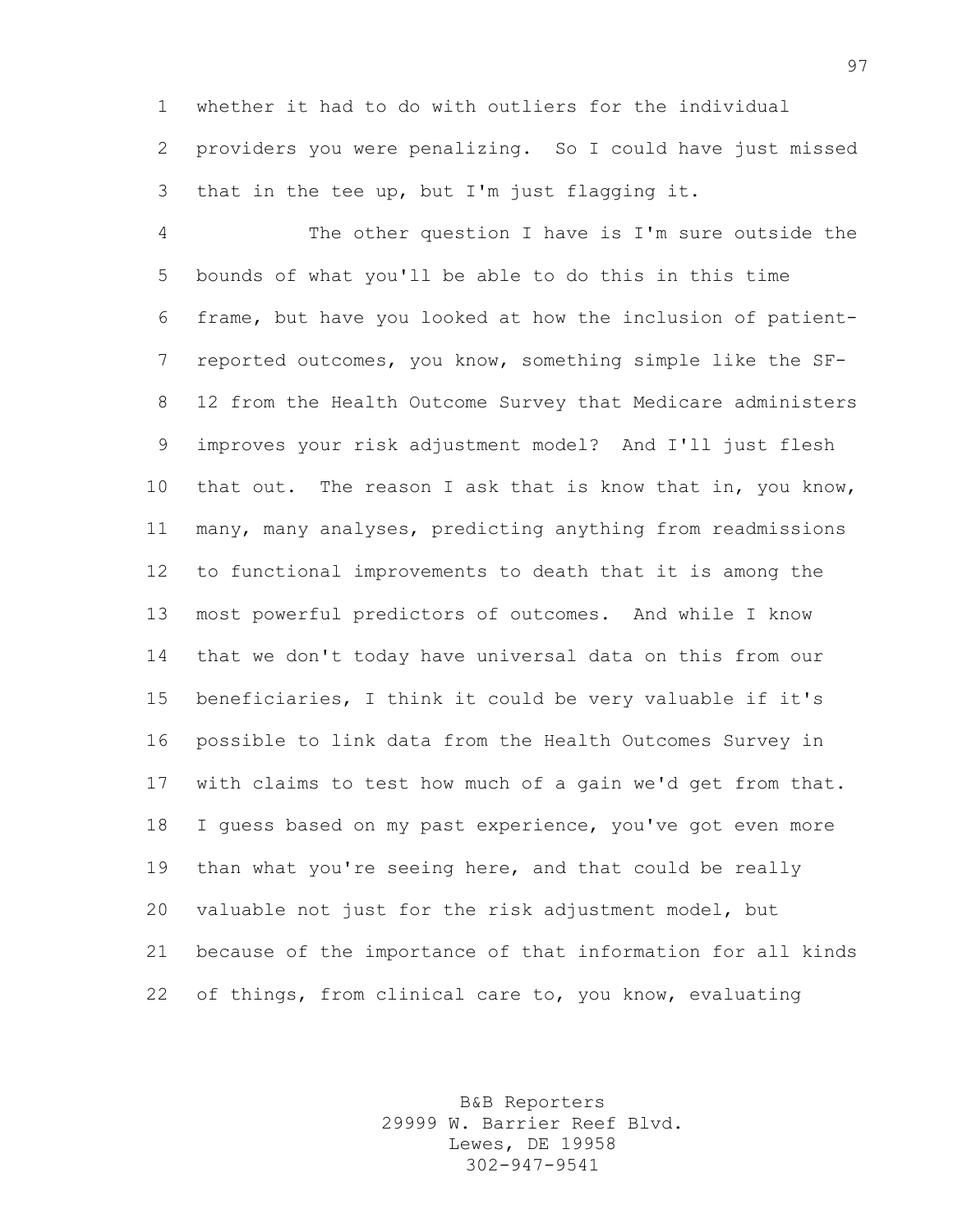differences in health plans and providers.

 So sorry for the long tee-up of the question, and maybe that foreshadows comments in Round 2, but anything you've done that has already explored that? DR. JOHNSON: Dan, why don't you start? DR. ZABINSKI: I was just going to say, looked at it, no, we haven't looked at it. I guess anything that is a powerful predictor is going to be worthwhile to look at. So going forward, yeah, I think it's something to consider. DR. JOHNSON: So I think here the major limitation is the data in that we don't have the information for all beneficiaries across all of Medicare. It would be a big lift to do that. In MA, there is a frailty adjuster for PACE

 contracts and certain D-SNPs where they can conduct a survey of their plan enrollees, and based on some of that information -- I don't know if this gets exactly to what you're speaking to, but it takes into account some of the activities of daily living with patients and adjust the payment based on that. So when the enrollment is more targeted to a population that have more ADLs than there is 22 a frailty adjuster for certain clients.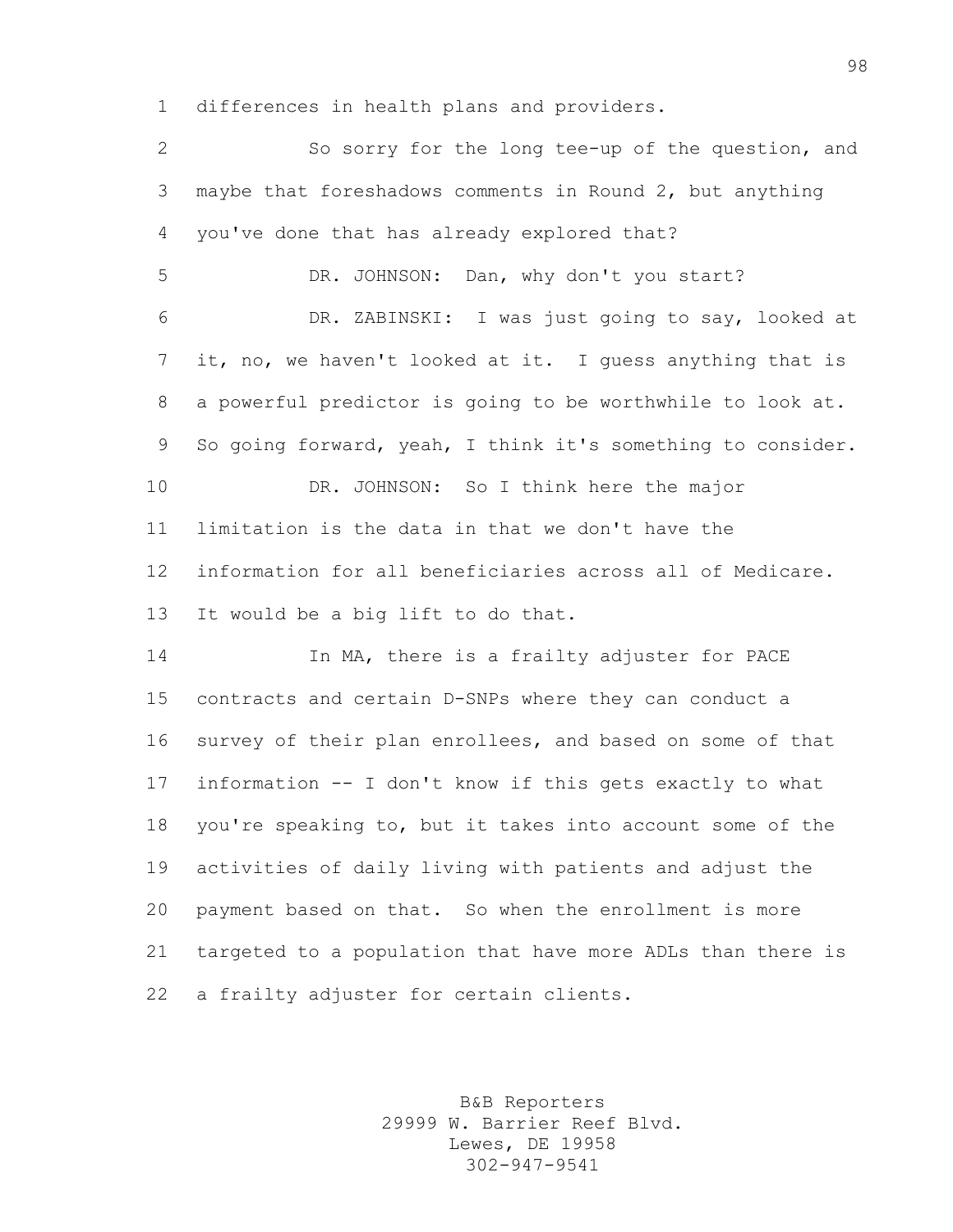DR. SAFRAN: Yeah, that's helpful, Andy. And I was pointing specifically to the Health Outcomes Survey that's administered to Medicare Advantage beneficiaries. I just don't know whether that maintains an identifier that could get linked in with claims to do the testing and see how it helps the model, because if it helps as much as I hypothesized that it will, you're right, it's a heavy lift to try to get that on all beneficiaries, but it would have value well beyond this, but potentially very big value here. So I think it's worth exploring.

 DR. JOHNSON: Okay. That is a good point about the Health Outcomes Survey in MA. I think the issue is that we don't have that information for the fee-for-service beneficiaries, so to calculate -- to calibrate the model with the fee-for-service population, we'd have to still field that survey to the fee-for-service population first. DR. CHERNEW: Let me do a little level-setting if I can. I'm sorry, Dana. I didn't mean to interrupt. Go on.

 DR. SAFRAN: I was just saying understood, but a test of the model in the MA population, you know, could be fruitful. That's all.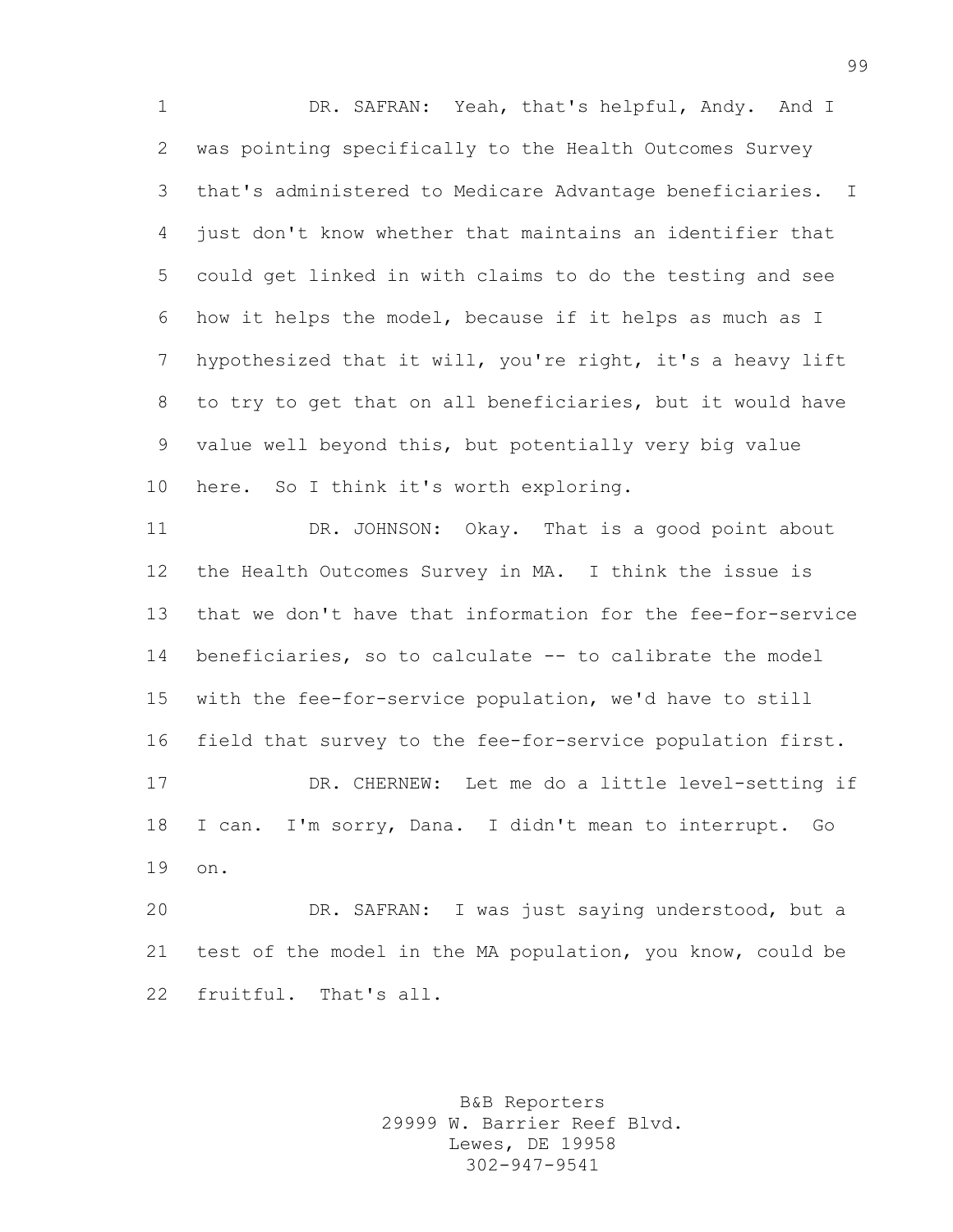1 DR. CHERNEW: So, first, Dana, I very much appreciate there's a lot to be done. I want to repeat something I said in my intro. There's a lot of work we need to do and will continue to do on Medicare Advantage, and there's a lot of possible things one could do.

 Dan and Andy, correct me if I'm wrong, because this started before I was actually in my current position, or at least before I knew what was going on. But my take on this is this is sort of a relatively simple, quick- hitting, in the spirit of everything that's going on now, small change approach as opposed to what eventually I think we will be discussing, certainly things we do discuss and things we will continue to discuss, what I would call bigger-picture issues about how to resolve issues related to Medicare Advantage coding and, for that matter, fee-for-service coding.

 So this is -- I guess all I'm trying to say is I view this as a much more prescribed exercise, and I hear 19 some of the questions as being along the lines of, well, if you start down this, why don't you do this? Why didn't you go further? Or why didn't you -- those are not crazy questions. In many ways we will, and, in fact, I

> B&B Reporters 29999 W. Barrier Reef Blvd. Lewes, DE 19958 302-947-9541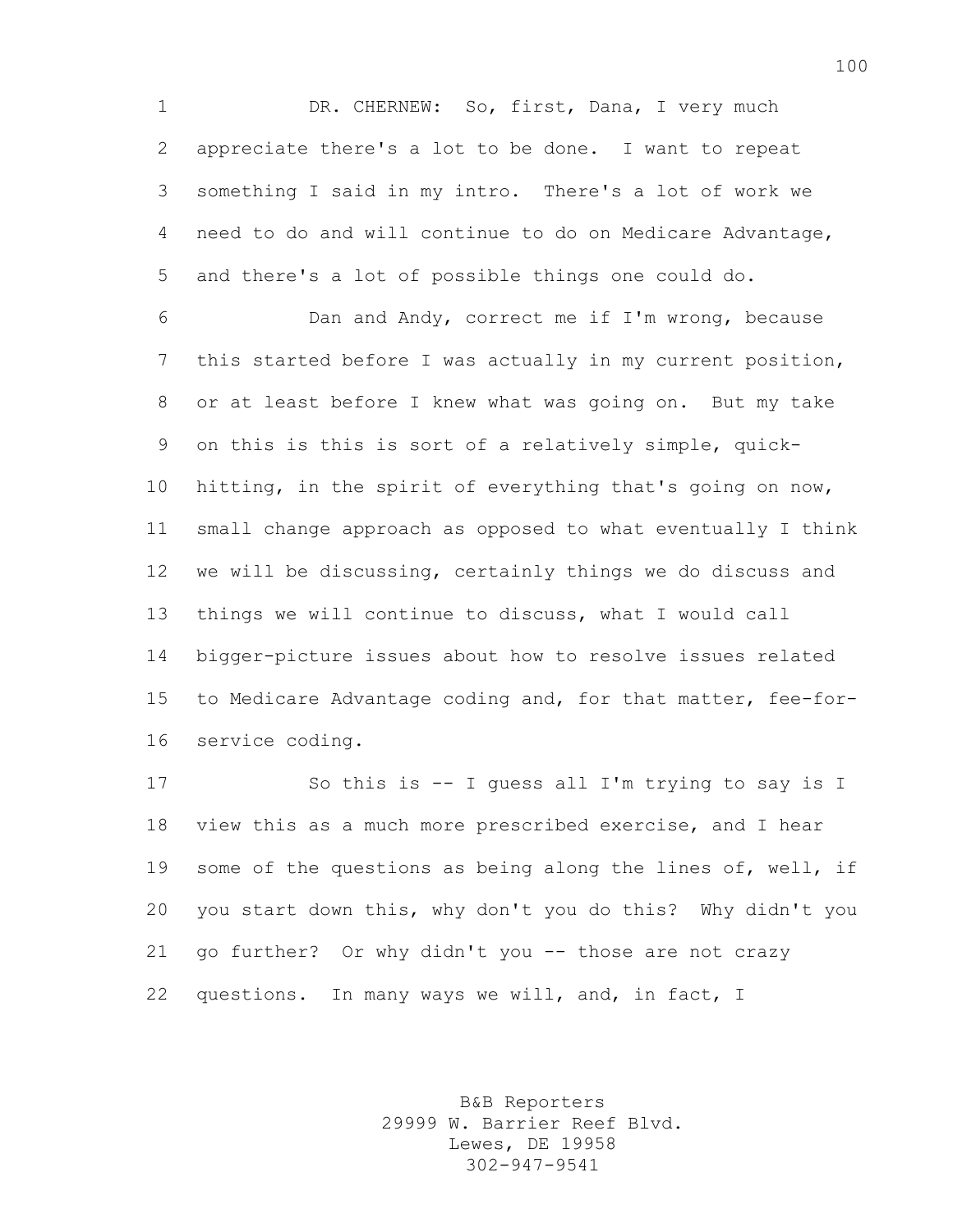appreciate those comments very much. But understand this is meant to be a smaller lift, if you will. Before we go on, I think we have one more Round 1 question. I think it's Stacie. But maybe, if I've got that wrong, Dan or Andy, help level-set us for our comments. 7 DR. JOHNSON: That's exactly right. DR. ZABINSKI: Yeah. Go ahead. MS. KELLEY: Okay. Stacie I believe has taken herself out of the Round 1 queue. I do have two others. Pat first. 12 [Pause.] MS. KELLEY: Pat, we can't hear you. Try now, Pat. MS. WANG: Okay. Thank you very much. I hope that my questions are within the parameters as Mike just described them and that you guys agreed with. You know, the sort of evidence, I guess, for the improvement of this change to the model is reflected on Slide 14. I wonder whether it would make sense to further evidence the benefit of the change by looking at certain subpopulations like duals, partial duals, and LIS, where I think the incidence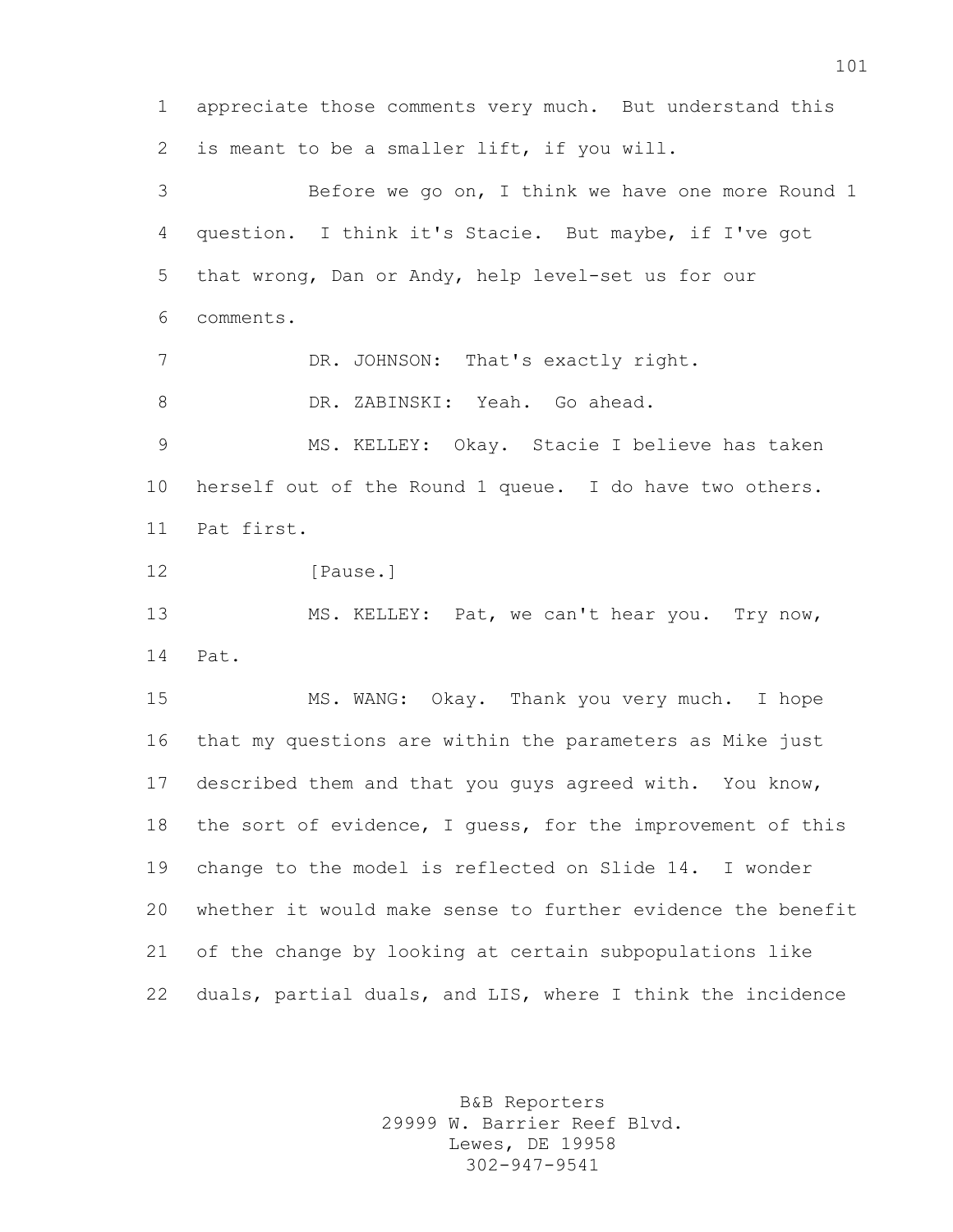of outliers might be greater, just to see whether the predictive value for those subpopulations also appears to be better. And I wondered whether you had considered that or whether you think that that makes any sense.

 DR. ZABINSKI: Okay. Well, on the duals and the partial duals, for this particular model, I mean, we subset -- you know, CMS has seven different populations right now for whom they have distinct versions of the model. And just for practical reasons, we just honed in on the largest one, the 65 and older non-dual population. So assessing the effect on duals in this case is not something we could do directly with this data set that we've been working with. But there's certainly other subpopulations that we could consider.

 MS. WANG: So this study only reflects over-65 non-dual?

DR. ZABINSKI: Correct.

18 MS. WANG: Okay.

 DR. JOHNSON: And, Pat, I think your point from last time we talked about this, which we tried to incorporate, which makes sense, is that to the extent that there is redistribution in the cost data for the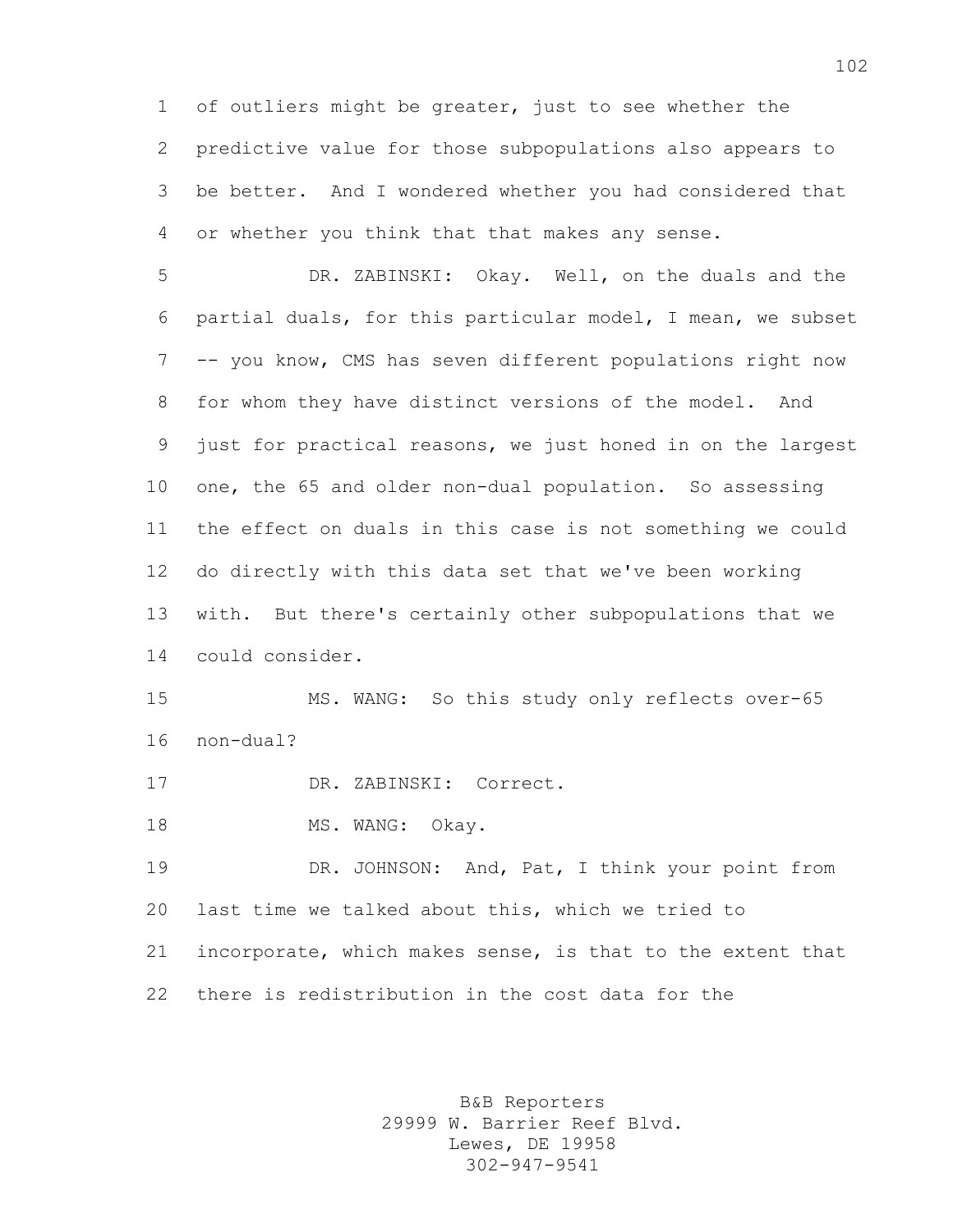calibration, that would have to be done for each of the seven populations separately that I mentioned. And I think the point -- if I'm hearing you correctly now, it's that it might be worth considering that the 2 or 3 percent, whatever the share of cost redistribution in the data is, it could be different for some of those different populations because of the --

8 MS. WANG: Yes.

9 DR. JOHNSON: -- outliers might differ. So that's a really good point.

 MS. WANG: Thank you. And I won't bother with a Round 2 comment because I raised it the first time that you 13 presented the paper, so I quess I am really curious. If the idea is to try to make suggestions to sort of improve 15 the predictive value of the model, where, if at -- you know, what I raised last time was that the current model is based on 2014 costs in the 2015 -- matched to 2015 ICD-9 codes. The cost base has not been updated since then, and while ICD-9 has sort of been matched to ICD-10, there hasn't been a full recalibration of the model to update both costs like on a real ICD-10 base. And I just -- you know, with COVID, just -- is that not worth doing to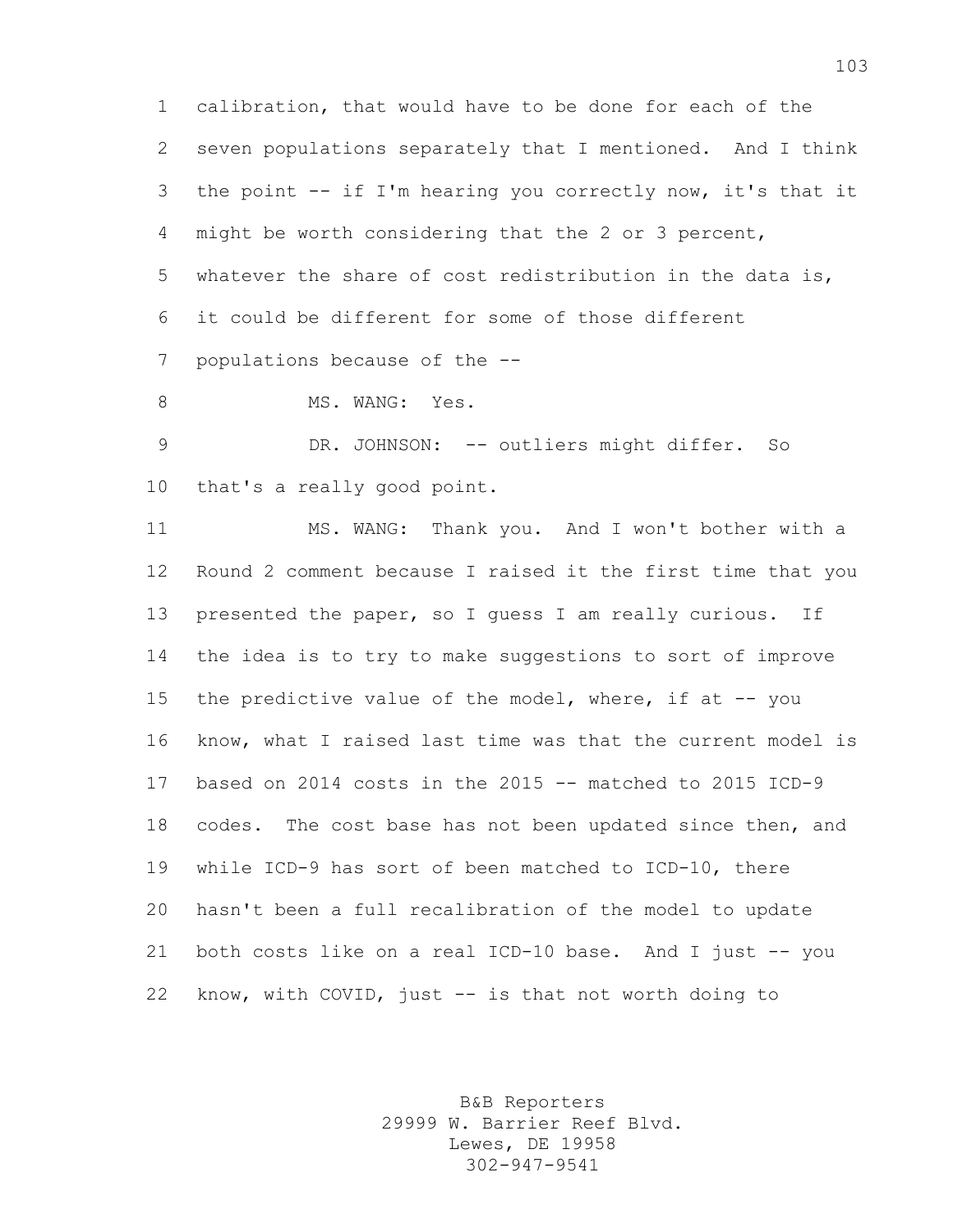improve the predictive value? CMS has updated the model so many times to try to increase predictive value. I just wonder where in the value or order of value of changes is updating stuff to be more current with cost and actually use ICD-10?

 DR. JOHNSON: I don't know if I can say where, in order, that value is, but I do agree that that is important and would certainly improve the accuracy. I think that's part of Bruce's comment was earlier too, was the model's base data, the longer that it is [inaudible/audio distortion] it is less likely to be accurate in predicting the costs.

13 13 I know this past year, well, the past cycle of rulemaking for 2023, CMS did update the Part D risk adjustment model with the newer data, so possibly it is just a level of effort that maybe next it will be that they will work on the MA model. I'm not entirely sure, but it is definitely getting to the point where I think you are right, using data that incorporates claims where ICD-10 was the actual diagnosis code version that was being used would be a helpful update.

MS. WANG: And again, in the interest of time I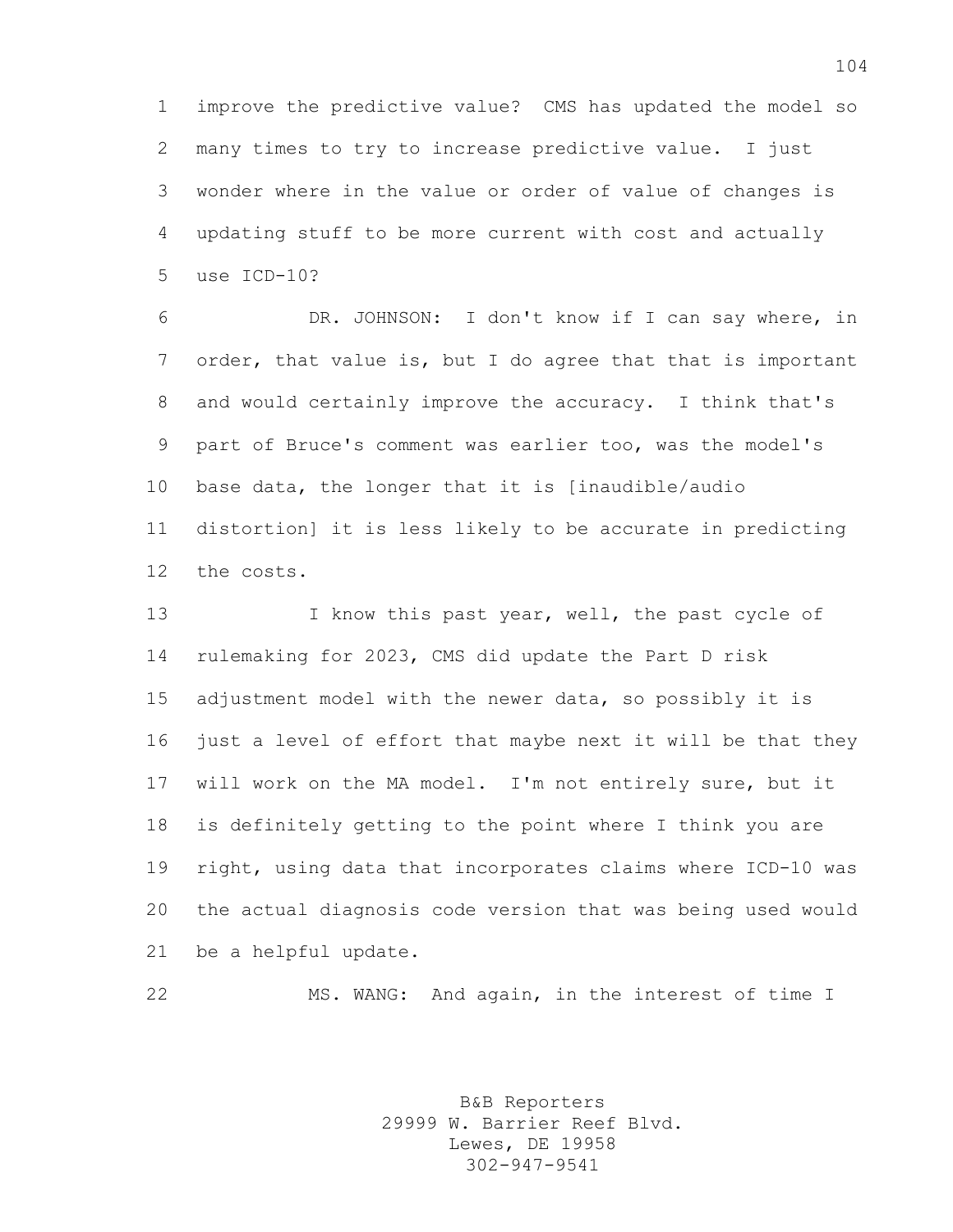won't get into Round 2, but if you could include a comment like that someplace in your risk adjustment work I just think it would be helpful. Thanks.

 MS. KELLEY: Okay, Mike. That's the end of Round 1. Oh, excuse me, Amol, I had you on my page right here. I'm so sorry. Go right ahead.

DR. NAVATHE: No worries.

8 DR. CHERNEW: I think just to get the time right, Amol, I think you're the last in Round 1. Then we have two in Round 2, because remember we only have 15 minutes left. Go on, Amol.

 DR. NAVATHE: So I had a quick question. I think it's quick. But earlier this year, and I'm not sure of the exact timing, there was a proposed rule, so-called HHS Notice of Benefit and Payment Parameters for 2023, that suggested a revision to the HCC model. I think it was primarily to the HCC model used on exchanges, but it doesn't actually specify that. It just says HCC model. And HHC model proposed rule recommends a two-stage approach to the estimation to try to deal with the underestimation of individuals who don't have HCCs, so zero HCCs. So I was curious, that is trying to deal with the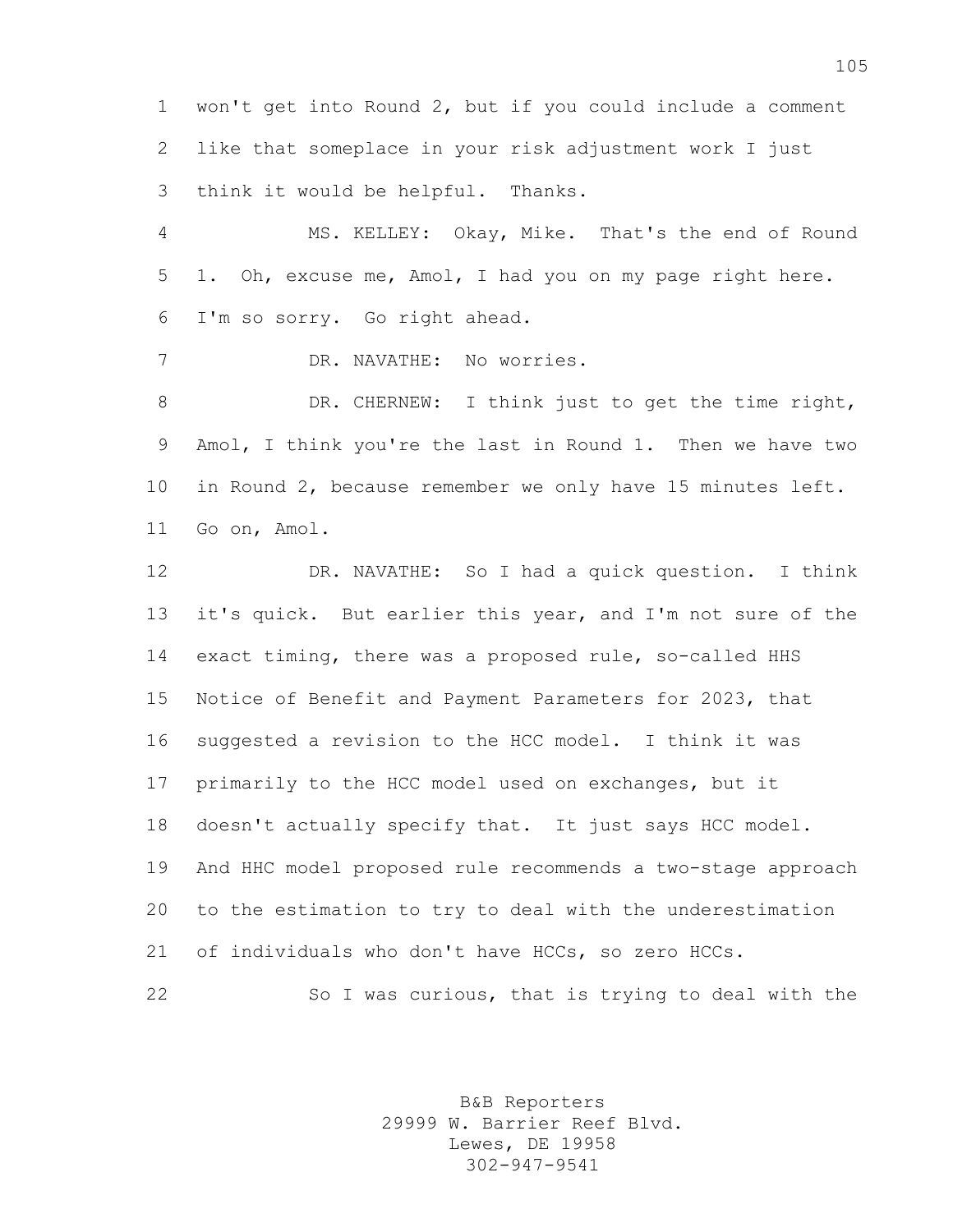bottom end of distribution. As far as I can tell, this is trying to do deal with the top end of the distribution. So one, I guess, is that relevant the HCC model that we're discussing here in the context of fee-for-service programs in MA? I think so, but you should correct me if I'm wrong. And if it is indeed, how can we think about the interaction between what has already been proposed versus this?

 DR. JOHNSON: I'm only familiar enough with the two-stage proposal to know that it is part of the ACA marketplace plans and that the names are very similar. It's the HHS-HCC model that's used in that market and it's the CMS-HCC model that's used in the MA world, so it's very similar. But I haven't had a chance to take a closer look to see if that similar approach would be important for MA. I think there are some other complicating factors too, with the marketplace risk adjustment model about reinsurance and risk corridors.

 DR. CHERNEW: So just very quickly, the marketplace version, there actually is reinsurance. It's not just a simulated change to the model. It's very much. Tom was actually working at ASPE as a consultant when they did all of that. It's spiritually very similar. It's just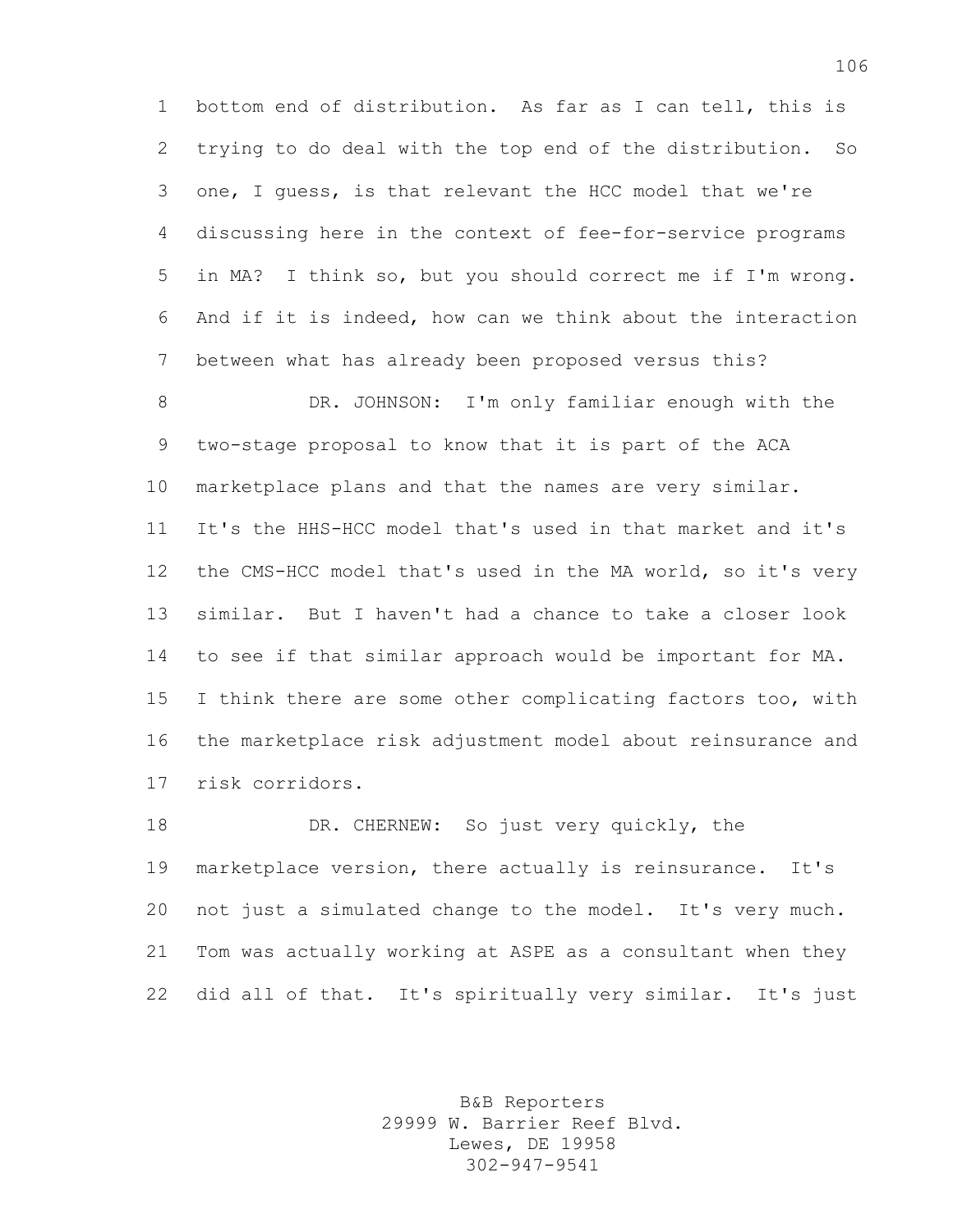a different place.

| $\mathbf{2}$ | The problem we have here is because we don't                 |
|--------------|--------------------------------------------------------------|
| 3            | observe MA spending, there is no proposed actual             |
| 4            | reinsurance. This is really a chapter on trimming. It's      |
| 5            | just a very specific way of trimming, two-sided trimming.    |
| 6            | And assuming it on an evaluation sample -- obviously,        |
| 7            | trimming makes things look better in the dataset you're      |
| 8            | estimating on. The point here is trimming makes things       |
| 9            | look better on the evaluation dataset.                       |
| 10           | I understand that's not the largest physical                 |
| 11           | point, but I'm going to look at Dan and Andy to see head     |
| 12           | nodding, to see if I got that right. But that's my           |
| 13           | understanding of what's going on here.                       |
| 14           | DR. NAVATHE: Got it. Okay. So in that case                   |
| 15           | what I was raising, the proposal that I raise is not         |
| 16           | relevant to this conversation. Thank you.                    |
| 17           | Yeah. So I think we have Brian and<br>DR. CHERNEW:           |
| 18           | then Bruce in Round 2. Dana, am I right?                     |
| 19           | MS. KELLEY: Yes, that's correct.                             |
| 20           | Brian.<br>DR. CHERNEW:                                       |
| 21           | DR. DeBUSK: Thank you, Michael. First of all, I              |
| 22           | do want to start with a quick apology to Dan and Andy.<br>In |
|              |                                                              |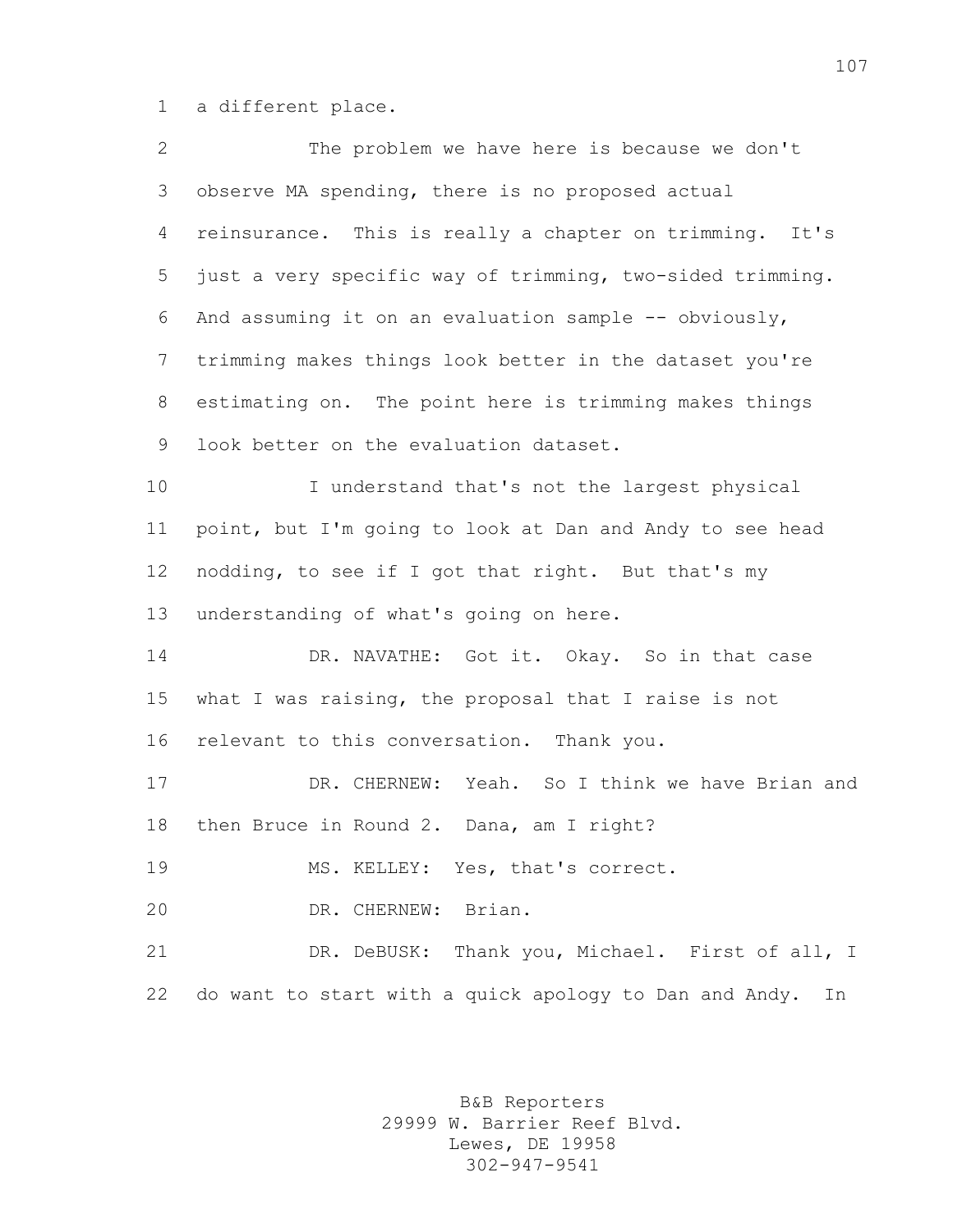October, I did not recognize that you were using a split sample, so all of my questions around trimming data and L2 norms and how the R-squared got better -- Andy, you even tried to explain it to me, and I just completely missed it. So I apologize to both of you.

 I also appreciate your acknowledgment that there are other issues related to risk scores, you know, for example, coding intensity, and that this chapter wasn't meant to address that.

10 In general, I really am supportive of the work. I'm very supportive of anything that's trying to improve risk adjustment. You know, in this presentation the focus was on overshedding and outliers. But even things like adding other nonlinear terms like account of conditions and some of the things that CMS has recently done, I think those are all good steps, or even a departure from the linear model. I think Andy, you said something really important. You were talking about the linear regression being, I think you used the word "familiar" or "comfortable." I think it's great to have a model that people are familiar with. I think the problem is that it leaves opportunities for better models to produce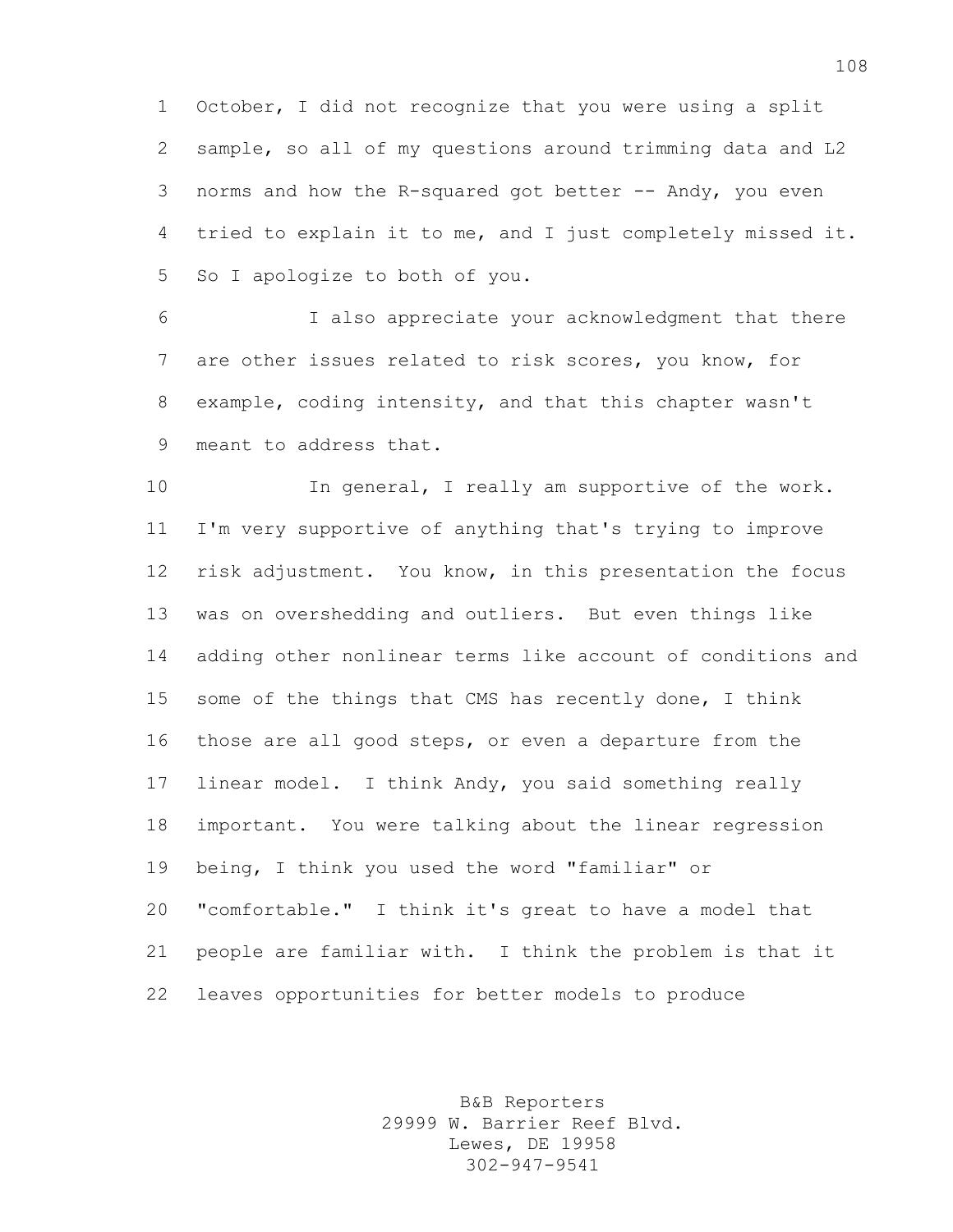consistent and ongoing sources of advantage and savings for MA plans. So I do think that we should embrace more sophisticated models to the extent that it can help us pay more accurately and pay for efficiently in aggregate.

 Regarding the specific treatment in this chapter, it does appear that your approach, the modified McGuire approach, was effective, and I think that the results are pretty obvious. There was significant model improvement 9 here. So I do think we -- we, MedPAC -- should encourage CMS to incorporate this or something like this into future HCC model work.

12 Regarding the future and related work, I am very interested in temporal persistence. You know, the McGuire paper and the paper from today really focused on a single- year snapshot. I'm really interested in which beneficiaries persistently overspend and underspend in some of these plans, because I think persistent residuals are going to play a huge role in Medicare Advantage in the future.

 Having said that, I think the overspending and underspending too, I'm really interested to see if those are elastic effects that simply equalize out over a couple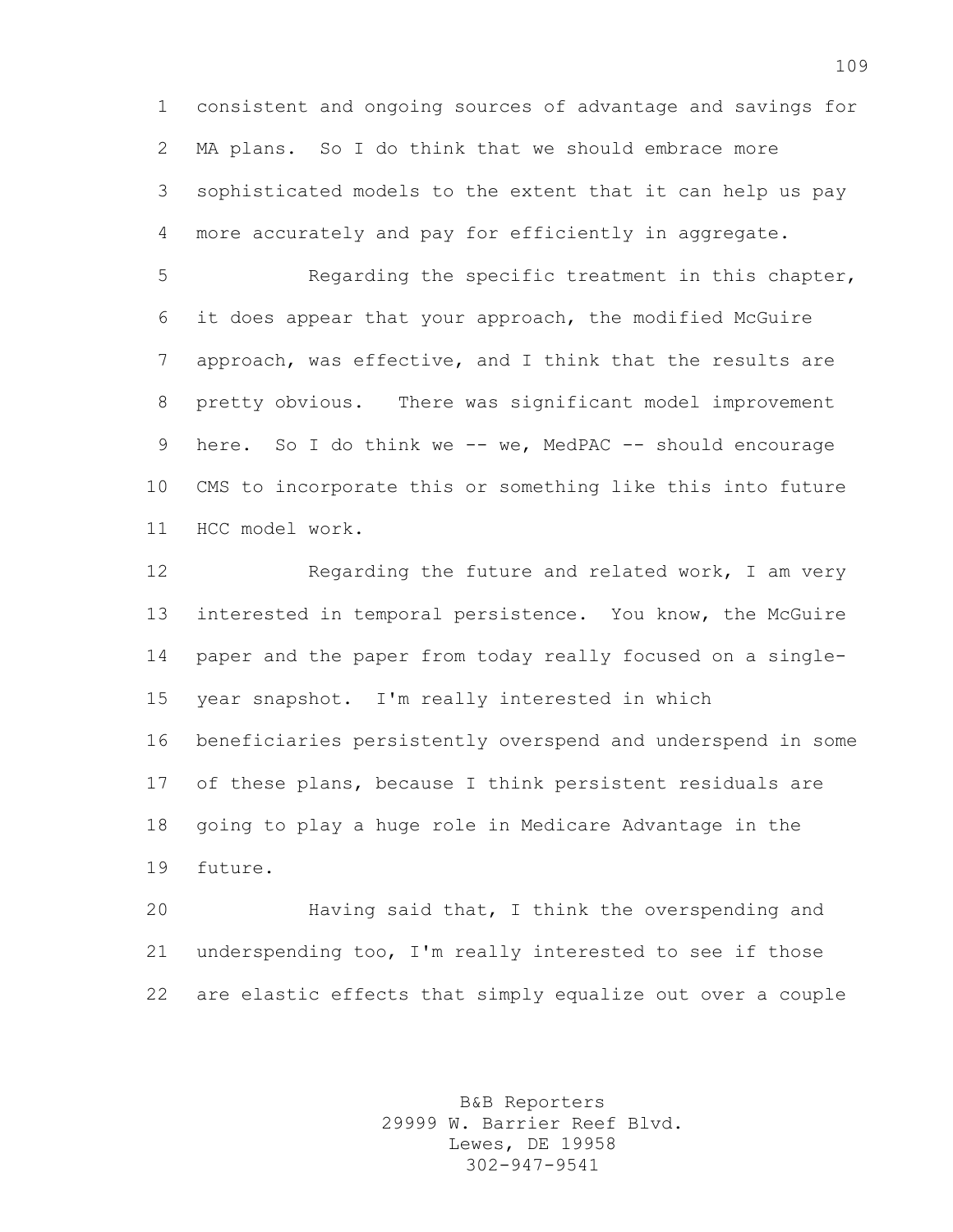of years or if these are plastic effects where something catastrophic has happened and the average spending over time has shifted upward permanently. But again, that's all for future work.

 I really like the paper. I really like the technique. And again, my apologies for not getting the split sample information right in October. Thank you. 8 MS. KELLEY: Okay, Bruce.

 MR. PYENSON: I really think the work is terrific work. However, I would suggest that it not be published in the Report to Congress but adapted as a payment basis on risk adjustment. I think there's a really strong need for an explanation of risk adjustment as it applies to Medicare Advantage and Part D programs, and there's a tiny bit in the paper on MA and the ACO chapter. But we really need to get the basic out there and available to the MedPAC audience. I think that would be the optimal use of the material.

 My concern with this going into the June report is that there is a huge body of work that hasn't been addressed of alternative approaches to risk adjustment. There are proprietary systems. I'm very much in favor of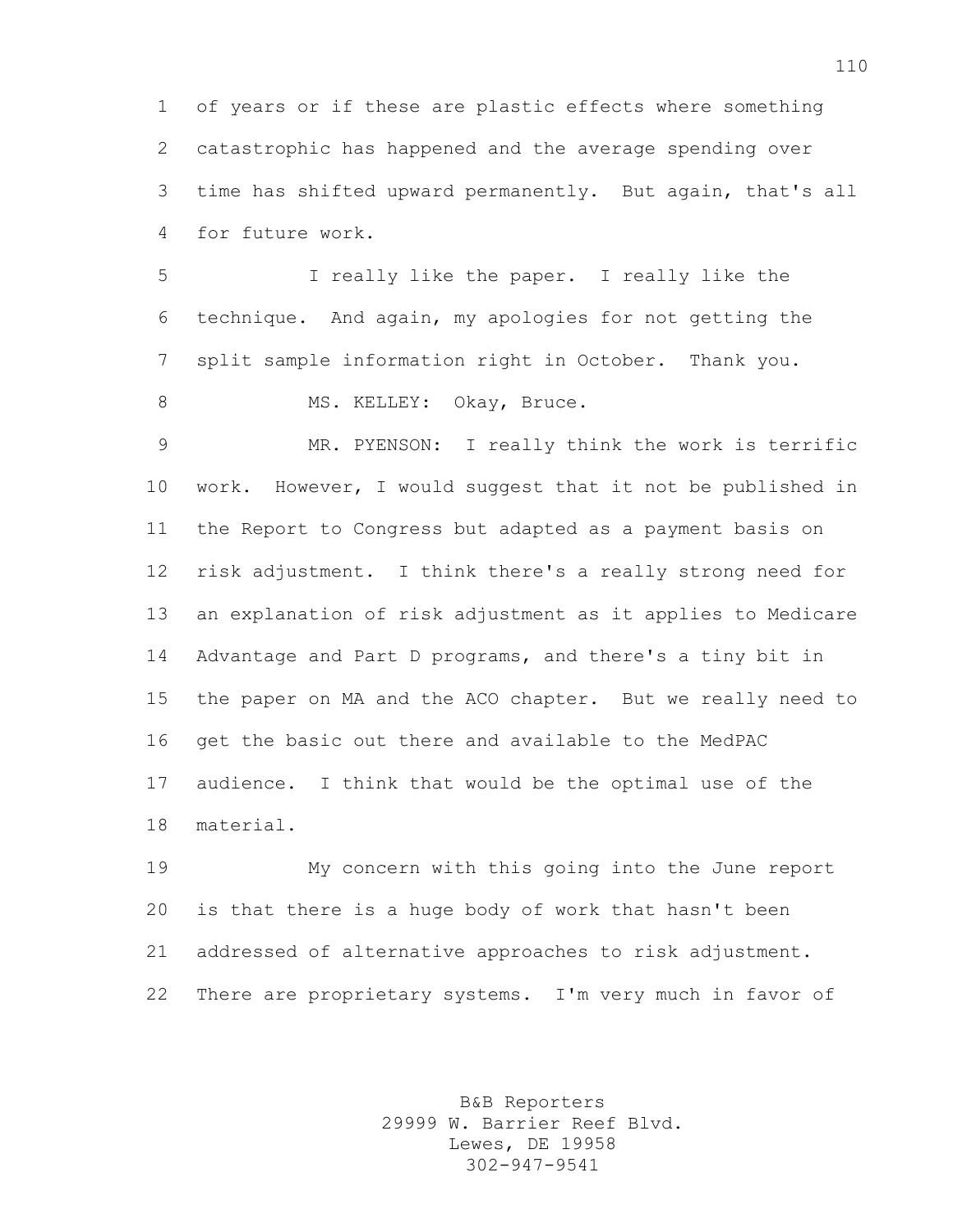open-source systems. And I think we risk being criticized as taking one point of view when there are many other approaches that would be better or should be considered.

 So I also don't think we have demonstrated that any of the beneficial effects attributed to the improvement are actually significant from a business standpoint. That is, there is, in my mind, very little connection between Medicare Advantage behavior and a theoretical over- or under-prediction on a population basis of a risk score.

10 And to illustrate that, I would look at the large portion of people who have very low spending in a year, and there's a big overprediction by those people, but it's nothing close to the trim point that you use. If the average is roughly \$10,000, and the minimum HCC is, I think, 0.5, you know, just on a demographic factor, the difference there is very attractive to an MA plan. But I don't think that's addressed at all in the construction here.

 So I'm not convinced that the improvements in R- square or the predictive ratio has any consequence for plan behavior. So if that's the case, then we have a paper that's just an illustration of an adaption of someone's

> B&B Reporters 29999 W. Barrier Reef Blvd. Lewes, DE 19958 302-947-9541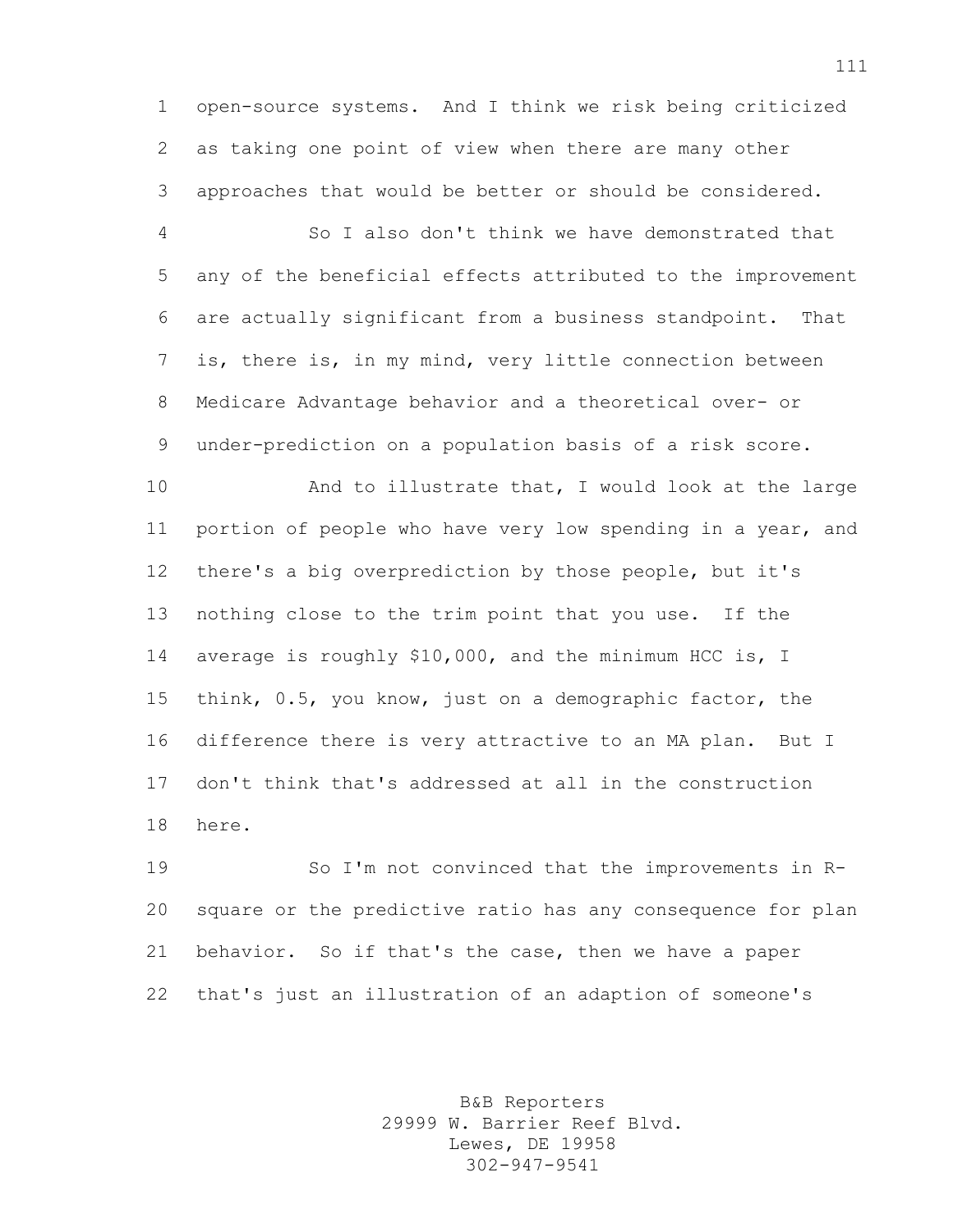paper, and I think it weakens the argument.

 So my recommendation is that this is terrific work and again, adapted into a Medicare payment basics which would be incredibly valuable. Having that is overdue. Thank you.

 DR. CHERNEW: Okay. Dana, is there anyone else in the queue?

8 MS. KELLEY: No.

 DR. CHERNEW: All right. So sometimes you deal with very conceptual issues. This is one that is sort of unique. It is very, very statistically specific. I don't view -- and I think I've said this in various ways here is -- in the grand scheme of issues that we have to address this is not the biggest one related to MA coding. That 15 said, there does some to be some issue of fit improvement. So Bruce, we will take your comments under advisement, and those of other people, and those that might get sent afterwards, and, in fact, those that get sent afterwards from the public.

 So thank you, the public, for attending, and please, if you want to reach us, send an email to meetingcomments@medpac.gov. We will take those into

> B&B Reporters 29999 W. Barrier Reef Blvd. Lewes, DE 19958 302-947-9541